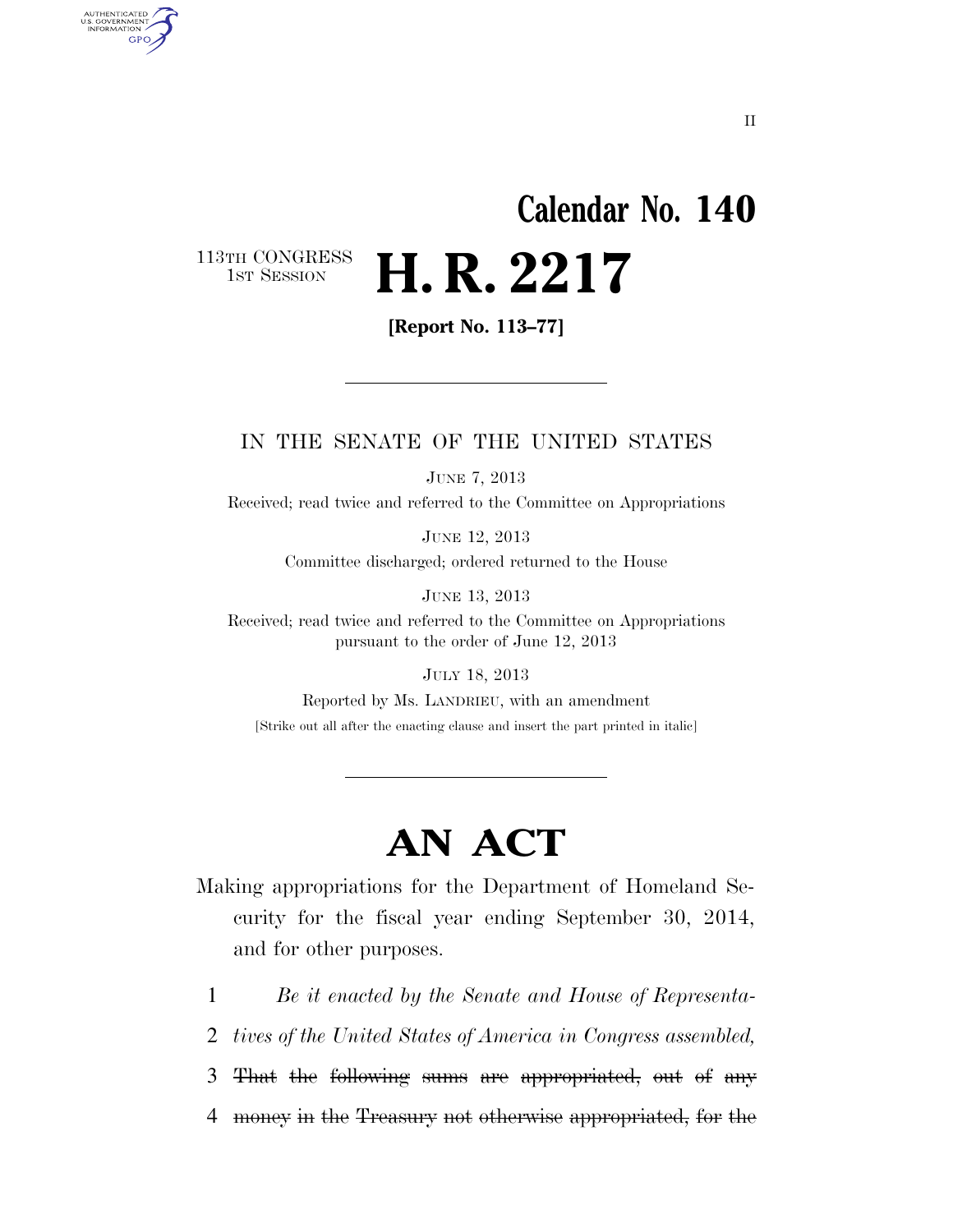| 1              | Department of Homeland Security for the fiscal year end-                              |
|----------------|---------------------------------------------------------------------------------------|
| 2              | ing September 30, 2014, and for other purposes, namely.                               |
| 3              | <b>THTLE I</b>                                                                        |
| $\overline{4}$ | DEPARTMENTAL MANAGEMENT AND                                                           |
| 5              | <b>OPERATIONS</b>                                                                     |
| 6              | DEPARTMENTAL OPERATIONS                                                               |
| 7              | OFFICE OF THE SECRETARY AND EXECUTIVE                                                 |
| 8              | <b>MANAGEMENT</b>                                                                     |
| 9              | For necessary expenses of the Office of the Secretary                                 |
| 10             | of Homeland Security, as authorized by section $102$ of the                           |
| 11             | Homeland Security Act of 2002 (6 U.S.C. 112), and exec-                               |
| 12             | utive management of the Department of Homeland Secu-                                  |
| 13             | rity, as authorized by law, $$103,246,000$ (reduced by                                |
| 14             | $\frac{12,838,000}{10,838,000}$ : <i>Provided</i> , That not to exceed \$45,000 shall |
| 15             | be for official reception and representation expenses: Pro-                           |
| 16             | <i>vided further</i> , That all official costs associated with the                    |
| 17             | use of government aircraft by Department of Homeland                                  |
|                | 18 Security personnel to support official travel of the Sec-                          |
| 19             | retary and the Deputy Secretary shall be paid from                                    |
| 20             | amounts made available for the Immediate Office of the                                |
|                | 21 Secretary and the Immediate Office of the Deputy Sec-                              |
|                | 22 retary: <i>Provided further</i> , That the Secretary shall submit                  |
|                | 23 to the Committees on Appropriations of the Senate and                              |
|                | 24 the House of Representatives, with the President's budget                          |
|                | 25 proposal for fiscal year 2015 submitted pursuant to sec-                           |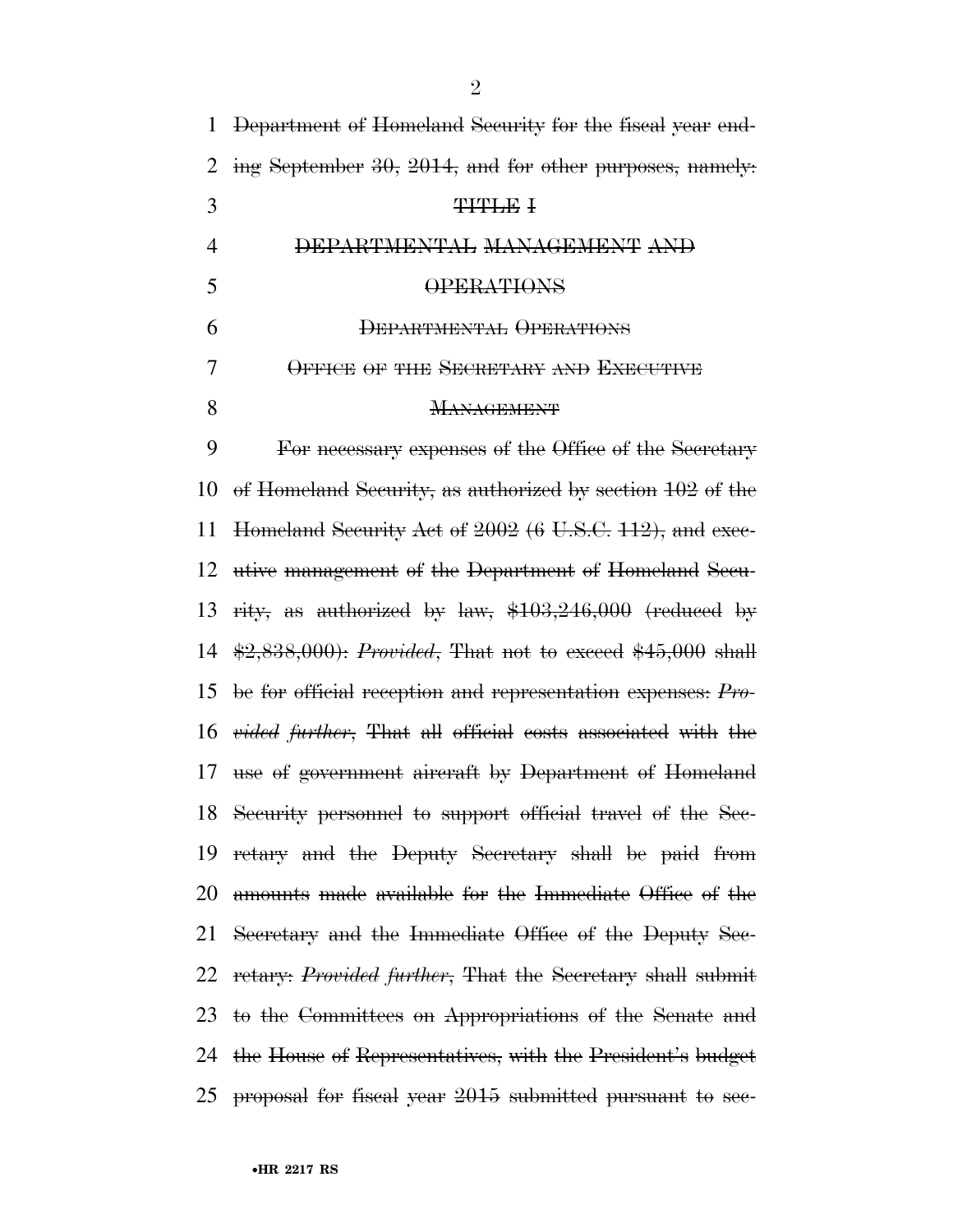1 tion  $1105(a)$  of title 31, United States Code, expenditure plans for the Office of Policy, the Office for Intergovern- mental Affairs, the Office for Civil Rights and Civil Lib- erties, the Citizenship and Immigration Services Ombuds-5 man, and the Privacy Officer.

OFFICE OF THE UNDER SECRETARY FOR MANAGEMENT

 For necessary expenses of the Office of the Under Secretary for Management, as authorized by sections 701 through 705 of the Homeland Security Act of 2002 (6 U.S.C. 341 through 345), \$171,173,000 (reduced by \$10,000,000) (reduced by \$5,000,000) (reduced by \$7,667,000) (reduced by \$15,676,000), of which not to 13 exceed  $\frac{2.250 \text{ shall be for official reception and represen}}{2.250 \text{ shall be for official reception}}$  tation expenses: *Provided*, That of the total amount made available under this heading, \$4,020,000 shall remain available until September 30, 2015, solely for the alter- ation and improvement of facilities, tenant improvements, and relocation costs to consolidate Department head- quarters operations at the Nebraska Avenue Complex; and  $\frac{1}{20}$   $\frac{1}{20}$ ,  $\frac{1}{20}$  shall remain available until September 30, 2015, for the Human Resources Information Technology program: *Provided further*, That the Under Secretary for Management shall, pursuant to the requirements con- tained in House Report 112–331, submit to the Commit-tees on Appropriations of the Senate and the House of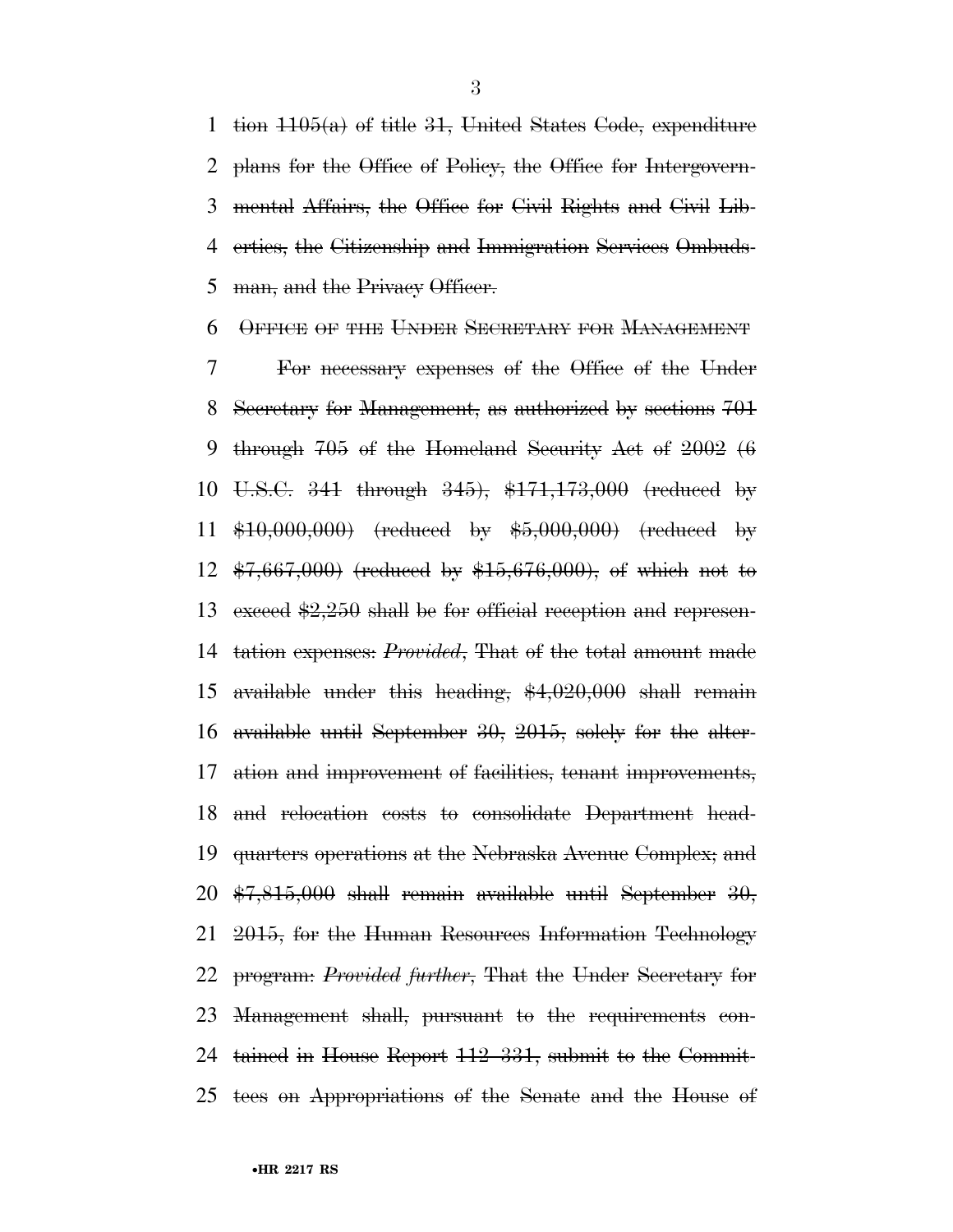Representatives at the time the President's budget pro- posal for fiscal year 2015 is submitted pursuant to section  $3\left(1105(a)\right)$  of title 31, United States Code, a Comprehensive Acquisition Status Report, which shall include the infor- mation required under the heading ''Office of the Under Secretary for Management'' under title I of division D of the Consolidated Appropriations Act, 2012 (Public Law 112–74), and quarterly updates to such report not later than 45 days after the completion of each quarter.

10 OFFICE OF THE CHIEF FINANCIAL OFFICER

 For necessary expenses of the Office of the Chief Fi- nancial Officer, as authorized by section 103 of the Home- land Security Act of 2002 (6 U.S.C. 113), \$41,242,000, of which \$4,000,000 shall remain available until Sep- tember 30, 2015, for financial systems modernization ef- forts: *Provided*, That the Secretary of Homeland Security shall submit to the Committees on Appropriations of the Senate and the House of Representatives, at the time that the President's budget proposal for fiscal year 2015 is 20 submitted pursuant to section  $1105(a)$  of title 31, United States Code, the Future Years Homeland Security Pro- gram and a comprehensive report compiled in conjunction with the Government Accountability Office that details up- dated missions, goals, strategies, priorities, along with per-formance metrics that are measurable, repeatable, and di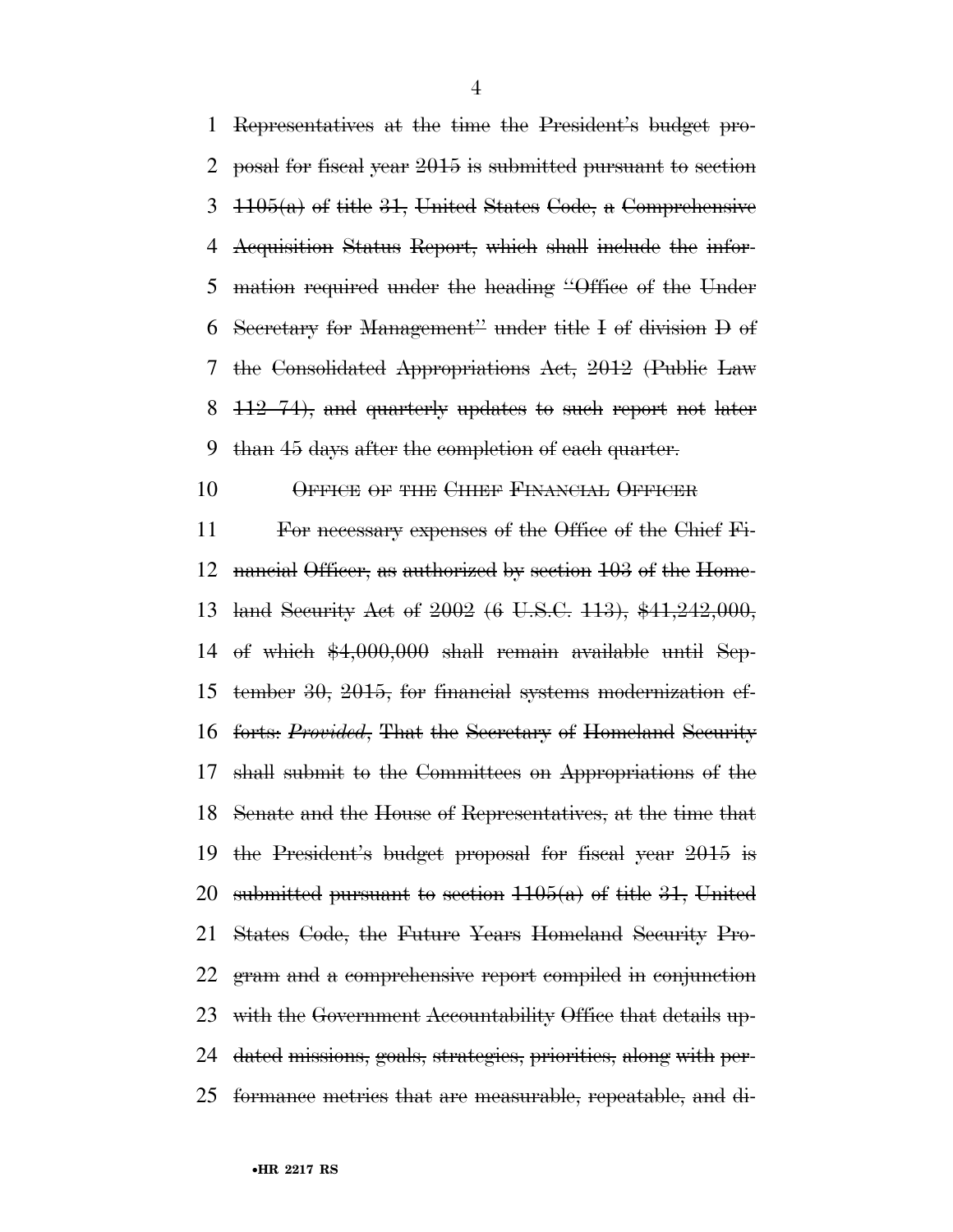rectly linked to requests for funding, as described in the 2 accompanying report.

OFFICE OF THE CHIEF INFORMATION OFFICER

 For necessary expenses of the Office of the Chief In- formation Officer, as authorized by section 103 of the 6 Homeland Security Act of (6 U.S.C. 113), and De- partment-wide technology investments, \$210,735,000; of which \$99,397,000 shall be available for salaries and ex- penses; and of which \$111,338,000, to remain available until September 30, 2015, shall be available for develop- ment and acquisition of information technology equip- ment, software, services, and related activities for the De- partment of Homeland Security: *Provided*, That the De- partment of Homeland Security Chief Information Officer shall submit to the Committees on Appropriations of the Senate and the House of Representatives, at the time that the President's budget proposal for fiscal year 2015 is 18 submitted pursuant to section  $1105(a)$  of title 31, United States Code, a multi-year investment and management plan, to include each of fiscal years 2014 through 2017, for all information technology acquisition projects funded under this heading or funded by multiple components of the Department of Homeland Security through reimburs-24 able agreements, that includes—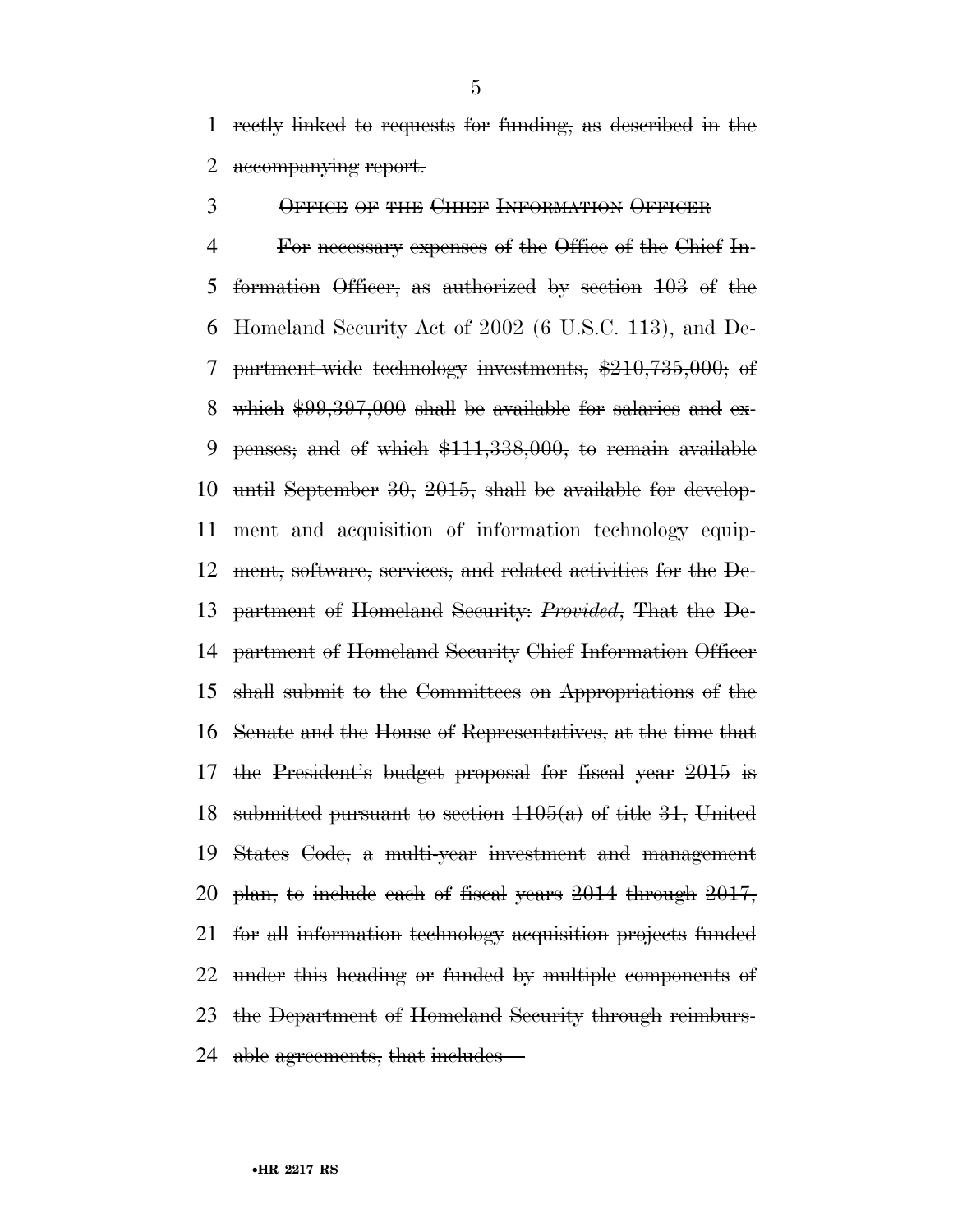| $\mathbf{1}$ | $(1)$ the proposed appropriations included for                     |
|--------------|--------------------------------------------------------------------|
| 2            | each project and activity tied to mission require-                 |
| 3            | ments, program management capabilities, perform-                   |
| 4            | ance levels, and specific capabilities and services to             |
| 5            | be delivered;                                                      |
| 6            | $\left( 2 \right)$ the total estimated cost and projected          |
| 7            | timeline of completion for all multi-year enhance-                 |
| 8            | ments, modernizations, and new capabilities that are               |
| 9            | proposed in such budget or underway;                               |
| 10           | $\left(\frac{3}{2}\right)$ a detailed accounting of operations and |
| 11           | maintenance and contractor services costs; and                     |
| 12           | $(4)$ a current acquisition program baseline for                   |
| 13           | each project, that                                                 |
| 14           | $(A)$ notes and explains any deviations in                         |
| 15           | cost, performance parameters, schedule, or esti-                   |
| 16           | mated date of completion from the original ac-                     |
| 17           | quisition program baseline;                                        |
| 18           | (B) aligns the acquisition programs cov-                           |
| 19           | ered by the baseline to mission requirements by                    |
| 20           | defining existing eapabilities, identifying known                  |
| 21           | eapability gaps between such existing eapabili-                    |
| 22           | ties and stated mission requirements, and ex-                      |
| 23           | plaining how each increment will address such                      |
| 24           | known eapability gaps; and                                         |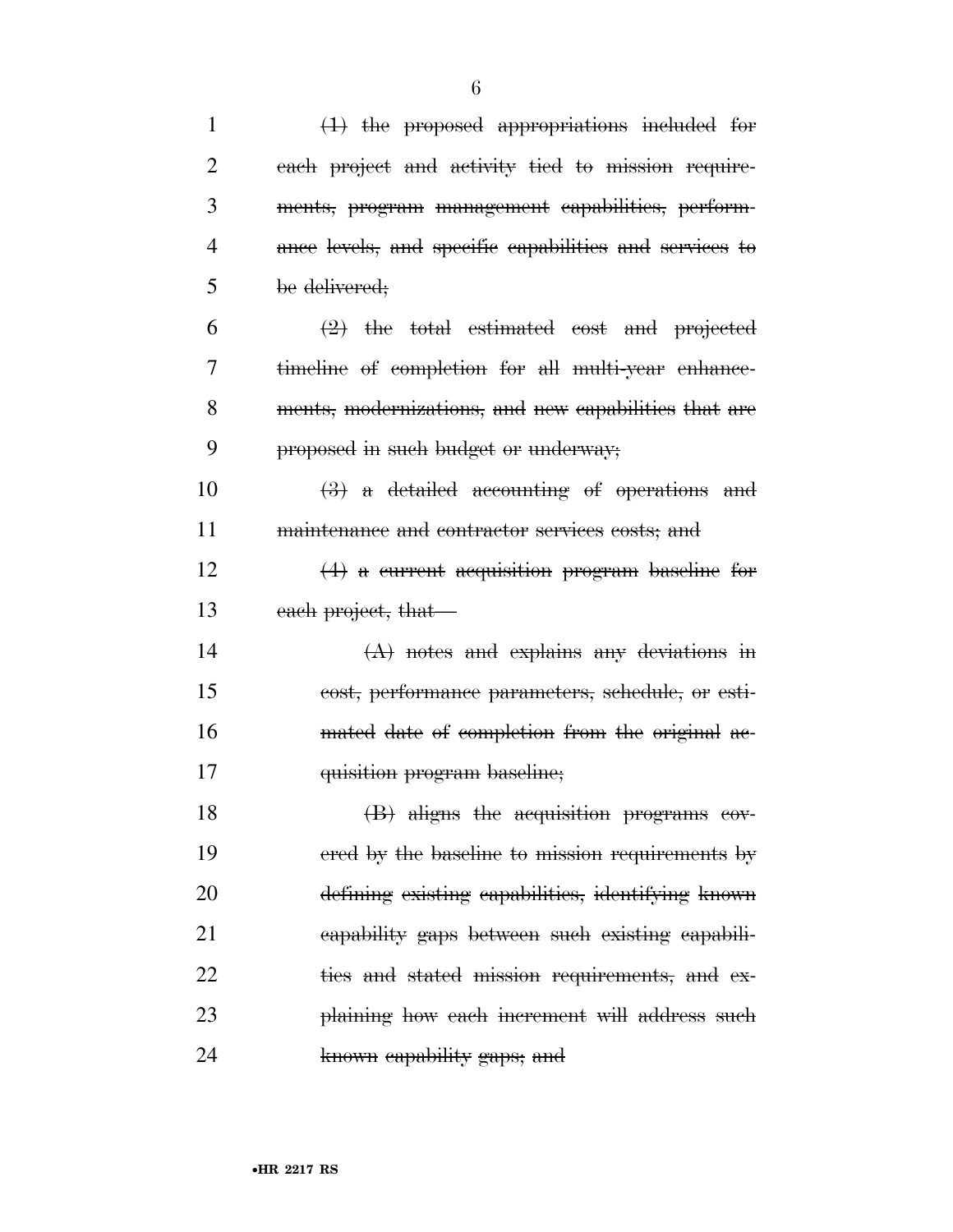1 (C) defines life-cycle costs for such pro-grams.

#### ANALYSIS AND OPERATIONS

 For necessary expenses for intelligence analysis and operations coordination activities, as authorized by title II of the Homeland Security Act of 2002 (6 U.S.C. 121 et seq.), \$291,623,000; of which not to exceed \$3,825 shall be for official reception and representation expenses; and of which \$89,334,000 shall remain available until Sep-tember 30, 2015.

#### 11 OFFICE OF INSPECTOR GENERAL

 For necessary expenses of the Office of Inspector General in carrying out the provisions of the Inspector General Act of 1978 (5 U.S.C. App.), \$113,903,000, of which not to exceed \$300,000 may be used for certain con- fidential operational expenses, including the payment of informants, to be expended at the direction of the Inspec-tor General.

19 TITLE II SECURITY, ENFORCEMENT, AND INVESTIGATIONS **U.S. CUSTOMS AND BORDER PROTECTION** SALARIES AND EXPENSES

 For necessary expenses for enforcement of laws relat-ing to border security, immigration, customs, agricultural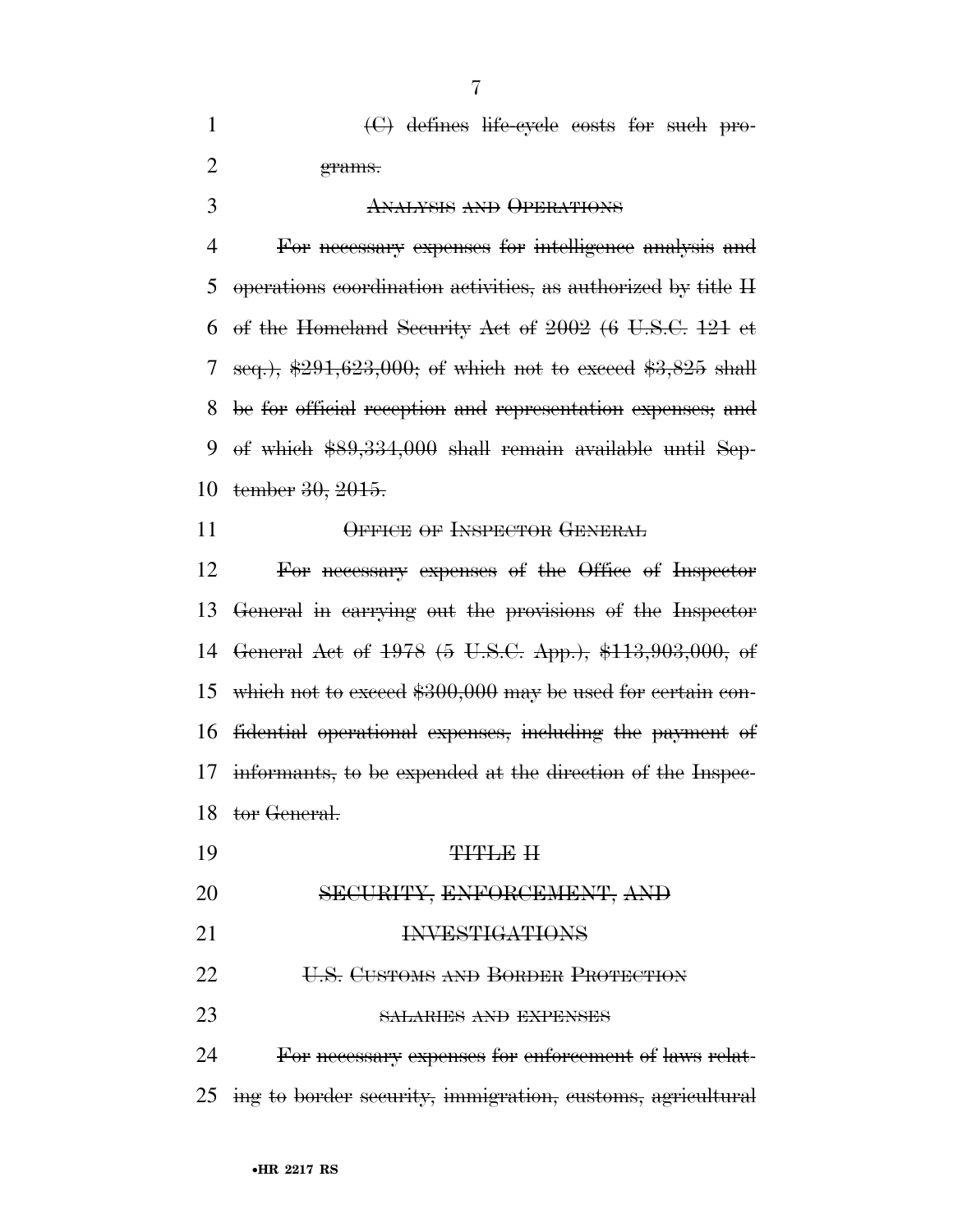inspections and regulatory activities related to plant and animal imports, and transportation of unaccompanied minor aliens; purchase and lease of up to 7,500 (6,500 for replacement only) police-type vehicles; and contracting with individuals for personal services abroad;  $$8,275,983,000$ ; of which  $$3,274,000$  shall be derived from the Harbor Maintenance Trust Fund for administra- tive expenses related to the collection of the Harbor Main-9 tenance Fee pursuant to section  $9505(e)(3)$  of the Internal 10 Revenue Code of (26 U.S.C.  $9505(e)(3)$ ) and not-11 withstanding section  $1511(e)(1)$  of the Homeland Security 12 Act of (6 U.S.C.  $551(e)(1)$ ); of which not to exceed \$34,425 shall be for official reception and representation expenses; of which such sums as become available in the Customs User Fee Account, except sums subject to section 13031(f)(3) of the Consolidated Omnibus Budget Rec-17 onciliation Act of (19 U.S.C.  $58e(f)(3)$ ), shall be de-18 rived from that account; of which not to exceed \$150,000 shall be available for payment for rental space in connec-20 tion with preclearance operations; and of which not to ex- ceed \$1,000,000 shall be for awards of compensation to 22 informants, to be accounted for solely under the certificate of the Secretary of Homeland Security: *Provided*, That for fiscal year 2014, the overtime limitation prescribed in sec-25 tion  $5(e)(1)$  of the Act of February 13, 1911 (19 U.S.C.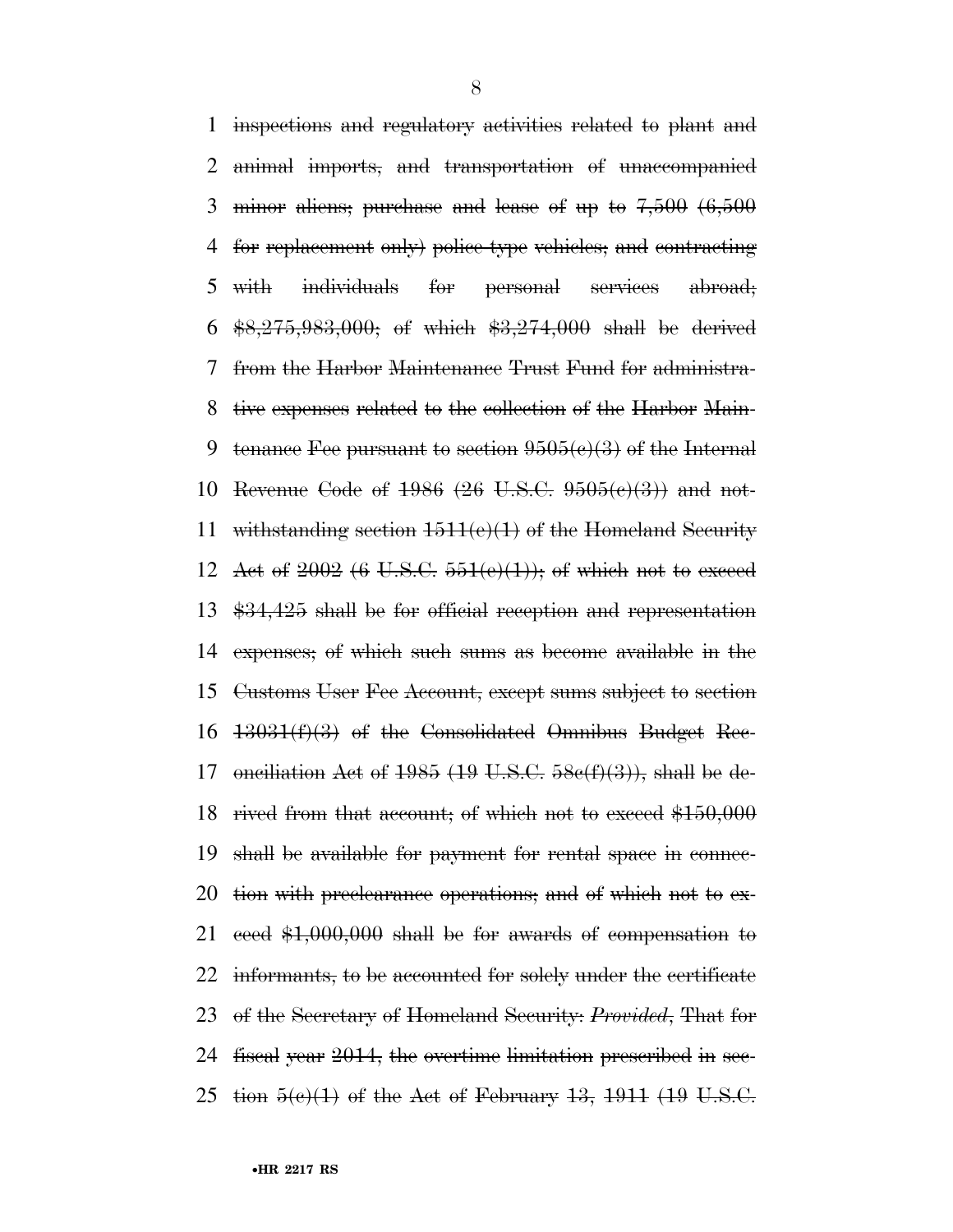$267(e)(1)$  shall be  $$35,000$ ; and notwithstanding any other provision of law, none of the funds appropriated by this Act shall be available to compensate any employee of U.S. Customs and Border Protection for overtime, from 5 whatever source, in an amount that exceeds such limita- tion, except in individual cases determined by the Sec- retary of Homeland Security, or the designee of the Sec- retary, to be necessary for national security purposes, to prevent excessive costs, or in cases of immigration emer- gencies: *Provided further*, That the Border Patrol shall maintain an active duty presence of not less than 21,370 full-time equivalent agents protecting the borders of the United States in the fiscal year.

#### AUTOMATION MODERNIZATION

 For necessary expenses for U.S. Customs and Border Protection for operation and improvement of automated systems, including salaries and expenses, \$707,897,000 (reduced by \$7,655,000); of which \$325,526,000 shall re- main available until September 30, 2016; and of which not less than \$140,762,000 shall be for the development 21 of the Automated Commercial Environment.

#### BORDER SECURITY FENCING, INFRASTRUCTURE, AND

#### 23 TECHNOLOGY

 For expenses for border security fencing, infrastruc-25 ture, and technology,  $\frac{$351,454,000}{100}$  (increased by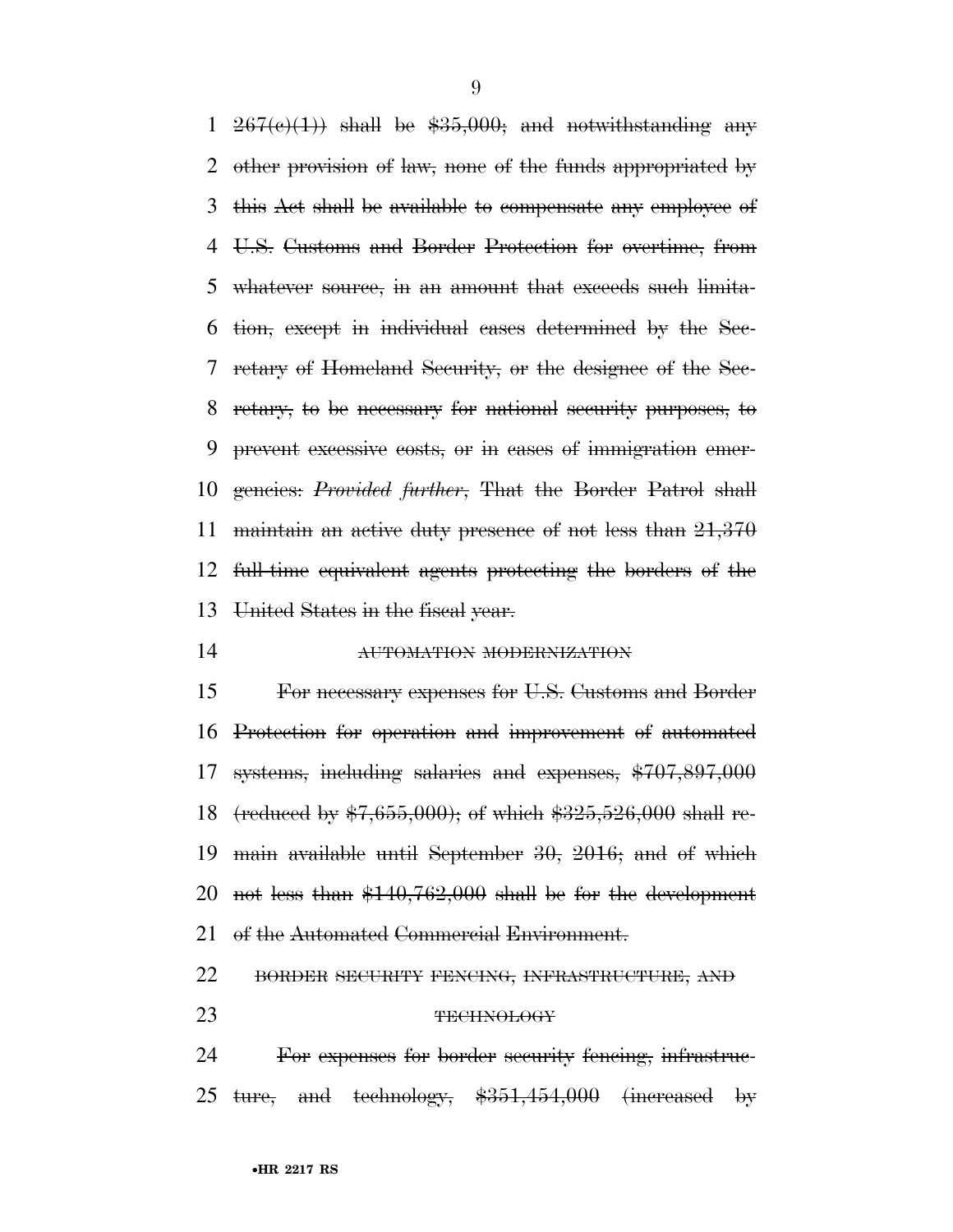1  $$10,000,000$ , to remain available until September 30,  $2 \, 2016.$ 

#### AIR AND MARINE OPERATIONS

 For necessary expenses for the operations, mainte- nance, and procurement of marine vessels, aircraft, un- manned aircraft systems, and other related equipment of the air and marine program, including salaries and ex- penses and operational training and mission-related travel, the operations of which include the following: the interdic- tion of narcotics and other goods; the provision of support to Federal, State, and local agencies in the enforcement or administration of laws enforced by the Department of Homeland Security; and, at the discretion of the Secretary of Homeland Security, the provision of assistance to Fed- eral, State, and local agencies in other law enforcement and emergency humanitarian efforts; \$802,741,000; of which \$292,791,000 shall be available for salaries and ex- penses; and of which \$509,950,000 shall remain available until September 30, 2016: *Provided*, That no aircraft or other related equipment, with the exception of aircraft that are one of a kind and have been identified as excess to U.S. Customs and Border Protection requirements and aircraft that have been damaged beyond repair, shall be transferred to any other Federal agency, department, or office outside of the Department of Homeland Security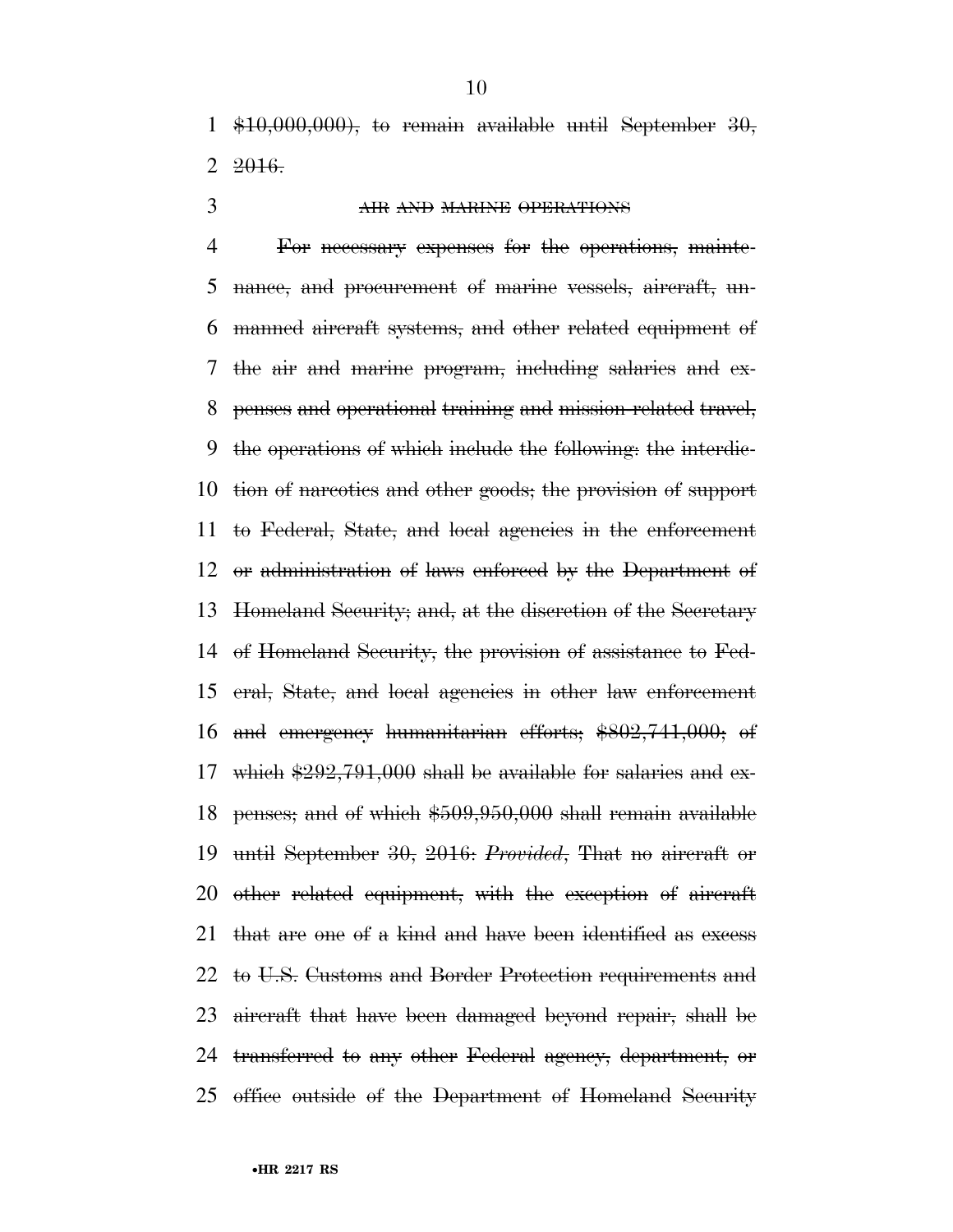during fiscal year 2014 without prior notice to the Com- mittees on Appropriations of the Senate and the House of Representatives: *Provided further*, That the Secretary of Homeland Security shall report to the Committees on Appropriations of the Senate and the House of Represent- atives, not later than 90 days after the date of enactment of this Act, on any changes to the 5-year strategic plan for the air and marine program required under this head-9 ing in Public Law  $112-74$ .

#### CONSTRUCTION AND FACILITIES MANAGEMENT

 For necessary expenses to plan, acquire, construct, renovate, equip, furnish, operate, manage, and maintain buildings, facilities, and related infrastructure necessary for the administration and enforcement of the laws relat- ing to customs, immigration, and border security,  $\frac{471,278,000}{10}$ , to remain available until September 30, 2018: *Provided*, That the Commissioner of U.S. Customs and Border Protection shall submit to the Committees on Appropriations of the Senate and the House of Represent- atives, at the time that the President's budget proposal 21 for fiscal year pursuant to section  $1105(a)$  of title 31, United States Code, an inventory of the real property of U.S. Customs and Border Protection and a plan for each activity and project proposed for funding under this heading that includes the full cost by fiscal year of each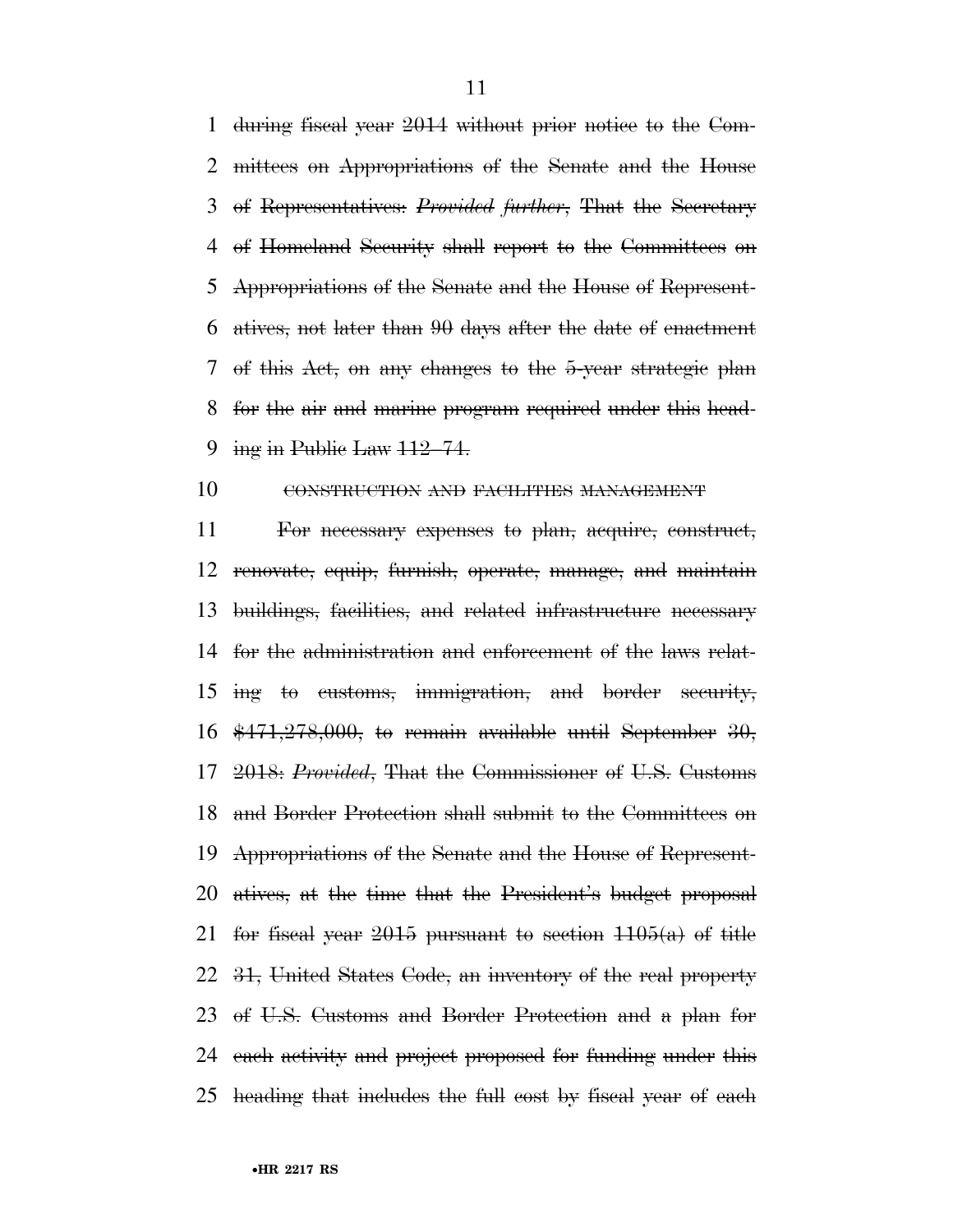activity and project proposed and underway in fiscal year  $2 \t 2015$ .

U.S. IMMIGRATION AND CUSTOMS ENFORCEMENT

#### SALARIES AND EXPENSES

 For necessary expenses for enforcement of immigra- tion and customs laws, detention and removals, and inves- tigations, including overseas vetted units operations; and 8 purchase and lease of up to  $3,790$   $(2,350)$  for replacement 9 only) police-type vehicles;  $$5,344,461,000$ ; of which not to exceed \$10,000,000 shall be available until expended for conducting special operations under section 3131 of the Customs Enforcement Act of 1986 (19 U.S.C. 2081); of which not to exceed \$11,475 shall be for official reception and representation expenses; of which not to exceed \$2,000,000 shall be for awards of compensation to inform- ants, to be accounted for solely under the certificate of the Secretary of Homeland Security; of which not less than \$305,000 shall be for promotion of public awareness of the child pornography tipline and activities to counter child exploitation; of which not less than \$5,400,000 shall be used to facilitate agreements consistent with section  $287(g)$  of the Immigration and Nationality Act  $(8 \text{ U.S.C.})$  $1357(g)$ ; and of which not to exceed  $$11,216,000$  shall be available to fund or reimburse other Federal agencies for the costs associated with the care, maintenance, and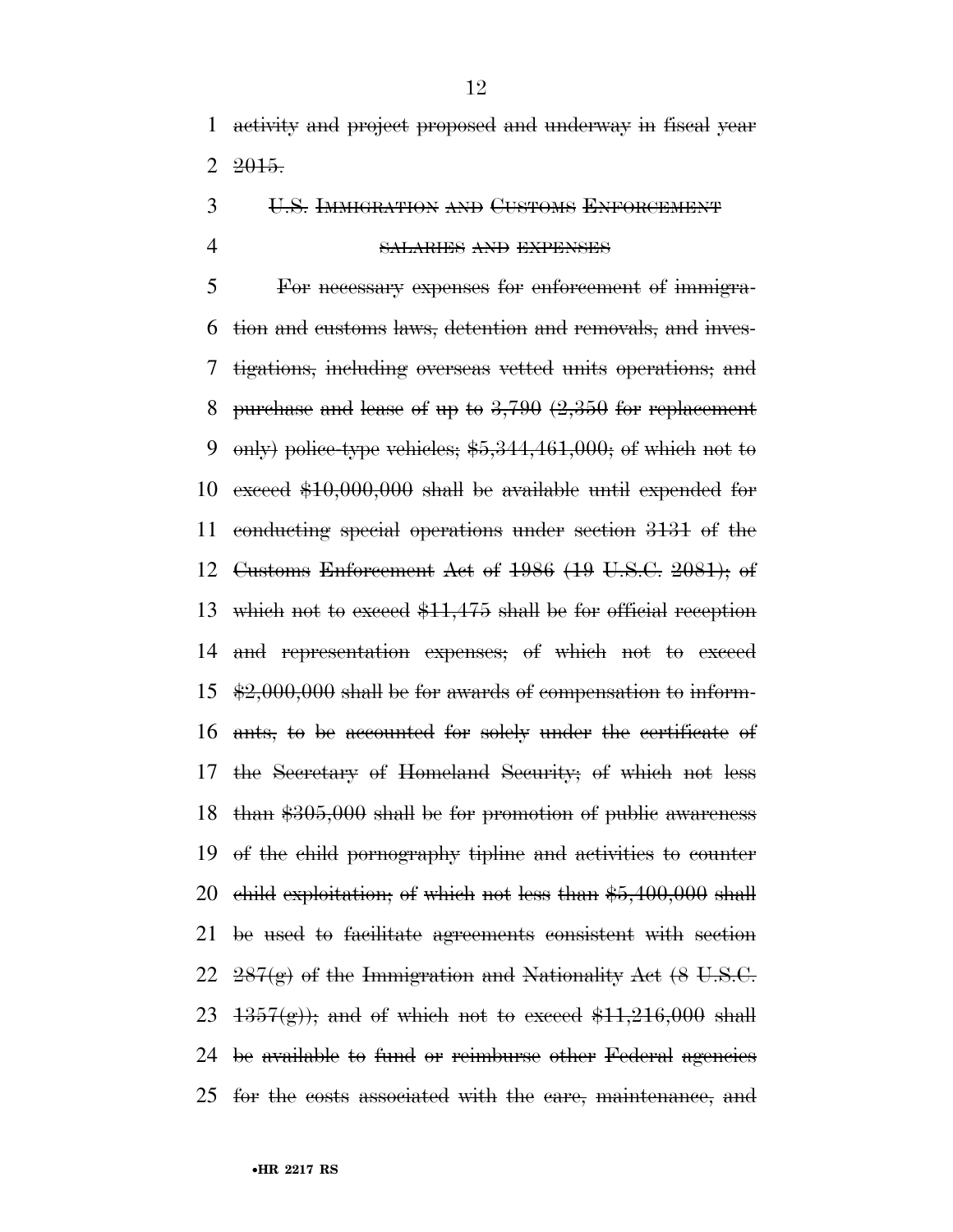repatriation of smuggled aliens unlawfully present in the United States: *Provided*, That none of the funds made available under this heading shall be available to com- pensate any employee for overtime in an annual amount 5 in excess of \$35,000, except that the Secretary of Home- land Security, or the designee of the Secretary, may waive that amount as necessary for national security purposes and in cases of immigration emergencies: *Provided further*, That of the total amount provided, \$15,770,000 shall be for activities to enforce laws against forced child labor, of which not to exceed \$6,000,000 shall remain available until expended: *Provided further*, That of the total amount 13 available, not less than  $$1,600,000,000$  shall be available to identify aliens convicted of a crime who may be deport- able, and to remove them from the United States once they are judged deportable: *Provided further*, That the Secretary of Homeland Security shall prioritize the identi- fication and removal of aliens convicted of a crime by the severity of that crime: *Provided further*, That funding made available under this heading shall maintain a level of not less than 34,000 detention beds through September 30, 2014: *Provided further*, That of the total amount pro-23 vided, not less than  $\frac{2,835,581,000}{2}$  is for detention and removal operations, including transportation of unaccom-panied minor aliens: *Provided further*, That of the total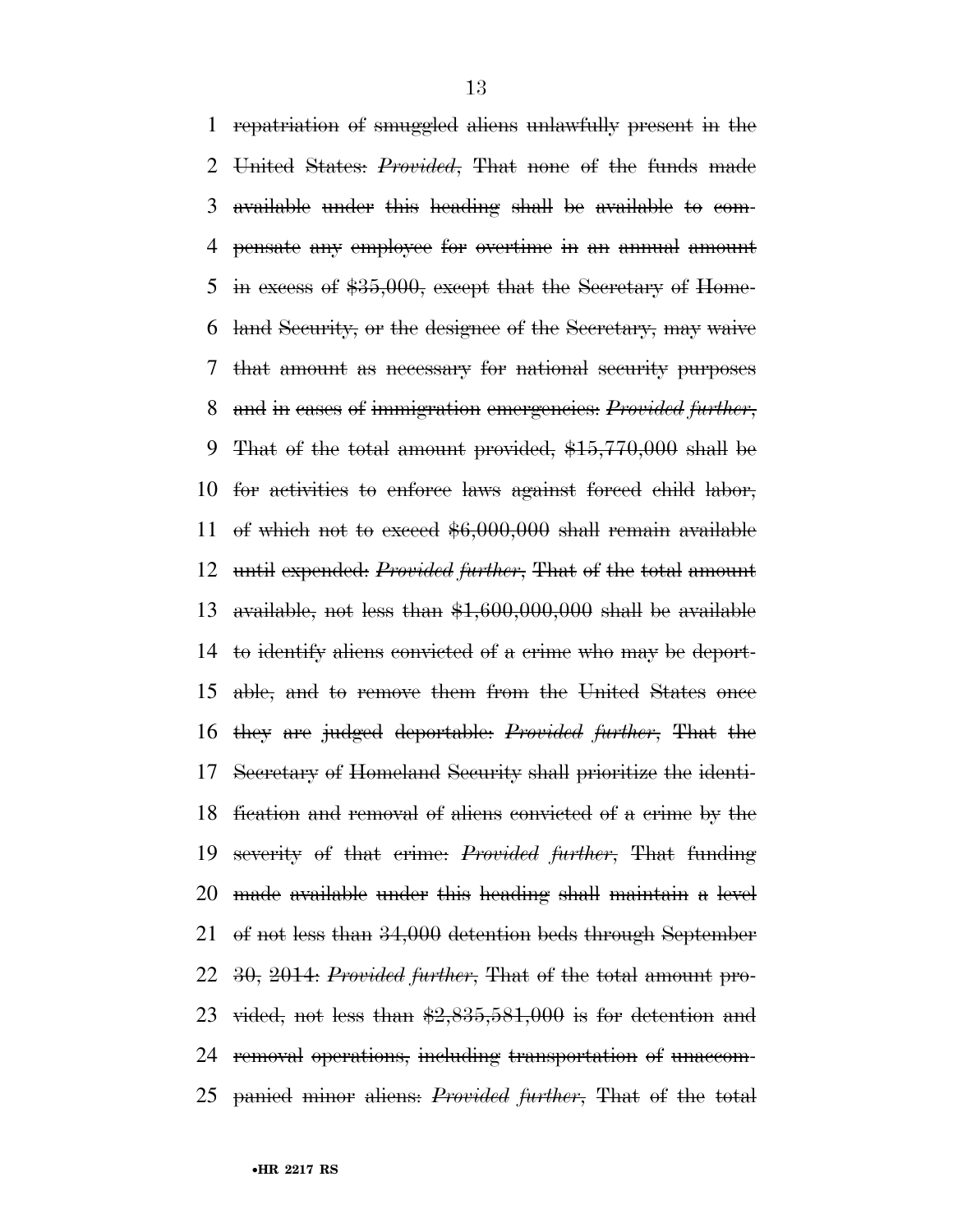amount provided, \$31,541,000 shall remain available until September 30, 2015, for the Visa Security Program: *Pro- vided further*, That not less than \$10,000,000 shall be available for investigation of intellectual property rights violations, including operation of the National Intellectual Property Rights Coordination Center: *Provided further*, That none of the funds provided under this heading may be used to continue a delegation of law enforcement au-9 thority authorized under section  $287(g)$  of the Immigra-10 tion and Nationality Act  $(8 \text{ U.S.C. } 1357(g))$  if the Depart- ment of Homeland Security Inspector General determines that the terms of the agreement governing the delegation of authority have been violated: *Provided further*, That none of the funds provided under this heading may be used to continue any contract for the provision of deten- tion services if the two most recent overall performance evaluations received by the contracted facility are less than 18 "adequate" or the equivalent median score in any subse- quent performance evaluation system: *Provided further*, That nothing under this heading shall prevent U.S. Immi- gration and Customs Enforcement from exercising those authorities provided under immigration laws (as defined 23 in section  $101(a)(17)$  of the Immigration and Nationality 24 Act  $(8 \text{ U.S.C. } 1101(a)(17))$  during priority operations pertaining to aliens convicted of a crime.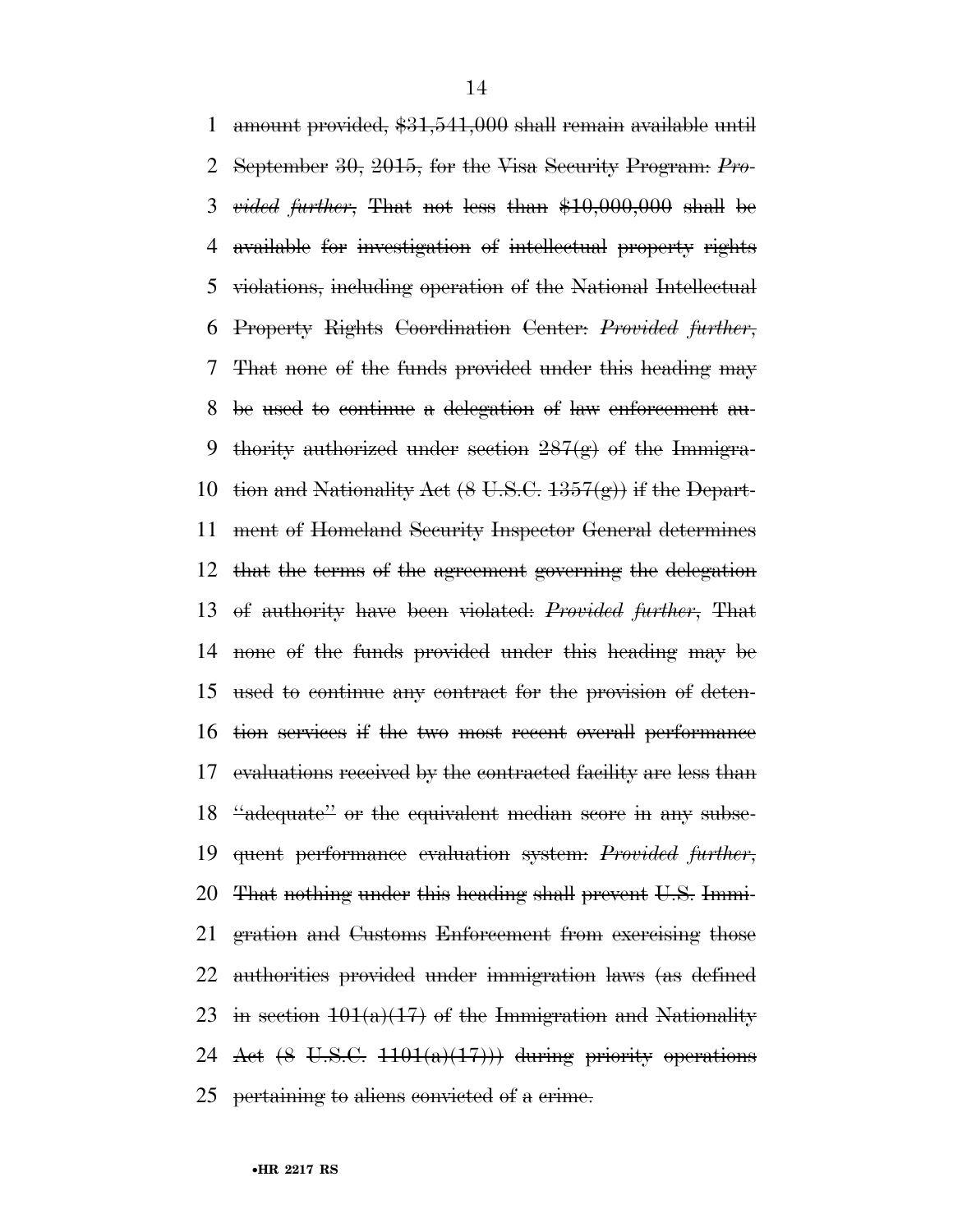| $\mathbf{1}$ | AUTOMATION MODERNIZATION                                                                       |
|--------------|------------------------------------------------------------------------------------------------|
| 2            | For expenses of immigration and eustoms enforce-                                               |
| 3            | ment automated systems, \$34,900,000, to remain avail-                                         |
| 4            | able until September 30, 2016.                                                                 |
| 5            | CONSTRUCTION                                                                                   |
| 6            | For necessary expenses to plan, construct, renovate,                                           |
| 7            | equip, and maintain buildings and facilities necessary for                                     |
| 8            | the administration and enforcement of the laws relating                                        |
| 9            | to eustoms and immigration, $$5,000,000$ , to remain avail-                                    |
| 10           | able until September 30, 2017.                                                                 |
| 11           | <b>TRANSPORTATION SECURITY ADMINISTRATION</b>                                                  |
| 12           | AVIATION SECURITY                                                                              |
| 13           | For necessary expenses of the Transportation Secu-                                             |
| 14           | rity Administration related to providing civil aviation secu-                                  |
| 15           | rity services pursuant to the Aviation and Transportation                                      |
| 16           | Security Act (Public Law $107-71$ ; $115$ Stat. $597$ ; $49$                                   |
| 17           | U.S.C. 40101 note), \$4,872,739,000 (increased by                                              |
|              | 18 $\text{$}3,000,000$ , to remain available until September 30,                               |
| 19           | $2015$ , of which not to exceed $7,650$ shall be for official                                  |
| 20           | reception and representation expenses: <i>Provided</i> , That of                               |
| 21           | the total amount made available under this heading, not                                        |
| 22           | to exceed $*3,824,625,000$ (increased by $*3,000,000$ ) shall                                  |
|              | for screening operations and not to exceed<br>23 be                                            |
|              | 24 $\text{$1,048,114,000}$ (reduced by $\text{$12,500,000}$ ) (increased by                    |
| 25           | $\frac{$12,500,000}{$\text{*}}$ (reduced by $\frac{$31,810,000}{$\text{*}}$ shall be for avia- |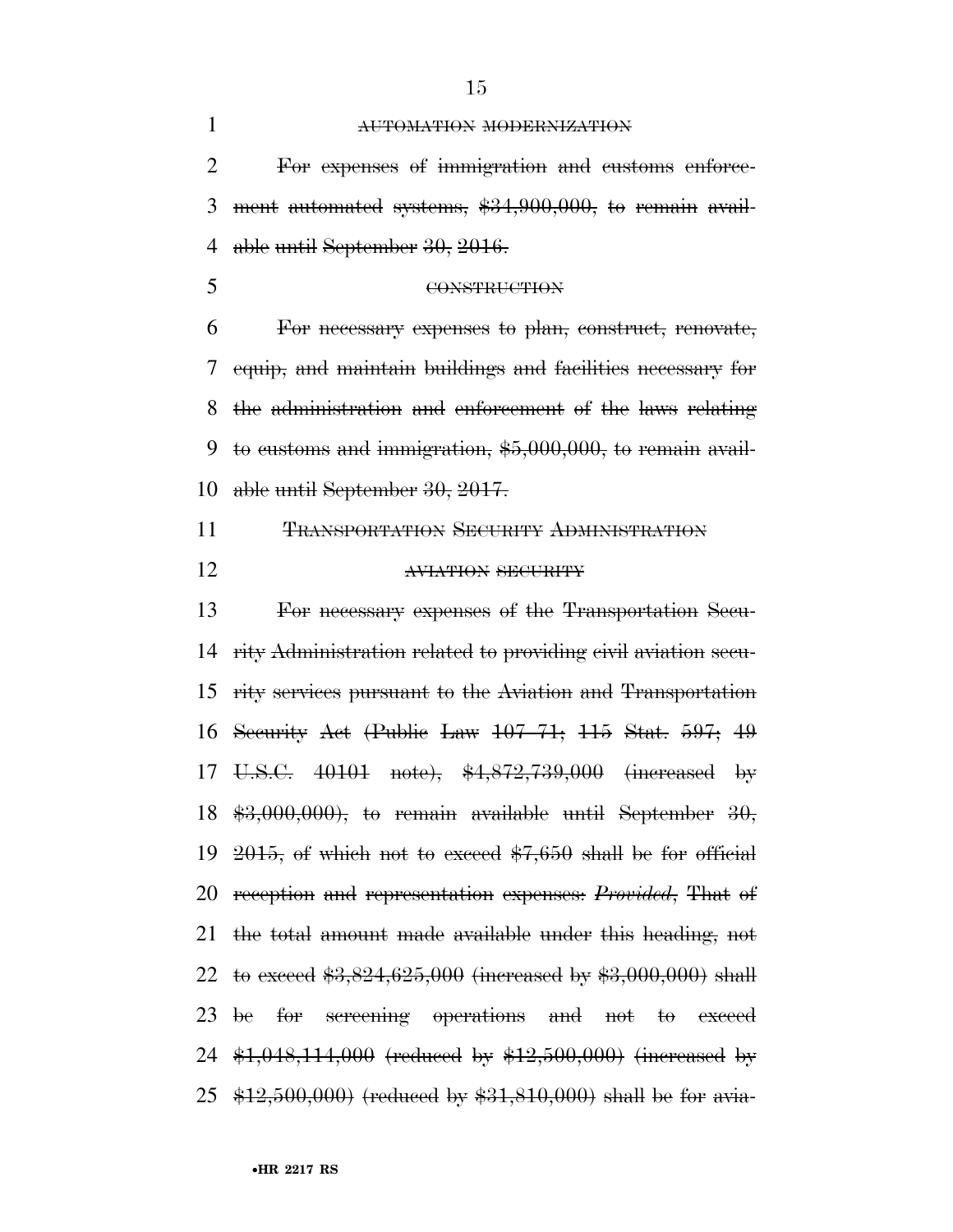tion security direction and enforcement: *Provided further*, That of the amount made available in the preceding pro-3 viso for screening operations,  $\frac{2,972,715,000}{2,000}$  to remain available until September 30, 2014, shall be available for Screener Compensation and Benefits; \$163,190,000 (in-6 creased by  $$31,810,000$  shall be available for the Sereen- ing Partnership Program; \$382,354,000 shall be available for explosives detection systems, of which \$83,845,000 shall be available for the purchase and installation of these systems; and \$103,309,000 (increased by \$3,000,000) shall be for checkpoint support: *Provided further*, That any award to deploy explosives detection systems shall be based on risk, the airport's current reliance on other screening solutions, lobby congestion resulting in increased security concerns, high injury rates, airport readiness, and increased cost effectiveness: *Provided further*, That secu- rity service fees authorized under section 44940 of title 49, United States Code, shall be credited to this appro- priation as offsetting collections and shall be available only for aviation security: *Provided further*, That the sum ap- propriated under this heading from the general fund shall be reduced on a dollar-for-dollar basis as such offsetting collections are received during fiscal year 2014 so as to result in a final fiscal year appropriation from the general fund estimated at not more than \$2,752,739,000: *Pro-*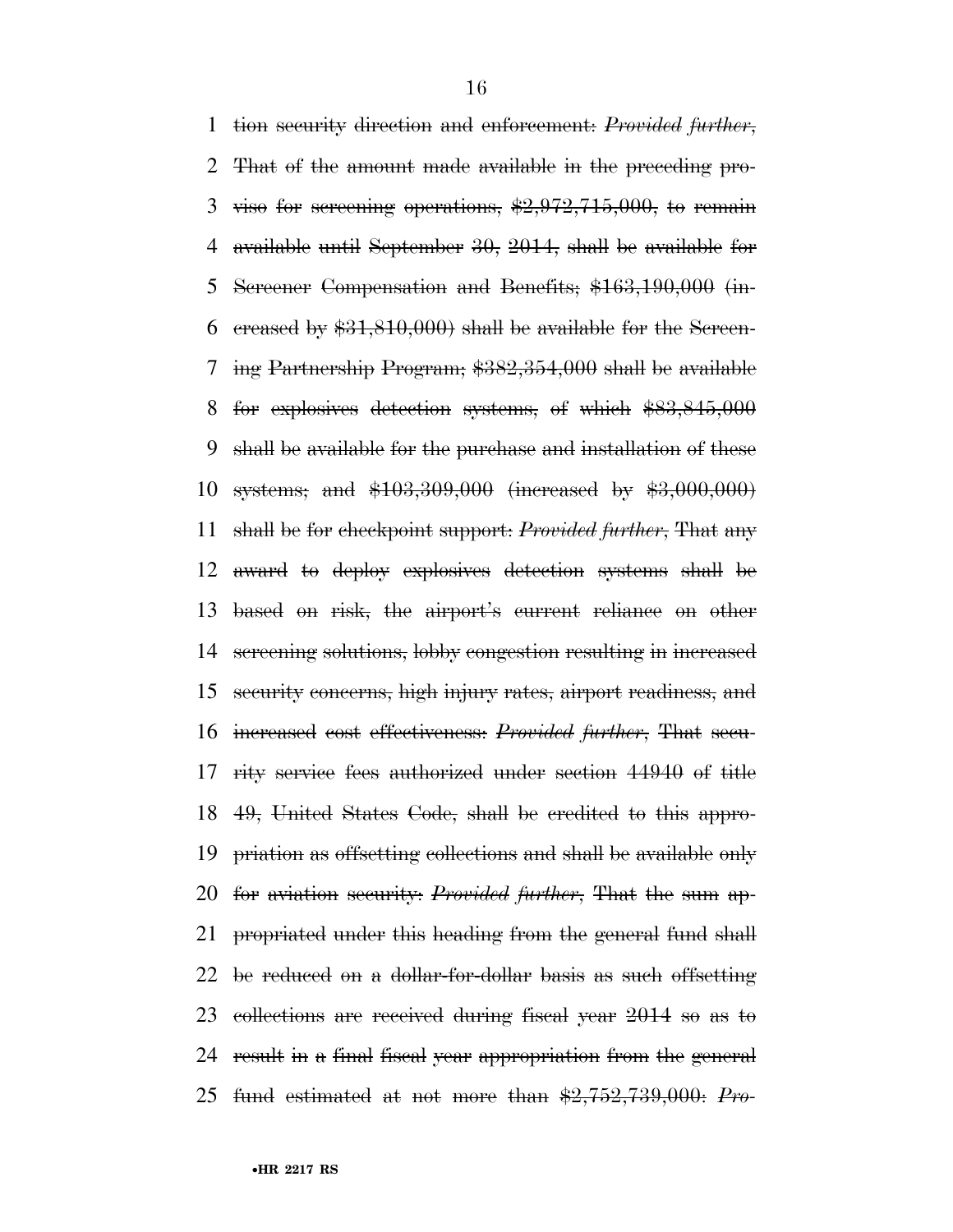*vided further*, That any security service fees collected in excess of the amount made available under this heading shall become available during fiscal year 2015: *Provided further*, That notwithstanding section 44923 of title 49, United States Code, for fiscal year 2014, any funds in the Aviation Security Capital Fund established by section 44923(h) of title 49, United States Code, may be used for the procurement and installation of explosives detec- tion systems or for the issuance of other transaction agree- ments for the purpose of funding projects described in sec- tion 44923(a) of such title: *Provided further*, That none of the funds made available in this Act may be used for any recruiting or hiring of personnel into the Transpor- tation Security Administration that would cause the agen- cy to exceed a staffing level of 46,000 full-time equivalent screeners: *Provided further*, That the preceding proviso shall not apply to personnel hired as part-time employees: *Provided further*, That not later than 90 days after the date of enactment of this Act, the Secretary of Homeland Security shall submit to the Committees on Appropria- tions of the Senate and the House of Representatives a detailed report on—

23 (1) the Department of Homeland Security ef- forts and resources being devoted to develop more advanced integrated passenger screening tech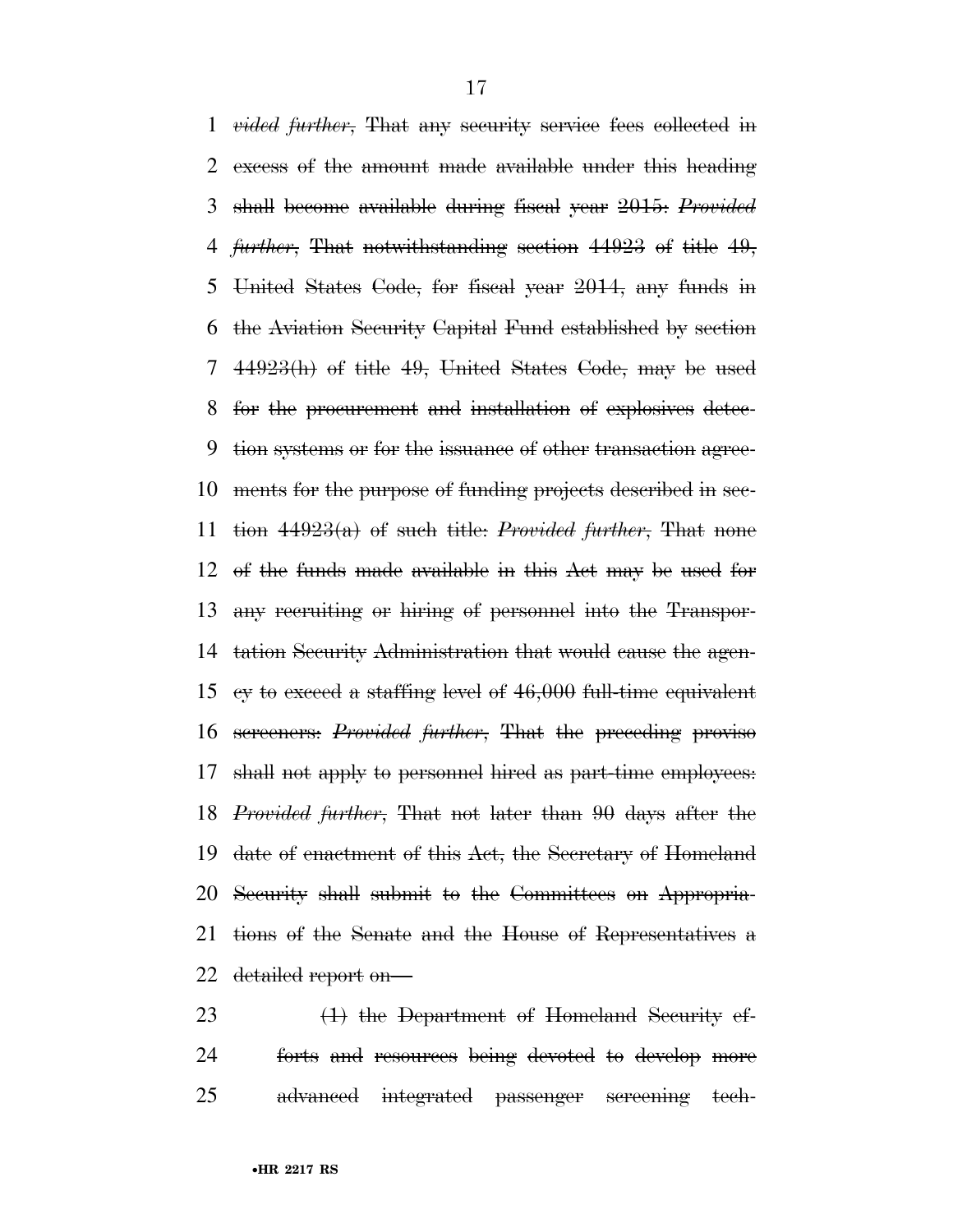nologies for the most effective security of passengers and baggage at the lowest possible operating and ac-quisition costs;

 (2) how the Transportation Security Adminis- tration is deploying its existing passenger and bag- gage screener workforce in the most cost effective manner; and

 (3) labor savings from the deployment of im- proved technologies for passenger and baggage screening and how those savings are being used to offset security costs or reinvested to address security vulnerabilities:

 *Provided further*, That Members of the Senate and House of Representatives, including the leadership; the heads of Federal agencies and commissions, including the Sec- retary, Deputy Secretary, Under Secretaries, and Assist- ant Secretaries of the Department of Homeland Security; the Attorney General, Deputy Attorney General, Assistant Attorneys General, and the United States Attorneys; and senior members of the Executive Office of the President, including the Director of the Office of Management and Budget, shall not be exempt from Federal passenger and baggage screening.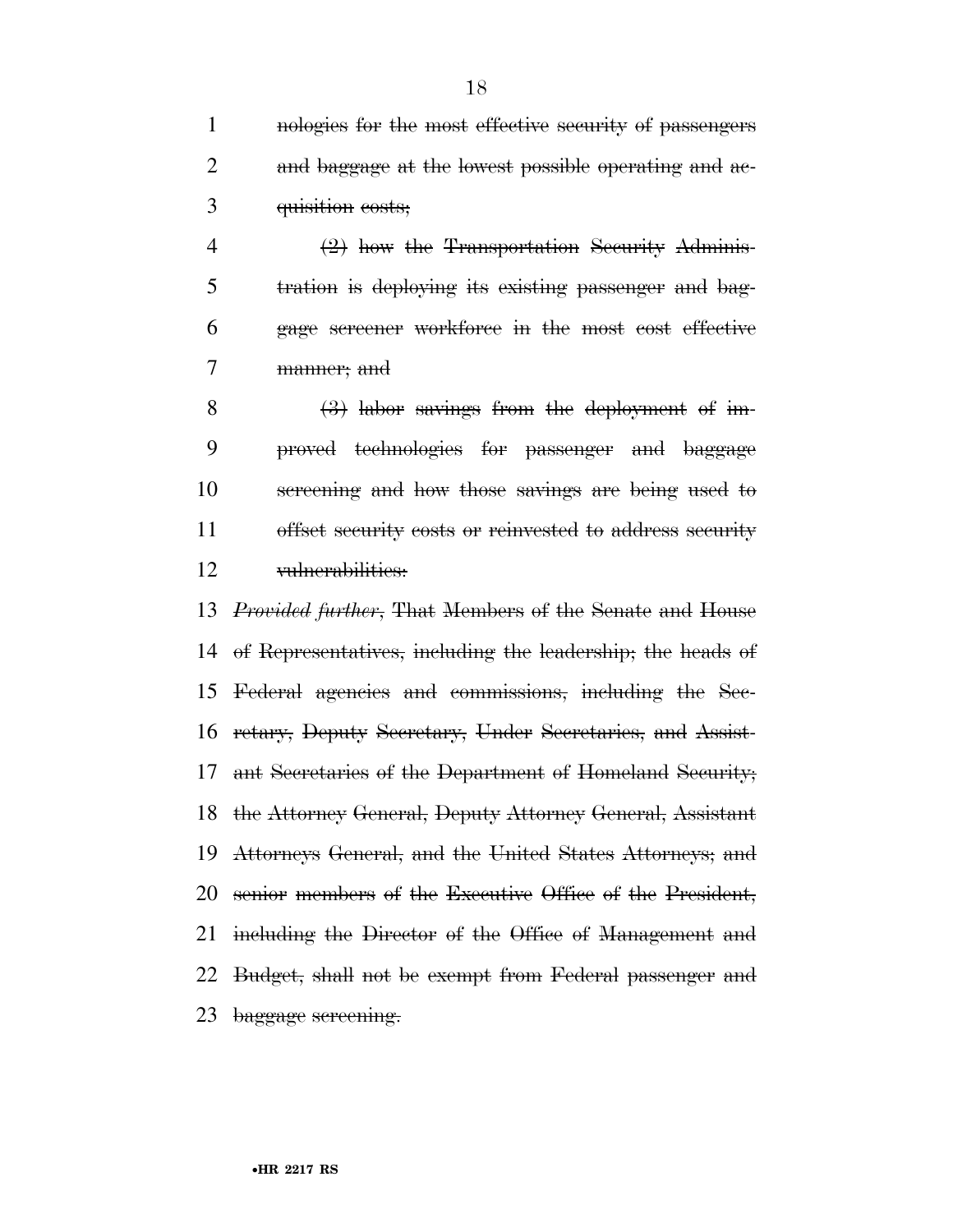| 1              | SURFACE TRANSPORTATION SECURITY                                  |
|----------------|------------------------------------------------------------------|
| $\overline{2}$ | For necessary expenses of the Transportation Secu-               |
| 3              | rity Administration related to surface transportation secu-      |
| 4              | rity activities, $$108,618,000$ (increased by $$15,676,000$ ),   |
| 5              | to remain available until September 30, 2015.                    |
| 6              | TRANSPORTATION THREAT ASSESSMENT AND                             |
| 7              | <b>CREDENTIALING</b>                                             |
| 8              | For necessary expenses for the development and im-               |
| 9              | plementation of sereening programs of the Office of              |
| 10             | Transportation Threat Assessment and Credentialing,              |
| 11             | $$182,617,000$ , to remain available until September 30,         |
|                | $12 \t2015$                                                      |
| 13             | TRANSPORTATION SECURITY SUPPORT                                  |
| 14             | For necessary expenses of the Transportation Secu-               |
| 15             | rity Administration related to transportation security sup-      |
|                | 16 port and intelligence pursuant to the Aviation and Trans-     |
| 17             | portation Security Act (Public Law 107-71; 115 Stat.             |
|                | 18 597; 49 U.S.C. 40101 note), \$901,666,000 (reduced by         |
|                | 19 $*4,000,000$ , to remain available until September 30,        |
|                | 20 2015: <i>Provided</i> , That of the funds provided under this |
| 21             | heading, \$50,000,000 shall be withheld from obligation for      |
| 22             | headquarters administration until the Administrator of           |
| 23             | the Transportation Security Administration submits to the        |
|                | 24 Committees on Appropriations of the Senate and the            |
| 25             | House of Representatives detailed expenditure plans for          |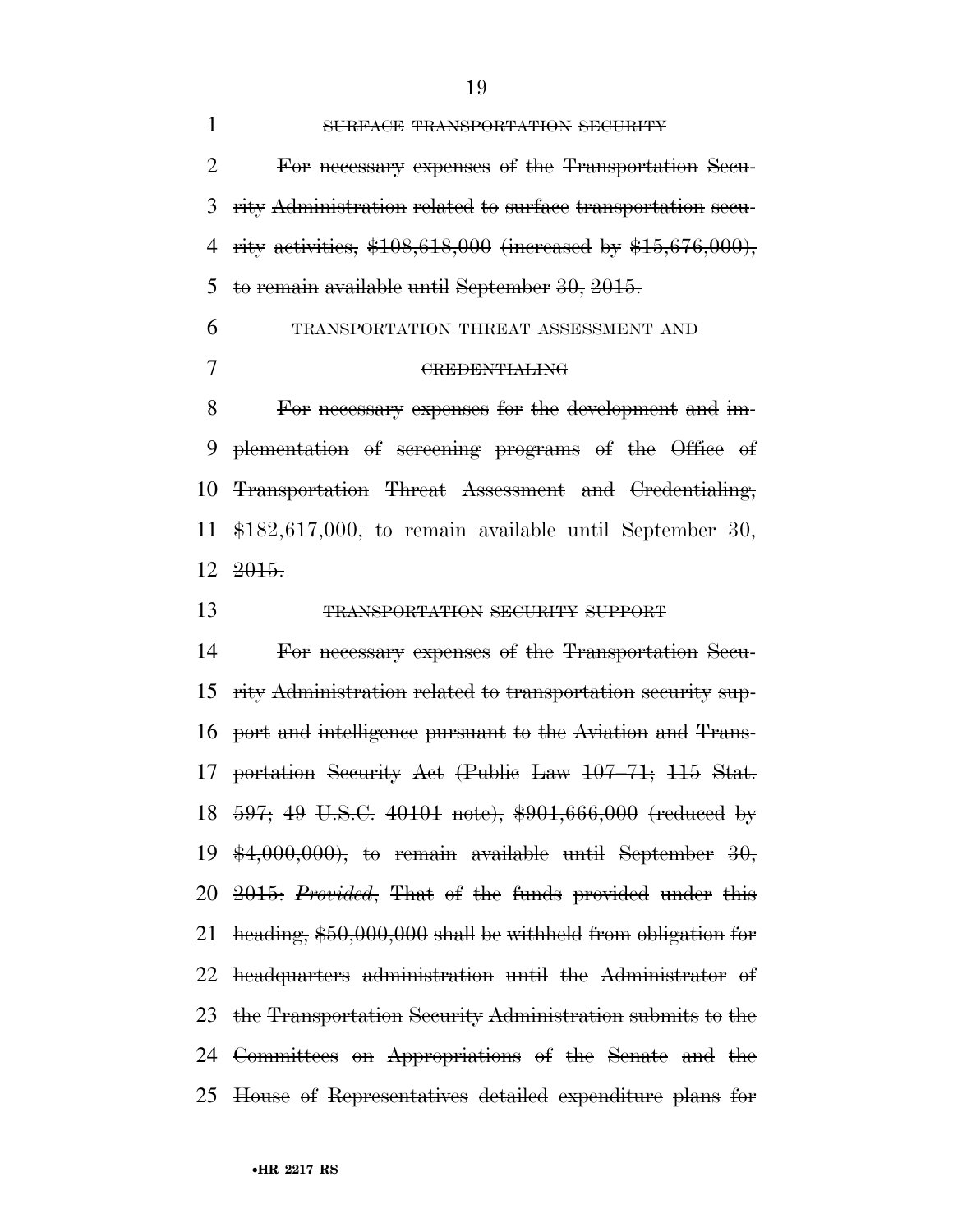air cargo security, checkpoint support, and explosives de- tection systems refurbishment, procurement, and installa- tions on an airport-by-airport basis for fiscal year 2014 and the completion of a security assessment measuring the effectiveness of using the Transportation Worker Identi- fication Credential: *Provided further*, That the Adminis- trator of the Transportation Security Administration shall submit to the Committees of the Senate and the House of Representatives, at the time that the President's budget proposal for fiscal year 2015 is submitted pursuant to sec- tion 1105(a) of title 31, United States Code, the expendi- ture plans and report detailed in the preceding proviso. 13 FEDERAL AIR MARSHALS

 For necessary expenses of the Federal Air Marshal Service, \$821,107,000: *Provided*, That the Director of the Federal Air Marshal Service shall submit to the Commit- tees on Appropriations of the Senate and the House of Representatives not later than 45 days after the date of enactment of this Act a detailed, classified expenditure and staffing plan for ensuring optimal coverage of high-21 risk flights.

- 22 COAST GUARD
- 23 OPERATING EXPENSES

 For necessary expenses for the operation and mainte-nance of the Coast Guard, not otherwise provided for; pur-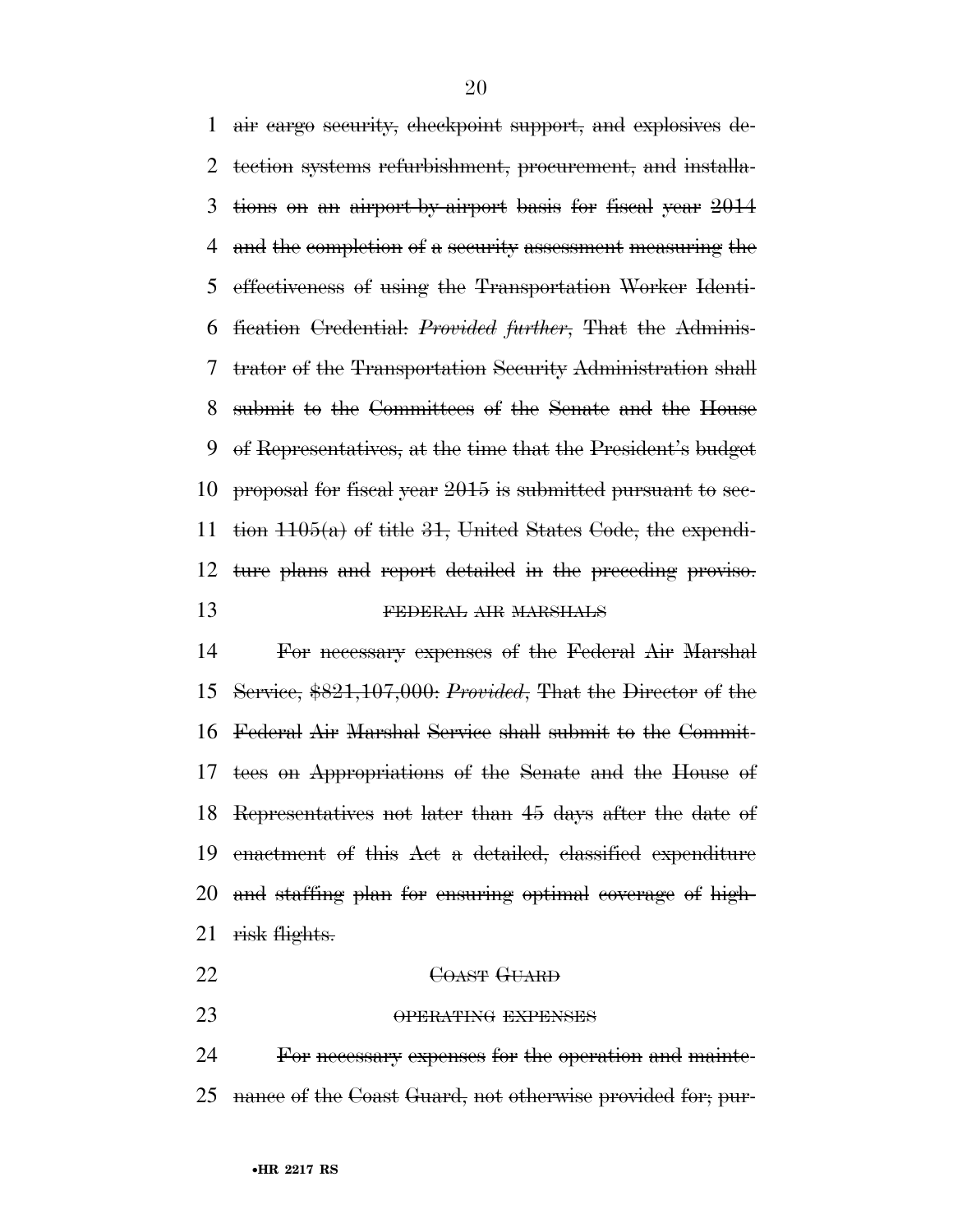chase or lease of not to exceed 25 passenger motor vehi- cles, which shall be for replacement only; purchase or lease of small boats for contingent and emergent requirements 4 (at a unit cost of no more than  $$700,000$ ) and repairs and service-life replacements, not to exceed a total of \$31,000,000; purchase or lease of boats necessary for overseas deployments and activities; minor shore construc- tion projects not exceeding \$1,000,000 in total cost on any location; payments pursuant to section 156 of Public Law 97–377 (42 U.S.C. 402 note; 96 Stat. 1920); and recre- ation and welfare; \$6,839,416,000; of which \$340,000,000 shall be for defense-related activities, of which \$24,500,000 shall be derived from the Oil Spill Liability Trust Fund to carry out the purposes of section  $1012(a)(5)$  of the Oil Pollution Act of 1990 (33 U.S.C.  $2712(a)(5)$ ; and of which not to exceed \$15,300 shall be for official reception and representation expenses: *Pro- vided*, That none of the funds made available by this Act shall be for expenses incurred for recreational vessels under section 12114 of title 46, United States Code, ex- cept to the extent fees are collected from owners of yachts and credited to this appropriation: *Provided further*, That of the funds provided under this heading, \$167,683,000 shall be withheld from obligation for Coast Guard Head-quarters Directorates until a revised future-years capital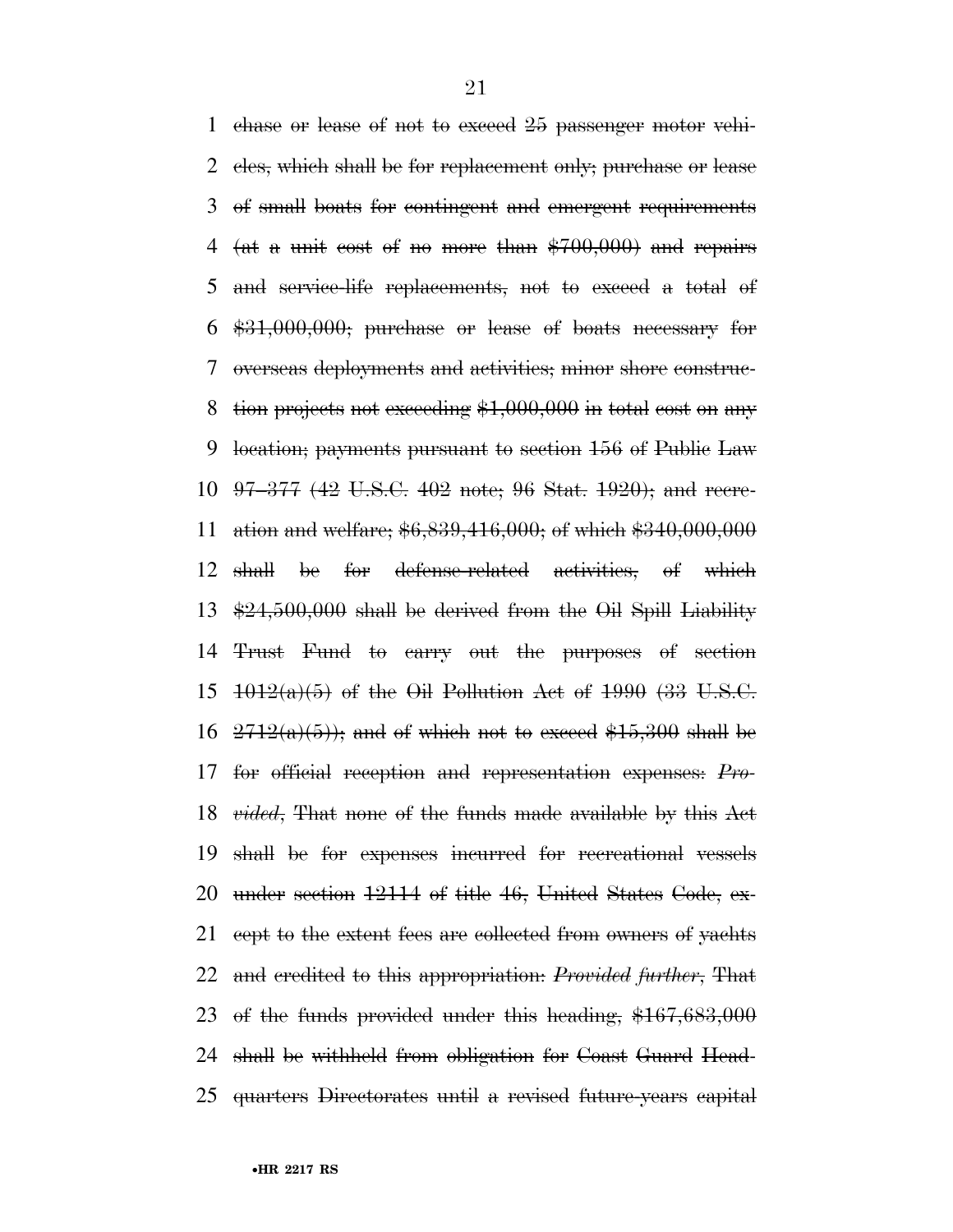investment plan for fiscal years 2015 through 2019, as specified under the heading ''Coast Guard Acquisition, Construction, and Improvements'' of this Act is submitted to the Committees on Appropriations of the Senate and the House of Representatives.

ENVIRONMENTAL COMPLIANCE AND RESTORATION

 For necessary expenses to carry out the environ- mental compliance and restoration functions of the Coast Guard under chapter 19 of title 14, United States Code, \$13,164,000, to remain available until September 30, 2018.

#### RESERVE TRAINING

 For necessary expenses of the Coast Guard Reserve, as authorized by law; operations and maintenance of the Coast Guard Reserve program; personnel and training costs; and equipment and services; \$112,991,000.

ACQUISITION, CONSTRUCTION, AND IMPROVEMENTS

 For necessary expenses of acquisition, construction, renovation, and improvement of aids to navigation, shore facilities, vessels, and aircraft, including equipment related thereto; and maintenance, rehabilitation, lease, and oper- ation of facilities and equipment; as authorized by law; \$1,222,712,000; of which \$20,000,000 shall be derived from the Oil Spill Liability Trust Fund to carry out the 25 purposes of section  $1012(a)(5)$  of the Oil Pollution Act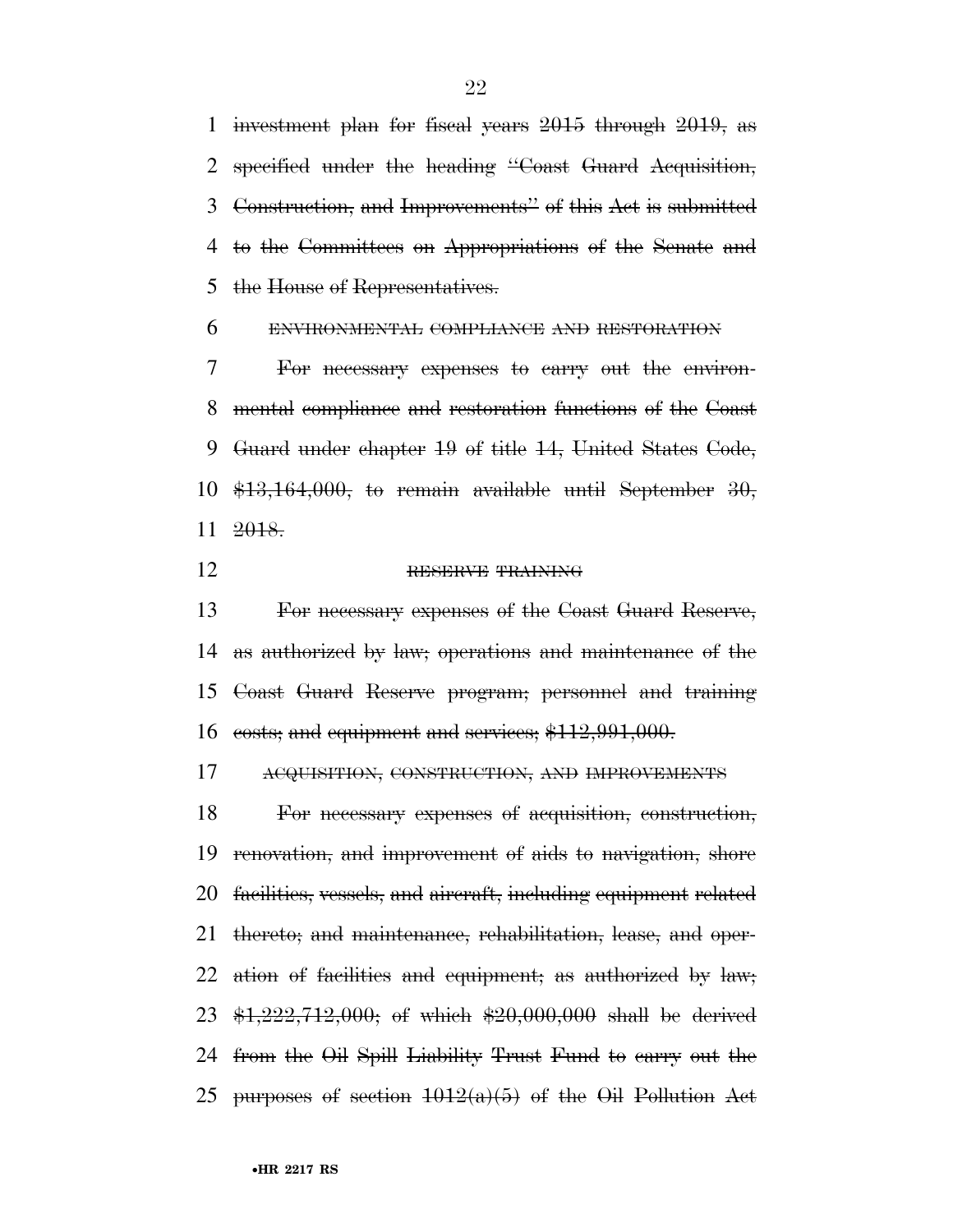1 of (33 U.S.C.  $2712(a)(5)$ ); and of which the fol- lowing amounts, to remain available until September 30, 2018 (except as subsequently specified), shall be available as follows: \$18,000,000 shall be available for military fam- ily housing, of which not more than \$6,828,691 shall be derived from the Coast Guard Housing Fund established pursuant to 14 U.S.C. 687; \$860,553,000 shall be avail- able to acquire, effect major repairs to, renovate, or im- prove vessels, small boats, and related equipment; \$149,710,000 shall be available to acquire, effect major repairs to, renovate, or improve aircraft or increase avia- tion capability; \$74,930,000 shall be available for other acquisition programs; \$5,000,000 shall be available for shore facilities and aids to navigation, including water- front facilities at Navy installations used by the Coast Guard; and \$114,519,000, to remain available until Sep- tember 30, 2014, shall be available for personnel com- pensation and benefits and related costs: *Provided*, That the funds provided by this Act shall be immediately avail- able and allotted to contract for the production of the sev- enth National Security Cutter notwithstanding the avail- ability of funds for post-production costs: *Provided further*, That the funds provided by this Act shall be immediately available and allotted to contract for long lead time mate-rials, components, and designs for the eighth National Se-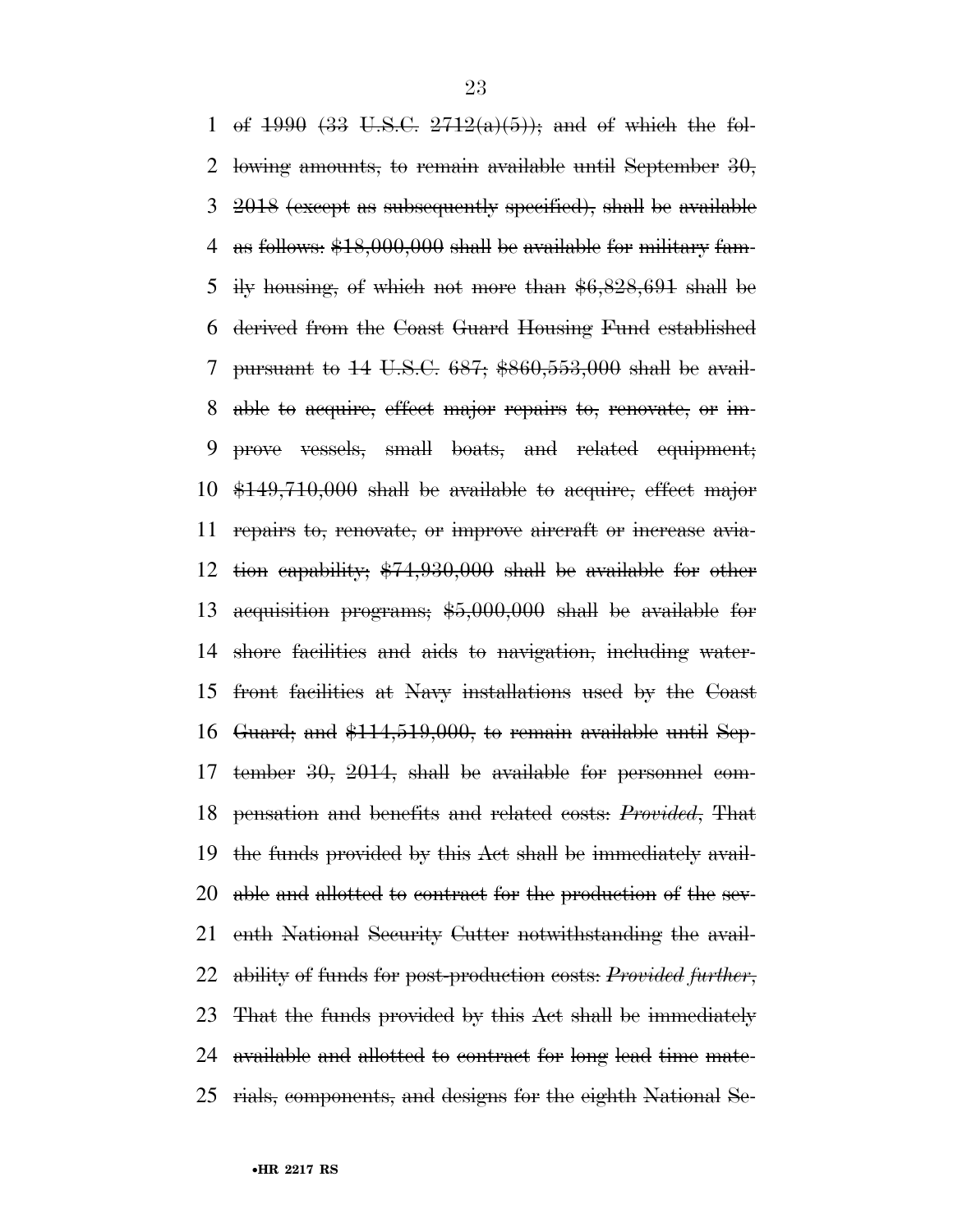curity Cutter notwithstanding the availability of funds for production costs or post-production costs: *Provided fur- ther*, That the Commandant of the Coast Guard shall sub- mit to the Committees on Appropriations of the Senate and the House of Representatives, at the time that the President's budget proposal for fiscal year 2015 is sub- mitted pursuant to section 1105(a) of title 31, United States Code, a future-years capital investment plan for the Coast Guard that identifies for each requested capital asset—  $\left(1\right)$  the proposed appropriations included in that

budget;

 $(2)$  the total estimated cost of completion, in- cluding and clearly delineating the costs of associ- ated major acquisition systems infrastructure and transition to operations;

 (3) projected funding levels for each fiscal year for the next 5 fiscal years or until acquisition pro- gram baseline or project completion, whichever is earlier;

 (4) an estimated completion date at the pro-jected funding levels; and

23  $(5)$  a current acquisition program baseline for 24 each capital asset, as applicable, that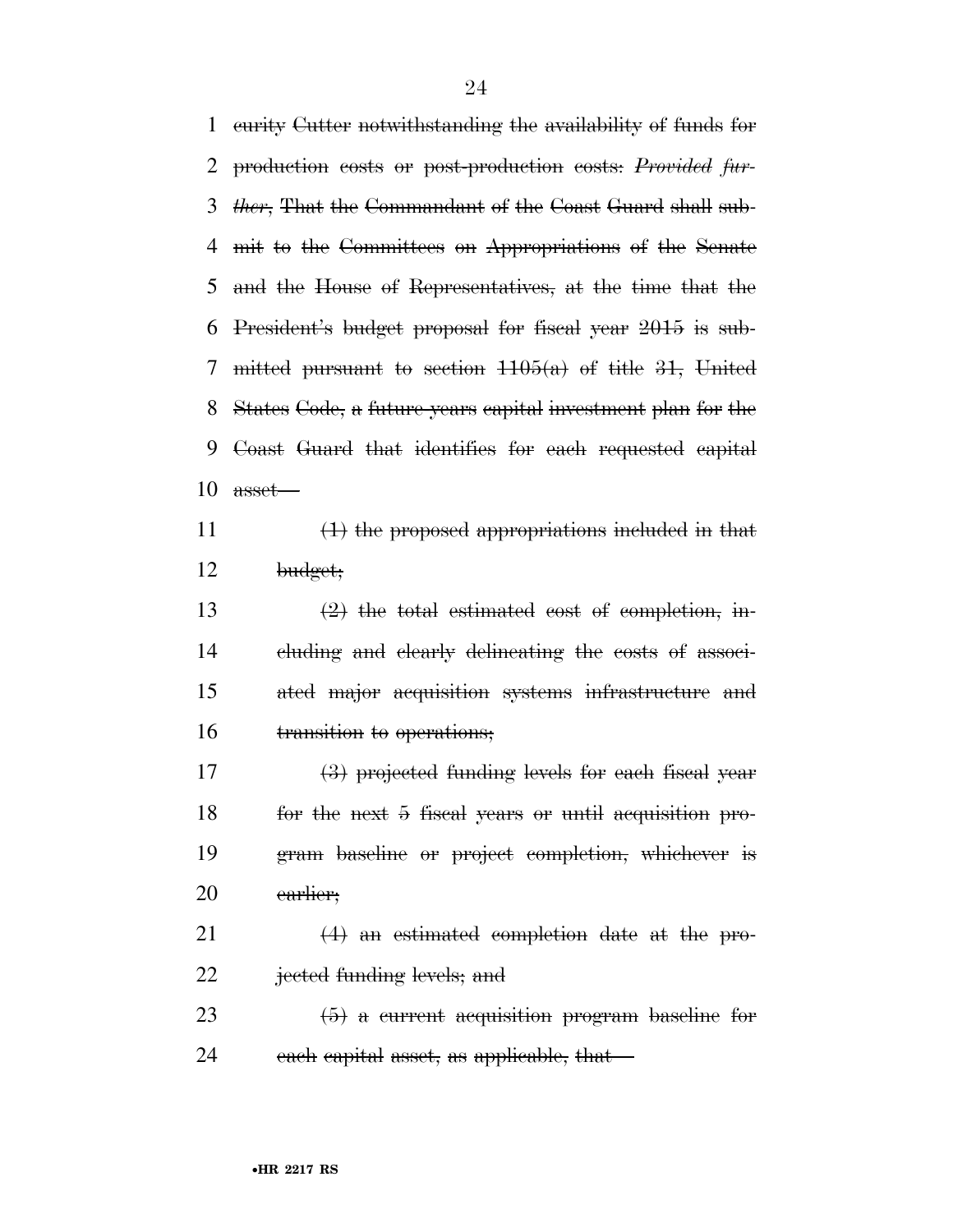- 1  $(A)$  includes the total acquisition cost of each asset, subdivided by fiscal year and includ- ing a detailed description of the purpose of the proposed funding levels for each fiscal year, in- cluding for each fiscal year funds requested for design, pre-acquisition activities, production, structural modifications, missionization, post- delivery, and transition to operations costs; (B) includes a detailed project schedule 10 through completion, subdivided by fiscal year, 11 that details— 12 (i) quantities planned for each fiscal year; and 14 (ii) major acquisition and project events, including development of oper- ational requirements, contracting actions, design reviews, production, delivery, test 18 and evaluation, and transition to oper- ations, including necessary training, shore 20 infrastructure, and logistics; (C) notes and explains any deviations in cost, performance parameters, schedule, or esti-23 mated date of completion from the original ac-
- quisition program baseline and the most recent baseline approved by the Department of Home-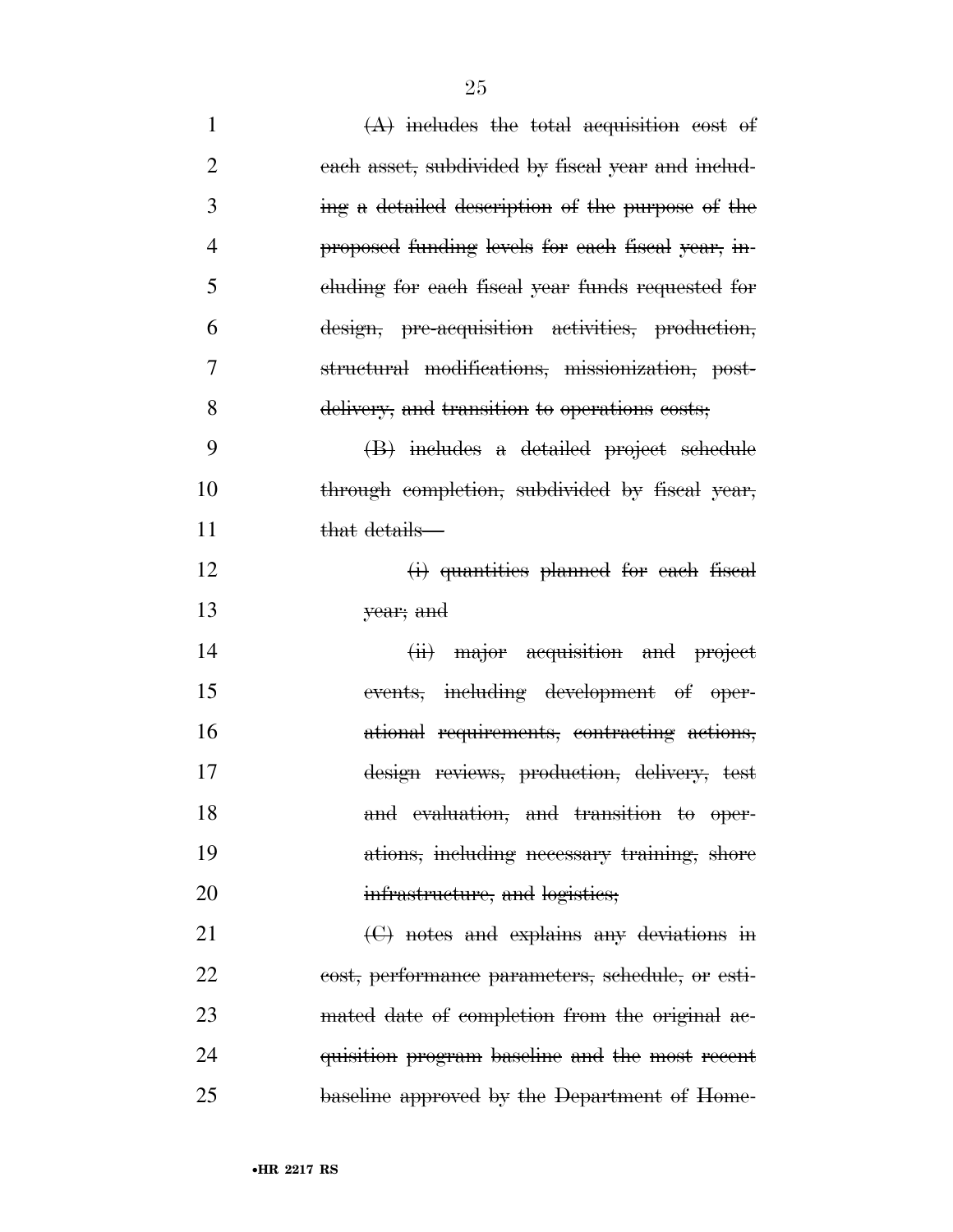1 land Security's Acquisition Review Board, if ap-2 plicable;

 (D) aligns the acquisition of each asset to mission requirements by defining existing capa- bilities of comparable legacy assets, identifying known capability gaps between such existing ca- pabilities and stated mission requirements, and explaining how the acquisition of each asset will address such known capability gaps;

 (E) defines life-cycle costs for each asset 11 and the date of the estimate on which such costs are based, including all associated costs of major acquisitions systems infrastructure and transition to operations, delineated by purpose and fiscal year for the projected service life of 16 the asset;

 (F) includes the earned value management system summary schedule performance index and cost performance index for each asset, if applicable; and

 (G) includes a phase-out and decommis- sioning schedule delineated by fiscal year for each existing legacy asset that each asset is in-24 tended to replace or recapitalize.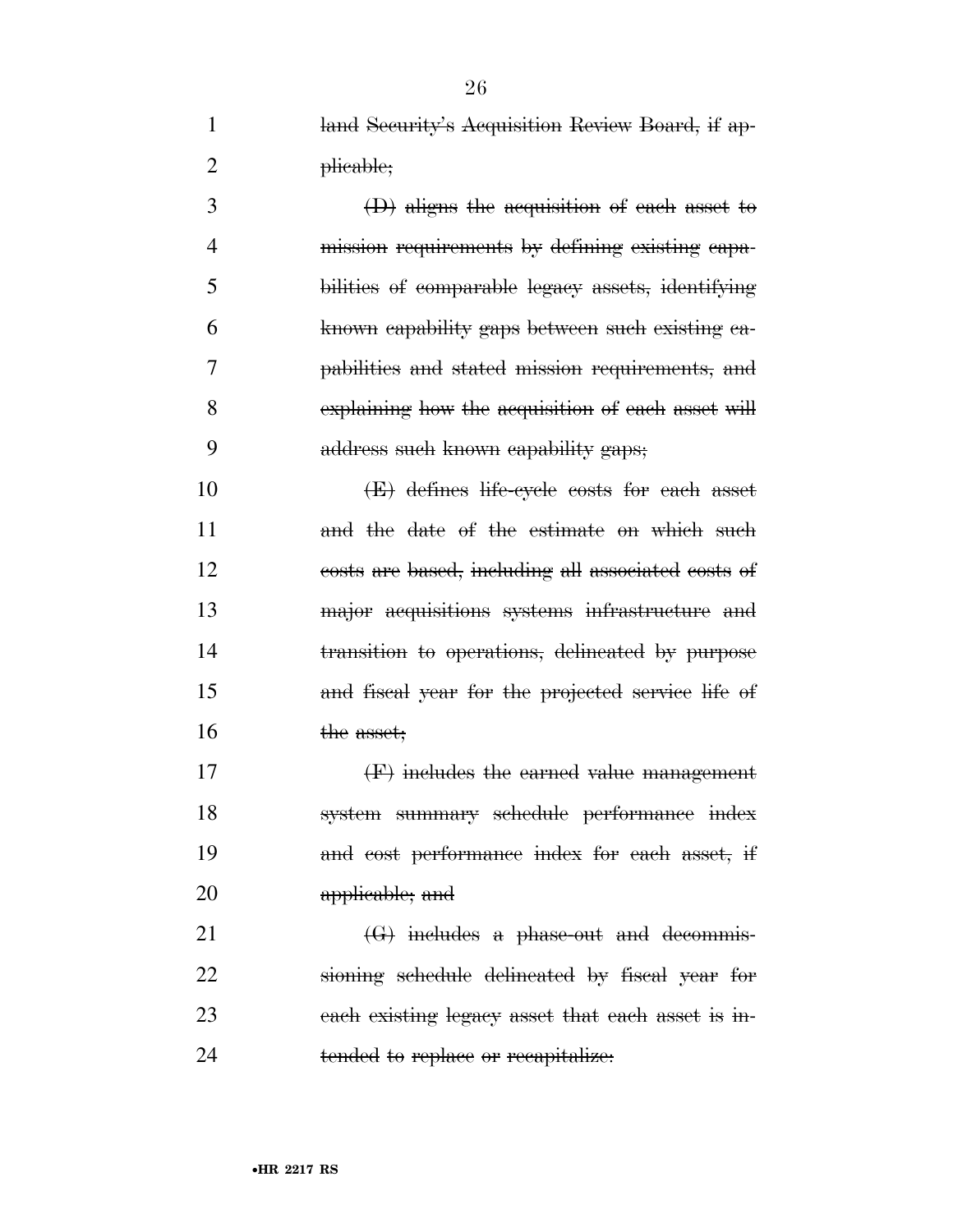*Provided further*, That the Commandant of the Coast Guard shall ensure that amounts specified in the future- years capital investment plan are consistent, to the max- imum extent practicable, with proposed appropriations necessary to support the programs, projects, and activities of the Coast Guard in the President's budget proposal for 7 fiscal year is submitted pursuant to section  $1105(a)$  of title 31, United States Code, for that fiscal year: *Pro- vided further*, That any inconsistencies between the capital investment plan and proposed appropriations shall be identified and justified: *Provided further*, That subsections  $(a)$  and  $(b)$  of section 6402 of Public Law 110–28 shall apply with respect to the amounts made available under 14 this heading.

#### RESEARCH, DEVELOPMENT, TEST, AND EVALUATION

 For necessary expenses for applied scientific re- search, development, test, and evaluation; and for mainte- nance, rehabilitation, lease, and operation of facilities and 19 equipment; as authorized by law;  $$9,928,000$ , to remain available until September 30, 2015, of which \$500,000 shall be derived from the Oil Spill Liability Trust Fund 22 to carry out the purposes of section  $1012(a)(5)$  of the Oil Pollution Act of 1990 (33 U.S.C. 2712(a)(5)): *Provided*, That there may be credited to and used for the purposes of this appropriation funds received from State and local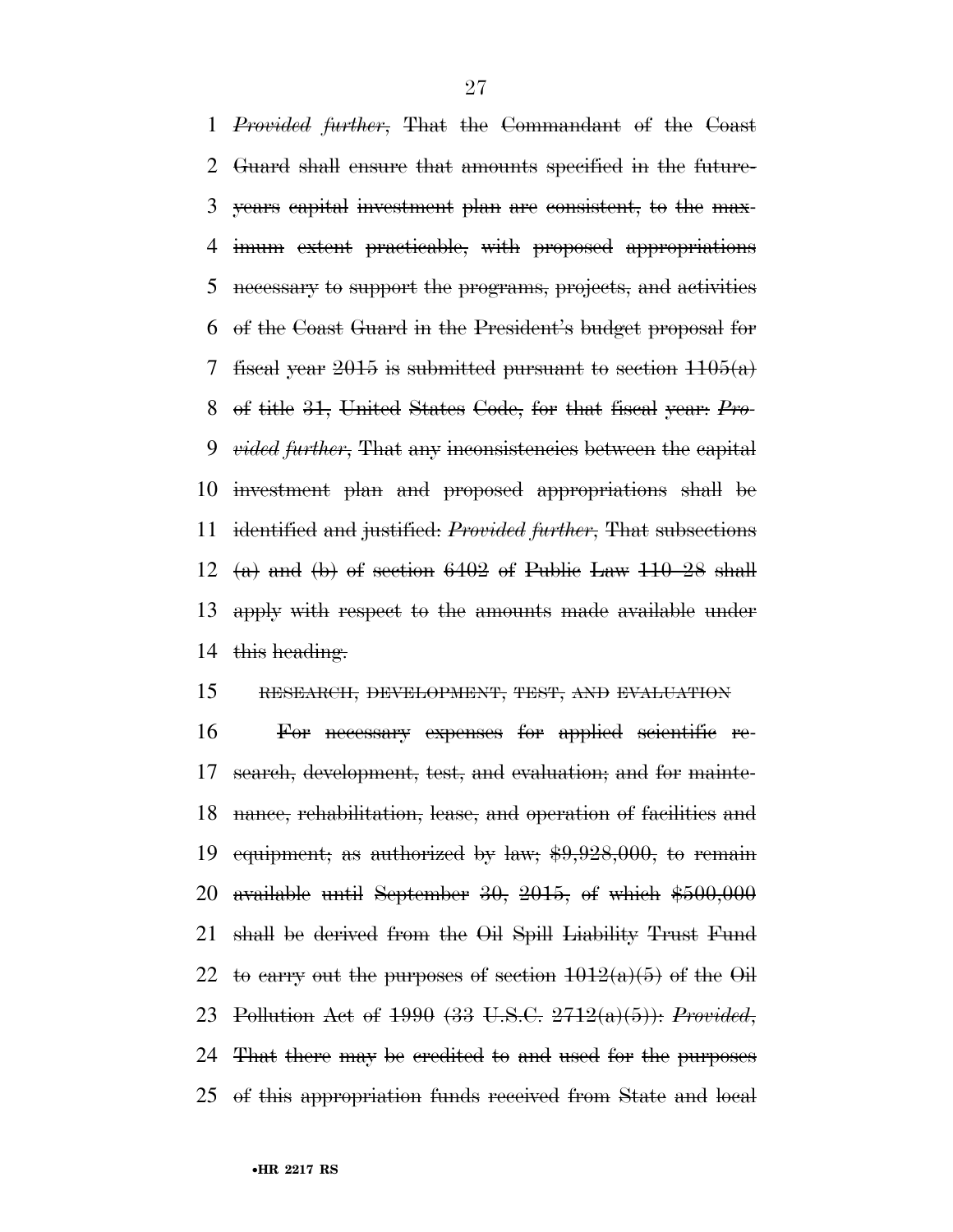governments, other public authorities, private sources, and foreign countries for expenses incurred for research, devel-opment, testing, and evaluation.

#### RETIRED PAY

 For retired pay, including the payment of obligations otherwise chargeable to lapsed appropriations for this pur- pose, payments under the Retired Serviceman's Family Protection and Survivor Benefits Plans, payment for ca- reer status bonuses, concurrent receipts and combat-re- lated special compensation under the National Defense Authorization Act, and payments for medical care of re- tired personnel and their dependents under chapter 55 of title 10, United States Code, \$1,460,000,000, to remain available until expended.

- UNITED STATES SECRET SERVICE
- 

#### SALARIES AND EXPENSES

 For necessary expenses of the United States Secret Service, including purchase of not to exceed 652 vehicles for police-type use for replacement only; hire of passenger motor vehicles; purchase of motorcycles made in the United States; hire of aircraft; services of expert witnesses at such rates as may be determined by the Director of the Secret Service; rental of buildings in the District of Columbia, and fencing, lighting, guard booths, and other facilities on private or other property not in Government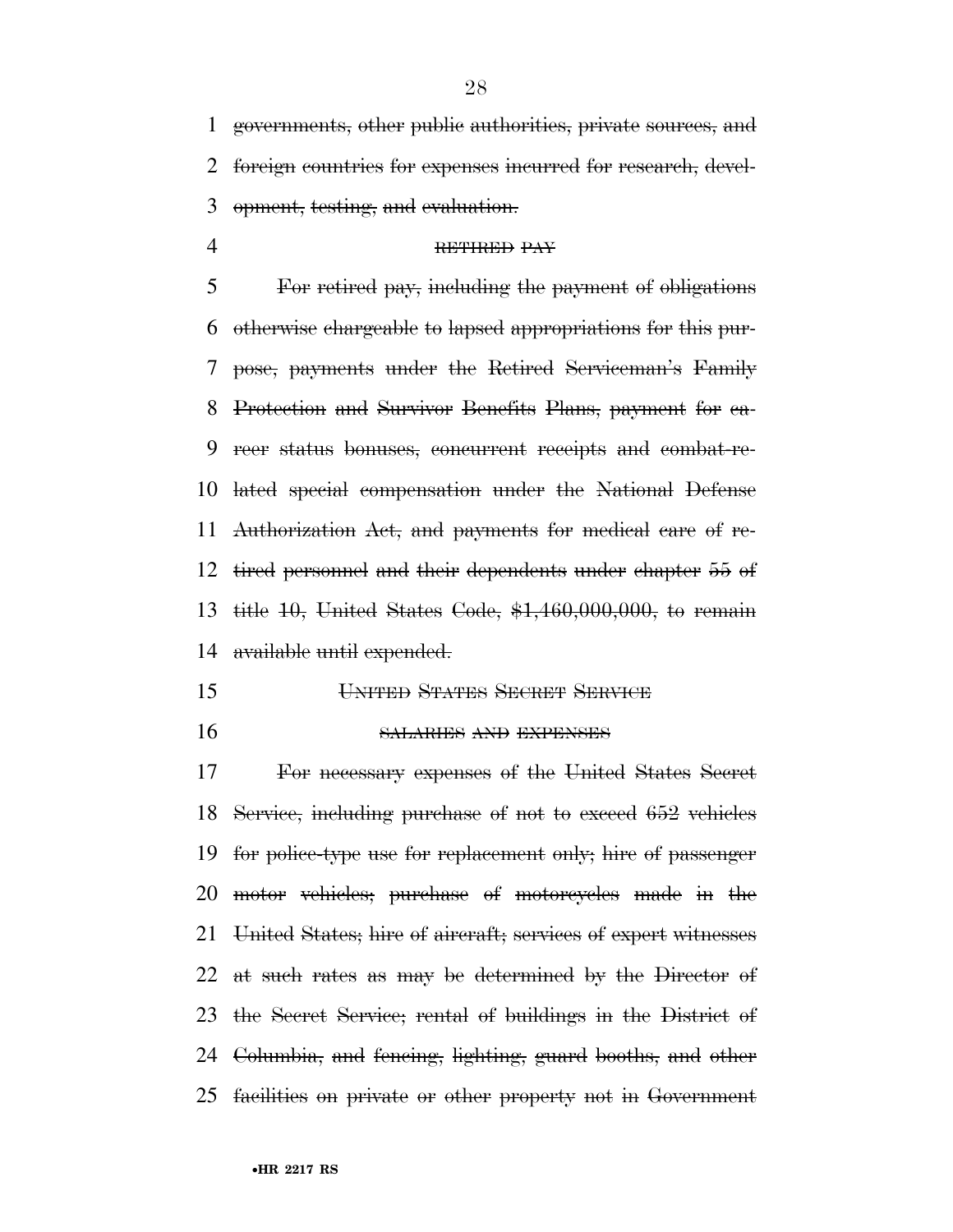ownership or control, as may be necessary to perform pro- tective functions; payment of per diem or subsistence al- lowances to employees in cases in which a protective as- signment on the actual day or days of the visit of a protectee requires an employee to work 16 hours per day or to remain overnight at a post of duty; conduct of and participation in firearms matches; presentation of awards; travel of United States Secret Service employees on pro- tective missions without regard to the limitations on such expenditures in this or any other Act; research and devel- opment; grants to conduct behavioral research in support of protective research and operations; and payment in ad- vance for commercial accommodations as may be nec- essary to perform protective functions; \$1,534,589,000; of 15 which not to exceed  $$19,125$  shall be for official reception and representation expenses; of which not to exceed \$100,000 shall be to provide technical assistance and equipment to foreign law enforcement organizations in counterfeit investigations; of which \$2,358,000 shall be for forensic and related support of investigations of missing and exploited children; of which \$6,000,000 shall be for a grant for activities related to investigations of missing and exploited children and shall remain available until September 30, 2015; and of which not less than \$8,000,000 shall be for activities related to training in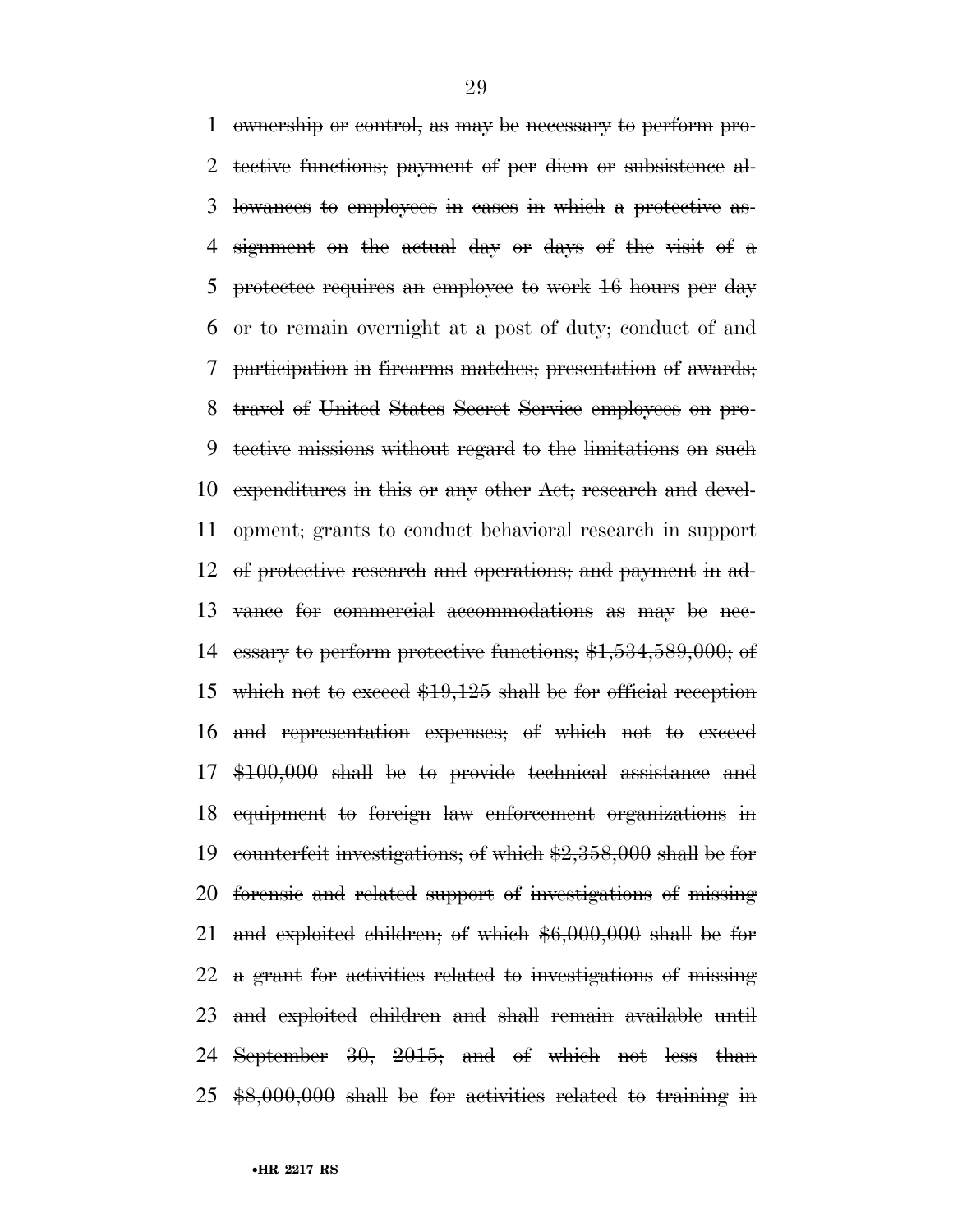electronic crimes investigations and forensics: *Provided*, That \$18,000,000 for protective travel shall remain avail- able until September 30, 2015: *Provided further*, That \$4,500,000 for National Special Security Events shall re- main available until September 30, 2015: *Provided further*, That the United States Secret Service is authorized to ob- ligate funds in anticipation of reimbursements from Fed- eral agencies and entities, as defined in section 105 of title 5, United States Code, for personnel receiving training sponsored by the James J. Rowley Training Center, except that total obligations at the end of the fiscal year shall not exceed total budgetary resources available under this heading at the end of the fiscal year: *Provided further*, That none of the funds made available under this heading shall be available to compensate any employee for overtime in an annual amount in excess of \$35,000, except that the Secretary of Homeland Security, or the designee of the Secretary, may waive that amount as necessary for national security purposes: *Provided further*, That none of the funds made available to the United States Secret Serv- ice by this Act or by previous appropriations Acts may be made available for the protection of the head of a Fed- eral agency other than the Secretary of Homeland Secu- rity: *Provided further*, That the Director of the Secret Service may enter into an agreement to provide such pro-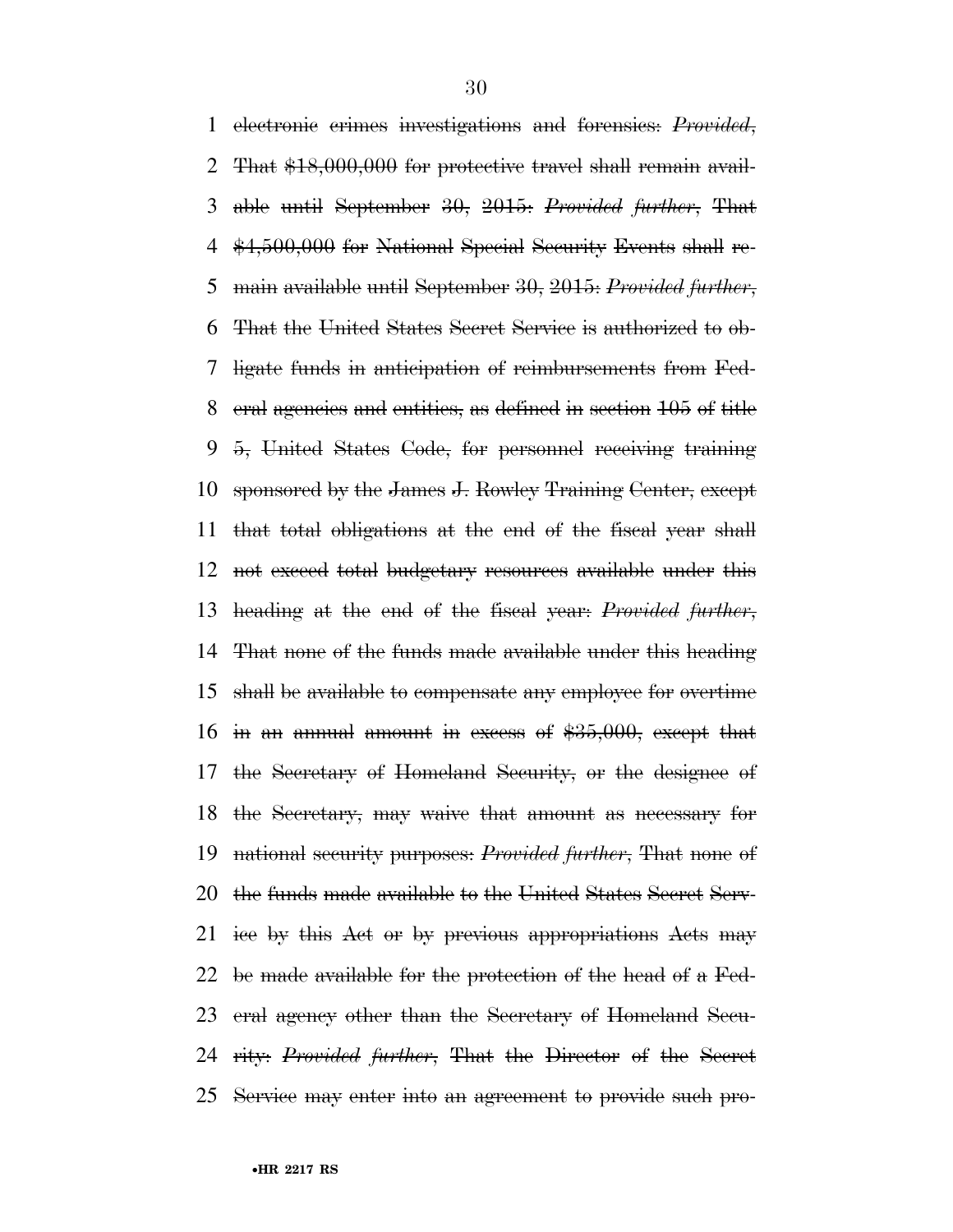tection on a fully reimbursable basis: *Provided further*, That none of the funds made available to the United States Secret Service by this Act or by previous appropria- tions Acts may be obligated for the purpose of opening a new permanent domestic or overseas office or location unless the Committees on Appropriations of the Senate and the House of Representatives are notified 15 days in advance of such obligation: *Provided further*, That for pur-9 poses of section  $503(b)$  of this Act,  $$15,000,000$  or  $10$  percent, whichever is less, may be transferred between ''Protection of Persons and Facilities'' and ''Domestic Field Operations''.

### ACQUISITION, CONSTRUCTION, IMPROVEMENTS, AND RELATED EXPENSES

 For necessary expenses for acquisition, construction, repair, alteration, and improvement of physical and tech- nological infrastructure, \$51,775,000; of which \$5,380,000, to remain available until September 30, 2018, shall be for acquisition, construction, improvement, and 20 maintenance of facilities; and of which  $*46,395,000$ , to re- main available until September 30, 2016, shall be for in- formation integration and technology transformation exe- cution: *Provided*, That the Director of the Secret Service shall submit to the Committees on Appropriations of the Senate and the House of Representatives at the time that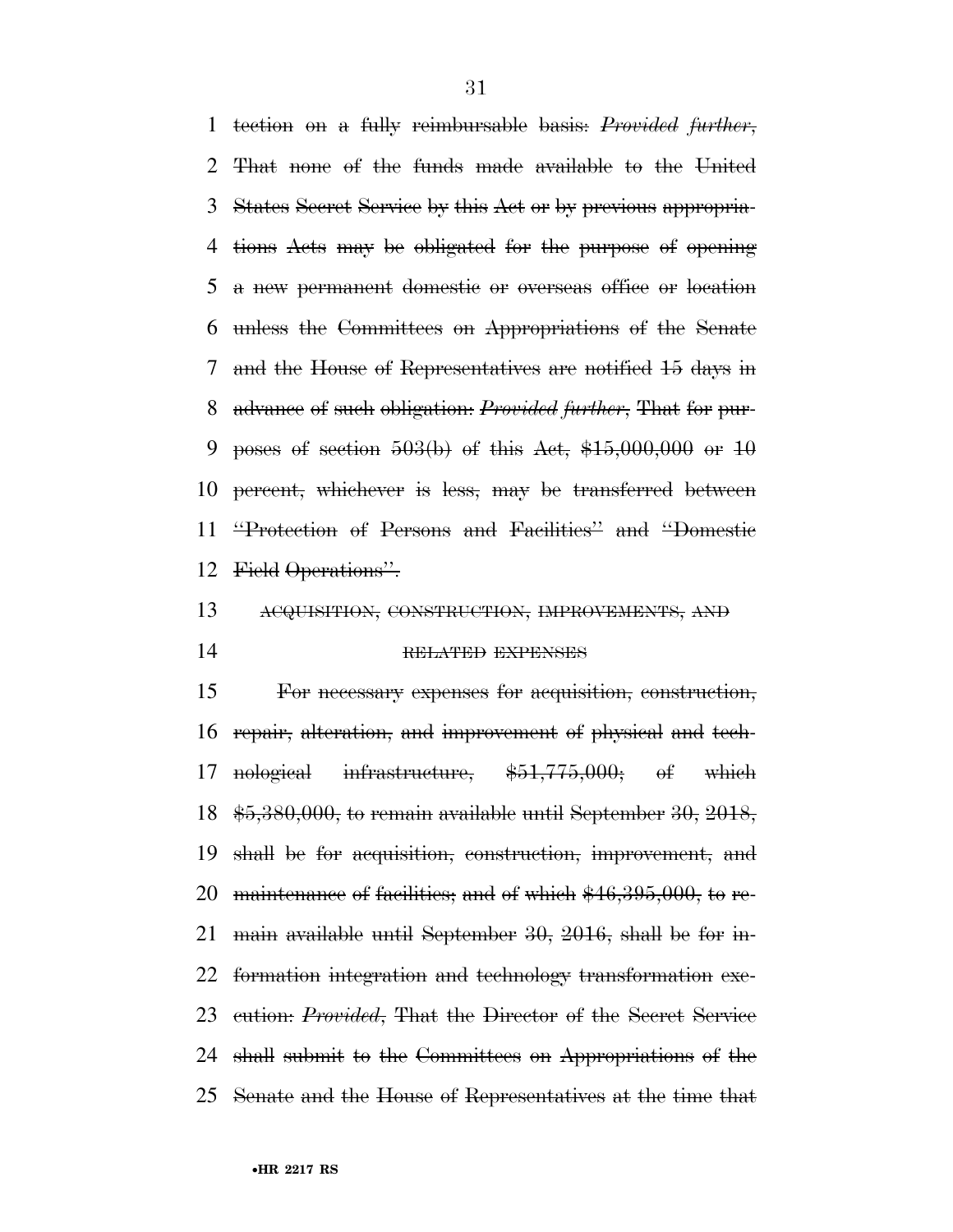the President's budget proposal for fiscal year 2015 is 2 submitted pursuant to section  $1105(a)$  of title 31, United States Code, a multi-year investment and management plan for its Information Integration and Technology Transformation program that describes funding for the current fiscal year and the following 3 fiscal years, with associated plans for systems acquisition and technology deployment. 9 TITLE III PROTECTION, PREPAREDNESS, RESPONSE, AND 11 RECOVERY NATIONAL PROTECTION AND PROGRAMS DIRECTORATE MANAGEMENT AND ADMINISTRATION For salaries and expenses of the Office of the Under Secretary and the Offices of the Assistant Secretaries for the National Protection and Programs Directorate, sup- port for operations, and information technology, \$50,522,000: *Provided*, That not to exceed \$3,825 shall be for official reception and representation expenses. INFRASTRUCTURE PROTECTION AND INFORMATION 21 SECURITY For necessary expenses for infrastructure protection and information security programs and activities, as au- thorized by title II of the Homeland Security Act of 2002 (6 U.S.C. 121 et seq.), \$1,176,629,000, of which

#### •**HR 2217 RS**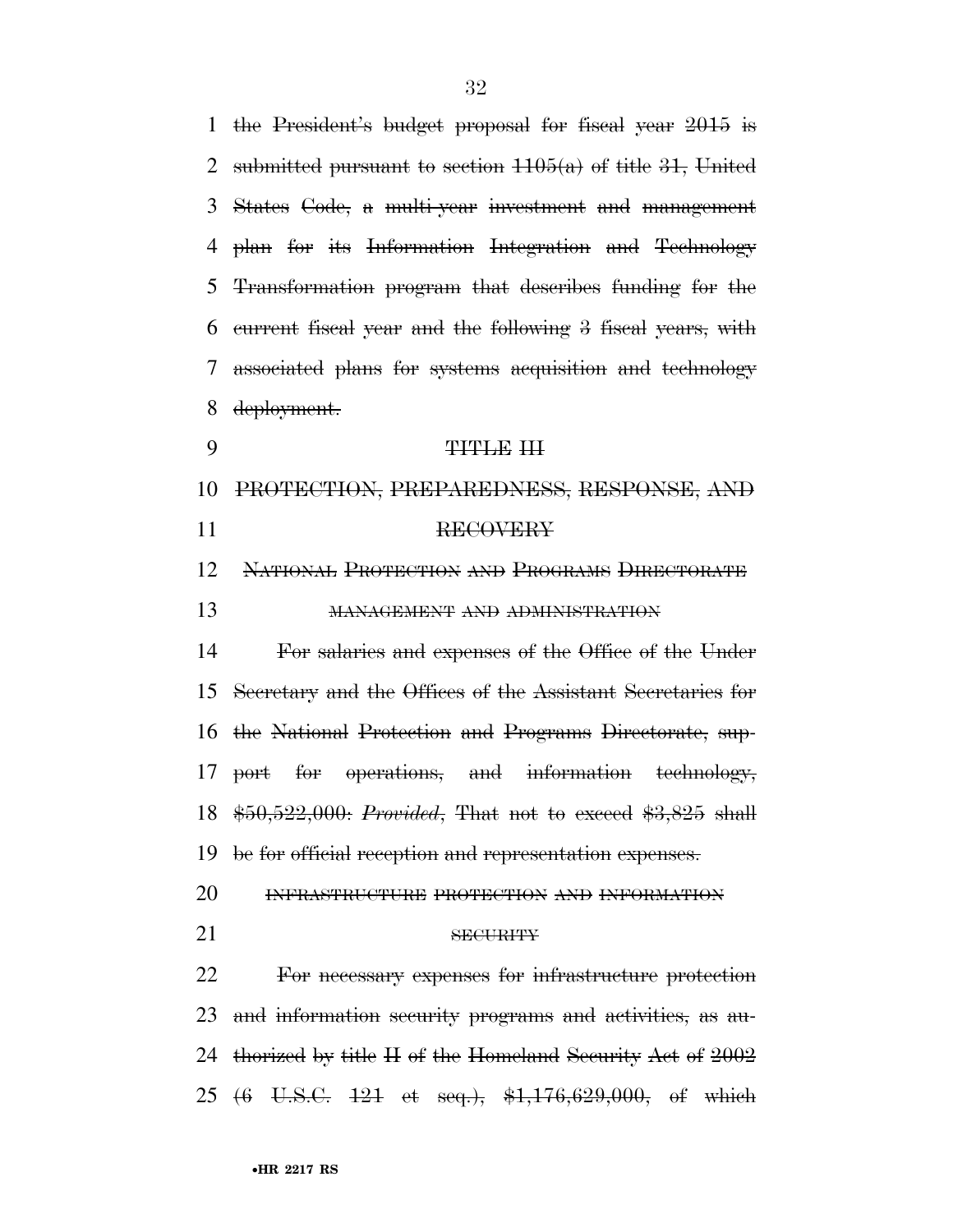$\frac{1000,000,000}{100,000,000}$ , shall remain available until September 30, 2015: *Provided*, That of the total amount provided for the ''Infrastructure Security Compliance'' program, project, 4 and activity,  $\frac{20,000,000}{2}$  shall be withheld from obliga- tion until the Under Secretary for the National Protection and Programs Directorate submits to the Committees on Appropriations of the Senate and the House of Represent- atives an expenditure plan for the Chemical Facility Anti- Terrorism Standards program that includes the number of facilities covered by the program, inspectors on-board, inspections pending, and inspections projected to be com-pleted by September 30, 2014.

#### 13 FEDERAL PROTECTIVE SERVICE

 The revenues and collections of security fees credited to this account shall be available until expended for nec- essary expenses related to the protection of federally owned and leased buildings and for the operations of the Federal Protective Service.

OFFICE OF BIOMETRIC IDENTITY MANAGEMENT

 For necessary expenses for the Office of Biometric Identity Management, as authorized by section 7208 of the Intelligence Reform and Terrorism Prevention Act of 2004 (8 U.S.C. 1365b), \$232,190,000: *Provided*, That of the total amount made available under this heading,  $$113,956,000$  shall remain available until September 30,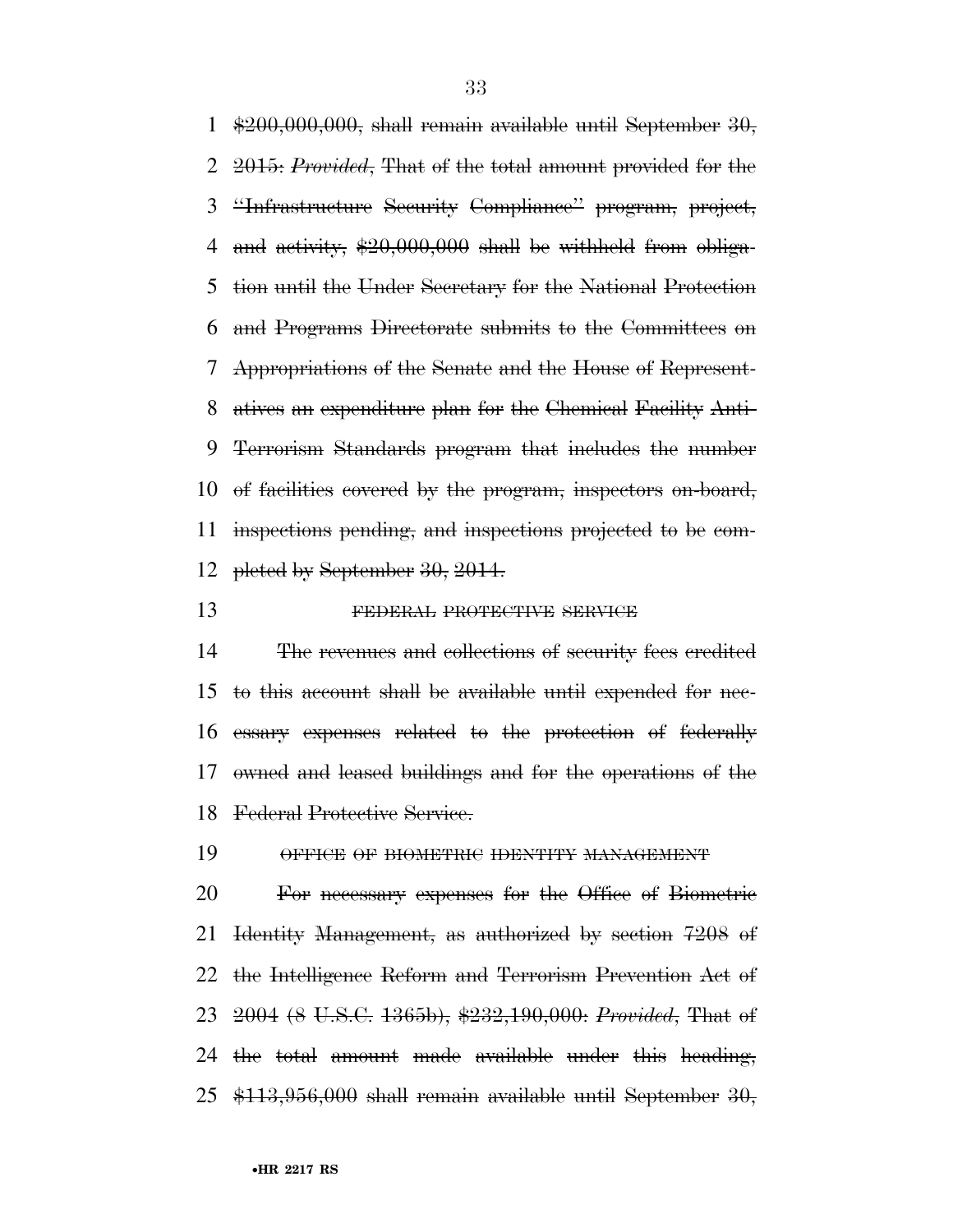2016: *Provided further*, That the Secretary of Homeland Security shall submit to the Committees on Appropria- tions of the Senate and the House of Representatives, not 4 later than days after the date of enactment of this Act, an expenditure plan for the Office of Biometric Identity Management: *Provided further*, That the Secretary shall submit to the Committees on Appropriations of the Senate and the House of Representatives at the time the Presi- dent's budget is submitted each year under section  $1105(a)$  of title 31, United States Code, a multi-year in- vestment and management plan for the Office of Biomet- ric Identity Management program, to include each fiscal year starting with the current fiscal year and the 3 subse-quent fiscal years, that provides—

 $15 \left( \frac{1}{2} \right)$  the proposed appropriation for each activity tied to mission requirements and outcomes, program management capabilities, performance levels, and specific capabilities and services to be delivered, not- ing any deviations in cost or performance from the prior fiscal years expenditure or investment and management plan for United States Visitor and Im-22 migrant Status Indicator Technology;

23  $(2)$  the total estimated cost, projected funding by fiscal year, and projected timeline of completion for all enhancements, modernizations, and new capa-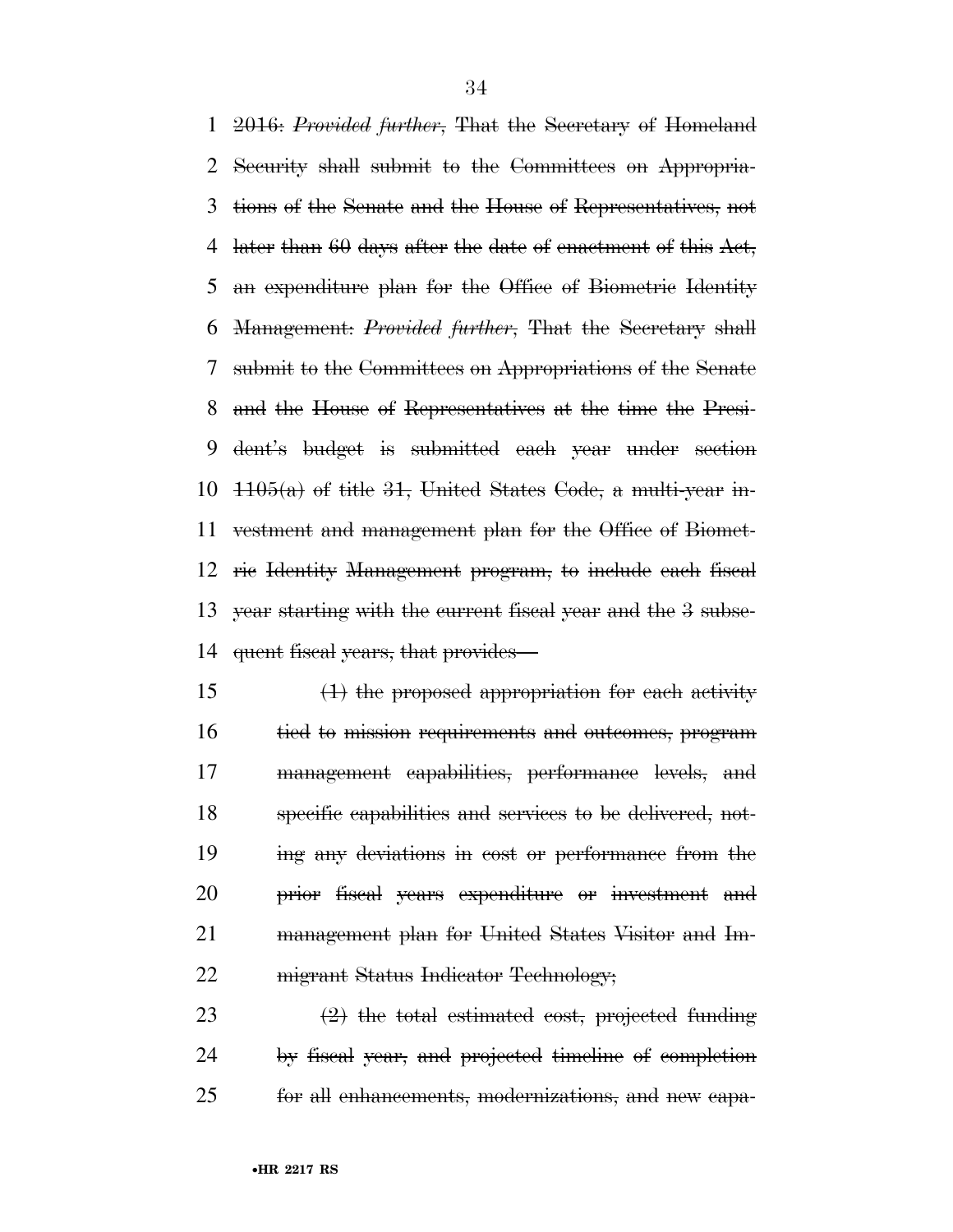bilities proposed in such budget and underway, in- cluding and clearly delineating associated efforts and funds requested by other agencies within the De- partment of Homeland Security and in the Federal Government and detailing any deviations in cost, performance, schedule, or estimated date of comple- tion provided in the prior fiscal years expenditure or investment and management plan for United States Visitor and Immigrant Status Indicator Technology;  $10 \qquad \qquad \text{and}$ 

 $\left(\frac{3}{2}\right)$  a detailed accounting of operations and maintenance, contractor services, and program costs associated with the management of identity services. OFFICE OF HEALTH AFFAIRS

 For necessary expenses of the Office of Health Af- fairs, \$123,425,000; of which \$25,072,000 is for salaries and expenses; and of which \$79,534,000 is for BioWatch operations: *Provided*, That of the amount made available under this heading, \$18,819,000 shall remain available until September 30, 2015, for biosurveillance, chemical de- fense, medical and health planning and coordination, and workforce health protection: *Provided further*, That not to 23 exceed  $$2,250$  shall be for official reception and represen-24 tation expenses.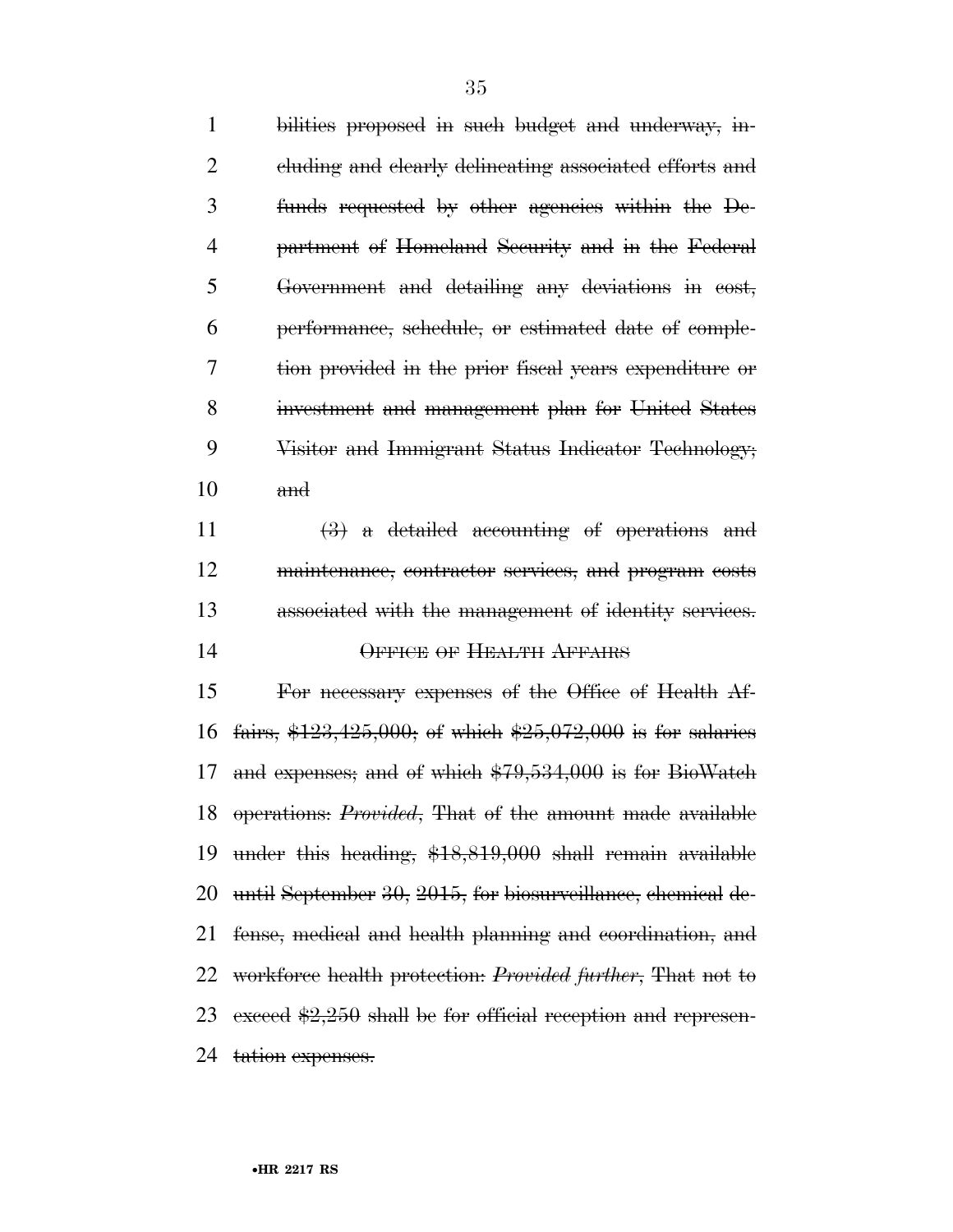**FEDERAL EMERGENCY MANAGEMENT AGENCY** 

#### SALARIES AND EXPENSES

 For necessary expenses of the Federal Emergency 4 <del>Management</del> Agency, \$914,795,000 (increased by  $\text{$7,667,000$}$ , including activities authorized by the Na- tional Flood Insurance Act of 1968 (42 U.S.C. 4001 et seq.), the Robert T. Stafford Disaster Relief and Emer- gency Assistance Act (42 U.S.C. 5121 et seq.), the Cerro Grande Fire Assistance Act of 2000 (division C, title I, 114 Stat. 583), the Earthquake Hazards Reduction Act of 1977 (42 U.S.C. 7701 et seq.), the Defense Production Act of 1950 (50 U.S.C. App. 2061 et seq.), sections 107 and 303 of the National Security Act of 1947 (50 U.S.C. 404, 405), Reorganization Plan No. 3 of 1978 (5 U.S.C. App.), the Homeland Security Act of 2002 (6 U.S.C. 101 et seq.), the Implementing Recommendations of the 9/11 Commission Act of 2007 (Public Law 110–53), the Fed- eral Fire Prevention and Control Act of 1974 (15 U.S.C. 2201 et seq.), the Post-Katrina Emergency Management Reform Act of 2006 (Public Law 109–295; 120 Stat. 1394), and the Biggert-Waters Flood Insurance Reform Act of 2012 (Public Law 112–141, 126 Stat. 916): *Pro- vided*, That not to exceed \$2,250 shall be for official recep- tion and representation expenses: *Provided further*, That of the total amount made available under this heading,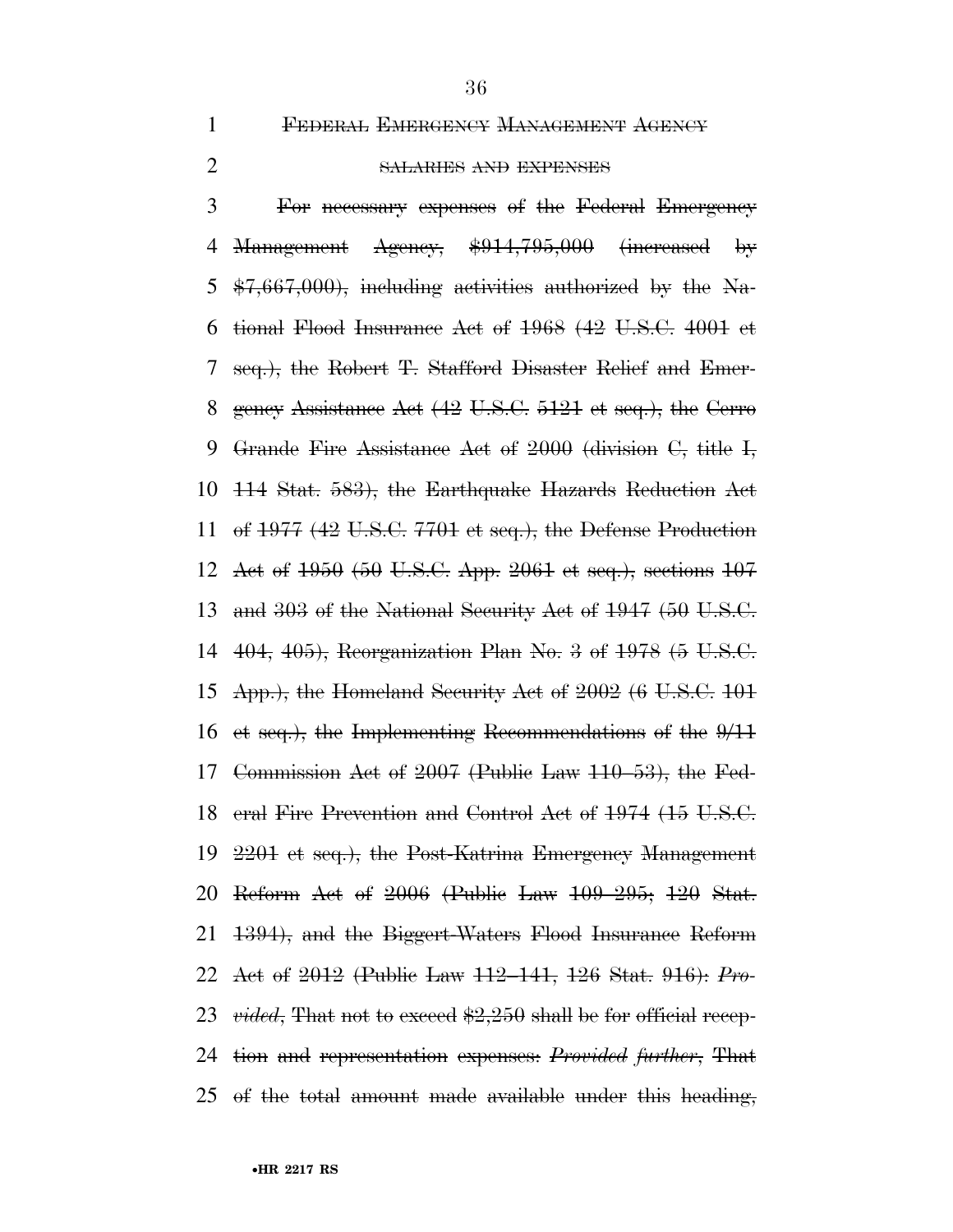$\frac{27,513,000}{27,513,000}$  (increased by  $\frac{17,667,000}{27,000}$  shall be for the Urban Search and Rescue Response System, of which none is available for Federal Emergency Management Agency administrative costs: *Provided further*, That of the total amount made available under this heading,  $\frac{22,000,000}{8}$  shall remain available until September 30, 2015, for capital improvements and other expenses related to continuity of operations at the Mount Weather Emer-9 gency Operations Center.

10 STATE AND LOCAL PROGRAMS

 For grants contracts, cooperative agreements, and other activities, \$1,500,000,000 (reduced by \$97,500,000) (increased by \$97,500,000) (reduced by \$97,500,000) (in- creased by \$97,500,000), which shall be allocated as fol-lows:

 (1) Notwithstanding section 503 of this Act, \$1,264,826,000 (reduced by \$97,500,000) (in-18 creased by  $$97,500,000$  shall be distributed, accord- ing to threat, vulnerability, and consequence, at the discretion of the Secretary of Homeland Security 21 based on the following authorities:

22 (A) The State Homeland Security Grant Program under section 2004 of the Homeland Security Act of 2002 (6 U.S.C. 605): *Provided*, 25 That notwithstanding subsection  $(e)(4)$  of such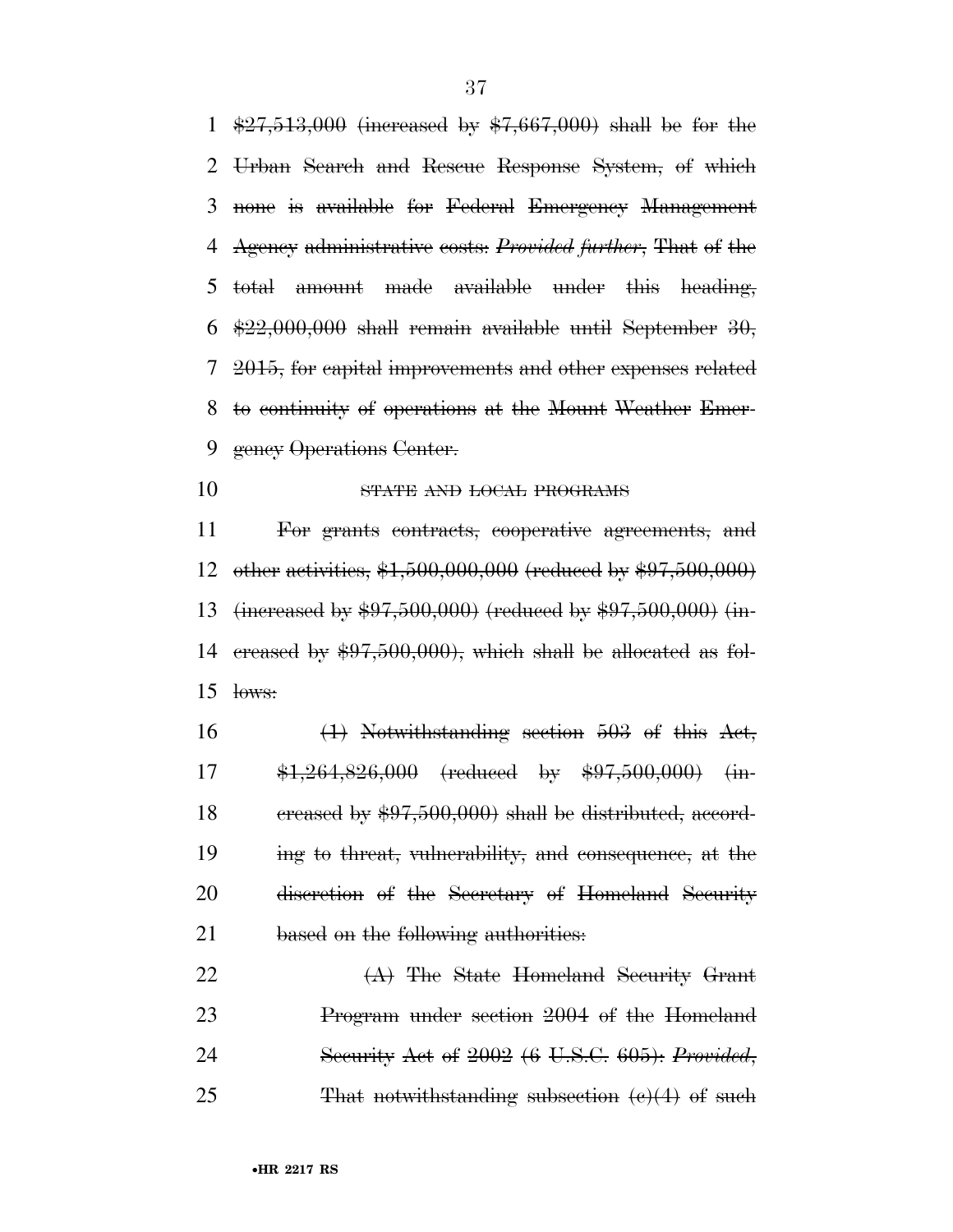| $\mathbf{1}$   | section 2004, for fiscal year 2014, the Com-      |
|----------------|---------------------------------------------------|
| 2              | monwealth of Puerto Rico shall make available     |
| 3              | to local and tribal governments amounts pro-      |
| $\overline{4}$ | vided to the Commonwealth of Puerto Rico          |
| 5              | under this paragraph in accordance with sub-      |
| 6              | section $(e)(1)$ of such section 2004.            |
| 7              | (B) Operation Stonegarden.                        |
| 8              | (C) The Urban Area Security Initiative            |
| 9              | under section 2003 of the Homeland Security       |
| 10             | Act of 2002 (6 U.S.C. 604).                       |
| 11             | (D) Organizations (as described under sec-        |
| 12             | tion $501(e)(3)$ of the Internal Revenue Code of  |
| 13             | $1986$ and exempt from tax section $501(a)$ of    |
| 14             | such code) determined by the Secretary of         |
| 15             | Homeland Security to be at high risk of a ter-    |
| 16             | rorist attack.                                    |
| 17             | (E) Public Transportation Security Assist-        |
| 18             | ance and Railroad Security Assistance, under      |
| 19             | sections 1406 and 1513 of the Implementing        |
| 20             | Recommendations of the 9/11 Commission Act        |
| 21             | of $2007$ (6 U.S.C. 1135 and 1163), including     |
| 22             | Amtrak security: Provided, That such public       |
| 23             | transportation security assistance shall be pro-  |
| 24             | vided directly to public transportation agencies. |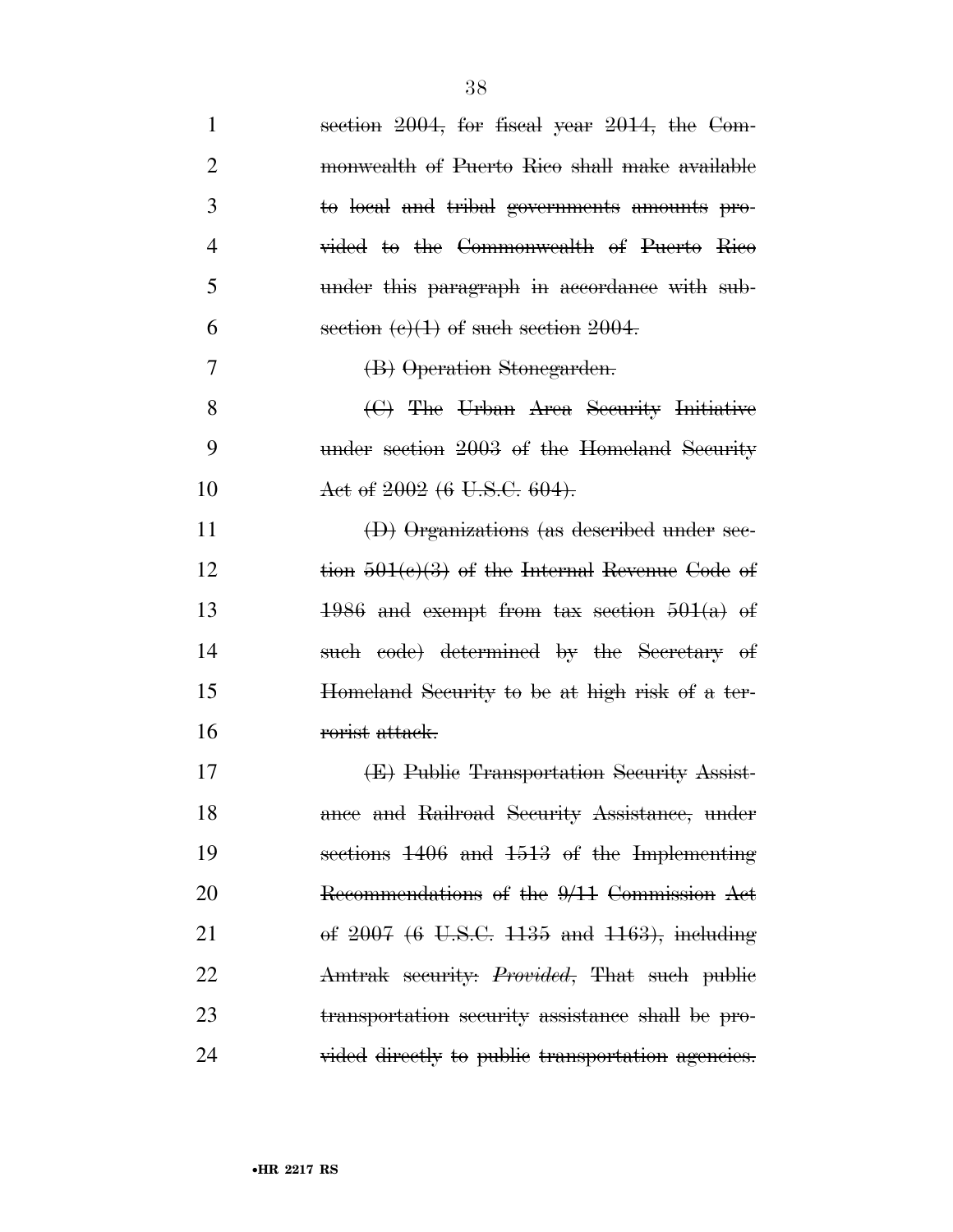| 1              | (F) Port Security Grants in accordance         |
|----------------|------------------------------------------------|
| $\overline{2}$ | with 46 U.S.C. 70107.                          |
| 3              | (G) Over-the-Road Bus Security Assist-         |
| 4              | ance under section 1532 of the Implementing    |
| 5              | Recommendations of the 9/11 Commission Act     |
| 6              | of 2007 (Public Law 110–53; 6 U.S.C. 1182).    |
| 7              | (H) The Metropolitan Medical Response          |
| 8              | System under section 635 of the Post-Katrina   |
| 9              | Emergency Management Reform Act of 2006        |
| 10             | $(6 \text{ U.S.C. } 723)$ .                    |
| 11             | (I) The Citizen Corps Program.                 |
| 12             | (J) The Driver's License Security Grants       |
| 13             | Program in accordance with section 204 of the  |
| 14             | REAL ID Act of 2005 (49 U.S.C. 30301 note).    |
| 15             | (K) The Interoperable Emergency Commu-         |
| 16             | nications Grant Program under section 1809 of  |
| 17             | the Homeland Security Act of 2002 (6 U.S.C.    |
| 18             | 579.                                           |
| 19             | (L) Emergency Operations Centers under         |
| 20             | section 614 of the Robert T. Stafford Disaster |
| 21             | Relief and Emergency Assistance Act (42        |
| 22             | U.S.C. 5196e).                                 |
| 23             | (M) The Buffer Zone Protection Program         |
| 24             | <del>Grants.</del>                             |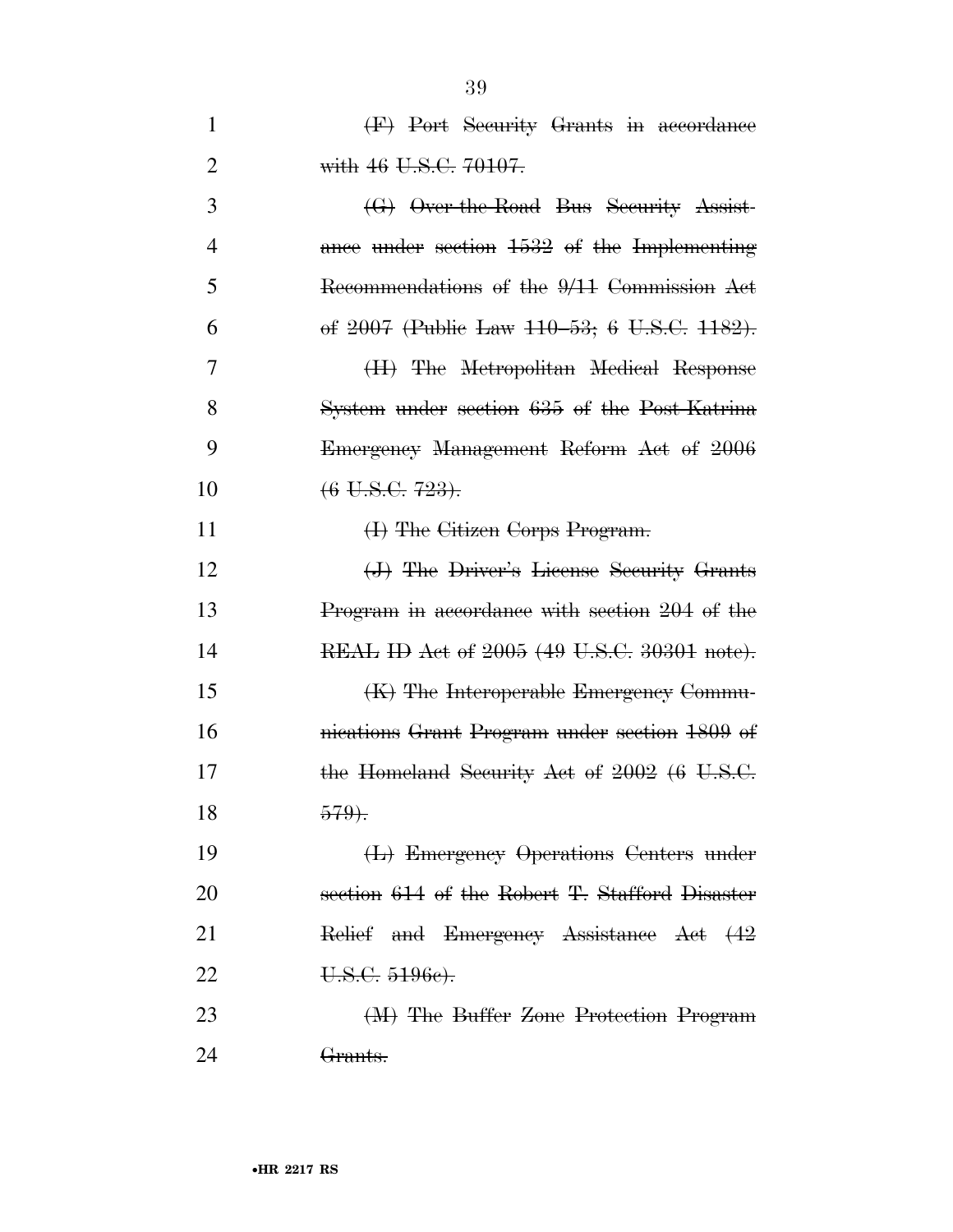(N) Regional Catastrophic Preparedness Grants.

 $(2)$   $\frac{1}{235}$ ,  $\frac{174,000}{174}$  be to sustain current operations for training, exercises, technical assist-5 ance, and other programs, of which  $$157,991,000$  shall be for training of State, local, and tribal emer-gency response providers:

 *Provided*, That of the amounts provided in paragraph (1) under this heading, \$55,000,000 shall be for operation Stonegarden; *Provided further*, That for grants under 11 paragraph  $(1)$ , applications for grants shall be made avail- able to eligible applicants not later than 60 days after the date of enactment of this Act, that eligible applicants shall submit applications not later than 80 days after the grant announcement, and the Administrator of the Federal Emergency Management Agency shall act within 65 days after the receipt of an application: *Provided further*, That 18 notwithstanding section  $2008(a)(11)$  of the Homeland Se-19 curity Act of (6 U.S.C.  $609(a)(11)$ ), or any other provision of law, a grantee may not use more than 5 per- cent of the amount of a grant made available under this heading for expenses directly related to administration of the grant: *Provided further*, That for grants under para-24 graphs  $(1)$  and  $(2)$ , the installation of communications towers is not considered construction of a building or other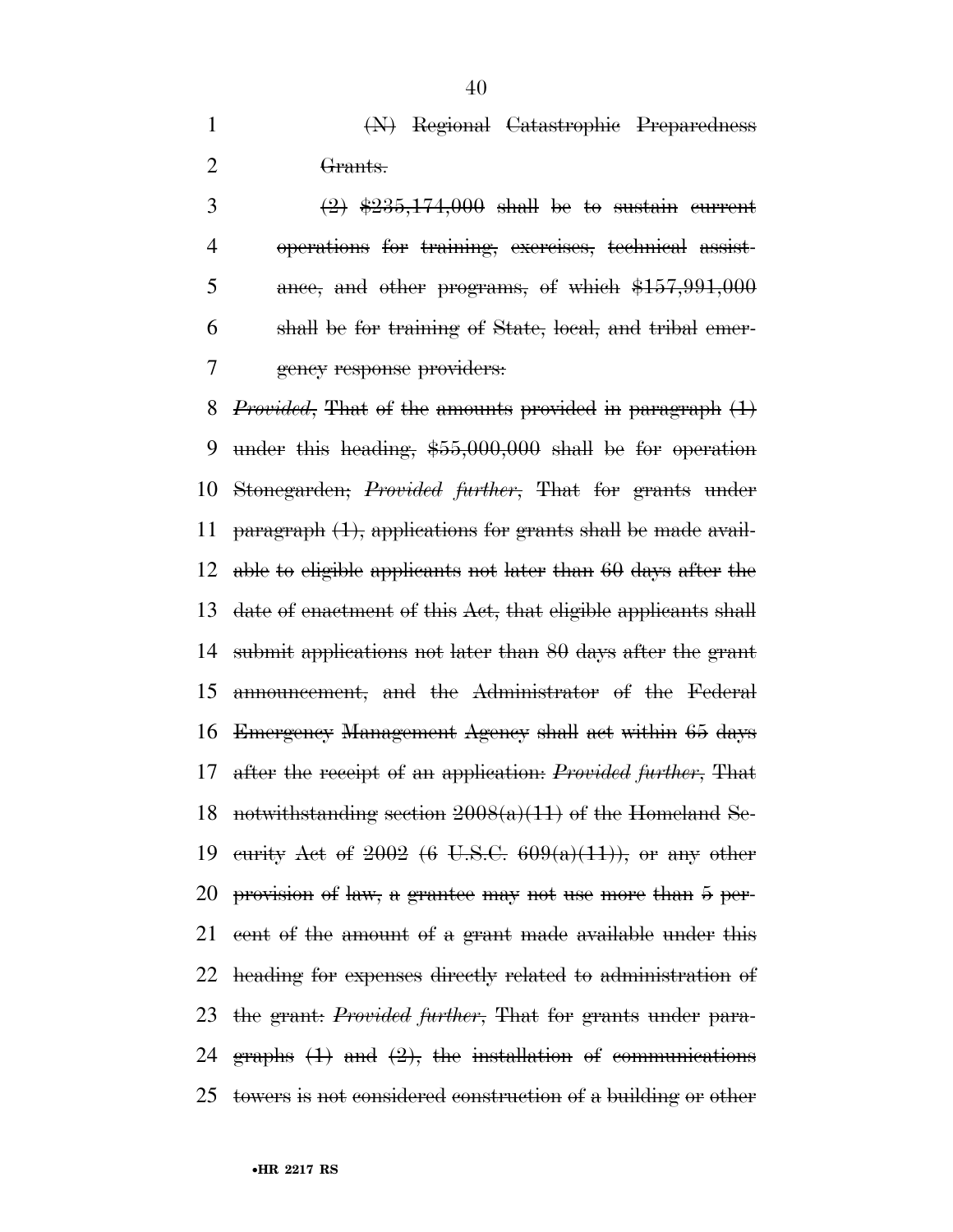physical facility: *Provided further*, That grantees shall pro- vide reports on their use of funds, as determined necessary by the Secretary of Homeland Security.

## FIREFIGHTER ASSISTANCE GRANTS

 For grants for programs authorized by the Federal Fire Prevention and Control Act of 1974 (15 U.S.C. 2201 7 et seq.),  $$675,000,000$  (increased by  $$5,000,000$ ), to re- main available until September 30, 2015, of which  $\frac{4337,500,000}{2}$  (increased by  $\frac{42,500,000}{2}$  shall be available to carry out section 33 of that Act (15 U.S.C. 2229) and \$337,500,000 (increased by \$2,500,000) shall be available 12 to carry out section 34 of that Act  $(15 \text{ U.S.C. } 2229a)$ . EMERGENCY MANAGEMENT PERFORMANCE GRANTS

 For emergency management performance grants, as authorized by the National Flood Insurance Act of 1968 (42 U.S.C. 4001 et seq.), the Robert T. Stafford Disaster Relief and Emergency Assistance Act (42 U.S.C. 5121 et seq.), the Earthquake Hazards Reduction Act of 1977 (42 U.S.C. 7701 et seq.), and Reorganization Plan No. 3 of 1978 (5 U.S.C. App.), \$350,000,000.

RADIOLOGICAL EMERGENCY PREPAREDNESS PROGRAM

 The aggregate charges assessed during fiscal year 23 2014, as authorized in title III of the Departments of Vet- erans Affairs and Housing and Urban Development, and Independent Agencies Appropriations Act, 1999 (42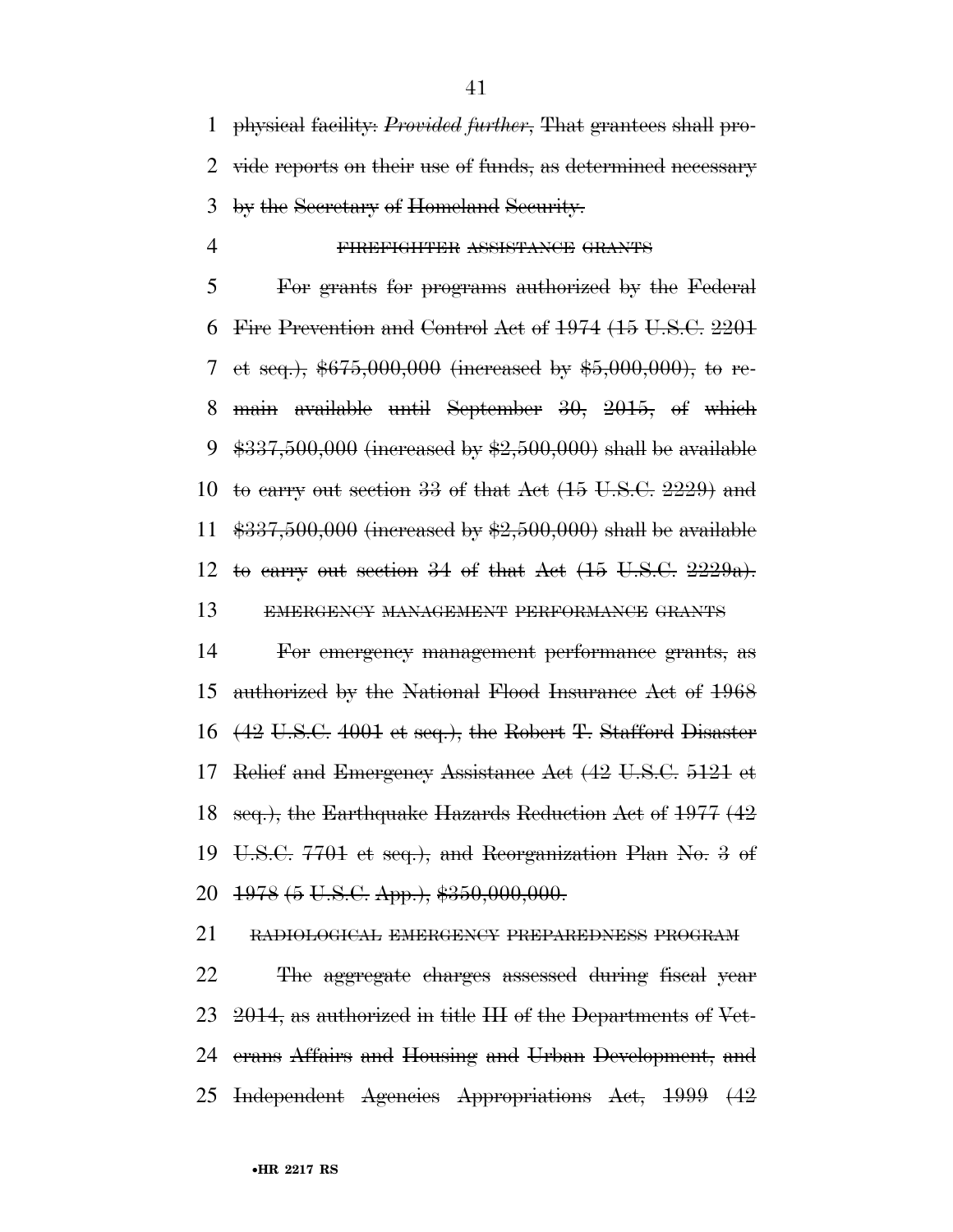U.S.C. 5196e), shall not be less than 100 percent of the amounts anticipated by the Department of Homeland Se- curity necessary for its radiological emergency prepared- ness program for the next fiscal year: *Provided*, That the methodology for assessment and collection of fees shall be fair and equitable and shall reflect costs of providing such services, including administrative costs of collecting such fees: *Provided further*, That fees received under this head- ing shall be deposited in this account as offsetting collec- tions and will become available for authorized purposes on October 1, 2014, and remain available until September 30,  $12 \frac{2016}{.}$ 

**UNITED STATES FIRE ADMINISTRATION** 

 For necessary expenses of the United States Fire Ad- ministration and for other purposes, as authorized by the Federal Fire Prevention and Control Act of 1974 (15 U.S.C. 2201 et seq.) and the Homeland Security Act of 2002 (6 U.S.C. 101 et seq.), \$42,162,000 (increased by \$1,838,000).

- DISASTER RELIEF FUND
- **(INCLUDING TRANSFER OF FUNDS)**

 For necessary expenses in carrying out the Robert T. Stafford Disaster Relief and Emergency Assistance Act 24 (42 U.S.C. 5121 et seq.), \$6,220,908,000, to remain avail-able until expended, of which \$24,000,000 shall be trans-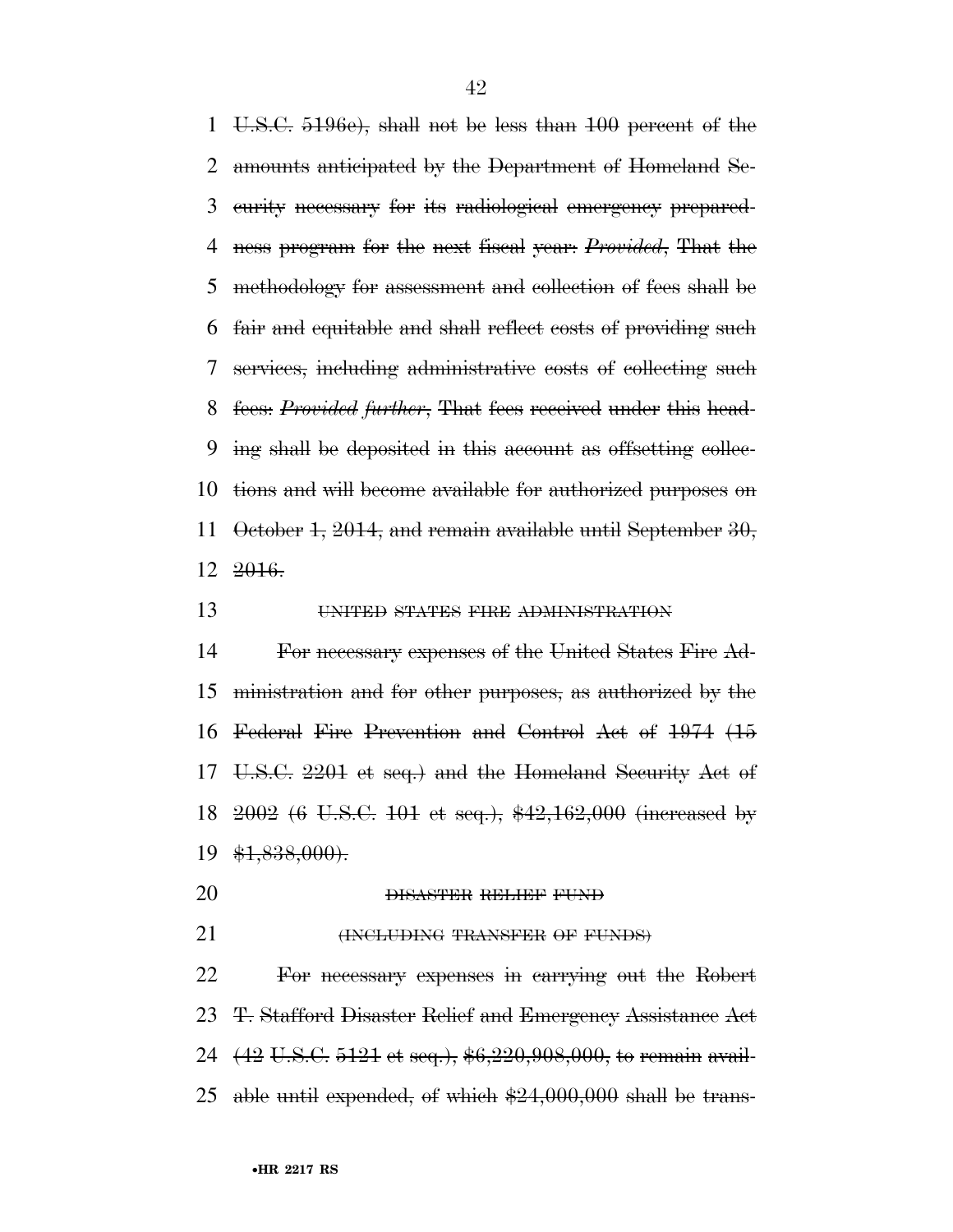ferred to the Department of Homeland Security Office of Inspector General for audits and investigations related to disasters: *Provided*, That the Administrator of the Federal Emergency Management Agency shall submit an expendi- ture plan to the Committees on Appropriations of the House of Representatives and the Senate detailing the use of the funds made available in this or any other Act for disaster readiness and support not later than 60 days after the date of enactment of this Act: *Provided further*, That the Administrator shall submit to such Committees a quarterly report detailing obligations against the ex- penditure plan and a justification for any changes from the initial plan: *Provided further*, That the Administrator shall submit to such Committees the following reports, in- cluding a specific description of the methodology and the source data used in developing such reports:

 (1) An estimate of the following amounts shall be submitted for the budget year at the time that the President's budget proposal for fiscal year 2015 20 is submitted pursuant to section  $1105(a)$  of title 31, 21 United States Code:

22  $(A)$  The unobligated balance of funds to be carried over from the prior fiscal year to the 24 budget year.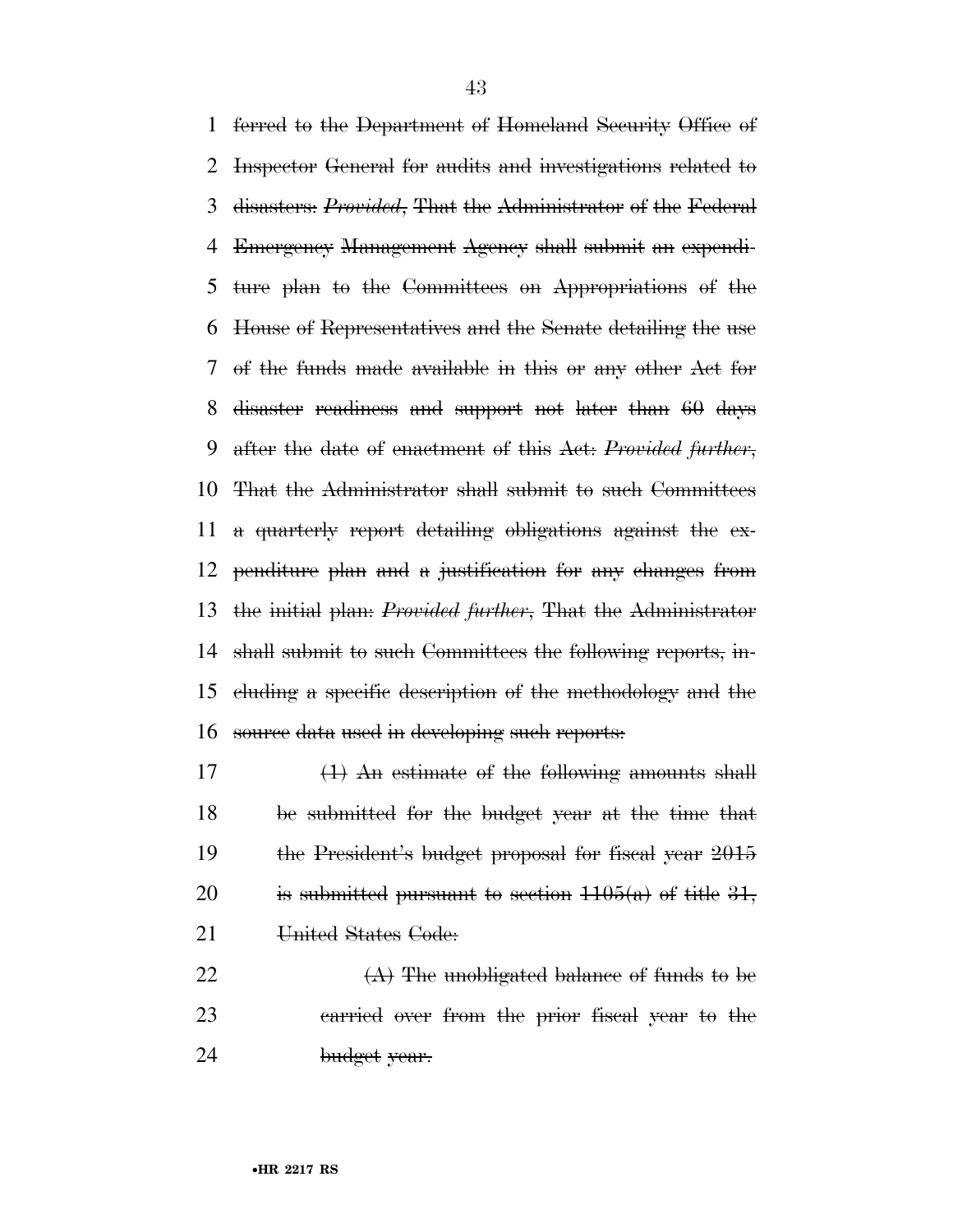| $\mathbf{1}$   | (B) The unobligated balance of funds to be         |
|----------------|----------------------------------------------------|
| $\overline{2}$ | earried over from the budget year to the budget    |
| 3              | year plus 1.                                       |
| 4              | $\Theta$ The amount of obligations for non-cat-    |
| 5              | astrophic events for the budget year.              |
| 6              | $(D)$ The amount of obligations for the            |
| 7              | budget year for catastrophic events delineated     |
| 8              | by event and by State.                             |
| 9              | (E) The total amount that has been pre-            |
| 10             | viously obligated or will be required for eata-    |
| 11             | strophic events delineated by event and by State   |
| 12             | for all prior years, the current year, the budget  |
| 13             | year, the budget year plus 1, the budget year      |
| 14             | plus 2, and the budget year plus 3 and beyond.     |
| 15             | (F) The amount of previously obligated             |
| 16             | funds that will be recovered for the budget        |
| 17             | year.                                              |
| 18             | $\Theta$ ) The amount that will be required for    |
| 19             | obligations for emergencies, as described in sec-  |
| 20             | tion $102(1)$ of the Robert T. Stafford Disaster   |
| 21             | Relief and Emergency Assistance Act (42            |
| 22             | U.S.C. $5122(1)$ , major disasters, as described   |
| 23             | in section $102(2)$ of the Robert T. Stafford Dis- |
| 24             | aster Relief and Emergency Assistance Act (42      |
| 25             | U.S.C. $5122(2)$ ), fire management assistance     |

44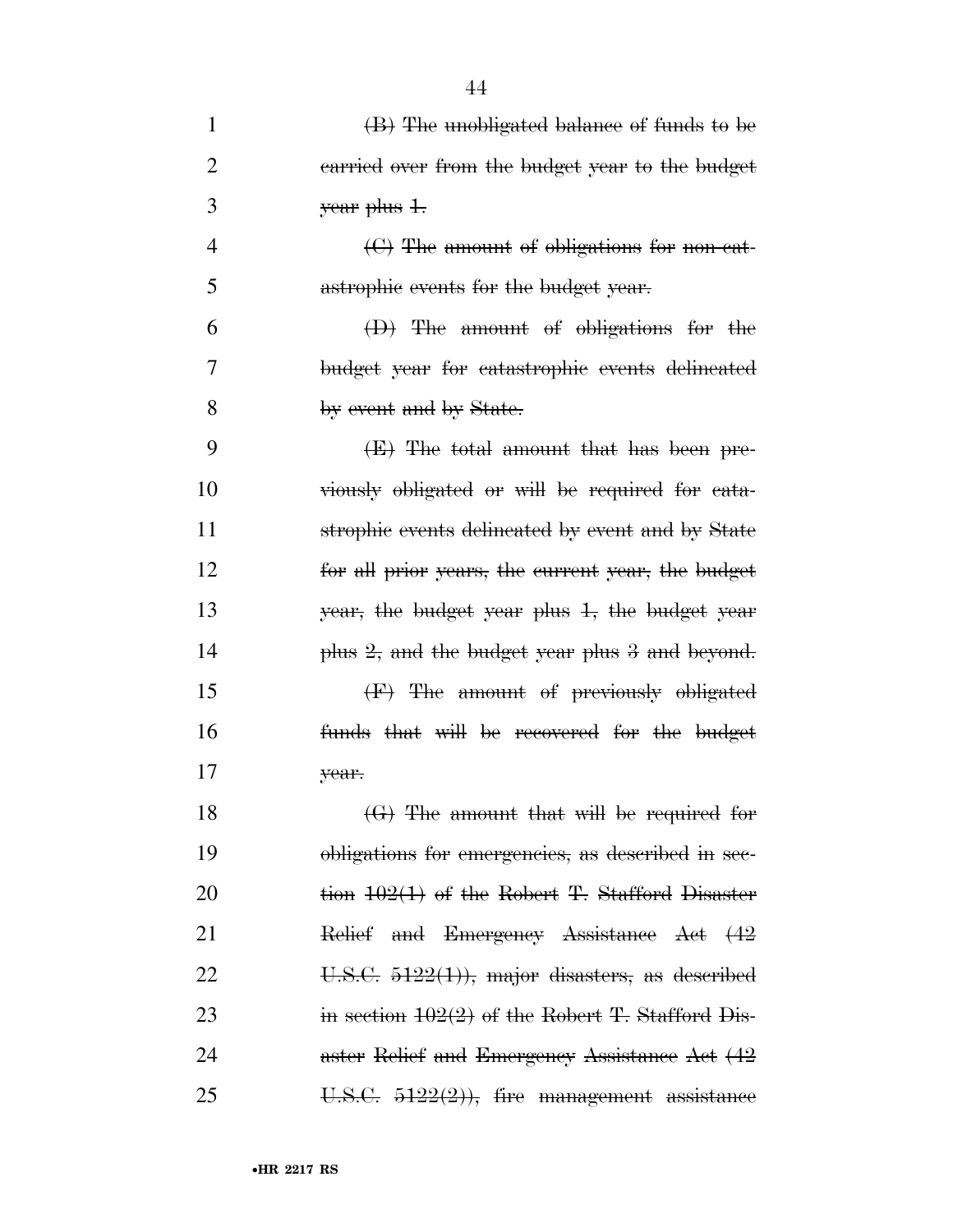| $\mathbf{1}$   | grants, as described in section 420 of the Rob-       |
|----------------|-------------------------------------------------------|
| $\overline{2}$ | ert T. Stafford Disaster Relief and Emergency         |
| 3              | Assistance Act (42 U.S.C. 5187), surge activi-        |
| 4              | ties, and disaster readiness and support activi-      |
| 5              | ties.                                                 |
| 6              | (H) The amount required for activities not            |
| 7              | covered under section $251(b)(2)(D)(iii)$ of the      |
| 8              | Balanced Budget and Emergency Deficit Con-            |
| 9              | trol Act of 1985.                                     |
| 10             | $(2)$ An estimate or actual amounts, if available,    |
| 11             | of the following for the current fiscal year shall be |
| 12             | submitted not later than the fifth day of each        |
| 13             | month, and shall be published by the Administrator    |
| 14             | on the Agency's website not later than the eleventh   |
| 15             | day of each month:                                    |
| 16             | $(A)$ A summary of the amount of appro-               |
| 17             | priations made available by source, the trans-        |
| 18             | fers executed, the previously allocated funds re-     |
| 19             | eovered, and the commitments, allocations, and        |
| <b>20</b>      | obligations made.                                     |
| 21             | (B) A table of disaster relief activity delin-        |
| 22             | eated by month, including—                            |
| 23             | (i) the beginning and ending balances;                |
| 24             | (ii) the total obligations to include                 |
| 25             | obligated for fire assistance,<br><del>amounts</del>  |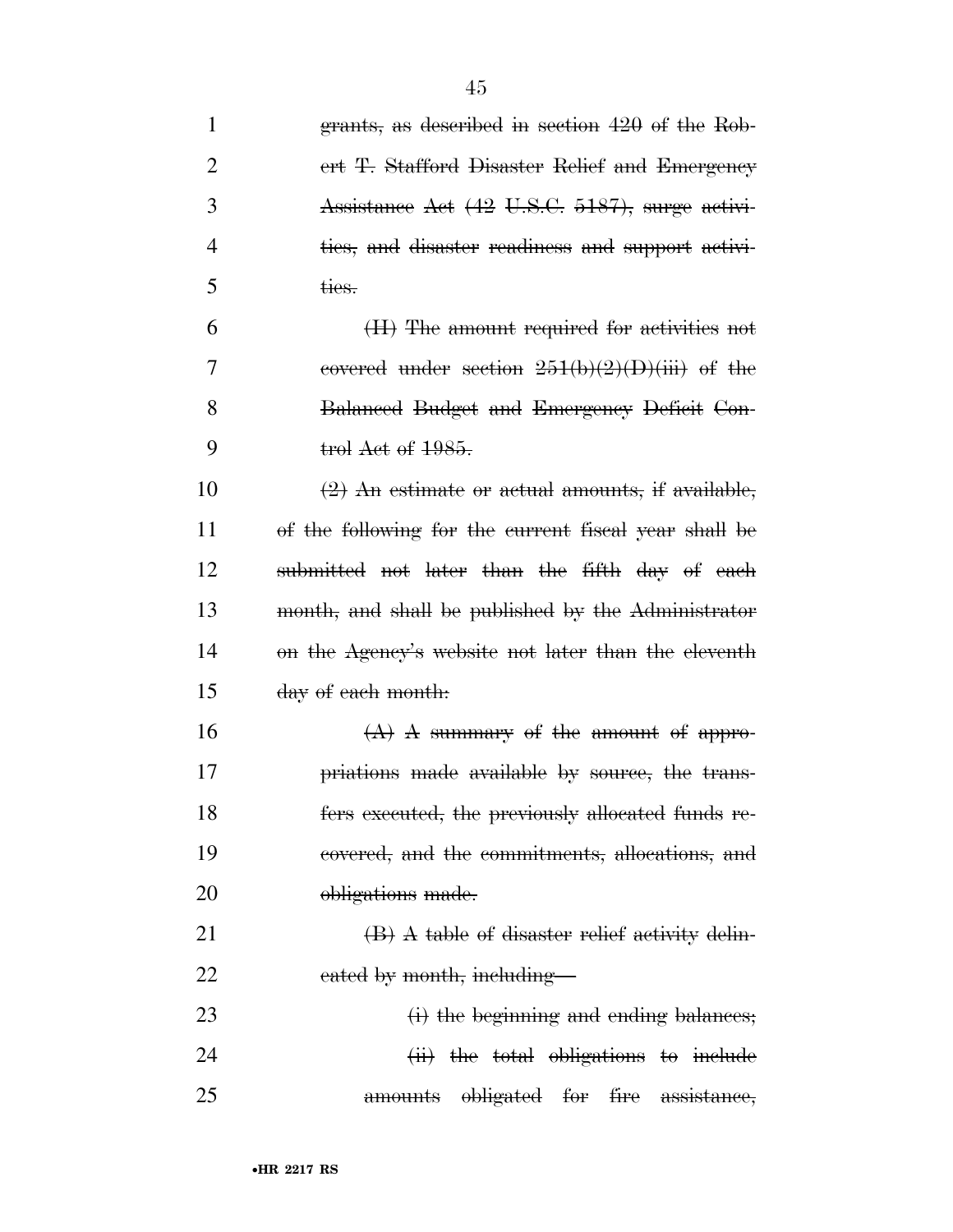| $\mathbf{1}$   | emergencies, surge, and disaster support                             |
|----------------|----------------------------------------------------------------------|
| $\overline{2}$ | activities;                                                          |
| 3              | (iii) the obligations for eatastrophic                               |
| 4              | events delineated by event and by State;                             |
| 5              | $\mathbf{and}$                                                       |
| 6              | (iv) the amount of previously obli-                                  |
| 7              | gated funds that are recovered.                                      |
| 8              | (C) A summary of allocations, obligations,                           |
| 9              | and expenditures for eatastrophic events delin-                      |
| 10             | eated by event.                                                      |
| 11             | $(D)$ In addition, for a disaster declaration                        |
| 12             | related to Hurricane Sandy, the cost of the fol-                     |
| 13             | lowing categories of spending: public assistance,                    |
| 14             | individual assistance, mitigation, administrative,                   |
| 15             | operations, and any other relevant category (in-                     |
| 16             | eluding emergency measures and disaster re-                          |
| 17             | sources).                                                            |
| 18             | (E) The date on which funds appropriated                             |
| 19             | will be exhausted:                                                   |
| 20             |                                                                      |
| 21             |                                                                      |
|                | 22 <i>Provided further</i> , That the Administrator shall publish on |
| 23             | the Agency's website not later than 24 hours after an                |
| 24             | award of a public assistance grant under section 406 of              |
| 25             | the Robert T. Stafford Disaster Relief and Emergency As-             |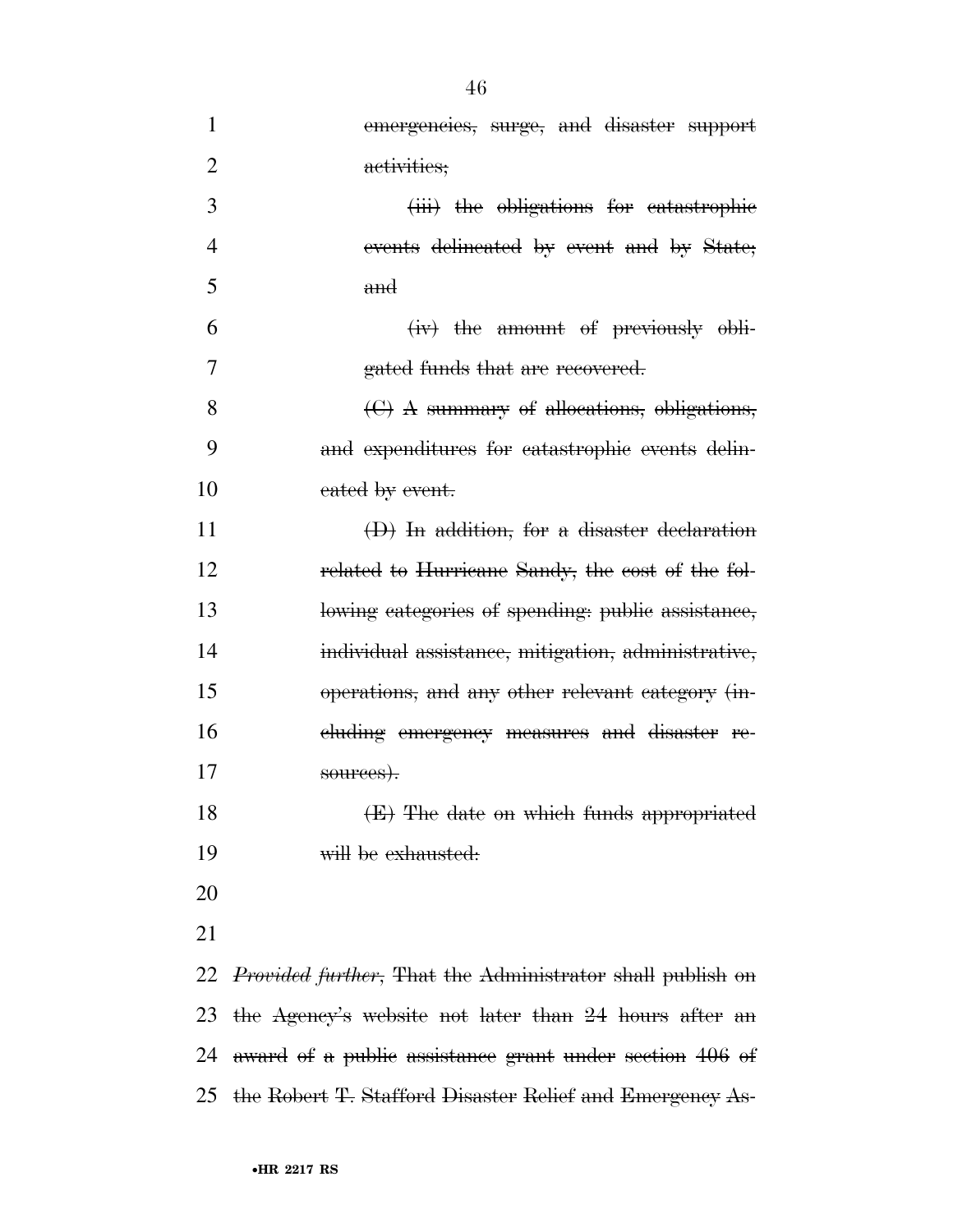sistance Act (42 U.S.C. 5172) the specifics of the grant award: *Provided further*, That for any mission assignment or mission assignment task order to another Federal de- partment or agency regarding a major disaster, not later than 24 hours after the issuance of the mission assign- ment or task order, the Administrator shall publish on the Agency's website the following: the name of the impacted State and the disaster declaration for such State, the as- signed agency, the assistance requested, a description of the disaster, the total cost estimate, and the amount obli- gated: *Provided further*, That not later than 10 days after the last day of each month until the mission assignment or task order is completed and closed out, the Adminis- trator shall update any changes to the total cost estimate and the amount obligated: *Provided further*, That of the amount provided under this heading, \$5,626,386,000 is for major disasters declared pursuant to the Robert T. Stafford Disaster Relief and Emergency Assistance Act (42 U.S.C. 5121 et seq.): *Provided further*, That the amount in the preceding proviso is designated by the Con- gress as being for disaster relief pursuant to section  $22 \frac{251(b)(2)(D)}{D}$  of the Balanced Budget and Emergency Deficit Control Act of 1985.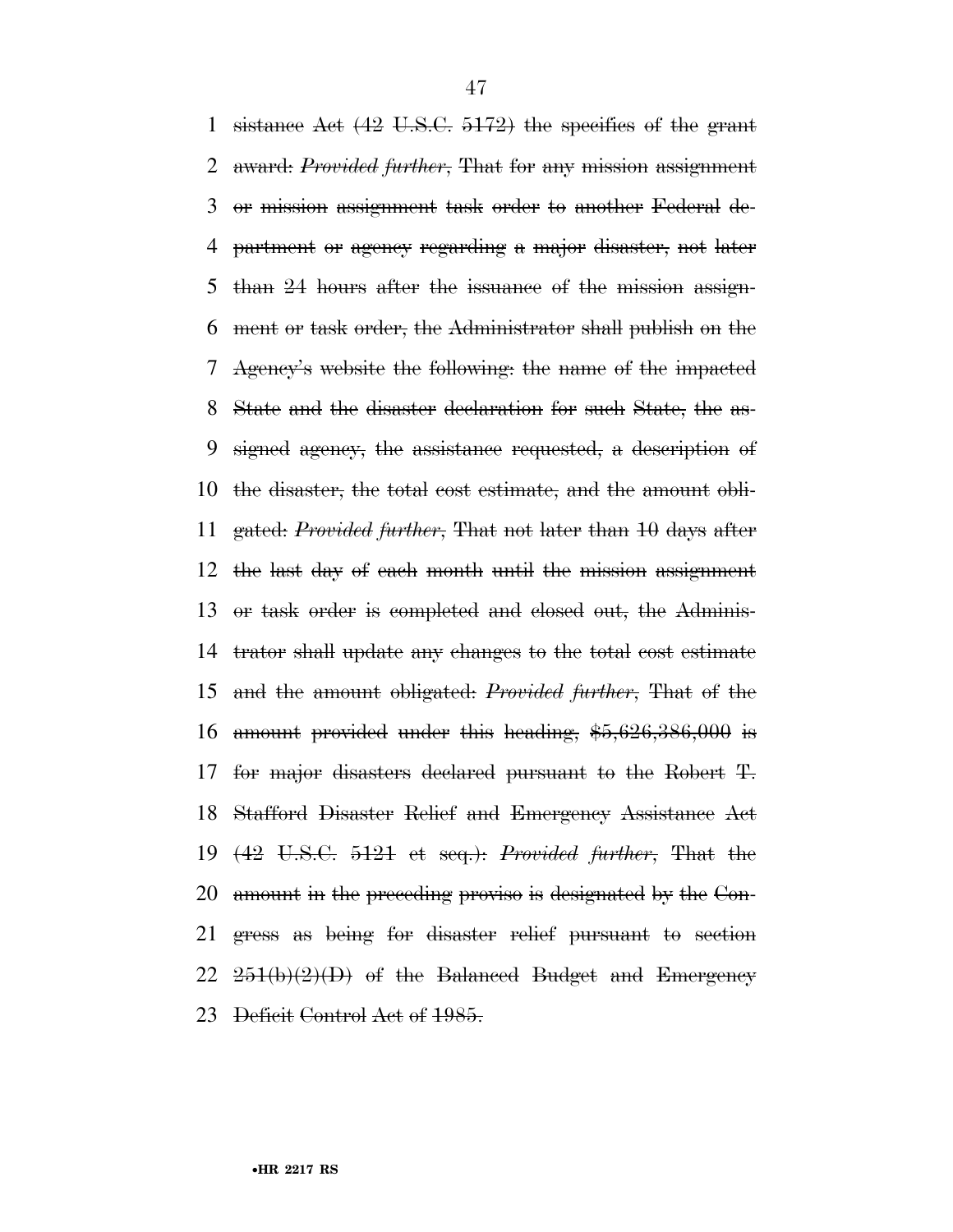FLOOD HAZARD MAPPING AND RISK ANALYSIS PROGRAM For necessary expenses, including administrative costs, under section 1360 of the National Flood Insurance Act of 1968 (42 U.S.C. 4101) and under sections 100215, 100216, 100226, 100230, and 100246 of the Biggert-Wa- ters Flood Insurance Reform Act of 2012 (Public Law 112–141, 126 Stat. 917), \$95,202,000, and such addi- tional sums as may be provided by State and local govern- ments or other political subdivisions for cost-shared map-10 ping activities under section  $1360(f)(2)$  of such Act  $(42)$ 11 U.S.C.  $4101(f)(2)$ , to remain available until expended.

# 12 NATIONAL FLOOD INSURANCE FUND

 For activities under the National Flood Insurance Act of 1968 (42 U.S.C. 4001 et seq.), the Flood Disaster Protection Act of 1973 (42 U.S.C. 4001 et seq.), and the Biggert-Waters Flood Insurance Reform Act of 2012 (Public Law 112–141, 126 Stat. 916), \$176,300,000, which shall be derived from offsetting amounts collected under section 1308(d) of the National Flood Insurance 20 Act of 1968 (42 U.S.C. 4015(d)); of which not to exceed \$22,000,000 shall be available for salaries and expenses associated with flood mitigation and flood insurance oper- ations; and not less than \$154,300,000 shall be available for flood plain management and flood mapping, to remain available until September 30, 2015: *Provided*, That any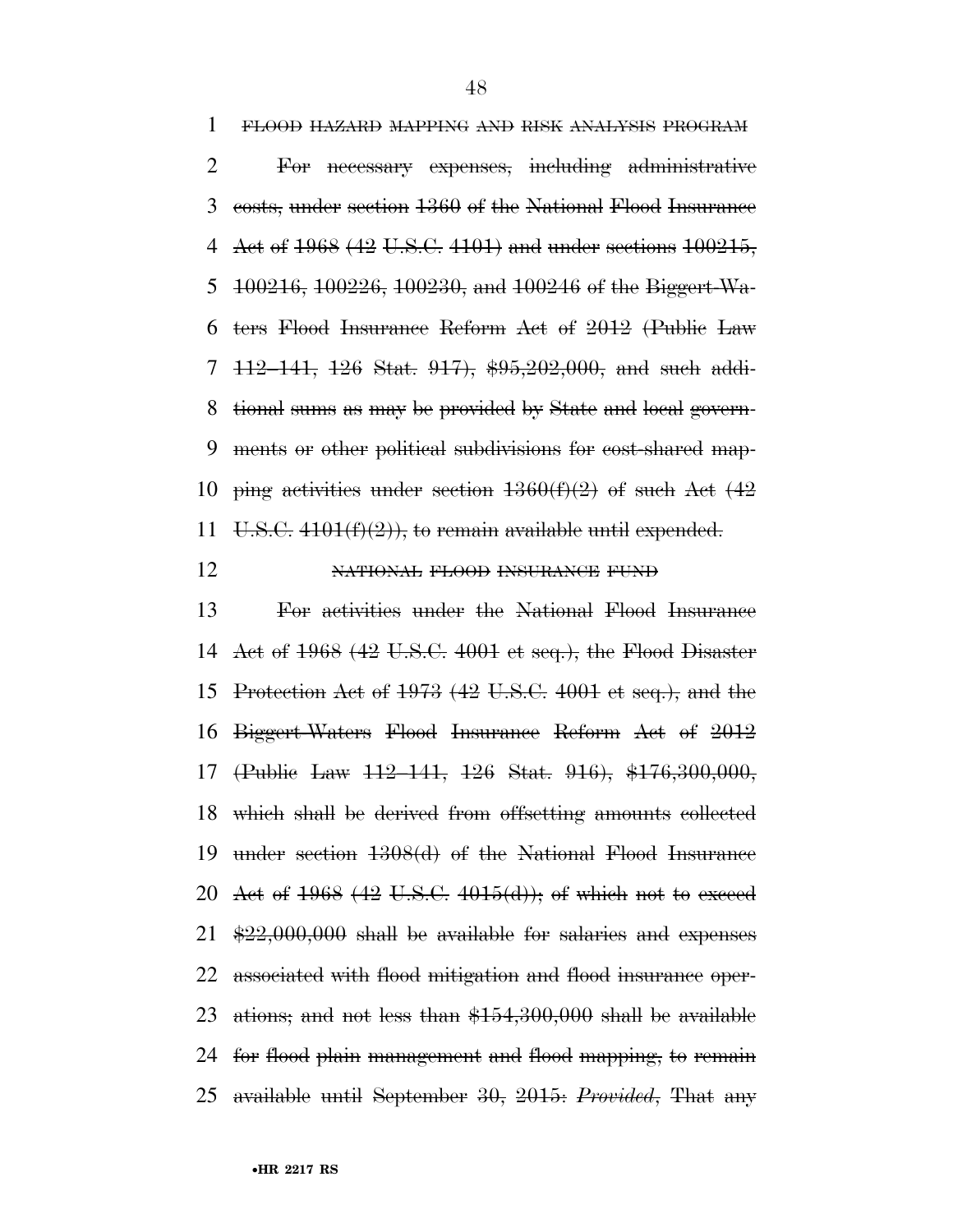| $\mathbf{1}$   | additional fees collected pursuant to section 1308(d) of the          |
|----------------|-----------------------------------------------------------------------|
| $\overline{2}$ | National Flood Insurance Act of 1968 (42 U.S.C.                       |
| 3              | $4015(d)$ shall be eredited as an offsetting eollection to            |
| 4              | this account, to be available for flood plain management              |
| 5              | and flood mapping: <i>Provided further</i> , That in fiscal year      |
| 6              | 2014, no funds shall be available from the National Flood             |
| 7              | Insurance Fund under section 1310 of that Act (42                     |
| 8              | $U.S.C. 4017$ in excess of.                                           |
| 9              | $(1)$ \$132,000,000 for operating expenses;                           |
| 10             | $(2)$ \$1,152,000,000 for commissions and taxes                       |
| 11             | of agents;                                                            |
| 12             | $\left(\frac{3}{2}\right)$ such sums as are necessary for interest on |
| 13             | <del>Treasury borrowings; and</del>                                   |
| 14             | $(4)$ \$100,000,000, which shall remain available                     |
| 15             | until expended, for flood mitigation actions under                    |
| 16             | section 1366 of the National Flood Insurance Act of                   |
| 17             | 1968 (42 U.S.C. 4104e): Provided further, That the                    |
| 18             | amounts collected under section 102 of the Flood                      |
| 19             | Disaster Protection Act of 1973 (42 U.S.C. 4012a)                     |
| <b>20</b>      | and section $1366(e)$ of the National Flood Insurance                 |
| 21             | Act of 1968 shall be deposited in the National Flood                  |
| 22             | Insurance Fund to supplement other amounts speci-                     |
| 23             | fied as available for section 1366 of the National                    |
| 24             | Flood Insurance Act of 1968, notwithstanding sub-                     |
| 25             | $(f)(8)$ of such section $102$ $(42 \text{ U.S.C.})$<br>section       |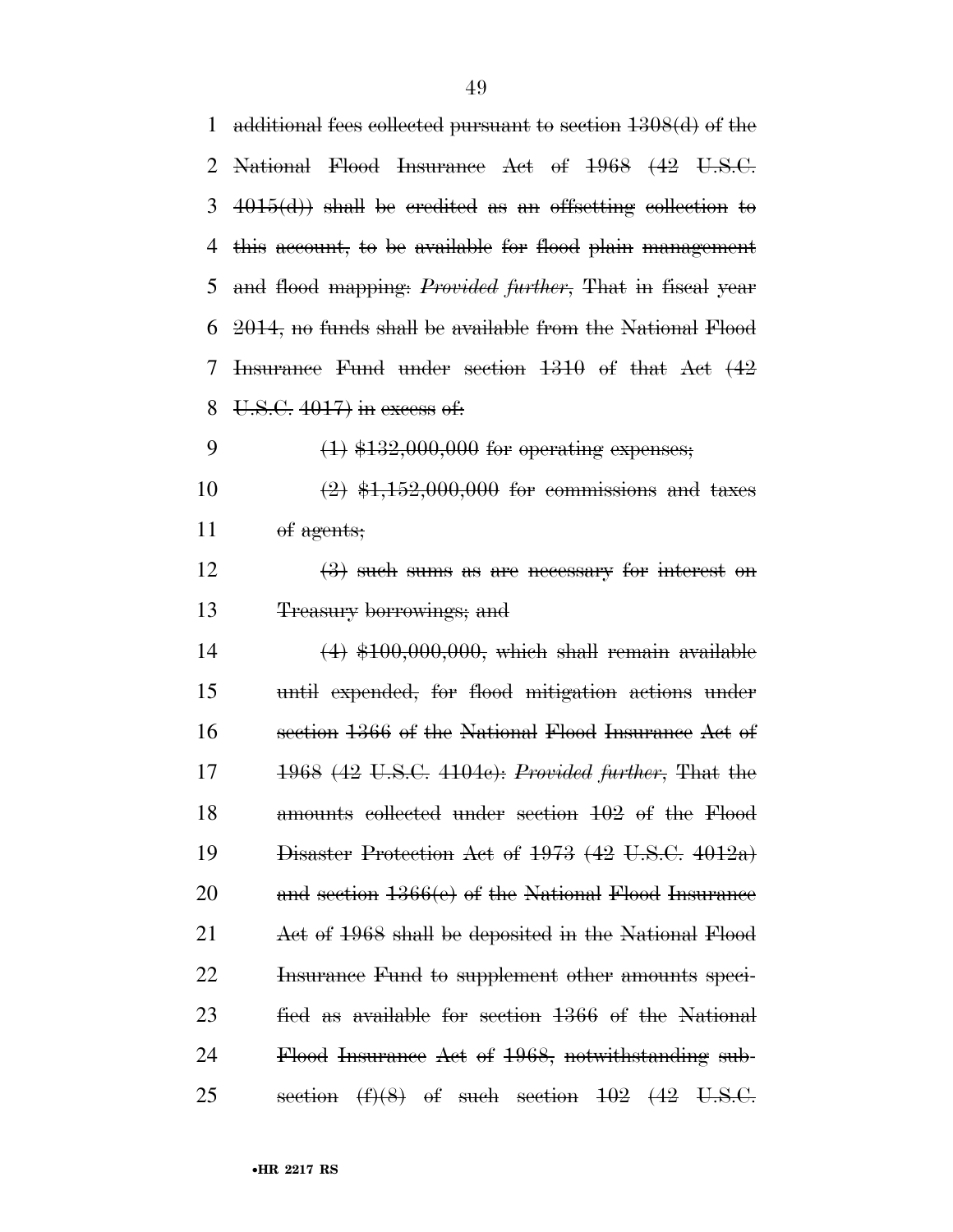$4012a(f)(8)$  and subsection  $1366(e)$  and paragraphs  $(2)$  and  $(3)$  of section 1367(b) of the National Flood Insurance Act of 1968 (42 U.S.C. 4104c(e), 4104d(b)(2)–(3)): *Provided further*, That total ad- ministrative costs shall not exceed 4 percent of the total appropriation.

NATIONAL PREDISASTER MITIGATION FUND

 For the predisaster mitigation grant program under section 203 of the Robert T. Stafford Disaster Relief and Emergency Assistance Act (42 U.S.C. 5133), \$22,500,000 11 (increased by  $$7,655,000$ ) to remain available until ex-pended.

13 EMERGENCY FOOD AND SHELTER

 To carry out the emergency food and shelter program pursuant to title III of the McKinney-Vento Homeless As- sistance Act (42 U.S.C. 11331 et seq.), \$120,000,000, to remain available until expended: *Provided*, That total ad- ministrative costs shall not exceed 3.5 percent of the total amount made available under this heading.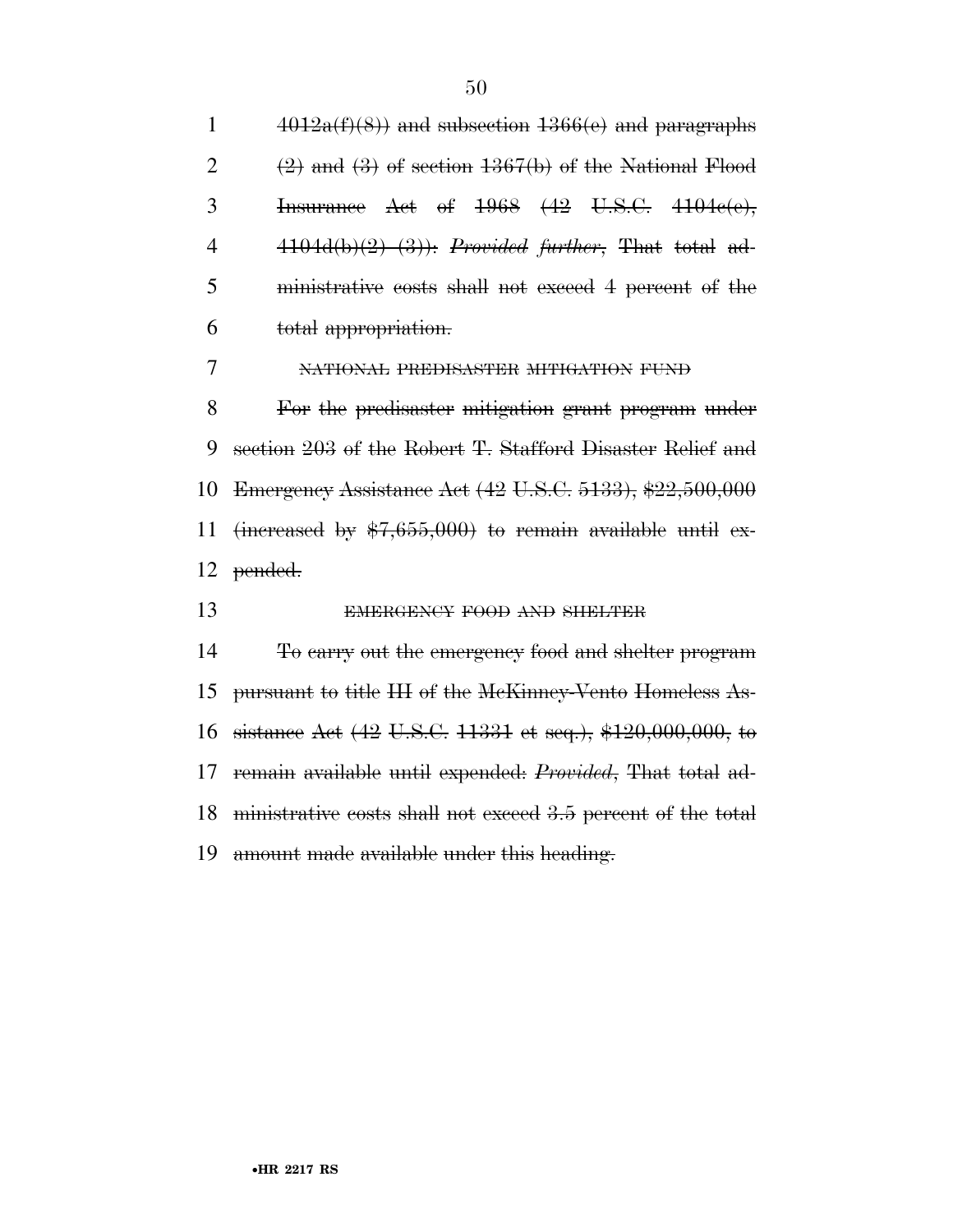| $\mathbf{1}$   | <b>TITLE IV</b>                                                   |
|----------------|-------------------------------------------------------------------|
| $\overline{2}$ | RESEARCH AND DEVELOPMENT, TRAINING,                               |
| 3              | AND SERVICES                                                      |
| 4              | UNITED STATES CITIZENSHIP AND IMMIGRATION                         |
| 5              | <b>SERVICES</b>                                                   |
| 6              | For necessary expenses for eitizenship and immigra-               |
| 7              | tion services, \$114,213,000 for the E-Verify Program, as         |
| 8              | described in section $403(a)$ of the Hlegal Immigration Re-       |
| 9              | form and Immigrant Responsibility Act of 1996 (8 U.S.C.           |
| 10             | 1324a note), to assist United States employers with main-         |
| 11             | taining a legal workforce: <i>Provided</i> , That notwithstanding |
| 12             | any other provision of law, funds otherwise made available        |
| 13             | to United States Citizenship and Immigration Services             |
| 14             | may be used to acquire, operate, equip, and dispose of up         |
| 15             | to 5 vehicles, for replacement only, for areas where the          |
| 16             | Administrator of General Services does not provide vehi-          |
|                | 17 eles for lease: <i>Provided further</i> , That the Director of |
| 18             | United States Citizenship and Immigration Services may            |
| 19             | authorize employees who are assigned to those areas to            |
| 20             | use such vehicles to travel between the employees' resi-          |
| 21             | dences and places of employment.                                  |
| 22             | FEDERAL LAW ENFORCEMENT TRAINING CENTER                           |
| 23             | SALARIES AND EXPENSES                                             |

 For necessary expenses of the Federal Law Enforce-ment Training Center, including materials and support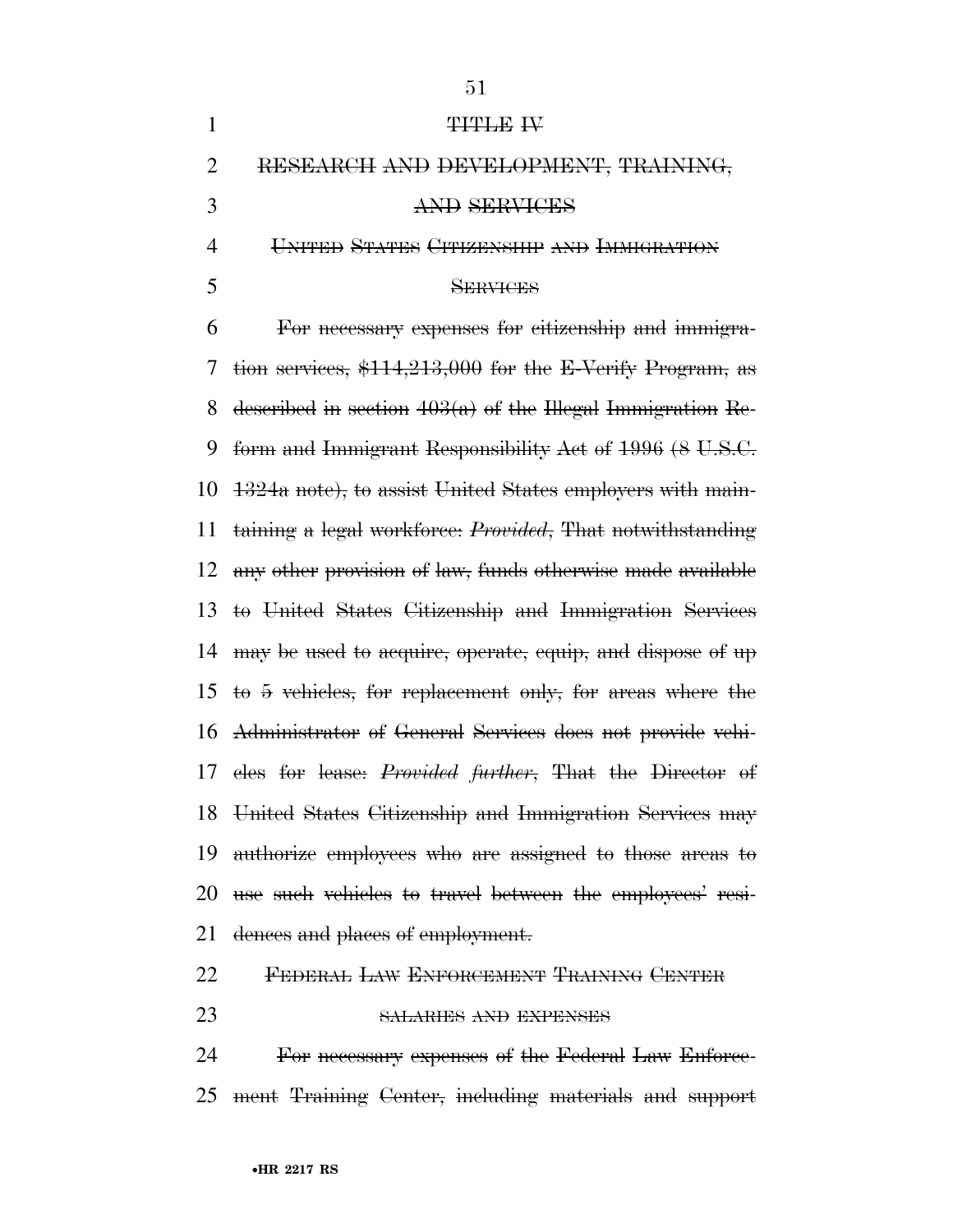costs of Federal law enforcement basic training; the pur-2 chase of not to exceed 117 vehicles for police-type use and hire of passenger motor vehicles; expenses for student ath- letic and related activities; the conduct of and participa- tion in firearms matches and presentation of awards; pub- lic awareness and enhancement of community support of law enforcement training; room and board for student in- terns; a flat monthly reimbursement to employees author- ized to use personal mobile phones for official duties; and services as authorized by section 3109 of title 5, United States Code; \$227,845,000; of which \$300,000 shall re- main available until expended to be distributed to Federal law enforcement agencies for expenses incurred partici- pating in training accreditation; and of which not to ex- ceed \$9,180 shall be for official reception and representa- tion expenses: *Provided*, That the Center is authorized to obligate funds in anticipation of reimbursements from agencies receiving training sponsored by the Center, ex- cept that total obligations at the end of the fiscal year 20 shall not exceed total budgetary resources available at the end of the fiscal year: *Provided further*, That section  $1202(a)$  of Public Law  $107-206$  (42 U.S.C. 3771 note), as amended under this heading in division D of Public Law 113–6 is further amended by striking ''December 31, 2015'' and inserting ''December 31, 2016'': *Provided fur-*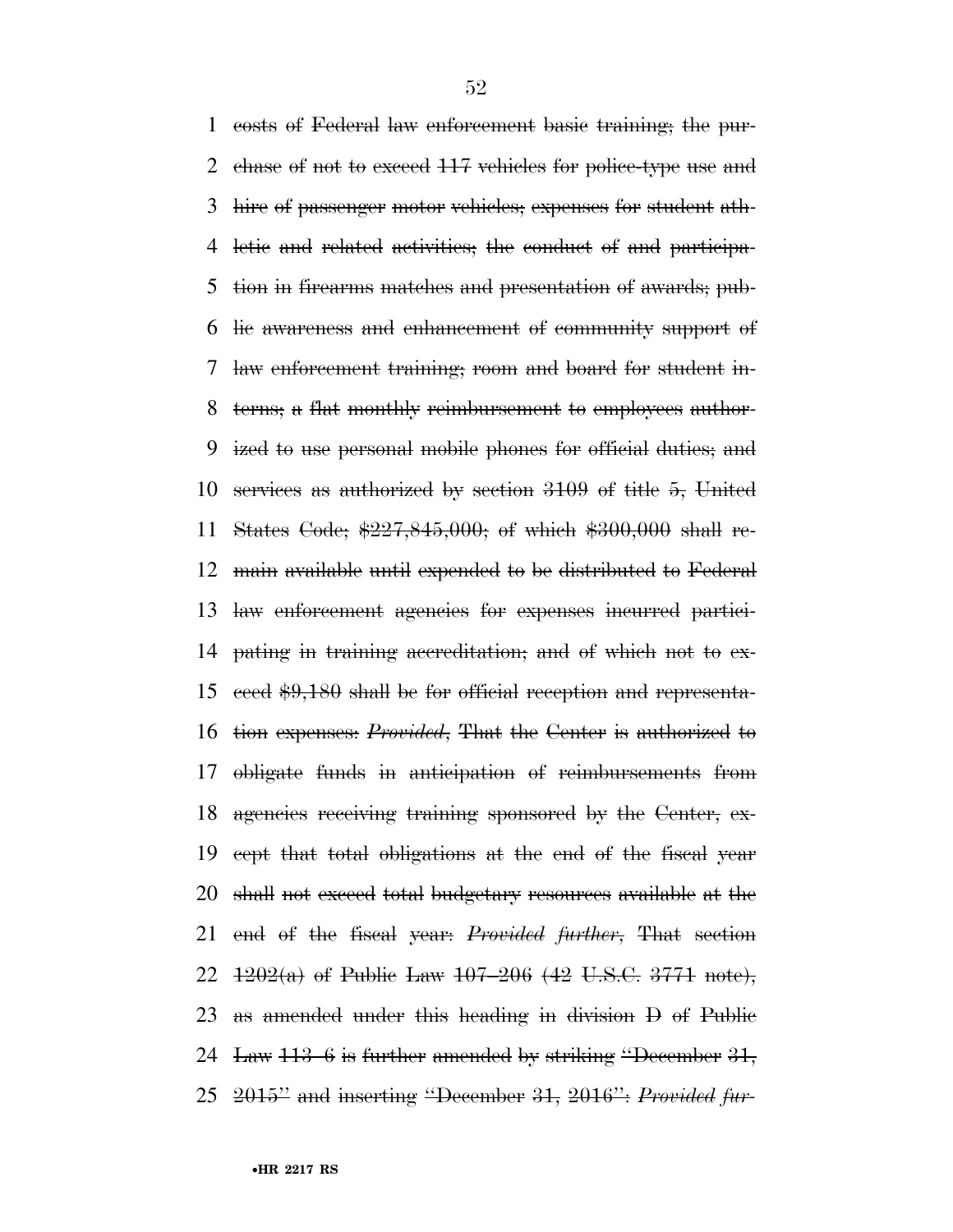*ther*, That the Director of the Federal Law Enforcement Training Center shall schedule basic or advanced law en- forcement training, or both, at all four training facilities under the control of the Federal Law Enforcement Train- ing Center to ensure that such training facilities are oper- ated at the highest capacity throughout the fiscal year: *Provided further*, That the Federal Law Enforcement Training Accreditation Board, including representatives from the Federal law enforcement community and non- Federal accreditation experts involved in law enforcement training, shall lead the Federal law enforcement training accreditation process to continue the implementation of measuring and assessing the quality and effectiveness of Federal law enforcement training programs, facilities, and instructors.

ACQUISITIONS, CONSTRUCTION, IMPROVEMENTS, AND

17 RELATED EXPENSES

 For acquisition of necessary additional real property and facilities, construction, and ongoing maintenance, fa- cility improvements, and related expenses of the Federal Law Enforcement Training Center, \$30,885,000, to re- main available until September 30, 2018: *Provided*, That the Center is authorized to accept reimbursement to this appropriation from government agencies requesting the construction of special use facilities.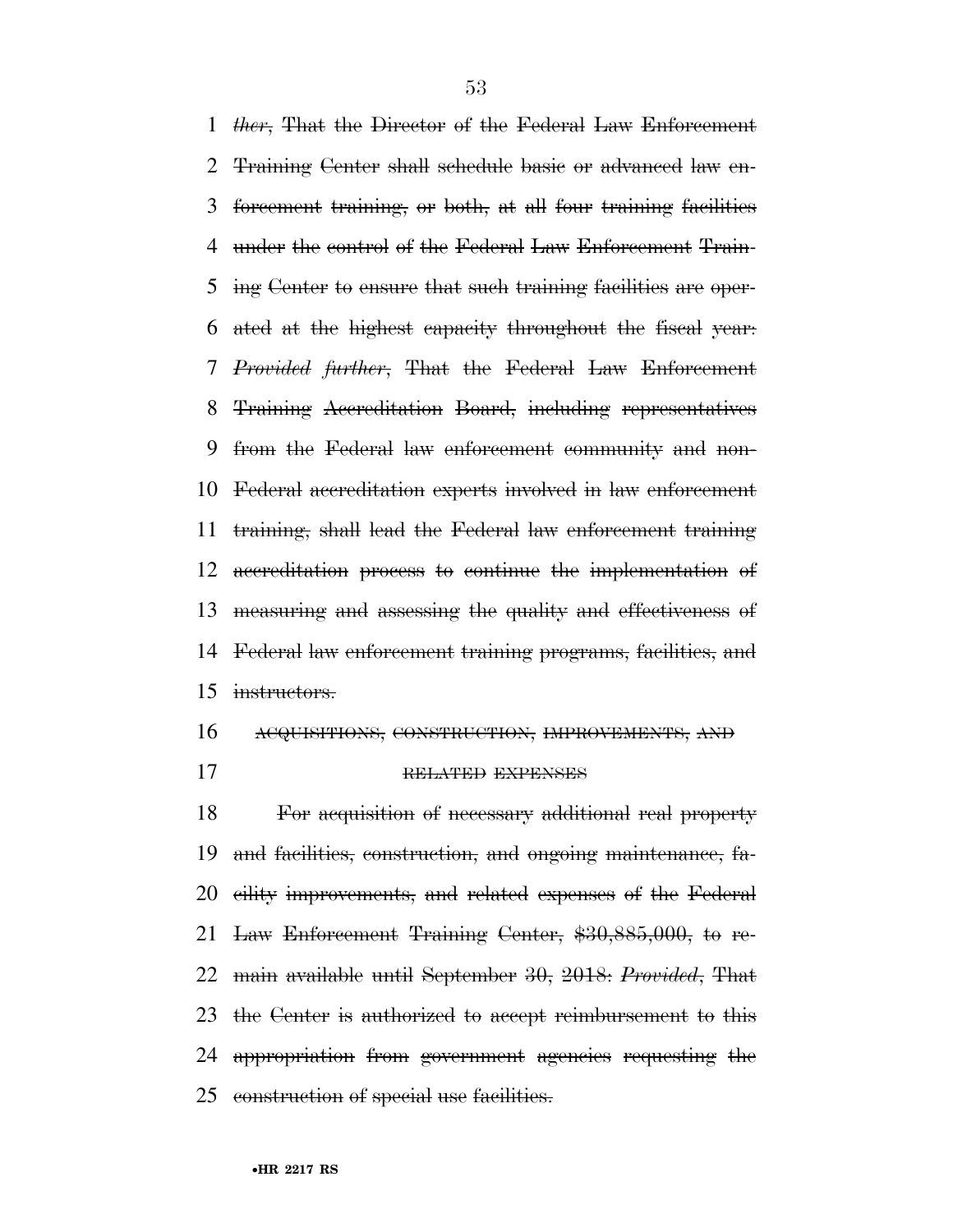## 1 SCIENCE AND TECHNOLOGY

### MANAGEMENT AND ADMINISTRATION

 For salaries and expenses of the Office of the Under Secretary for Science and Technology and for manage- ment and administration of programs and activities as au- thorized by title III of the Homeland Security Act of 2002 (6 U.S.C. 181 et seq.), \$129,000,000: *Provided*, That not 8 to exceed  $$7,650$  shall be for official reception and rep- resentation expenses: *Provided further*, That the Secretary of Homeland Security shall submit to the Committees on Appropriations of the Senate and the House of Represent- atives, at the time that the President's budget proposal for fiscal year 2015 is submitted pursuant to section  $\pm 105(a)$  of title 31, United States Code, a report outlining reforms to research and development programs, as speci-fied in the accompanying report.

## RESEARCH, DEVELOPMENT, ACQUISITION, AND

OPERATIONS

 For necessary expenses for science and technology re- search, including advanced research projects, development, test and evaluation, acquisition, and operations as author- ized by title III of the Homeland Security Act of 2002 (6 U.S.C. 181 et seq.), and the purchase or lease of not to exceed 5 vehicles, \$1,096,488,000; of which \$548,703,000 shall remain available until September 30,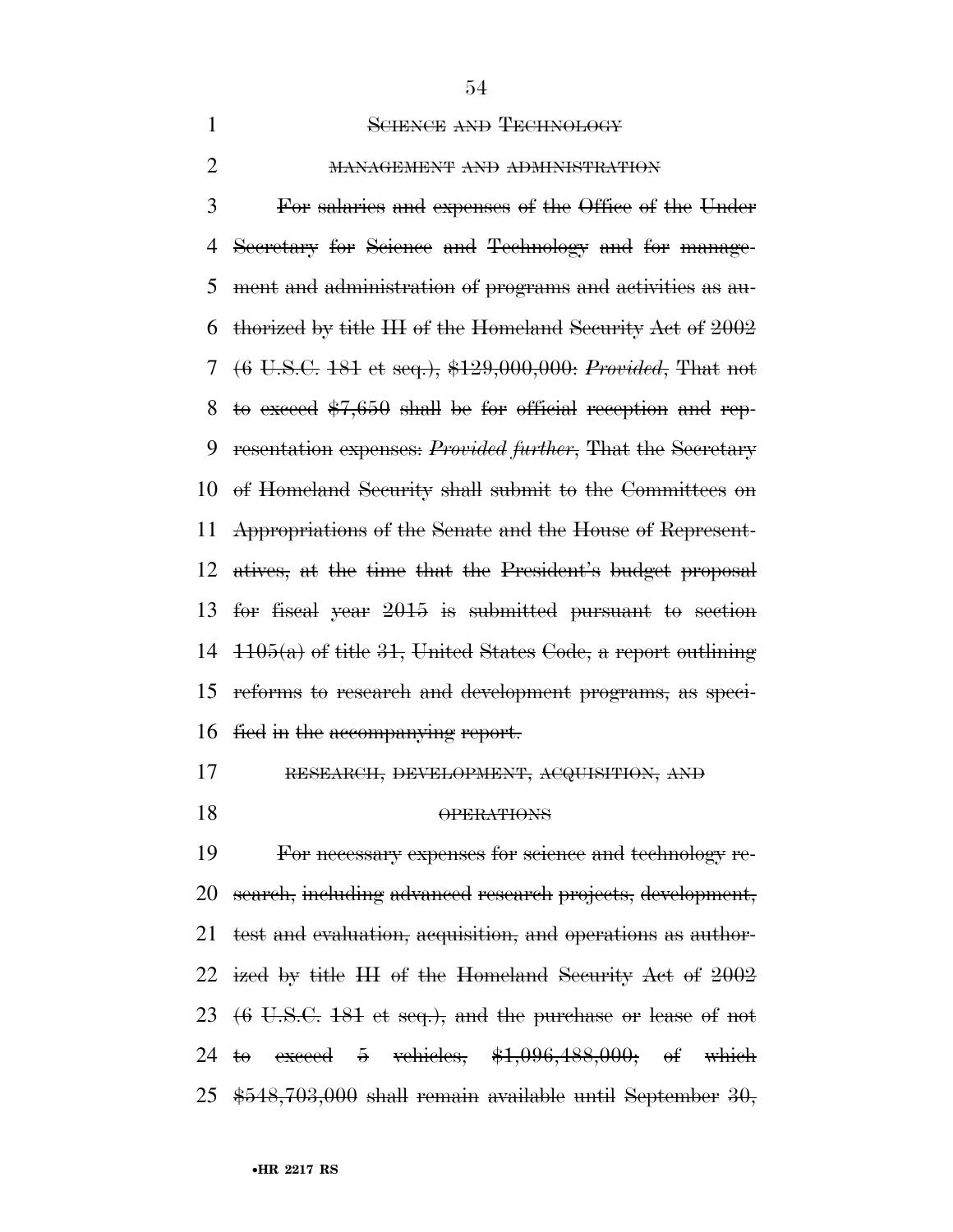1 2016; and of which  $$547,785,000$  shall remain available until September 30, 2018, solely for operation and con- struction of laboratory facilities: *Provided*, That of the funds provided for the operation and construction of lab- oratory facilities under this heading, \$404,000,000 shall be for construction of the National Bio- and Agro-defense Facility.

8 DOMESTIC NUCLEAR DETECTION OFFICE

## MANAGEMENT AND ADMINISTRATION

 For salaries and expenses of the Domestic Nuclear Detection Office, as authorized by title XIX of the Home-12 land Security Act of  $2002 (6 \text{ U.S.C. } 591 \text{ et seq.})$ , for man- agement and administration of programs and activities, \$37,353,000: *Provided*, That not to exceed \$2,250 shall be for official reception and representation expenses: *Pro- vided further*, That not later than 60 days after the date of enactment of this Act, the Secretary of Homeland Secu- rity shall submit to the Committees on Appropriations of the Senate and the House of Representatives a strategic plan of investments necessary to implement the Depart- ment of Homeland Security's responsibilities under the do- mestic component of the global nuclear detection architec-23 ture that shall:

 $(1)$  define the role and responsibilities of each Departmental component in support of the domestic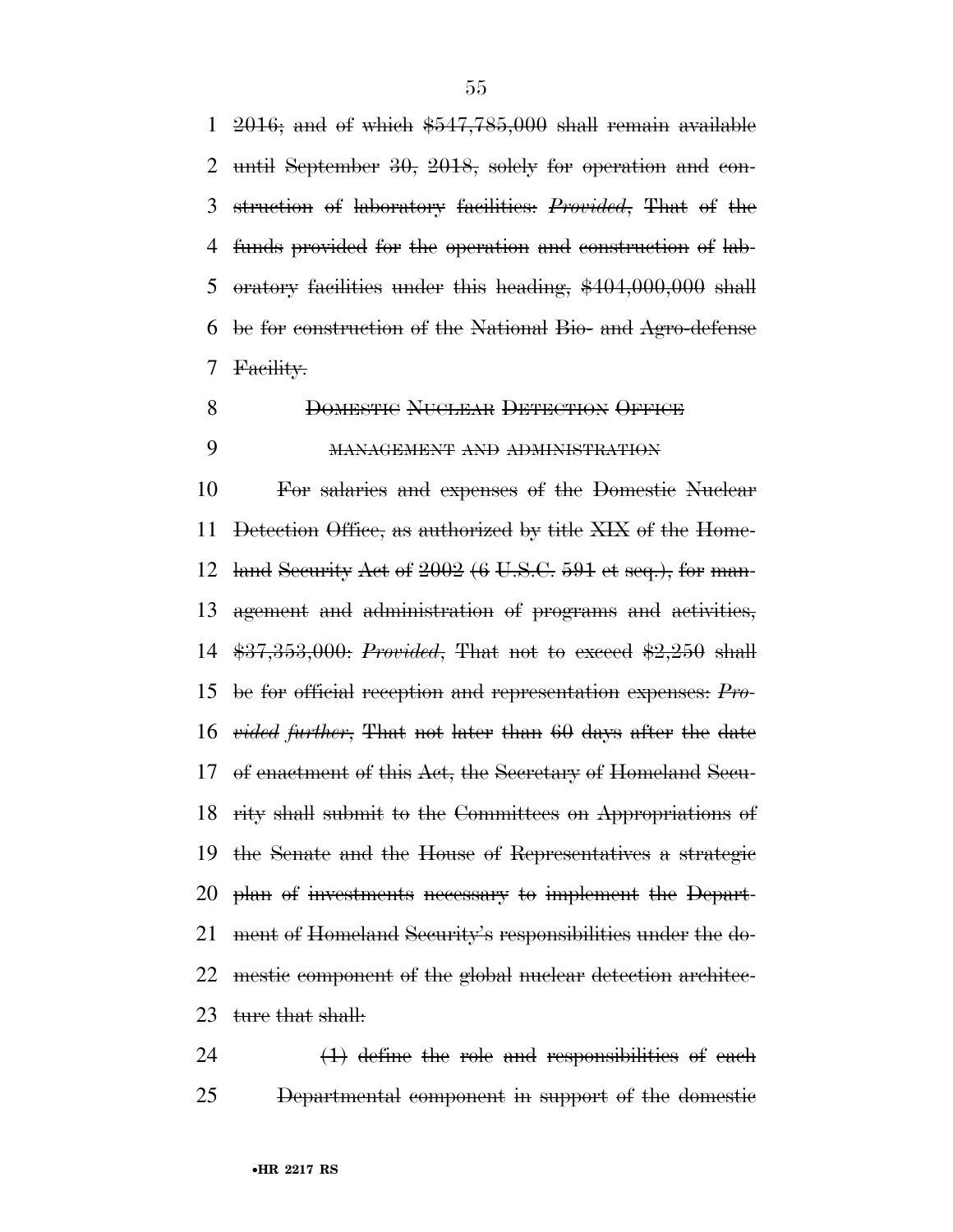detection architecture, including any existing or planned programs to pre-screen cargo or convey- ances overseas;  $\left(2\right)$  identify and describe the specific invest- ments being made by each Departmental component in fiscal year 2014 and planned for fiscal year 2015 to support the domestic architecture and the secu-rity of sea, land, and air pathways into the United

States;

 $10 \t\t (3)$  describe the investments necessary to close known vulnerabilities and gaps, including associated costs and timeframes, and estimates of feasibility and cost effectiveness; and

 (4) explain how the Department's research and development funding is furthering the implementa-16 tion of the domestic nuclear detection architecture, including specific investments planned for each of fiscal years 2014 and 2015.

RESEARCH, DEVELOPMENT, AND OPERATIONS

 For necessary expenses for radiological and nuclear research, development, testing, evaluation, and operations,  $\frac{1211,210,000}{1000}$ , to remain available until September 30, 2015.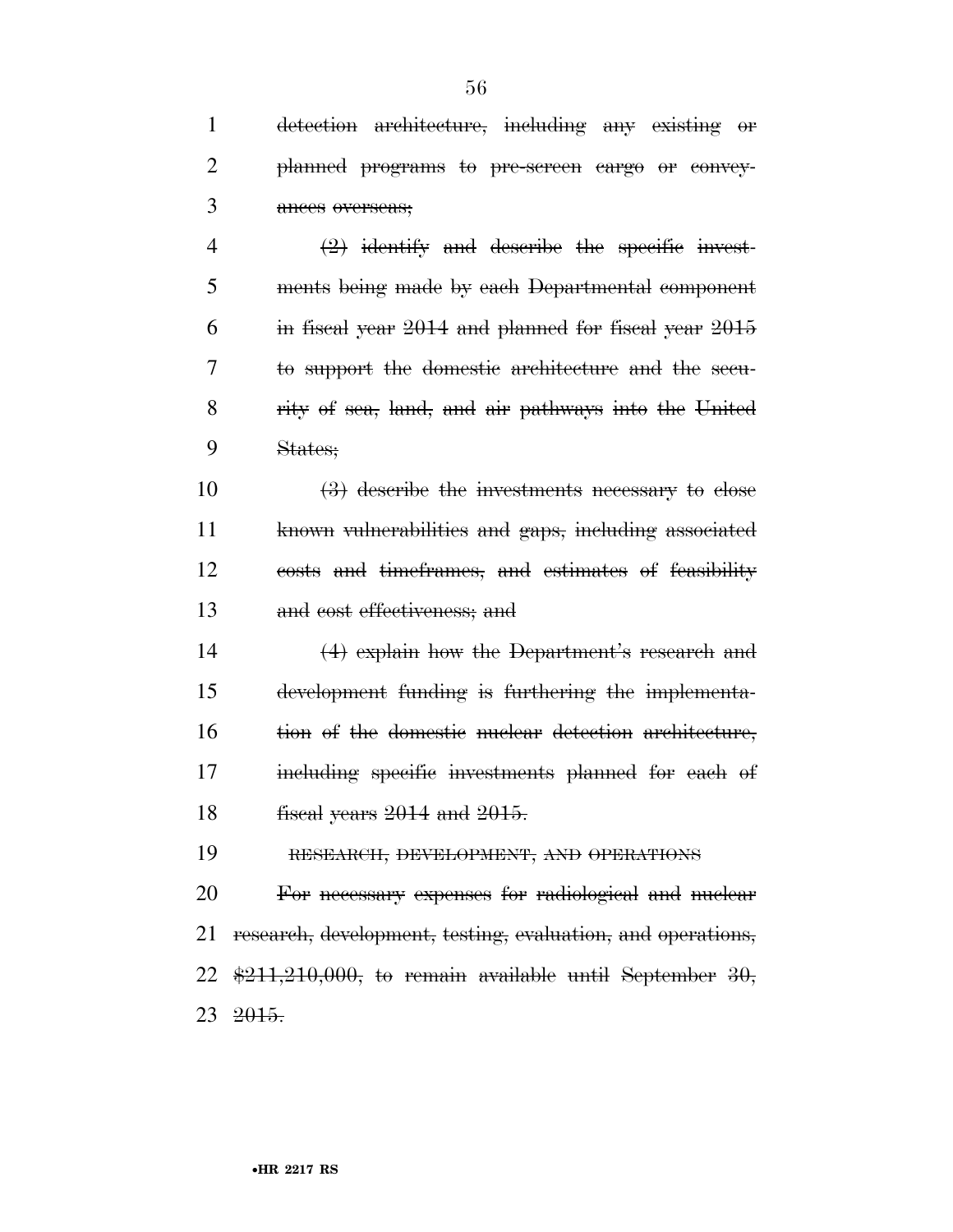## SYSTEMS ACQUISITION

 For expenses for the Domestic Nuclear Detection Of- fice acquisition and deployment of radiological detection systems in accordance with the global nuclear detection architecture, \$42,600,000, to remain available until Sep-tember 30, 2016.

### 7 THTLE V

### **GENERAL PROVISIONS**

 SEC. 501. No part of any appropriation contained in this Act shall remain available for obligation beyond the current fiscal year unless expressly so provided herein.

12 SEC. 502. Subject to the requirements of section 503 of this Act, the unexpended balances of prior appropria- tions provided for activities in this Act may be transferred to appropriation accounts for such activities established pursuant to this Act, may be merged with funds in the applicable established accounts, and thereafter may be ac- counted for as one fund for the same time period as origi-19 nally enacted.

20 SEC. . (a) None of the funds provided by this Act, provided by previous appropriations Acts to the agencies in or transferred to the Department of Homeland Security that remain available for obligation or expenditure in fiscal year 2014, or provided from any accounts in the Treasury of the United States derived by the collection of fees avail-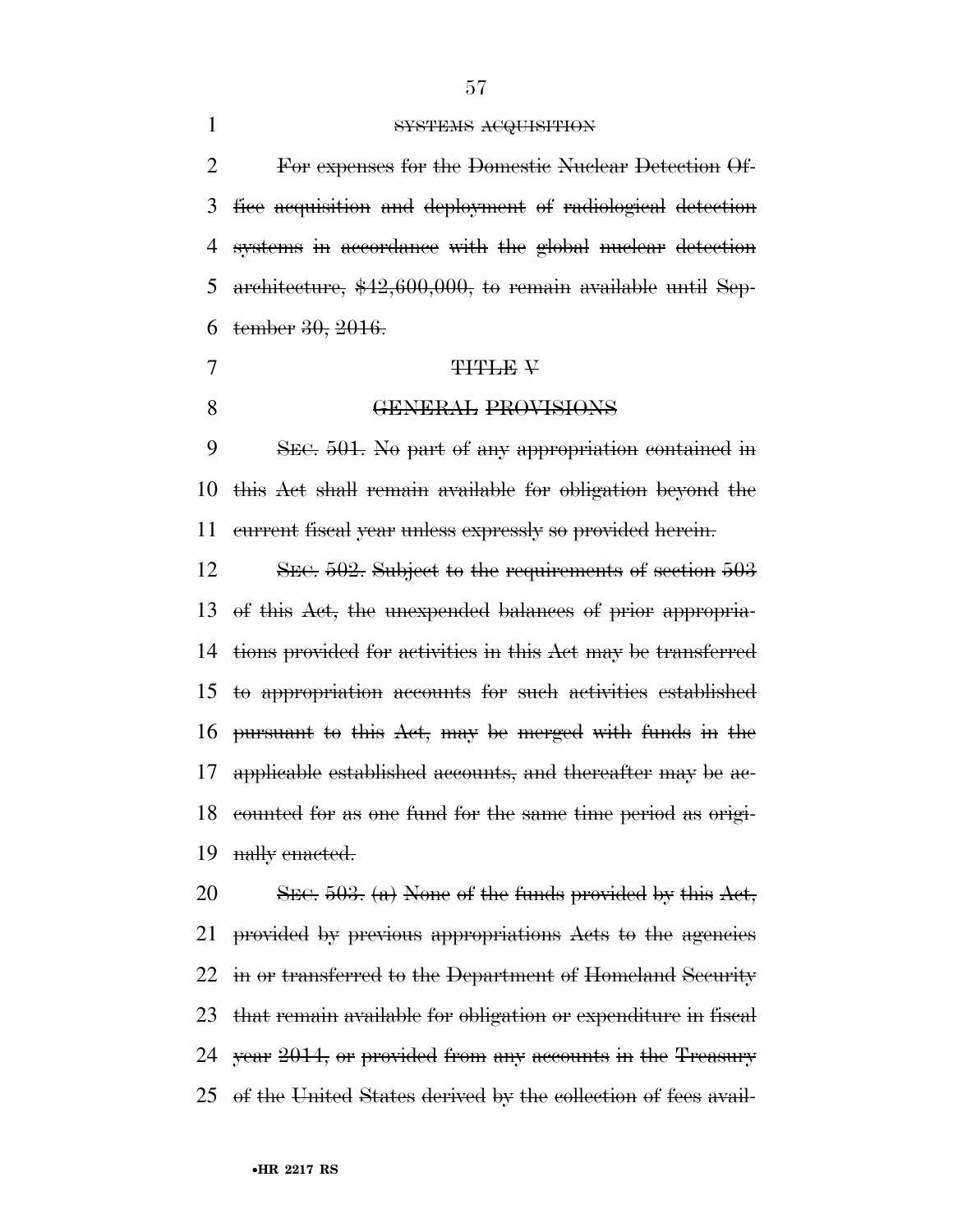able to the agencies funded by this Act, shall be available for obligation or expenditure through a reprogramming of funds that:

 $4 \left( 1 \right)$  creates a new program, project, or activity;  $5 \left( 2 \right)$  eliminates a program, project, office, or ac-tivity;

 (3) increases funds for any program, project, or activity for which funds have been denied or re-stricted by the Congress;

 $(4)$  proposes to use funds directed for a specific activity by either of the Committees on Appropria- tions of the Senate or the House of Representatives for a different purpose; or

 (5) contracts out any function or activity for which funding levels were requested for Federal full- time equivalents in the object classification tables contained in the fiscal year 2014 Budget Appendix for the Department of Homeland Security, as modi- fied by the report accompanying this Act, unless the Committees on Appropriations of the Senate and the 21 House of Representatives are notified 15 days in ad-22 vance of such reprogramming of funds.

 (b) None of the funds provided by this Act, provided by previous appropriations Acts to the agencies in or transferred to the Department of Homeland Security that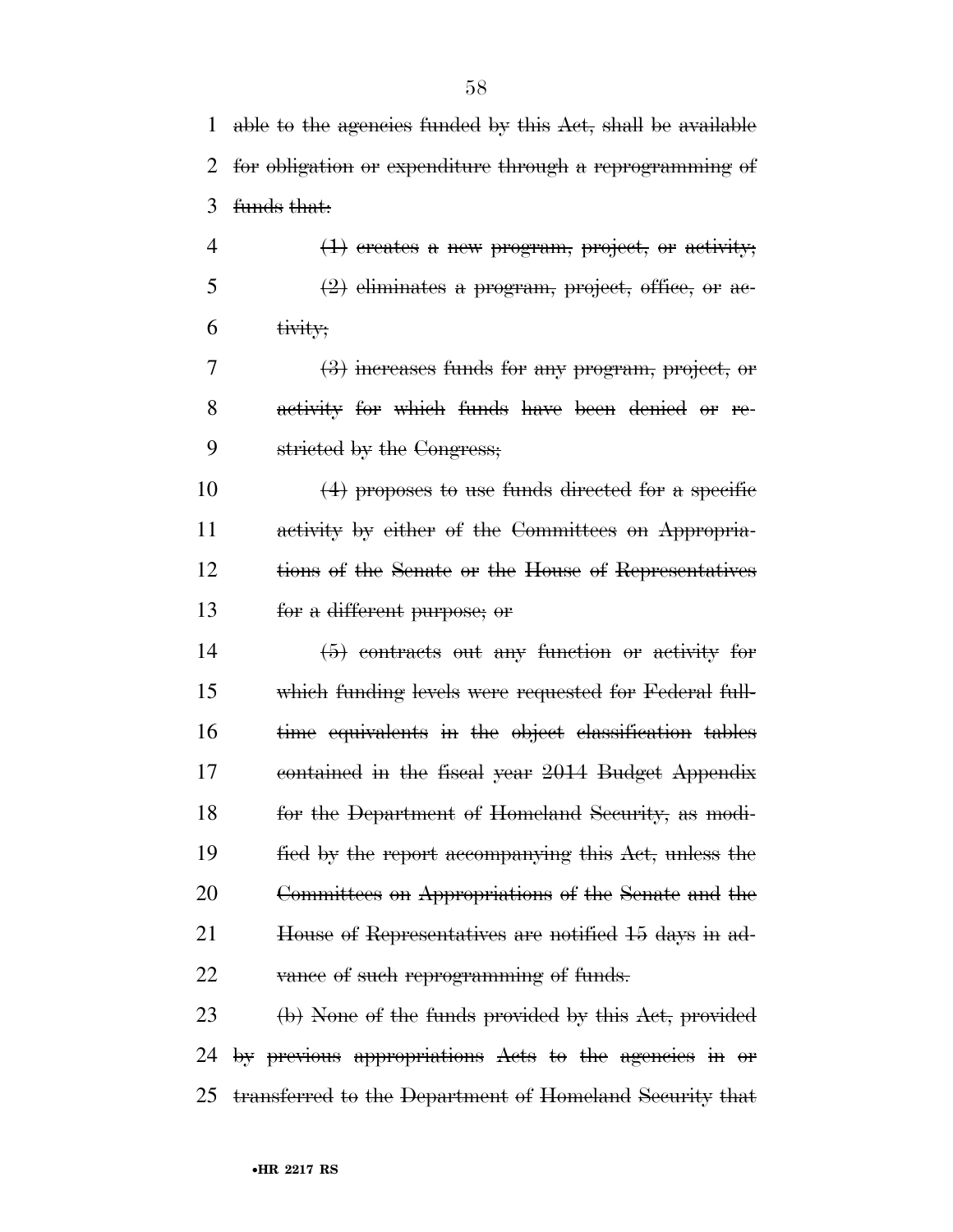| 1  | remain available for obligation or expenditure in fiscal     |
|----|--------------------------------------------------------------|
| 2  | year 2014, or provided from any accounts in the Treasury     |
| 3  | of the United States derived by the collection of fees or    |
| 4  | proceeds available to the agencies funded by this Act, shall |
| 5  | be available for obligation or expenditure for programs,     |
| 6  | projects, or activities through a reprogramming of funds     |
| 7  | in excess of $$5,000,000$ or 10 percent, whichever is less,  |
| 8  | that:                                                        |
| 9  | (1) augments existing programs, projects, or ac-             |
| 10 | tivities:                                                    |
| 11 | $(2)$ reduces by 10 percent funding for any exist-           |
| 12 | ing program, project, or activity;                           |
| 13 | $(3)$ reduces by 10 percent the numbers of per-              |
| 14 | sonnel approved by the Congress; or                          |
| 15 | $(4)$ results from any general savings from a re-            |
| 16 | duction in personnel that would result in a change           |
| 17 | in existing programs, projects, or activities as ap-         |
| 18 | proved by the Congress, unless the Committees on             |
| 19 | Appropriations of the Senate and the House of Rep-           |
| 20 | resentatives are notified 15 days in advance of such         |
| 21 | reprogramming of funds.                                      |
| 22 | $(e)$ Not to exceed 5 percent of any appropriation           |
| 23 | made available for the current fiscal year for the Depart-   |
| 24 | ment of Homeland Security by this Act or provided by         |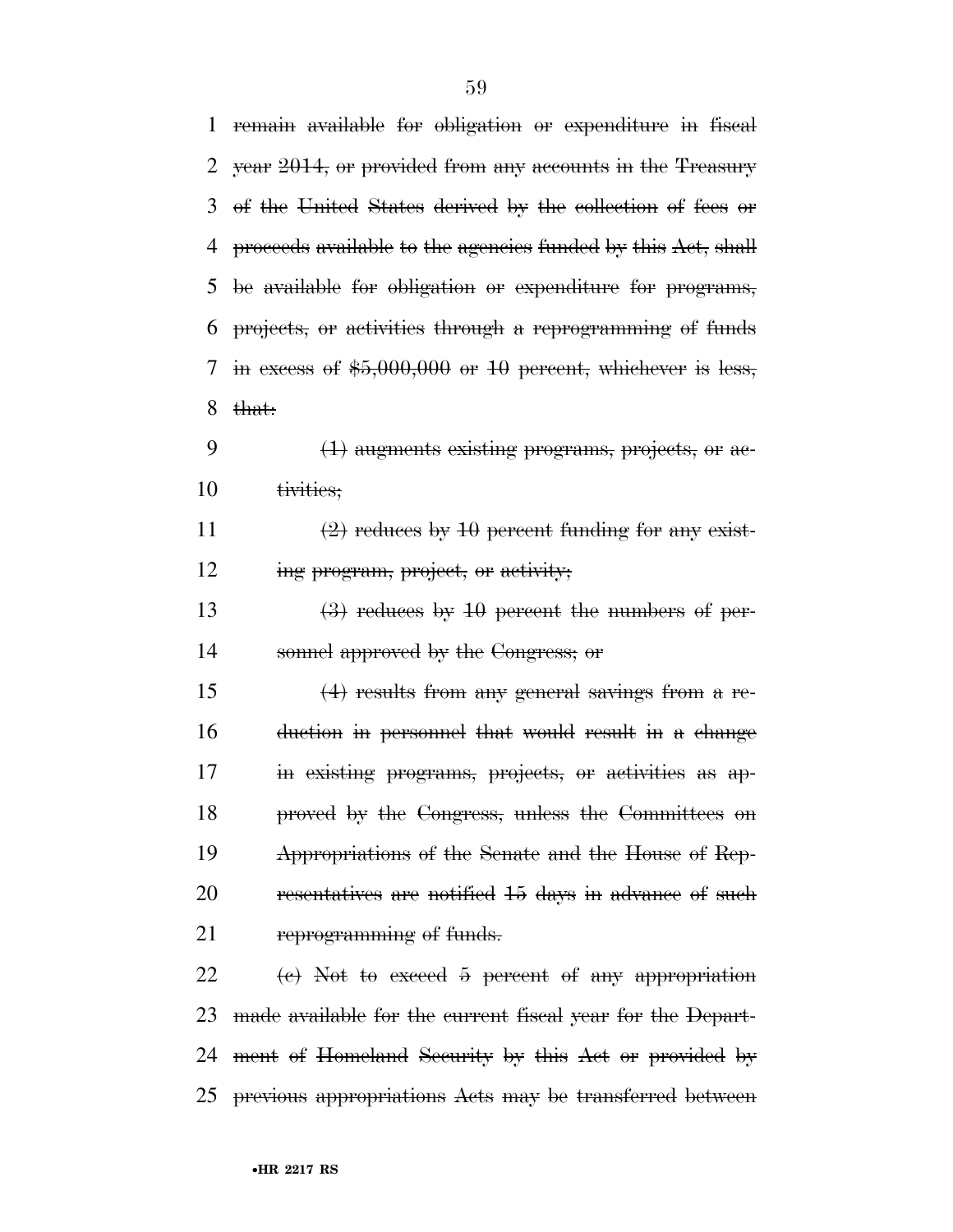such appropriations, but no such appropriation, except as otherwise specifically provided, shall be increased by more than 10 percent by such transfers: *Provided*, That any transfer under this section shall be treated as a re- programming of funds under subsection (b) and shall not be available for obligation unless the Committees on Ap- propriations of the Senate and the House of Representa-tives are notified 15 days in advance of such transfer.

9 (d) Notwithstanding subsections  $(a)$ ,  $(b)$ , and  $(e)$  of this section, no funds shall be reprogrammed within or transferred between appropriations after June 30, except in extraordinary circumstances that imminently threaten the safety of human life or the protection of property.

 (e) The notification thresholds and procedures set forth in this section shall apply to any use of deobligated balances of funds provided in previous Department of Homeland Security Appropriations Acts.

 SEC. 504. (a) The Department of Homeland Security Working Capital Fund, established pursuant to section 403 of Public Law 103–356 (31 U.S.C. 501 note), shall continue operations as a permanent working capital fund for fiscal year 2014: *Provided*, That none of the funds ap- propriated or otherwise made available to the Department of Homeland Security may be used to make payments to the Working Capital Fund, except for the activities and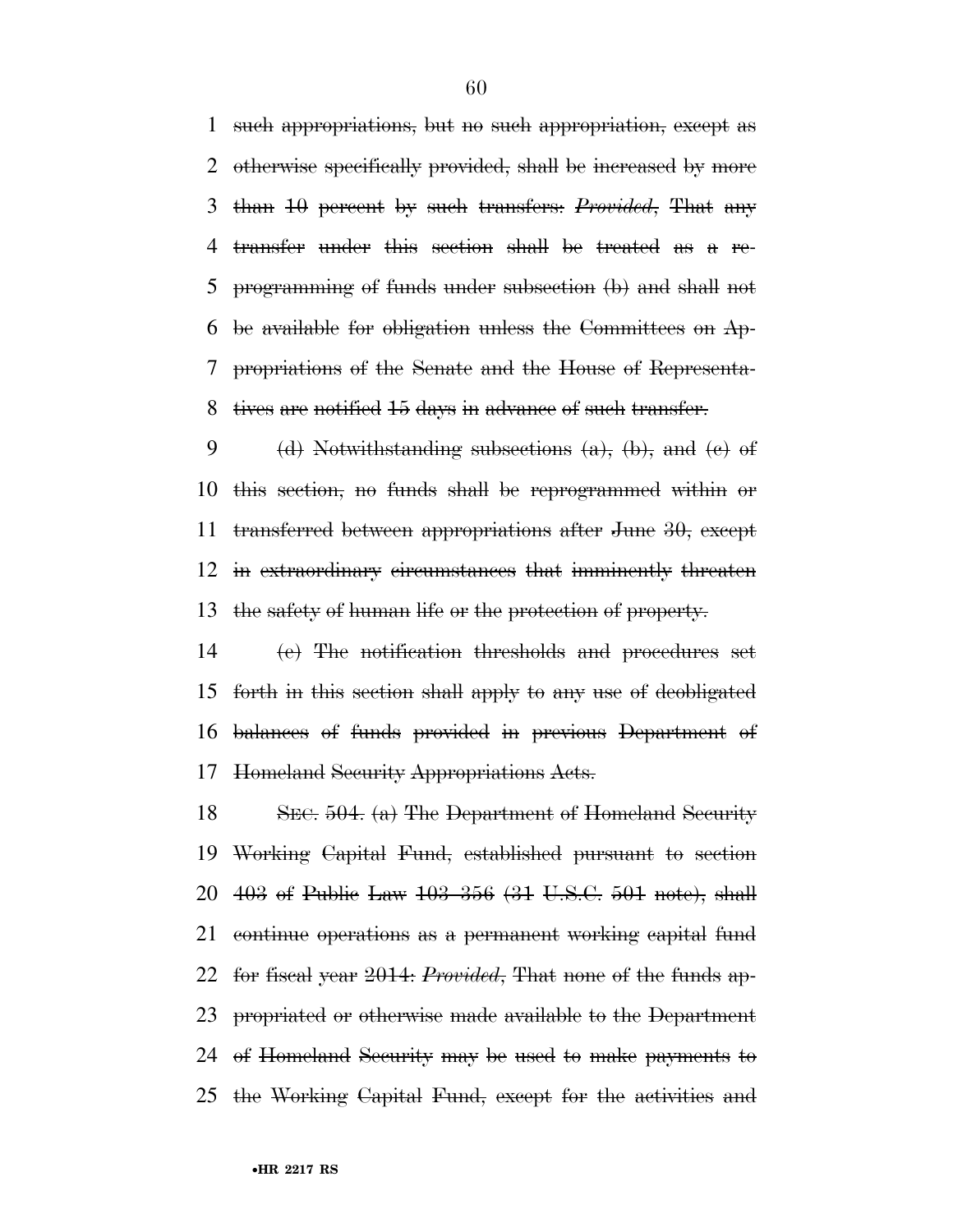amounts allowed in the President's fiscal year 2014 budg- et: *Provided further*, That funds provided to the Working Capital Fund shall be available for obligation until ex- pended to carry out the purposes of the Working Capital Fund: *Provided further*, That all departmental components shall be charged only for direct usage of each Working Capital Fund service: *Provided further*, That funds pro- vided to the Working Capital Fund shall be used only for purposes consistent with the contributing component: *Pro- vided further*, That the Working Capital Fund shall be paid in advance or reimbursed at rates which will return the full cost of each service: *Provided further*, That the Working Capital Fund shall be subject to the require-ments of section 503 of this Act.

 (b) The amounts appropriated in this Act are hereby reduced by \$250,000,000 to reflect cash balance and rate stabilization adjustments in the Working Capital Fund.

 SEC. 505. Except as otherwise specifically provided 19 by law, not to exceed 50 percent of unobligated balances remaining available at the end of fiscal year 2014 from appropriations for salaries and expenses for fiscal year 2014 in this Act shall remain available through September  $23\,30,\,2015,\,$  in the account and for the purposes for which the appropriations were provided: *Provided*, That prior to the obligation of such funds, a request shall be submitted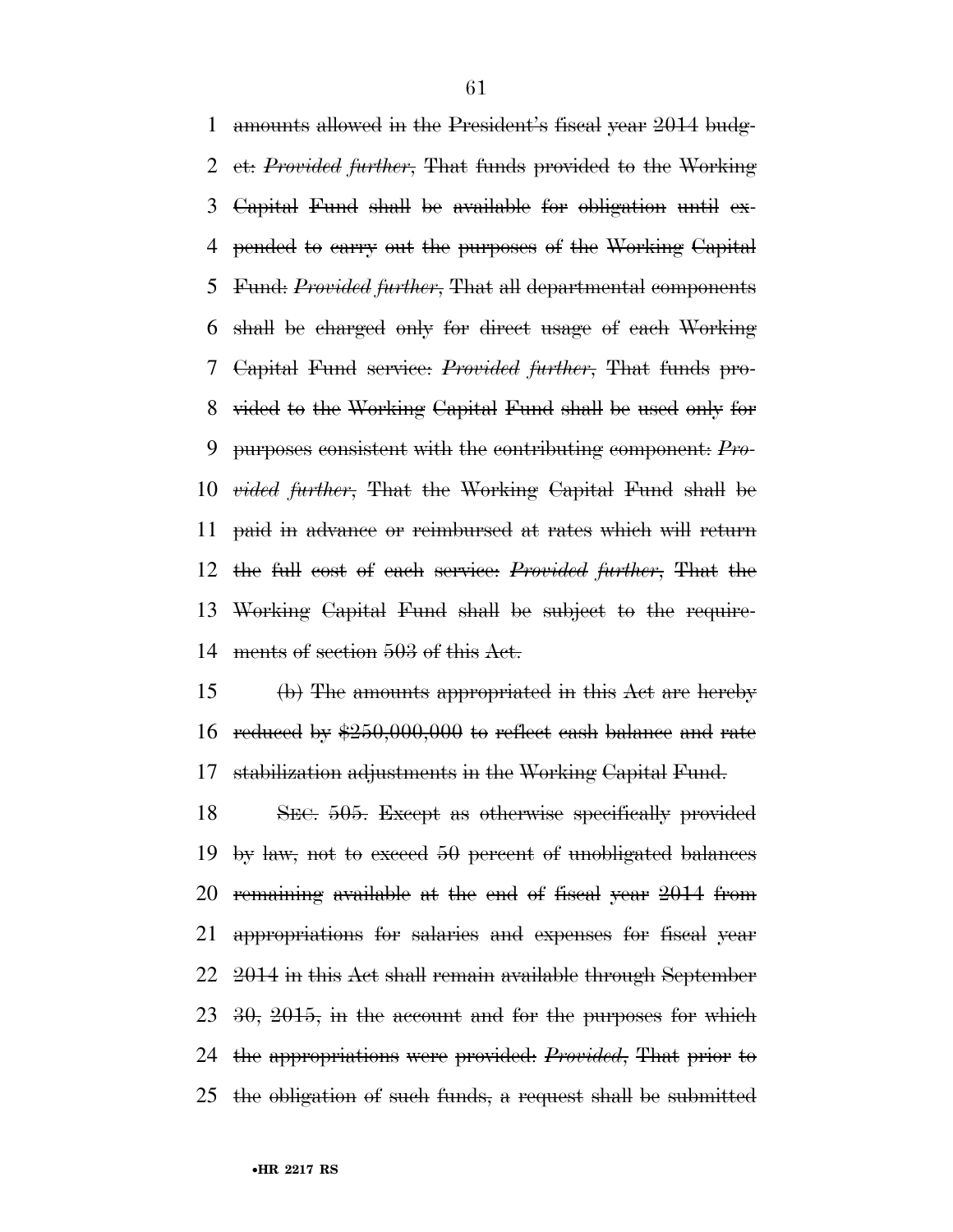to the Committees on Appropriations of the Senate and the House of Representatives for approval in accordance with section 503 of this Act.

 SEC. 506. Funds made available by this Act for intel- ligence activities are deemed to be specifically authorized 6 by the Congress for purposes of section of the Na- tional Security Act of 1947 (50 U.S.C. 414) during fiscal year 2014 until the enactment of an Act authorizing intel-9 ligence activities for fiscal year 2014.

10 SEC. . (a) Except as provided in subsections (b) 11 and  $(e)$ , none of the funds made available by this Act may 12 be used to

 $(1)$  make or award a grant allocation, grant, contract, other transaction agreement, or task or de- livery order on a Department of Homeland Security multiple award contract, or to issue a letter of intent 17 totaling in excess of  $$1,000,000;$ 

 $\left(2\right)$  award a task or delivery order requiring an obligation of funds in an amount greater than \$10,000,000 from multi-year Department of Home- land Security funds or a task or delivery order that would cause cumulative obligations of multi-year funds in a single account to exceed 50 percent of the 24 total amount appropriated;

25  $(3)$  make a sole-source grant award; or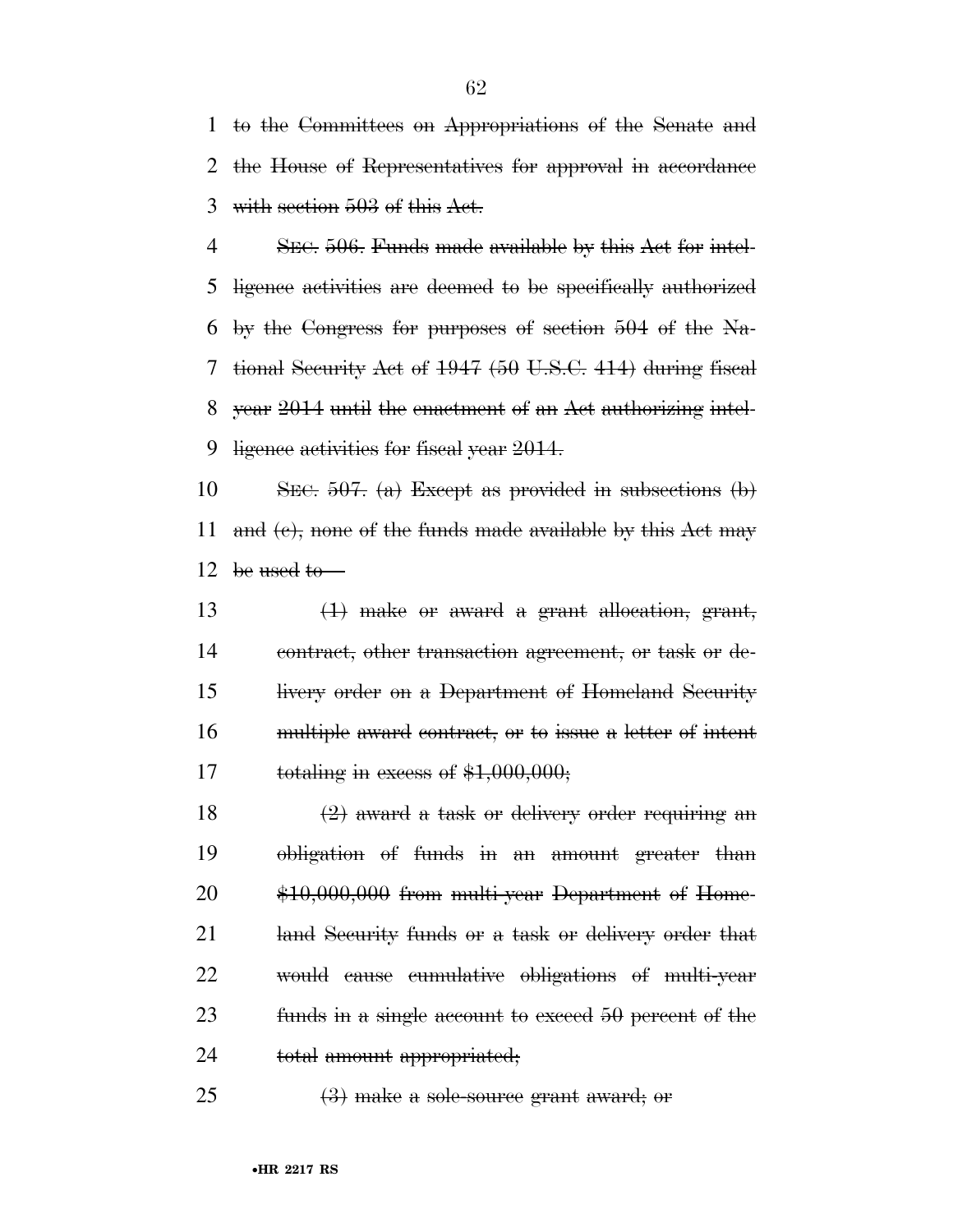(4) announce publicly the intention to make or 2 award items under paragraph  $(1)$ ,  $(2)$ , or  $(3)$  includ- ing a contract covered by the Federal Acquisition Regulation.

 (b) The Secretary of Homeland Security may waive the prohibition under subsection (a) if the Secretary noti- fies the Committees on Appropriations of the Senate and the House of Representatives at least 3 full business days in advance of making an award or issuing a letter as de-scribed in that subsection.

 (c) If the Secretary of Homeland Security determines that compliance with this section would pose a substantial risk to human life, health, or safety, an award may be made without notification, and the Secretary shall notify the Committees on Appropriations of the Senate and the House of Representatives not later than 5 full business days after such an award is made or letter issued.

18 (d) A notification under this section—

19  $(1)$  may not involve funds that are not available for obligation; and

 $\left(2\right)$  shall include the amount of the award; the fiscal year for which the funds for the award were appropriated; the type of contract; and the account and each program, project, and activity from which 25 the funds are being drawn.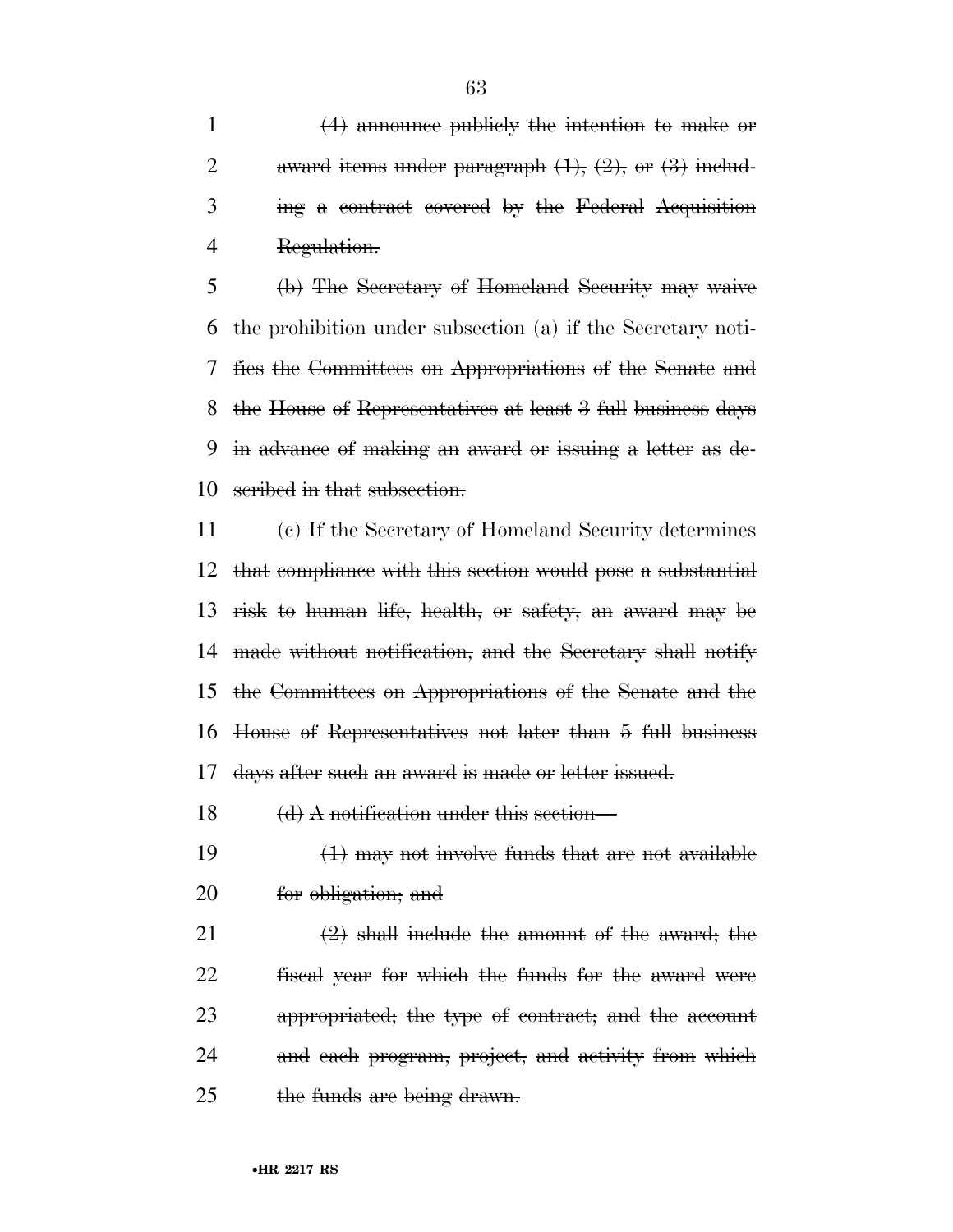(e) The Administrator of the Federal Emergency Management Agency shall brief the Committees on Appro- priations of the Senate and the House of Representatives 5 full business days in advance of announcing publicly the intention of making an award under ''State and Local Programs''.

 SEC. 508. Notwithstanding any other provision of law, no agency shall purchase, construct, or lease any ad- ditional facilities, except within or contiguous to existing locations, to be used for the purpose of conducting Federal law enforcement training without the advance approval of the Committees on Appropriations of the Senate and the House of Representatives, except that the Federal Law Enforcement Training Center is authorized to obtain the temporary use of additional facilities by lease, contract, or other agreement for training that cannot be accommo-dated in existing Center facilities.

 SEC. 509. None of the funds appropriated or other- wise made available by this Act may be used for expenses for any construction, repair, alteration, or acquisition project for which a prospectus otherwise required under chapter 33 of title 40, United States Code, has not been approved, except that necessary funds may be expended for each project for required expenses for the development of a proposed prospectus.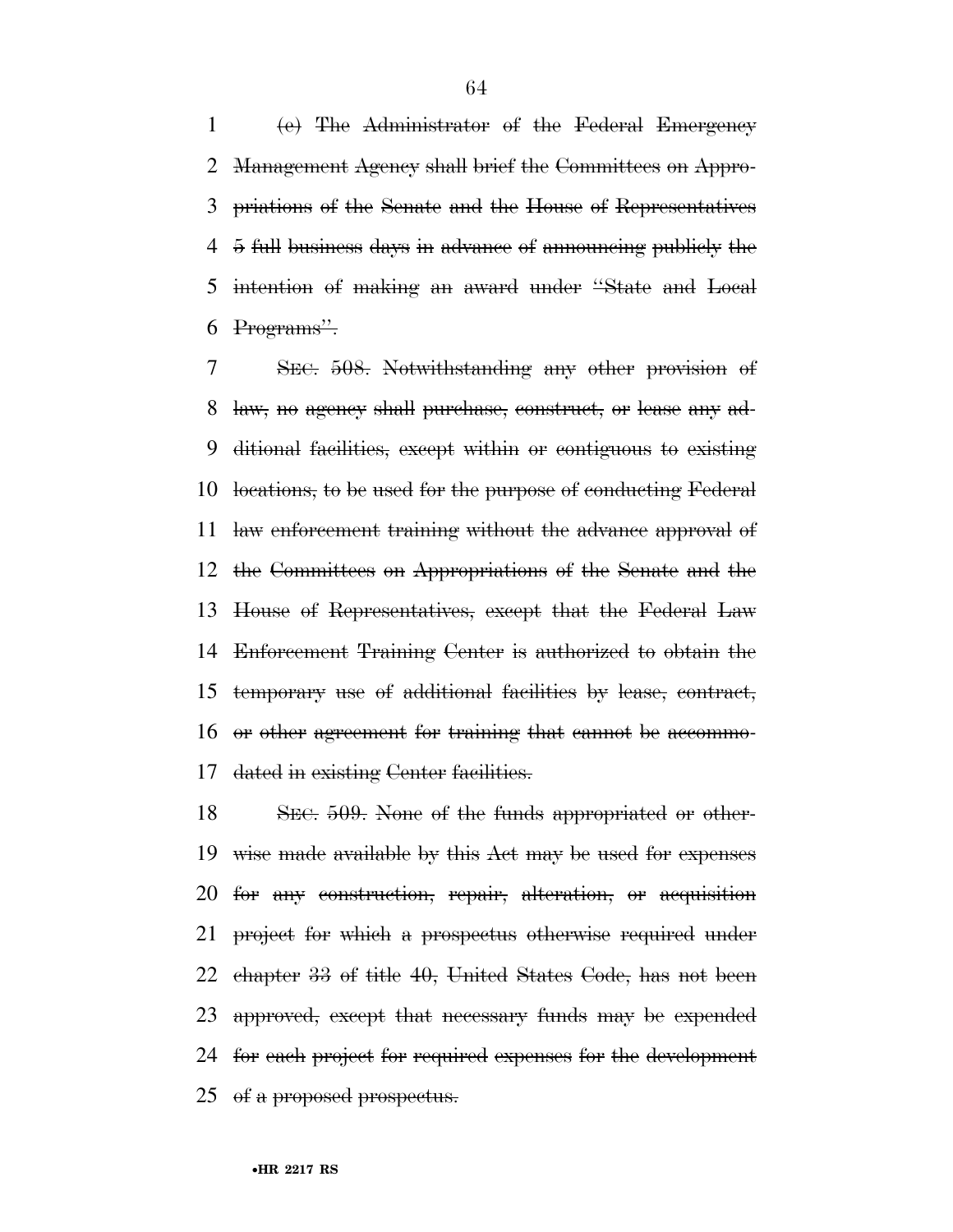1 SEC. . (a) Sections  $520$ ,  $522$ , and  $530$  of the De- partment of Homeland Security Appropriations Act, 2008 (division E of Public Law 110–161; 121 Stat. 2073 and 2074) shall apply with respect to funds made available in this Act in the same manner as such sections applied to funds made available in that Act.

 (b) The third proviso of section 537 of the Depart- ment of Homeland Security Appropriations Act, 2006 (6 U.S.C. 114), shall not apply with respect to funds made 10 available in this Act.

 SEC. 511. None of the funds made available in this Act may be used in contravention of the applicable provi- sions of the Buy American Act. For purposes of the pre- ceding sentence, the term ''Buy American Act'' means chapter 83 of title 41, United States Code.

 SEC. 512. None of the funds made available in this Act may be used by any person other than the Privacy Officer appointed under subsection (a) of section 222 of 19 the Homeland Security Act of (6 U.S.C.  $142(a)$ ) to alter, direct that changes be made to, delay, or prohibit the transmission to Congress of any report prepared under 22 paragraph  $(6)$  of such subsection.

 SEC. 513. None of the funds made available in this Act may be used to amend the oath of allegiance required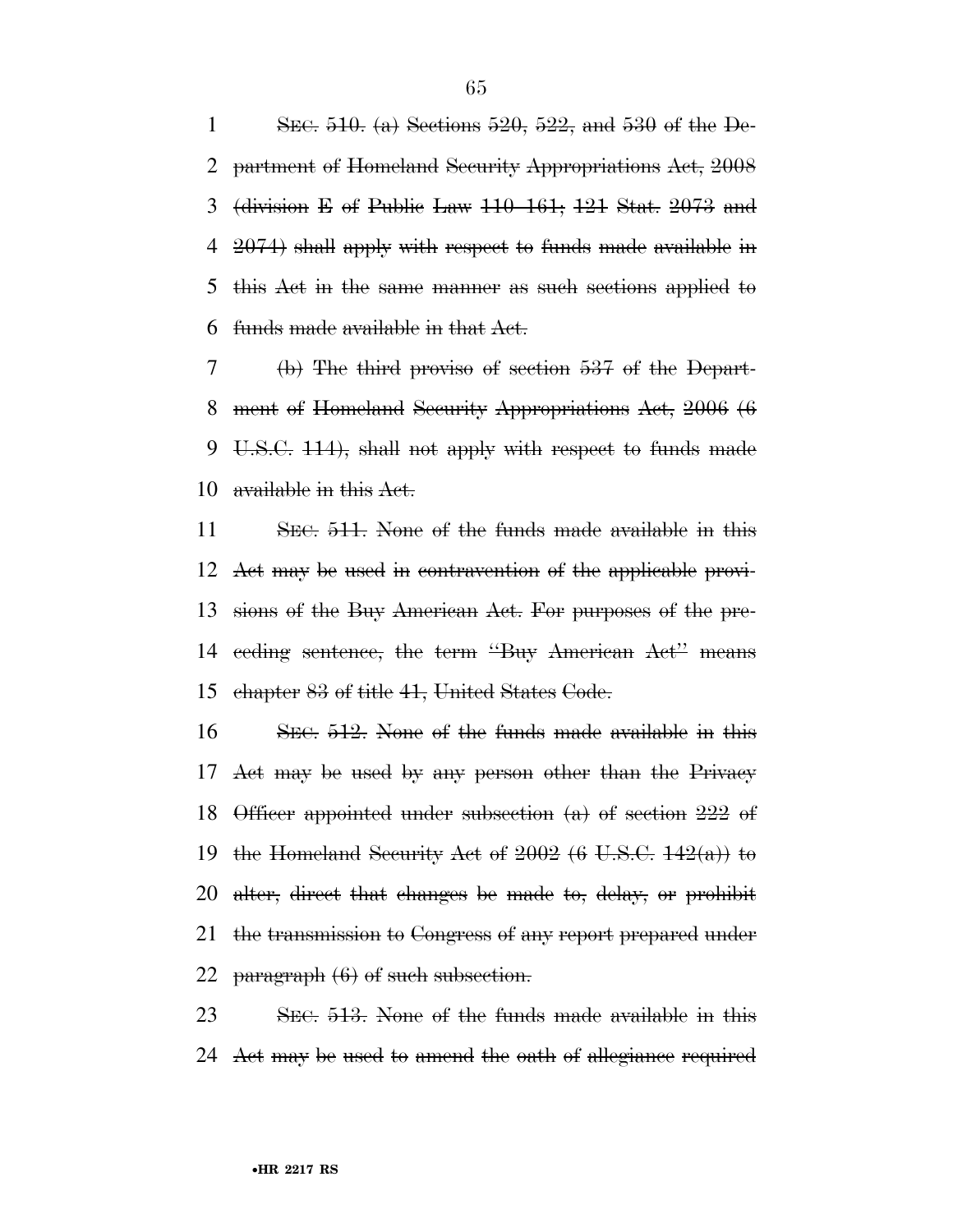by section 337 of the Immigration and Nationality Act 2  $(8 \text{ U.S.C. } 1448)$ .

 SEC. 514. Within 45 days after the end of each month, the Chief Financial Officer of the Department of Homeland Security shall submit to the Committees on Ap- propriations of the Senate and the House of Representa- tives a monthly budget and staffing report for that month that includes total obligations, on-board versus funded full-time equivalent staffing levels, and the number of con-tract employees for each office of the Department.

 SEC. 515. Except as provided in section 44945 of title 49, United States Code, funds appropriated or transferred to Transportation Security Administration ''Aviation Se-14 curity", "Administration", and "Transportation Security Support'' for fiscal years 2004 and 2005 that are recov- ered or deobligated shall be available only for the procure- ment or installation of explosives detection systems, air cargo, baggage, and checkpoint screening systems, subject to notification: *Provided*, That quarterly reports shall be submitted to the Committees on Appropriations of the Senate and the House of Representatives on any funds 22 that are recovered or deobligated.

 SEC. 516. Any funds appropriated to Coast Guard ''Acquisition, Construction, and Improvements'' for fiscal years 2002, 2003, 2004, 2005, and 2006 for the 110–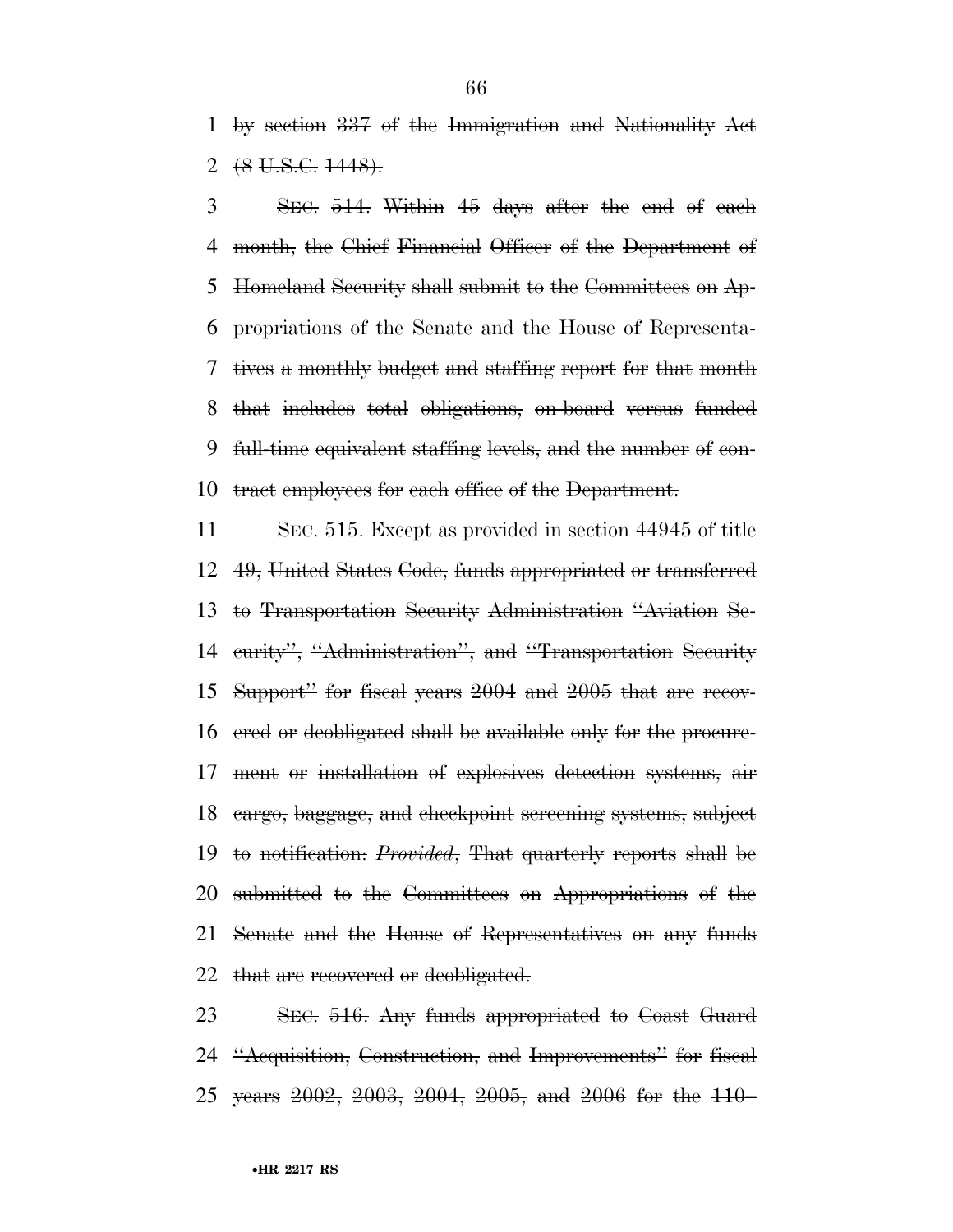123 foot patrol boat conversion that are recovered, col- lected, or otherwise received as the result of negotiation, mediation, or litigation, shall be available until expended for the Fast Response Cutter program.

5 SEC. 517. Section  $532(a)$  of Public Law  $109-295$  $(120 \text{ Stat. } 1384)$  is amended by striking "2013" and in-7 serting "2014".

8 SEC. 518. The functions of the Federal Law Enforce- ment Training Center instructor staff shall be classified as inherently governmental for the purpose of the Federal Activities Inventory Reform Act of 1998 (31 U.S.C. 501 note).

 SEC. 519. (a) The Secretary of Homeland Security shall submit a report not later than October 15, 2014, to the Office of Inspector General of the Department of Homeland Security listing all grants and contracts award- ed by any means other than full and open competition dur-18 ing fiscal year .

 (b) The Inspector General shall review the report re- quired by subsection (a) to assess Departmental compli- ance with applicable laws and regulations and report the results of that review to the Committees on Appropriations of the Senate and the House of Representatives not later 24 than February 15, 2015.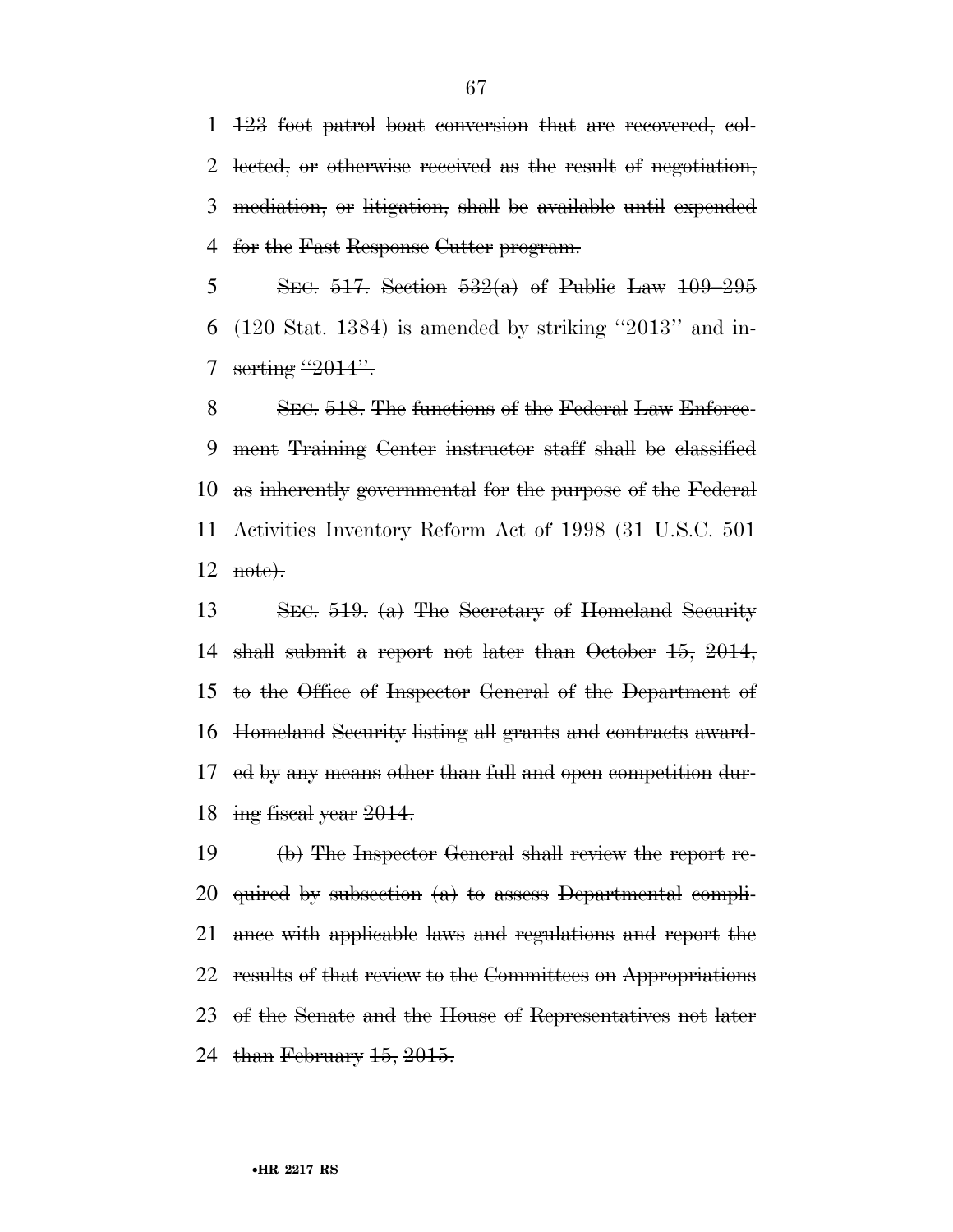1 SEC. 520. None of the funds provided by this or pre- vious appropriations Acts shall be used to fund any posi- tion designated as a Principal Federal Official (or the suc- cessor thereto) for any Robert T. Stafford Disaster Relief and Emergency Assistance Act (42 U.S.C. 5121 et seq.) declared disasters or emergencies unless—

 (1) the responsibilities of the Principal Federal Official do not include operational functions related to incident management, including coordination of operations, and are consistent with the requirements 11 of section  $509(e)$  and sections  $503(e)(3)$  and  $12 \qquad 503(e)(4)(\text{A})$  of the Homeland Security Act of  $2002$ 13 (6 U.S.C.  $319(e)$  and  $313(e)(3)$  and  $313(e)(4)(A)$ ) and section 302 of the Robert T. Stafford Disaster 15 Relief and Assistance Act (42 U.S.C. 5143);

 $\left(2\right)$  not later than 10 business days after the latter of the date on which the Secretary of Home- land Security appoints the Principal Federal Official and the date on which the President issues a dec- laration under section 401 or section 501 of the Robert T. Stafford Disaster Relief and Emergency 22 Assistance Act (42 U.S.C. 5170 and 5191, respec- tively), the Secretary of Homeland Security shall submit a notification of the appointment of the Prin-cipal Federal Official and a description of the re-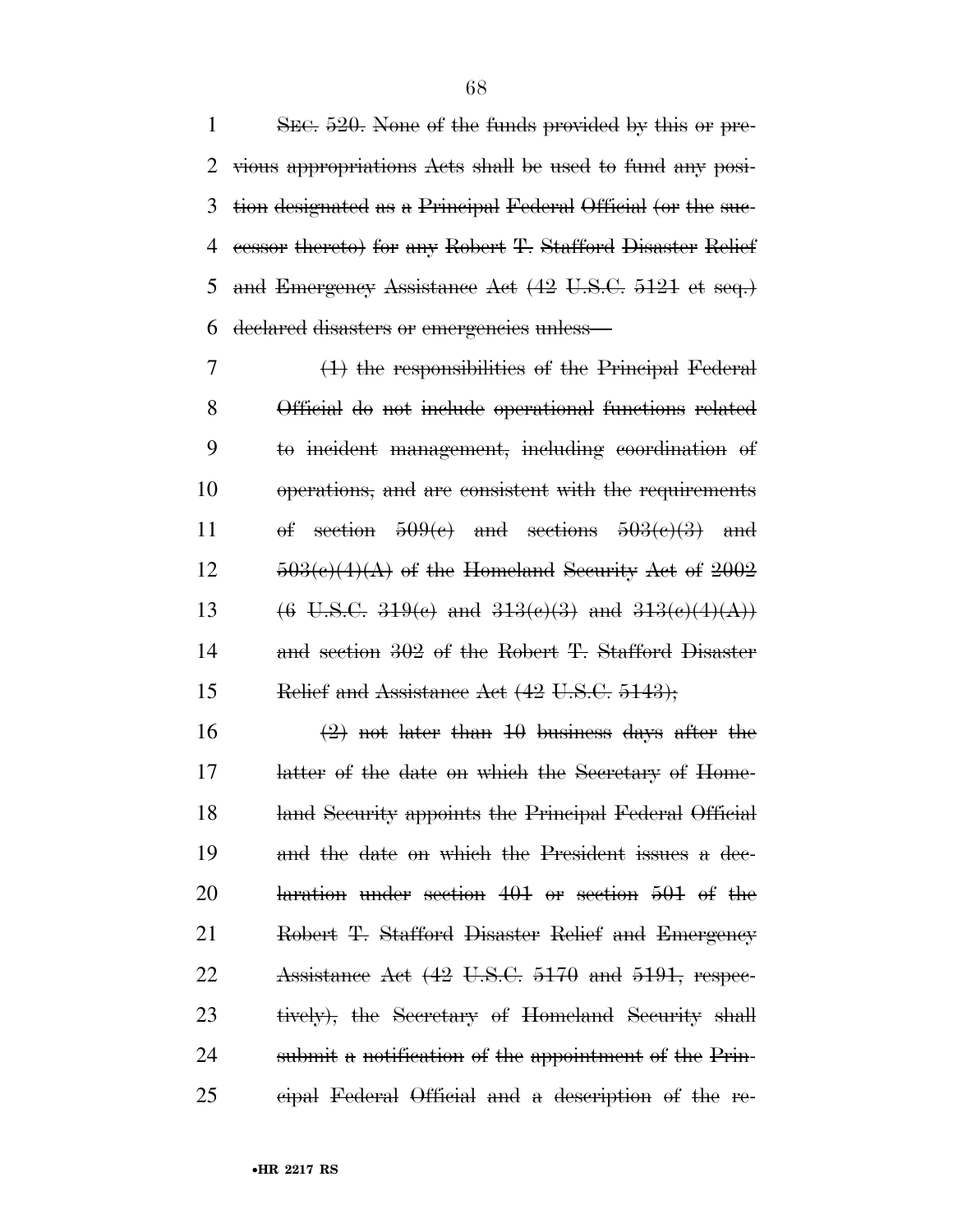sponsibilities of such Official and how such respon- sibilities are consistent with paragraph (1) to the Committees on Appropriations of the Senate and the House of Representatives, the Transportation and Infrastructure Committee of the House of Rep- resentatives, and the Homeland Security and Gov- ernmental Affairs Committee of the Senate; and 8 (3) not later than days after the date of en- actment of this Act, the Secretary shall provide a re-port specifying timeframes and milestones regarding

 the update of operations, planning and policy docu- ments, and training and exercise protocols, to ensure consistency with paragraph (1) of this section.

 SEC. 521. None of the funds provided or otherwise made available in this Act shall be available to carry out section 872 of the Homeland Security Act of 2002 (6 U.S.C. 452).

 SEC. 522. None of the funds made available in this Act may be used by United States Citizenship and Immi- gration Services to grant an immigration benefit unless the results of background checks required by law to be completed prior to the granting of the benefit have been received by United States Citizenship and Immigration Services, and the results do not preclude the granting of the benefit.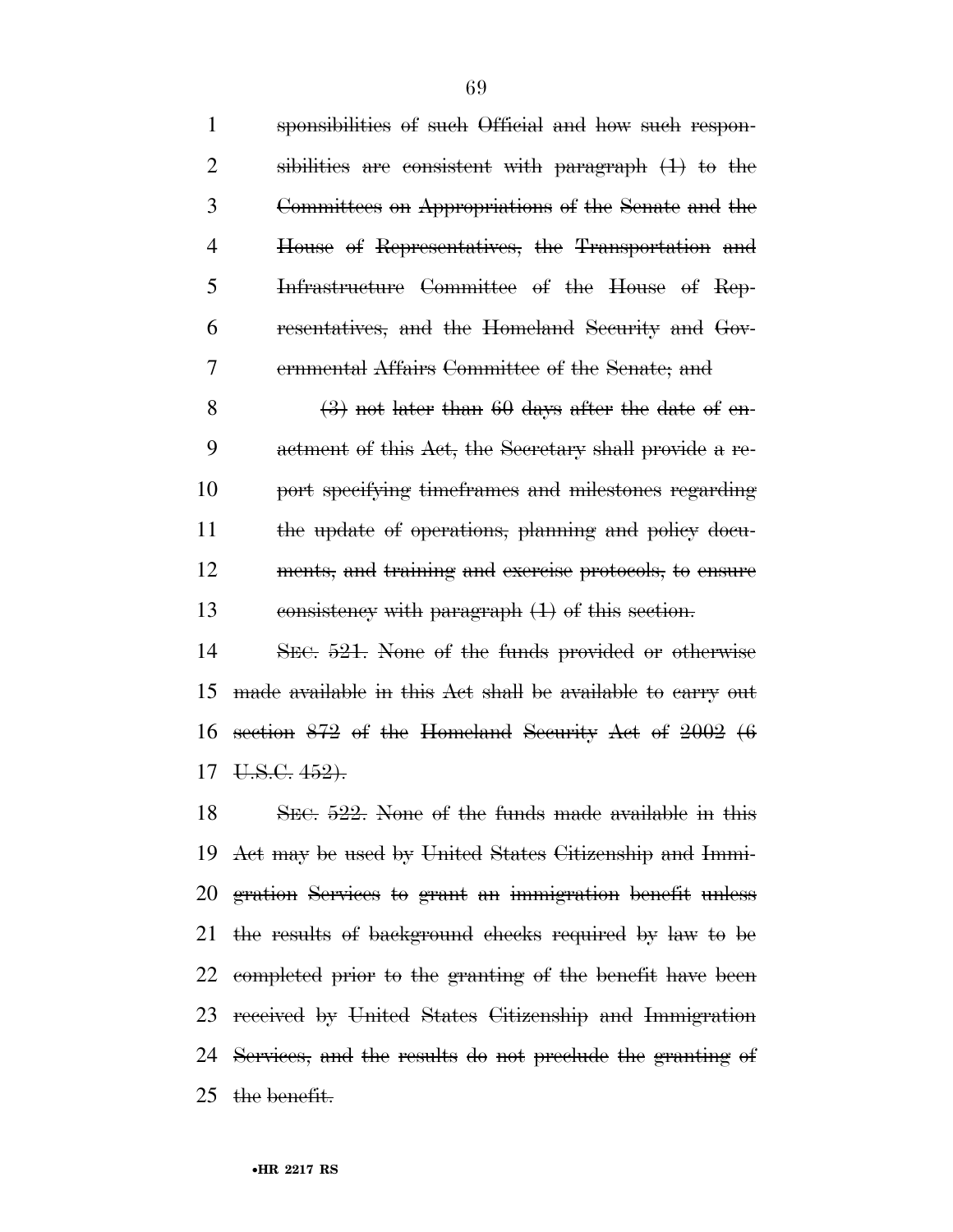SEC. 523. Section 831 of the Homeland Security Act 2 of  $2002(6 \text{ U.S.C. } 391)$  is amended—  $\frac{1}{1}$  in subsection (a), by striking "Until Sep- tember 30, 2013,'' and inserting ''Until September  $5 \qquad \qquad 30, \, 2014, \ldots$  $(2)$  in subsection  $(e)(1)$ , by striking "September  $7 \frac{30}{6}$ ,  $2013$ ," and inserting "September 30,  $2014$ ,". 8 SEC. 524. The Secretary of Homeland Security shall require that all contracts of the Department of Homeland Security that provide award fees link such fees to success- ful acquisition outcomes (which outcomes shall be speci- fied in terms of cost, schedule, and performance). SEC. 525. None of the funds made available to the

 Office of the Secretary and Executive Management under this Act may be expended for any new hires by the Depart- ment of Homeland Security that are not verified through 17 the E-Verify Program as described in section  $403(a)$  of the Illegal Immigration Reform and Immigrant Responsi-bility Act of 1996 (8 U.S.C. 1324a note).

 SEC. 526. None of the funds made available in this Act for U.S. Customs and Border Protection may be used to prevent an individual not in the business of importing 23 a prescription drug (within the meaning of section  $801(g)$  of the Federal Food, Drug, and Cosmetic Act) from im-porting a prescription drug from Canada that complies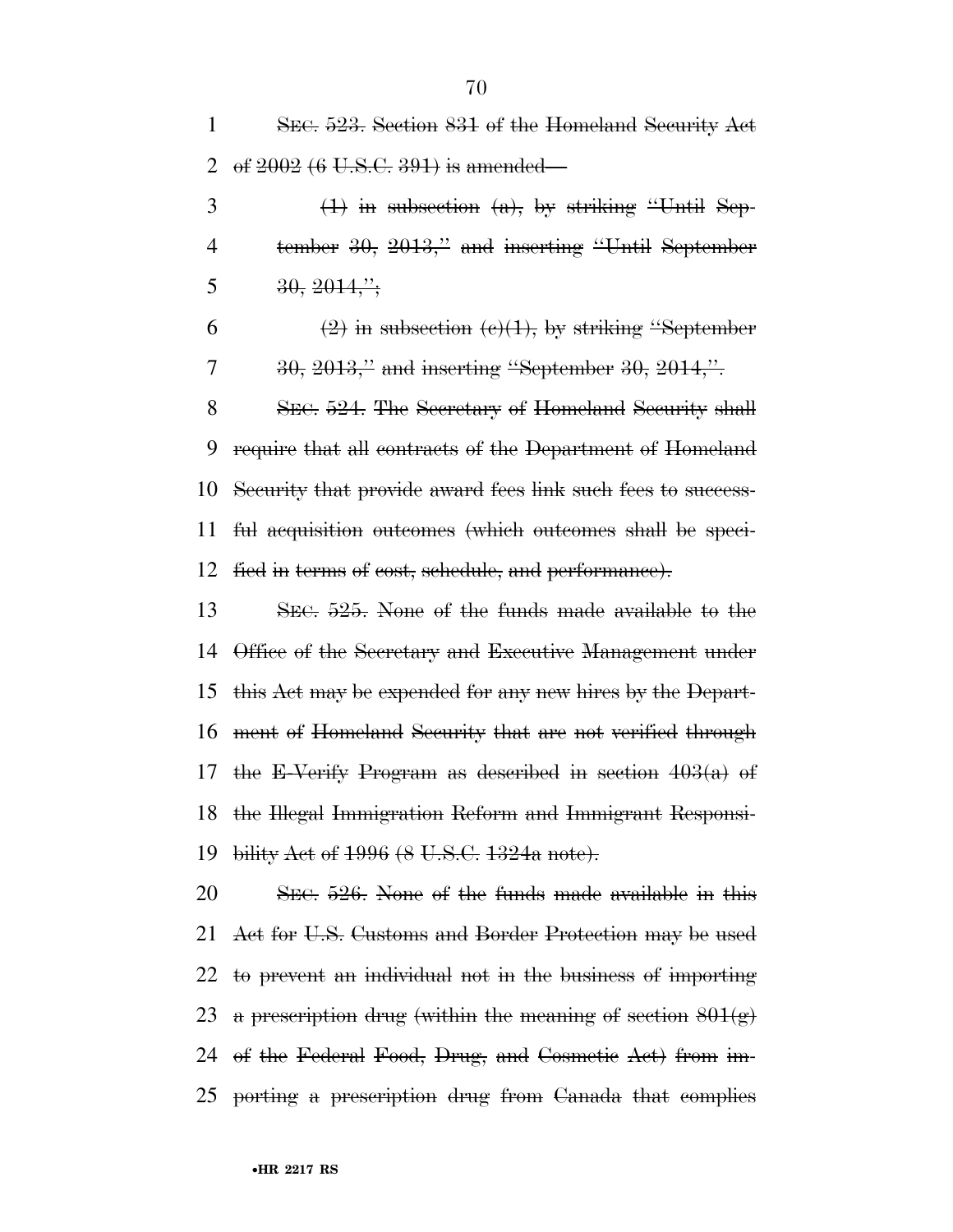with the Federal Food, Drug, and Cosmetic Act: *Provided*, That this section shall apply only to individuals trans- porting on their person a personal-use quantity of the pre- scription drug, not to exceed a 90-day supply: *Provided further*, That the prescription drug may not be—

 $6 \left(1\right)$  a controlled substance, as defined in section  $7 \qquad \qquad 102$  of the Controlled Substances Act  $(21 \text{ U.S.C.})$ 8 ; or

9  $(2)$  a biological product, as defined in section 10 351 of the Public Health Service Act (42 U.S.C.  $11 \t\t 262$ .

 SEC. 527. The Secretary of Homeland Security, in consultation with the Secretary of the Treasury, shall no- tify the Committees on Appropriations of the Senate and the House of Representatives of any proposed transfers 16 of funds available under section  $9703(g)(4)(B)$  of title 31, United States Code (as added by Section 638 of Public Law 102–393) from the Department of the Treasury For- feiture Fund to any agency within the Department of Homeland Security: *Provided*, That none of the funds identified for such a transfer may be obligated until the Committees on Appropriations of the Senate and the House of Representatives approve the proposed transfers.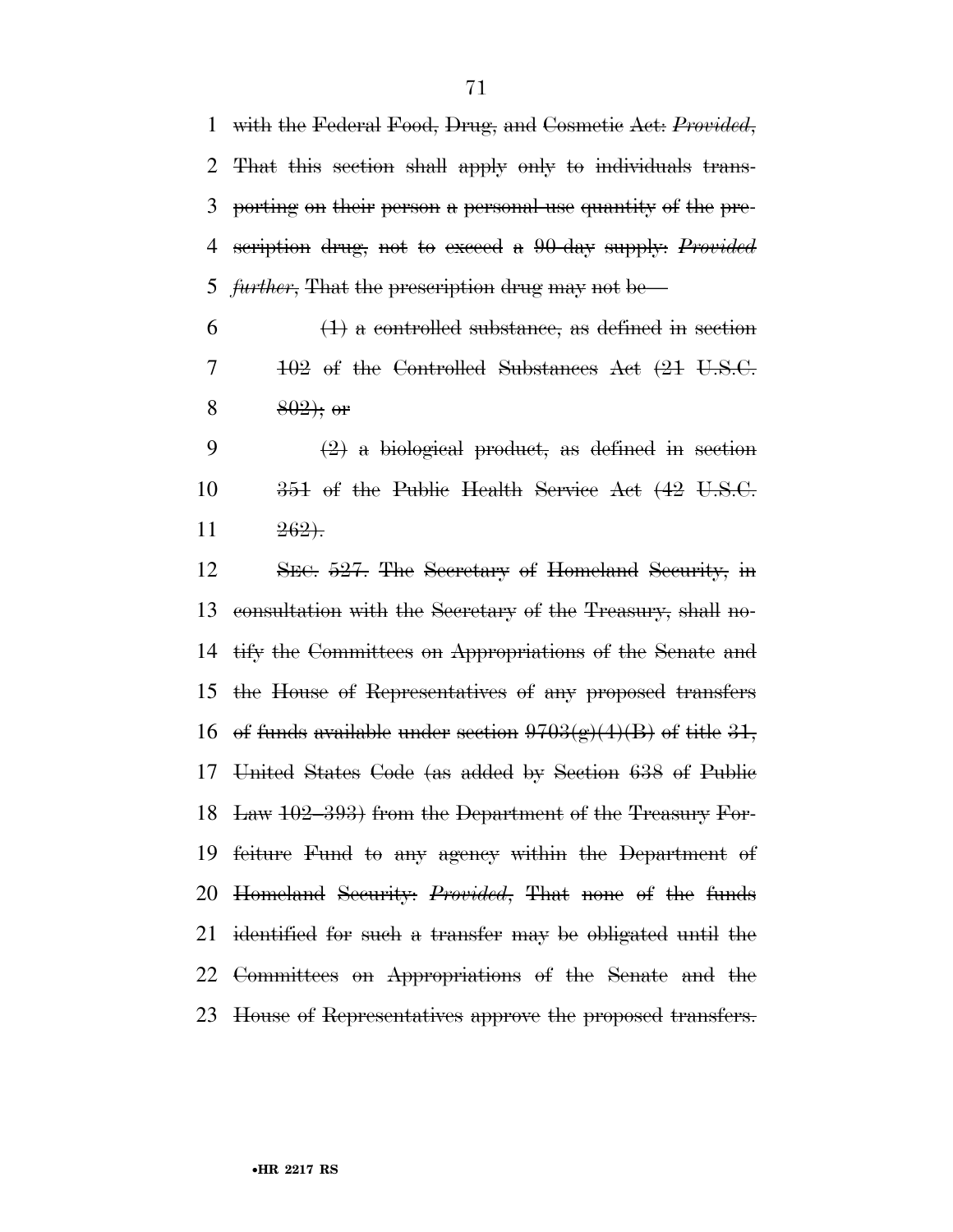SEC. 528. None of the funds made available in this Act may be used for planning, testing, piloting, or devel-oping a national identification card.

 SEC. 529. If the Administrator of the Transportation Security Administration determines that an airport does not need to participate in the E-Verify Program as de-7 seribed in section  $403(a)$  of the Hlegal Immigration Re- form and Immigrant Responsibility Act of 1996 (8 U.S.C. 1324a note), the Administrator shall certify to the Com- mittees on Appropriations of the Senate and the House of Representatives that no security risks will result from 12 such non-participation.

 SEC. 530. (a) Notwithstanding any other provision 14 of this Act, except as provided in subsection  $(b)$ , and  $30$  days after the date on which the President determines whether to declare a major disaster because of an event and any appeal is completed, the Administrator shall pub- lish on the Web site of the Federal Emergency Manage- ment Agency a report regarding that decision that shall summarize damage assessment information used to deter-21 mine whether to declare a major disaster.

 (b) The Administrator may redact from a report under subsection (a) any data that the Administrator de-termines would compromise national security.

 $25 \quad$  (e) In this section—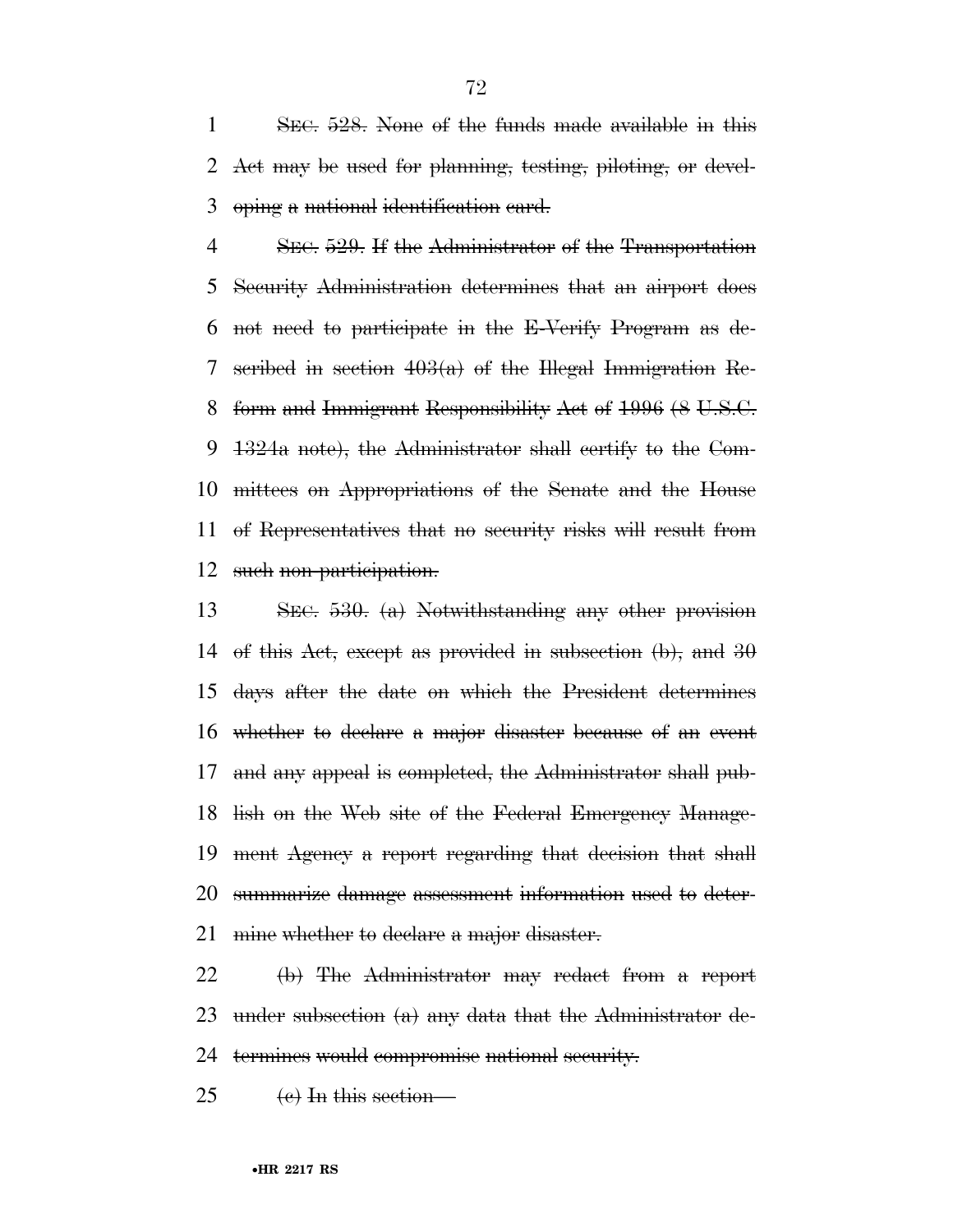1 (1) the term "Administrator" means the Ad- ministrator of the Federal Emergency Management Agency; and

 $\left(2\right)$  the term "major disaster" has the meaning given that term in section 102 of the Robert T. Stafford Disaster Relief and Emergency Assistance 7 Aet (42 U.S.C. 5122).

 SEC. 531. Any official that is required by this Act to report or to certify to the Committees on Appropria- tions of the Senate and the House of Representatives may not delegate such authority to perform that act unless spe-12 eifically authorized herein.

 SEC. 532. Section 550(b) of the Department of Homeland Security Appropriations Act, 2007 (Public Law 109–295; 6 U.S.C. 121 note), as amended by section 537 of the Department of Homeland Security Appropriations 17 Act, (Public Law 113–6), is further amended by striking ''on October 4, 2013'' and inserting ''on October  $19 \frac{4}{2014}$ .

 SEC. 533. None of the funds appropriated or other- wise made available in this or any other Act may be used to transfer, release, or assist in the transfer or release to or within the United States, its territories, or possessions Khalid Sheikh Mohammed or any other detainee who—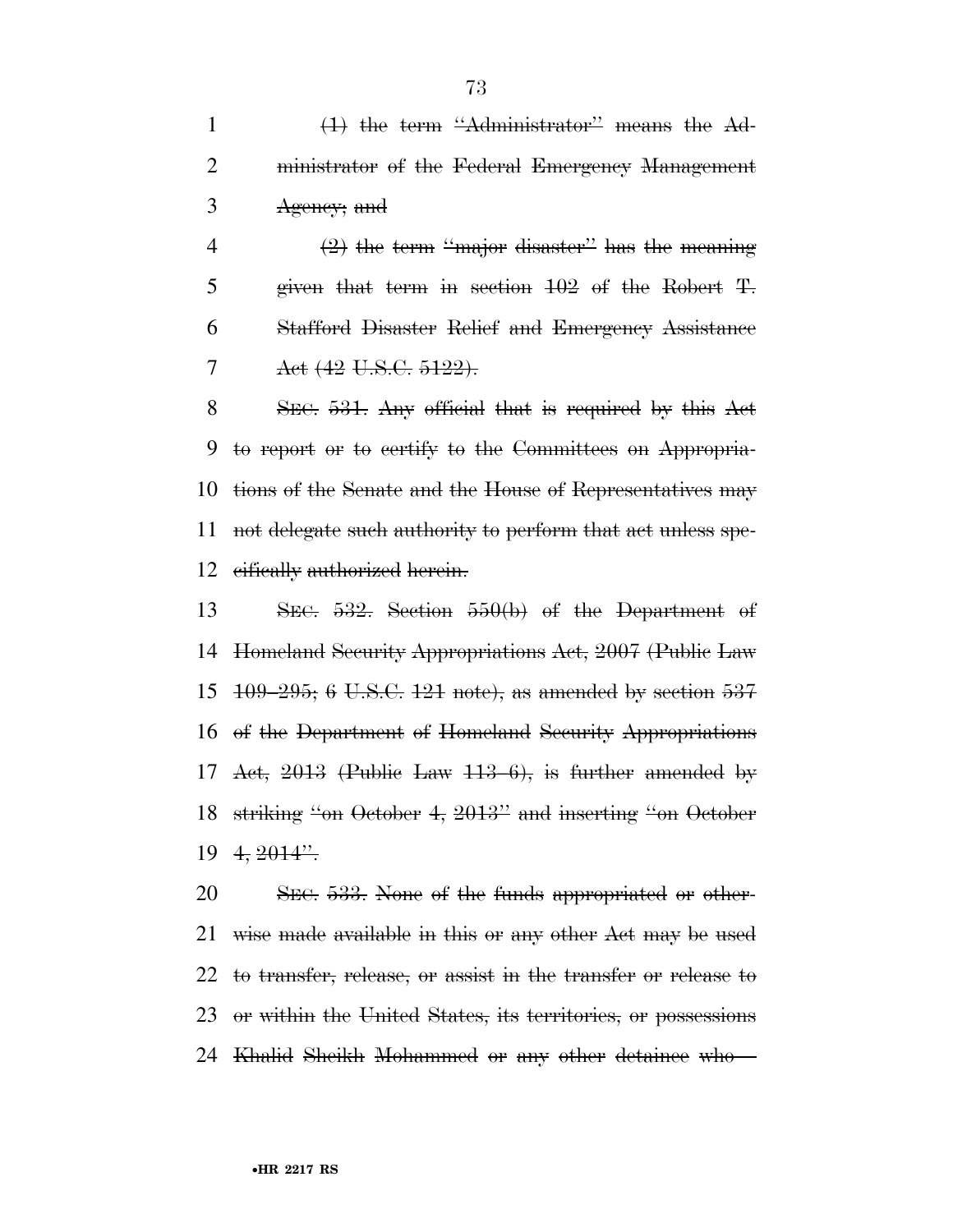(1) is not a United States citizen or a member 2 of the Armed Forces of the United States; and 3 (2) is or was held on or after June 24, , at the United States Naval Station, Guantanamo Bay, Cuba, by the Department of Defense. SEC. 534. None of the funds made available in this Act may be used for first-class travel by the employees of agencies funded by this Act in contravention of sections 301–10.122 through 301.10–124 of title 41, Code of Fed-eral Regulations.

 SEC. 535. None of the funds made available in this or any other Act for fiscal year 2014 and thereafter may be used to propose or effect a disciplinary or adverse ac- tion, with respect to any Department of Homeland Secu- rity employee who engages regularly with the public in the performance of his or her official duties solely because that employee elects to utilize protective equipment or meas- ures, including but not limited to surgical masks, N95 res- pirators, gloves, or hand-sanitizers, where use of such equipment or measures is in accord with Department of Homeland Security policy and Centers for Disease Control and Prevention and Office of Personnel Management guid-23 ance.

 SEC. 536. None of the funds made available in this Act may be used to employ workers described in section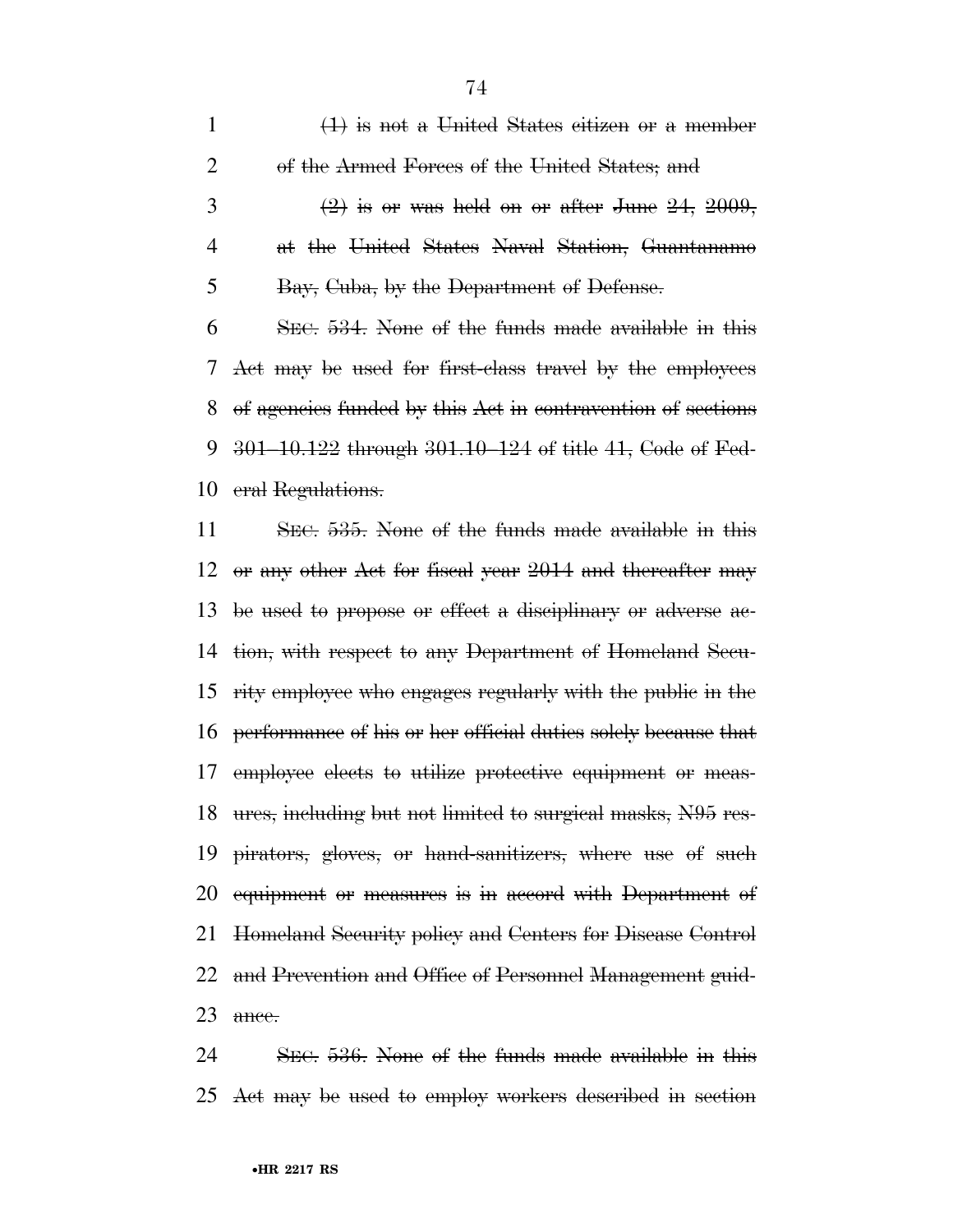274A(h)(3) of the Immigration and Nationality Act (8 2 U.S.C.  $1324a(h)(3)$ .

 SEC. 537. (a) Any company that collects or retains personal information directly from any individual who par- ticipates in the Registered Traveler or successor program of the Transportation Security Administration shall safe- guard and dispose of such information in accordance with the requirements in—

 (1) the National Institute for Standards and Technology Special Publication 800–30, entitled ''Risk Management Guide for Information Tech-nology Systems'';

 (2) the National Institute for Standards and Technology Special Publication 800–53, Revision 3, entitled ''Recommended Security Controls for Fed-eral Information Systems and Organizations''; and

 (3) any supplemental standards established by the Administrator of the Transportation Security Administration (referred to in this section as the 20 <del>''Administrator'').</del>

21 (b) The airport authority or air carrier operator that sponsors the company under the Registered Traveler pro-gram shall be known as the ''Sponsoring Entity''.

24 (e) The Administrator shall require any company cov-25 ered by subsection  $(a)$  to provide, not later than 30 days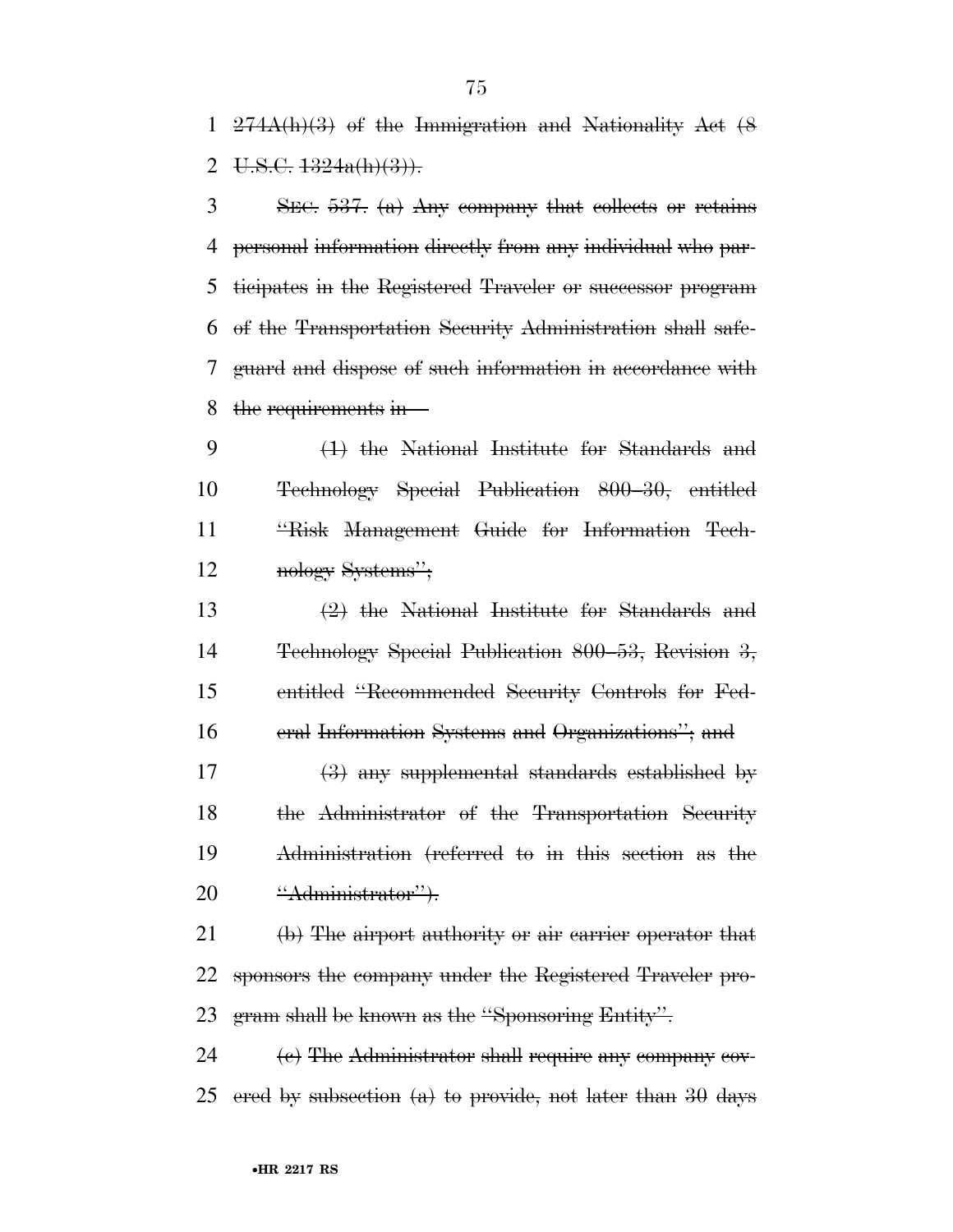after the date of enactment of this Act, to the Sponsoring Entity written certification that the procedures used by the company to safeguard and dispose of information are 4 in compliance with the requirements under subsection  $(a)$ . Such certification shall include a description of the proce- dures used by the company to comply with such require-ments.

 SEC. 538. Notwithstanding any other provision of this Act, none of the funds appropriated or otherwise made available by this Act may be used to pay award or incentive fees for contractor performance that has been judged to be below satisfactory performance or perform- ance that does not meet the basic requirements of a con-tract.

 SEC. 539. (a) Not later than 180 days after the date of enactment of this Act, the Administrator of the Trans- portation Security Administration shall submit to the Committees on Appropriations of the Senate and the House of Representatives, a report that either—

 (1) certifies that the requirement for screening all air cargo on passenger aircraft by the deadline 22 under section  $44901(g)$  of title 49, United States 23 <del>Code, has been met; or</del>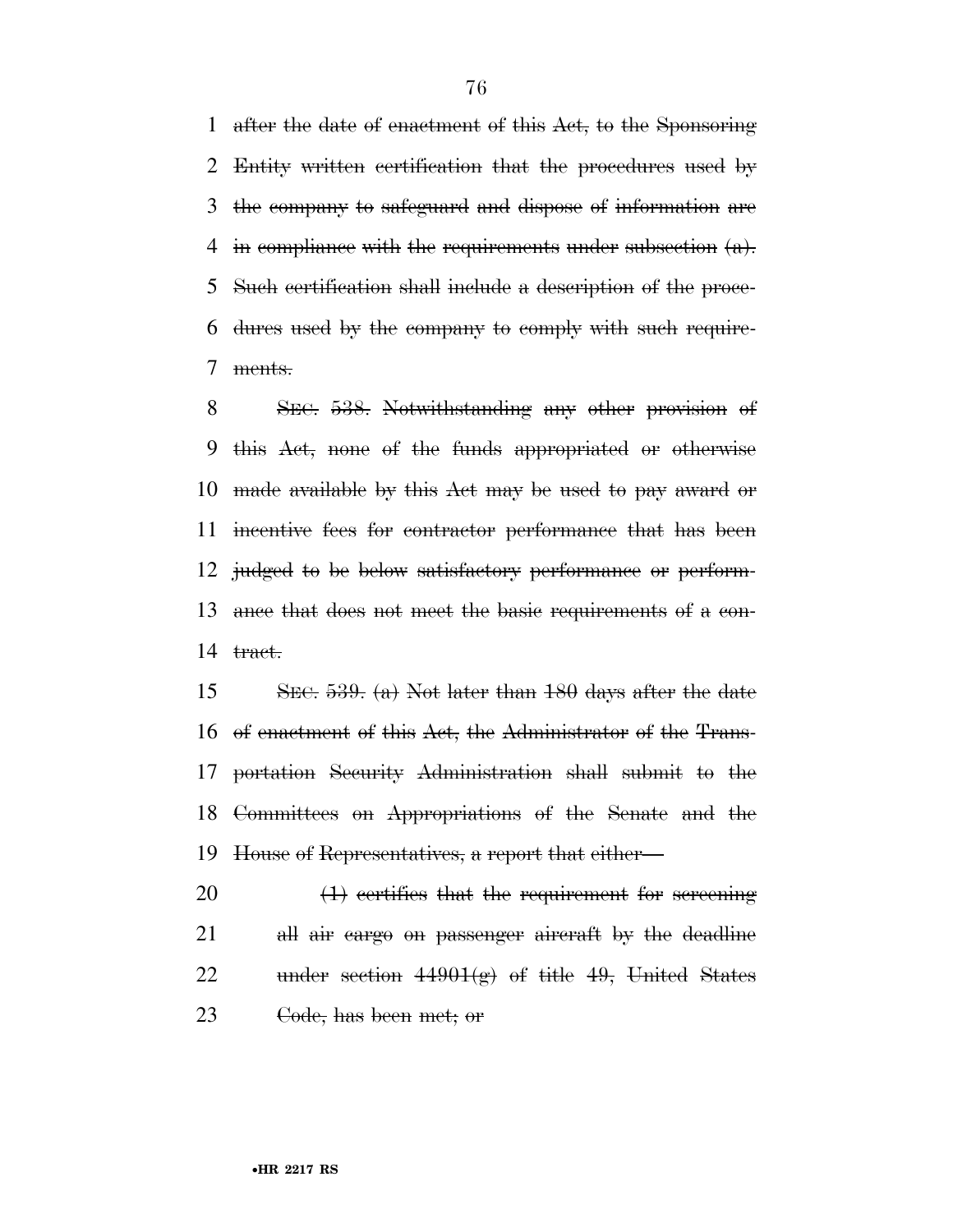|    | $(A)$ a plan to meet the requirement under      |
|----|-------------------------------------------------|
| 5  | section $44901(g)$ of title 49, United States   |
|    | Code, to sereen 100 percent of air cargo trans- |
|    | ported on passenger aircraft arriving in the    |
| 8  | United States in foreign air transportation (as |
| 9  | that term is defined in section 40102 of that   |
| 10 | title); and                                     |
|    |                                                 |

11 (B) specification of

12 (i) the percentage of such air cargo 13 that is being screened; and

14 (ii) the schedule for achieving screen-15 ing of 100 percent of such air cargo.

 (b) The Administrator shall continue to submit re-17 ports described in subsection  $(a)(2)$  every 180 days there-after until the Administrator certifies that the Transpor-

 tation Security Administration has achieved screening of 20 <del>100</del> percent of such air cargo.

 SEC. 540. In developing any process to screen avia- tion passengers and crews for transportation or national security purposes, the Secretary of Homeland Security shall ensure that all such processes take into consideration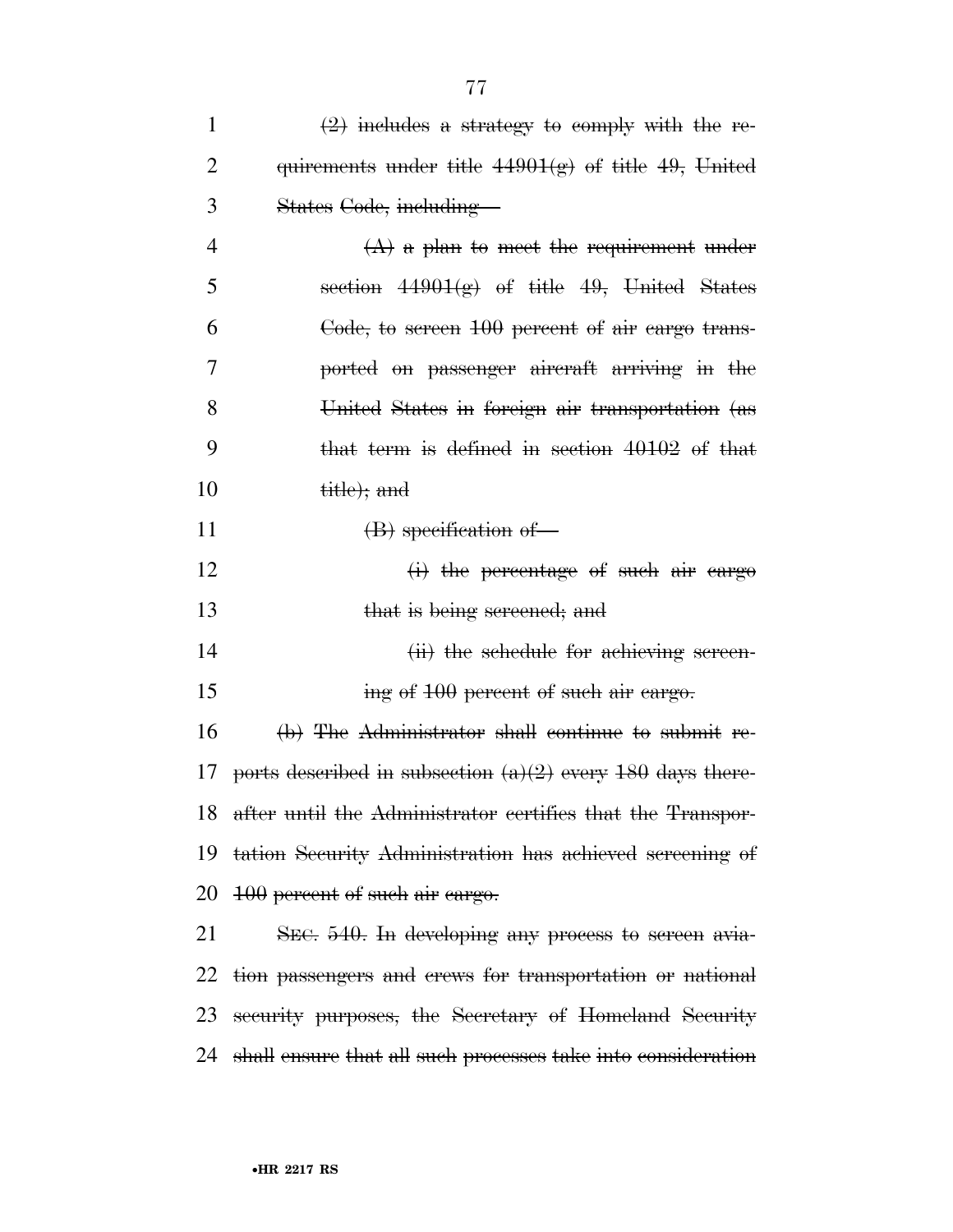such passengers' and crews' privacy and civil liberties con-sistent with applicable laws, regulations, and guidance.

 $3 \qquad \text{SEC. } 541.$  (a) Notwithstanding section  $1356(n)$  of title 8, United States Code, of the funds deposited into the Immigration Examinations Fee Account, \$10,000,000 may be allocated by United States Citizenship and Immi- gration Services in fiscal year 2014 for the purpose of pro-viding an immigrant integration grants program.

 (b) None of the funds made available to United States Citizenship and Immigration Services for grants for immigrant integration may be used to provide services to aliens who have not been lawfully admitted for permanent 13 residence.

 SEC. 542. None of the funds appropriated or other- wise made available by this Act may be used by the De- partment of Homeland Security to enter into any Federal contract unless such contract is entered into in accordance with the requirements of subtitle I of title 41, United States Code or chapter 137 of title 10, United States Code, and the Federal Acquisition Regulation, unless such contract is otherwise authorized by statute to be entered 22 into without regard to the above referenced statutes.

23 SEC. . (a) For an additional amount for data cen-24 ter migration, \$34,200,000.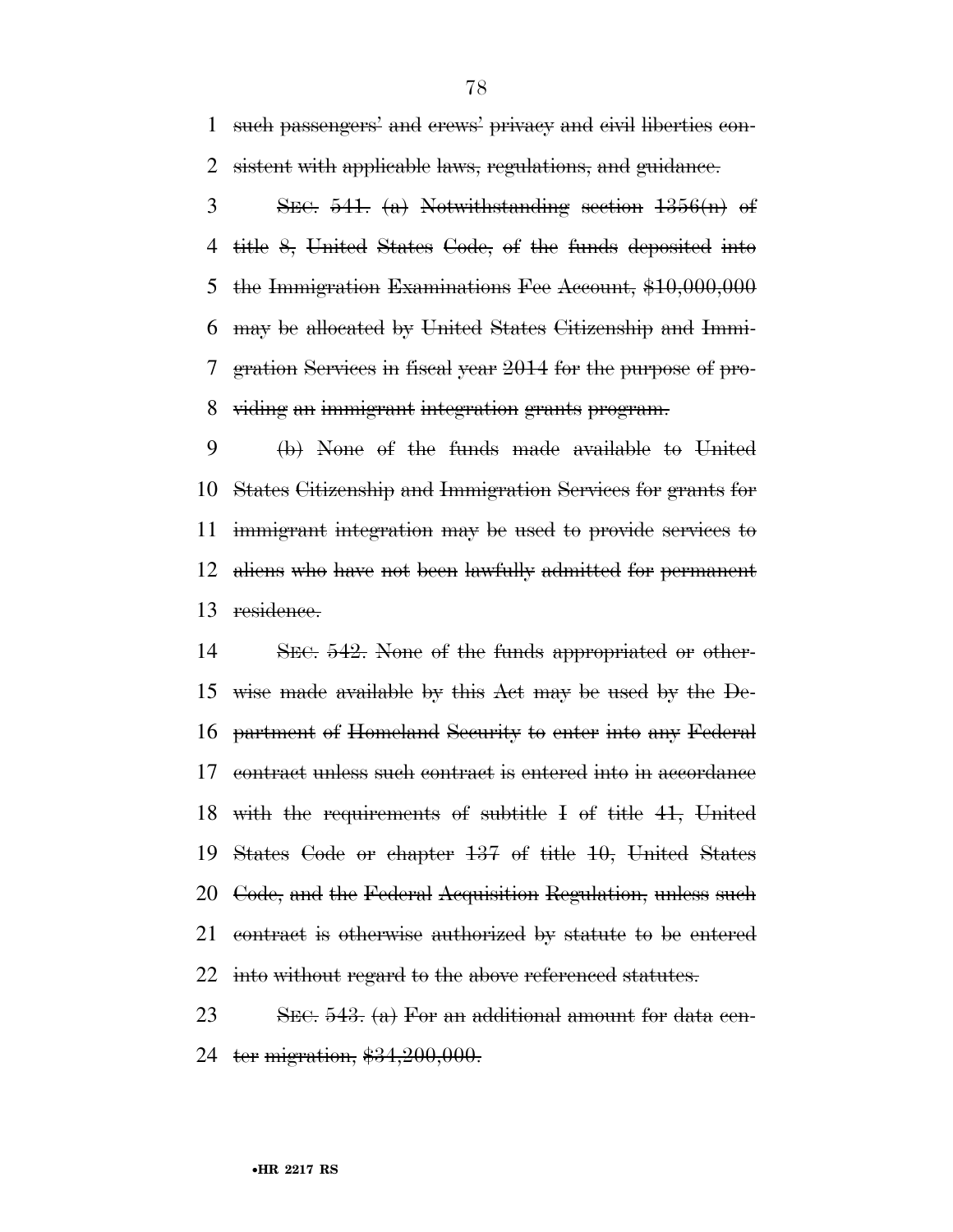1 (b) Funds made available in subsection  $(a)$  for data center migration may be transferred by the Secretary of Homeland Security between appropriations for the same purpose, notwithstanding section 503 of this Act.

 (c) No transfer described in subsection (b) shall occur until 15 days after the Committees on Appropriations of the Senate and the House of Representatives are notified of such transfer.

 SEC. 544. Notwithstanding any other provision of law, if the Secretary of Homeland Security determines that specific U.S. Immigration and Customs Enforcement Service Processing Centers or other U.S. Immigration and Customs Enforcement owned detention facilities no longer meet the mission need, the Secretary is authorized to dis- pose of individual Service Processing Centers or other U.S. Immigration and Customs Enforcement owned de- tention facilities by directing the Administrator of General Services to sell all real and related personal property which support Service Processing Centers or other U.S. Immi- gration and Customs Enforcement owned detention facili- ties, subject to such terms and conditions as necessary to protect Government interests and meet program require- ments: *Provided*, That the proceeds, net of the costs of sale incurred by the General Services Administration and U.S. Immigration and Customs Enforcement, shall be de-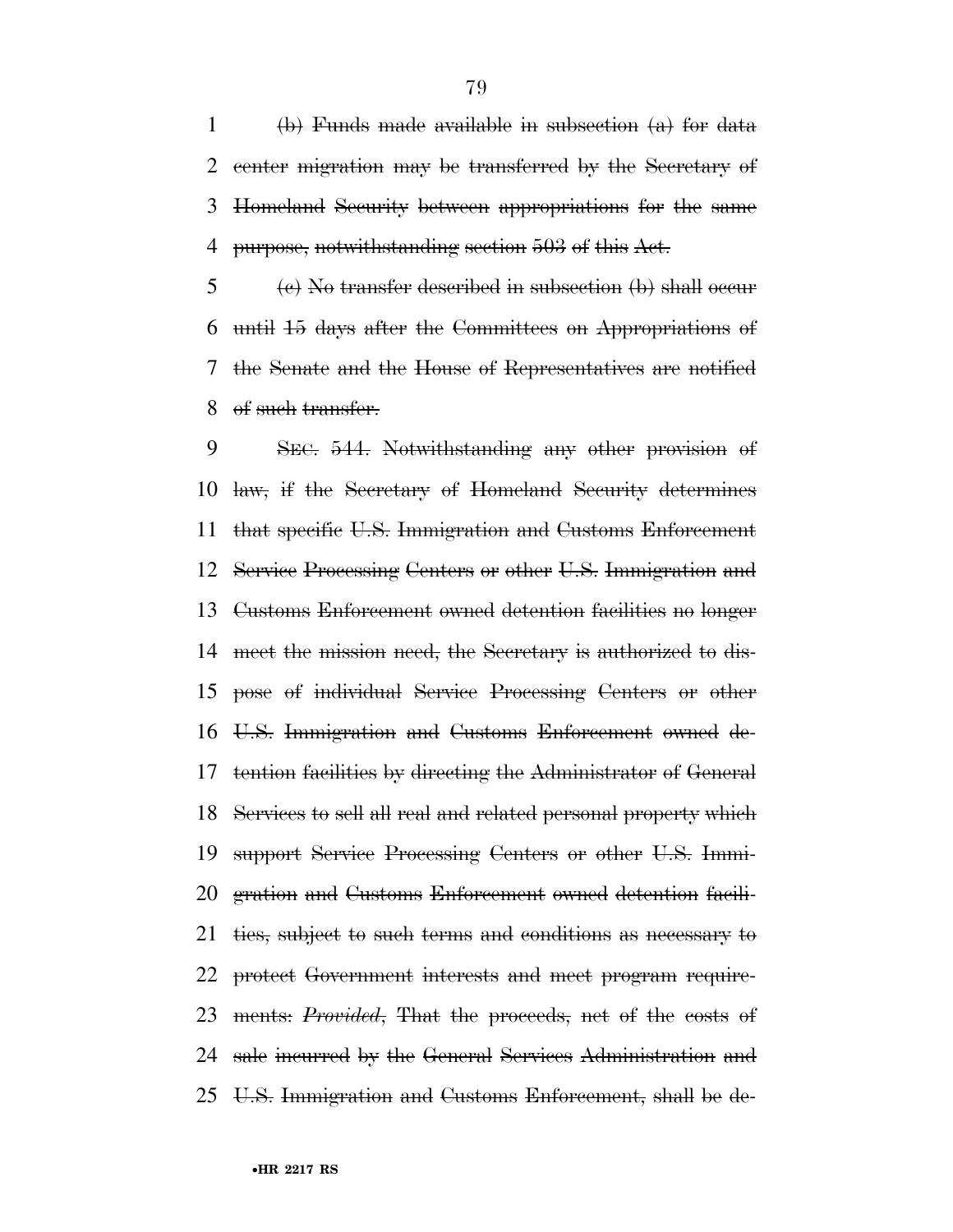posited as offsetting collections into a separate account that shall be available, subject to appropriation, until ex- pended for other real property capital asset needs of exist- ing U.S. Immigration and Customs Enforcement assets, excluding daily operations and maintenance costs, as the Secretary deems appropriate: *Provided further*, That any sale or collocation of federally owned detention facilities shall not result in the maintenance of fewer than 34,000 detention beds: *Provided further*, That the Committees on Appropriations of the Senate and the House of Represent- atives shall be notified 15 days prior to the announcement of any proposed sale or collocation.

 SEC. 545. None of the funds made available under this Act or any prior appropriations Act may be provided to the Association of Community Organizations for Re- form Now (ACORN), or any of its affiliates, subsidiaries, or allied organizations.

 SEC. 546. The Commissioner of U.S. Customs and Border Protection and the Assistant Secretary of Home- land Security for U.S. Immigration and Customs Enforce- ment shall, with respect to fiscal years 2014, 2015, 2016, and 2017, submit to the Committees on Appropriations of the Senate and the House of Representatives, at the time that the President's budget proposal for fiscal year 2015 is submitted pursuant to the requirements of section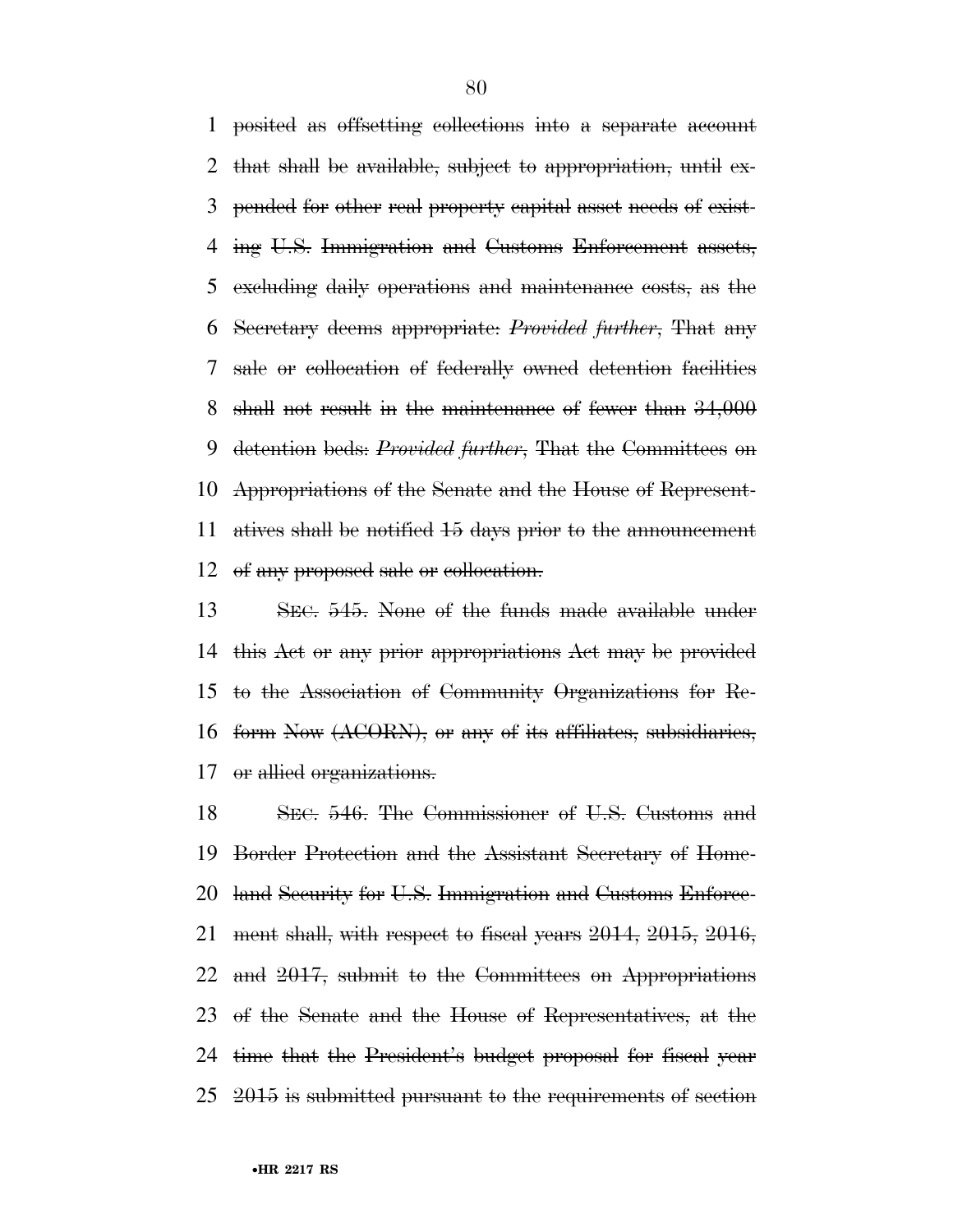$1105(a)$  of title 31, United States Code, the information required in the multi-year investment and management plans required, respectively, under the headings U.S. Cus- toms and Border Protection, ''Salaries and Expenses'' under title II of division D of the Consolidated Appropria-6 tions Act, (Public Law  $112-74$ ), and U.S. Customs and Border Protection, ''Border Security Fencing, Infra- structure, and Technology'' under such title, and section 9 568 of such Act.

 SEC. 547. The Secretary of Homeland Security shall ensure enforcement of immigration laws (as defined in sec-12 tion  $101(a)(17)$  of the Immigration and Nationality Act  $(8 \text{ U.S.C. } 1101(a)(17))$ .

 SEC. 548. The Secretary of Homeland Security shall submit to the Committees on Appropriations of the House of Representatives and the Senate, at the time that the President's budget proposal for fiscal year 2015 is sub-18 mitted pursuant to section  $1105(a)$  of title 31, United States Code, a report detailing the fiscal policy that pre- scribes Coast Guard budgetary policies, procedures, and 21 technical direction necessary to comply with subsection  $(a)$  of section 557 of division D of Public Law 113–6 (as re- quired to be developed under subsection (b) of such sec-24 <del>tion).</del>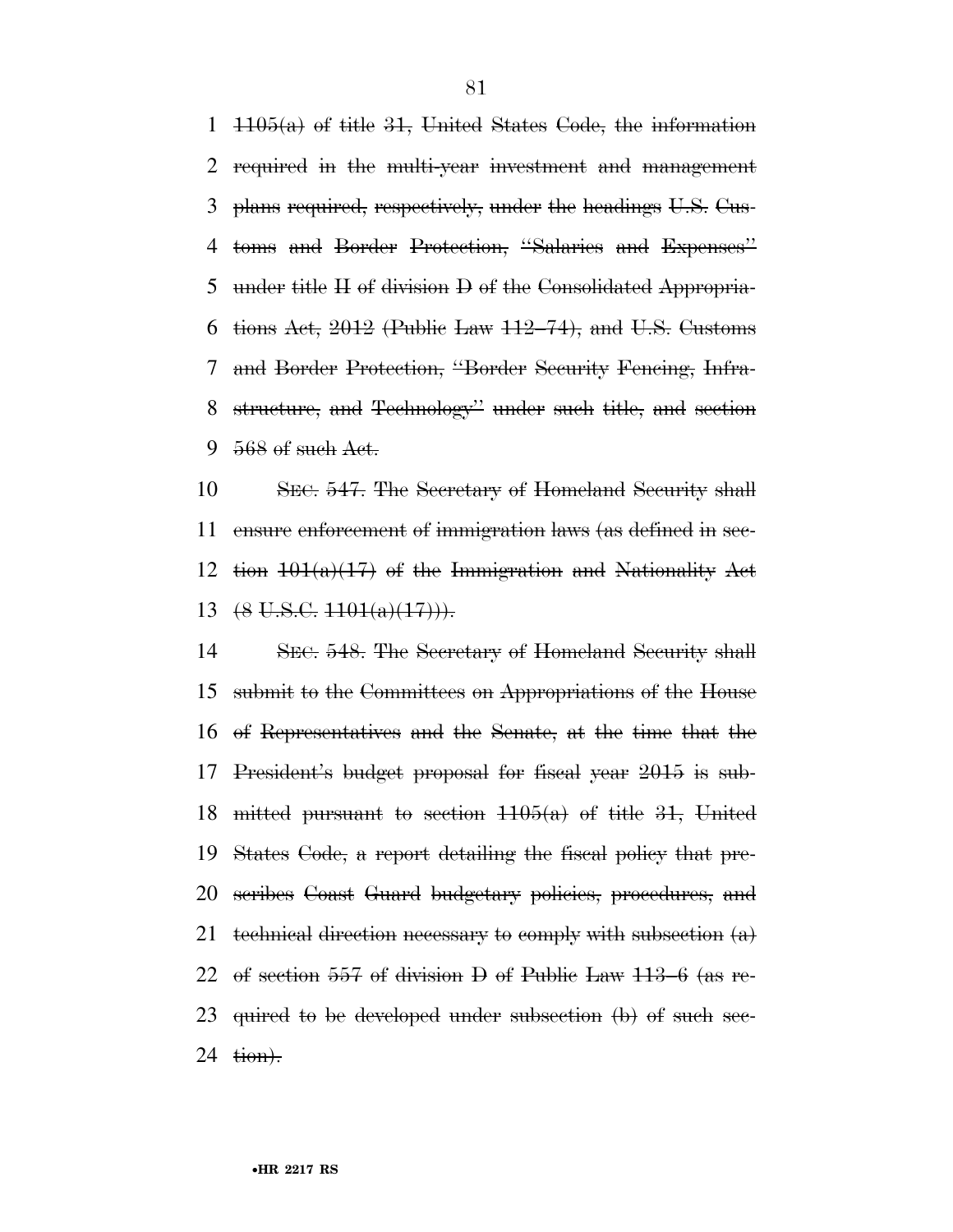1 SEC. . (a) Of the amounts made available by this Act for National Protection and Programs Directorate, ''Infrastructure Protection and Information Security'', \$199,725,000 for the ''Federal Network Security'' pro- gram, project, and activity shall be used to deploy on Fed- eral systems technology to improve the information secu- rity of agency information systems covered by section 3543(a) of title 44, United States Code: *Provided*, That funds made available under this section shall be used to assist and support Government-wide and agency-specific efforts to provide adequate, risk-based, and cost-effective cybersecurity to address escalating and rapidly evolving threats to information security, including the acquisition and operation of a continuous monitoring and diagnostics program, in collaboration with departments and agencies, that includes equipment, software, and Department of Homeland Security supplied services: *Provided further*, That not later than April 1, 2014, and quarterly there- after, the Under Secretary of Homeland Security of the National Protection and Programs Directorate shall sub- mit to the Committees on Appropriations of the Senate and House of Representatives a report on the obligation and expenditure of funds made available under this sec- tion: *Provided further*, That continuous monitoring and diagnostics software procured by the funds made available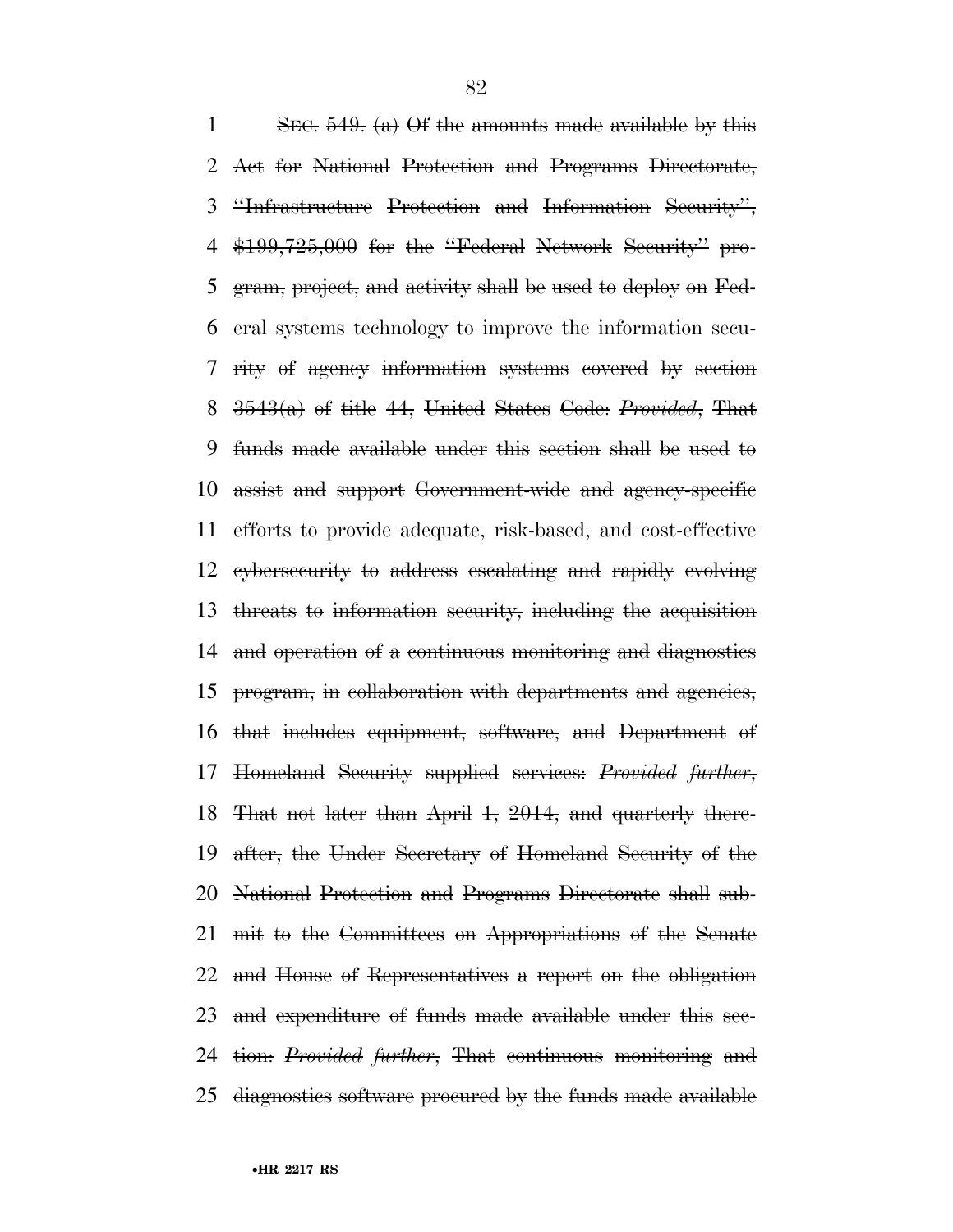by this section shall not transmit to the Department of Homeland Security any personally identifiable information or content of network communications of other agencies' users: *Provided further*, That such software shall be in- stalled, maintained, and operated in accordance with all applicable privacy laws and agency-specific policies regard-ing network content.

 (b) Funds made available under this section may not be used to supplant funds provided for any such system within an agency budget.

11 (e) Not later than July  $1, 2014$ , the heads of all Fed- eral agencies shall submit to the Committees on Appro- priations of the Senate and House of Representatives ex- penditure plans for necessary cybersecurity improvements to address known vulnerabilities to information systems 16 described in subsection  $(a)$ .

 (d) Not later than October 1, 2014, and quarterly thereafter, the head of each Federal agency shall submit to the Director of the Office of Management and Budget a report on the execution of the expenditure plan for that agency required by subsection (c): *Provided*, That the Di- rector of the Office of Management and Budget shall sum- marize such execution reports and annually submit such summaries to Congress in conjunction with the annual progress report on implementation of the E-Government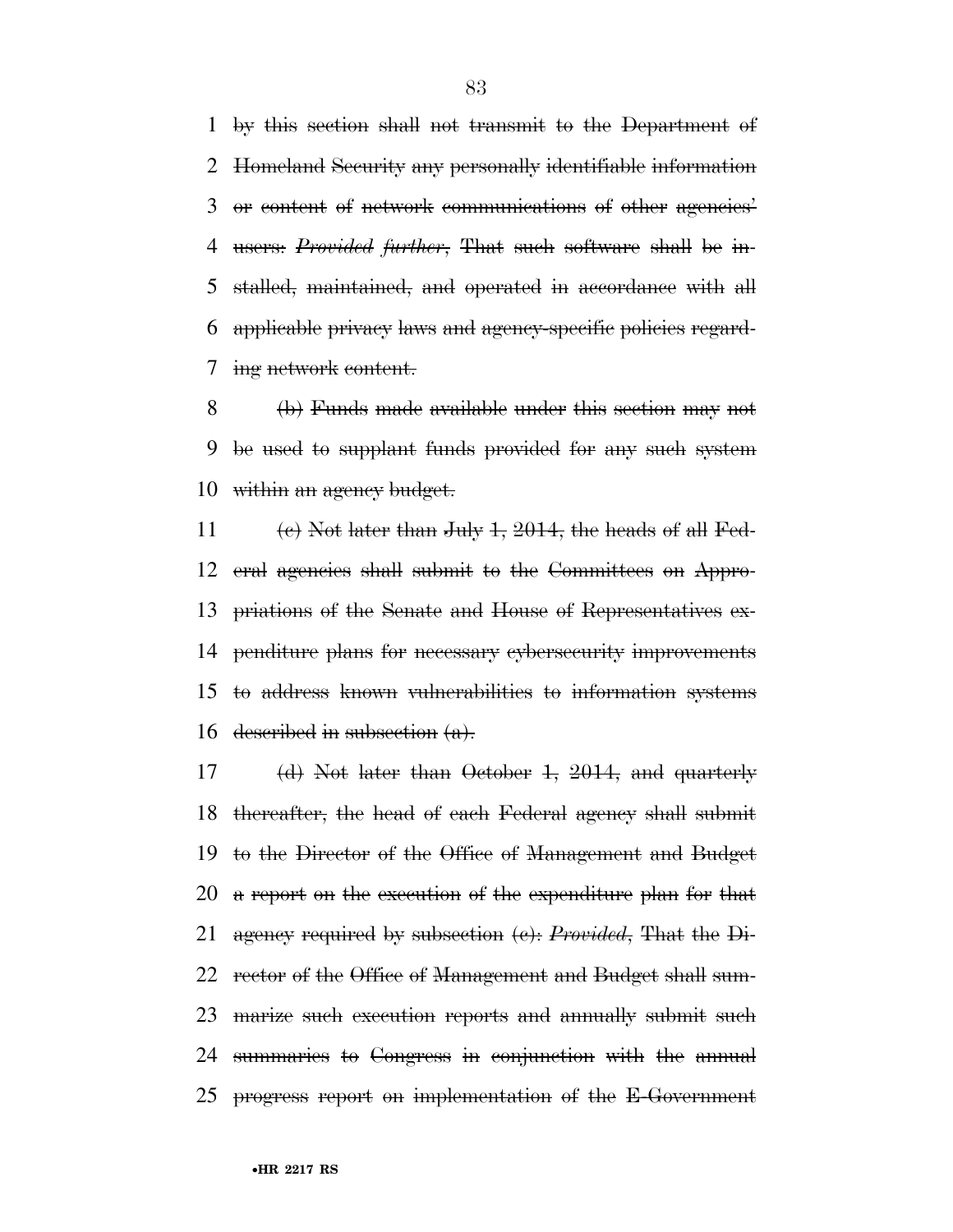Act of 2002 (Public Law 107–347), as required by section 3606 of title 44, United States Code.

 (e) This section shall not apply to the legislative and judicial branches of the Federal Government and shall apply to all Federal agencies within the executive branch except for the Department of Defense, the Central Intel- ligence Agency, and the Office of the Director of National Intelligence.

 SEC. 550. (a) None of the funds made available in this Act may be used to maintain or establish a computer network unless such network blocks the viewing, downloading, and exchanging of pornography.

 (b) Nothing in subsection (a) shall limit the use of funds necessary for any Federal, State, tribal, or local law enforcement agency or any other entity carrying out crimi- nal investigations, prosecution, or adjudication activities. SEC. 551. None of the funds made available in this Act may be used by a Federal law enforcement officer to facilitate the transfer of an operable firearm to an indi-20 vidual if the Federal law enforcement officer knows or sus- pects that the individual is an agent of a drug cartel unless 22 law enforcement personnel of the United States continu-ously monitor or control the firearm at all times.

24 SEC. 552. Fifty percent of each of the appropriations provided in this Act for the ''Office of the Secretary and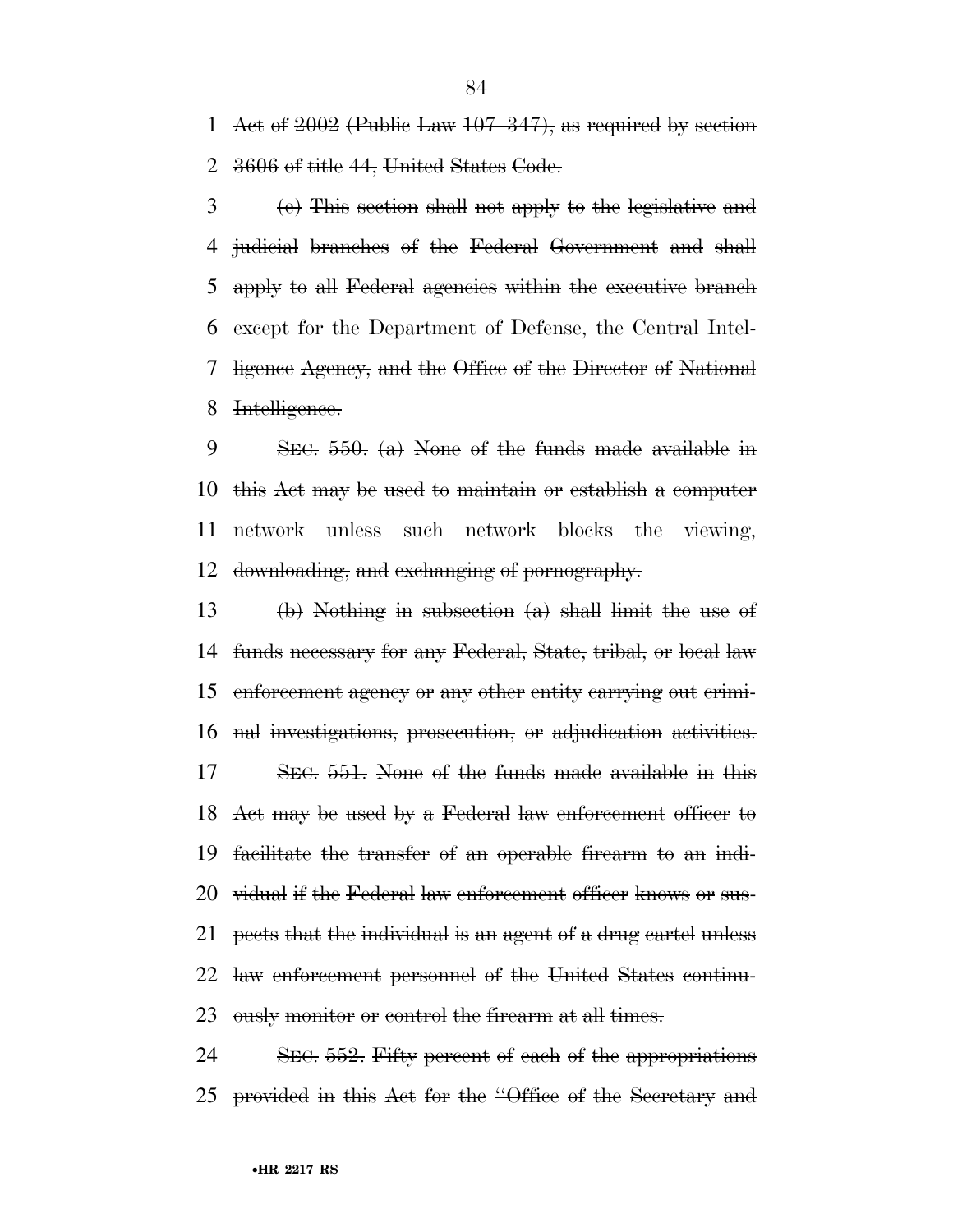Executive Management'', the ''Office of the Under Sec- retary for Management'', and the ''Office of the Chief Fi- nancial Officer'' shall be withheld from obligation until the reports and plans required in this Act to be submitted on or before March 14, 2014, are received by the Committees on Appropriations of the Senate and the House of Rep-resentatives.

 SEC. 553. None of the funds provided in this or any other Act may be obligated to implement the National Pre- paredness Grant Program or any other successor grant programs unless explicitly authorized by Congress.

 SEC. 554. None of the funds made available in this Act may be used to provide funding for the position of Public Advocate, or a successor position, within U.S. Im-migration and Customs Enforcement.

 SEC. 555. None of the funds made available in this Act may be used to pay for the travel to or attendance of more than 50 employees of a single component of the Department of Homeland Security, who are stationed in the United States, at a single international conference un- less the Secretary of Homeland Security determines that such attendance is in the national interest and notifies the Committees on Appropriations of the Senate and the House of Representatives within at least 10 days of that determination and the basis for that determination: *Pro-*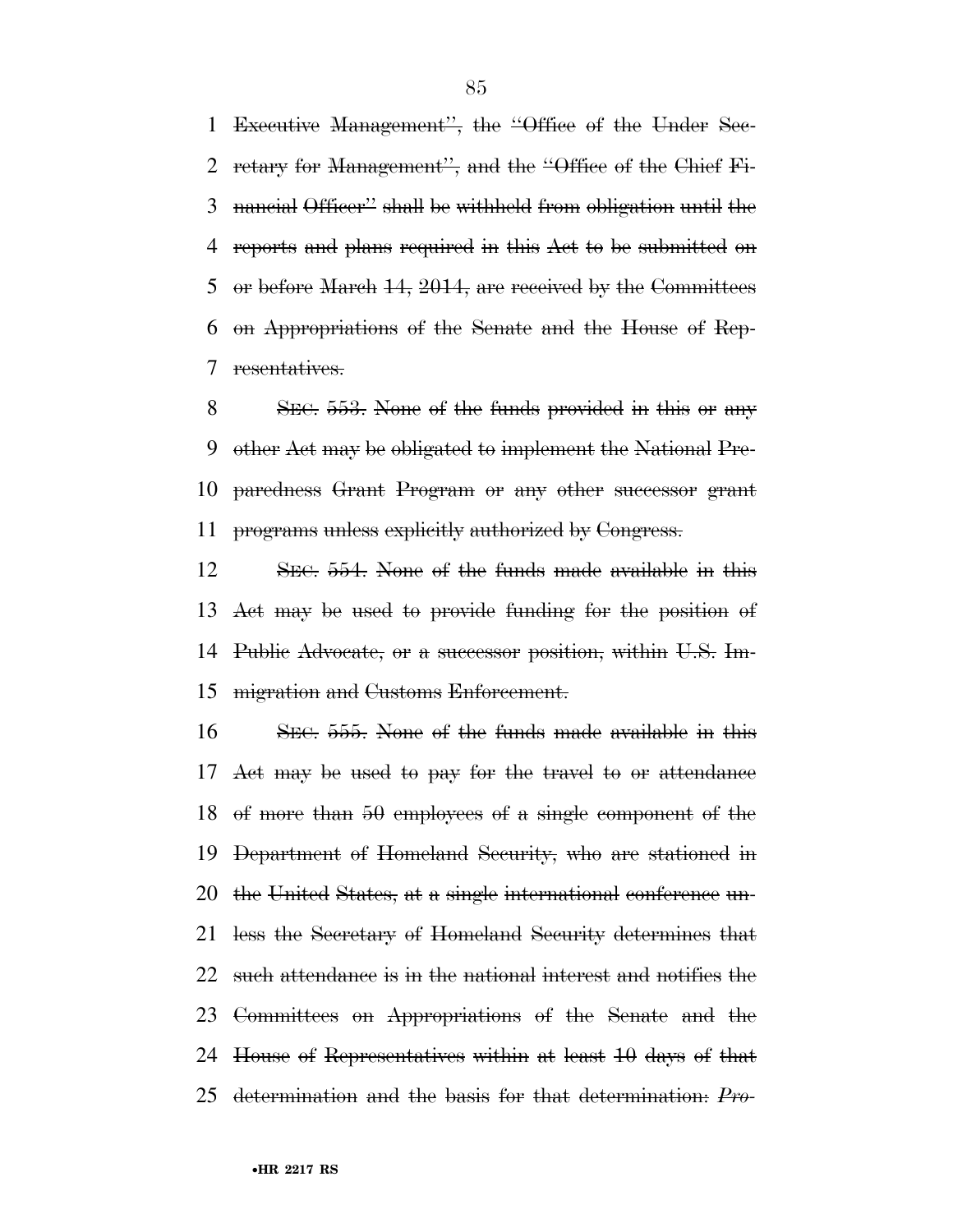*vided*, That for purposes of this section the term ''inter- national conference'' shall mean a conference occurring outside of the United States attended by representatives of the United States Government and of foreign govern- ments, international organizations, or nongovernmental organizations.

 SEC. 556. None of the funds made available by this Act may be used to enter into a contract, memorandum of understanding, or cooperative agreement with, make a grant to, or provide a loan or loan guarantee to any cor- poration that was convicted (or had an officer or agent of such corporation acting on behalf of the corporation convicted) of a felony criminal violation under any Federal or State law within the preceding 24 months, where the awarding agency is aware of the conviction, unless the agency has considered suspension or debarment of the cor- poration, or such officer or agent, and made a determina- tion that this further action is not necessary to protect the interests of the Government.

 SEC. 557. None of the funds made available in this Act may be used to enter into a contract, memorandum of understanding, or cooperative agreement with, make a grant to, or provide a loan or loan guarantee to, any cor- poration for which any unpaid Federal tax liability that has been assessed, for which all judicial and administrative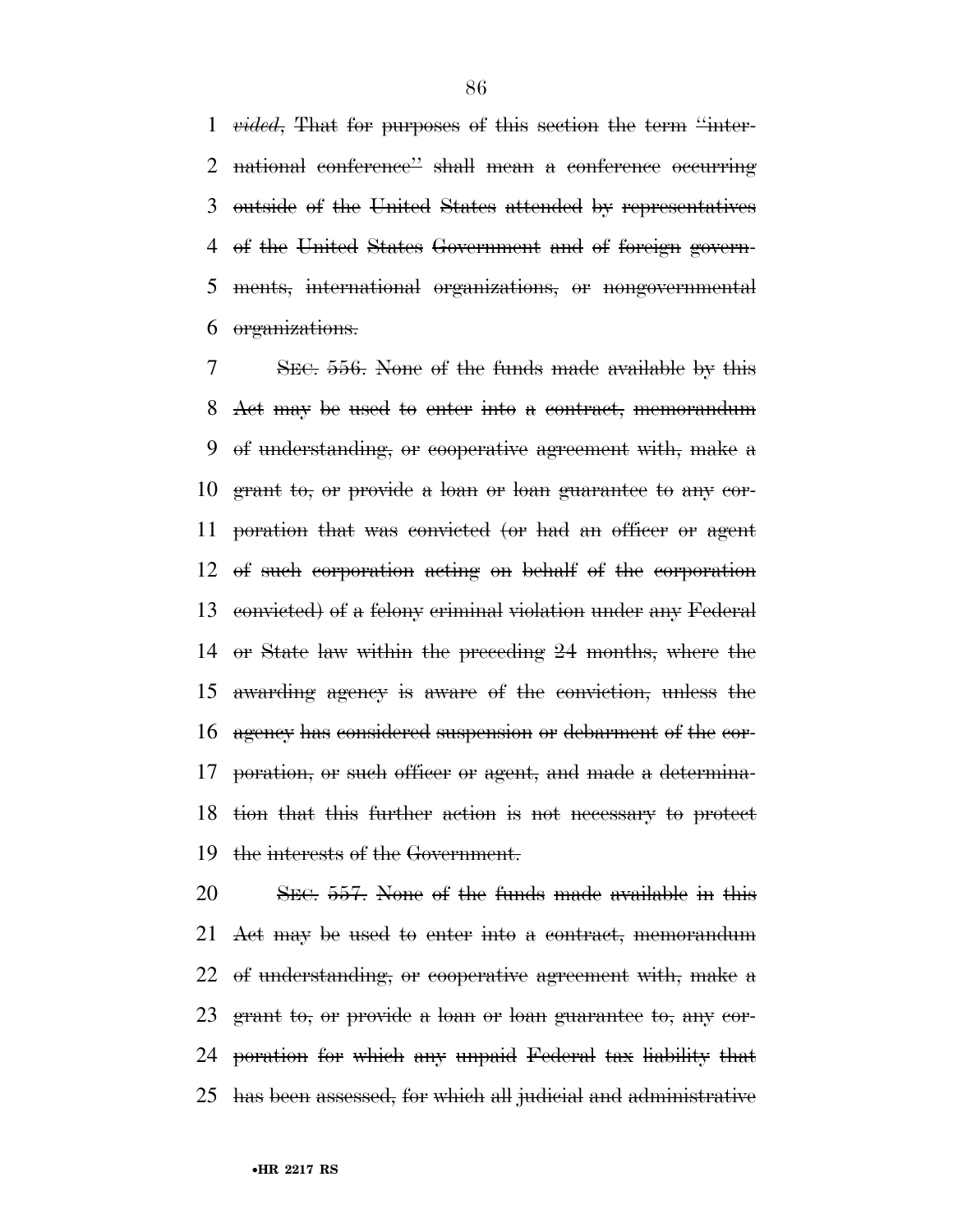remedies have been exhausted or have lapsed, and that is not being paid in a timely manner pursuant to an agree- ment with the authority responsible for collecting the tax liability, where the awarding agency is aware of the unpaid tax liability, unless the agency has considered suspension or debarment of the corporation and made a determination that this further action is not necessary to protect the in-terests of the Government.

 SEC. 558. (a) The Secretary of Homeland Security shall submit quarterly reports to the Inspector General of the Department of Homeland Security regarding the costs and contracting procedures related to each conference or ceremony (including commissionings and changes of com- mand) held by any departmental component or office in fiscal year 2014 for which the cost to the United States Government was more than \$20,000.

 (b) Each report submitted shall include, for each con-18 ference or ceremony in subsection  $(a)$  held during the ap-plicable quarter—

- 20  $(1)$  a description of its purpose;
- 21  $\left(2\right)$  the number of participants attending;

22  $\left(3\right)$  a detailed statement of the costs to the United States Government, including—

- 24  $(A)$  the cost of any food or beverages;
- (B) the cost of any audio-visual services;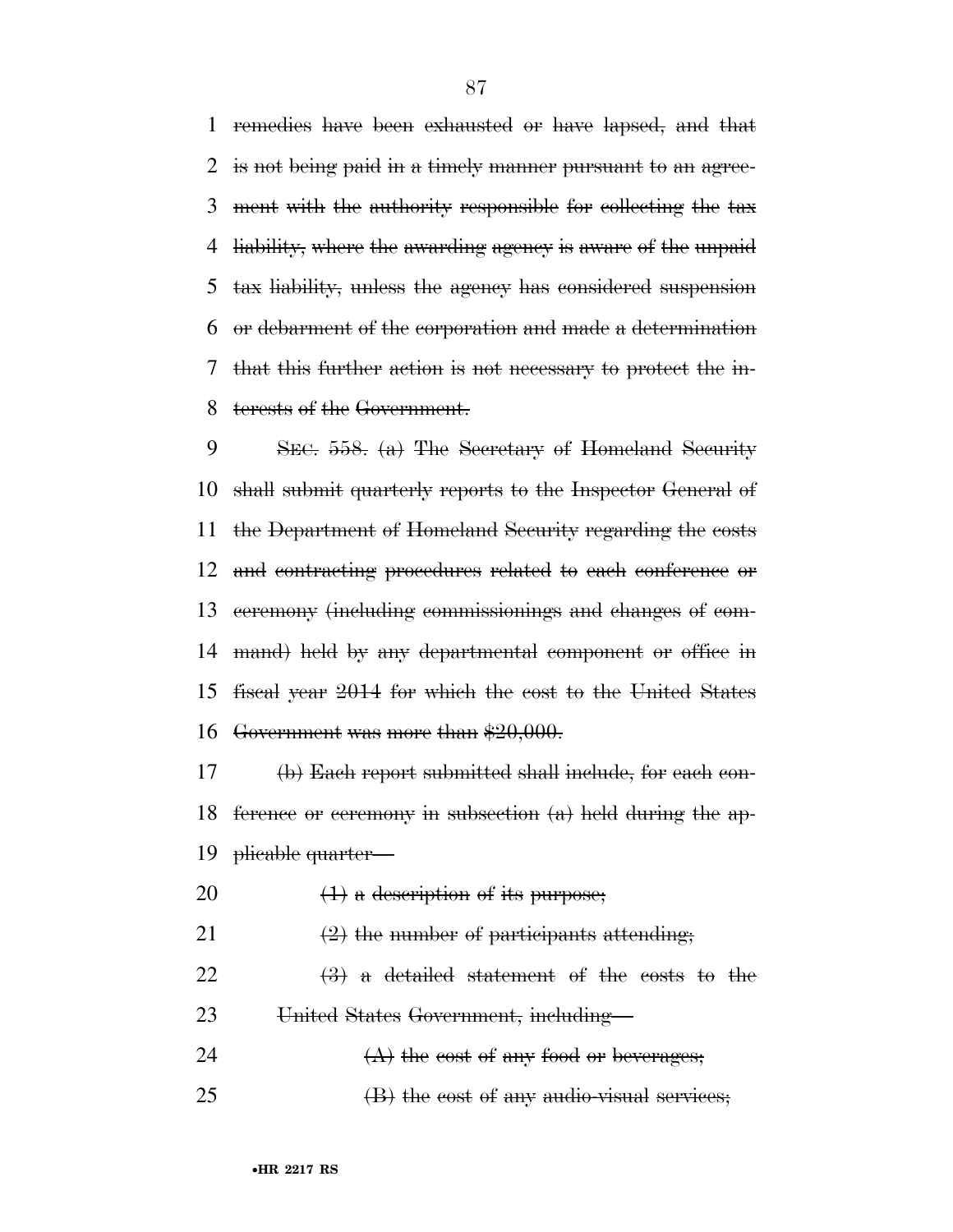| $\mathbf{1}$   | $\Theta$ the cost of travel to and from the con-              |
|----------------|---------------------------------------------------------------|
| $\overline{2}$ | ference or ceremony; and                                      |
| 3              | $(D)$ a discussion of the methodology used                    |
| $\overline{4}$ | to determine which costs relate to the con-                   |
| 5              | ference or ceremony; and                                      |
| 6              | $(4)$ a description of the contracting procedures             |
| 7              | used including—                                               |
| 8              | $(A)$ whether contracts were awarded on a                     |
| 9              | competitive basis; and                                        |
| 10             | (B) a discussion of any cost comparison                       |
| 11             | conducted by the departmental component or                    |
| 12             | office in evaluating potential contractors for the            |
| 13             | conference or ceremony.                                       |
| 14             | $\epsilon$ ) A grant or contract funded by amounts appro-     |
| 15             | priated by this Act may not be used for the purpose of        |
| 16             | defraying the costs of a conference or ceremony described     |
| 17             | in subsection $(a)$ that is not directly and programmatically |
|                | 18 related to the purpose for which the grant or contract was |
| 19             | awarded, such as a conference or ceremony held in connec-     |
| 20             | tion with planning, training, assessment, review, or other    |
| 21             | routine purposes related to a project funded by the grant     |
| 22.            | <del>or contract.</del>                                       |
|                |                                                               |

23 (d) None of the funds made available in the Act may 24 be used for travel and conference activities that are not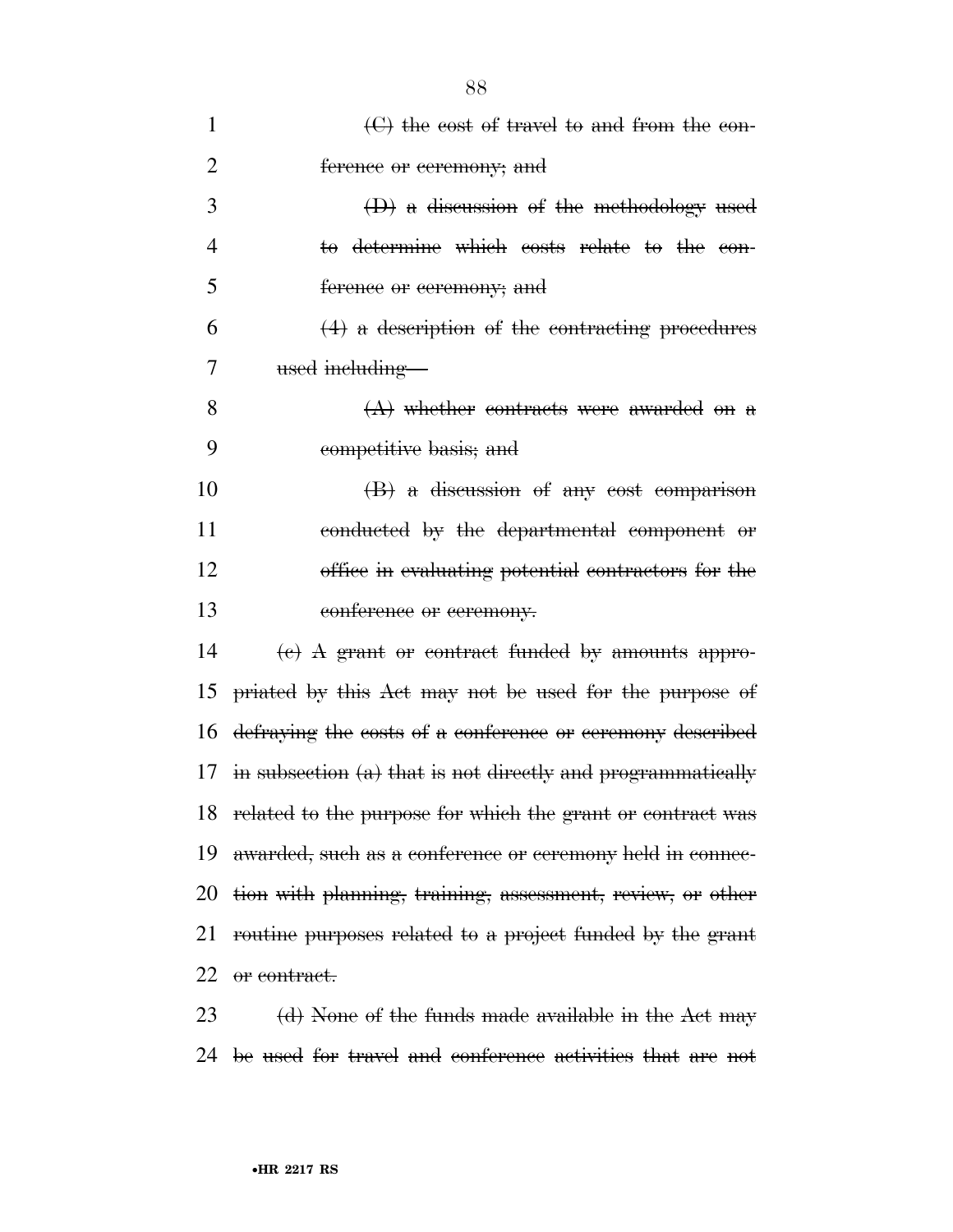in compliance with Office of Management and Budget Memorandum M–12–12 dated May 11, 2012.

 SEC. 559. None of the funds made available in this Act may be used for pre-clearance operations in new loca- tions unless the required conditions relative to these oper- ations and contained in the accompanying report are met. SEC. 560. In making grants under the heading ''Fire- fighter Assistance Grants'', the Secretary shall grant waiv-9 ers from the requirements in subsections  $(a)(1)(A),$ 10 (a)(1)(B), (a)(1)(E), (e)(1), (e)(2), and (e)(4) of section 34 of the Federal Fire Prevention and Control Act of 1974  $12 \left(15 \text{ U.S.G. } 2229 \text{a} \right)$ .

 SEC. 561. None of the funds made available in this Act may be used to establish, collect, or otherwise impose a border crossing fee for pedestrians or passenger vehicles at land ports of entry along the Southern border or the Northern border, or to conduct any study relating to the 18 imposition of such a fee.

 SEC. 562. None of the funds made available by this Act may be used to eliminate or reduce funding for a pro- gram, project or activity as proposed in the President's 22 budget request for a fiscal year until such proposed change is subsequently enacted in an appropriation Act, or unless such change is made pursuant to the reprogramming or transfer provisions of this Act.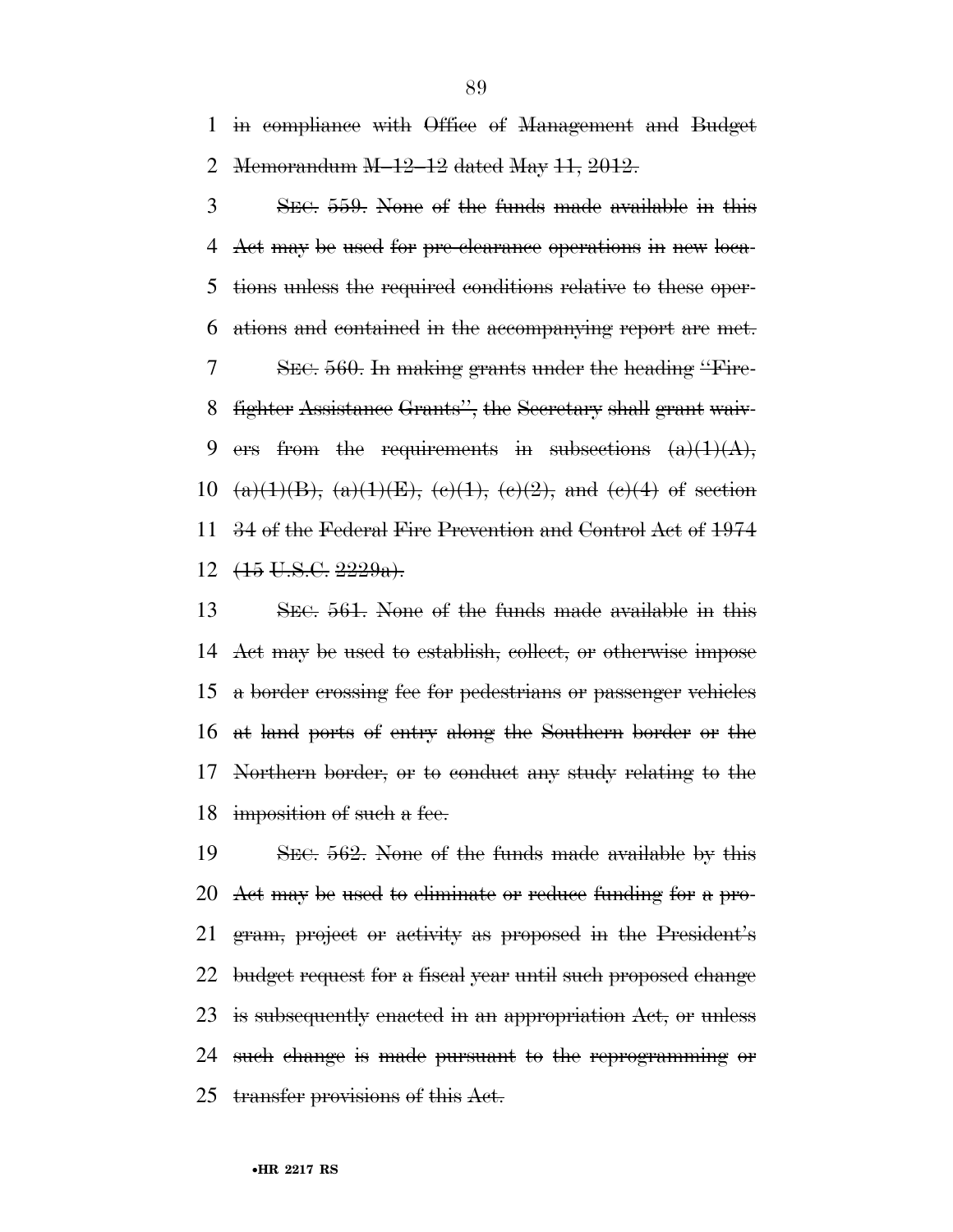SEC. 563. None of the funds appropriated by this Act for U.S. Immigration and Customs Enforcement shall be available to pay for an abortion, except where the life of the mother would be endangered if the fetus were carried to term, or in the case of rape or incest: *Provided*, That should this prohibition be declared unconstitutional by a court of competent jurisdiction, this section shall be null and void.

 SEC. 564. None of the funds appropriated by this Act for U.S. Immigration and Customs Enforcement shall be used to require any person to perform, or facilitate in any way the performance of, any abortion.

 SEC. 565. Nothing in the preceding section shall re- move the obligation of the Assistant Secretary of Home- land Security for U.S. Immigration and Customs Enforce- ment to provide escort services necessary for a female de- tainee to receive such service outside the detention facility: *Provided*, That nothing in this section in any way dimin- ishes the effect of section 564 intended to address the phil- osophical beliefs of individual employees of U.S. Immigra-21 tion and Customs Enforcement.

 SEC. 566. (a) The Secretary of Homeland Security shall submit to Congress, at the time that the President's budget proposal for fiscal year 2015 is submitted pursuant 25 to section  $1105(a)$  of title 31, United States Code, a com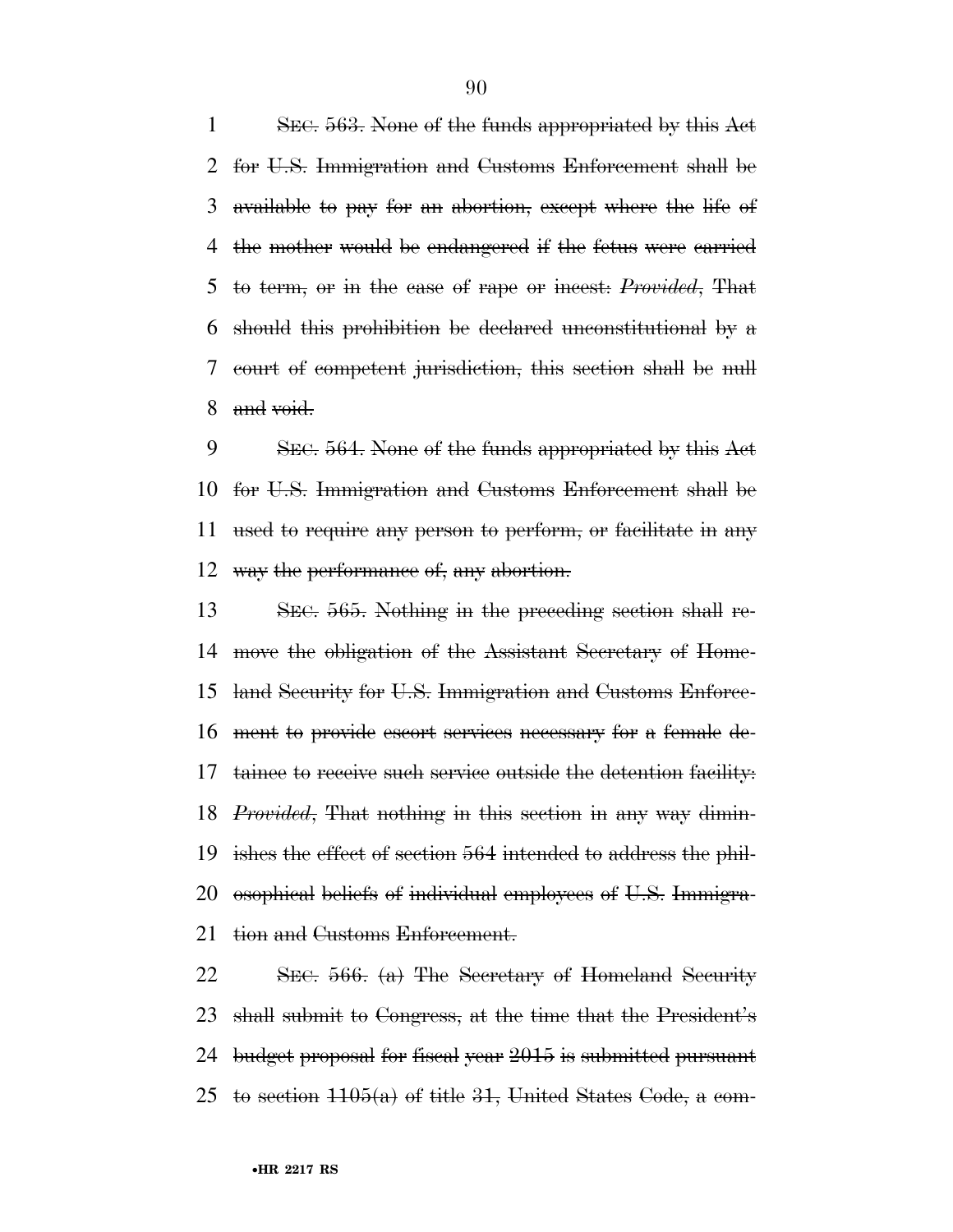prehensive report on purchase and usage of ammunition by the Department of Homeland Security, that includes—

 (1) mission requirements pertaining to ammuni- tion, including certification, qualification, training, and inventory requirements for each relevant De- partment component or agency and a comparison of such requirements to the requirements of Federal law enforcement agencies of the Department of Jus- tice and the military components of the Department of Defense; and

 (2) details on all contracting practices applied by the Department of Homeland Security to procure ammunition, including comparative details regarding other contracting options with respect to cost and availability.

 (b) Beginning on April 15, 2014, and quarterly there- after, the Secretary of Homeland Security shall submit a report to Congress that includes—

 (1) the quantity of ammunition in inventory in the Department of Homeland Security at the end of 21 the preceding calendar quarter, subdivided by am- munition type, and how such quantity aligns to mis- sion requirements of each relevant Department of Homeland Security component or agency;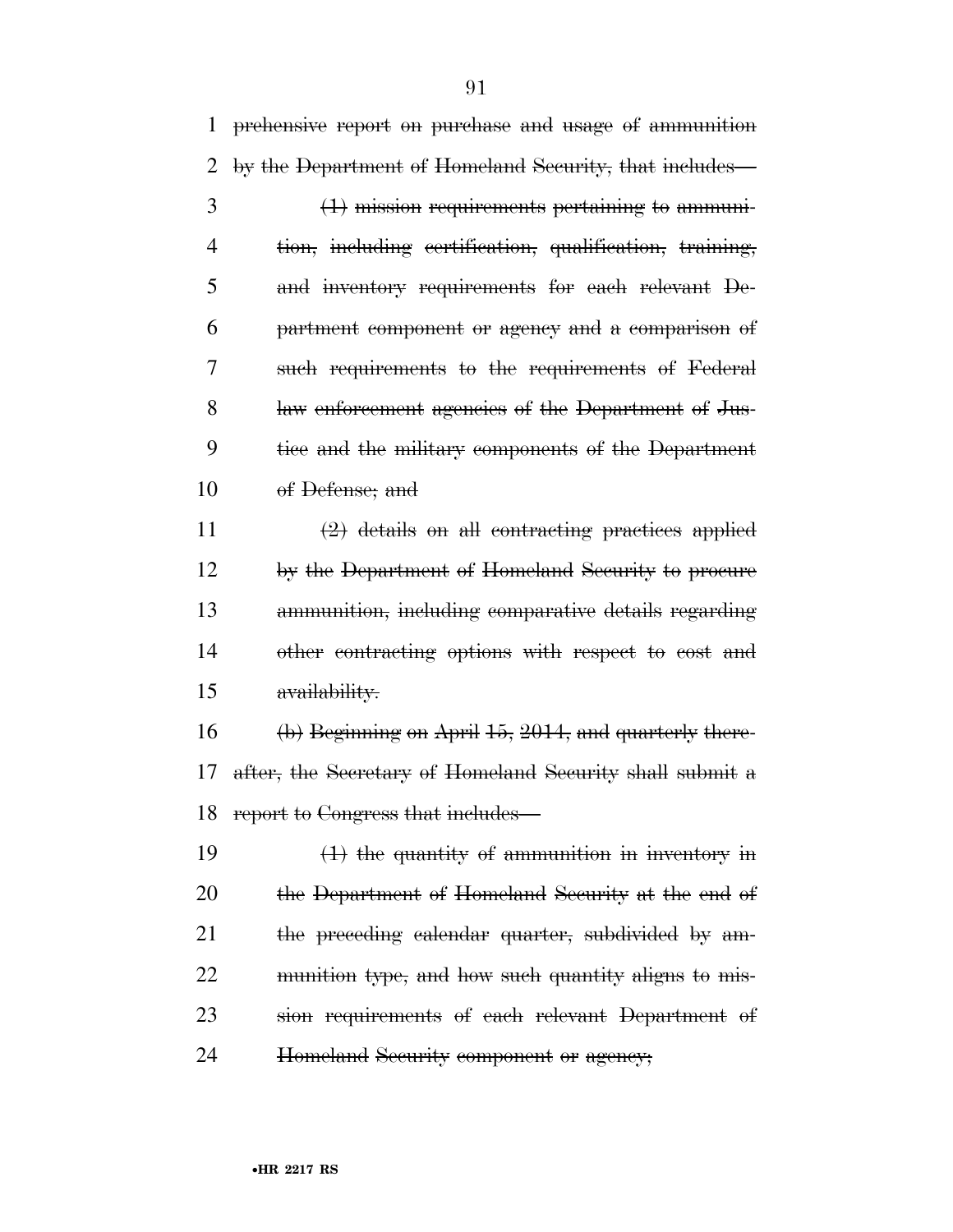$\left(2\right)$  the quantity of ammunition used by the De- partment of Homeland Security during the pre- ceding calendar quarter, subdivided by ammunition type, the purpose of such usage, the average number of rounds used per agent or officer subdivided by ammunition type, and how such usage aligns to mis- sion requirements, including certification, qualifica- tion, and training requirements, for each relevant Department of Homeland Security component or agency; and

 $\left(3\right)$  the quantity of ammunition purchased by the Department of Homeland Security during the preceding calendar quarter, subdivided by ammuni-14 tion type, and the associated contract details of such purchase, for each relevant Department of Home-16 land Security component or agency.

## (RESCISSIONS)

 SEC. 567. Of the funds appropriated to the Depart- ment of Homeland Security, the following funds are here- by rescinded from the following accounts and programs in the specified amounts: *Provided*, That no amounts may be rescinded from amounts that were designated by the Congress as an emergency requirement pursuant to a con-current resolution on the budget or the Balanced Budget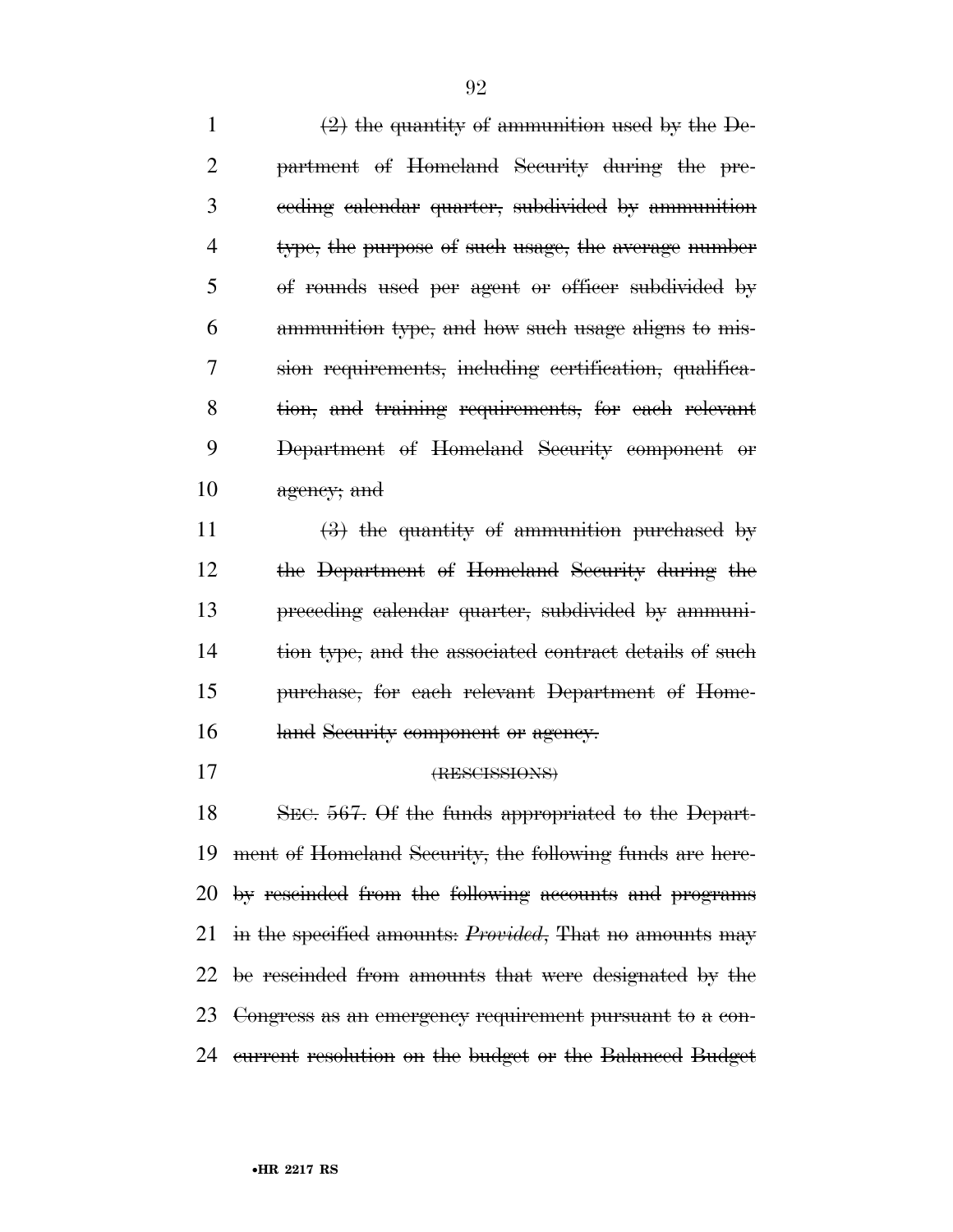and Emergency Deficit Control Act of 1985 (Public Law 99–177), as amended:

| 3              | $(1)$ \$14,500,000 from Public Law 111-83               |
|----------------|---------------------------------------------------------|
| $\overline{4}$ | under the heading Coast Guard "Acquisition, Con-        |
| 5              | struction, and Improvements";                           |
| 6              | $\left(2\right)$ \$21,612,000 from Public Law 112-10    |
| 7              | under the heading Coast Guard "Acquisition, Con-        |
| 8              | struction, and Improvements";                           |
| 9              | $\left(3\right)$ \$41,000,000 from Public Law 112-74    |
| 10             | under the heading Coast Guard "Acquisition, Con-        |
| 11             | struction, and Improvements"; and                       |
| 12             | $(4)$ \$32,479,000 from Public Law 113-6 under          |
| 13             | the heading Coast Guard "Acquisition, Construction,     |
| 14             | and Improvements".                                      |
| 15             | (RESCISSION)                                            |
| 16             | SEC. 568. From the unobligated balances made avail-     |
| 17             | able in the Department of the Treasury Forfeiture Fund  |
| 18             | established by section 9703 of title 31, United States  |
| 19             | Code, (added by section $638$ of Public Law $102-393$ ) |
|                | 20 \$100,000,000 shall be permanently rescinded.        |
| 21             | SPENDING REDUCTION ACCOUNT                              |
| 22             | SEC. 569. The amount by which the applicable alloca-    |
| 23             | tion of new budget authority made by the Committee on   |
|                |                                                         |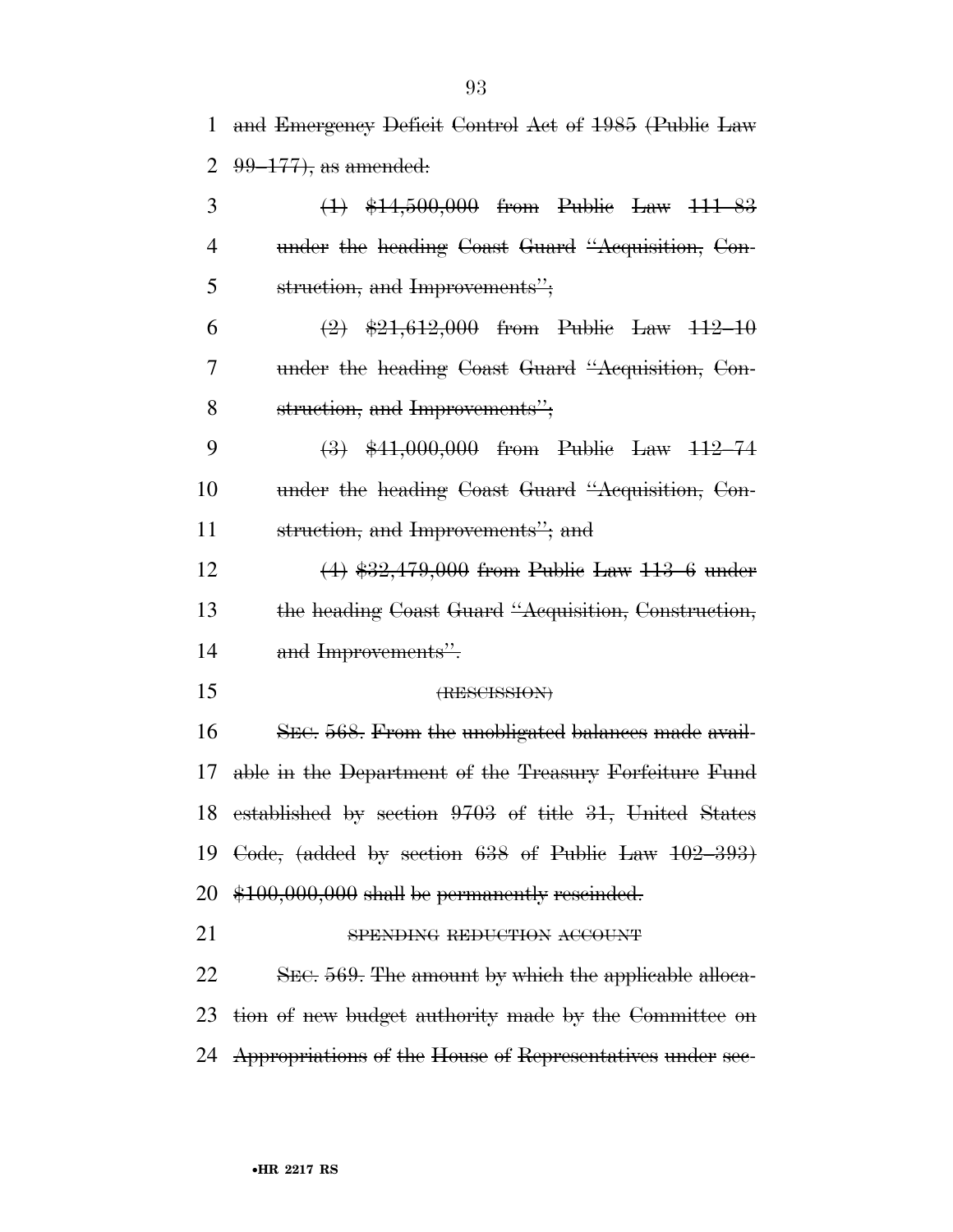1 tion  $302(b)$  of the Congressional Budget Act of  $1974$  ex-2 eeeds the amount of proposed new budget authority is  $$0.$  SEC. 570. None of the funds made available by this Act may be used to implement, administer, or enforce sec-5 tion  $1301(a)$  of title 31, United States Code, with respect to the use of amounts made available by this Act for the ''Salaries and Expenses'' and ''Air and Marine Oper- ations'' accounts of U.S. Customs and Border Protection for the expenses authorized to be paid in section 9 of the Jones Act (48 U.S.C. 795) and for the collection of duties and taxes authorized to be levied, collected, and paid in Puerto Rico, as authorized in section 4 of the Foraker Act (48 U.S.C. 740), in addition to the more specific amounts available for such purposes in the Puerto Rico Trust Fund pursuant to such provisions of law.

 SEC. 571. None of the funds made available by this Act may be used to implement any change in the list of sharp objects prohibited under section 1540.111 of title 49, Code of Federal Regulations, from being carried by passengers as accessible property or on their person through passenger screening checkpoints or into airport sterile areas and the cabins of a passenger aircraft, as published in the Federal Register on August 31, 2005 (70 24 Fed. Reg. 51679).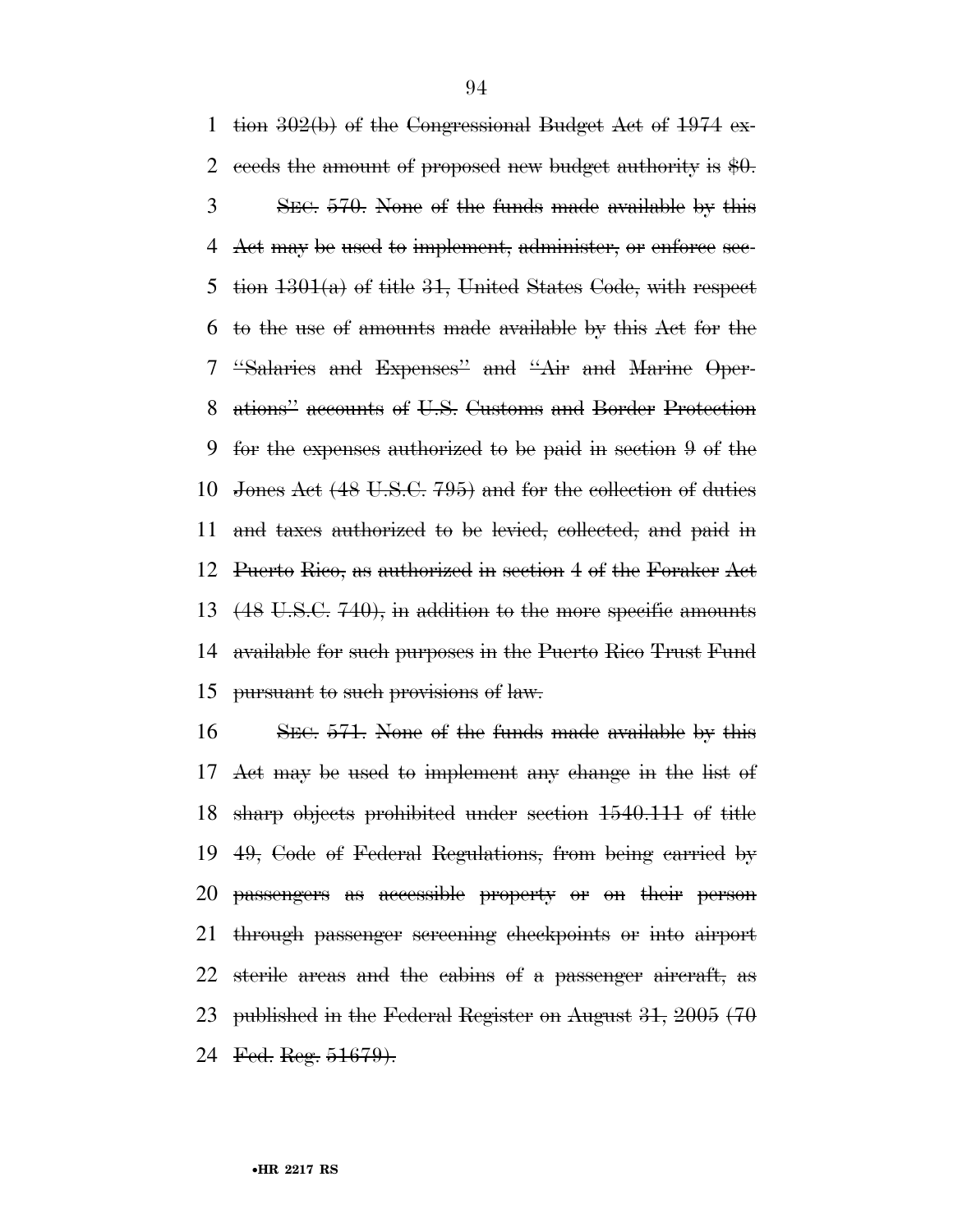1 SEC. 572. None of the funds made available by this Act may be used to enter into a contract with an offeror for the purchase of an American flag if, as required by the Federal Acquisition Regulation, the flag is certified as a foreign end product.

 SEC. 573. None of the funds made available by this Act may be used to enter into a contract with any offeror or any of its principals if the offeror certifies, as required by Federal Acquisition Regulation, that the offeror or any of its principals—

 $\left(1\right)$  within a 3-year period preceding this offer has been convicted of or had a civil judgment ren-13 dered against it for:  $(A)$  commission of fraud or a criminal offense in connection with obtaining, at- tempting to obtain, or performing a public (Federal, State, or local) contract or subcontract; violation of Federal or State antitrust statutes relating to the submission of offers; or (B) commission of embezzle- ment, theft, forgery, bribery, falsification or destruc- tion of records, making false statements, tax eva- sion, violating Federal criminal tax laws, or receiving stolen property;

23  $\left(2\right)$  are presently indicted for, or otherwise 24 criminally or civilly charged by a governmental enti-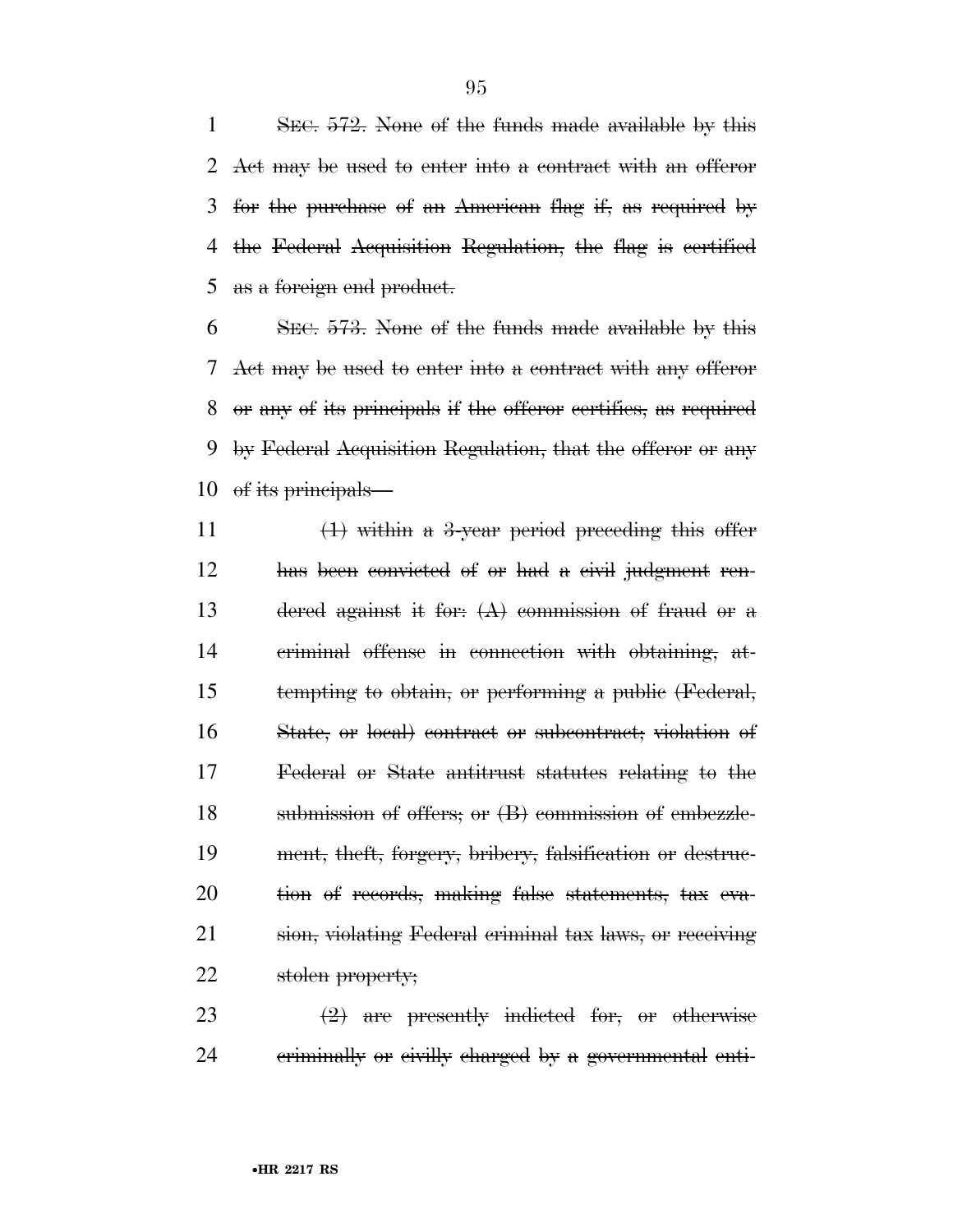| $\mathbf{1}$   | ty with, commission of any of the offenses enumer-                      |
|----------------|-------------------------------------------------------------------------|
| $\overline{2}$ | ated above in paragraph $(1)$ ; or                                      |
| 3              | $\left(\frac{3}{2}\right)$ within a 3-year period preceding this offer, |
| 4              | has been notified of any delinquent Federal taxes in                    |
| 5              | an amount that exceeds $$3,000$ for which the liabil-                   |
| 6              | ity remains unsatisfied.                                                |
| 7              | SEC. 574. None of the funds made available by this                      |
| 8              | Act may be used in contravention of the First, Second,                  |
| 9              | or Fourth Amendments to the Constitution of the United                  |
| 10             | States.                                                                 |
| 11             | SEC. 575. None of the funds made available by this                      |
|                | 12 Act may be used for the purchase, operation, or mainte-              |
| 13             | nance of armed unmanned aerial vehicles.                                |
| 14             | SEC. 576. None of the funds made available by this                      |
| 15             | Act may be used in contravention of section 236(e) of the               |
| 16             | Immigration and Nationality Act (8 U.S.C. 1226(c)).                     |
| 17             | SEC. 577. None of the funds made available by this                      |
| 18             | Act may be used in contravention of section $642(a)$ of the             |
| 19             | Hegal Immigration Reform and Immigrant Responsibility                   |
| 20             | Act of $1996 (8 \text{ U.S.C. } 1373(a))$ .                             |
| 21             | SEC. 578. None of the funds made available in this                      |
| 22             | Act may be used in contravention of section 44917 of title              |
|                |                                                                         |

49, United States Code.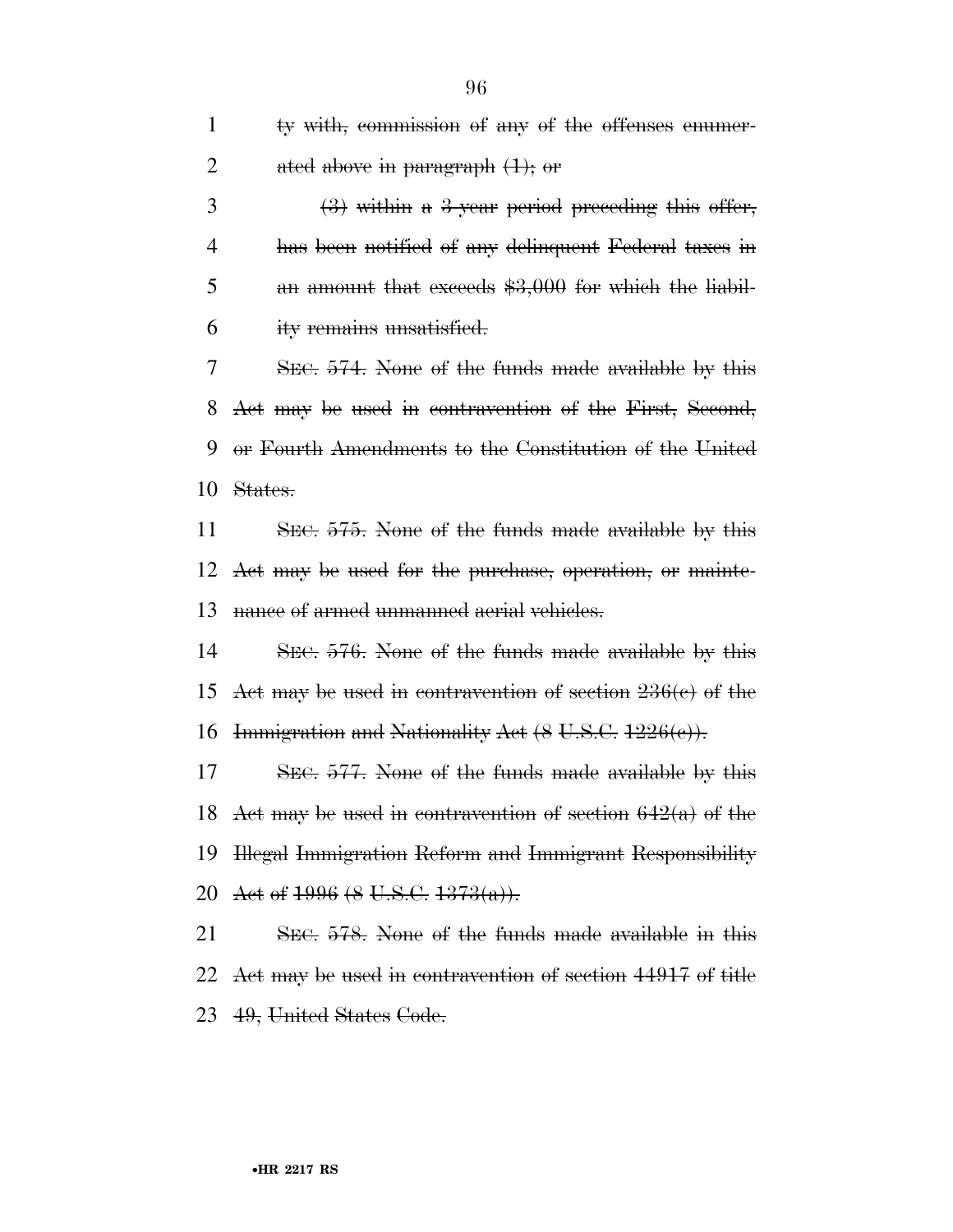SEC. 579. None of the funds made available by this 2 Act may be used in contravention of section  $287(g)$  of the 3 Immigration and Nationality Act  $(8 \text{ U.S.C. } 1357(g))$ .

 SEC. 580. None of the funds made available in this Act may be used to implement, carry out, administer, or enforce section 1308(h) of the National Flood Insurance 7 Act of 1968 (42 U.S.C. 4015(h)).

 SEC. 581. None of funds made available by this Act may be used for entering into a new contract for the pur- poses of purchasing ammunition before the date the report 11 required by section  $566(a)$  is submitted to Congress.

 SEC. 582. None of the funds made available in this Act may be used to enforce section 526 of the Energy Independence and Security Act of 2007 (Public Law 110– 140; 42 U.S.C. 17142).

 SEC. 583. None of the funds made available in this Act may be used for U.S. Customs and Border Protection preclearance operations at Abu Dhabi International Air- port in the United Arab Emirates. The limitation de- scribed in this section shall not apply in the case of the 21 administration of a tax or tariff.

 SEC. 584. None of the funds made available by this Act may be used by the Department of Homeland Security 24 to lease or purchase new light duty vehicles for any execu-tive fleet, or for an agency's fleet inventory, except in ac-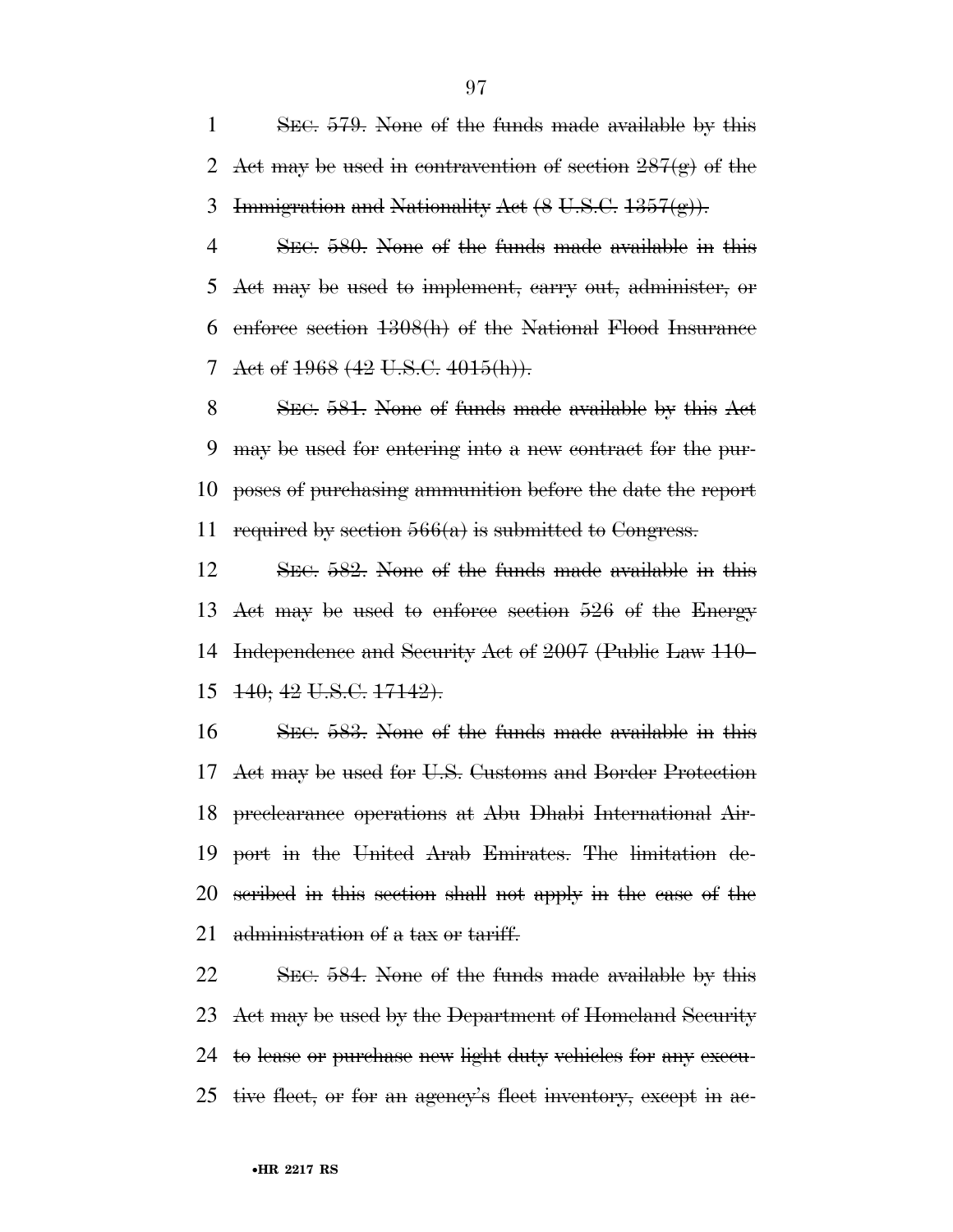| 1  | eordance with Presidential Memorandum—Federal Fleet         |
|----|-------------------------------------------------------------|
| 2  | Performance, dated May 24, 2011.                            |
| 3  | SEC. 585. None of the funds made available in this          |
| 4  | Act may be used in contravention of any of the following.   |
| 5  | $(1)$ The Fifth and Fourteenth Amendments to                |
| 6  | the Constitution of the United States.                      |
| 7  | $(2)$ Title VI of the Civil Rights Act of 1964 (re-         |
| 8  | lating to nondiscrimination in federally assisted pro-      |
| 9  | grams).                                                     |
| 10 | $\left(3\right)$ Section $809(e)(1)$ of the Omnibus Crime   |
| 11 | Control and Safe Streets Act of 1968 (relating to           |
| 12 | prohibition of discrimination).                             |
| 13 | $(4)$ Section 210401(a) of the Violent Grime and            |
| 14 | Law Enforcement Act of 1994 (relating to unlawful           |
| 15 | police pattern or practice).                                |
| 16 | SEC. 586. None of the funds made available under            |
| 17 | heading "Departmental Management and Oper-<br>the           |
|    | 18 ations—Departmental Operations—Office of the Sec-        |
| 19 | retary and Executive Management" may be used for offi-      |
| 20 | eial reception and representational expenses until the Sec- |
| 21 | retary of Homeland Security complies with section 7208      |
|    | 22 of the Intelligence Reform and Terrorism Prevention Act  |
|    | 23 of 2004 (8 U.S.C. 1365b).                                |
| 24 | SEC. 587. For "Department of Homeland Security-             |

Federal Emergency Management Agency—State and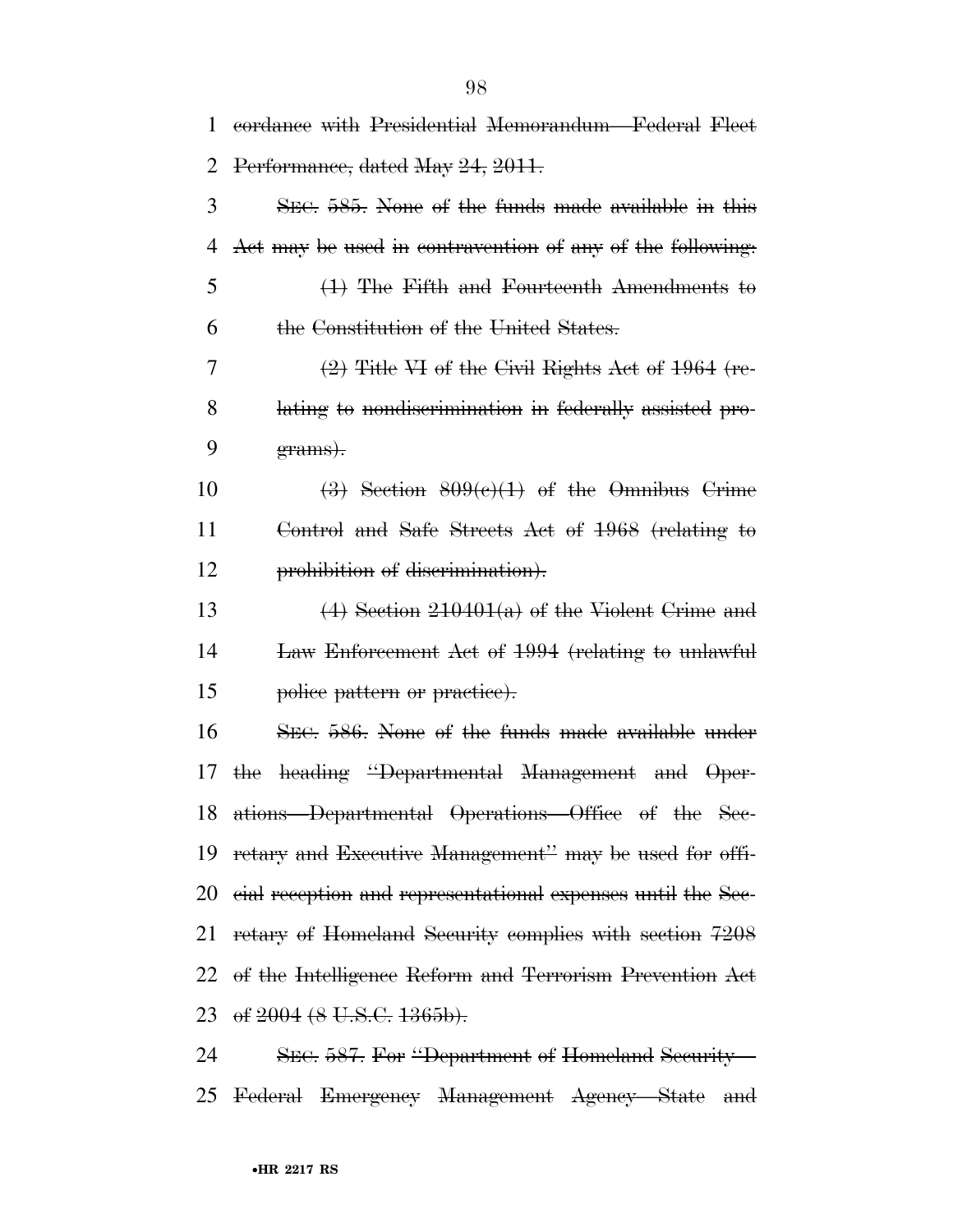| $\mathbf{1}$ | Local Programs" for the State Homeland Security Grant       |
|--------------|-------------------------------------------------------------|
| 2            | Program under section 2004 of the Homeland Security         |
| 3            | Act of $2002$ (6 U.S.C. 605), as authorized by subsection   |
| 4            | $(f)(2)$ of such section, there is hereby appropriated, and |
| 5            | the amount otherwise provided by this Act for "Depart-      |
| 6            | ment of Homeland Security-Office of the Chief Financial     |
| 7            | Officer" is hereby reduced by, $$10,000,000$ .              |
| 8            | SEC. $588$ . (a) None of the funds made available in        |
| 9            | this Act may be used to finalize, implement, administer,    |
| 10           | or enforce the documents described in subsection $(b)$ .    |
| 11           | (b) For purposes of this section, the documents de-         |
| 12           | seribed in this subsection are the following.               |
| 13           | $(1)$ Policy Number $10072.1$ , published on                |
| 14           | March 2, 2011.                                              |
| 15           | $(2)$ Policy Number 10075.1, published on June              |
| 16           | <del>17, 2011.</del>                                        |
| 17           | (3) Policy Number 10076.1, published on June                |
| 18           | 17, 2011.                                                   |
|              |                                                             |
|              | $(4)$ The Memorandum of November 17, 2011,                  |
| 19<br>20     | from the Principal Legal Advisor of United States           |
| 21           | Immigration and Customs Enforcement pertaining              |
|              | to "Case-by-Case Review of Incoming and Certain             |
| 22<br>23     | Pending Cases".                                             |

the Secretary of Homeland Security pertaining to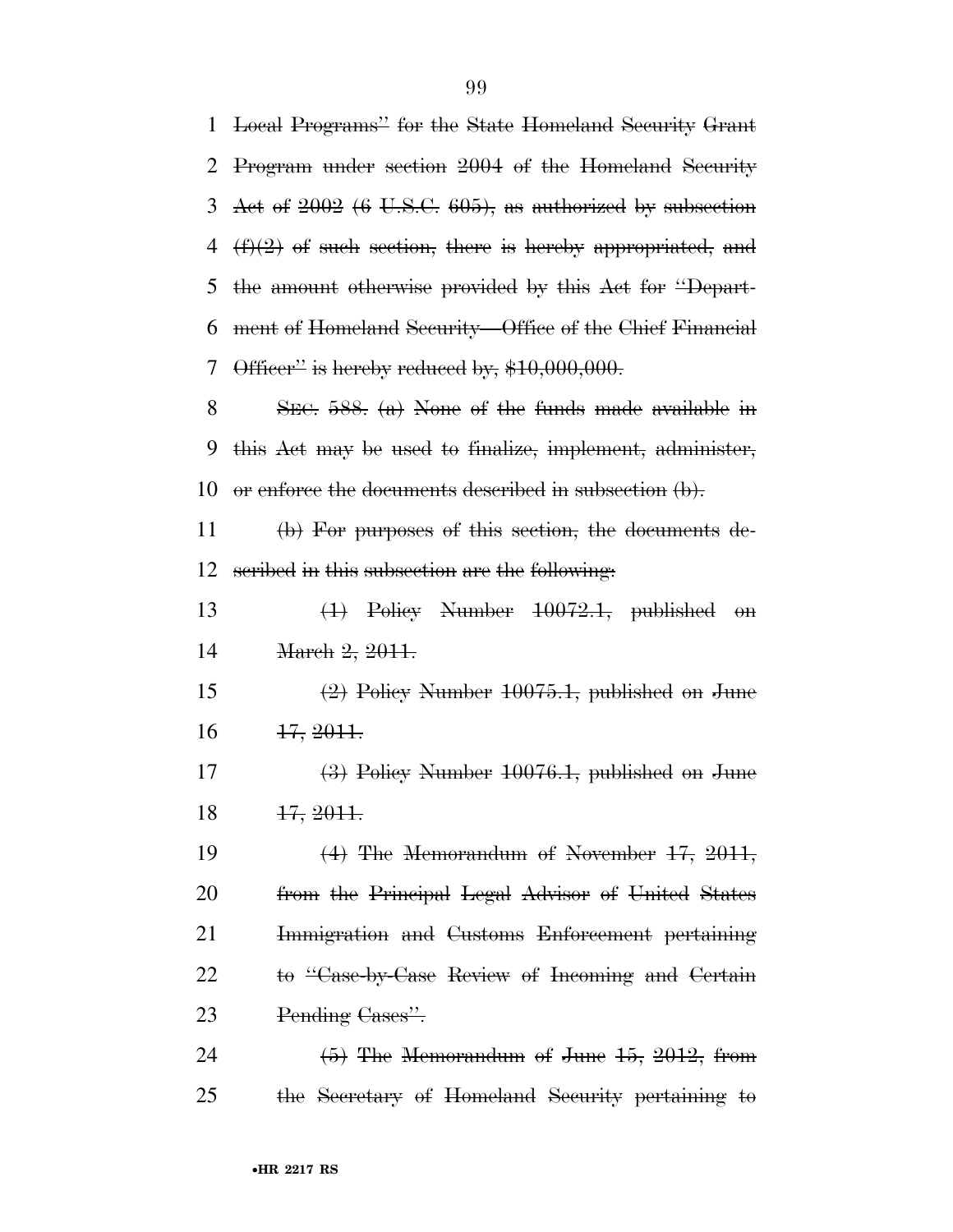**''Exercising Prosecutorial Discretion with Respect to** 

| $\overline{2}$ | Individuals Who Came to the United States as Chil-           |
|----------------|--------------------------------------------------------------|
| 3              | dren".                                                       |
| $\overline{4}$ | $(6)$ The Memorandum of December 21, 2012,                   |
| 5              | from the Director of United States Immigration and           |
| 6              | Customs Enforcement pertaining to "Civil Immigra-            |
| 7              | tion Enforcement: Guidance on the Use of Detainers           |
| 8              | in the Federal, State, Local, and Tribal Criminal            |
| 9              | Justice Systems".                                            |
| 10             | This Act may be cited as the "Department of Home-            |
| 11             | land Security Appropriations Act, 2014".                     |
| 12             | That the following sums are appropriated, out of any         |
| 13             | money in the Treasury not otherwise appropriated, for the    |
| 14             | Department of Homeland Security for the fiscal year end-     |
| 15             | ing September 30, 2014, and for other purposes, namely:      |
| 16             | <b>TITLE I</b>                                               |
| 17             | DEPARTMENTAL MANAGEMENT AND                                  |
| 18             | <i><b>OPERATIONS</b></i>                                     |
| 19             | OFFICE OF THE SECRETARY AND EXECUTIVE                        |
| 20             | <b>MANAGEMENT</b>                                            |
| 21             | For necessary expenses of the Office of the Secretary        |
| 22             | of Homeland Security, as authorized by section 102 of the    |
| 23             | Homeland Security Act of 2002 (6 U.S.C. 112), and execu-     |
| 24             | tive management of the Department of Homeland Security,      |
| 25             | as authorized by law, $$123,600,000$ : Provided, That not to |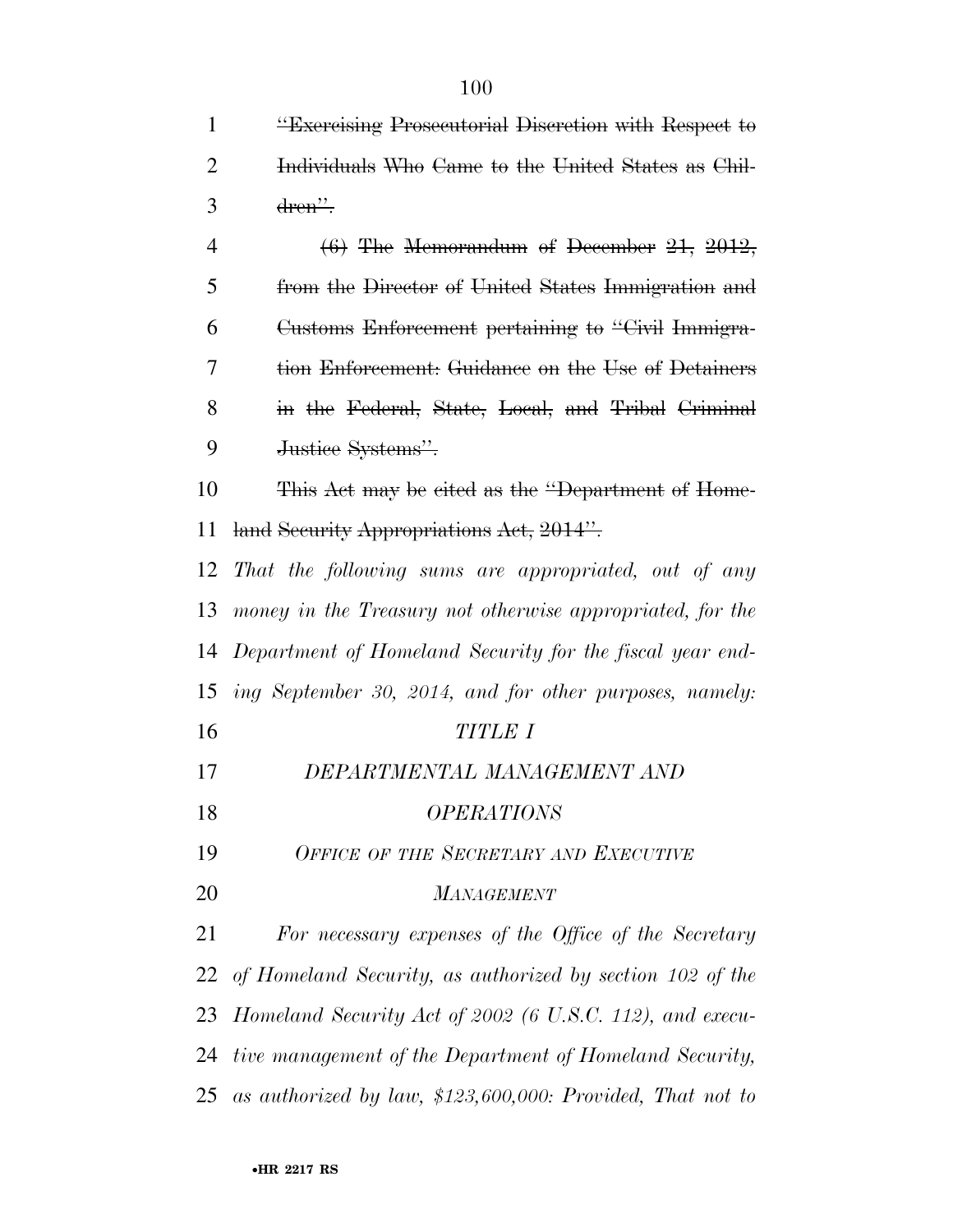*exceed \$45,000 shall be for official reception and representa- tion expenses: Provided further, That all official costs asso- ciated with the use of government aircraft by Department of Homeland Security personnel to support official travel of the Secretary and the Deputy Secretary shall be paid from amounts made available for the Immediate Office of the Secretary and the Immediate Office of the Deputy Sec- retary: Provided further, That the Secretary shall submit to the Committees on Appropriations of the Senate and the House of Representatives, not later than 90 days after the date of enactment of this Act, expenditure plans for the Of- fice of Policy, the Office for Intergovernmental Affairs, the Office for Civil Rights and Civil Liberties, the Citizenship and Immigration Services Ombudsman, and the Privacy Officer.* 

*OFFICE OF THE UNDER SECRETARY FOR MANAGEMENT*

 *For necessary expenses of the Office of the Under Sec- retary for Management, as authorized by sections 701 through 705 of the Homeland Security Act of 2002 (6 U.S.C. 341 through 345), \$198,200,000, of which not to ex- ceed \$2,250 shall be for official reception and representation expenses: Provided, That of the total amount made available under this heading, \$4,500,000 shall remain available until September 30, 2018, solely for the alteration and improve-ment of facilities, tenant improvements, and relocation costs*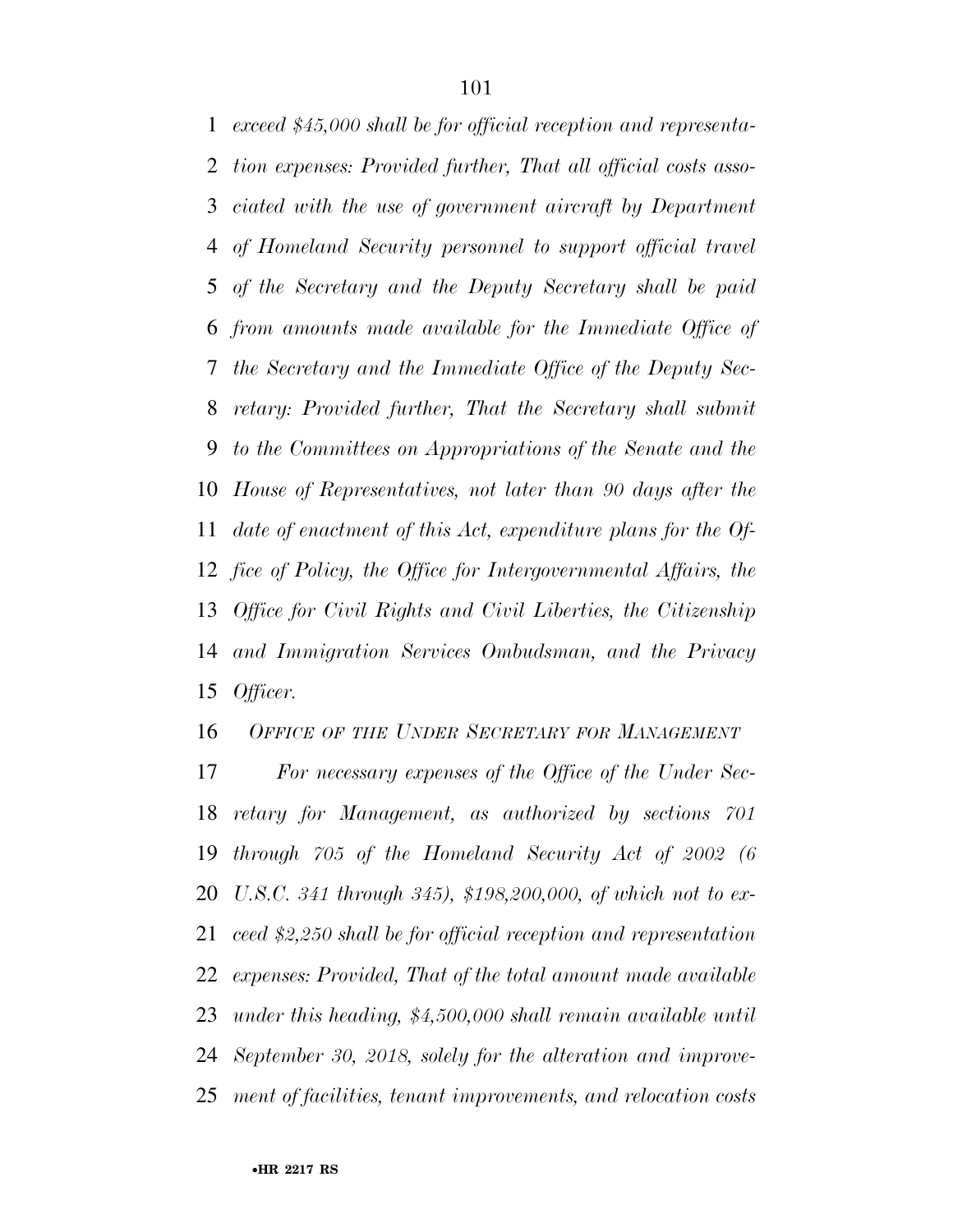*to consolidate Department headquarters operations at the Nebraska Avenue Complex; and \$8,000,000 shall remain available until September 30, 2016, for the Human Re- sources Information Technology program: Provided further, That the Under Secretary for Management shall, pursuant to the requirements contained in House Report 112–331, submit to the Committees on Appropriations of the Senate and the House of Representatives at the time the President's budget is submitted each year under section 1105(a) of title 31, United States Code, a Comprehensive Acquisition Sta- tus Report, which shall include the information required under the heading ''Office of the Under Secretary for Man- agement'' under title I of division D of the Consolidated Appropriations Act, 2012 (Public Law 112–74), and quar- terly updates to such report not later than 45 days after the completion of each quarter.* 

*OFFICE OF THE CHIEF FINANCIAL OFFICER*

 *For necessary expenses of the Office of the Chief Finan- cial Officer, as authorized by section 103 of the Homeland Security Act of 2002 (6 U.S.C. 113), \$48,000,000.* 

*OFFICE OF THE CHIEF INFORMATION OFFICER*

 *For necessary expenses of the Office of the Chief Infor- mation Officer, as authorized by section 103 of the Home- land Security Act of 2002 (6 U.S.C. 113), and Department-wide technology investments, \$263,000,000; of which*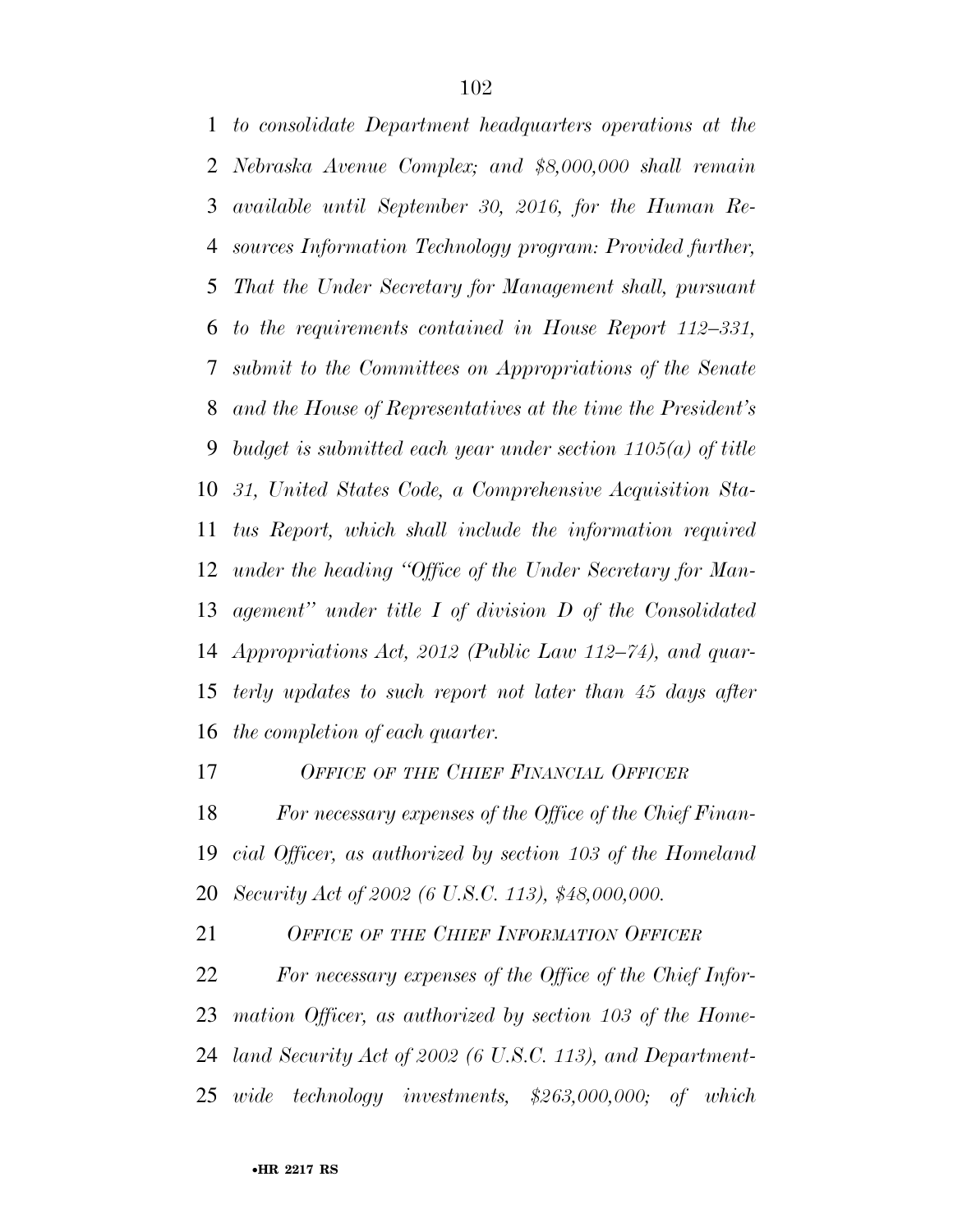*\$115,000,000 shall be available for salaries and expenses; and of which \$148,000,000, to remain available until Sep- tember 30, 2016, shall be available for development and ac- quisition of information technology equipment, software, services, and related activities for the Department of Home- land Security: Provided, That the Department of Homeland Security Chief Information Officer shall submit to the Com- mittees on Appropriations of the Senate and the House of Representatives, at the time that the President's budget is submitted each year under section 1105(a) of title 31, United States Code, a multi-year investment and manage- ment plan, to include each of fiscal years 2014 through 2017, for all information technology acquisition projects funded under this heading or funded by multiple compo- nents of the Department of Homeland Security through re-imbursable agreements, that includes—* 

 *(1) the proposed appropriations included for each project and activity tied to mission require- ments, program management capabilities, perform- ance levels, and specific capabilities and services to be delivered;* 

 *(2) the total estimated cost and projected timeline of completion for all multi-year enhance- ments, modernizations, and new capabilities that are proposed in such budget or underway;*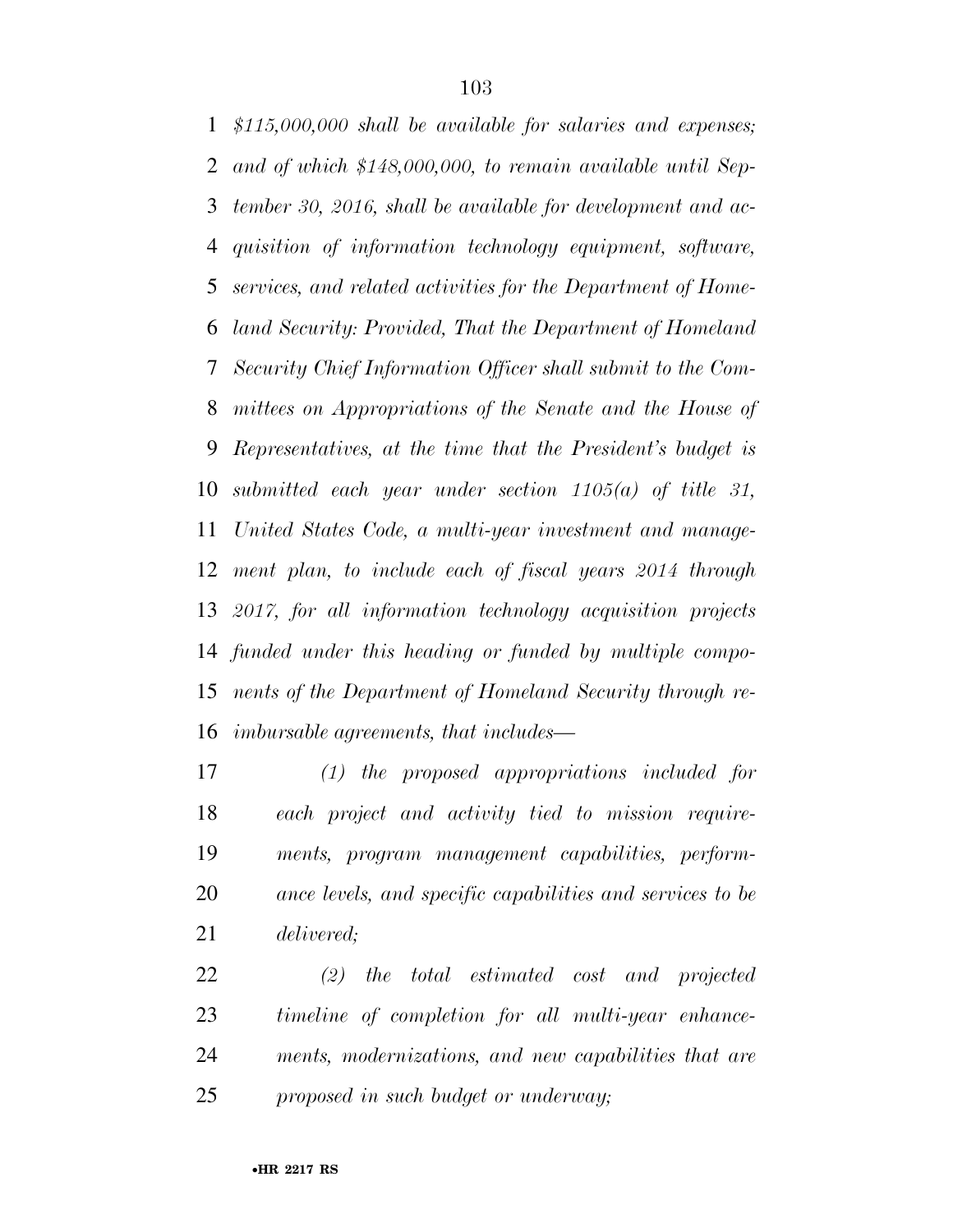| 1              | $(3)$ a detailed accounting of operations and                      |
|----------------|--------------------------------------------------------------------|
| $\overline{2}$ | maintenance and contractor services costs; and                     |
| 3              | $(4)$ a current acquisition program baseline for                   |
| 4              | each project, that—                                                |
| 5              | $(A)$ notes and explains any deviations in                         |
| 6              | cost, performance parameters, schedule, or esti-                   |
| 7              | mated date of completion from the original ac-                     |
| 8              | quisition program baseline;                                        |
| 9              | (B) aligns the acquisition programs covered                        |
| 10             | by the baseline to mission requirements by defin-                  |
| 11             | ing existing capabilities, identifying known ca-                   |
| 12             | pability gaps between such existing capabilities                   |
| 13             | and stated mission requirements, and explaining                    |
| 14             | how each increment will address such known ca-                     |
| 15             | pability gaps; and                                                 |
| 16             | $(C)$ defines lifecycle costs for such programs.                   |
| 17             | <b>ANALYSIS AND OPERATIONS</b>                                     |
| 18             | For necessary expenses for intelligence analysis and               |
|                | 19 operations coordination activities, as authorized by title II   |
|                | 20 of the Homeland Security Act of 2002 (6 U.S.C. 121 et seq.),    |
| 21             | $$303,708,000$ ; of which not to exceed \$3,825 shall be for offi- |
|                | 22 cial reception and representation expenses; and of which        |
| 23             | $$108,519,000$ shall remain available until September 30,          |
|                | 24 2015.                                                           |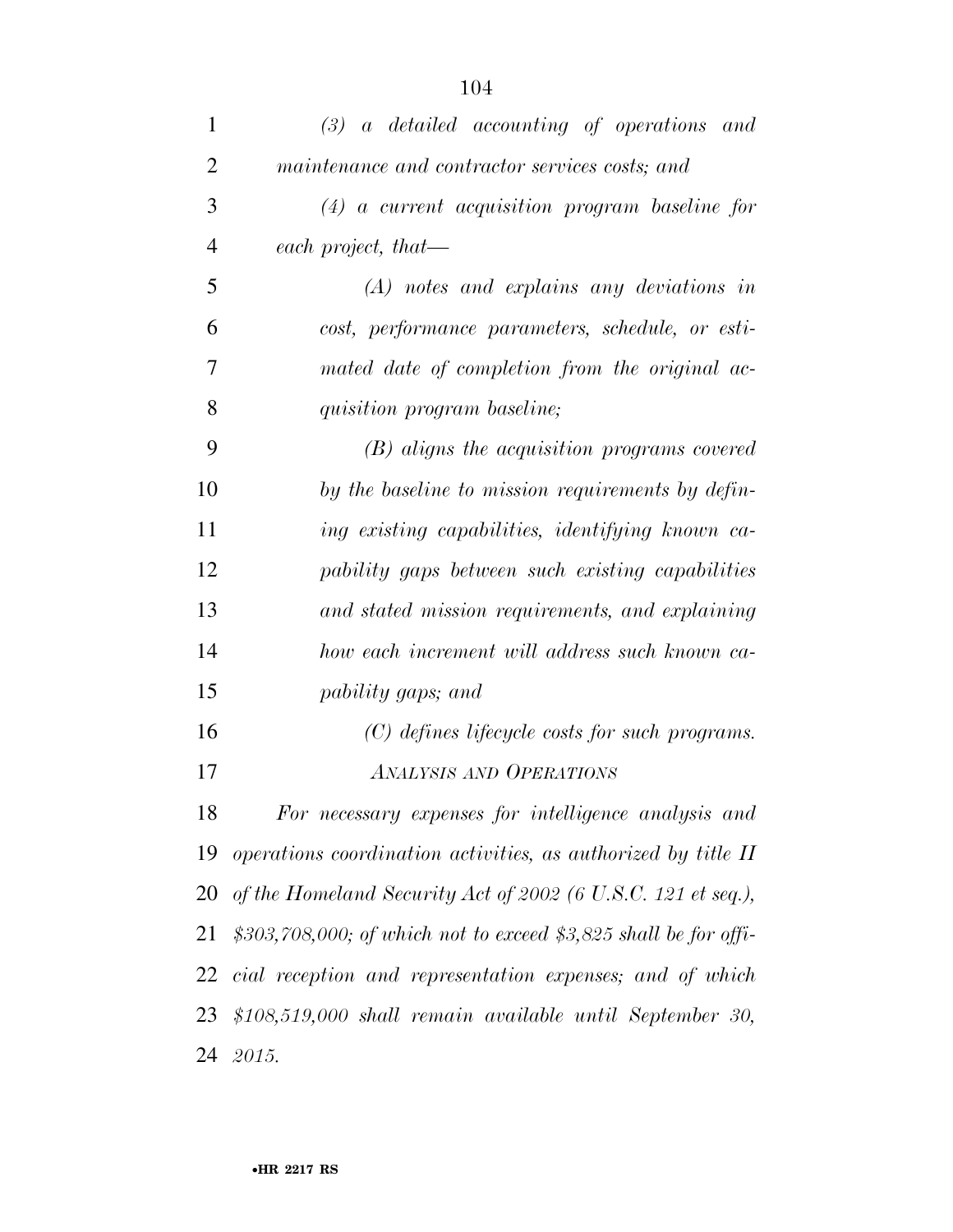*OFFICE OF INSPECTOR GENERAL*

| $\overline{2}$ | For necessary expenses of the Office of Inspector Gen-           |
|----------------|------------------------------------------------------------------|
| 3              | eral in carrying out the provisions of the Inspector General     |
| 4              | Act of 1978 (5 U.S.C. App.), \$117,371,000, of which not         |
| 5              | to exceed $$300,000$ may be used for certain confidential        |
| 6              | operational expenses, including the payment of informants,       |
| 7              | to be expended at the direction of the Inspector General.        |
| 8              | <b>TITLE II</b>                                                  |
| 9              | SECURITY, ENFORCEMENT, AND INVESTIGATIONS                        |
| 10             | <b>U.S. CUSTOMS AND BORDER PROTECTION</b>                        |
| 11             | <b>SALARIES AND EXPENSES</b>                                     |
| 12             | For necessary expenses for enforcement of laws relating          |
| 13             | to border security, immigration, customs, agricultural in-       |
| 14             | spections and regulatory activities related to plant and ani-    |
| 15             | mal imports, and transportation of unaccompanied minor           |
| 16             | aliens; purchase and lease of up to $7,500$ (6,500 for replace-  |
| 17             | ment only) police-type vehicles; and contracting with indi-      |
|                | 18 viduals for personal services abroad; \$7,976,142,000; of     |
|                | 19 which \$3,274,000 shall be derived from the Harbor Mainte-    |
| 20             | nance Trust Fund for administrative expenses related to the      |
| 21             | collection of the Harbor Maintenance Fee pursuant to sec-        |
| 22             | tion $9505(c)(3)$ of the Internal Revenue Code of 1986 (26)      |
| 23             | U.S.C. 9505 $(c)(3)$ and notwithstanding section 1511 $(e)(1)$   |
| 24             | of the Homeland Security Act of 2002 (6 U.S.C. 551(e)(1));       |
| 25             | of which not to exceed $$34,425$ shall be for official reception |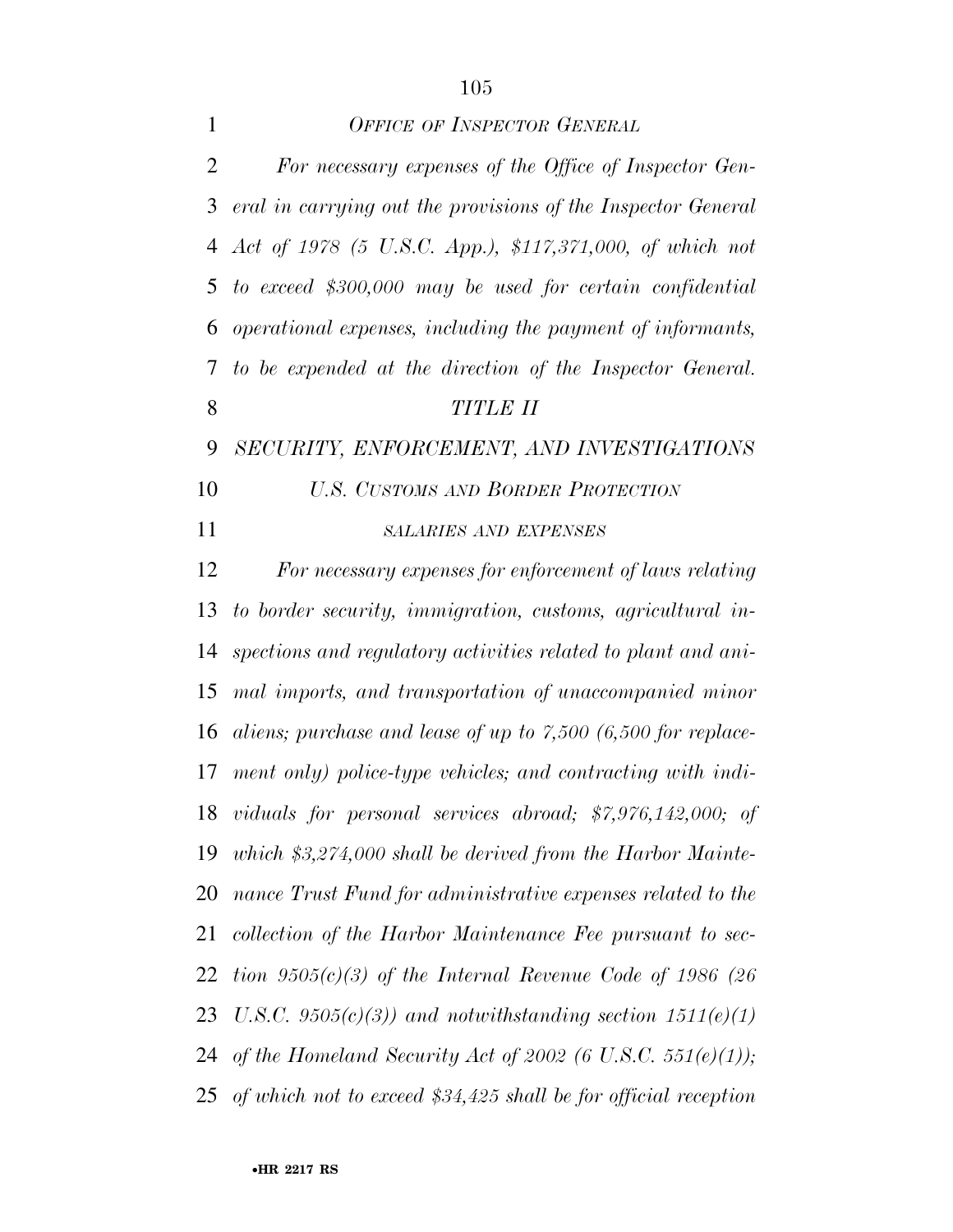*and representation expenses; of which such sums as become available in the Customs User Fee Account, except sums subject to section 13031(f)(3) of the Consolidated Omnibus Budget Reconciliation Act of 1985 (19 U.S.C. 58c(f)(3)), shall be derived from that account; of which not to exceed \$150,000 shall be available for payment for rental space in connection with preclearance operations; and of which not to exceed \$1,000,000 shall be for awards of compensa- tion to informants, to be accounted for solely under the cer- tificate of the Secretary of Homeland Security: Provided, That for fiscal year 2014, the overtime limitation prescribed in section 5(c)(1) of the Act of February 13, 1911 (19 U.S.C. 267(c)(1)) shall be \$35,000; and notwithstanding any other provision of law, none of the funds appropriated by this Act shall be available to compensate any employee of U.S. Customs and Border Protection for overtime, from whatever source, in an amount that exceeds such limitation, except in individual cases determined by the Secretary of Homeland Security, or the designee of the Secretary, to be necessary for national security purposes, to prevent exces- sive costs, or in cases of immigration emergencies: Provided further, That the Border Patrol shall maintain an active duty presence of not less than 21,370 full-time equivalent agents protecting the borders of the United States in the fiscal year.*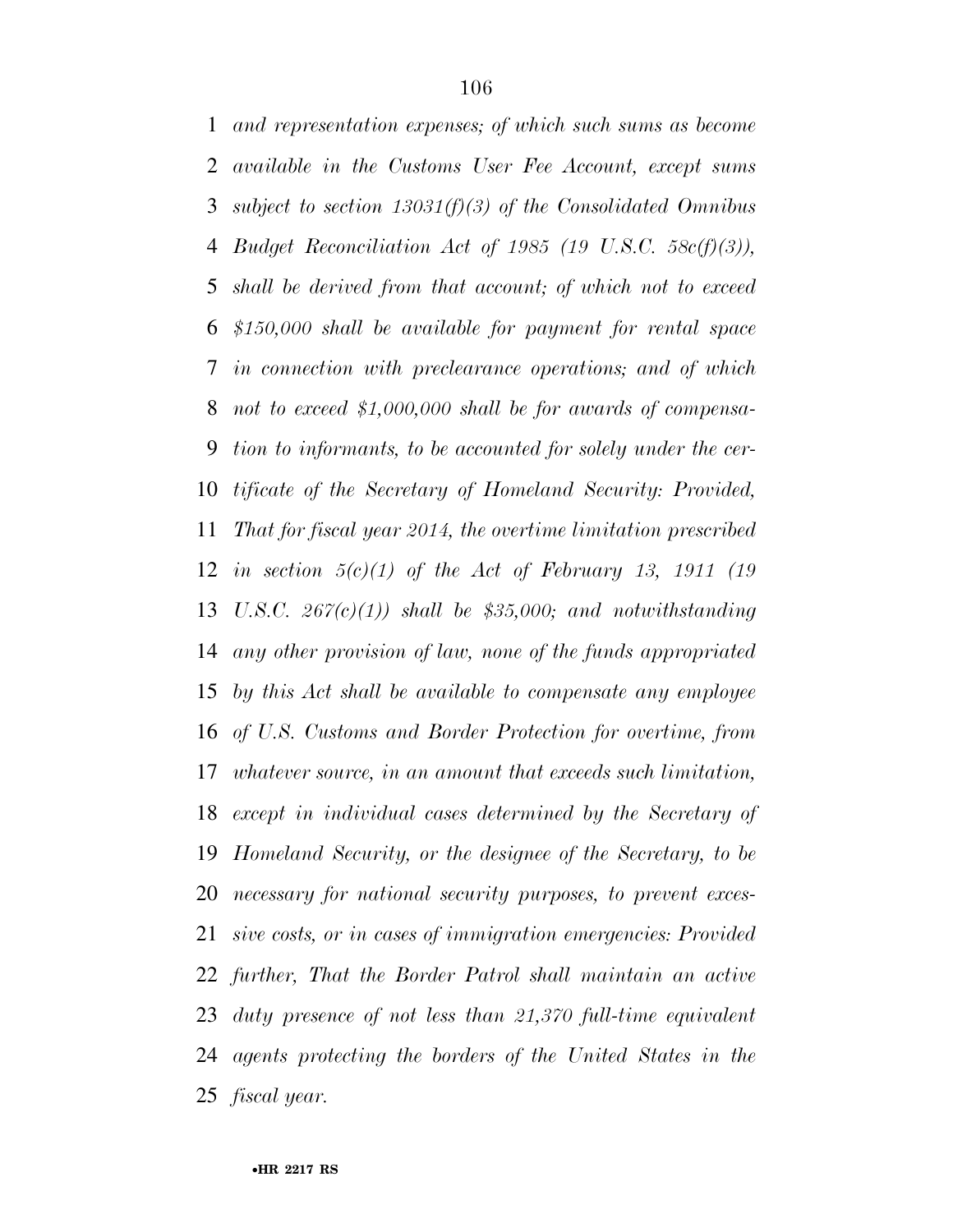## *AUTOMATION MODERNIZATION*

 *For necessary expenses for U.S. Customs and Border Protection for operation and improvement of automated systems, including salaries and expenses, \$800,318,000; of which \$340,936,000 shall remain available until September 30, 2016; and of which not less than \$140,762,000 shall be for the development of the Automated Commercial Environ-ment.* 

## *BORDER SECURITY FENCING, INFRASTRUCTURE, AND TECHNOLOGY*

 *For expenses for border security fencing, infrastruc- ture, and technology, \$351,454,000, to remain available until September 30, 2016: Provided, That none of the funds appropriated under this heading shall be used for concur- rent deployment of technology associated with integrated fixed towers until the Commissioner certifies that oper- ational testing has been completed on the first deployment. AIR AND MARINE OPERATIONS*

 *For necessary expenses for the operations, mainte- nance, and procurement of marine vessels, aircraft, un- manned aircraft systems, and other related equipment of the air and marine program, including salaries and ex- penses and operational training and mission-related travel, the operations of which include the following: the interdic-tion of narcotics and other goods; the provision of support*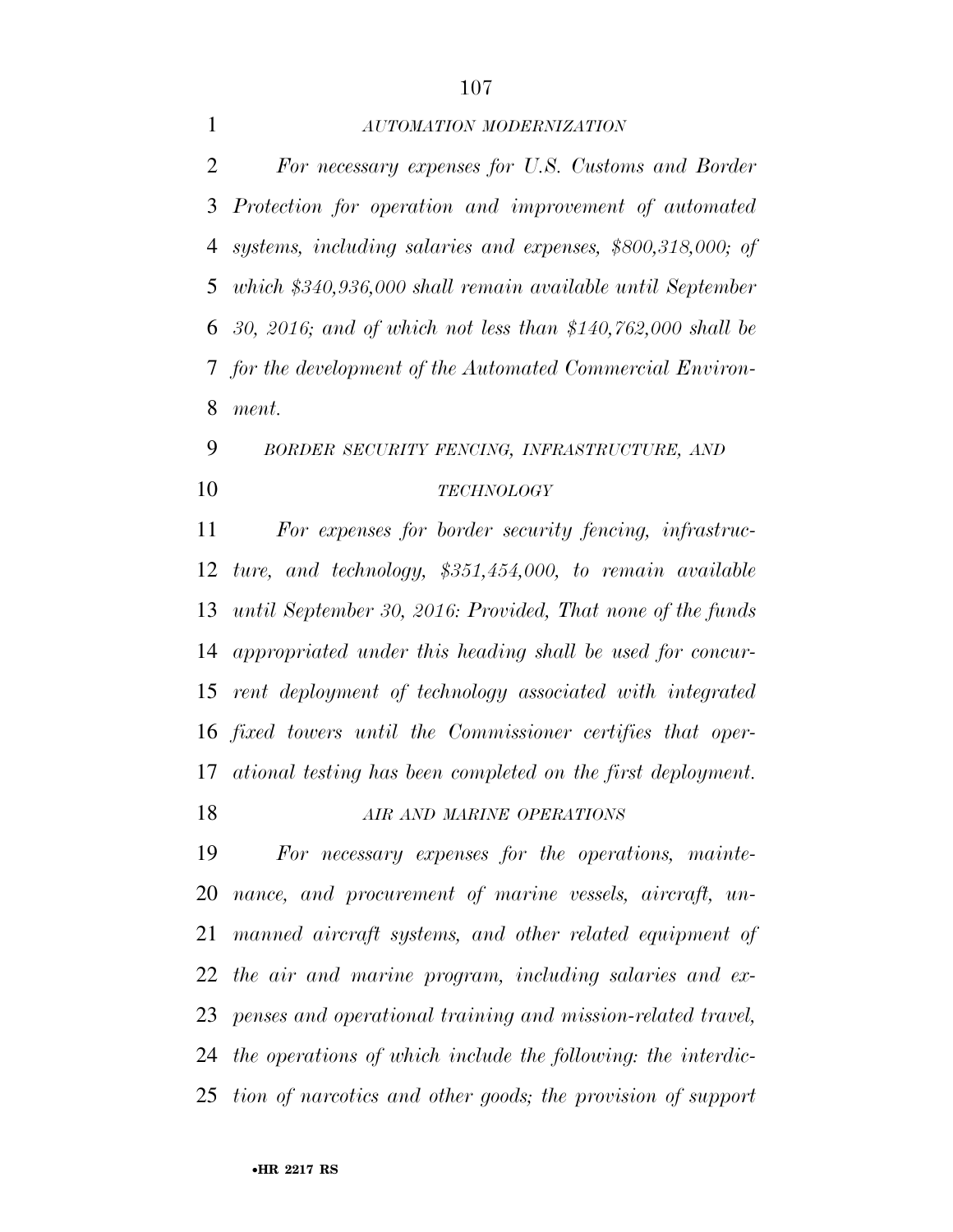*to Federal, State, and local agencies in the enforcement or administration of laws enforced by the Department of Homeland Security; and, at the discretion of the Secretary of Homeland Security, the provision of assistance to Fed- eral, State, and local agencies in other law enforcement and emergency humanitarian efforts; \$755,819,000; of which \$283,318,000 shall be available for salaries and expenses; and of which \$472,501,000 shall remain available until September 30, 2016: Provided, That no aircraft or other related equipment, with the exception of aircraft that are one of a kind and have been identified as excess to U.S. Customs and Border Protection requirements and aircraft that have been damaged beyond repair, shall be transferred to any other Federal agency, department, or office outside of the Department of Homeland Security during fiscal year 2014 without prior notice to the Committees on Appropria- tions of the Senate and the House of Representatives: Pro- vided further, That the Secretary of Homeland Security shall report to the Committees on Appropriations of the Senate and the House of Representatives, not later than 90 days after the date of enactment of this Act, on any changes to the 5-year strategic plan for the air and marine program required under this heading in Public Law 112–74.*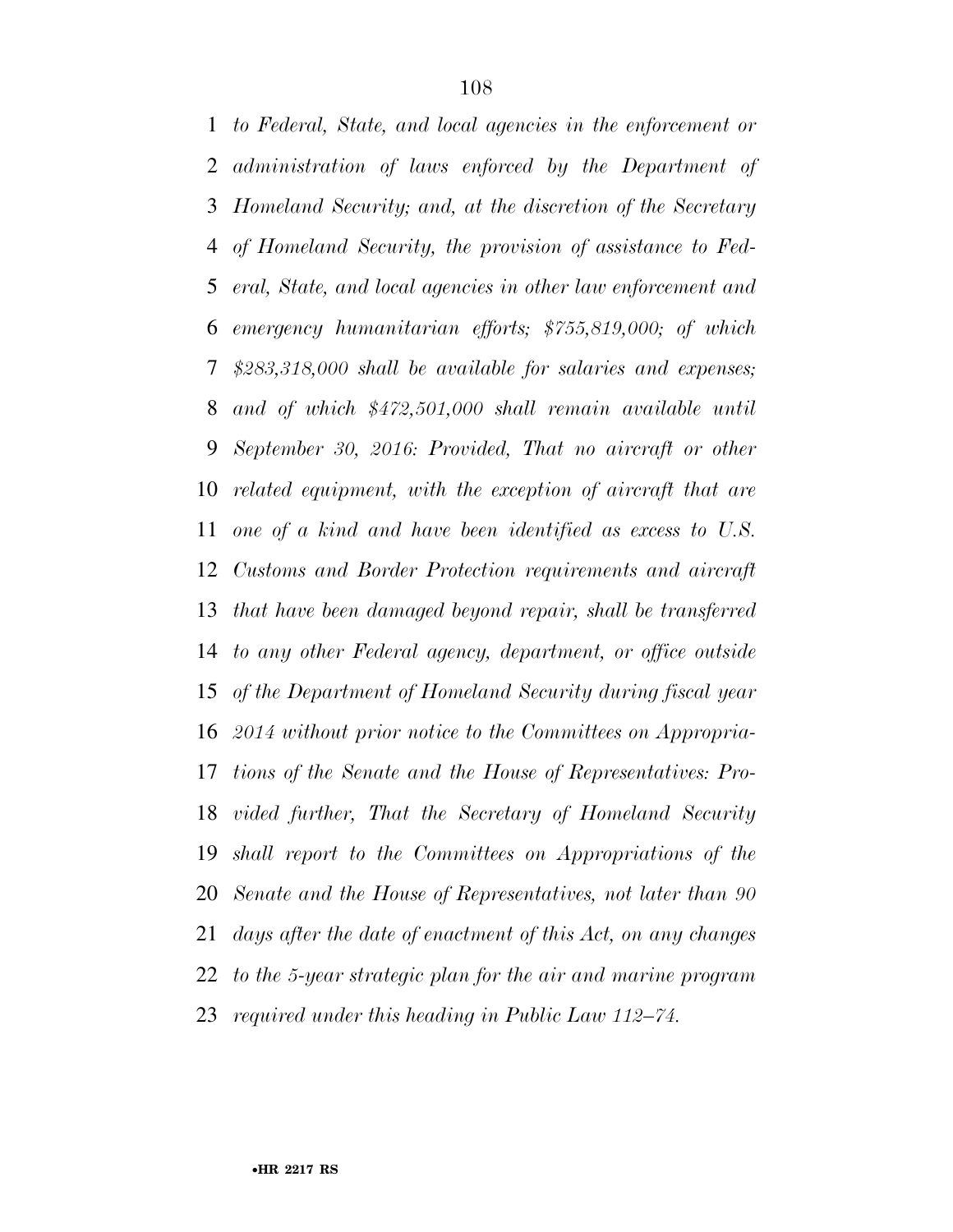*CONSTRUCTION AND FACILITIES MANAGEMENT*

 *For necessary expenses to plan, acquire, construct, ren- ovate, equip, furnish, operate, manage, and maintain build- ings, facilities, and related infrastructure necessary for the administration and enforcement of the laws relating to cus- toms, immigration, and border security, including land ports of entry where the Administrator of General Services has delegated to the Secretary of Homeland Security the authority to operate, maintain, repair, and alter such fa- cilities, and to pay rent to the General Services Administra- tion for use of Land Ports of Entry, \$471,278,000, to re- main available until September 30, 2018: Provided, That the Commissioner of U.S. Customs and Border Protection shall submit to the Committees on Appropriations of the Senate and the House of Representatives, at the time that the President's budget proposal is submitted pursuant to the requirements of section 1105(a) of title 31, United States Code, an inventory of the real property of U.S. Customs and Border Protection and a plan for each activity and project proposed for funding under this heading that in- cludes the full cost by fiscal year of each activity and project proposed and underway in fiscal year 2015.*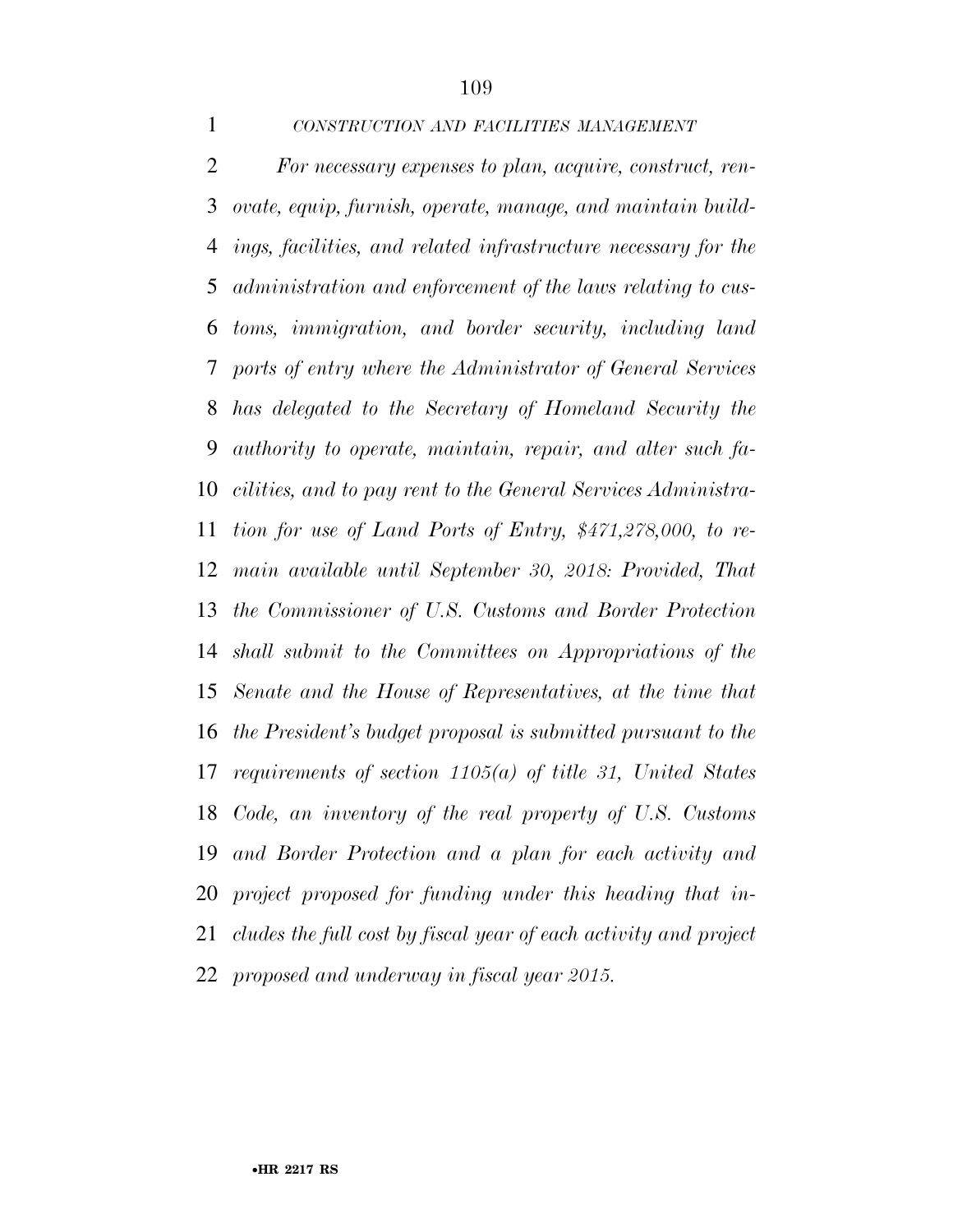*U.S. IMMIGRATION AND CUSTOMS ENFORCEMENT*

# *SALARIES AND EXPENSES*

 *For necessary expenses for enforcement of immigration and customs laws, detention and removals, and investiga- tions, including intellectual property rights and overseas vetted units operations; and purchase and lease of up to 3,790 (2,350 for replacement only) police-type vehicles; \$5,013,945,000; of which not to exceed \$10,000,000 shall be available until expended for conducting special operations under section 3131 of the Customs Enforcement Act of 1986 (19 U.S.C. 2081); of which not to exceed \$11,475 shall be for official reception and representation expenses; of which not to exceed \$2,000,000 shall be for awards of compensa- tion to informants, to be accounted for solely under the cer- tificate of the Secretary of Homeland Security; of which not less than \$305,000 shall be for promotion of public aware- ness of the Cyber Tipline and related activities to counter child exploitation; of which not less than \$5,400,000 shall be used to facilitate agreements consistent with section 287(g) of the Immigration and Nationality Act (8 U.S.C. 1357(g)); and of which not to exceed \$11,216,000 shall be available to fund or reimburse other Federal agencies for the costs associated with the care, maintenance, and repa- triation of smuggled aliens unlawfully present in the United States: Provided, That none of the funds made*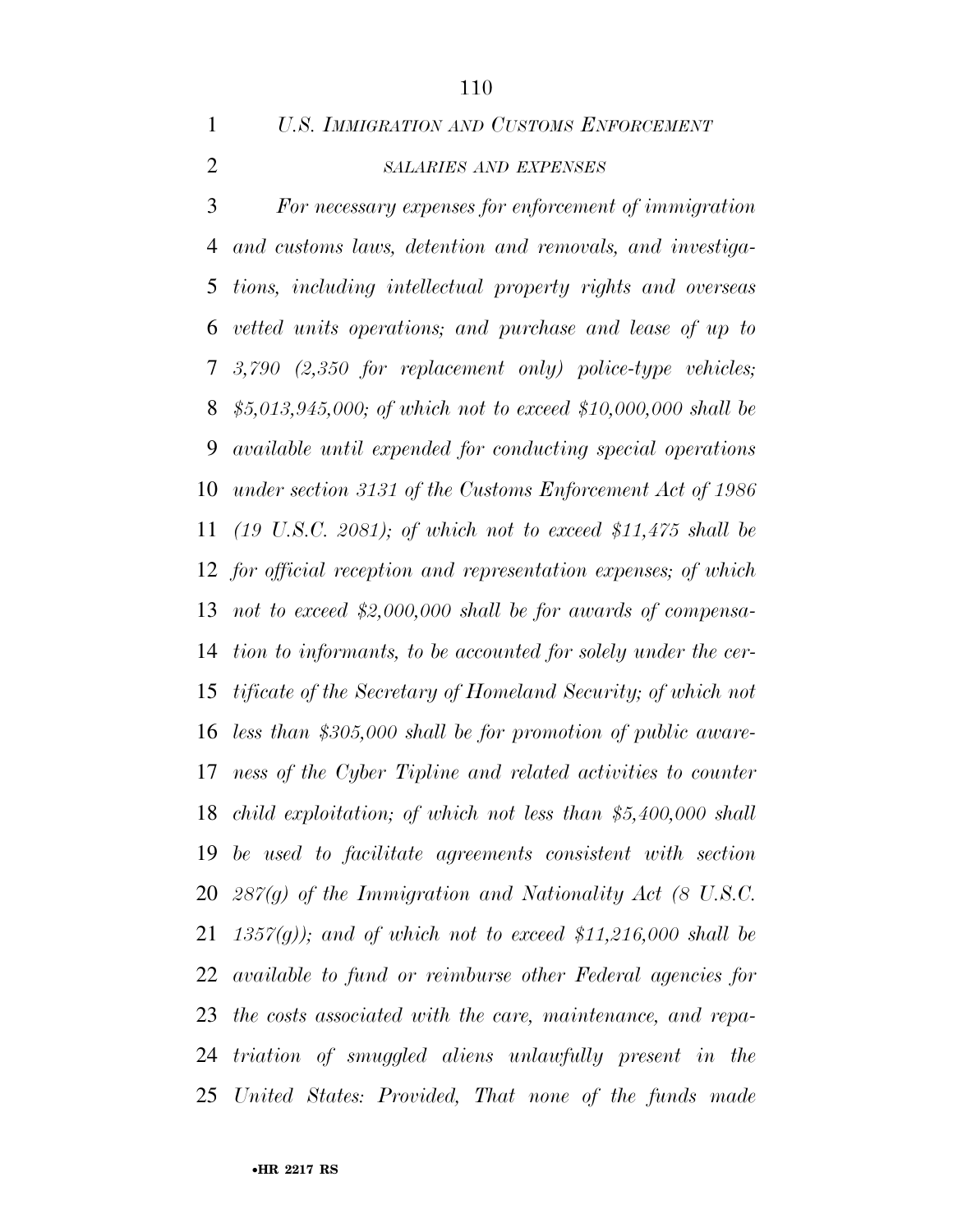*available under this heading shall be available to com- pensate any employee for overtime in an annual amount in excess of \$35,000, except that the Secretary of Homeland Security, or the designee of the Secretary, may waive that amount as necessary for national security purposes and in cases of immigration emergencies: Provided further, That of the total amount provided, \$15,770,000 shall be for ac- tivities to enforce laws against forced child labor, of which not to exceed \$6,000,000 shall remain available until ex- pended: Provided further, That of the total amount avail- able, not less than \$1,600,000,000 shall be available to iden- tify aliens convicted of a crime who may be deportable, and to remove them from the United States once they are judged deportable: Provided further, That the Secretary of Home- land Security shall prioritize the identification and re- moval of aliens convicted of a crime by the severity of that crime: Provided further, That funding made available under this heading shall maintain a level of not less than 31,800 detention beds through September 30, 2014: Pro- vided further, That of the total amount provided, not less than \$2,650,302,000 is for detention and removal oper- ations, including transportation of unaccompanied minor aliens, of which \$46,981,000 shall remain available until September 30, 2015: Provided further, That of the total amount provided, \$10,300,000 shall remain available until*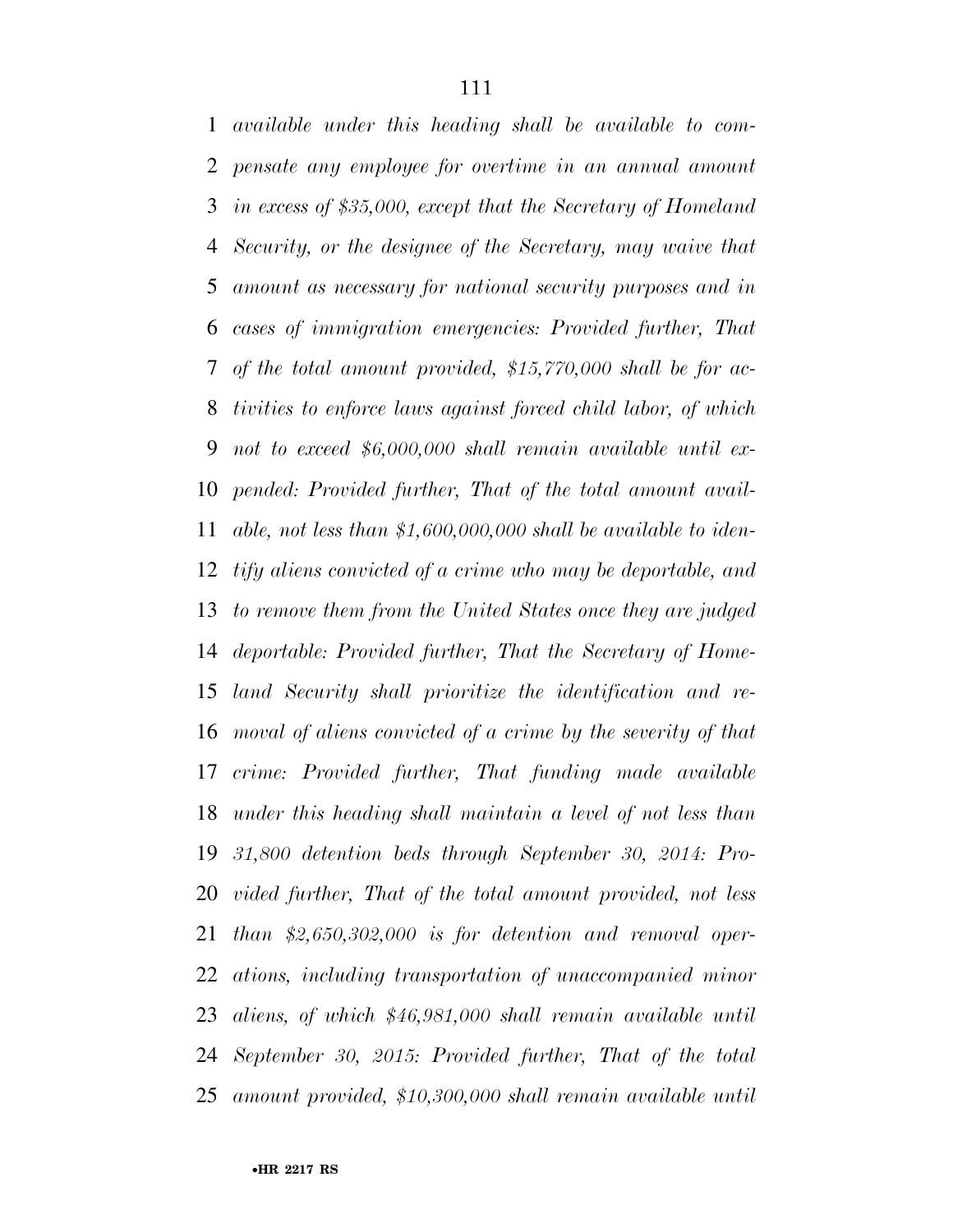*September 30, 2015, for the Visa Security Program: Pro- vided further, That not less than \$10,000,000 shall be avail- able for investigation of intellectual property rights viola- tions, including operation of the National Intellectual Prop- erty Rights Coordination Center: Provided further, That none of the funds provided under this heading may be used to continue a delegation of law enforcement authority au- thorized under section 287(g) of the Immigration and Na- tionality Act (8 U.S.C. 1357(g)) if the Department of Homeland Security Inspector General determines that the terms of the agreement governing the delegation of authority have been violated: Provided further, That none of the funds provided under this heading may be used to continue any contract for the provision of detention services if the two most recent overall performance evaluations received by the contracted facility are less than ''adequate'' or the equiva- lent median score in any subsequent performance evalua- tion system: Provided further, That nothing under this heading shall prevent U.S. Immigration and Customs En- forcement from exercising those authorities provided under immigration laws (as defined in section 101(a)(17) of the Immigration and Nationality Act (8 U.S.C. 1101(a)(17))) during priority operations pertaining to aliens convicted of a crime: Provided further, That without regard to the limitation as to time and condition of section 503(d) of this*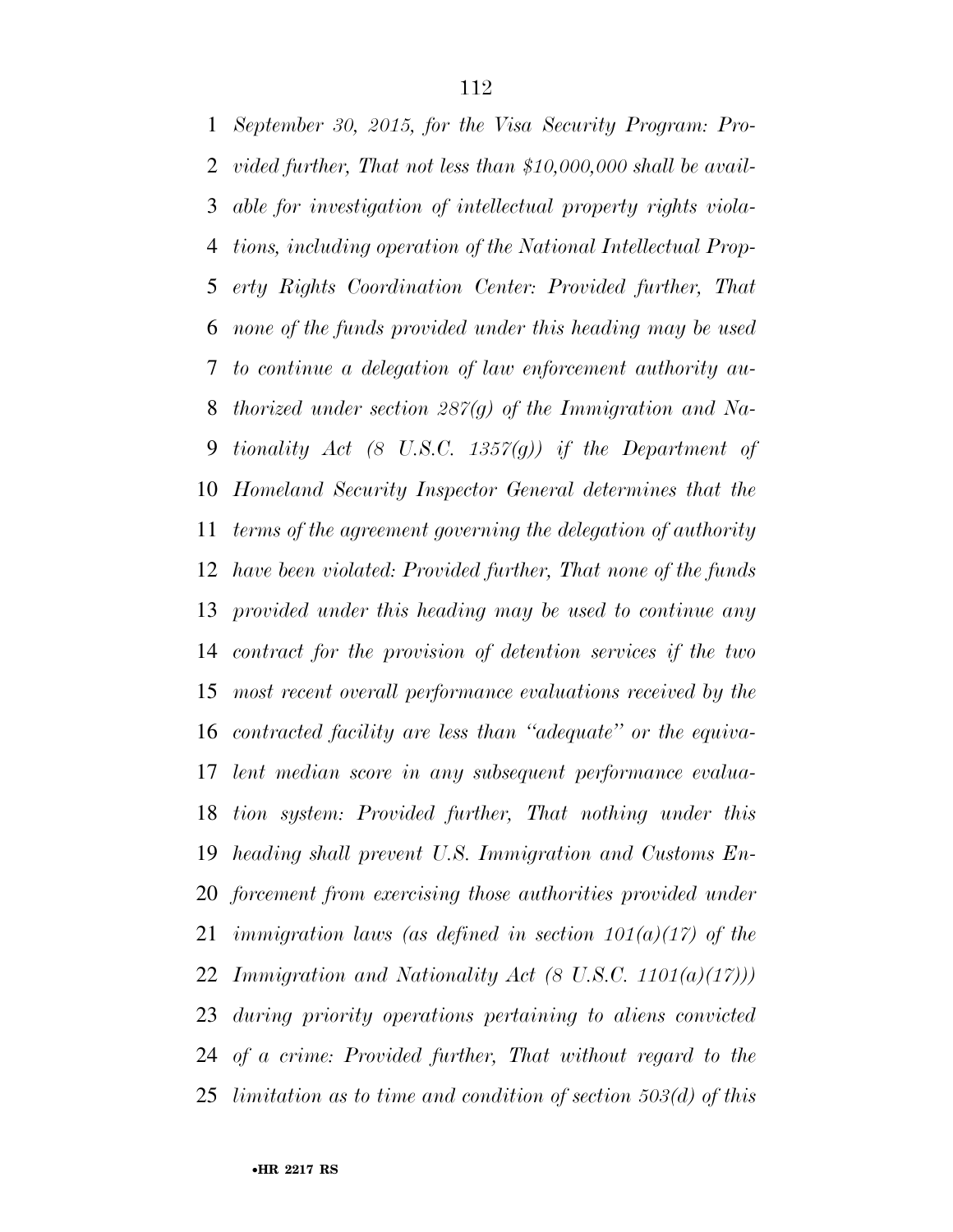*Act, the Secretary may propose to reprogram and transfer funds within and into this appropriation necessary to en-sure the detention of aliens prioritized for removal.* 

*AUTOMATION MODERNIZATION*

 *For expenses of immigration and customs enforcement automated systems, \$34,900,000, to remain available until September 30, 2016.* 

*CONSTRUCTION*

 *For necessary expenses to plan, construct, renovate, equip, and maintain buildings and facilities necessary for the administration and enforcement of the laws relating to customs and immigration, \$5,000,000, to remain available until September 30, 2017.* 

*TRANSPORTATION SECURITY ADMINISTRATION*

#### *AVIATION SECURITY*

 *For necessary expenses of the Transportation Security Administration related to providing civil aviation security services pursuant to the Aviation and Transportation Secu- rity Act (Public Law 107–71; 115 Stat. 597; 49 U.S.C. 40101 note), \$4,939,393,000, to remain available until Sep- tember 30, 2015, of which not to exceed \$7,650 shall be for official reception and representation expenses: Provided, That of the total amount made available under this head- ing, not to exceed \$3,850,557,000 shall be for screening oper-ations, of which \$382,354,000 shall be available for explo-*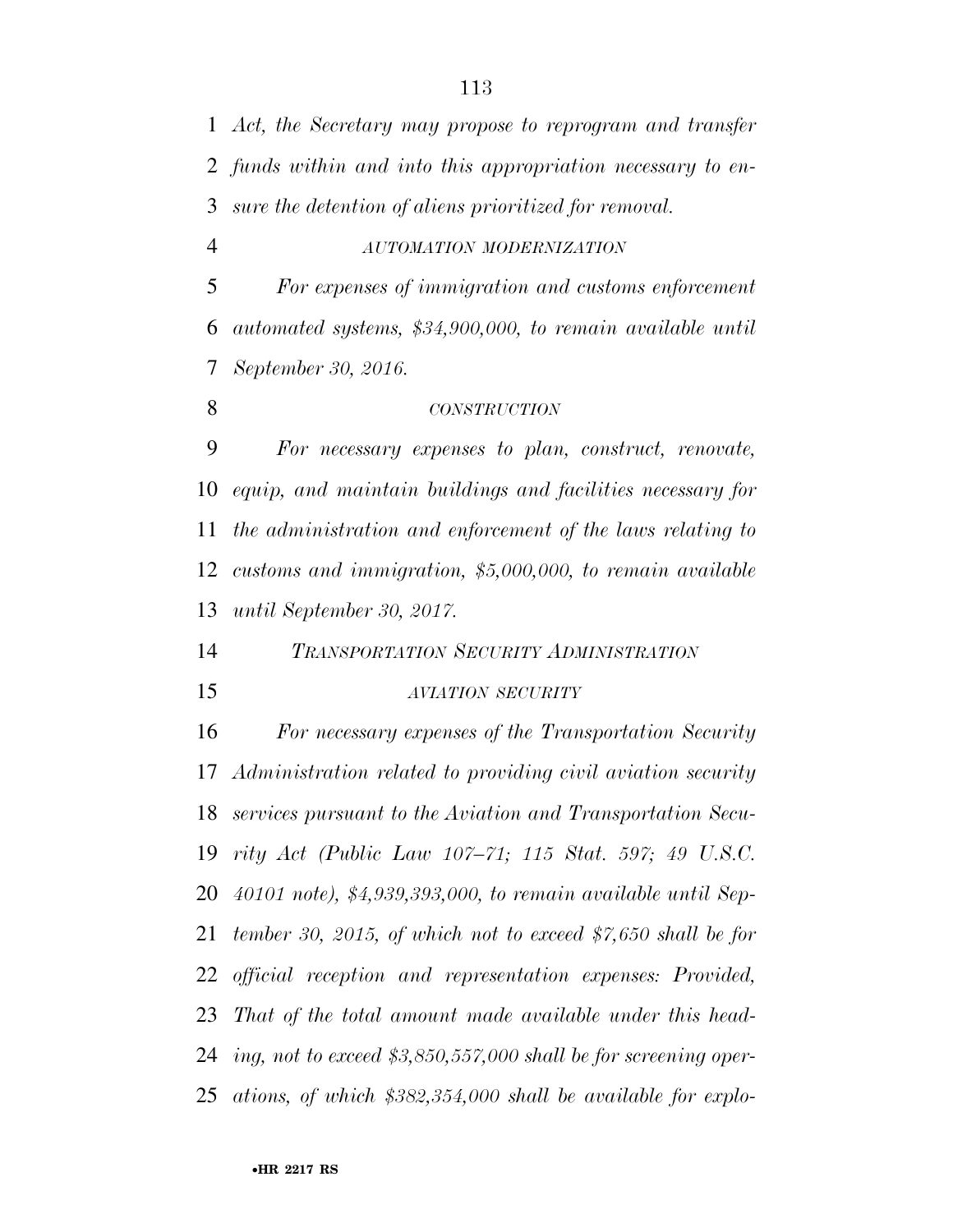*sives detection systems; \$105,309,000 shall be for checkpoint support; and not to exceed \$1,088,836,000 shall be for avia- tion security direction and enforcement: Provided further, That of the amount made available in the preceding proviso for explosives detection systems, \$83,845,000 shall be avail- able for the purchase and installation of these systems: Pro- vided further, That any award to deploy explosives detec- tion systems shall be based on risk, the airport's current reliance on other screening solutions, lobby congestion re- sulting in increased security concerns, high injury rates, airport readiness, and increased cost effectiveness: Provided further, That security service fees authorized under section 44940 of title 49, United States Code, shall be credited to this appropriation as offsetting collections and shall be available only for aviation security: Provided further, That the sum appropriated under this heading from the general fund shall be reduced on a dollar-for-dollar basis as such offsetting collections are received during fiscal year 2014 so as to result in a final fiscal year appropriation from the general fund estimated at not more than \$2,819,393,000: Provided further, That notwithstanding section 44923 of title 49, United States Code, for fiscal year 2014, any funds in the Aviation Security Capital Fund es- tablished by section 44923(h) of title 49, United States Code, may be used for the procurement and installation of*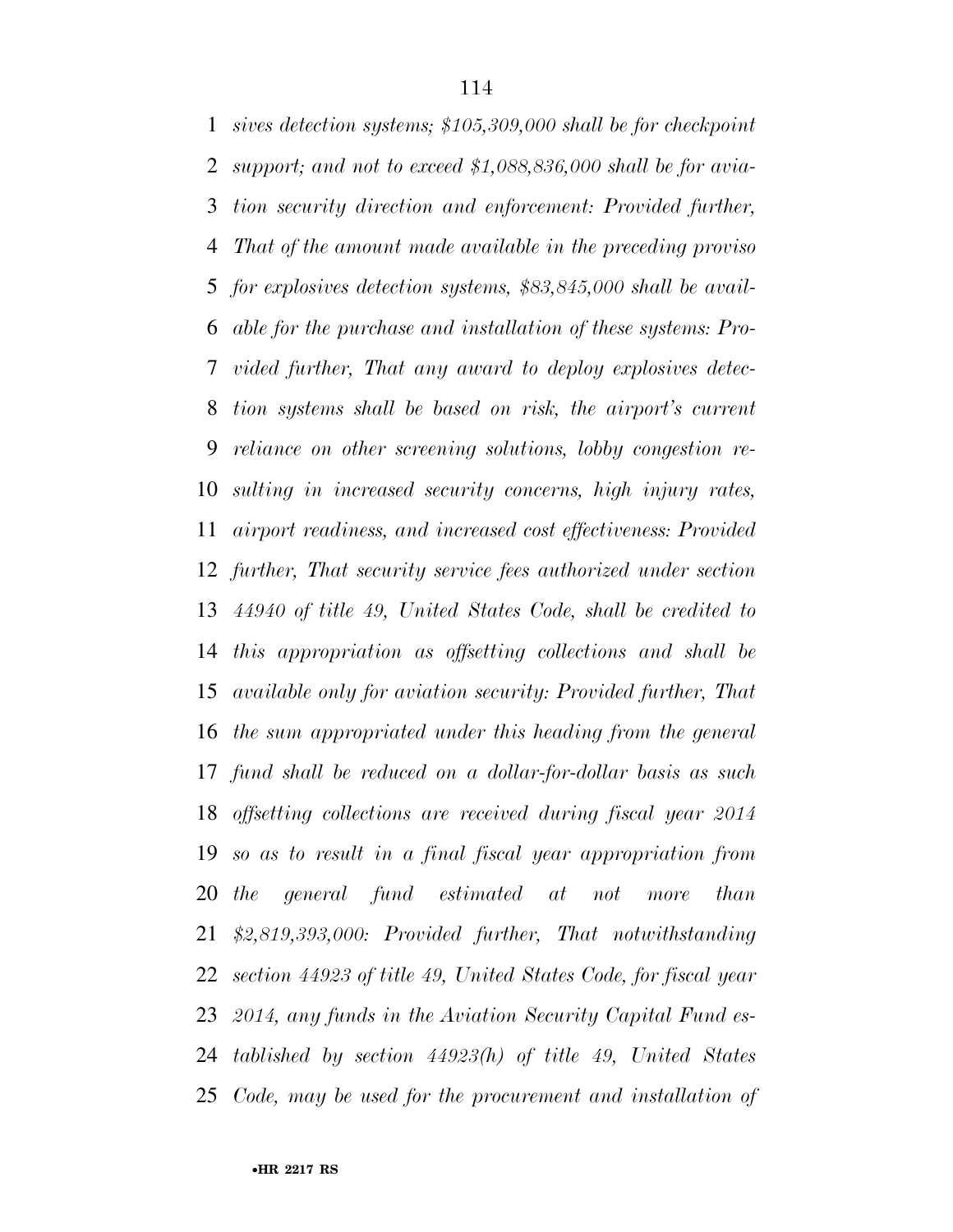*explosives detection systems or for the issuance of other transaction agreements for the purpose of funding projects described in section 44923(a) of such title: Provided further, That not later than 90 days after the date of enactment of this Act, the Secretary of Homeland Security shall sub- mit to the Committees on Appropriations of the Senate and the House of Representatives a detailed report on—* 

 *(1) the Department of Homeland Security efforts and resources being devoted to develop more advanced integrated passenger screening technologies for the most effective security of passengers and baggage at the lowest possible operating and acquisition costs, in- cluding projected funding levels for each fiscal year for the next 5 years or until project completion, whichever is earlier;* 

 *(2) how the Transportation Security Adminis- tration is deploying its existing passenger and bag- gage screener workforce in the most cost effective man-ner; and* 

 *(3) labor savings from the deployment of im- proved technologies for passenger and baggage screen- ing and how those savings are being used to offset se- curity costs or reinvested to address security vulnerabilities:*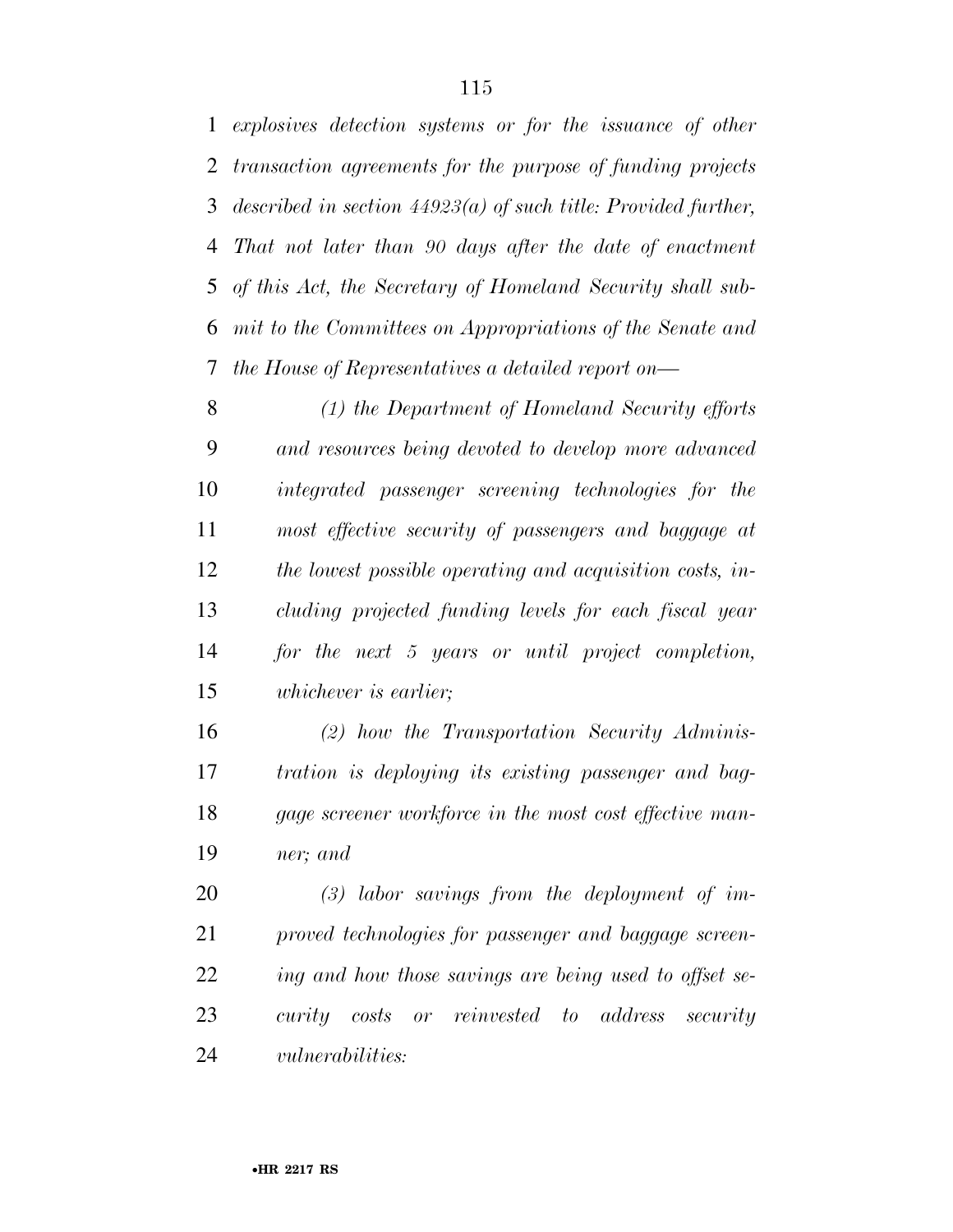| $\mathbf{1}$ | Provided further, That not later than December 31, 2013, |
|--------------|----------------------------------------------------------|
| 2            | the Administrator shall submit to the Committees on Ap-  |
| 3            | propriations of the Senate and the House of Representa-  |
| 4            | <i>tives, a report that:</i>                             |
| 5            | $(1)$ certifies that one in four air passengers that     |
| 6            | require security screening by the Transportation Se-     |
| 7            | curity Administration is eligible for expedited screen-  |
| 8            | ing without lowering security standards; and             |
| 9            | $(2)$ outlines a strategy to increase the number of      |
| 10           | air passengers eligible for expedited screening to 50    |
| 11           | percent by the end of calendar year 2014, including—     |
| 12           | (A) specific benchmarks and performance                  |
| 13           | measures to increase participation in Pre-Check          |
| 14           | by air carriers, airports, and passengers;               |
| 15           | $(B)$ options to facilitate direct application           |
| 16           | for enrollment in Pre-Check through Transpor-            |
| 17           | tation Security Administration's Web site, air-          |
| 18           | ports, and other enrollment locations;                   |
| 19           | $(C)$ use of third-parties to pre-screen pas-            |
| 20           | sengers for expedited screening; and                     |
| 21           | $(D)$ inclusion of populations already vetted            |
| 22           | by the Transportation Security Administration            |
| 23           | and other trusted populations as eligible for ex-        |
| 24           | pedited screening:                                       |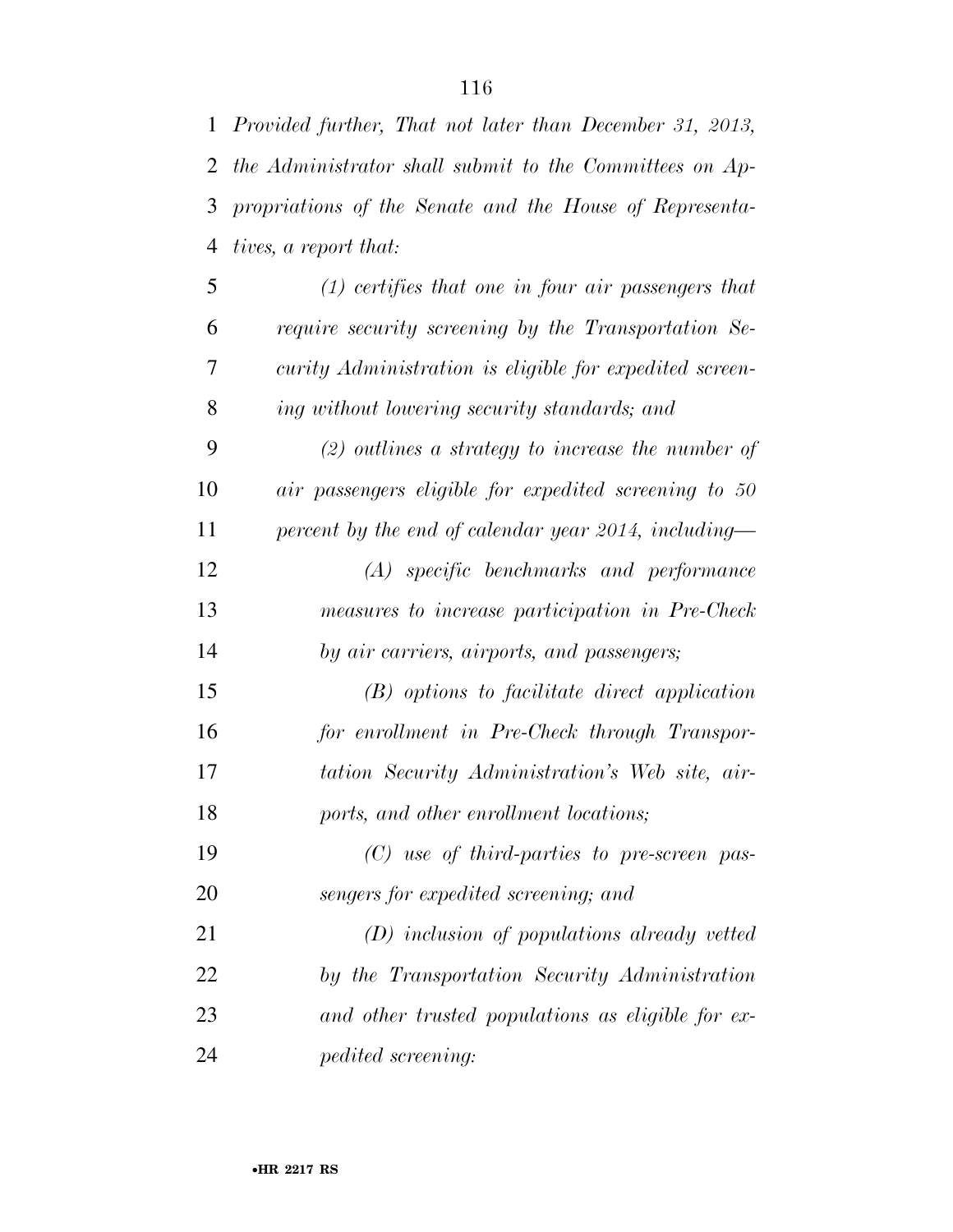*Provided further, That Members of the United States House of Representatives and United States Senate, including the leadership; the heads of Federal agencies and commissions, including the Secretary, Deputy Secretary, Under Secre- taries, and Assistant Secretaries of the Department of Homeland Security; the United States Attorney General, Deputy Attorney General, Assistant Attorneys General, and the United States Attorneys; and senior members of the Ex- ecutive Office of the President, including the Director of the Office of Management and Budget, shall not be exempt from Federal passenger and baggage screening.* 

## *SURFACE TRANSPORTATION SECURITY*

 *For necessary expenses of the Transportation Security Administration related to surface transportation security activities, \$108,618,000, to remain available until Sep-tember 30, 2015.* 

# *TRANSPORTATION THREAT ASSESSMENT AND*

*CREDENTIALING*

 *For necessary expenses for the development and imple- mentation of vetting and credentialing activities, \$180,206,000, to remain available until September 30, 2015.* 

*TRANSPORTATION SECURITY SUPPORT*

 *For necessary expenses of the Transportation Security Administration related to transportation security support*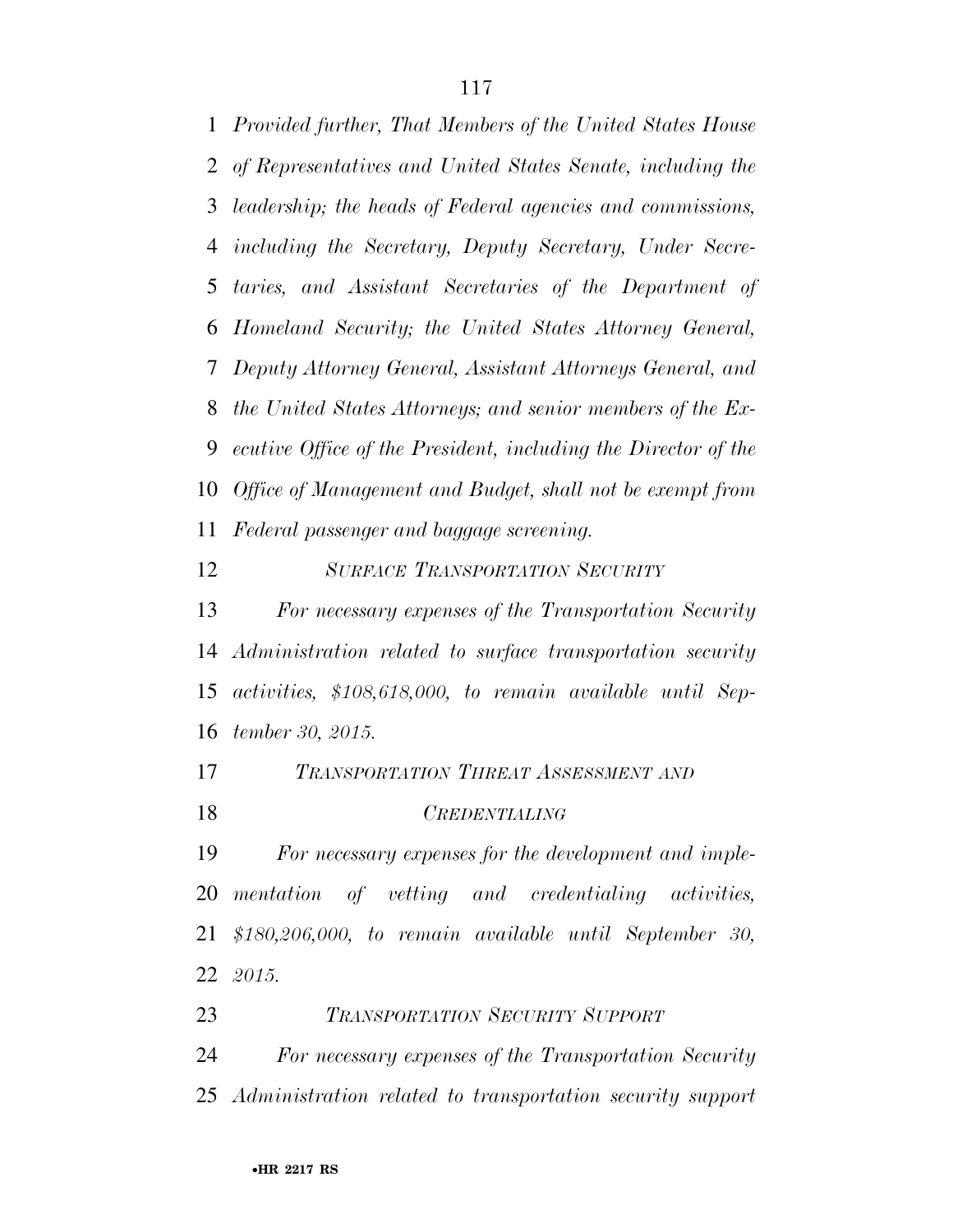*and intelligence pursuant to the Aviation and Transpor- tation Security Act (Public Law 107–71; 115 Stat. 597; 49 U.S.C. 40101 note), \$978,561,000, to remain available until September 30, 2015: Provided, That of the funds ap- propriated under this heading, \$20,000,000 may not be ob- ligated for headquarters administration until the Adminis- trator of the Transportation Security Administration sub- mits to the Committees on Appropriations of the Senate and the House of Representatives detailed expenditure plans for air cargo security, checkpoint support, and explosives detec- tion systems refurbishment, procurement, and installations on an airport-by-airport basis for fiscal year 2014: Pro- vided further, That these plans shall be submitted not later than 60 days after the date of enactment of this Act.* 

## *FEDERAL AIR MARSHALS*

 *For necessary expenses of the Federal Air Marshal Service, \$821,107,000: Provided, That the Director of the Federal Air Marshal Service shall submit to the Committees on Appropriations of the Senate and the House of Rep- resentatives not later than 45 days after the date of enact- ment of this Act a detailed, classified expenditure and staff-ing plan for ensuring optimal coverage of high risk flights.*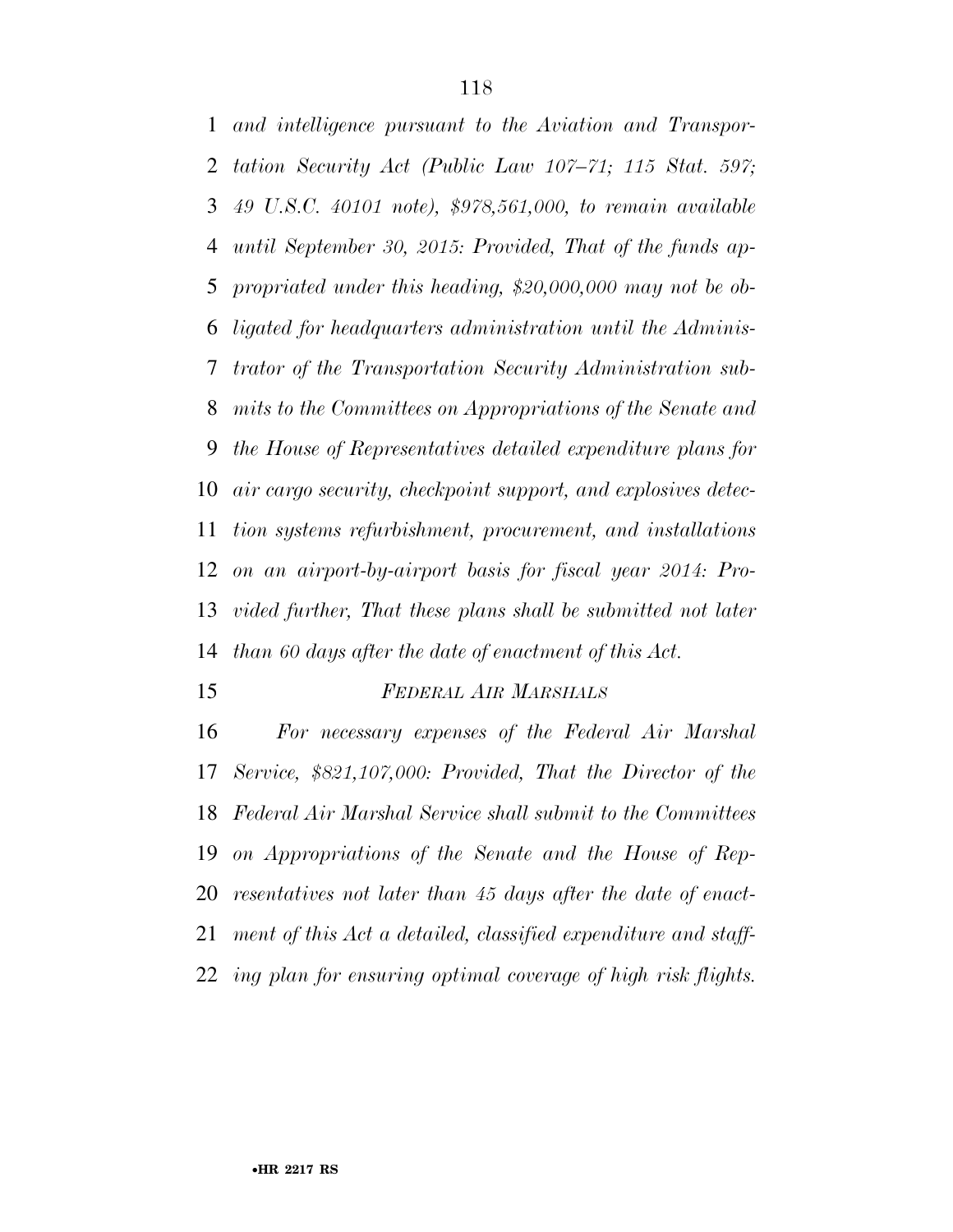#### *COAST GUARD*

## *OPERATING EXPENSES*

 *For necessary expenses for the operation and mainte- nance of the Coast Guard, not otherwise provided for; pur- chase or lease of not to exceed 25 passenger motor vehicles, which shall be for replacement only; purchase or lease of small boats for contingent and emergent requirements (at a unit cost of no more than \$700,000) and repairs and serv- ice-life replacements, not to exceed a total of \$31,000,000; purchase or lease of boats necessary for overseas deploy- ments and activities; minor shore construction projects not exceeding \$1,000,000 in total cost on any location; pay- ments pursuant to section 156 of Public Law 97–377 (42 U.S.C. 402 note; 96 Stat. 1920); and recreation and wel- fare; \$7,026,346,000; of which \$567,000,000 shall be for de- fense-related activities, of which \$227,000,000 is designated by the Congress for Overseas Contingency Operations/Glob- al War on Terrorism pursuant to section 251(b)(2)(A)(ii) of the Balanced Budget and Emergency Deficit Control Act of 1985; of which \$24,500,000 shall be derived from the Oil Spill Liability Trust Fund to carry out the purposes of sec- tion 1012(a)(5) of the Oil Pollution Act of 1990 (33 U.S.C. 2712(a)(5)); and of which not to exceed \$15,300 shall be for official reception and representation expenses: Provided, That none of the funds made available by this Act shall*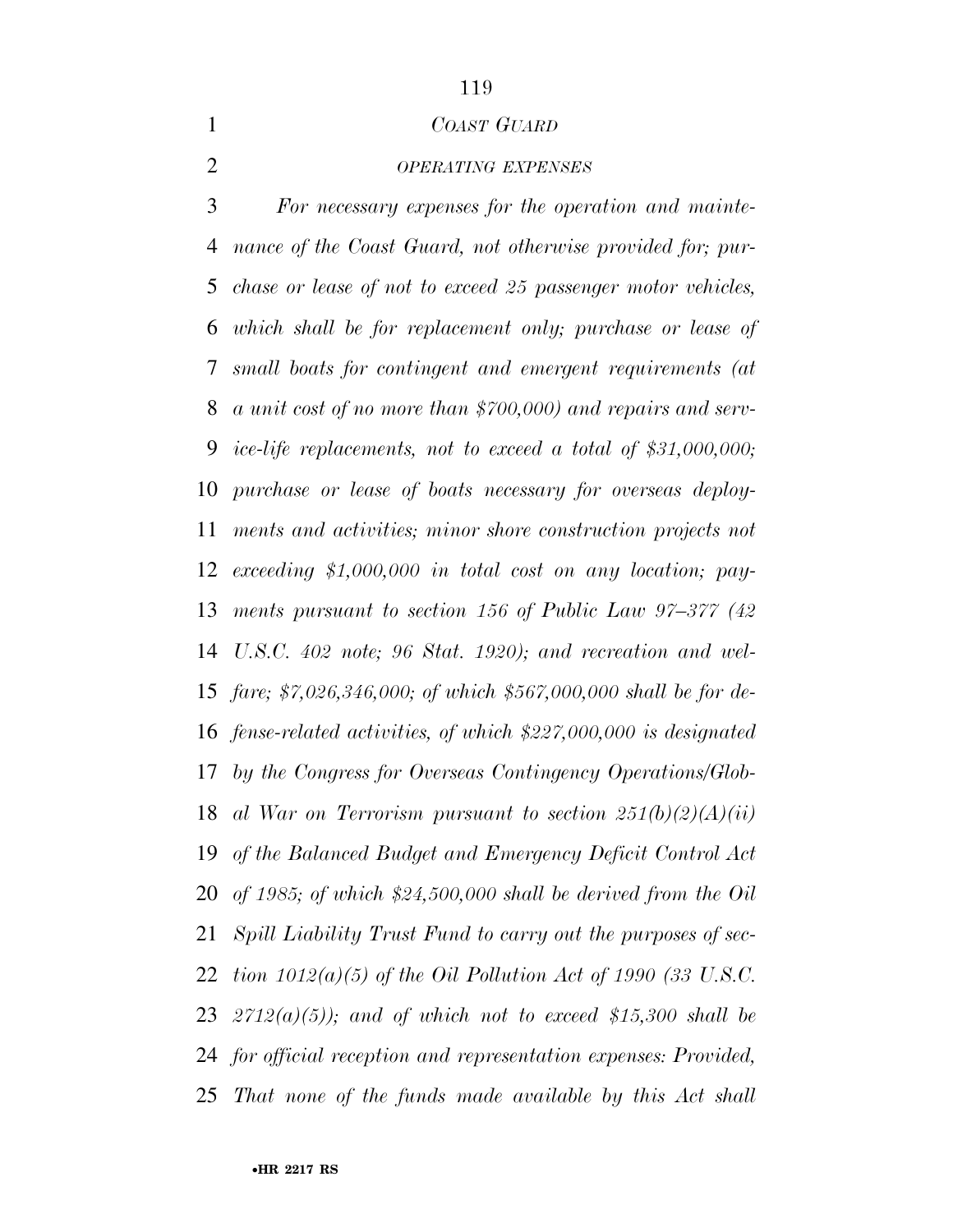*be for expenses incurred for recreational vessels under sec- tion 12114 of title 46, United States Code, except to the extent fees are collected from owners of yachts and credited to this appropriation: Provided further, That of the funds provided under this heading, \$75,000,000 shall be withheld from obligation for Coast Guard Headquarters Directorates until a future-years capital investment plan for fiscal years 2015 through 2019, as specified under the heading Coast Guard ''Acquisition, Construction, and Improvements'' of this Act is submitted to the Committees on Appropriations of the Senate and the House of Representatives: Provided further, That funds made available under this heading for Overseas Contingency Operations/Global War on Terrorism may be allocated by program, project, and activity, not- withstanding section 503 of this Act: Provided further, That without regard to the limitation as to time and condition of section 503(d) of this Act, after June 30, an additional \$10,000,000 may be reprogrammed to or from Military Pay and Allowances in accordance with subsections (a), (b), and (c), of section 503.* 

*ENVIRONMENTAL COMPLIANCE AND RESTORATION*

 *For necessary expenses to carry out the environmental compliance and restoration functions of the Coast Guard under chapter 19 of title 14, United States Code, \$13,165,000 to remain available until September 30, 2018.*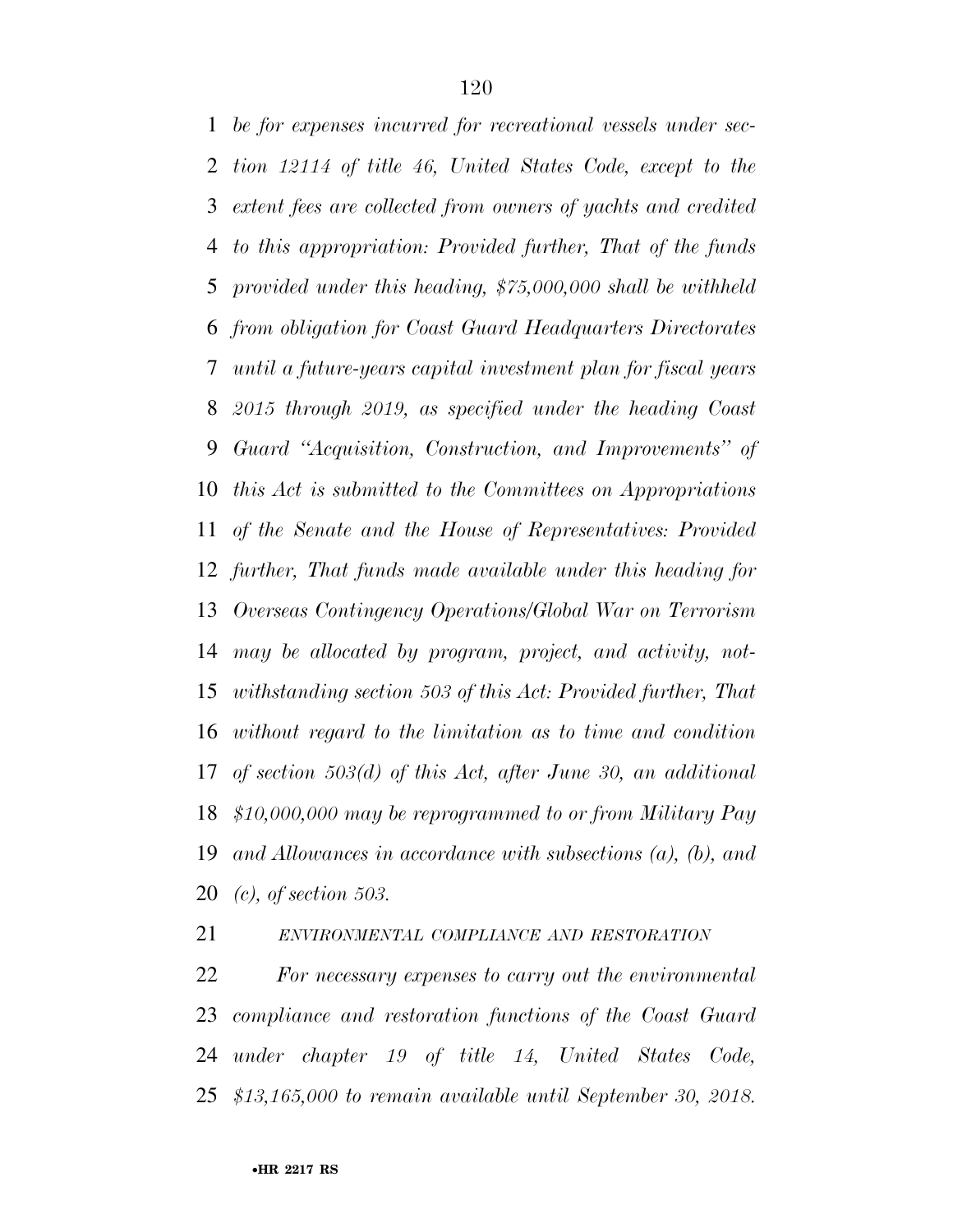#### *RESERVE TRAINING*

 *For necessary expenses of the Coast Guard Reserve, as authorized by law; operations and maintenance of the Coast Guard reserve program; personnel and training costs; and equipment and services; \$122,491,000.* 

*ACQUISITION, CONSTRUCTION, AND IMPROVEMENTS*

 *For necessary expenses of acquisition, construction, renovation, and improvement of aids to navigation, shore facilities, vessels, and aircraft, including equipment related thereto; and maintenance, rehabilitation, lease and oper- ation of facilities and equipment; as authorized by law; \$1,229,684,000; of which \$20,000,000 shall be derived from the Oil Spill Liability Trust Fund to carry out the purposes of section 1012(a)(5) of the Oil Pollution Act of 1990 (33 U.S.C. 2712(a)(5)); and of which the following amounts, to remain available until September 30, 2018, (except as sub- sequently specified), shall be available as follows: \$18,000,000 for military family housing, of which not more than \$349,996 shall be derived from the Coast Guard Hous- ing Fund established pursuant to 14 U.S.C. 687; \$1,004,000,000 shall be available to acquire, effect major repairs to, renovate, or improve vessels, small boats, and related equipment; \$28,000,000 to acquire, effect major re- pairs to, renovate, or improve aircraft or increase aviation capability; \$59,930,000 for other acquisition programs; of* 

•**HR 2217 RS**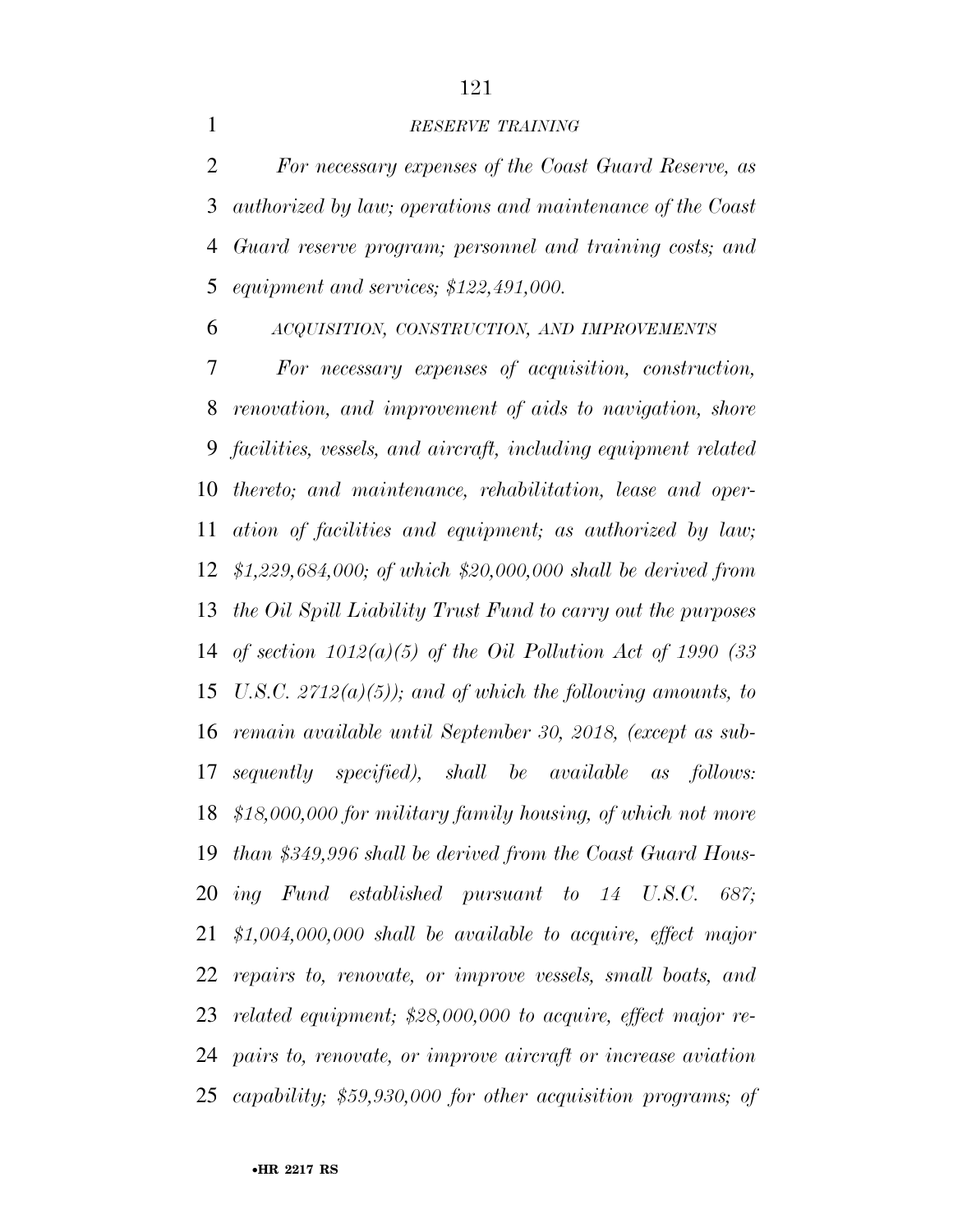*which \$5,000,000 for shore facilities and aids to navigation, including facilities at Department of Defense installations used by the Coast Guard; and \$114,754,000 to remain available until September 30, 2014, for personnel com- pensation and benefits and related costs: Provided, That the funds provided by this Act shall be immediately available and allotted to contract for the production of the seventh National Security Cutter notwithstanding the availability of funds for post-production costs: Provided further, That the funds provided by this Act shall be immediately avail- able and allotted to contract for long lead time materials, components, and designs for the eighth National Security Cutter notwithstanding the availability of funds for produc- tion costs or post-production costs: Provided further, That the Commandant of the Coast Guard shall submit to the Committees on Appropriations of the Senate and the House of Representatives, at the time that the President's budget is submitted each year under section 1105(a) of title 31, United States Code, a future-years capital investment plan for the Coast Guard that identifies for each requested cap-ital asset—* 

- *(1) the proposed appropriations included in that budget;*
- *(2) the total estimated cost of completion, includ-ing and clearly delineating the costs of associated*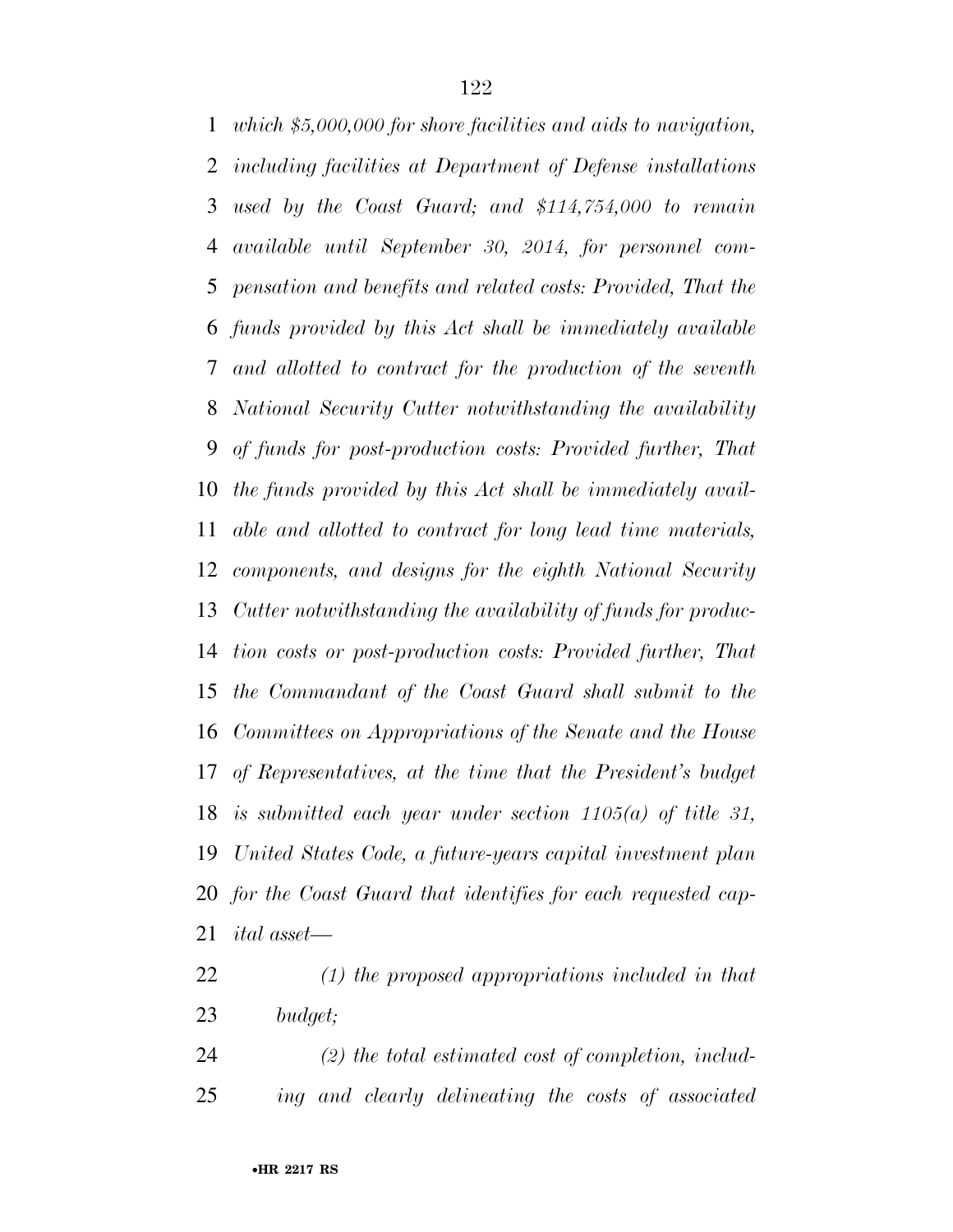| $\mathbf{1}$   | major acquisition systems infrastructure and transi-   |
|----------------|--------------------------------------------------------|
| $\overline{2}$ | tion to operations;                                    |
| 3              | $(3)$ projected funding levels for each fiscal year    |
| $\overline{4}$ | for the next 5 fiscal years or until acquisition pro-  |
| 5              | gram baseline or project completion, whichever is ear- |
| 6              | lier;                                                  |
| 7              | $(4)$ an estimated completion date at the projected    |
| 8              | funding levels; and                                    |
| 9              | $(5)$ a current acquisition program baseline for       |
| 10             | each capital asset, as applicable, that—               |
| 11             | $(A)$ includes the total acquisition cost of           |
| 12             | each asset, subdivided by fiscal year and includ-      |
| 13             | ing a detailed description of the purpose of the       |
| 14             | proposed funding levels for each fiscal year, in-      |
| 15             | cluding for each fiscal year funds requested for       |
| 16             | design, pre-acquisition activities, production,        |
| 17             | structural modifications, missionization, post-de-     |
| 18             | livery, and transition to operations costs;            |
| 19             | (B) includes a detailed project schedule               |
| 20             | through completion, subdivided by fiscal year,         |
| 21             | that details—                                          |
| 22             | (i) quantities planned for each fiscal                 |
| 23             | year; and                                              |
| 24             | (ii) major acquisition and project                     |
| 25             | events, including development of operational           |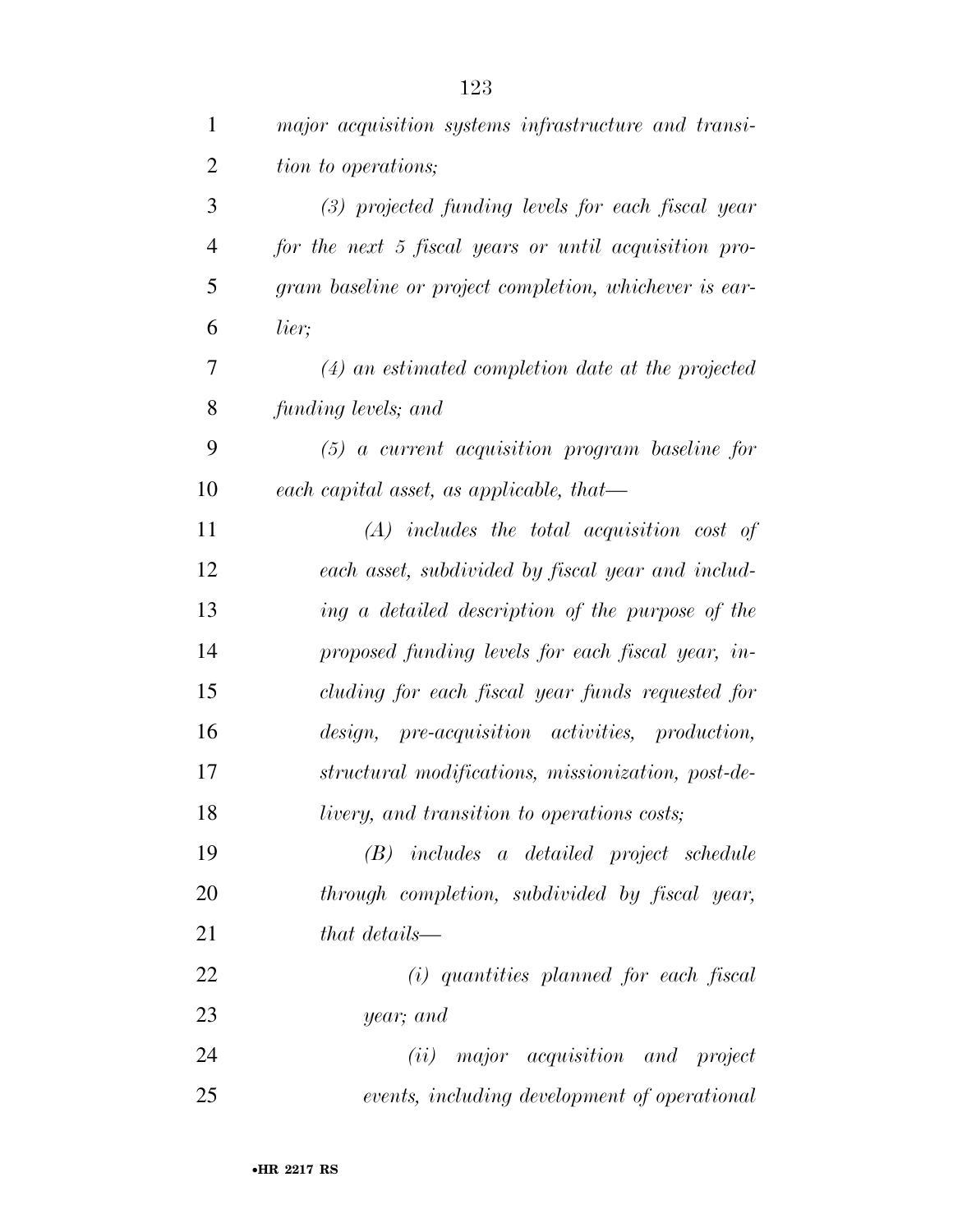| $\mathbf{1}$   | requirements, contracting actions, design re-      |
|----------------|----------------------------------------------------|
| $\overline{2}$ | views, production, delivery, test and evalua-      |
| 3              | tion, and transition to operations, includ-        |
| $\overline{4}$ | ing necessary training, shore infrastructure,      |
| 5              | and logistics;                                     |
| 6              | $(C)$ notes and explains any deviations in         |
| 7              | cost, performance parameters, schedule, or esti-   |
| 8              | mated date of completion from the original ac-     |
| 9              | quisition program baseline and the most recent     |
| 10             | baseline approved by the Department of Home-       |
| 11             | land Security's Acquisition Review Board, if ap-   |
| 12             | plicable;                                          |
| 13             | $(D)$ aligns the acquisition of each asset to      |
| 14             | mission requirements by defining existing capa-    |
| 15             | bilities of comparable legacy assets, identifying  |
| 16             | known capability gaps between such existing ca-    |
| 17             | pabilities and stated mission requirements, and    |
| 18             | explaining how the acquisition of each asset will  |
| 19             | address such known capability gaps;                |
| 20             | $(E)$ defines lifecycle costs for each asset and   |
| 21             | the date of the estimate on which such costs are   |
| 22             | based, including all associated costs of major ac- |
| 23             | quisitions systems infrastructure and transition   |
| 24             | to operations, delineated by purpose and fiscal    |
| 25             | year for the projected service life of the asset;  |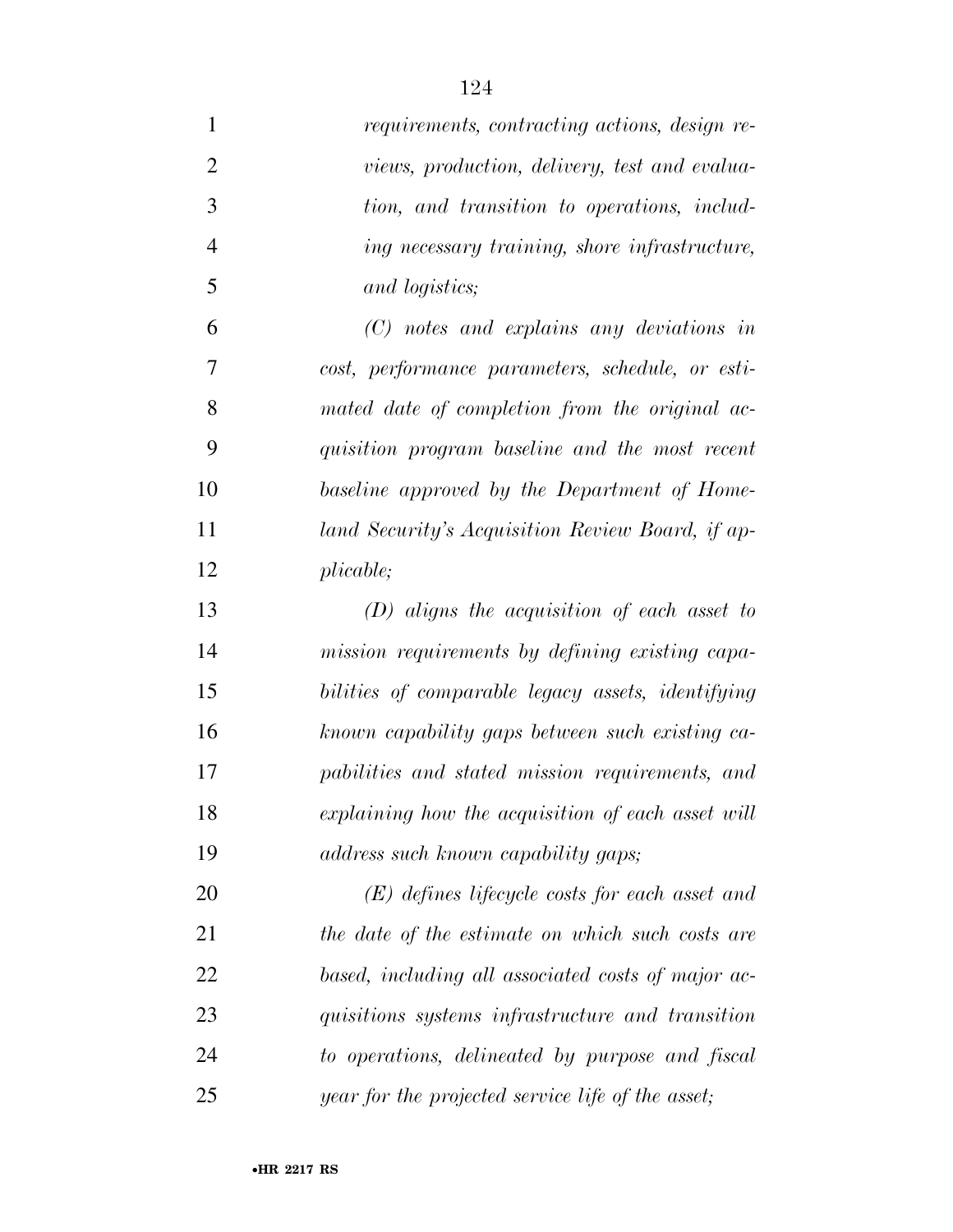*(F) includes the earned value management system summary schedule performance index and cost performance index for each asset, if applica-ble; and* 

 *(G) includes a phase-out and decommis- sioning schedule delineated by fiscal year for each existing legacy asset that each asset is in-tended to replace or recapitalize:* 

 *Provided further, That the Commandant of the Coast Guard shall ensure that amounts specified in the future-years cap- ital investment plan are consistent, to the maximum extent practicable, with proposed appropriations necessary to sup- port the programs, projects, and activities of the Coast Guard in the President's budget as submitted under section 1105(a) of title 31, United States Code, for that fiscal year: Provided further, That any inconsistencies between the cap- ital investment plan and proposed appropriations shall be identified and justified: Provided further, That subsections (a) and (b) of section 6402 of Public Law 110–28 shall apply with respect to the amounts made available under this heading.* 

*RESEARCH, DEVELOPMENT, TEST, AND EVALUATION*

 *For necessary expenses for applied scientific research, development, test, and evaluation; and for maintenance, re-habilitation, lease, and operation of facilities and equip-*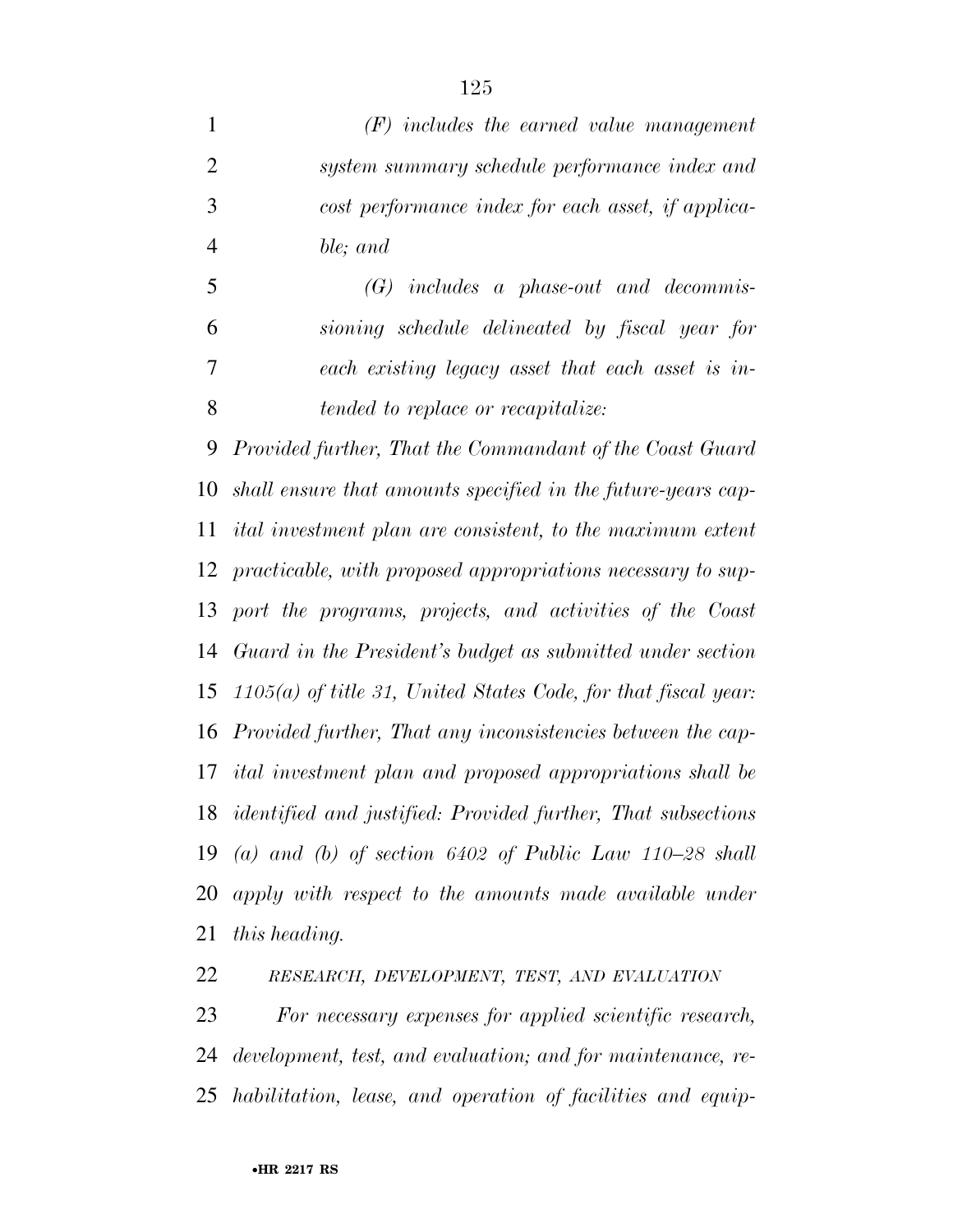*ment; as authorized by law; \$19,781,000 to remain avail- able until September 30, 2016, of which \$500,000 shall be derived from the Oil Spill Liability Trust Fund to carry out the purposes of section 1012(a)(5) of the Oil Pollution Act of 1990 (33 U.S.C. 2712(a)(5)): Provided, That there may be credited to and used for the purposes of this appro- priation funds received from State and local governments, other public authorities, private sources, and foreign coun- tries for expenses incurred for research, development, test-ing, and evaluation.* 

#### *RETIRED PAY*

 *For retired pay, including the payment of obligations otherwise chargeable to lapsed appropriations for this pur- pose, payments under the Retired Serviceman's Family Protection and Survivor Benefits Plans, payment for career status bonuses, concurrent receipts and combat-related spe- cial compensation under the National Defense Authoriza- tion Act, and payments for medical care of retired per- sonnel and their dependents under chapter 55 of title 10, United States Code, \$1,460,000,000 to remain available until expended.* 

*UNITED STATES SECRET SERVICE*

# *SALARIES AND EXPENSES*

 *For necessary expenses of the United States Secret Service, including purchase of not to exceed 652 vehicles*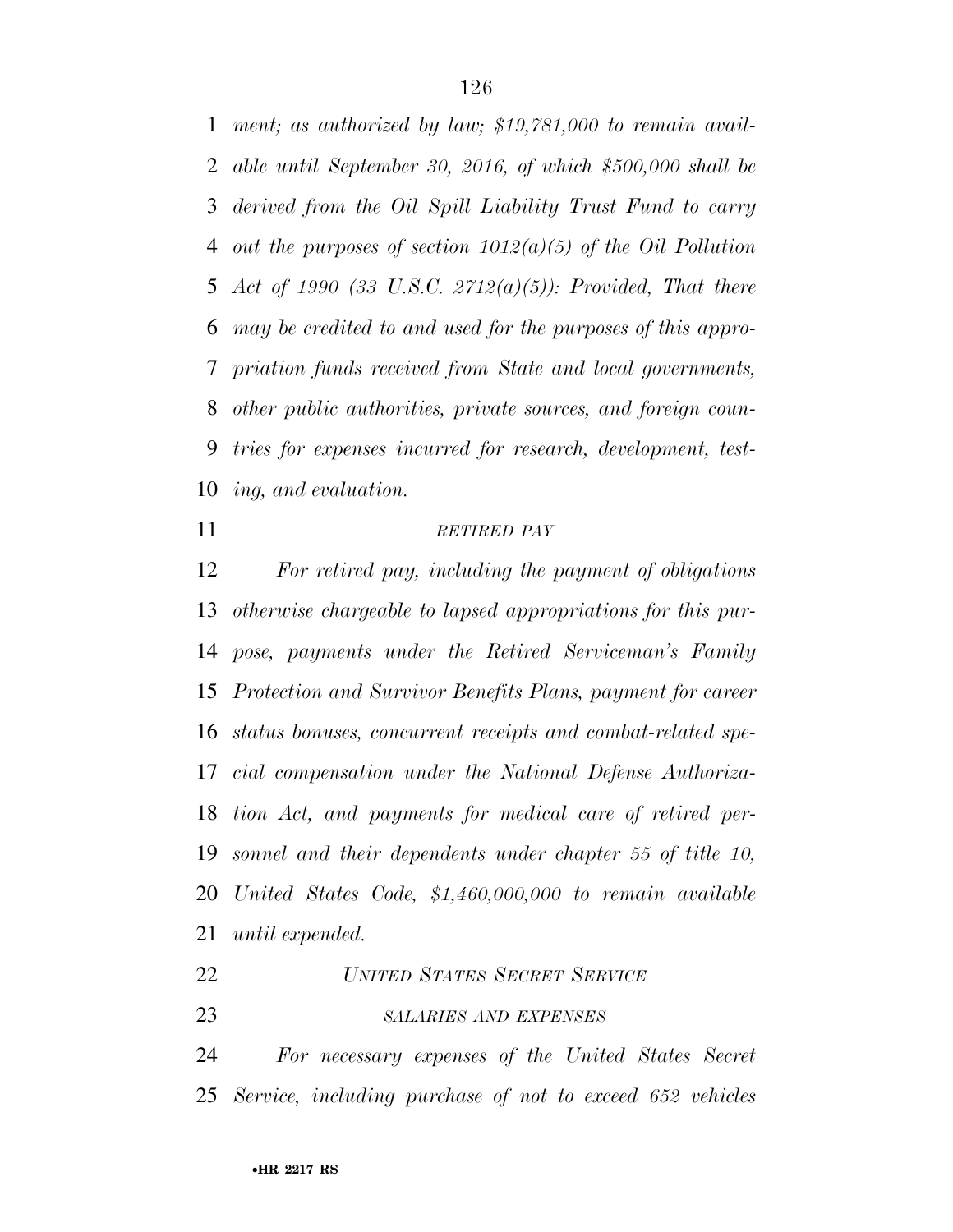*for police-type use for replacement only; hire of passenger motor vehicles; purchase of motorcycles made in the United States; hire of aircraft; services of expert witnesses at such rates as may be determined by the Director of the Secret Service; rental of buildings in the District of Columbia, and fencing, lighting, guard booths, and other facilities on pri- vate or other property not in Government ownership or con- trol, as may be necessary to perform protective functions; payment of per diem or subsistence allowances to employees in cases in which a protective assignment on the actual day or days of the visit of a protectee requires an employee to work 16 hours per day or to remain overnight at a post of duty; conduct of and participation in firearms matches; presentation of awards; travel of United States Secret Serv- ice employees on protective missions without regard to the limitations on such expenditures in this or any other Act if approval is obtained in advance from the Committees on Appropriations of the Senate and the House of Representa- tives; research and development; grants to conduct behav- ioral research in support of protective research and oper- ations; and payment in advance for commercial accom- modations as may be necessary to perform protective func- tions; \$1,529,902,000; of which not to exceed \$19,125 shall be for official reception and representation expenses; of which not to exceed \$100,000 shall be to provide technical*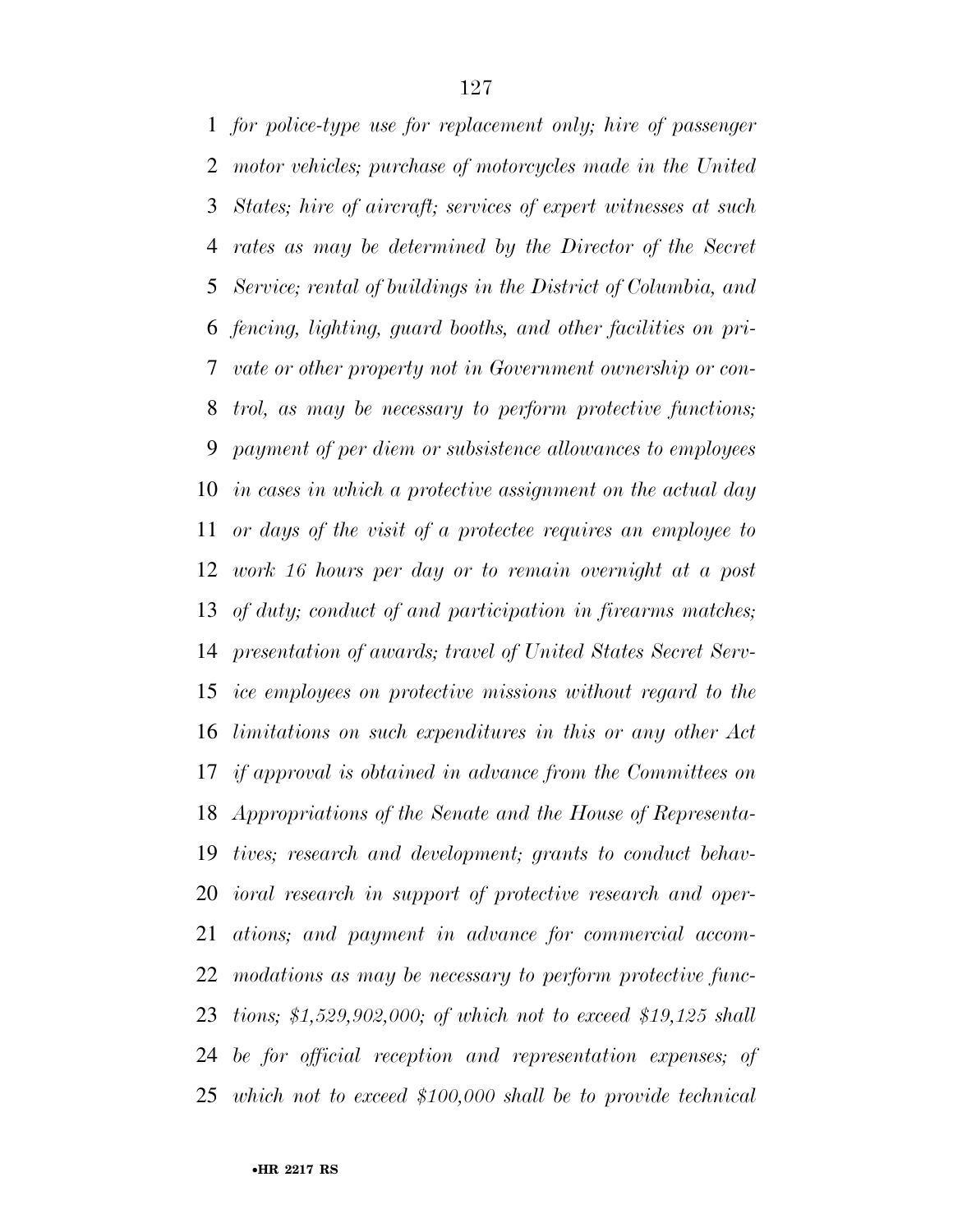*assistance and equipment to foreign law enforcement orga- nizations in counterfeit investigations; of which \$2,366,000 shall be for forensic and related support of investigations of missing and exploited children; of which \$6,000,000 shall be for a grant for activities related to investigations of miss- ing and exploited children and shall remain available until September 30, 2015; and of which \$6,000,000 shall be for activities related to training in electronic crimes investiga- tions and forensics: Provided, That \$18,000,000 for protec- tive travel shall remain available until September 30, 2015: Provided further, That \$4,500,000 for National Special Se- curity Events shall remain available until September 30, 2015: Provided further, That the United States Secret Serv- ice is authorized to obligate funds in anticipation of reim- bursements from Federal agencies and entities, as defined in section 105 of title 5, United States Code, for personnel receiving training sponsored by the James J. Rowley Training Center, except that total obligations at the end of the fiscal year shall not exceed total budgetary resources available under this heading at the end of the fiscal year: Provided further, That none of the funds made available under this heading shall be available to compensate any em- ployee for overtime in an annual amount in excess of \$35,000, except that the Secretary of Homeland Security, or the designee of the Secretary, may waive that amount*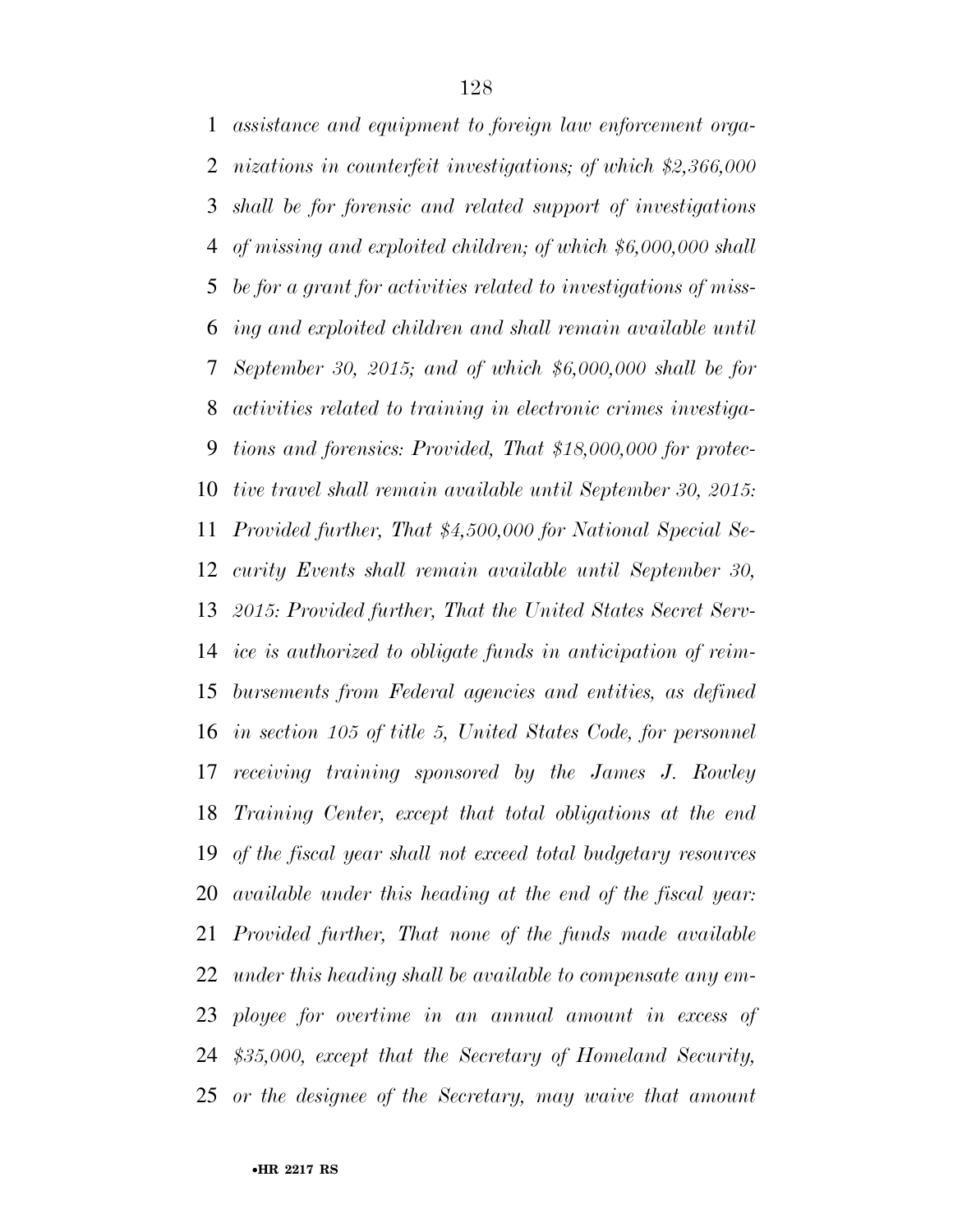*as necessary for national security purposes: Provided fur- ther, That none of the funds made available to the United States Secret Service by this Act or by previous appropria- tions Acts may be made available for the protection of the head of a Federal agency other than the Secretary of Home- land Security: Provided further, That the Director of the United States Secret Service may enter into an agreement to provide such protection on a fully reimbursable basis: Provided further, That none of the funds made available to the United States Secret Service by this Act or by pre- vious appropriations Acts may be obligated for the purpose of opening a new permanent domestic or overseas office or location unless the Committees on Appropriations of the Senate and the House of Representatives are notified 15 days in advance of such obligation: Provided further, That for purposes of section 503(b) of this Act, \$15,000,000 or 10 percent, whichever is less, may be transferred between ''Protection of persons and facilities'' and ''Domestic field operations''.* 

- *ACQUISITION, CONSTRUCTION, IMPROVEMENTS, AND*
- 

## *RELATED EXPENSES*

 *For necessary expenses for acquisition, construction, repair, alteration, and improvement of physical and techno- logical infrastructure, \$51,775,000; of which \$5,380,000, to remain available until September 30, 2018, shall be for ac-*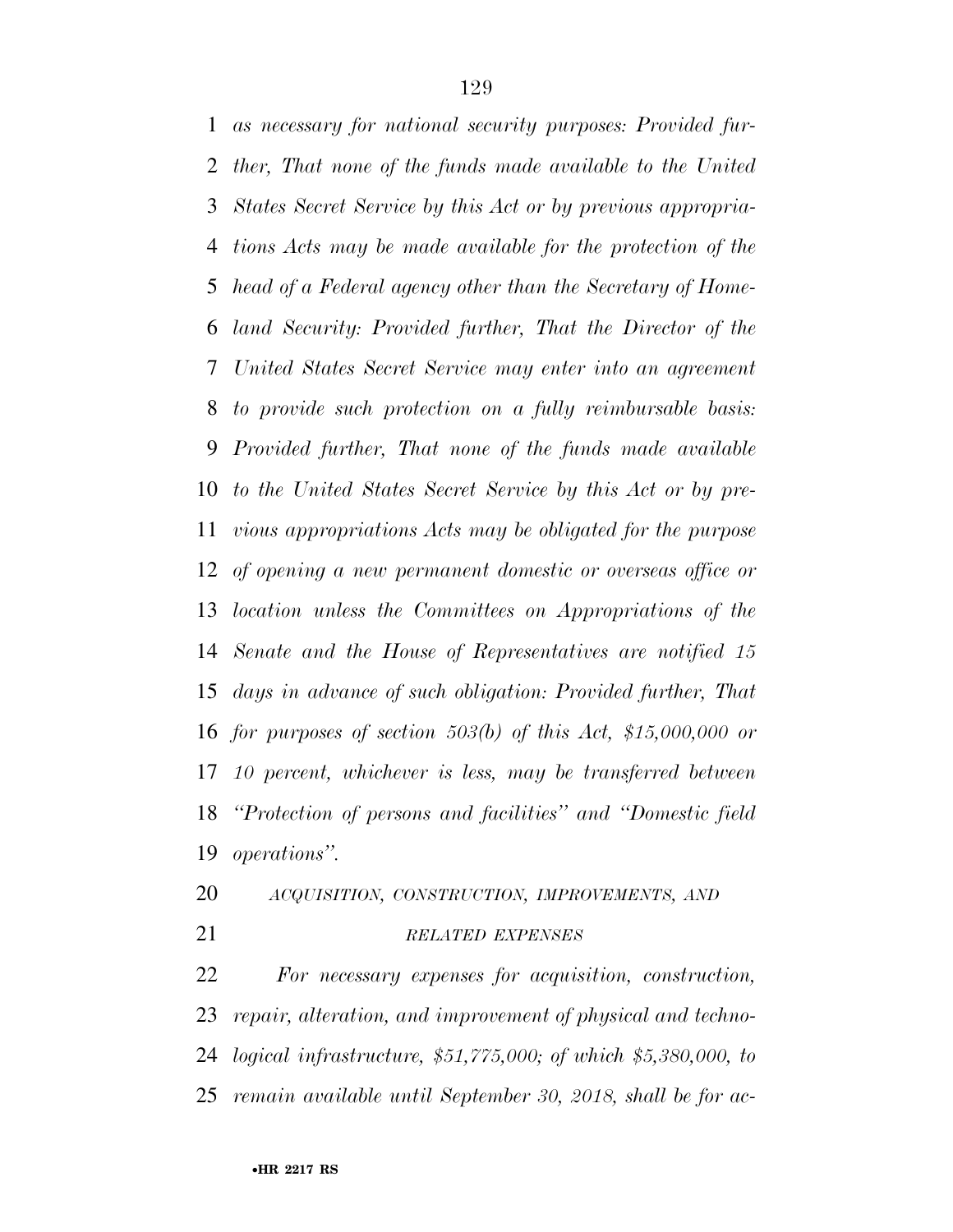| $\mathbf{1}$   | quisition, construction, improvement, and maintenance of     |  |  |  |  |  |  |  |
|----------------|--------------------------------------------------------------|--|--|--|--|--|--|--|
| $\overline{2}$ | facilities; and of which \$46,395,000, to remain available   |  |  |  |  |  |  |  |
| 3              | until September 30, 2016, shall be for information integra-  |  |  |  |  |  |  |  |
| $\overline{4}$ | tion and technology transformation execution.                |  |  |  |  |  |  |  |
| 5              | <b>TITLE III</b>                                             |  |  |  |  |  |  |  |
| 6              | PROTECTION, PREPAREDNESS, RESPONSE, AND                      |  |  |  |  |  |  |  |
| 7              | <b>RECOVERY</b>                                              |  |  |  |  |  |  |  |
| 8              | NATIONAL PROTECTION AND PROGRAMS DIRECTORATE                 |  |  |  |  |  |  |  |
| 9              | MANAGEMENT AND ADMINISTRATION                                |  |  |  |  |  |  |  |
| 10             | For salaries and expenses of the Office of the Under         |  |  |  |  |  |  |  |
| 11             | Secretary for the National Protection and Programs Direc-    |  |  |  |  |  |  |  |
| 12             | torate, support for operations, and information technology,  |  |  |  |  |  |  |  |
| 13             | \$59,523,000: Provided, That not to exceed \$3,825 shall be  |  |  |  |  |  |  |  |
|                | 14 for official reception and representation expenses.       |  |  |  |  |  |  |  |
| 15             | INFRASTRUCTURE PROTECTION AND INFORMATION                    |  |  |  |  |  |  |  |
| 16             | <b>SECURITY</b>                                              |  |  |  |  |  |  |  |
| 17             | For necessary expenses for infrastructure protection         |  |  |  |  |  |  |  |
|                | 18 and information security programs and activities, as au-  |  |  |  |  |  |  |  |
|                | 19 thorized by title II of the Homeland Security Act of 2002 |  |  |  |  |  |  |  |
|                | 20 (6 U.S.C. 121 et seq.), \$1,209,000,000, of which         |  |  |  |  |  |  |  |
| 21             | $$250,000,000$ shall remain available until September 30,    |  |  |  |  |  |  |  |
|                | 22 2015.                                                     |  |  |  |  |  |  |  |
| 23             | FEDERAL PROTECTIVE SERVICE                                   |  |  |  |  |  |  |  |
|                |                                                              |  |  |  |  |  |  |  |

 *The revenues and collections of security fees credited to this account shall be available until expended for nec-*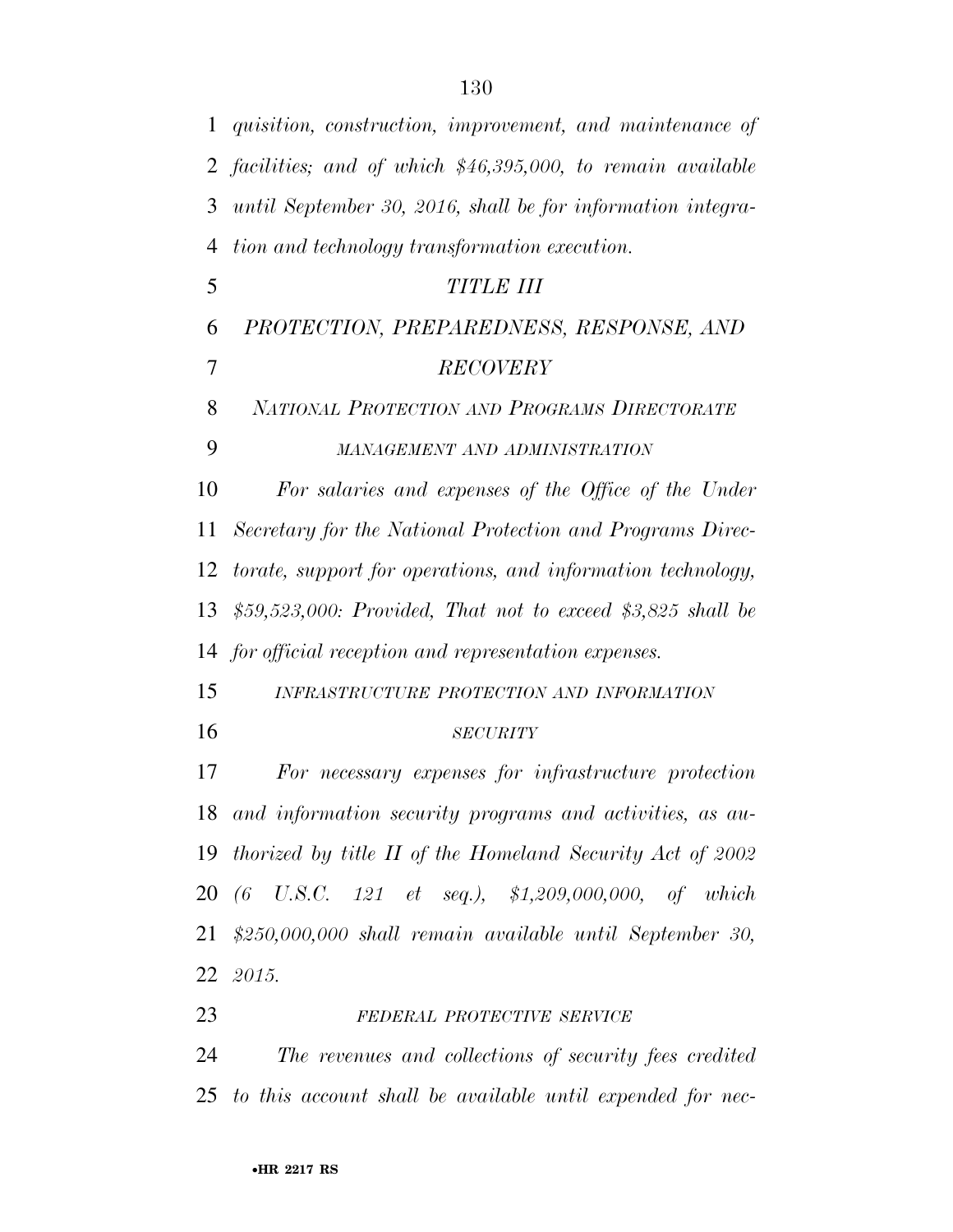*essary expenses related to the protection of Federally owned and leased buildings and for the operations of the Federal Protective Service: Provided, That the Secretary of Home- land Security and the Director of the Office of Management and Budget shall certify in writing to the Committees on Appropriations of the Senate and the House of Representa- tives not later than December 31, 2013, that the operations of the Federal Protective Service will be fully funded in fis- cal year 2014 through revenues and collection of security fees, and shall adjust the fees to ensure fee collections are sufficient to ensure that the Federal Protective Service maintains not fewer than 1,371 full-time equivalent staff and 1,007 full-time equivalent Police Officers, Inspectors, Area Commanders, and Special Agents who, while working, are directly engaged on a daily basis protecting and enforc- ing laws at Federal buildings (referred to as ''in-service field staff''): Provided further, That the Director of the Fed- eral Protective Service shall include with the submission of the President's fiscal year 2015 budget a strategic human capital plan that aligns fee collections to personnel require-ments based on a current threat assessment.* 

*OFFICE OF BIOMETRIC IDENTITY MANAGEMENT*

 *For necessary expenses for the Office of Biometric Identity Management, as authorized by section 7208 of the Intelligence Reform and Terrorism Prevention Act of 2004*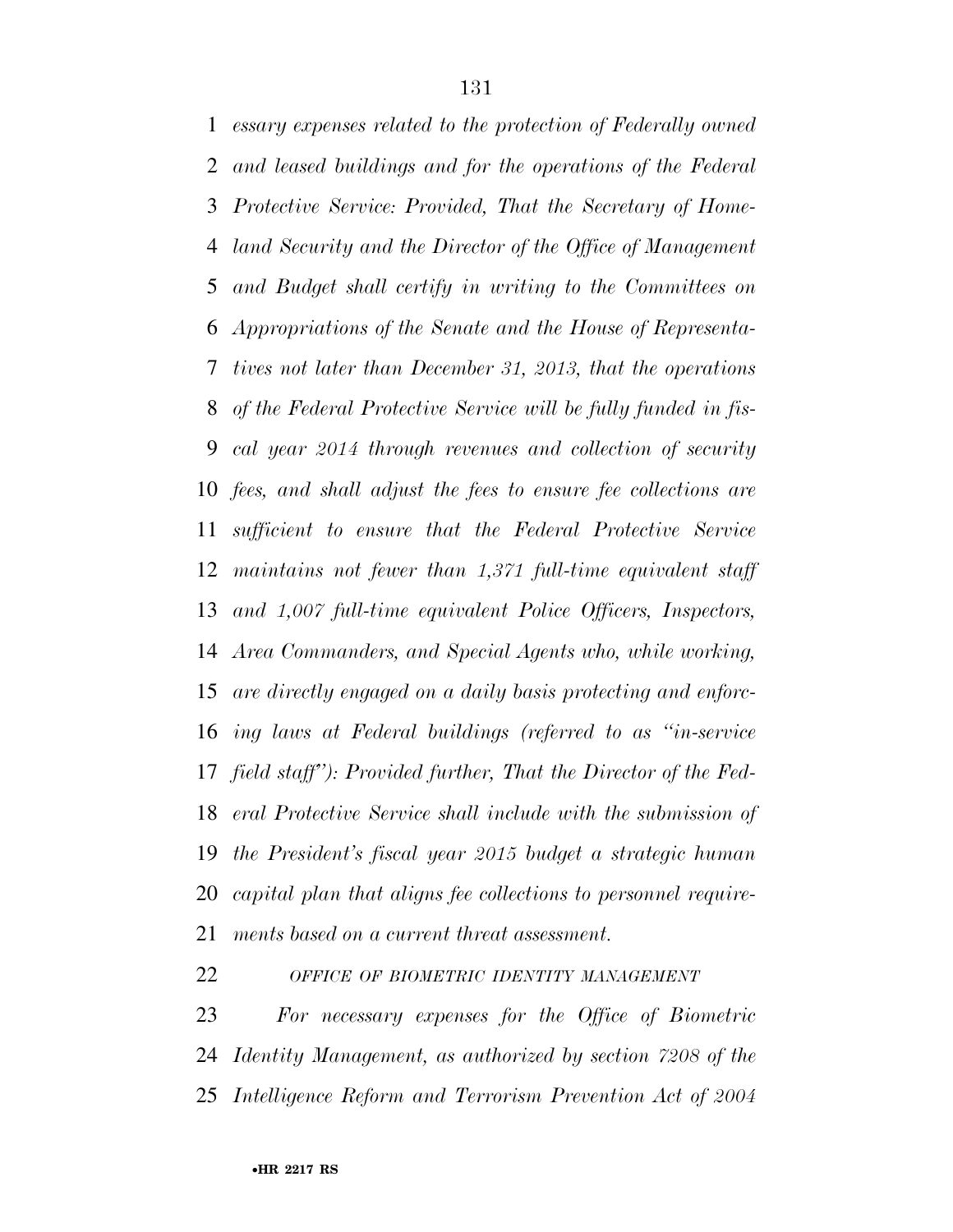*(8 U.S.C. 1365b), \$205,967,000: Provided, That of the total amount made available under this heading, \$113,956,000 shall remain available until September 30, 2016.* 

*OFFICE OF HEALTH AFFAIRS*

 *For necessary expenses of the Office of Health Affairs, \$127,689,000; of which \$26,261,000 is for salaries and ex- penses and \$87,609,000 is for BioWatch operations: Pro- vided, That of the amount made available under this head- ing, \$13,819,000 shall remain available until September 30, 2015, for biosurveillance, chemical defense, medical and health planning and coordination, and workforce health protection: Provided further, That not to exceed \$2,250 shall be for official reception and representation expenses.* 

*FEDERAL EMERGENCY MANAGEMENT AGENCY*

#### *SALARIES AND EXPENSES*

 *For necessary expenses of the Federal Emergency Man- agement Agency, \$948,822,000, including activities author- ized by the National Flood Insurance Act of 1968 (42 U.S.C. 4001 et seq.), the Robert T. Stafford Disaster Relief and Emergency Assistance Act (42 U.S.C. 5121 et seq.), the Cerro Grande Fire Assistance Act of 2000 (division C, title I, 114 Stat. 583), the Earthquake Hazards Reduction Act of 1977 (42 U.S.C. 7701 et seq.), the Defense Production Act of 1950 (50 U.S.C. App. 2061 et seq.), sections 107 and 303 of the National Security Act of 1947 (50 U.S.C. 404,*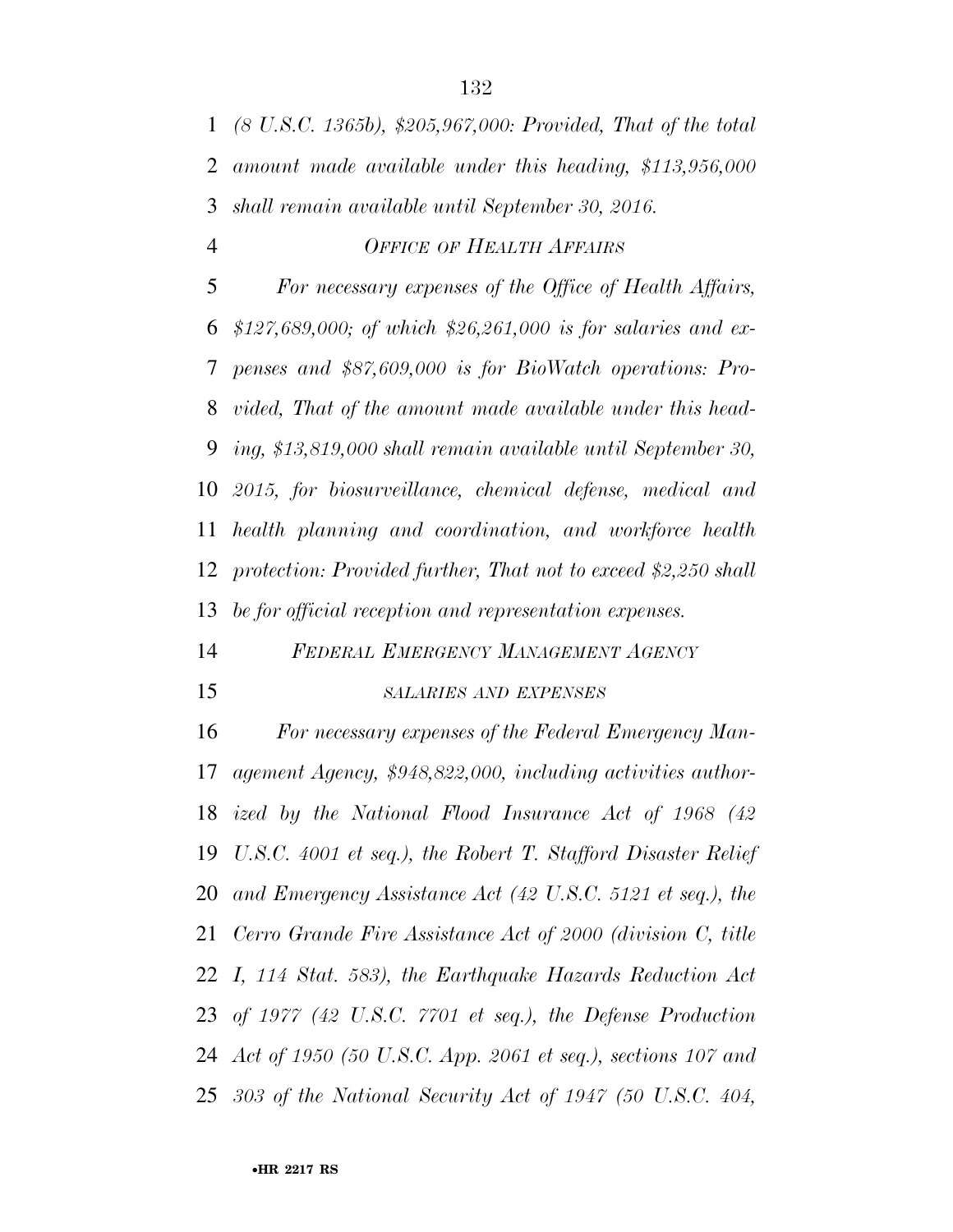*405), Reorganization Plan No. 3 of 1978 (5 U.S.C. App.), the National Dam Safety Program Act (33 U.S.C. 467 et seq.), the Homeland Security Act of 2002 (6 U.S.C. 101 et seq.), the Implementing Recommendations of the 9/11 Commission Act of 2007 (Public Law 110–53), the Federal Fire Prevention and Control Act of 1974 (15 U.S.C. 2201 et seq.), the Post-Katrina Emergency Management Reform Act of 2006 (Public Law 109–295; 120 Stat. 1394), and the Biggert-Waters Flood Insurance Reform Act of 2012 (Public Law 112–141, 126 Stat. 917): Provided, That not to exceed \$2,250 shall be for official reception and represen- tation expenses: Provided further, That of the total amount made available under this heading, \$35,180,000 shall be for the Urban Search and Rescue Response System, of which none is available for Federal Emergency Management Agency administrative costs: Provided further, That of the total amount made available under this heading, \$32,000,000 shall remain available until September 30, 2015, for capital improvements and other expenses related to continuity of operations at the Mount Weather Emer- gency Operations Center: Provided further, That of the total amount made available, \$4,293,000 shall be for the Office of National Capital Region Coordination: Provided further, That of the total amount made available under this head-ing, no less than \$5,000,000 shall remain available until*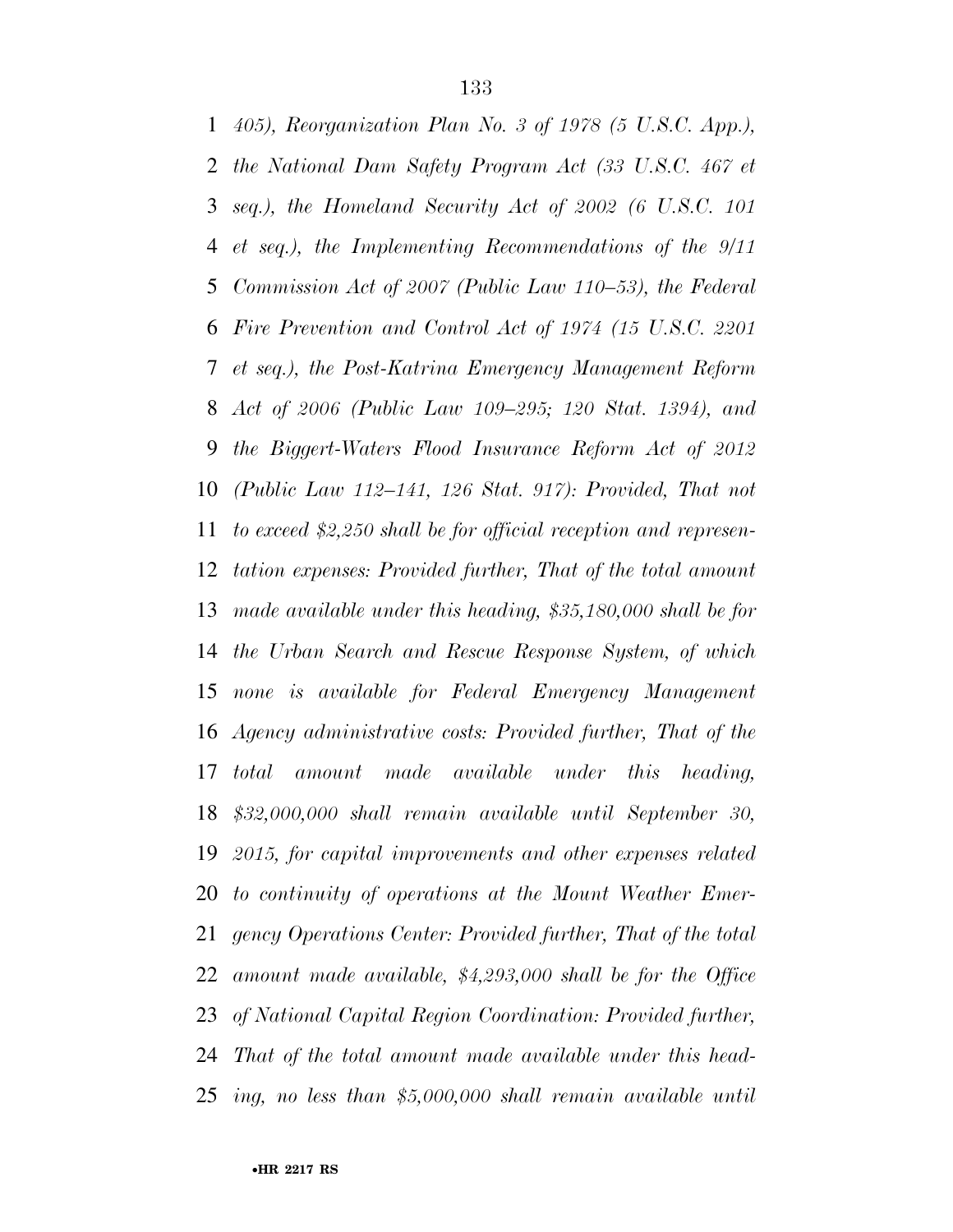*September 30, 2015, for expenses related to modernization of automated systems: Provided further, That the Adminis- trator of the Federal Emergency Management Agency, in consultation with the Department of Homeland Security Chief Information Officer, shall submit to the Committees on Appropriations of the Senate and the House of Rep- resentatives an expenditure plan including results to date, plans for the program, and a list of projects with associated funding provided from prior appropriations and provided by this Act for modernization of automated systems.* 

*STATE AND LOCAL PROGRAMS*

 *For grants contracts, cooperative agreements, and other activities, \$1,502,000,000 which shall be allocated as follows:* 

 *(1) \$453,000,000 shall be for the State Homeland Security Grant Program under section 2004 of the Homeland Security Act of 2002 (6 U.S.C. 605), of which not less than \$46,600,000 shall be for Oper- ation Stonegarden: Provided, That notwithstanding subsection (c)(4) of such section 2004, for fiscal year 2014, the Commonwealth of Puerto Rico shall make available to local and tribal governments amounts provided to the Commonwealth of Puerto Rico under this paragraph in accordance with subsection (c)(1) of such section 2004.*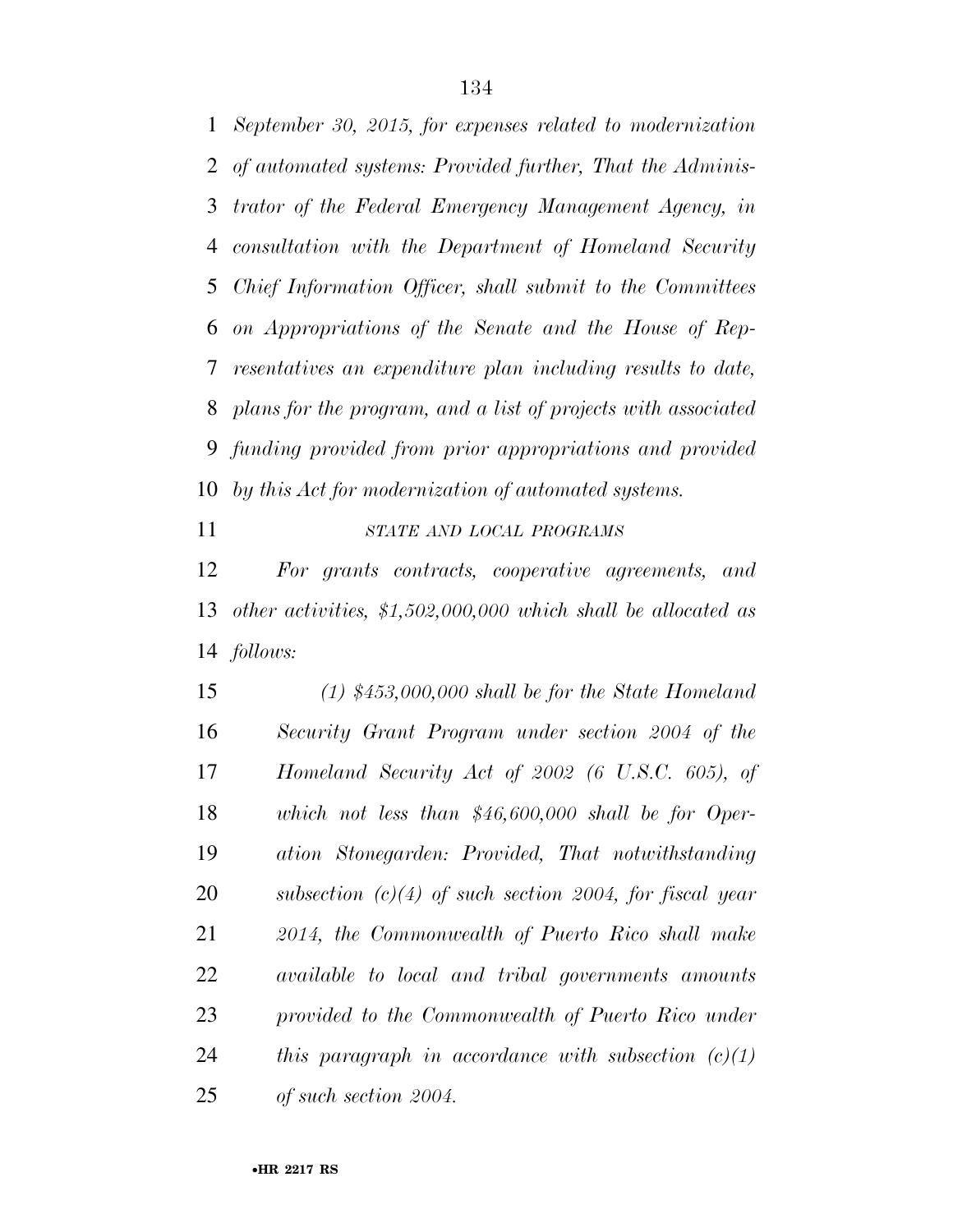| $\mathbf{1}$   | $(2)$ \$614,152,000 shall be for the Urban Area Se-       |
|----------------|-----------------------------------------------------------|
| $\overline{2}$ | curity Initiative under section 2003 of the Homeland      |
| 3              | Security Act of 2002 (6 U.S.C. 604), of which not less    |
| 4              | than \$13,000,000 shall be for organizations (as de-      |
| 5              | scribed under section $501(c)(3)$ of the Internal Rev-    |
| 6              | enue Code of 1986 and exempt from tax section             |
| 7              | $501(a)$ of such code) determined by the Secretary of     |
| 8              | Homeland Security to be at high risk of a terrorist       |
| 9              | attack.                                                   |
| 10             | $(3)$ \$100,640,000 shall be for Public Transpor-         |
| 11             | tation Security Assistance Railroad Security Assist-      |
| 12             | ance, and Over-the-Road Bus Security Assistance           |
| 13             | under sections $1406$ , $1513$ , and $1532$ of the Imple- |
| 14             | menting Recommendations of the 9/11 Commission            |
|                |                                                           |

 *Act of 2007 (Public Law 110–53; 6 U.S.C. 1135, 1163, and 1182), of which not less than \$10,000,000 shall be for Amtrak security: Provided, That such public transportation security assistance shall be pro-vided directly to public transportation agencies.* 

 *(4) \$100,640,000 shall be for Port Security Grants in accordance with 46 U.S.C. 70107.* 

 *(5) \$233,568,000 shall be to sustain current op- erations for training, exercises, technical assistance, and other programs, of which \$162,905,000 shall be*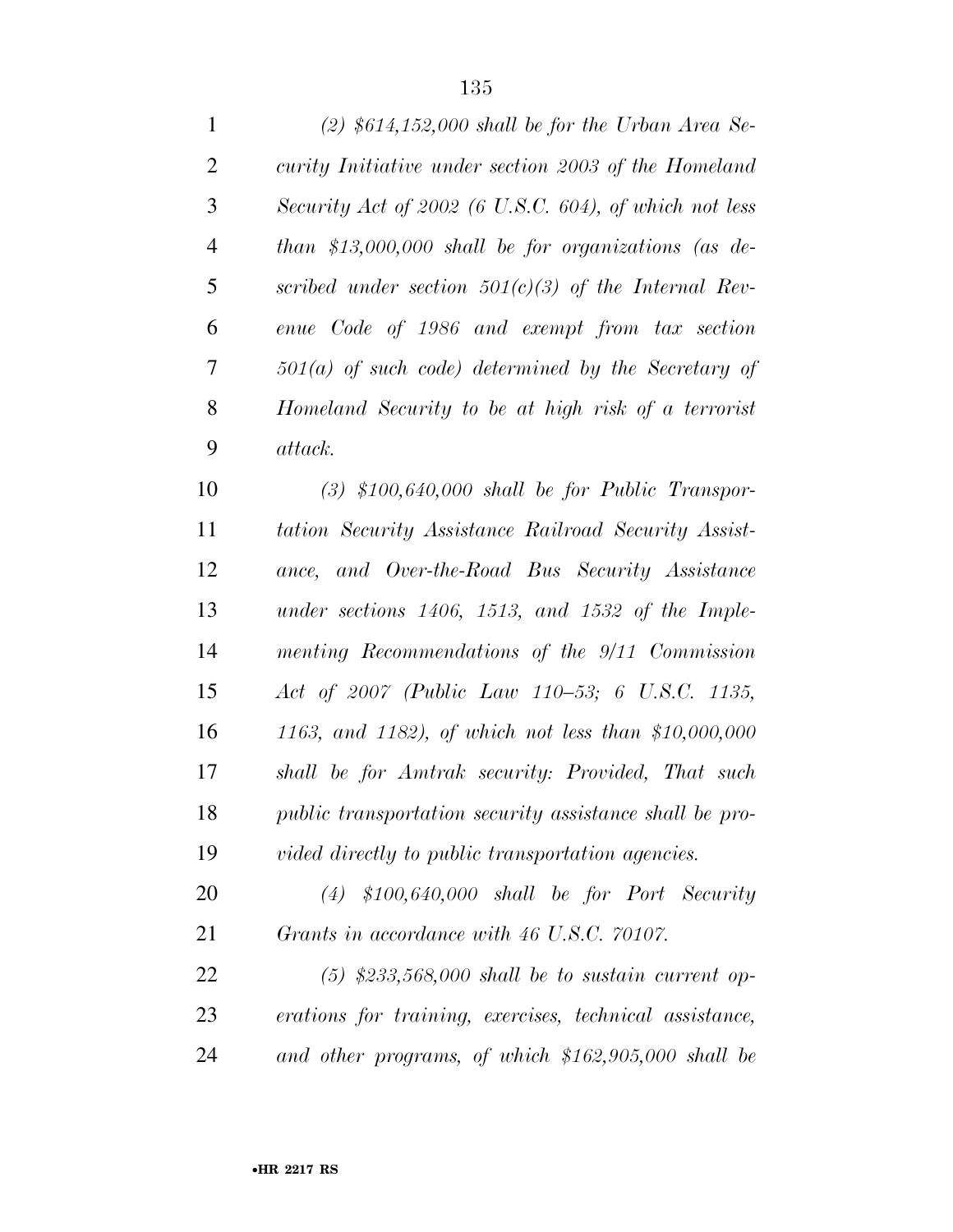*Provided, That for grants under paragraphs (1) through (4), applications for grants shall be made available to eligi- ble applicants not later than 60 days after the date of enact- ment of this Act, that eligible applicants shall submit appli- cations not later than 80 days after the grant announce- ment, and the Administrator of the Federal Emergency Management Agency shall act within 65 days after the re- ceipt of an application: Provided further, That notwith- standing section 2008(a)(11) of the Homeland Security Act of 2002 (6 U.S.C. 609(a)(11)), or any other provision of law, a grantee may not use more than 5 percent of the amount of a grant made available under this heading for expenses directly related to administration of the grant: Provided further, That for grants under paragraphs (1) and (2), the installation of communications towers is not con- sidered construction of a building or other physical facility: Provided further, That grantees shall provide reports on their use of funds, as determined necessary by the Secretary of Homeland Security: Provided further, That notwith- standing section 509 of this Act the Administrator of the Federal Emergency Management Agency may use the funds provided in paragraph (5) to acquire real property for the purpose of establishing or appropriately extending the secu-*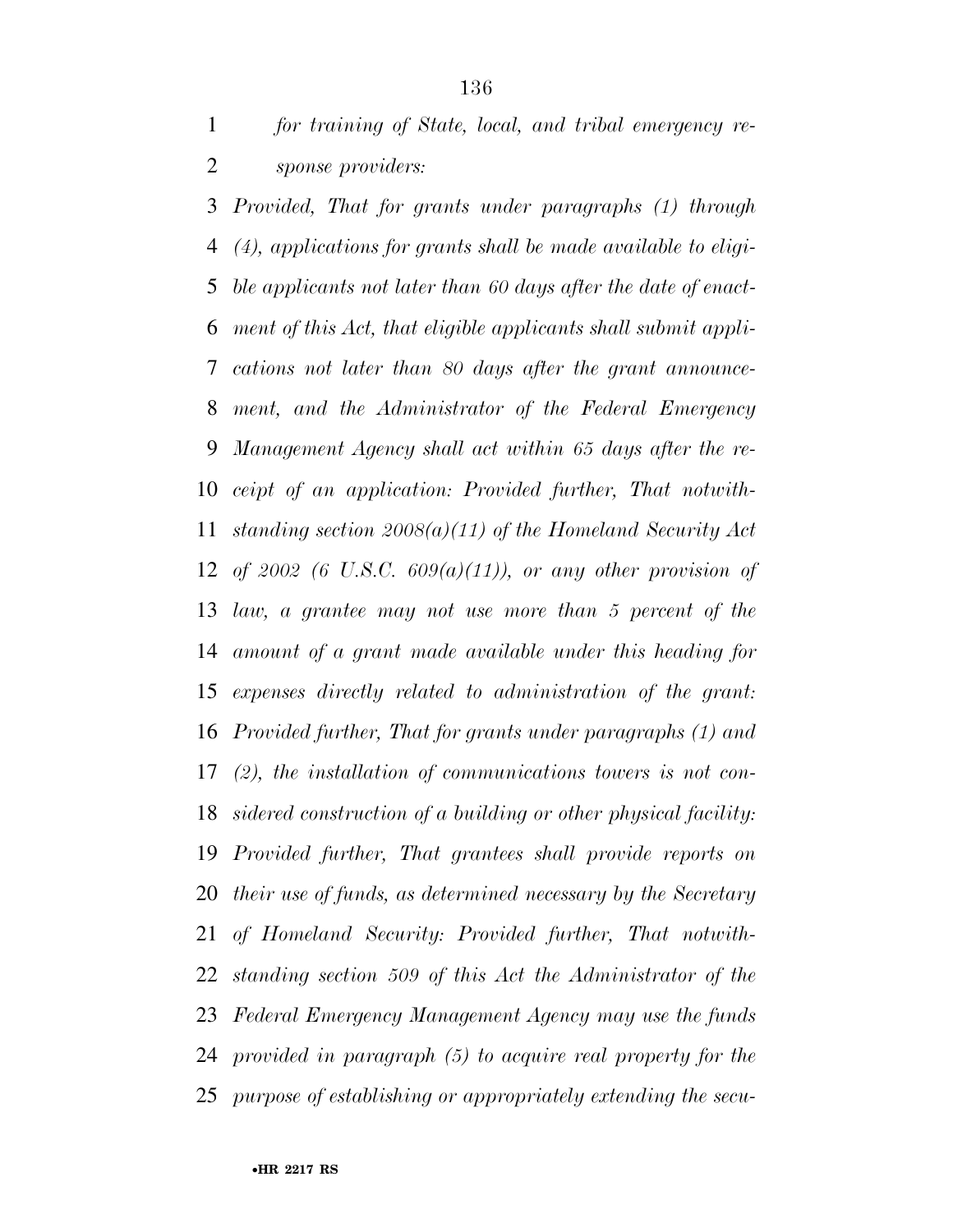*rity buffer zones around Federal Emergency Management Agency training facilities.* 

*FIREFIGHTER ASSISTANCE GRANTS*

 *For grants for programs authorized by the Federal Fire Prevention and Control Act of 1974 (15 U.S.C. 2201 et seq.), \$675,000,000, to remain available until September 30, 2015, of which \$337,500,000 shall be available to carry out section 33 of that Act (15 U.S.C. 2229) and \$337,500,000 shall be available to carry out section 34 of that Act (15 U.S.C. 2229a).* 

*EMERGENCY MANAGEMENT PERFORMANCE GRANTS*

 *For emergency management performance grants, as authorized by the National Flood Insurance Act of 1968 (42 U.S.C. 4001 et seq.), the Robert T. Stafford Disaster Relief and Emergency Assistance Act (42 U.S.C. 5121 et seq.), the Earthquake Hazards Reduction Act of 1977 (42 U.S.C. 7701 et seq.), and Reorganization Plan No. 3 of 1978 (5 U.S.C. App.), \$350,000,000.* 

*RADIOLOGICAL EMERGENCY PREPAREDNESS PROGRAM*

 *The aggregate charges assessed during fiscal year 2014, as authorized in title III of the Departments of Veterans Affairs and Housing and Urban Development, and Inde- pendent Agencies Appropriations Act, 1999 (42 U.S.C. 5196e), shall not be less than 100 percent of the amounts anticipated by the Department of Homeland Security nec-*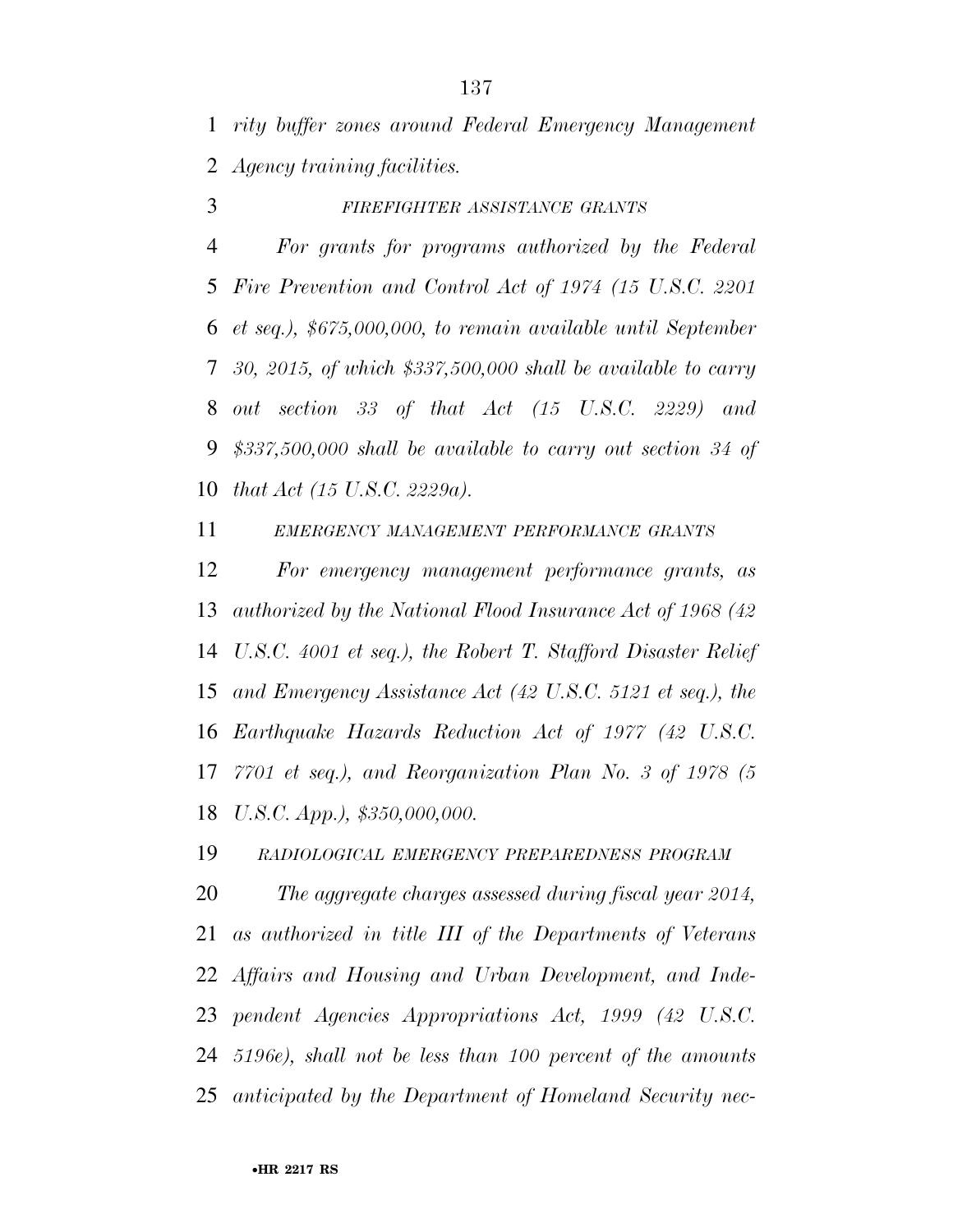*for the next fiscal year: Provided, That the methodology for assessment and collection of fees shall be fair and equitable and shall reflect costs of providing such services, including administrative costs of collecting such fees: Provided fur- ther, That fees received under this heading shall be deposited in this account as offsetting collections and will become available for authorized purposes on October 1, 2014, and remain available until September 30, 2016. UNITED STATES FIRE ADMINISTRATION For necessary expenses of the United States Fire Ad- ministration and for other purposes, as authorized by the Federal Fire Prevention and Control Act of 1974 (15 U.S.C. 2201 et seq.) and the Homeland Security Act of 2002 (6 U.S.C. 101 et seq.), \$44,000,000. DISASTER RELIEF FUND (INCLUDING TRANSFER OF FUNDS) For necessary expenses in carrying out the Robert T. Stafford Disaster Relief and Emergency Assistance Act (42 U.S.C. 5121 et seq.), \$6,220,908,000 to remain available until expended, of which \$24,000,000 shall be transferred to the Department of Homeland Security Office of Inspector General for audits and investigations related to disasters: Provided, That the Administrator of the Federal Emergency Management Agency shall submit an expenditure plan to* 

*essary for its radiological emergency preparedness program*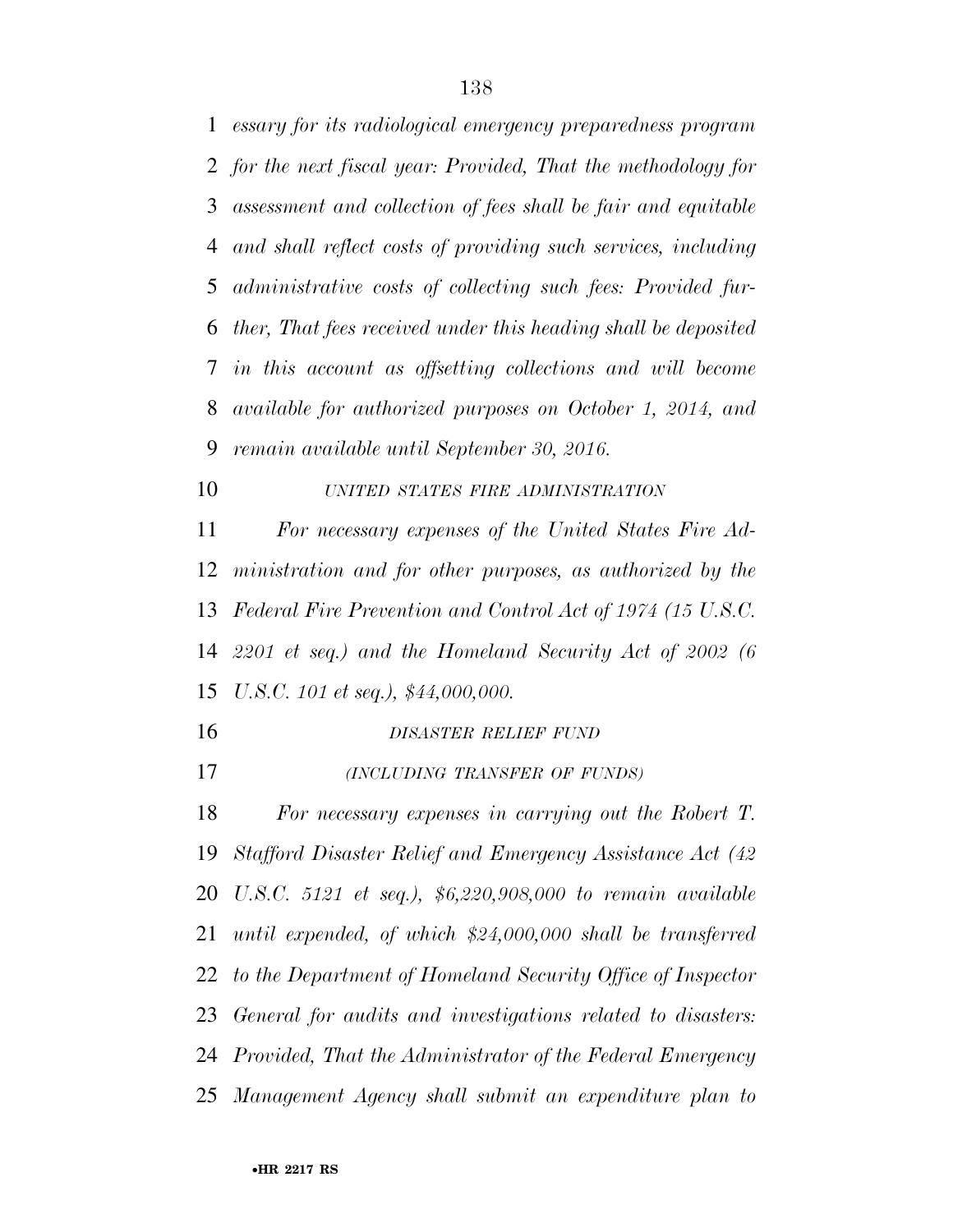*the Committees on Appropriations of the Senate and the House of Representatives detailing the use of the funds made available in this or any other Act for disaster readiness and support not later than 60 days after the date of enactment of this Act: Provided further, That the Administrator of the Federal Emergency Management Agency shall submit to such Committees a quarterly report detailing obligations against the expenditure plan and a justification for any changes from the initial plan: Provided further, That the Administrator of the Federal Emergency Management Agency shall submit to the Committees on Appropriations of the Senate and the House of Representatives the following reports, including a specific description of the methodology and the source data used in developing such reports:* 

 *(1) an estimate of the following amounts shall be submitted for the budget year at the time that the President's budget is submitted each year under sec-tion 1105(a) of title 31, United States Code:* 

 *(A) the unobligated balance of funds to be carried over from the prior fiscal year to the budget year;* 

 *(B) the unobligated balance of funds to be carried over from the budget year to the budget year plus 1;*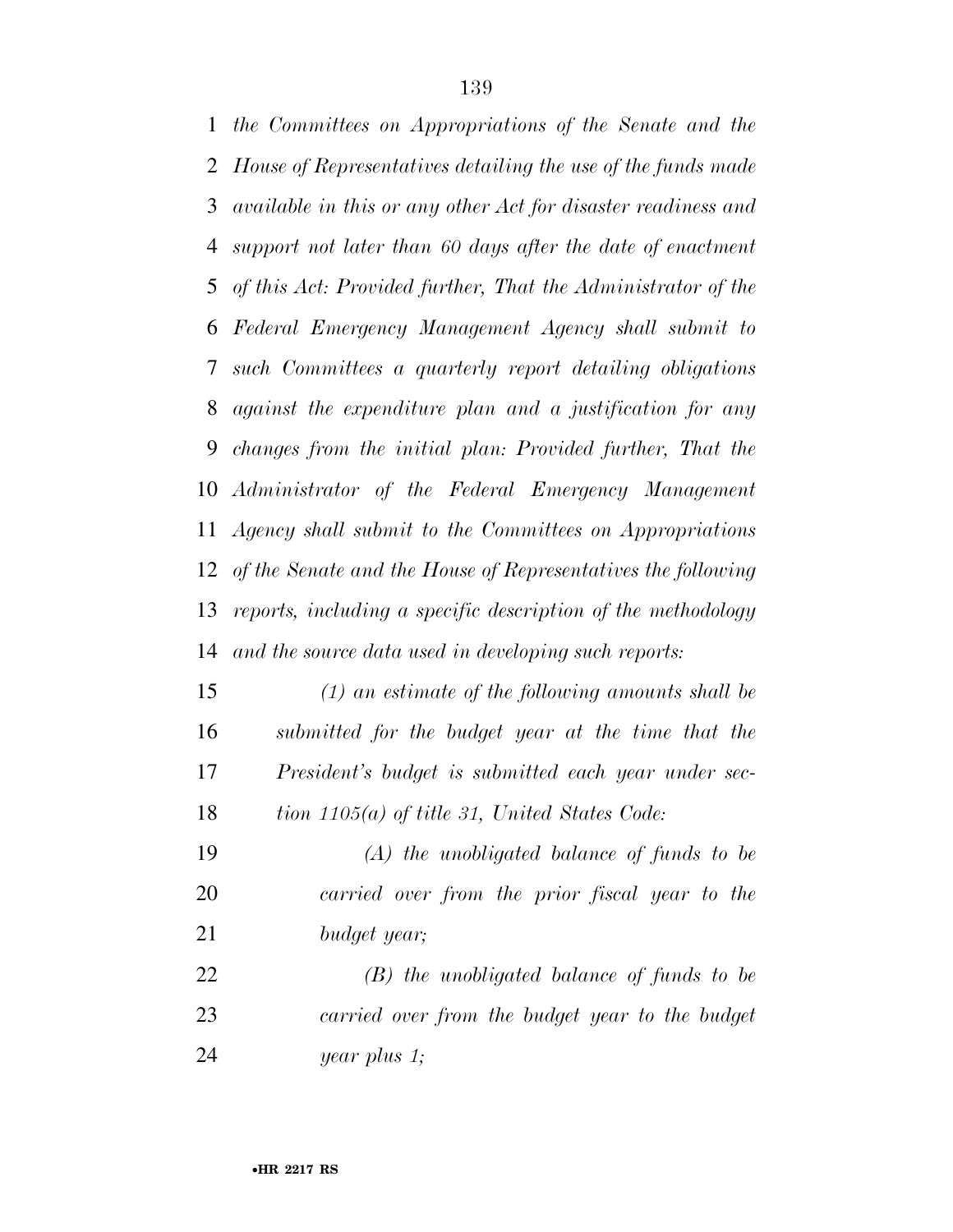| $\mathbf{1}$   | $(C)$ the amount of obligations for non-cata-                |
|----------------|--------------------------------------------------------------|
| $\overline{2}$ | strophic events for the budget year;                         |
| 3              | $(D)$ the amount of obligations for the budget               |
| $\overline{4}$ | year for catastrophic events delineated by event             |
| 5              | and by State;                                                |
| 6              | $(E)$ the total amount that has been pre-                    |
| 7              | viously obligated or will be required for cata-              |
| 8              | strophic events delineated by event and by State             |
| 9              | for all prior years, the current year, the budget            |
| 10             | year, the budget year plus 1, the budget year                |
| 11             | plus 2, and the budget year plus 3 and beyond;               |
| 12             | $(F)$ the amount of previously obligated                     |
| 13             | funds that will be recovered for the budget year;            |
| 14             | $(G)$ the amount that will be required for ob-               |
| 15             | ligations for emergencies, as described in section           |
| 16             | $102(1)$ of the Robert T. Stafford Disaster Relief           |
| 17             | and Emergency Assistance Act (42 U.S.C.                      |
| 18             | $5122(1)$ , major disasters, as described in section         |
| 19             | $102(2)$ of the Robert T. Stafford Disaster Relief           |
| 20             | and Emergency Assistance Act (42 U.S.C.                      |
| 21             | $5122(2)$ , fire management assistance grants, as            |
| 22             | described in section 420 of the Robert T. Stafford           |
| 23             | Disaster Relief and Emergency Assistance Act                 |
| 24             | $(42 \text{ U.S.C. } 5187)$ , surge activities, and disaster |
| 25             | <i>readiness and support activities;</i>                     |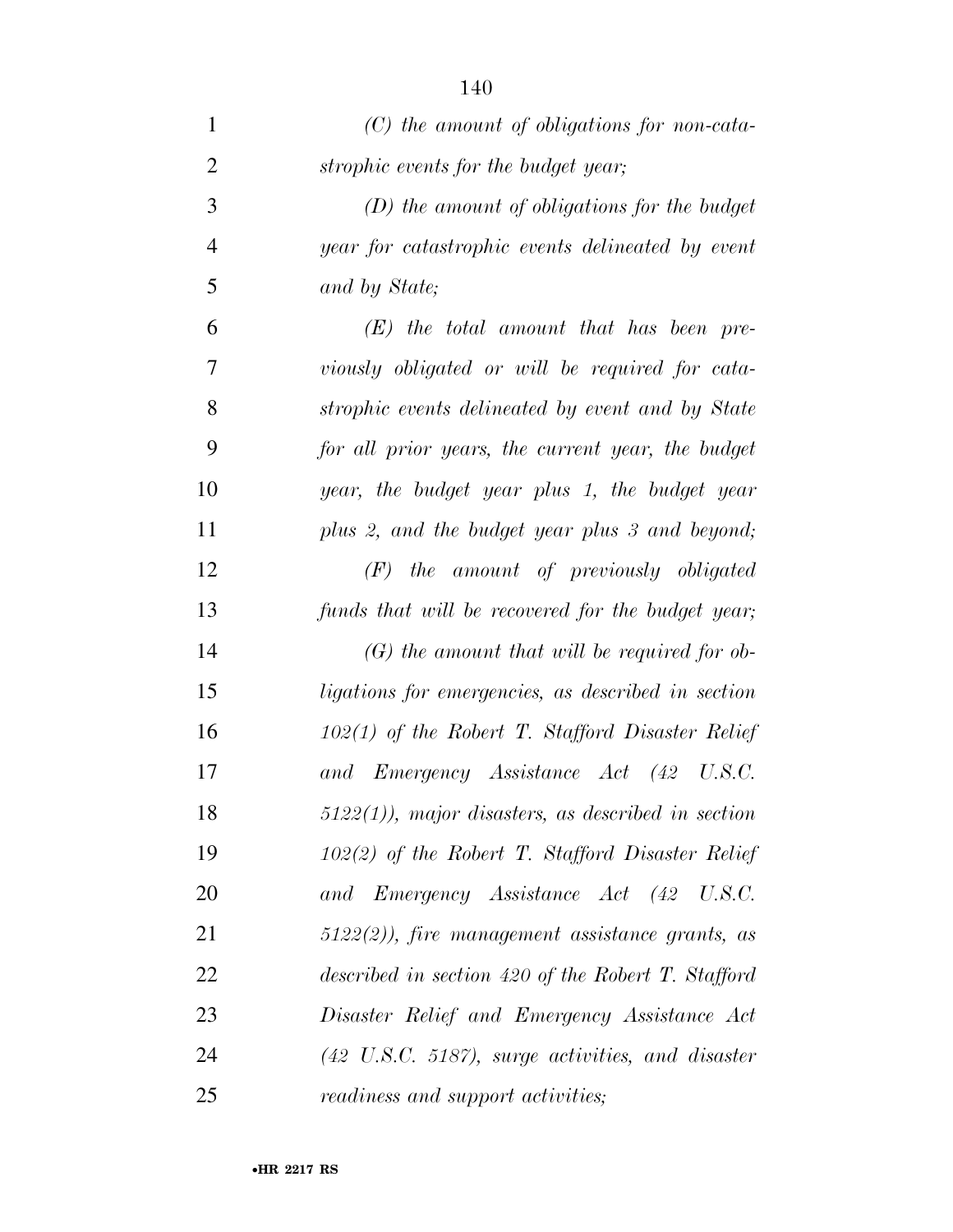| $\mathbf{1}$   | $(H)$ the amount required for activities not          |  |  |  |  |  |  |  |
|----------------|-------------------------------------------------------|--|--|--|--|--|--|--|
| $\overline{2}$ | covered under section $251(b)(2)(D)(iii)$ of the      |  |  |  |  |  |  |  |
| 3              | Balanced Budget and Emergency Deficit Control         |  |  |  |  |  |  |  |
| $\overline{4}$ | Act of 1985 (2 U.S.C. 901(b)(2)(D)(iii); Public       |  |  |  |  |  |  |  |
| 5              | Law $99-177$ ;                                        |  |  |  |  |  |  |  |
| 6              | $(2)$ an estimate or actual amounts, if available,    |  |  |  |  |  |  |  |
| 7              | of the following for the current fiscal year shall be |  |  |  |  |  |  |  |
| 8              | submitted not later than the fifth day of each month: |  |  |  |  |  |  |  |
| 9              | $(A)$ a summary of the amount of appropria-           |  |  |  |  |  |  |  |
| 10             | tions made available by source, the transfers exe-    |  |  |  |  |  |  |  |
| 11             | cuted, the previously allocated funds recovered,      |  |  |  |  |  |  |  |
| 12             | and the commitments, allocations, and obliga-         |  |  |  |  |  |  |  |
| 13             | <i>tions made</i> ;                                   |  |  |  |  |  |  |  |
| 14             | $(B)$ a table of disaster relief activity delin-      |  |  |  |  |  |  |  |
| 15             | eated by month, including-                            |  |  |  |  |  |  |  |
| 16             | $(i)$ the beginning and ending balances;              |  |  |  |  |  |  |  |
| 17             | $(ii)$ the total obligations to include               |  |  |  |  |  |  |  |
| 18             | amounts obligated for fire assistance, emer-          |  |  |  |  |  |  |  |
| 19             | gencies, surge, and disaster support activi-          |  |  |  |  |  |  |  |
| 20             | ties;                                                 |  |  |  |  |  |  |  |
| 21             | ( <i>iii</i> ) the obligations for catastrophic       |  |  |  |  |  |  |  |
| 22             | events delineated by event and by State;              |  |  |  |  |  |  |  |
| 23             | and                                                   |  |  |  |  |  |  |  |
| 24             | (iv) the amount of previously obligated               |  |  |  |  |  |  |  |
| 25             | funds that are recovered;                             |  |  |  |  |  |  |  |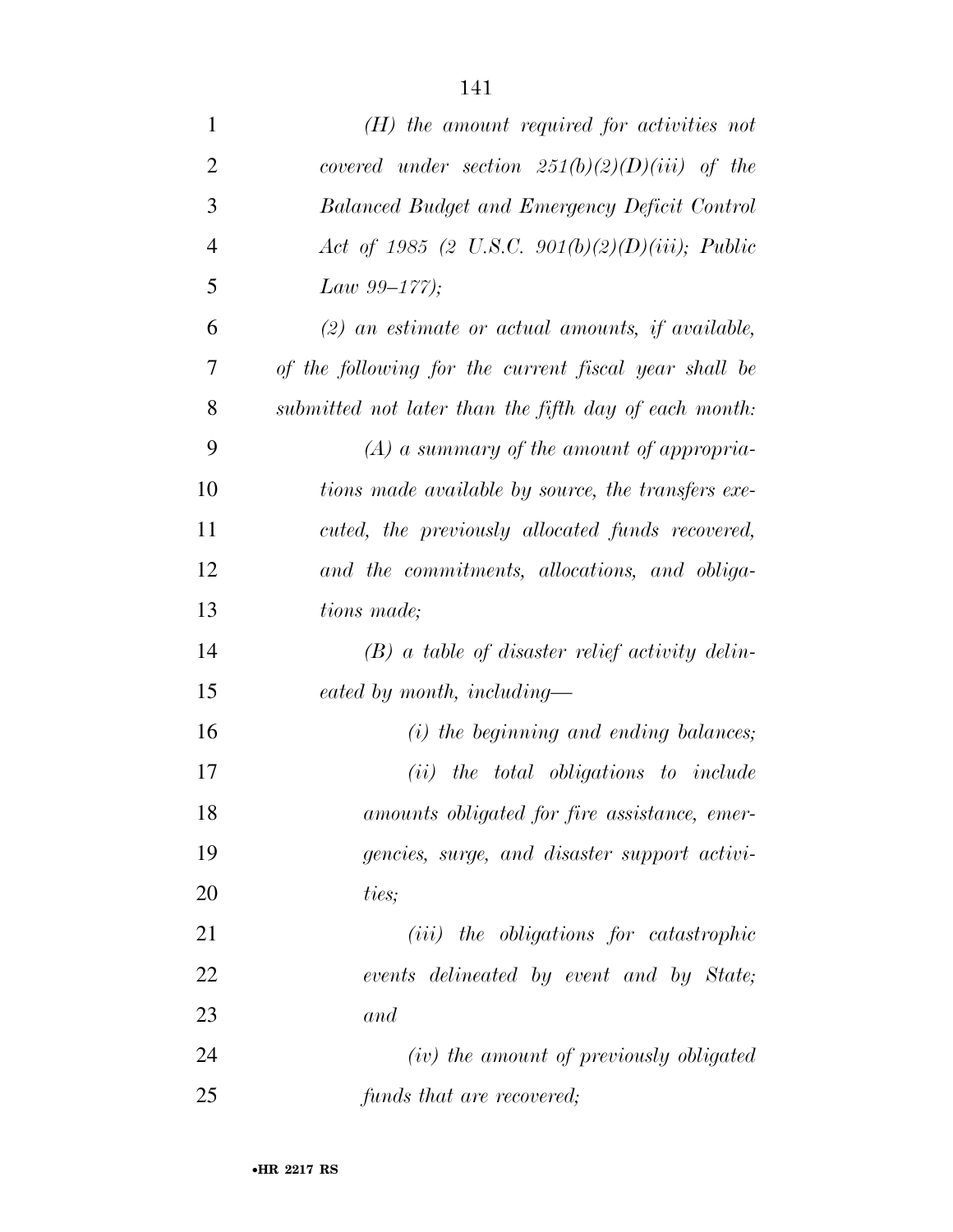|               | $(C)$ a summary of allocations, obligations,    |
|---------------|-------------------------------------------------|
|               | and expenditures for catastrophic events delin- |
| $\mathcal{R}$ | eated by event; and                             |

 *(D) the date on which funds appropriated will be exhausted:* 

 *Provided further, That of the amount provided under this heading, \$5,626,386,000 shall be for major disasters de- clared pursuant to the Robert T. Stafford Disaster Relief and Emergency Assistance Act (42 U.S.C. 5121 et seq.): Provided further, That the amount in the preceding proviso is designated by the Congress as being for disaster relief pursuant to section 251(b)(2)(D) of the Balanced Budget and Emergency Deficit Control Act of 1985.* 

*FLOOD HAZARD MAPPING AND RISK ANALYSIS PROGRAM*

 *For necessary expenses, including administrative costs, under section 1360 of the National Flood Insurance Act of 1968 (42 U.S.C. 4101), and under sections 100215, 100216, 100226, 100230, and 100246 of the Biggert-Waters Flood Insurance Reform Act of 2012, (Public Law 112–141, 126 Stat. 917), \$95,203,000, and such additional sums as may be provided by State and local governments or other polit- ical subdivisions for cost-shared mapping activities under section 1360(f)(2) of such Act (42 U.S.C. 4101(f)(2)), to re-main available until expended.*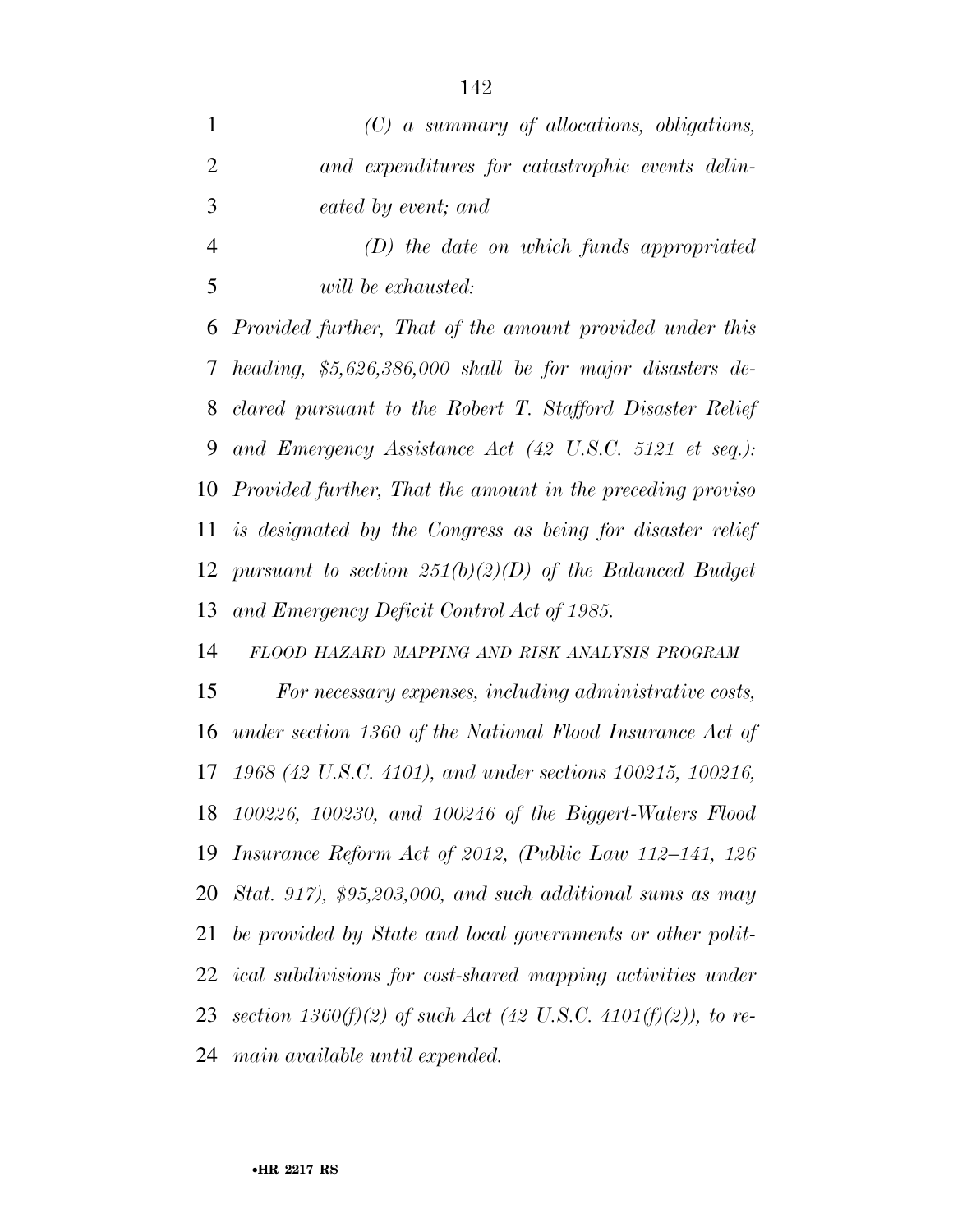## *NATIONAL FLOOD INSURANCE FUND*

 *For activities under the National Flood Insurance Act of 1968 (42 U.S.C. 4001 et seq.), the Flood Disaster Protec- tion Act of 1973 (42 U.S.C. 4001 et seq.), and the Biggert- Waters Flood Insurance Reform Act of 2012 (Public Law 112–141, 126 Stat. 917), \$176,300,000, which shall be de- rived from offsetting amounts collected under section 1308(d) of the National Flood Insurance Act of 1968 (42 U.S.C. 4015(d)); of which not to exceed \$22,000,000 shall be available for salaries and expenses associated with flood mitigation and flood insurance operations; and not less than \$154,300,000 shall be available for flood plain man- agement and flood mapping, to remain available until Sep- tember 30, 2015: Provided, That any additional fees col- lected pursuant to section 1308(d) of the National Flood Insurance Act of 1968 (42 U.S.C. 4015(d)) shall be credited as an offsetting collection to this account, to be available for flood plain management and flood mapping: Provided further, That in fiscal year 2014, no funds shall be available from the National Flood Insurance Fund under section 1310 of that Act (42 U.S.C. 4017) in excess of:* 

*(1) \$132,000,000 for operating expenses;* 

 *(2) \$1,152,000,000 for commissions and taxes of agents;*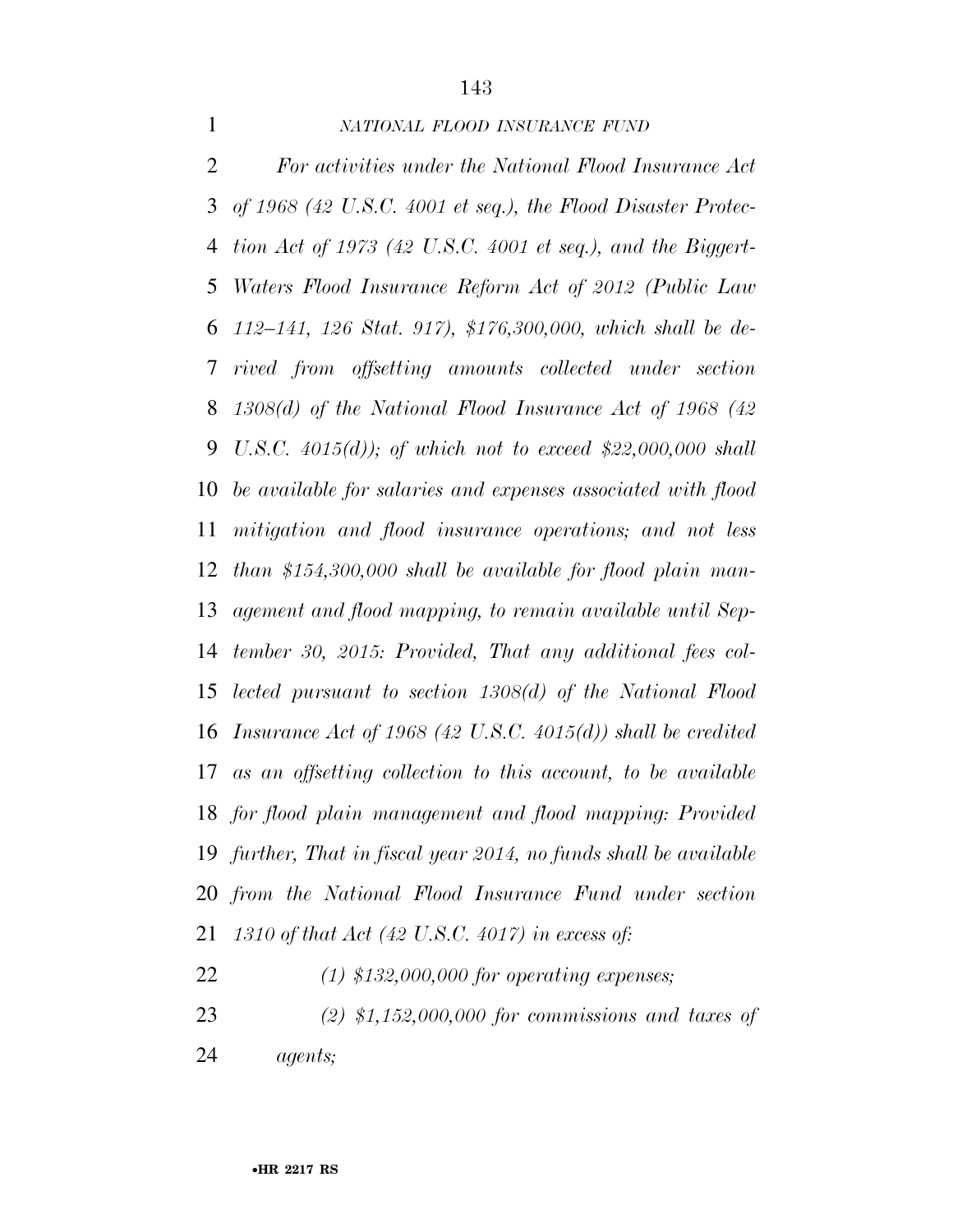|                                 |  |  | $(3)$ such sums as are necessary for interest on |  |  |
|---------------------------------|--|--|--------------------------------------------------|--|--|
| <i>Treasury borrowings; and</i> |  |  |                                                  |  |  |

 *(4) \$100,000,000, which shall remain available until expended, for flood mitigation actions under sec- tion 1366 of the National Flood Insurance Act of 1968 (42 U.S.C. 4104c): Provided further, That the amounts collected under section 102 of the Flood Dis- aster Protection Act of 1973 (42 U.S.C. 4012a) and section 1366(e) of the National Flood Insurance Act of 1968 shall be deposited in the National Flood In- surance Fund to supplement other amounts specified as available for section 1366 of the National Flood Insurance Act of 1968, notwithstanding subsection (f)(8) of such section 102 (42 U.S.C. 4012a(f)(8)) and subsection 1366(e) and paragraphs (2) and (3) of sec- tion 1367(b) of the National Flood Insurance Act of 1968 (42 U.S.C. 4104c(e), 4104d(b)(2)–(3)): Provided further, That total administrative costs shall not ex-ceed 4 percent of the total appropriation.* 

*NATIONAL PREDISASTER MITIGATION FUND*

 *For the predisaster mitigation grant program under section 203 of the Robert T. Stafford Disaster Relief and Emergency Assistance Act (42 U.S.C. 5133), \$25,000,000, to remain available until expended.*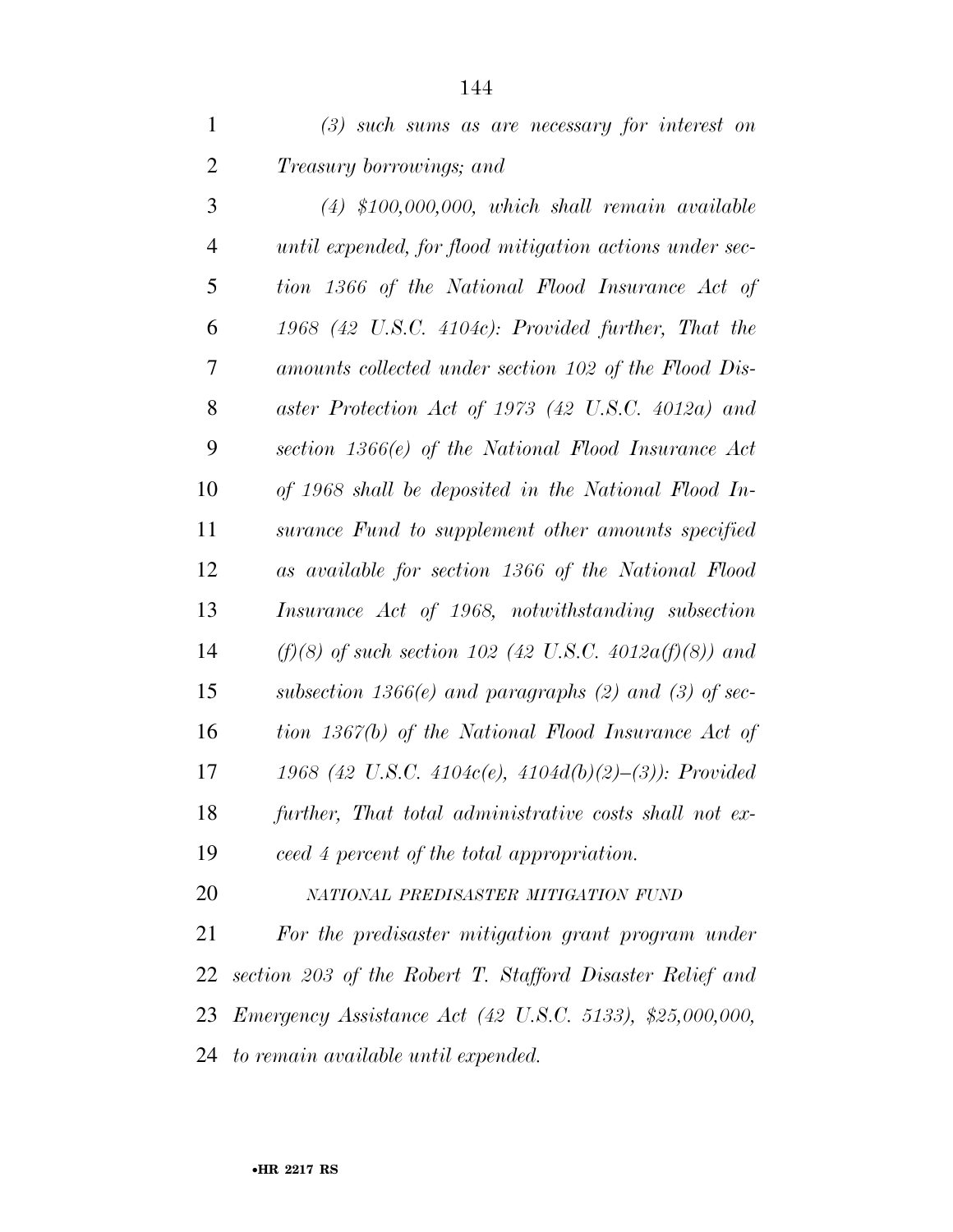| $\mathbf{1}$   | <b>EMERGENCY FOOD AND SHELTER</b>                                  |
|----------------|--------------------------------------------------------------------|
| $\overline{2}$ | To carry out the emergency food and shelter program                |
| 3              | pursuant to title III of the McKinney-Vento Homeless As-           |
| 4              | sistance Act (42 U.S.C. 11331 et seq.), \$120,000,000, to re-      |
| 5              | main available until expended: Provided, That total admin-         |
| 6              | <i>istrative costs shall not exceed 3.5 percent of the total</i>   |
| 7              | amount made available under this heading.                          |
| 8              | <b>TITLE IV</b>                                                    |
| 9              | RESEARCH, DEVELOPMENT, TRAINING, AND                               |
| 10             | <b>SERVICES</b>                                                    |
| 11             | UNITED STATES CITIZENSHIP AND IMMIGRATION                          |
| 12             | <b>SERVICES</b>                                                    |
| 13             | For necessary expenses for citizenship and immigra-                |
| 14             | tion services, $$118,889,000$ , of which $$113,889,000$ is for the |
| 15             | E-Verify Program, as described in section $403(a)$ of the Ille-    |
| 16             | gal Immigration Reform and Immigrant Responsibility Act            |
| 17             | of 1996 (8 U.S.C. 1324a note), to assist United States em-         |
|                | 18 ployers with maintaining a legal workforce, and of which        |
|                | 19 $$5,000,000$ is for the Citizenship and Integration Grant       |
|                | 20 Program: Provided, That notwithstanding any other provi-        |
|                | 21 sion of law, funds otherwise made available to United           |
| 22             | States Citizenship and Immigration Services may be used            |
|                | 23 to acquire, operate, equip, and dispose of up to 5 vehicles,    |
|                | 24 for replacement only, for areas where the Administrator of      |
|                | 25 General Services does not provide vehicles for lease: Pro-      |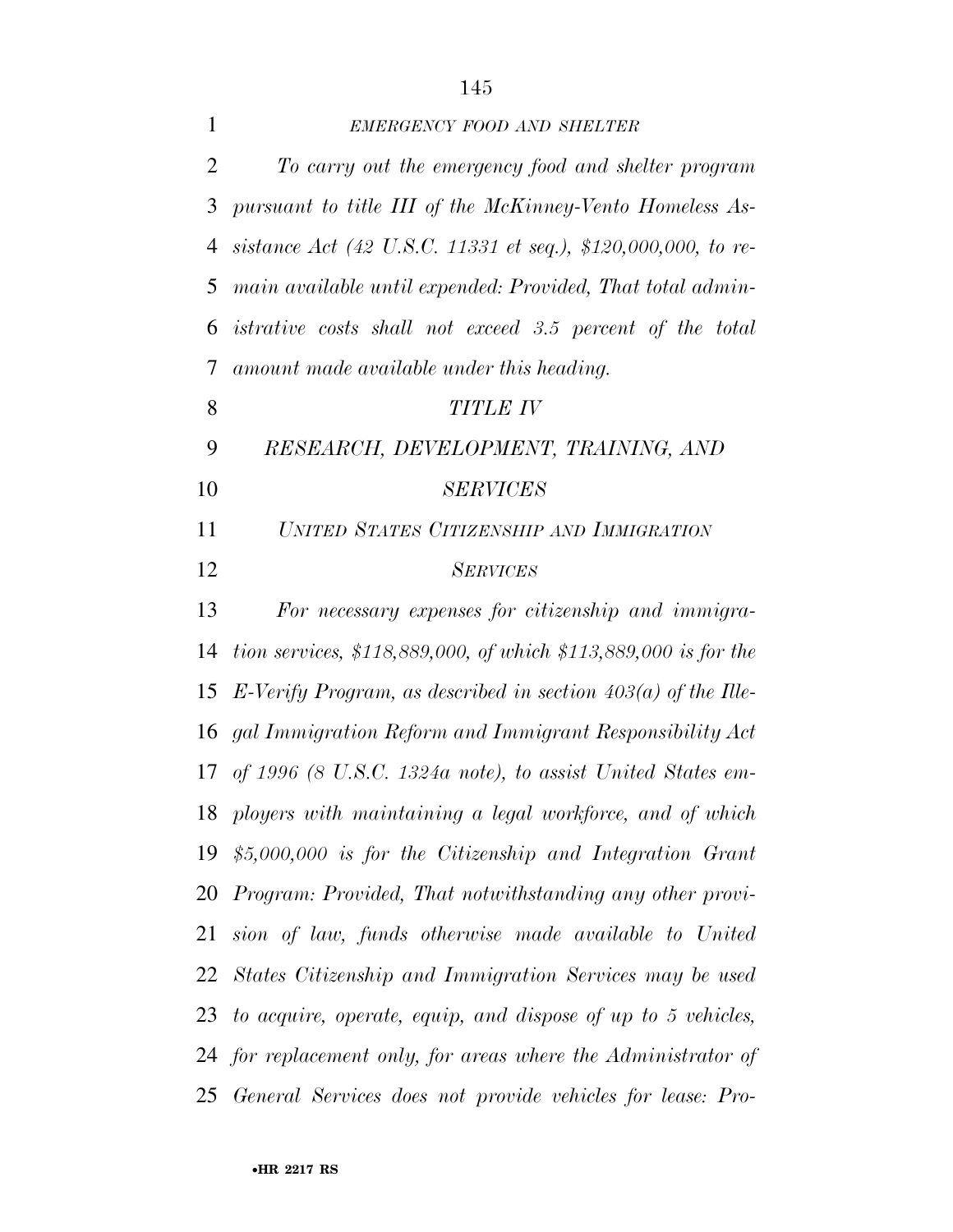*vided further, That the Director of United States Citizen- ship and Immigration Services may authorize employees who are assigned to those areas to use such vehicles to travel between the employees' residences and places of employment: Provided further, That none of the funds made available in this Act for grants for immigrant integration may be used to provide services to aliens who have not been lawfully admitted for permanent residence.* 

## *FEDERAL LAW ENFORCEMENT TRAINING CENTER SALARIES AND EXPENSES*

 *For necessary expenses of the Federal Law Enforce- ment Training Center, including materials and support costs of Federal law enforcement basic training; the pur- chase of not to exceed 117 vehicles for police-type use and hire of passenger motor vehicles; expenses for student ath- letic and related activities; the conduct of and participation in firearms matches and presentation of awards; public awareness and enhancement of community support of law enforcement training; room and board for student interns; a flat monthly reimbursement to employees authorized to use personal mobile phones for official duties; and services as authorized by section 3109 of title 5, United States Code; \$227,845,000; of which up to \$44,635,000 shall remain available until September 30, 2015, for materials and sup-port costs of Federal law enforcement basic training; of*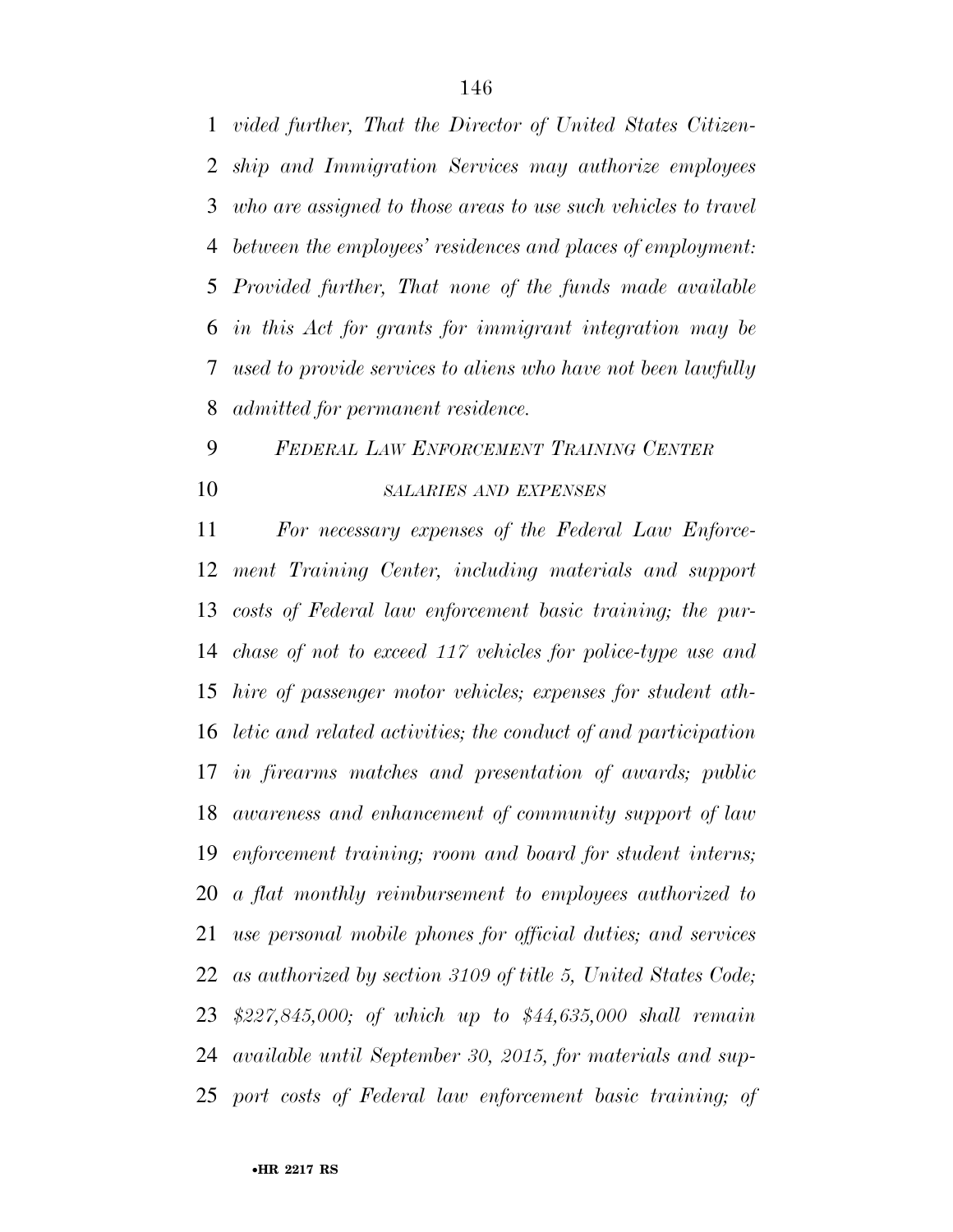*which \$300,000 shall remain available until expended to be distributed to Federal law enforcement agencies for ex- penses incurred participating in training accreditation; and of which not to exceed \$9,180 shall be for official recep- tion and representation expenses: Provided, That the Center is authorized to obligate funds in anticipation of reimburse- ments from agencies receiving training sponsored by the Center, except that total obligations at the end of the fiscal year shall not exceed total budgetary resources available at the end of the fiscal year: Provided further, That section 1202(a) of Public Law 107–206 (42 U.S.C. 3771 note), as amended by Public Law 112–74, is further amended by striking ''December 31, 2015'' and inserting ''December 31, 2016'': Provided further, That the Director of the Federal Law Enforcement Training Center shall schedule basic or advanced law enforcement training, or both, at all four training facilities under the control of the Federal Law En- forcement Training Center to ensure that such training fa- cilities are operated at the highest capacity throughout the fiscal year: Provided further, That the Federal Law En- forcement Training Accreditation Board, including rep- resentatives from the Federal law enforcement community and non-Federal accreditation experts involved in law en- forcement training, shall lead the Federal law enforcement training accreditation process to continue the implementa-*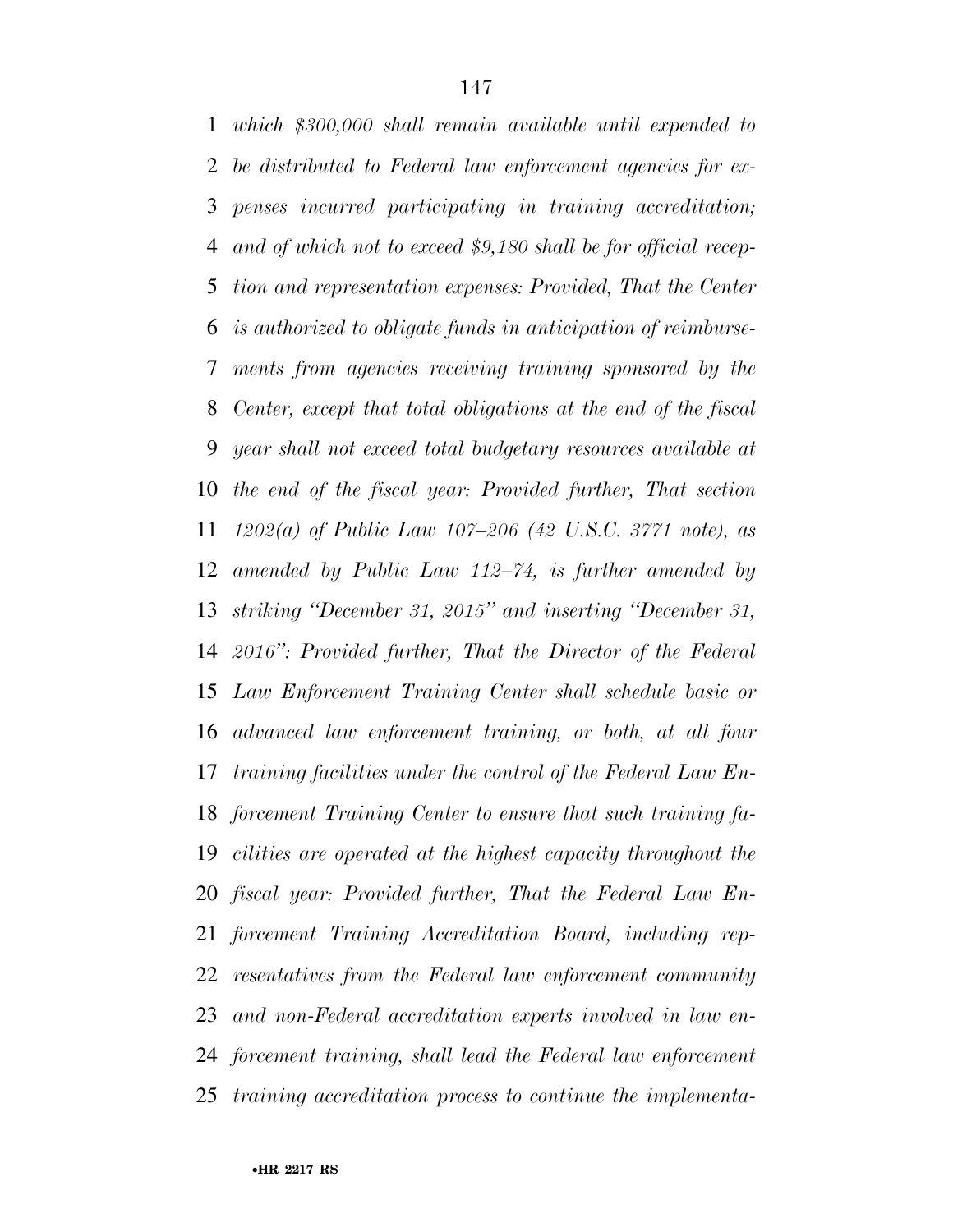| $\mathbf{1}$   | tion of measuring and assessing the quality and effective-     |
|----------------|----------------------------------------------------------------|
| 2              | ness of Federal law enforcement training programs, facili-     |
| 3              | <i>ties, and instructors.</i>                                  |
| $\overline{4}$ | ACQUISITIONS, CONSTRUCTION, IMPROVEMENTS, AND                  |
| 5              | <b>RELATED EXPENSES</b>                                        |
| 6              | For acquisition of necessary additional real property          |
| 7              | and facilities, construction, and ongoing maintenance, fa-     |
| 8              | cility improvements, and related expenses of the Federal       |
| 9              | Law Enforcement Training Center, \$30,885,000, to remain       |
| 10             | available until September 30, 2018: Provided, That the Cen-    |
| 11             | ter is authorized to accept reimbursement to this appropria-   |
| 12             | tion from government agencies requesting the construction      |
| 13             | of special use facilities.                                     |
| 14             | <b>SCIENCE AND TECHNOLOGY</b>                                  |
| 15             | MANAGEMENT AND ADMINISTRATION                                  |
| 16             | For salaries and expenses of the Office of the Under           |
| 17             | Secretary for Science and Technology and for management        |
| 18             | and administration of programs and activities, as author-      |
| 19             | ized by title III of the Homeland Security Act of 2002 (6      |
| 20             | U.S.C. 181 et seq.), \$129,000,000: Provided, That not to      |
| 21             | exceed \$7,650 shall be for official reception and representa- |
| 22             | tion expenses.                                                 |

 *RESEARCH, DEVELOPMENT, ACQUISITION, AND OPERATIONS For necessary expenses for science and technology re-search, including advanced research projects, development,*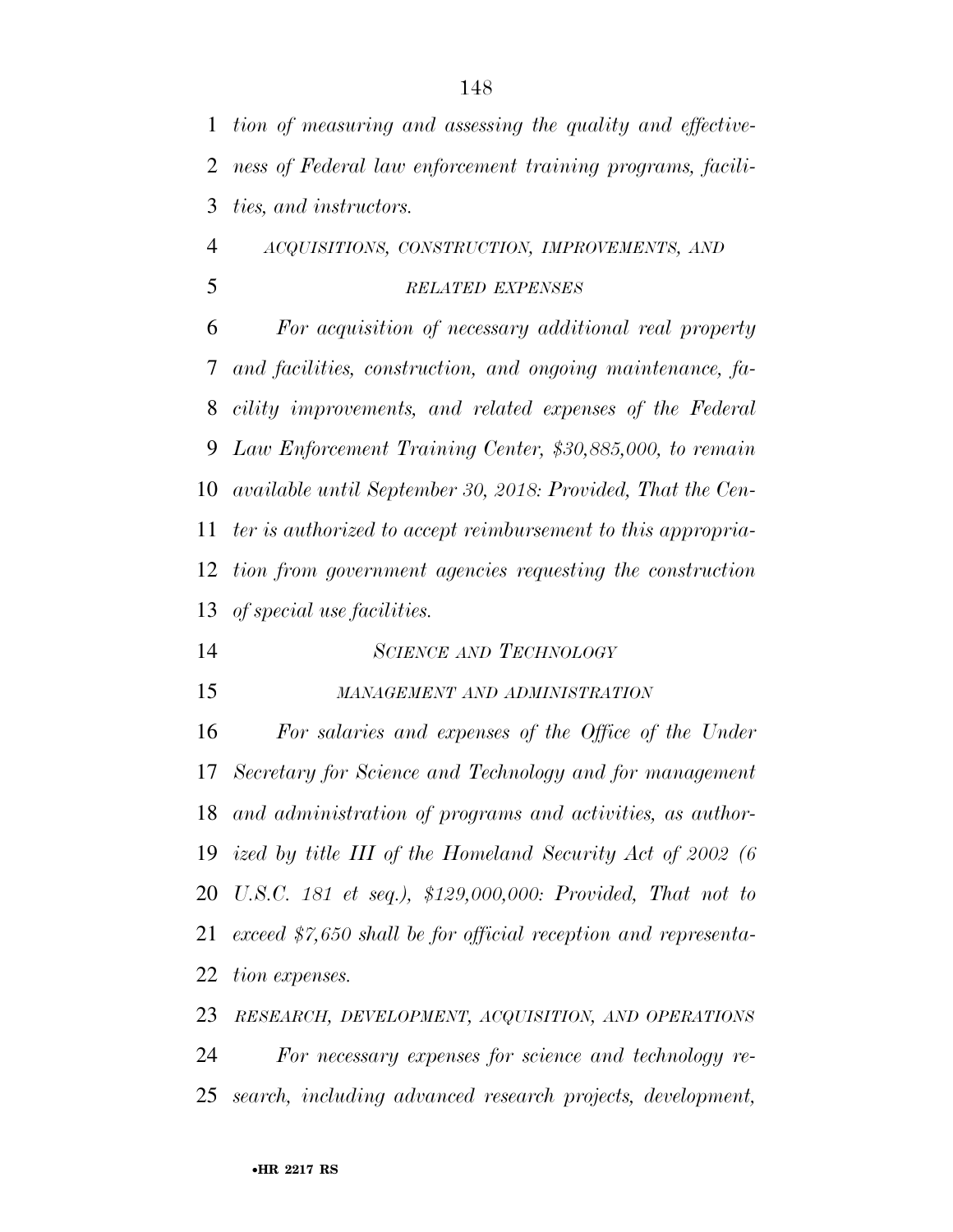*test and evaluation, acquisition, and operations as author- ized by title III of the Homeland Security Act of 2002 (6 U.S.C. 181 et seq.), and the purchase or lease of not to ex- ceed 5 vehicles, \$1,089,488,000; of which \$541,703,000 shall remain available until September 30, 2016; and of which \$547,785,000 shall remain available until September 30, 2018, solely for operation and construction of laboratory facilities.* 

## *DOMESTIC NUCLEAR DETECTION OFFICE MANAGEMENT AND ADMINISTRATION*

 *For salaries and expenses of the Domestic Nuclear De- tection Office, as authorized by title XIX of the Homeland Security Act of 2002 (6 U.S.C. 591 et seq.), for management and administration of programs and activities, \$37,353,000: Provided, That not to exceed \$2,250 shall be for official reception and representation expenses: Provided further, That not later than 120 days after the date of enact- ment of this Act, the Secretary of Homeland Security shall submit to the Committees on Appropriations of the Senate and the House of Representatives a strategic plan of invest- ments necessary to implement the Department of Homeland Security's responsibilities under the domestic component of the global nuclear detection architecture that shall:* 

 *(1) define the role and responsibilities of each Departmental component in support of the domestic*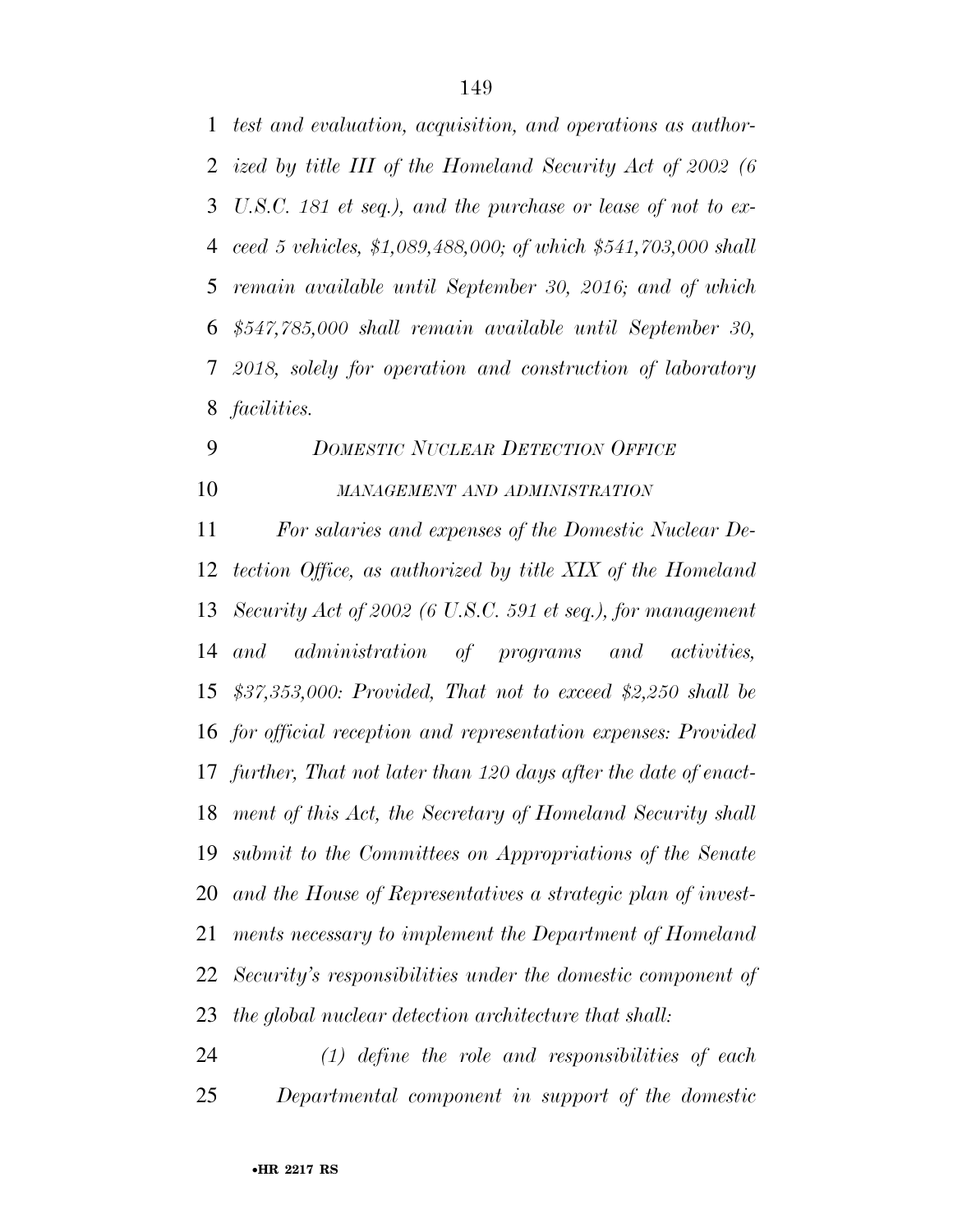*detection architecture, including any existing or* 

*planned programs to pre-screen cargo or conveyances* 

| $\overline{4}$ | $(2)$ identify and describe the specific investments      |
|----------------|-----------------------------------------------------------|
| 5              | being made by each Departmental component in fis-         |
| 6              | cal year 2014 and planned for fiscal year 2015 to         |
| 7              | support the domestic architecture and the security of     |
| 8              | sea, land, and air pathways into the United States;       |
| 9              | $(3)$ describe the investments necessary to close         |
| 10             | known vulnerabilities and gaps, including associated      |
| 11             | costs and time frames, and estimates of feasibility       |
| 12             | and cost effectiveness; and                               |
| 13             | (4) explain how the Department's research and             |
| 14             | development funding is furthering the implementation      |
| 15             | of the domestic nuclear detection architecture, includ-   |
| 16             | ing specific investments planned for each of fiscal       |
| 17             | years 2014 and 2015.                                      |
| 18             | RESEARCH, DEVELOPMENT, AND OPERATIONS                     |
| 19             | For necessary expenses for radiological and nuclear re-   |
| 20             | search, development, testing, evaluation, and operations, |
| 21             | $$209,200,000, to remain available until September 30,$   |
| 22             | 2016.                                                     |
| 23             | SYSTEMS ACQUISITION                                       |
| 24             | For expenses for the Domestic Nuclear Detection Office    |
| 25             | acquisition and deployment of radiological detection sys- |
|                |                                                           |

•**HR 2217 RS**

*overseas;*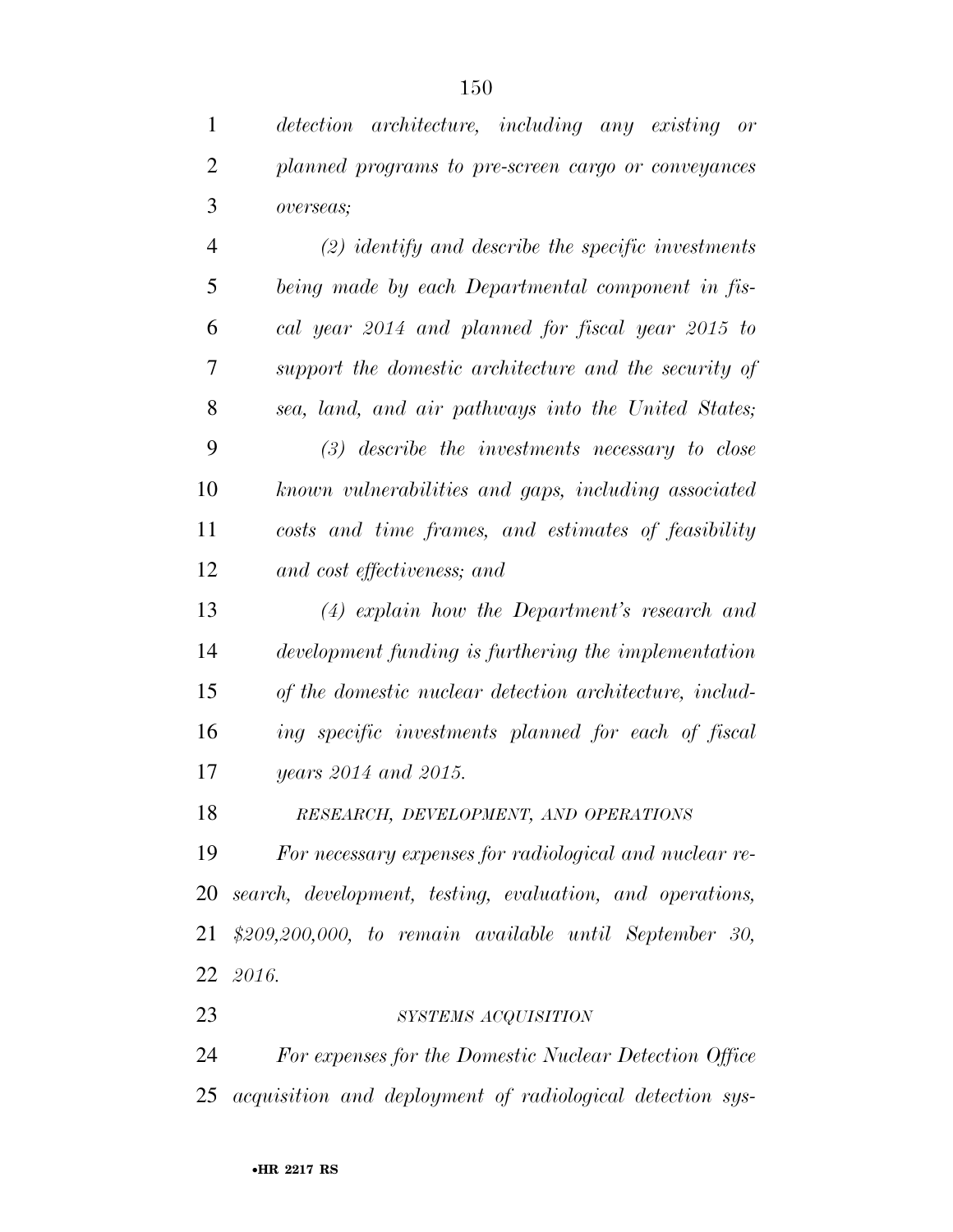*tems in accordance with the global nuclear detection archi- tecture, \$42,600,000, to remain available until September 30, 2016.* 

| $\overline{4}$ | <b>TITLE V</b>                                                 |
|----------------|----------------------------------------------------------------|
| 5              | <b>GENERAL PROVISIONS</b>                                      |
| 6              | (INCLUDING RESCISSIONS OF FUNDS)                               |
| 7              | SEC. 501. No part of any appropriation contained in            |
| 8              | this Act shall remain available for obligation beyond the      |
| 9              | current fiscal year unless expressly so provided herein.       |
| 10             | SEC. 502. Subject to the requirements of section 503           |
| 11             | of this Act, the unexpended balances of prior appropriations   |
|                | 12 provided for activities in this Act may be transferred to   |
|                | 13 appropriation accounts for such activities established pur- |
|                | 14 suant to this Act, may be merged with funds in the applica- |
|                | 15 ble established accounts, and thereafter may be accounted   |
|                | 16 for as one fund for the same time period as originally en-  |
|                | $17 \; \; acted.$                                              |

 *SEC. 503. (a) None of the funds provided by this Act, provided by previous appropriations Acts to the agencies in or transferred to the Department of Homeland Security that remain available for obligation or expenditure in fiscal year 2014, or provided from any accounts in the Treasury of the United States derived by the collection of fees avail-able to the agencies funded by this Act, shall be available*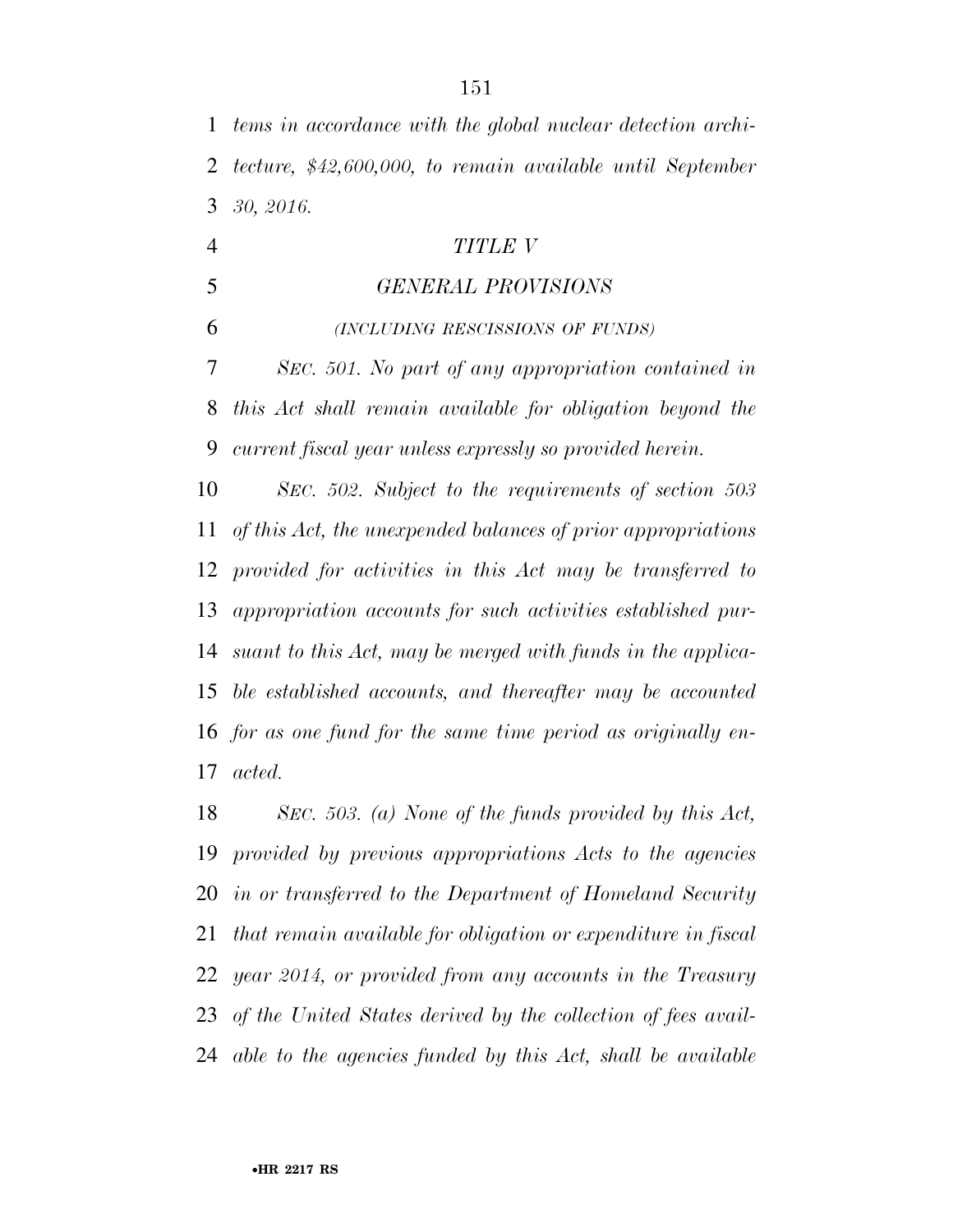*for obligation or expenditure through a reprogramming of funds that:* 

 *(1) creates a new program, project, or activity; (2) eliminates a program, project, office, or ac-tivity;* 

 *(3) increases funds for any program, project, or activity for which funds have been denied or restricted by the Congress;* 

 *(4) proposes to use funds directed for a specific activity by either of the Committees on Appropria- tions of the Senate or the House of Representatives for a different purpose; or* 

 *(5) contracts out any function or activity for which funding levels were requested for Federal full- time equivalents in the object classification tables con- tained in the fiscal year 2014 Budget Appendix for the Department of Homeland Security, as modified by the report accompanying this Act, unless the Com- mittees on Appropriations of the Senate and the House of Representatives are notified 15 days in ad-vance of such reprogramming of funds.* 

 *(b) None of the funds provided by this Act, provided by previous appropriations Acts to the agencies in or trans- ferred to the Department of Homeland Security that remain available for obligation or expenditure in fiscal year 2014,*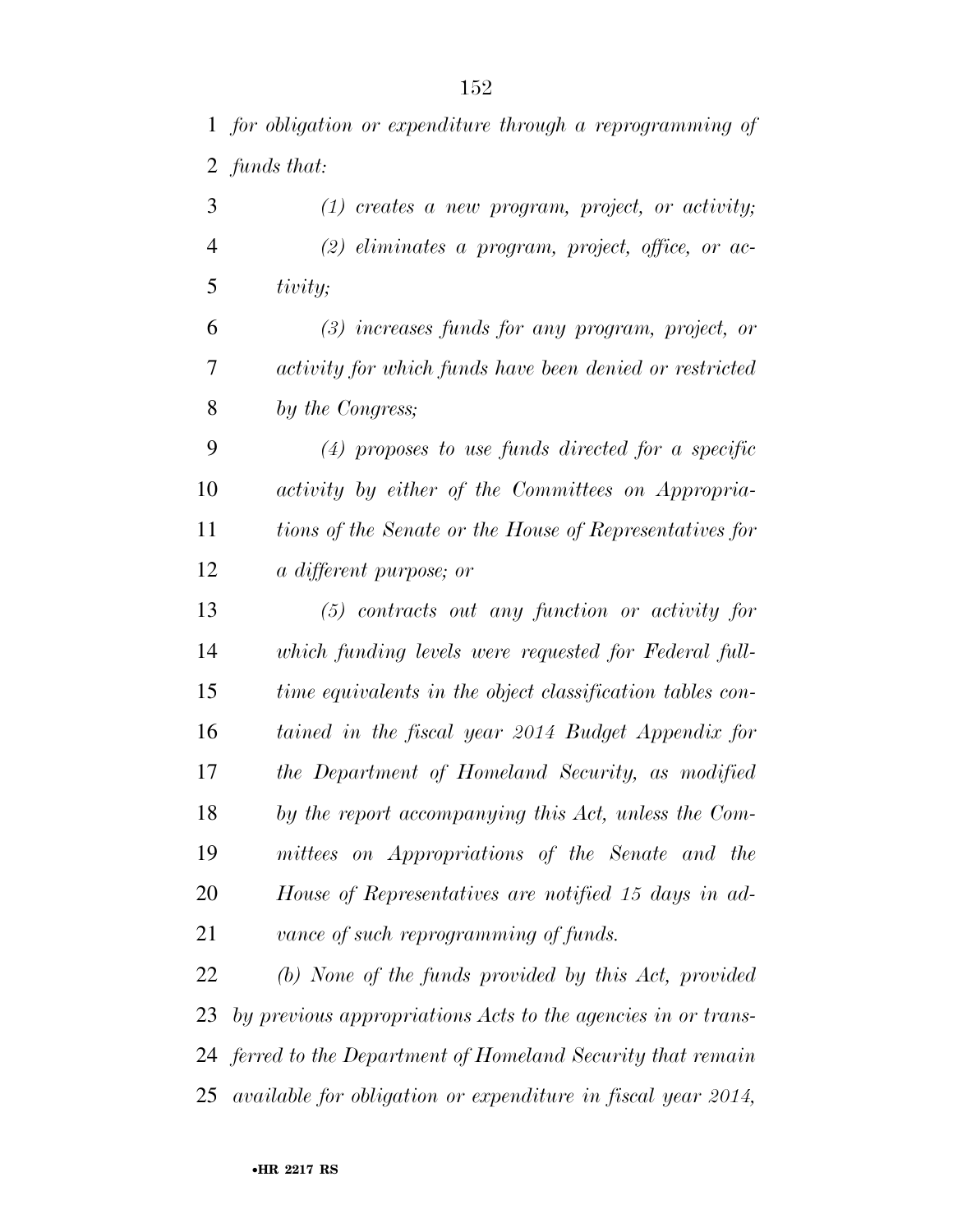| $\mathbf{1}$ | or provided from any accounts in the Treasury of the          |
|--------------|---------------------------------------------------------------|
| 2            | United States derived by the collection of fees or proceeds   |
| 3            | available to the agencies funded by this Act, shall be avail- |
| 4            | able for obligation or expenditure for programs, projects,    |
| 5            | or activities through a reprogramming of funds in excess      |
| 6            | of \$5,000,000 or 10 percent, whichever is less, that:        |
| 7            | $(1)$ augments existing programs, projects, or ac-            |
| 8            | tivities;                                                     |
| 9            | $(2)$ reduces by 10 percent funding for any exist-            |
| 10           | ing program, project, or activity;                            |
| 11           | $(3)$ reduces the numbers of personnel by 10 per-             |
| 12           | cent as approved by the Congress; or                          |
| 13           | $(4)$ results from any general savings from a re-             |
| 14           | duction in personnel that would result in a change in         |
| 15           | existing programs, projects, or activities as approved        |
| 16           | by the Congress, unless the Committees on Appropria-          |
| 17           | tions of the Senate and the House of Representatives          |
| 18           | are notified 15 days in advance of such reprogram-            |
| 19           | ming of funds.                                                |
| 20           | $(c)$ Not to exceed 5 percent of any appropriation made       |
| 21           | available for the current fiscal year for the Department of   |
| 22           | Homeland Security by this Act or provided by previous ap-     |
| 23           | propriations Acts may be transferred between such appro-      |
|              | 24 priations, but no such appropriation, except as otherwise  |
|              | 25 specifically provided, shall be increased by more than 10  |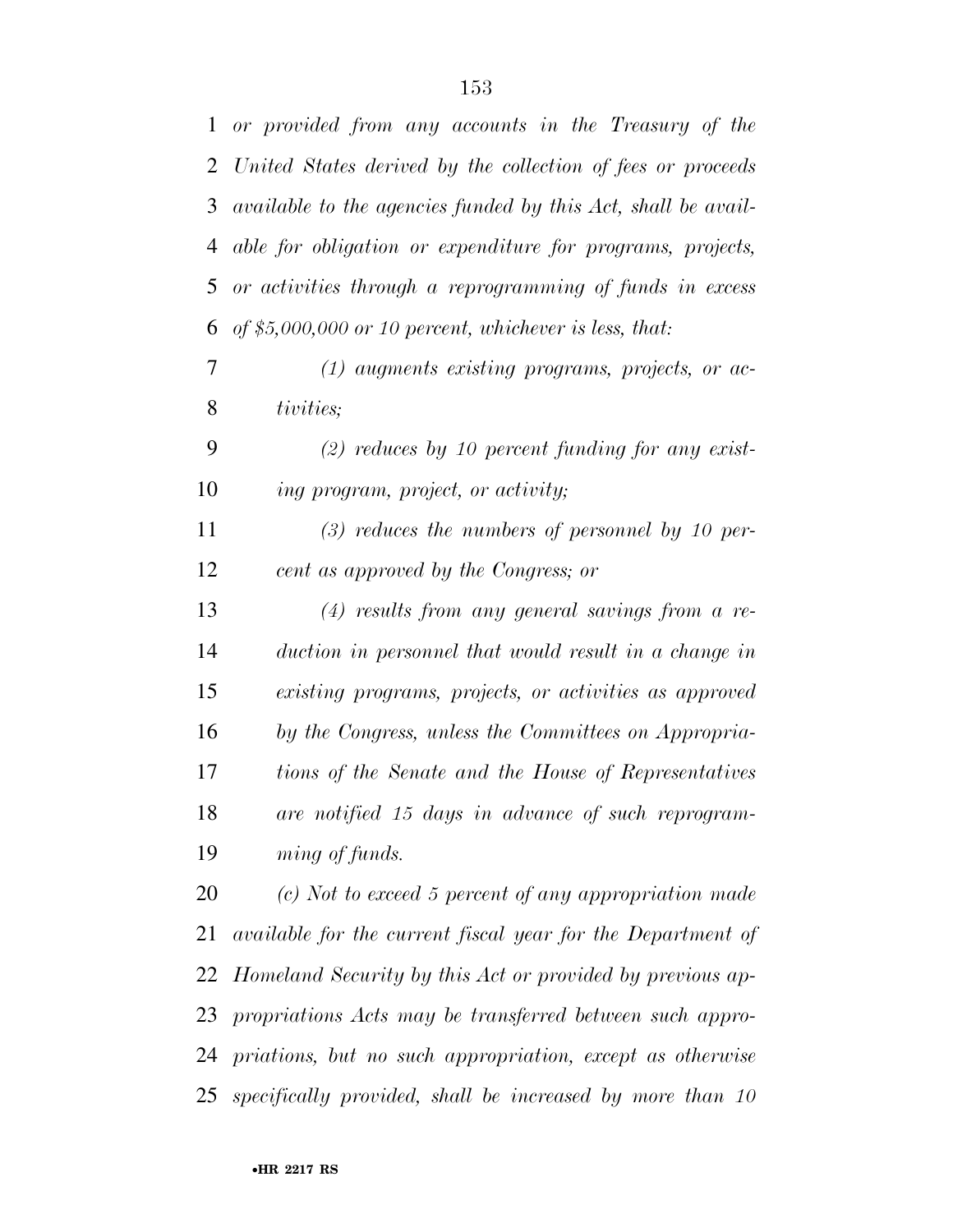*percent by such transfers: Provided, That any transfer under this section shall be treated as a reprogramming of funds under subsection (b) and shall not be available for obligation unless the Committees on Appropriations of the Senate and the House of Representatives are notified 15 days in advance of such transfer.* 

 *(d) Notwithstanding subsections (a), (b), and (c) of this section, no funds shall be reprogrammed within or transferred between appropriations based upon an initial notification provided after June 30, except in extraordinary circumstances that imminently threaten the safety of human life or the protection of property.* 

 *(e) The notification thresholds and procedures set forth in this section shall apply to any use of deobligated balances of funds provided in previous Department of Homeland Se-curity Appropriations Acts.* 

 *SEC. 504. The Department of Homeland Security Working Capital Fund, established pursuant to section 403 of Public Law 103–356 (31 U.S.C. 501 note), shall continue operations as a permanent working capital fund for fiscal year 2014: Provided, That none of the funds appropriated or otherwise made available to the Department of Home- land Security may be used to make payments to the Work- ing Capital Fund, except for the activities and amounts al-lowed in the President's fiscal year 2014 budget: Provided*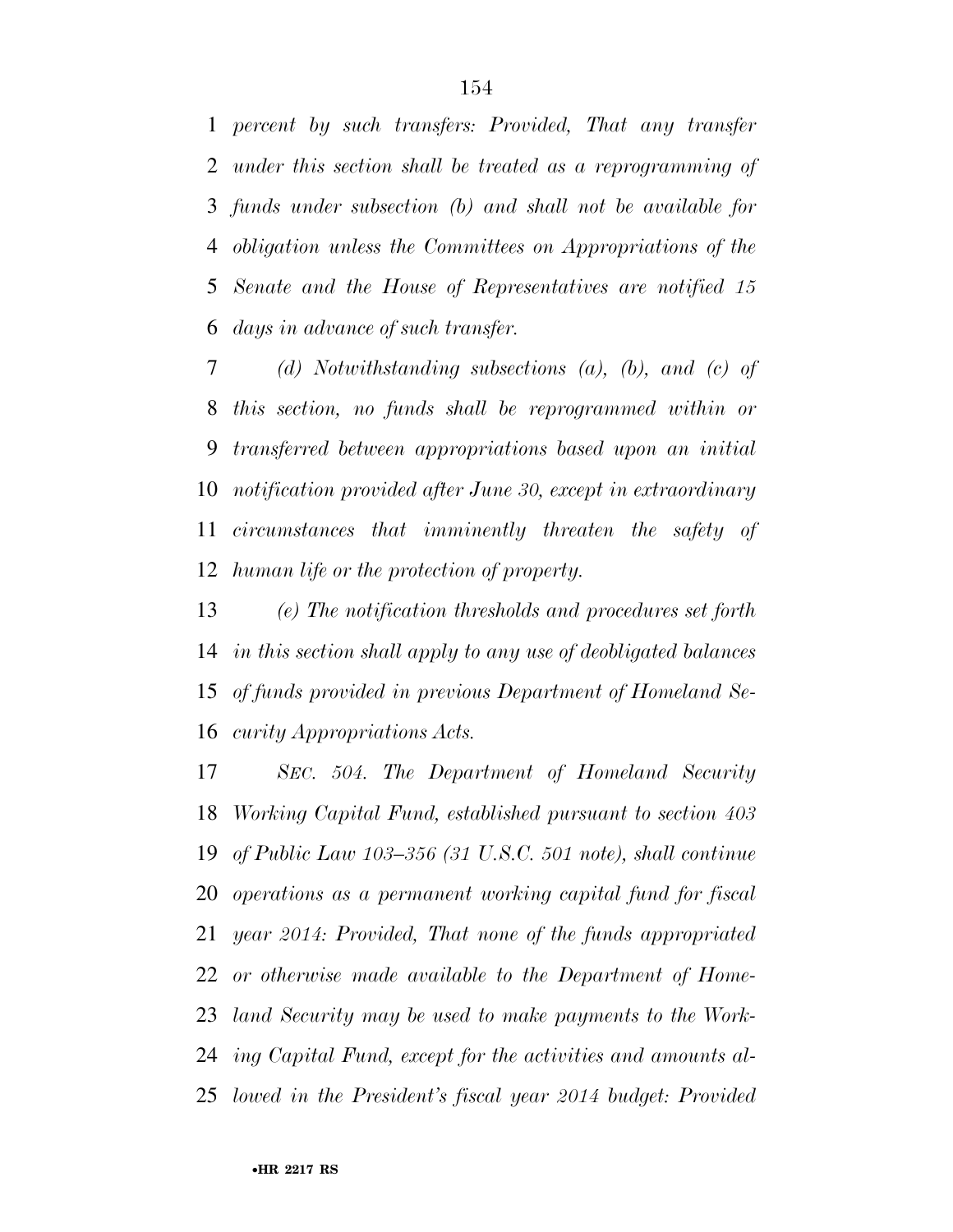*further, That funds provided to the Working Capital Fund shall be available for obligation until expended to carry out the purposes of the Working Capital Fund: Provided fur- ther, That all departmental components shall be charged only for direct usage of each Working Capital Fund service: Provided further, That funds provided to the Working Cap- ital Fund shall be used only for purposes consistent with the contributing component: Provided further, That the Working Capital Fund shall be paid in advance or reim- bursed at rates which will return the full cost of each serv- ice: Provided further, That the Working Capital Fund shall be subject to the requirements of section 503 of this Act. SEC. 505. Except as otherwise specifically provided by law, not to exceed 50 percent of unobligated balances re- maining available at the end of fiscal year 2014 from ap- propriations for salaries and expenses for fiscal year 2014 in this Act shall remain available through September 30, 2015 in the account and for the purposes for which the ap- propriations were provided: Provided, That prior to the ob- ligation of such funds, a request shall be submitted to the Committees on Appropriations of the Senate and the House of Representatives for notification in accordance with sec-tion 503 of this Act.* 

 *SEC. 506. Funds made available by this Act for intel-ligence activities are deemed to be specifically authorized*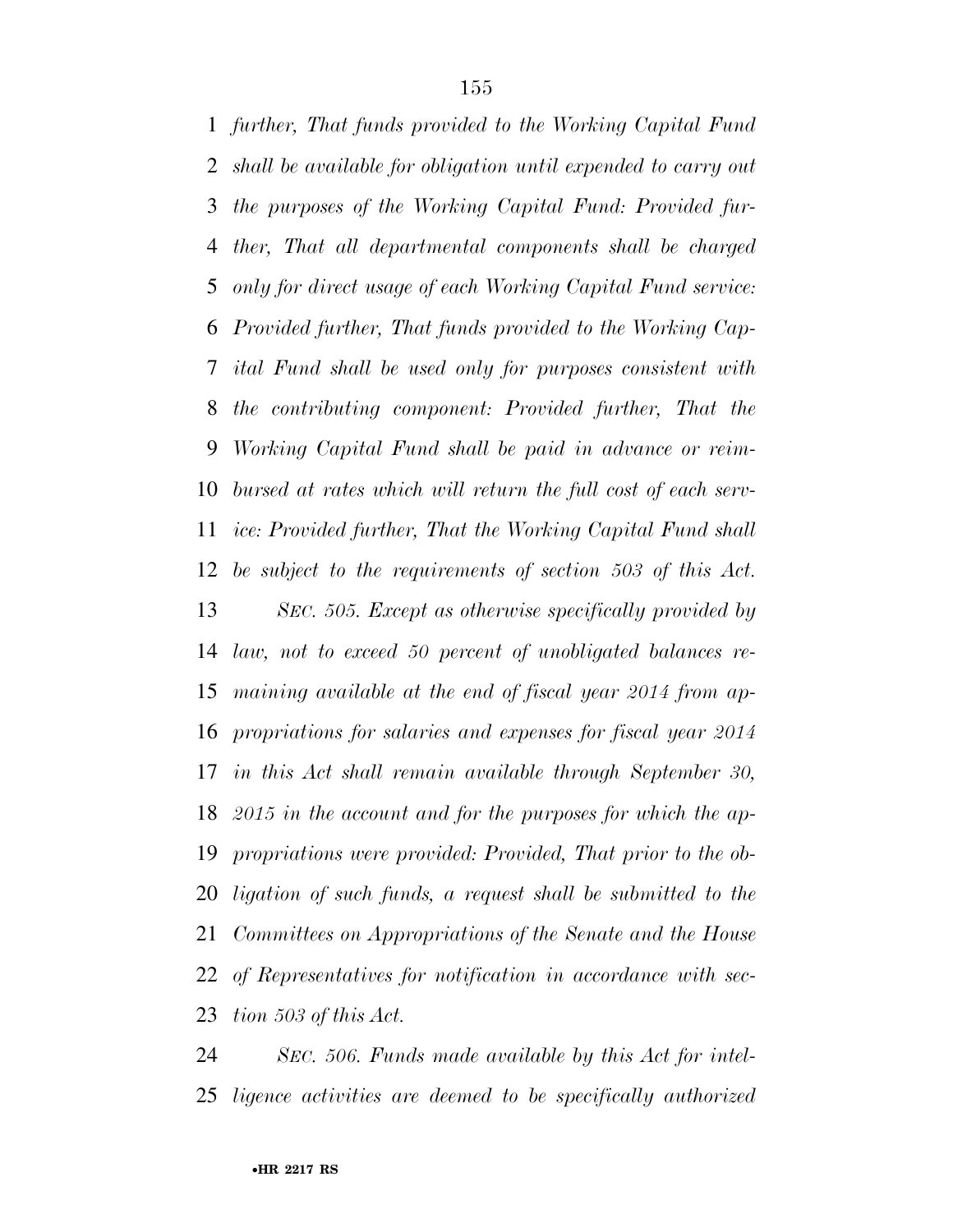*by the Congress for purposes of section 504 of the National Security Act of 1947 (50 U.S.C. 414) during fiscal year 2014 until the enactment of an Act authorizing intelligence activities for fiscal year 2014.* 

 *SEC. 507. (a) Except as provided in subsections (b) and (c), none of the funds made available by this Act may be used to—* 

 *(1) make or award a grant allocation, grant, contract, other transaction agreement, task or delivery order on a Department of Homeland Security mul- tiple award contract, or to issue a letter of intent to-taling in excess of \$1,000,000;* 

 *(2) award a task or delivery order requiring an obligation of funds in an amount greater than \$10,000,000 from multi-year Department of Home- land Security funds or a task or delivery order that would cause cumulative obligations of multi-year funds in a single account to exceed 50 percent of the total amount appropriated;* 

*(3) make a sole-source grant award; or* 

 *(4) announce publicly the intention to make or award items under paragraph (1), (2), or (3) includ- ing a contract covered by the Federal Acquisition Regulation.*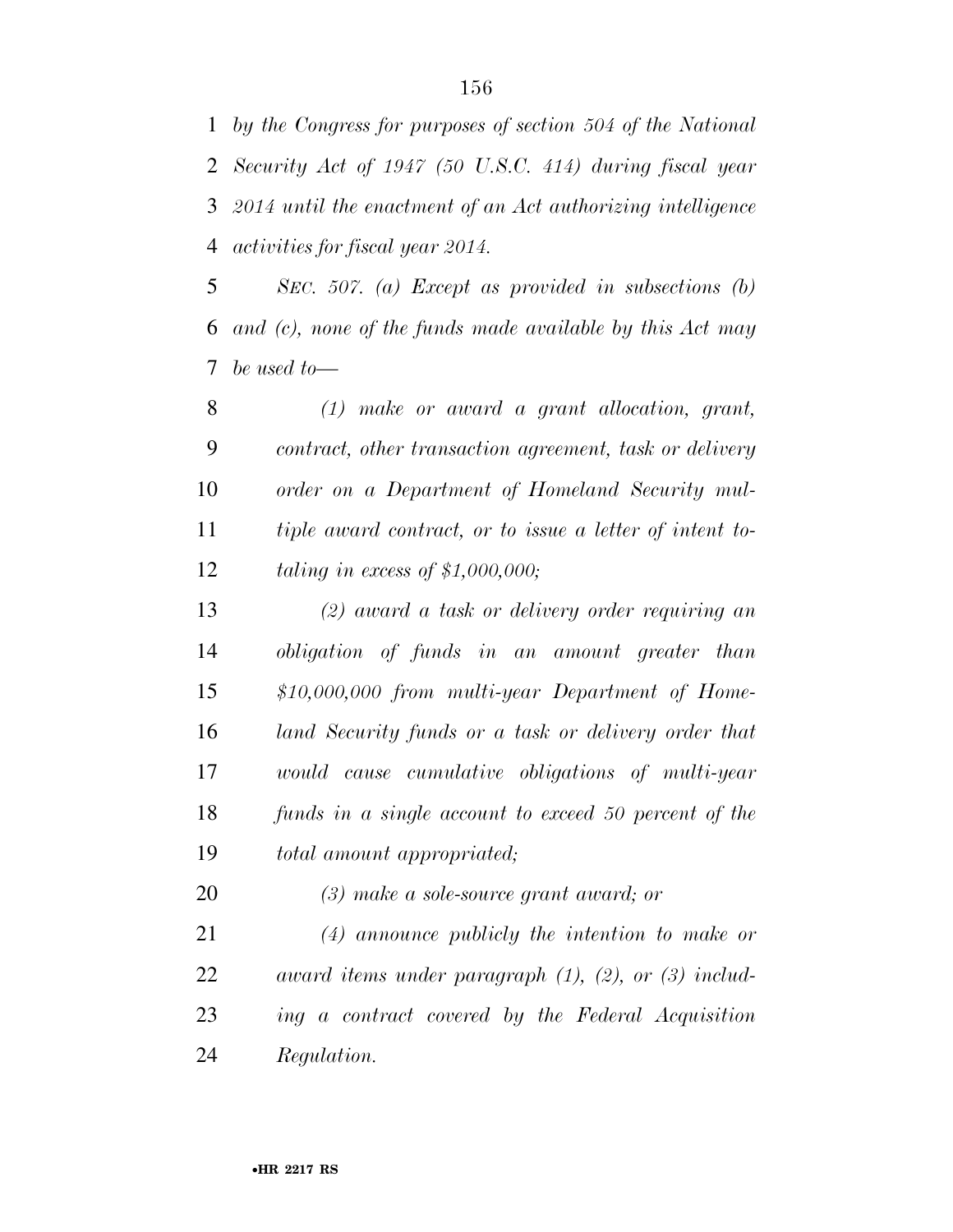*(b) The Secretary of Homeland Security may waive the prohibition under subsection (a) if the Secretary notifies the Committees on Appropriations of the Senate and the House of Representatives at least 3 full business days in advance of making an award or issuing a letter as described in that subsection.* 

 *(c) If the Secretary of Homeland Security determines that compliance with this section would pose a substantial risk to human life, health, or safety, an award may be made without notification, and the Secretary shall notify the Committees on Appropriations of the Senate and the House of Representatives not later than 5 full business days after such an award is made or letter issued.* 

*(d) A notification under this section—* 

- *(1) may not involve funds that are not available for obligation; and*
- *(2) shall include the amount of the award; the fiscal year for which the funds for the award were ap- propriated; the type of contract; and the account and each program, project, and activity from which the funds are being drawn.*

 *(e) The Administrator of the Federal Emergency Man- agement Agency shall brief the Committees on Appropria- tions of the Senate and the House of Representatives 5 full business days in advance of announcing publicly the inten-*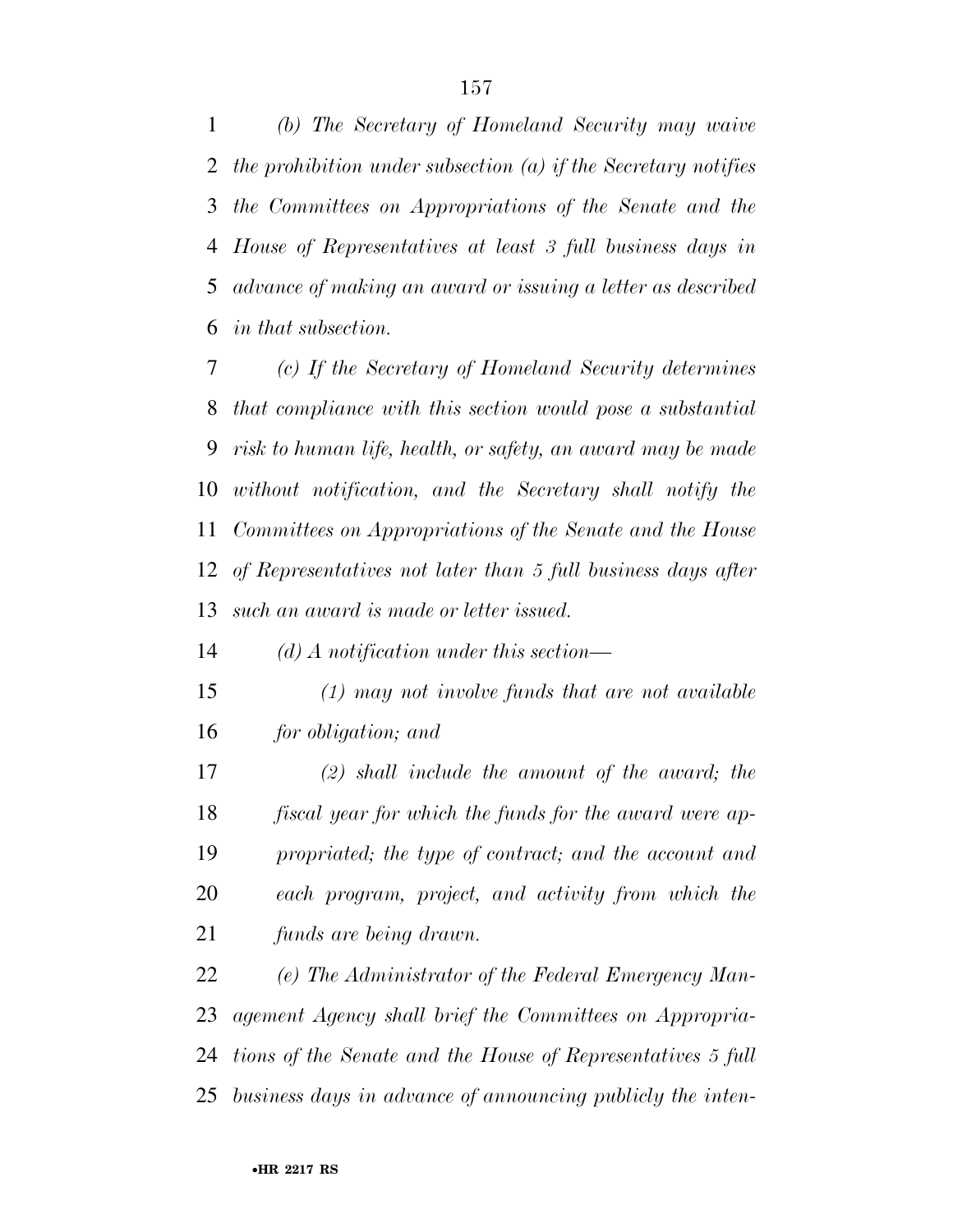*tion of making an award under ''State and Local Pro-grams''.* 

 *SEC. 508. Notwithstanding any other provision of law, no agency shall purchase, construct, or lease any additional facilities, except within or contiguous to existing locations, to be used for the purpose of conducting Federal law enforce- ment training without the advance approval of the Commit- tees on Appropriations of the Senate and the House of Rep- resentatives, except that the Federal Law Enforcement Training Center is authorized to obtain the temporary use of additional facilities by lease, contract, or other agreement for training that cannot be accommodated in existing Cen-ter facilities.* 

 *SEC. 509. None of the funds appropriated or otherwise made available by this Act may be used for expenses for any construction, repair, alteration, or acquisition project for which a prospectus otherwise required under chapter 33 of title 40, United States Code, has not been approved, ex- cept that necessary funds may be expended for each project for required expenses for the development of a proposed pro-spectus.* 

 *SEC. 510. (a) Sections 520, 522, and 530 of the De- partment of Homeland Security Appropriations Act, 2008 (division E of Public Law 110–161; 121 Stat. 2073 and 2074) shall apply with respect to funds made available in*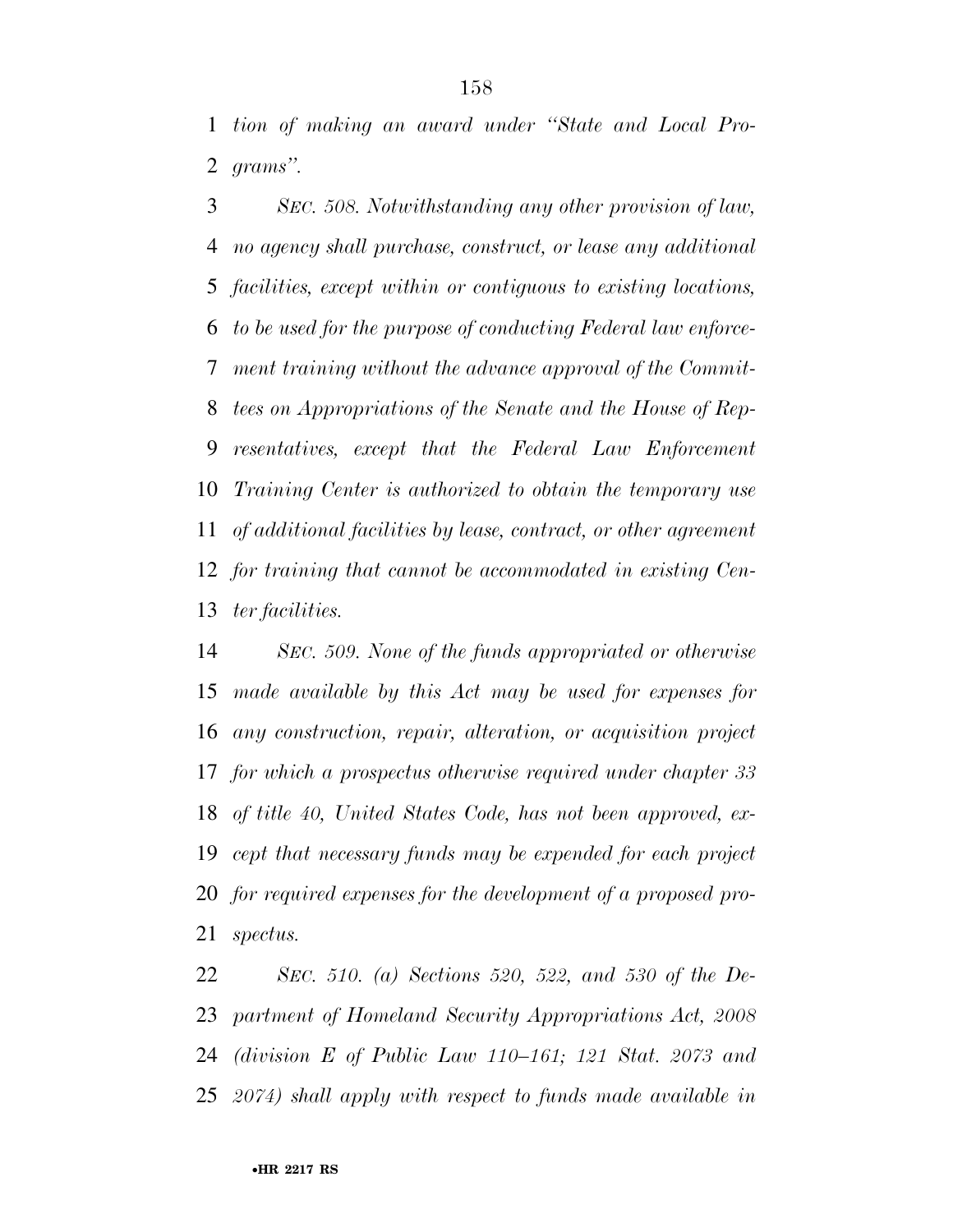*this Act in the same manner as such sections applied to funds made available in that Act.* 

 *(b) The third proviso of section 537 of the Department of Homeland Security Appropriations Act, 2006 (6 U.S.C. 114), shall not apply with respect to funds made available in this Act.* 

 *SEC. 511. None of the funds made available in this Act may be used in contravention of the applicable provi- sions of the Buy American Act. For purposes of the pre- ceding sentence, the term ''Buy American Act'' means chap-ter 83 of title 41, United States Code.* 

 *SEC. 512. None of the funds made available in this Act may be used by any person other than the Privacy Offi- cer appointed under subsection (a) of section 222 of the Homeland Security Act of 2002 (6 U.S.C. 142(a)) to alter, direct that changes be made to, delay, or prohibit the trans- mission to Congress of any report prepared under para-graph (6) of such subsection.* 

 *SEC. 513. None of the funds made available in this Act may be used to amend the oath of allegiance required by section 337 of the Immigration and Nationality Act (8 U.S.C. 1448).* 

 *SEC. 514. Within 30 days after the end of each month, the Chief Financial Officer of the Department of Homeland Security shall submit to the Committees on Appropriations*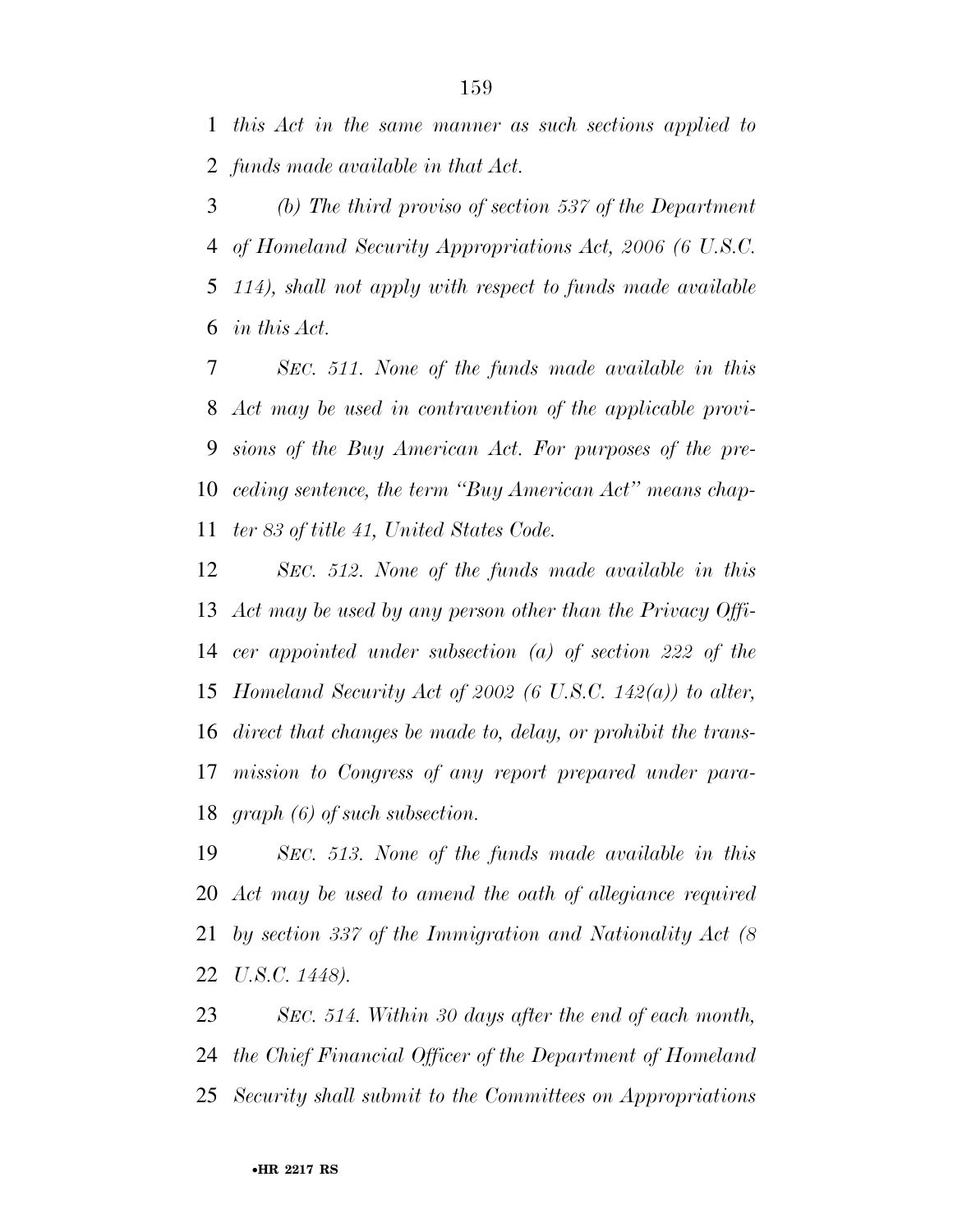*of the Senate and the House of Representatives a monthly budget and staffing report for that month that includes total obligations, on-board versus funded full-time equivalent staffing levels, and the number of contract employees for each office of the Department.* 

 *SEC. 515. Except as provided in section 44945 of title 49, United States Code, funds appropriated or transferred to Transportation Security Administration ''Aviation Se- curity'', ''Administration'', and ''Transportation Security Support'' for fiscal years 2004 and 2005 that are recovered or deobligated shall be available only for the procurement or installation of explosives detection systems, air cargo, baggage, and checkpoint screening systems, subject to notifi- cation: Provided, That quarterly reports shall be submitted to the Committees on Appropriations of the Senate and the House of Representatives on any funds that are recovered or deobligated.* 

 *SEC. 516. None of the funds appropriated by this Act may be used to process or approve a competition under Of- fice of Management and Budget Circular A–76 for services provided by employees (including employees serving on a temporary or term basis) of United States Citizenship and Immigration Services of the Department of Homeland Se-curity who are known as Immigration Information Offi-*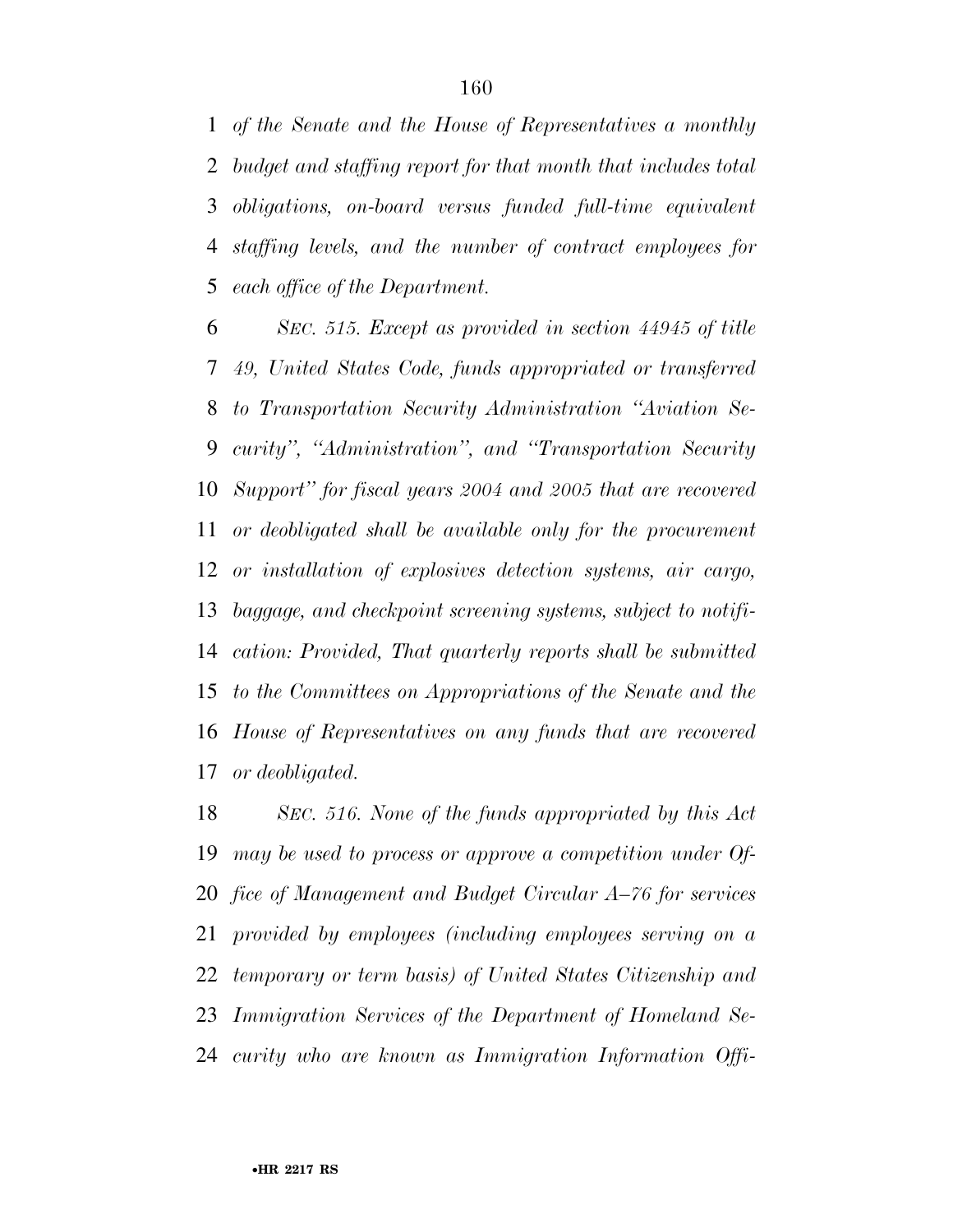*cers, Contact Representatives, Investigative Assistants, or Immigration Services Officers.* 

 *SEC. 517. Any funds appropriated to Coast Guard ''Acquisition, Construction, and Improvements'' for fiscal years 2002, 2003, 2004, 2005, and 2006 for the 110–123 foot patrol boat conversion that are recovered, collected, or otherwise received as the result of negotiation, mediation, or litigation, shall be available until expended for the Fast Response Cutter program.* 

 *SEC. 518. Section 532(a) of Public Law 109–295 (120 Stat. 1384) is amended by striking ''2013'' and inserting ''2014 and thereafter''.* 

 *SEC. 519. The functions of the Federal Law Enforce- ment Training Center instructor staff shall be classified as inherently governmental for the purpose of the Federal Ac- tivities Inventory Reform Act of 1998 (31 U.S.C. 501 note). SEC. 520. (a) The Secretary of Homeland Security shall submit a report not later than October 15, 2014, to the Office of Inspector General of the Department of Home- land Security listing all grants and contracts awarded by any means other than full and open competition during fis-cal year 2014.* 

 *(b) The Inspector General shall review the report re- quired by subsection (a) to assess Departmental compliance with applicable laws and regulations and report the results*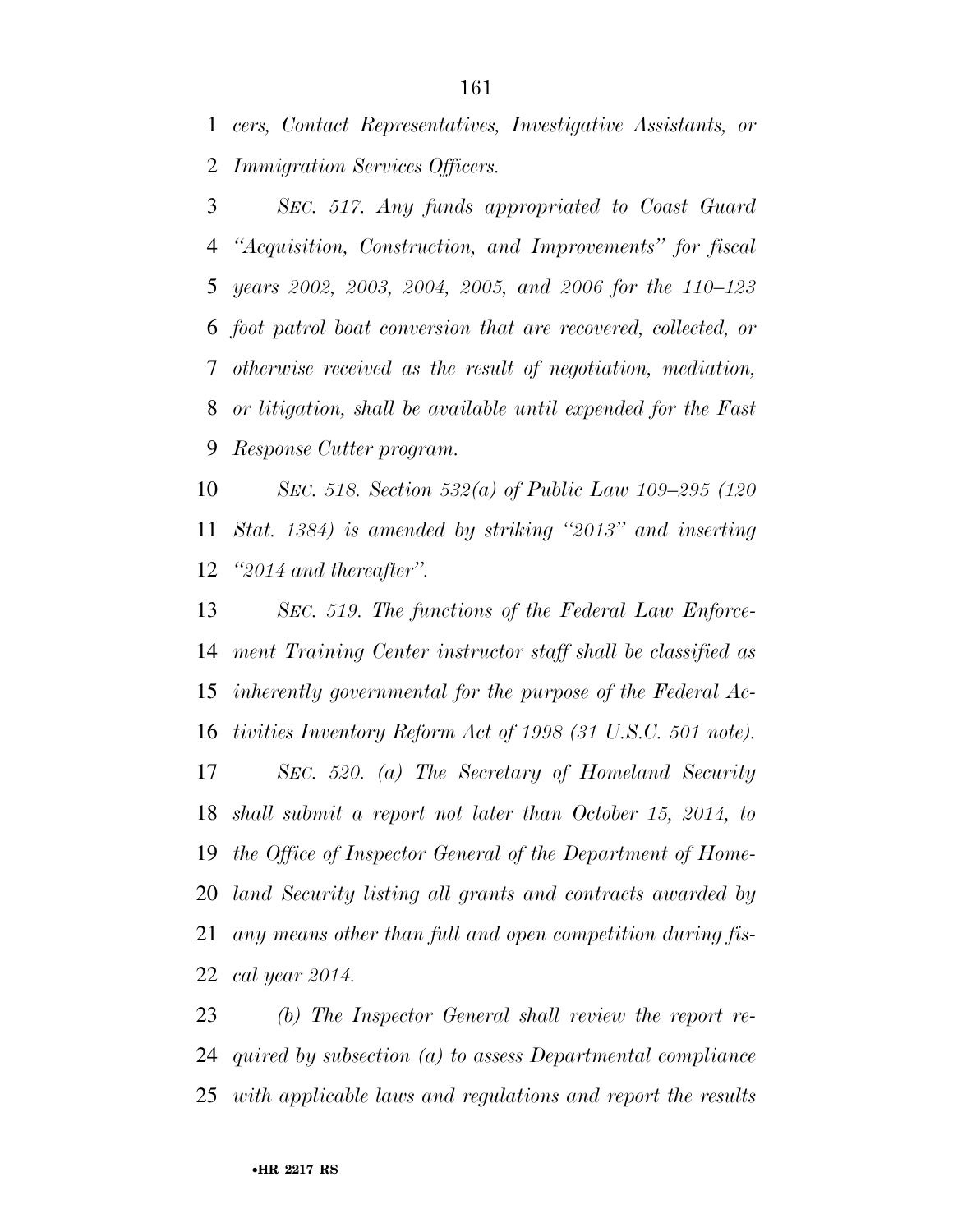*of that review to the Committees on Appropriations of the Senate and the House of Representatives not later than Feb-ruary 14, 2015.* 

 *SEC. 521. None of the funds provided or otherwise made available in this Act shall be available to carry out section 872 of the Homeland Security Act of 2002 (6 U.S.C. 452).* 

 *SEC. 522. Funds made available in this Act may be used to alter operations within the Civil Engineering Pro- gram of the Coast Guard nationwide, including civil engi- neering units, facilities design and construction centers, maintenance and logistics commands, and the Coast Guard Academy, except that none of the funds provided in this Act may be used to reduce operations within any Civil En- gineering Unit unless specifically authorized by a statute enacted after the date of enactment of this Act.* 

 *SEC. 523. None of the funds made available in this Act may be used by United States Citizenship and Immi- gration Services to grant an immigration benefit unless the results of background checks required by law to be completed prior to the granting of the benefit have been received by United States Citizenship and Immigration Services, and the results do not preclude the granting of the benefit.* 

 *SEC. 524. Section 831 of the Homeland Security Act of 2002 (6 U.S.C. 391) is amended—*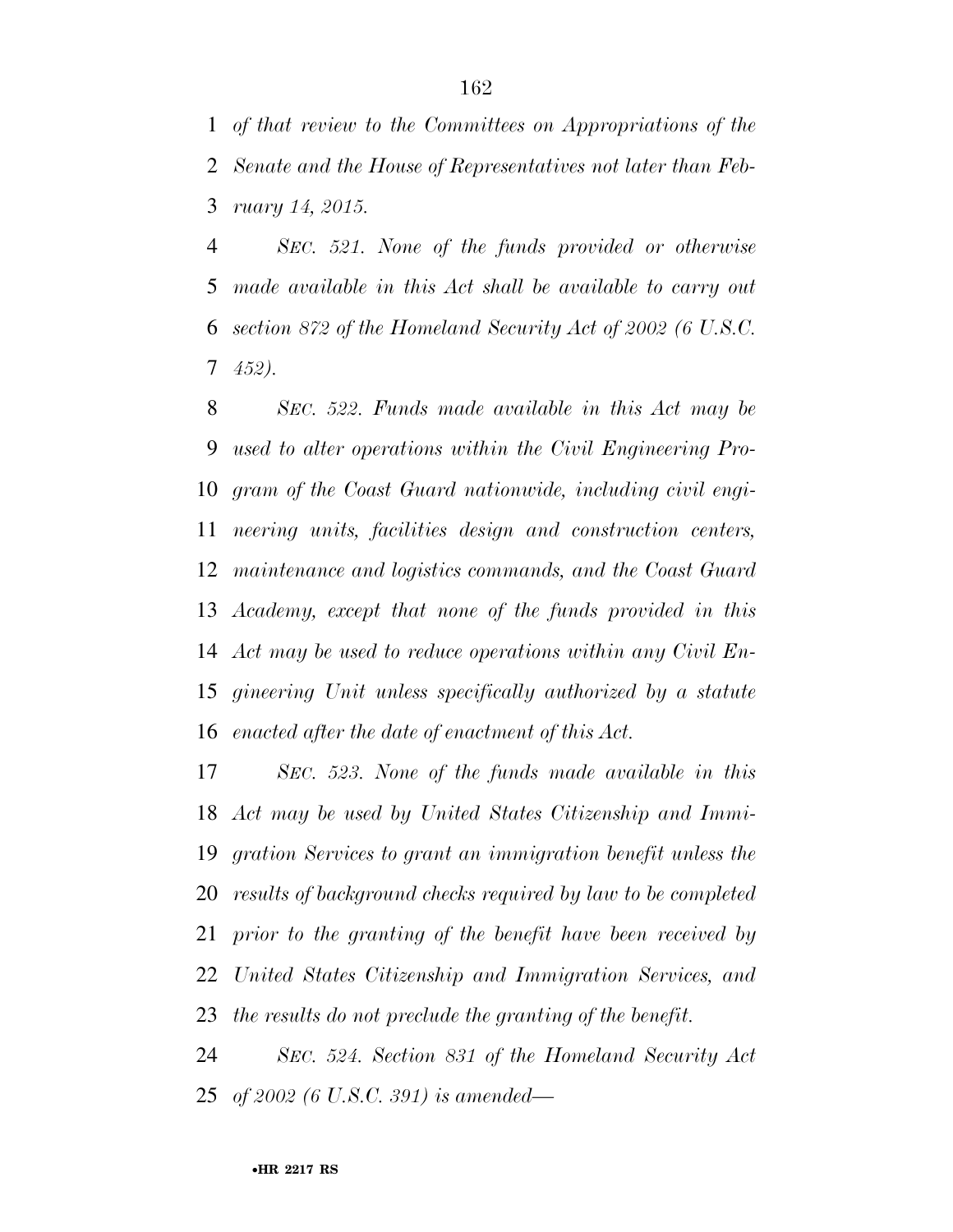*(1) in subsection (a), by striking ''Until Sep- tember 30, 2013,'' and inserting ''Until September 30, 2014'';* 

 *(2) in subsection (c)(1), by striking ''September 30, 2013,'' and inserting ''September 30, 2014,''.* 

 *SEC. 525. The Secretary of Homeland Security shall require that all contracts of the Department of Homeland Security that provide award fees link such fees to successful acquisition outcomes (which outcomes shall be specified in terms of cost, schedule, and performance).* 

 *SEC. 526. Notwithstanding any other provision of law, none of the funds provided in this or any other Act shall be used to approve a waiver of the navigation and vessel- inspection laws pursuant to 46 U.S.C. 501(b) for the trans- portation of crude oil distributed from the Strategic Petro- leum Reserve until the Secretary of Homeland Security, after consultation with the Secretaries of the Departments of Energy and Transportation and representatives from the United States flag maritime industry, takes adequate meas- ures to ensure the use of United States flag vessels: Pro- vided, That the Secretary shall notify the Committees on Appropriations of the Senate and the House of Representa- tives, the Committee on Commerce, Science, and Transpor- tation of the Senate, and the Committee on Transportation and Infrastructure of the House of Representatives within*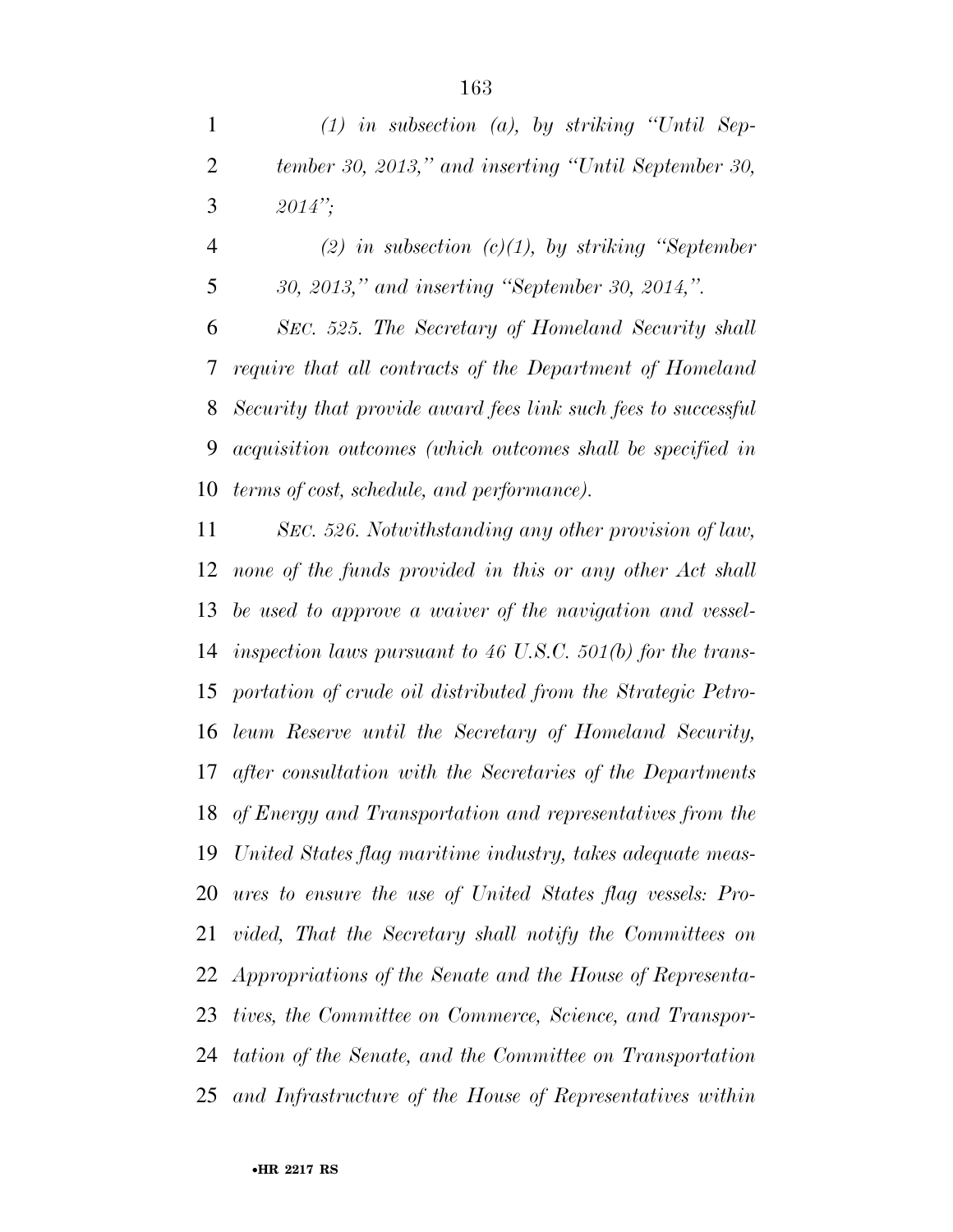*2 business days of any request for waivers of navigation and vessel-inspection laws pursuant to 46 U.S.C. 501(b).* 

 *SEC. 527. None of the funds in this Act shall be used to reduce the United States Coast Guard's Operations Sys- tems Center mission or its government-employed or contract staff levels.* 

 *SEC. 528. None of the funds made available in this Act for U.S. Customs and Border Protection may be used to prevent an individual not in the business of importing a prescription drug (within the meaning of section 801(g) of the Federal Food, Drug, and Cosmetic Act) from import- ing a prescription drug from Canada that complies with the Federal Food, Drug, and Cosmetic Act: Provided, That this section shall apply only to individuals transporting on their person a personal-use quantity of the prescription drug, not to exceed a 90-day supply: Provided further, That the prescription drug may not be—* 

 *(1) a controlled substance, as defined in section 102 of the Controlled Substances Act (21 U.S.C. 802); or* 

 *(2) a biological product, as defined in section 351 of the Public Health Service Act (42 U.S.C. 262). SEC. 529. None of the funds appropriated by this Act may be used to conduct, or to implement the results of, a competition under Office of Management and Budget Cir-*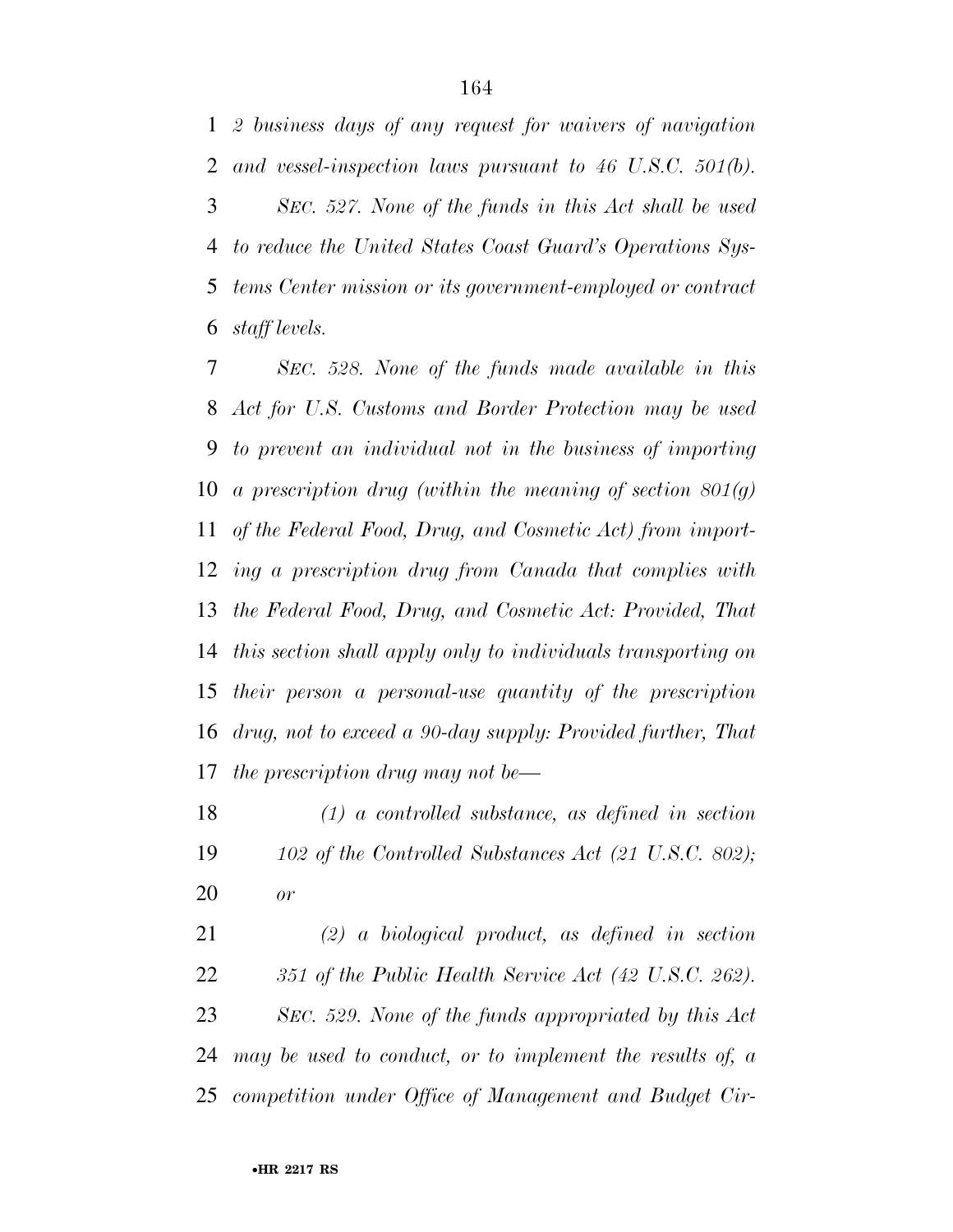*cular A–76 for activities performed with respect to the Coast Guard National Vessel Documentation Center.* 

 *SEC. 530. The Secretary of Homeland Security, in consultation with the Secretary of the Treasury, shall notify the Committees on Appropriations of the Senate and the House of Representatives of any proposed transfers of funds available under section 9703.1(g)(4)(B) of title 31, United States Code (as added by Public Law 102–393) from the Department of the Treasury Forfeiture Fund to any agency within the Department of Homeland Security: Provided, That none of the funds identified for such a transfer may be obligated until the Committees on Appropriations of the Senate and the House of Representatives approve the pro-posed transfers.* 

 *SEC. 531. None of the funds made available in this Act may be used for planning, testing, piloting, or devel-oping a national identification card.* 

 *SEC. 532. If the Administrator of the Transportation Security Administration determines that an airport does not need to participate in the E-Verify Program as de- scribed in section 403(a) of the Illegal Immigration Reform and Immigrant Responsibility Act of 1996 (8 U.S.C. 1324a note), the Administrator shall certify to the Committees on Appropriations of the Senate and the House of Representa-*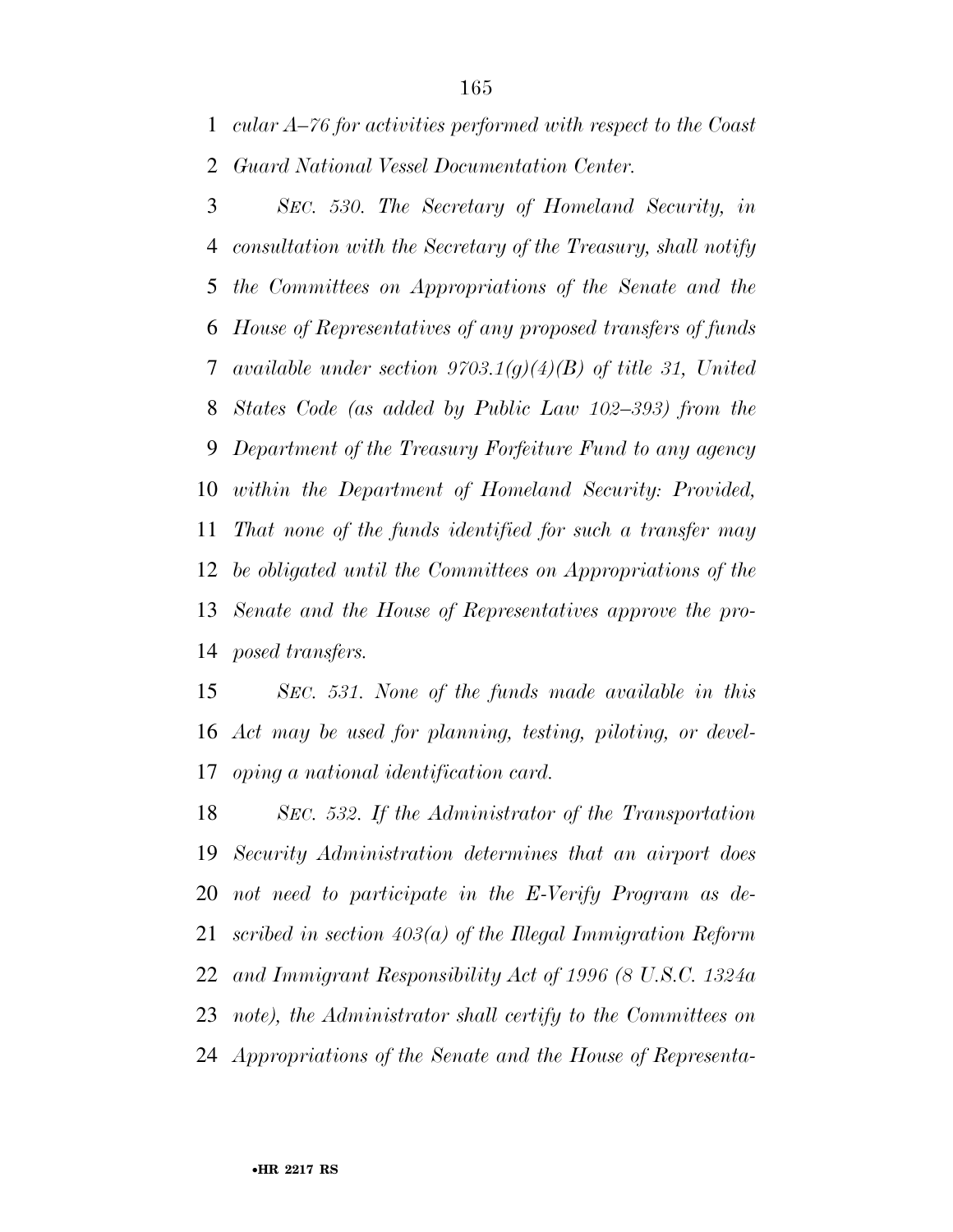*tives that no security risks will result from such non-par-ticipation.* 

 *SEC. 533. (a) Notwithstanding any other provision of this Act, except as provided in subsection (b), and 30 days after the date on which the President determines whether to declare a major disaster because of an event and any appeal is completed, the Administrator shall publish on the Web site of the Federal Emergency Management Agency a report regarding that decision that shall summarize damage assessment information used to determine whether to de-clare a major disaster.* 

 *(b) The Administrator may redact from a report under subsection (a) any data that the Administrator determines would compromise national security.* 

*(c) In this section—* 

 *(1) the term ''Administrator'' means the Admin- istrator of the Federal Emergency Management Agen-cy; and* 

 *(2) the term ''major disaster'' has the meaning given that term in section 102 of the Robert T. Staf- ford Disaster Relief and Emergency Assistance Act (42 U.S.C. 5122).* 

 *SEC. 534. Any official that is required by this Act to report or to certify to the Committees on Appropriations of the Senate and the House of Representatives may not*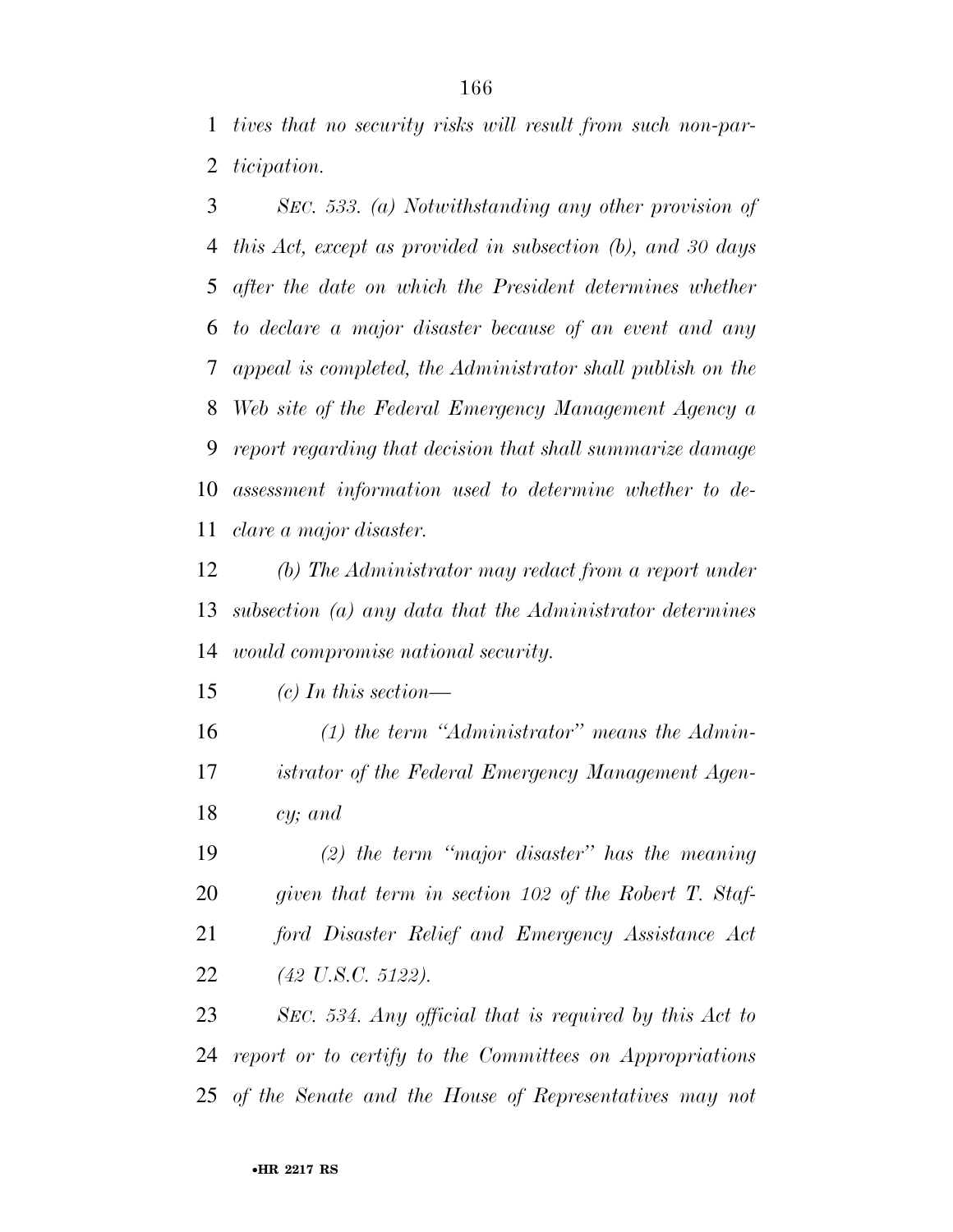*delegate such authority to perform that Act unless specifi-cally authorized herein.* 

 *SEC. 535. Section 550(b) of the Department of Home- land Security Appropriations Act, 2007 (Public Law 109– 295; 6 U.S.C. 121 note), as amended by section 550 of the Department of Homeland Security Appropriations Act, 2010 (Public Law 111–83), is further amended by striking ''on October 4, 2013'' and inserting ''on October 4, 2014''. SEC. 536. None of the funds appropriated or otherwise* 

 *made available in this Act may be used to transfer, release, or assist in the transfer or release to or within the United States, its territories, or possessions Khalid Sheikh Moham-med or any other detainee who—* 

 *(1) is not a United States citizen or a member of the Armed Forces of the United States; and* 

 *(2) is or was held on or after June 24, 2009, at the United States Naval Station, Guantanamo Bay, Cuba, by the Department of Defense.* 

 *SEC. 537. None of the funds made available in this Act may be used for first-class travel by the employees of agencies funded by this Act in contravention of sections 301–10.122 through 301.10–124 of title 41, Code of Federal Regulations.* 

 *SEC. 538. None of the funds made available in this Act may be used to employ workers described in section*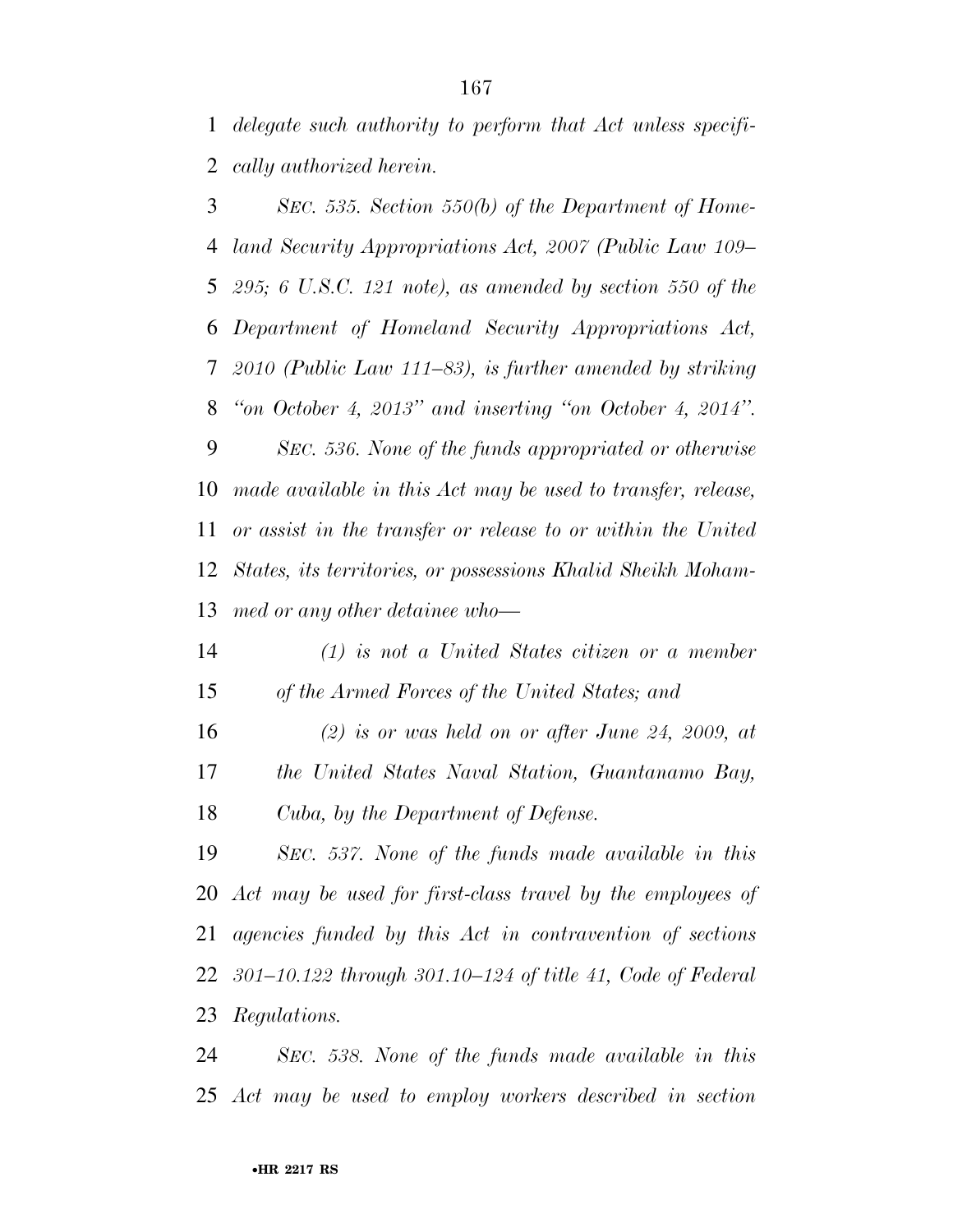*274A(h)(3) of the Immigration and Nationality Act (8 U.S.C. 1324a(h)(3)).* 

 *SEC. 539. (a) Any company that collects or retains personal information directly from any individual who participates in the Registered Traveler or successor pro- gram of the Transportation Security Administration shall safeguard and dispose of such information in accordance with the requirements in—* 

 *(1) the National Institute for Standards and Technology Special Publication 800–30, entitled ''Risk Management Guide for Information Technology Systems'';* 

 *(2) the National Institute for Standards and Technology Special Publication 800–53, Revision 3, entitled ''Recommended Security Controls for Federal Information Systems and Organizations''; and* 

 *(3) any supplemental standards established by the Administrator of the Transportation Security Ad- ministration (referred to in this section as the ''Ad-ministrator'').* 

 *(b) The airport authority or air carrier operator that sponsors the company under the Registered Traveler pro-gram shall be known as the ''Sponsoring Entity''.* 

 *(c) The Administrator shall require any company cov-ered by subsection (a) to provide, not later than 30 days*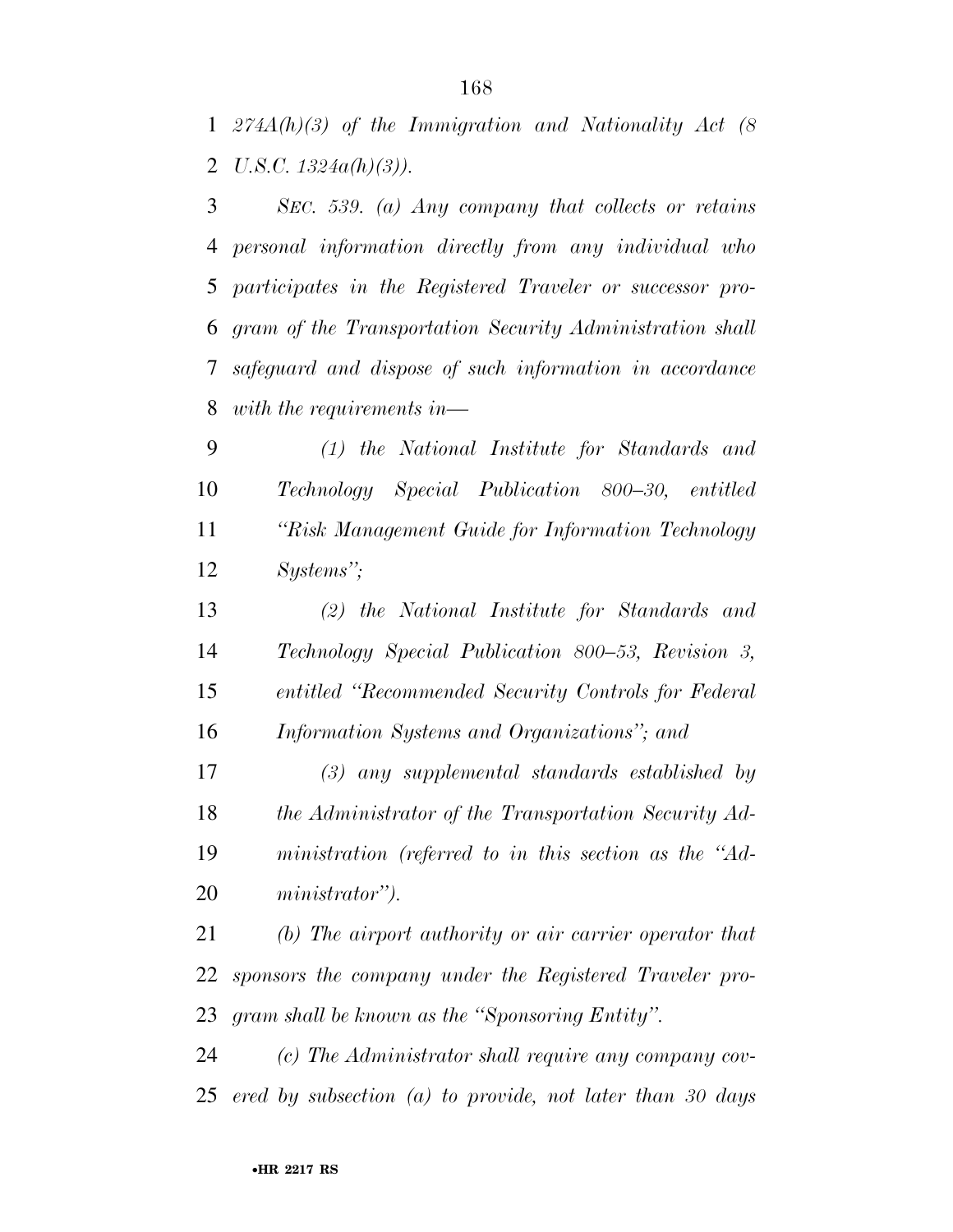*after the date of enactment of this Act, to the Sponsoring Entity written certification that the procedures used by the company to safeguard and dispose of information are in compliance with the requirements under subsection (a). Such certification shall include a description of the proce- dures used by the company to comply with such require-ments.* 

 *SEC. 540. Notwithstanding any other provision of this Act, none of the funds appropriated or otherwise made available by this Act may be used to pay award or incentive fees for contractor performance that has been judged to be below satisfactory performance or performance that does not meet the basic requirements of a contract.* 

 *SEC. 541. (a) Not later than 180 days after the date of enactment of this Act, the Administrator of the Transpor- tation Security Administration shall submit to the Com- mittees on Appropriations of the Senate and the House of Representatives, a report that either—* 

 *(1) certifies that the requirement for screening all air cargo on passenger aircraft by the deadline under section 44901(g) of title 49, United States Code, has been met; or* 

 *(2) includes a strategy to comply with the re- quirements under title 44901(g) of title 49, United States Code, including—*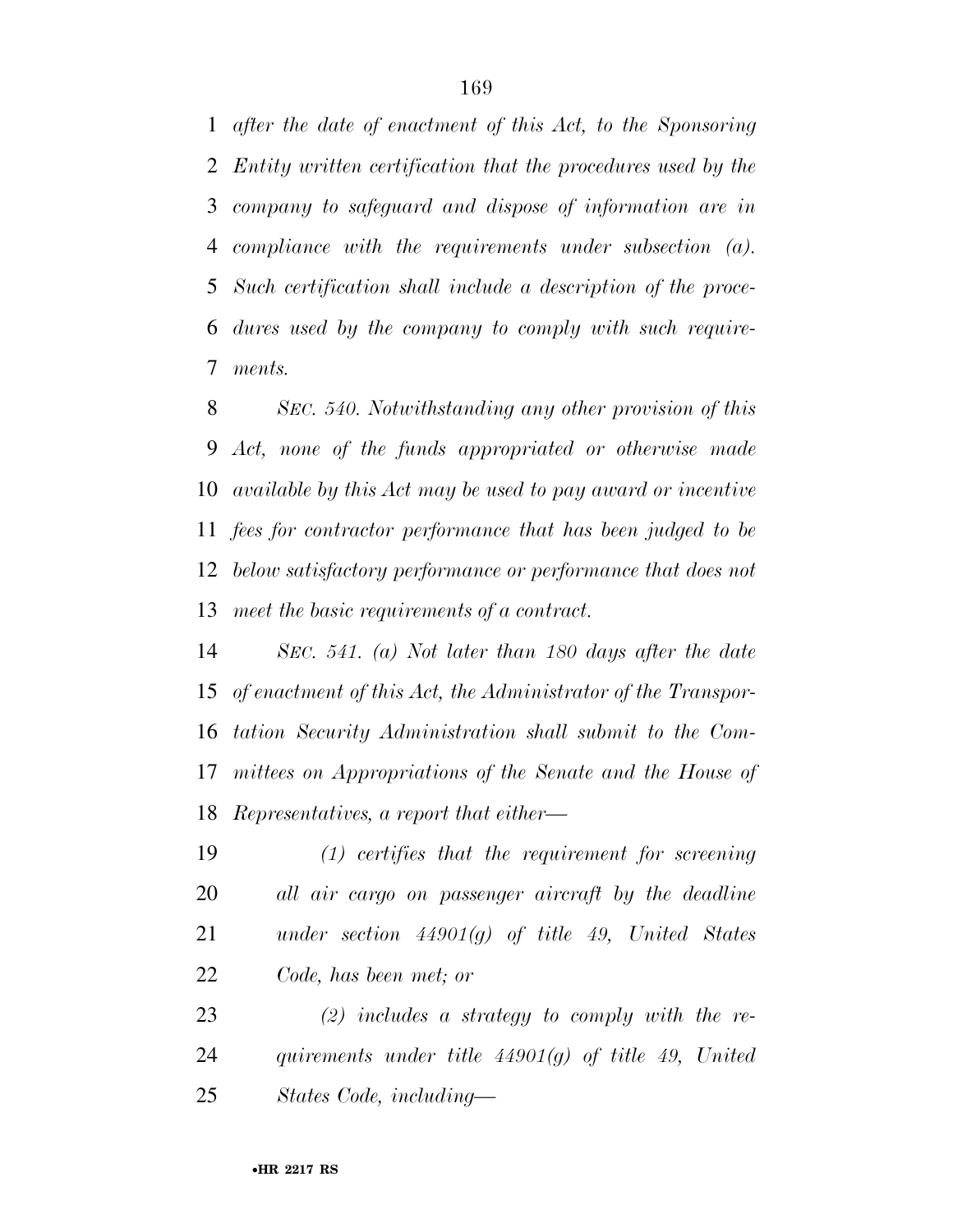| $\mathbf{1}$   | $(A)$ a plan to meet the requirement under                    |
|----------------|---------------------------------------------------------------|
| $\overline{2}$ | section $44901(g)$ of title 49, United States Code,           |
| 3              | to screen 100 percent of air cargo transported on             |
| $\overline{4}$ | passenger aircraft arriving in the United States              |
| 5              | in foreign air transportation (as that term is de-            |
| 6              | fined in section $40102$ of that title); and                  |
| 7              | $(B)$ specification of                                        |
| 8              | $(i)$ the percentage of such air cargo                        |
| 9              | that is being screened; and                                   |
| 10             | ( <i>ii</i> ) the schedule for achieving screening            |
| 11             | of 100 percent of such air cargo.                             |
| 12             | (b) The Administrator shall continue to submit reports        |
| 13             | described in subsection $(a)(2)$ every 180 days thereafter    |
| 14             | until the Administrator certifies that the Transportation     |
| 15             | Security Administration has achieved screening of 100 per-    |
| 16             | cent of such air cargo.                                       |
| 17             | SEC. 542. In developing any process to screen aviation        |
| 18             | passengers and crews for transportation or national secu-     |
| 19             | rity purposes, the Secretary of Homeland Security shall en-   |
| 20             | sure that all such processes take into consideration such     |
| 21             | passengers' and crews' privacy and civil liberties consistent |
| 22             | with applicable laws, regulations, and guidance.              |
| 23             | SEC. 543. Notwithstanding section $1356(n)$ of title 8,       |
| 24             | United States Code, of the funds deposited into the Immi-     |
|                | 25 gration Examinations Fee Account, \$5,000,000 shall be     |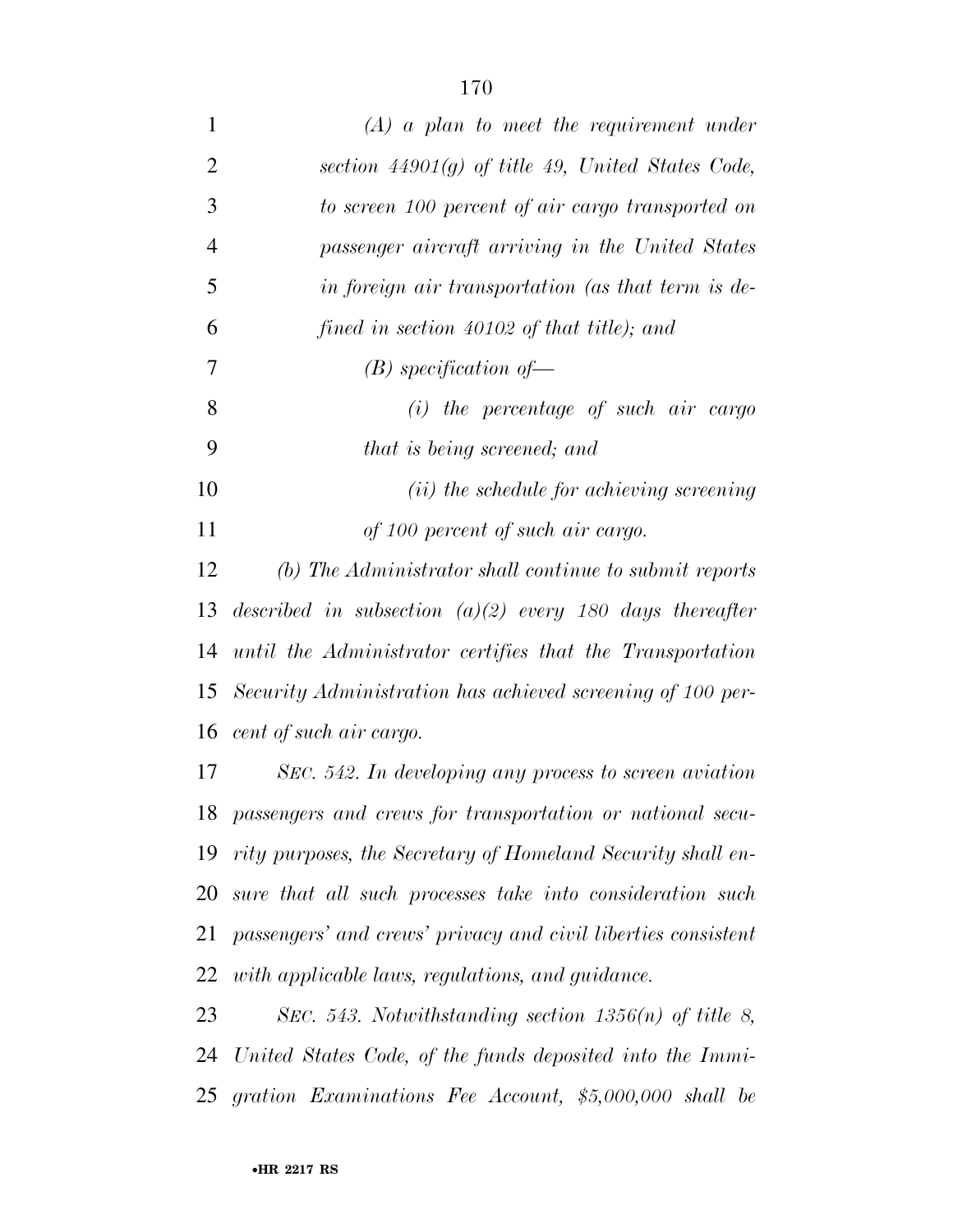*available to United States Citizenship and Immigration Services in fiscal year 2014 for the purpose of providing an immigrant integration grants program.* 

 *SEC. 544. Notwithstanding the 10 percent limitation contained in section 503(c) of this Act, the Secretary of Homeland Security may transfer to the fund established by 8 U.S.C. 1101 note, up to \$20,000,000 from appropriations available to the Department of Homeland Security: Pro- vided, That the Secretary shall notify the Committees on Appropriations of the Senate and the House of Representa-tives 5 days in advance of such transfer.* 

 *SEC. 545. None of the funds appropriated or otherwise made available by this Act may be used by the Department of Homeland Security to enter into any Federal contract unless such contract is entered into in accordance with the requirements of subtitle I of title 41, United States Code or chapter 137 of title 10, United States Code, and the Fed- eral Acquisition Regulation, unless such contract is other- wise authorized by statute to be entered into without regard to the above referenced statutes.* 

 *SEC. 546. (a) For an additional amount for data cen-ter migration, \$54,200,000.* 

 *(b) Funds made available in subsection (a) for data center migration may be transferred by the Secretary of*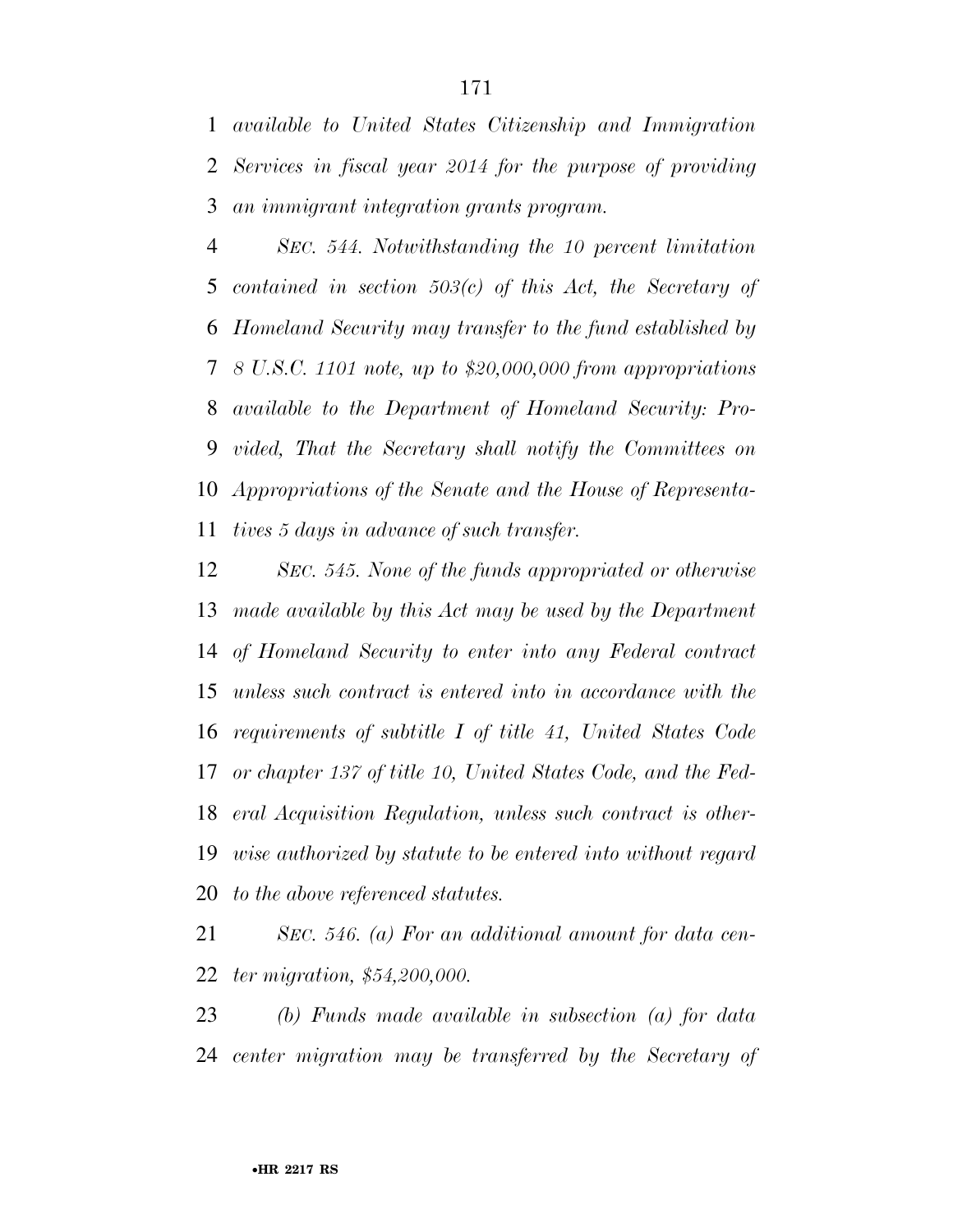*Homeland Security between appropriations for the same purpose, notwithstanding section 503 of this Act.* 

 *(c) No transfer described in subsection (b) shall occur until 15 days after the Committees on Appropriations of the Senate and the House of Representatives are notified of such transfer.* 

 *SEC. 547. For an additional amount for the ''Office of the Under Secretary for Management'', \$43,300,000 to remain available until expended, for necessary expenses to plan, acquire, design, construct, renovate, remediate, equip, furnish, improve infrastructure, and occupy buildings and facilities for the department headquarters consolidation project and associated mission support consolidation: Pro- vided, That the Committees on Appropriations of the Senate and the House of Representatives shall receive an expendi- ture plan not later than 90 days after the date of enactment of the Act detailing the allocation of these funds.* 

 *SEC. 548. Notwithstanding any other provision of law, if the Secretary of Homeland Security determines that spe- cific U.S. Immigration and Customs Enforcement Service Processing Centers or other U.S. Immigration and Customs Enforcement owned detention facilities no longer meet the mission need, the Secretary is authorized to dispose of indi- vidual Service Processing Centers or other U.S. Immigra-tion and Customs Enforcement owned detention facilities*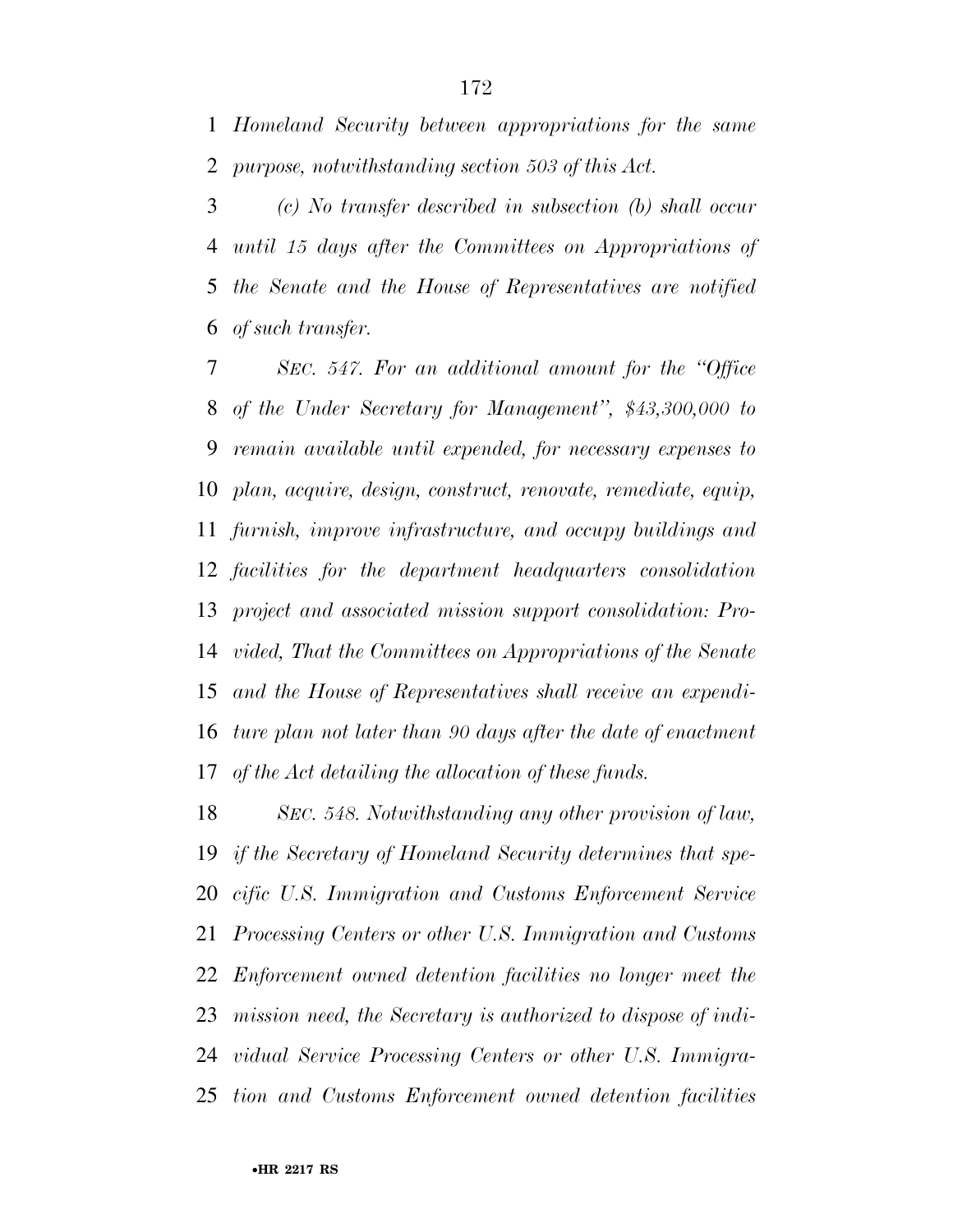*by directing the Administrator of General Services to sell all real and related personal property which support Serv- ice Processing Centers or other U.S. Immigration and Cus- toms Enforcement owned detention facilities, subject to such terms and conditions as necessary to protect Government interests and meet program requirements: Provided, That the proceeds, net of the costs of sale incurred by the General Services Administration and U.S. Immigration and Cus- toms Enforcement, shall be deposited as offsetting collections into a separate account that shall be available, subject to appropriation, until expended for other real property cap- ital asset needs of existing U.S. Immigration and Customs Enforcement assets, excluding daily operations and mainte- nance costs, as the Secretary deems appropriate: Provided further, That the Committees on Appropriations of the Sen- ate and the House of Representatives shall be notified 15 days prior to the announcement of any proposed sale or collocation.* 

 *SEC. 549. In making grants under the heading ''Fire- fighter Assistance Grants'', the Secretary may grant waiv- ers from the requirements in subsections (a)(1)(A), (a)(1)(B), (a)(1)(E), (c)(1), (c)(2), and (c)(4) of section 34 of the Federal Fire Prevention and Control Act of 1974 (15 U.S.C. 2229a).*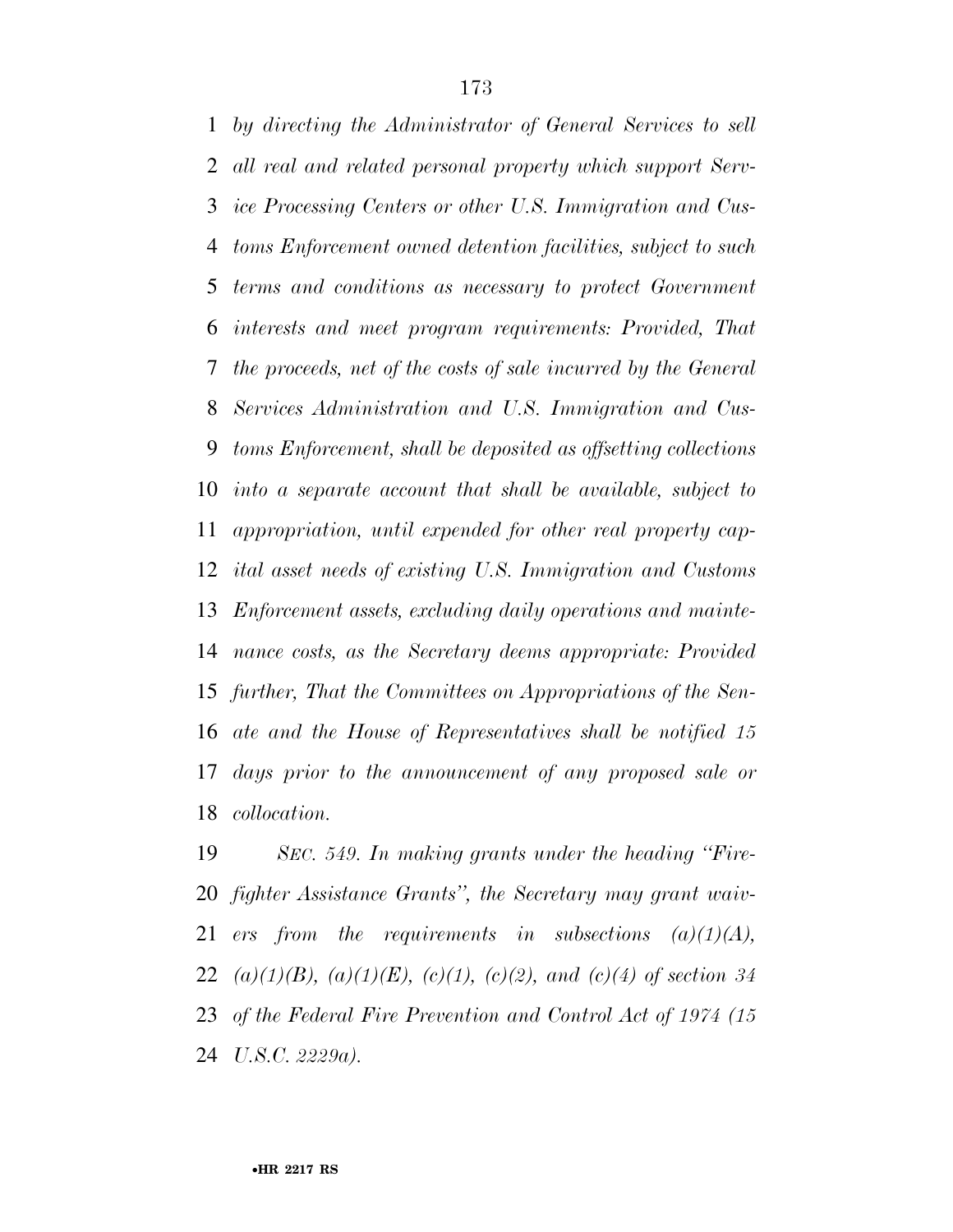*SEC. 550. None of the funds made available under this Act or any prior appropriations Act may be provided to the Association of Community Organizations for Reform Now (ACORN), or any of its affiliates, subsidiaries, or al-lied organizations.* 

 *SEC. 551. The Commissioner of U.S. Customs and Border Protection, the Assistant Secretary of Homeland Se- curity for U.S. Immigration and Customs Enforcement, the Director of the Secret Service, and the Director of the Office of Biometric Identity Management shall, with respect to fis- cal years 2014, 2015, 2016, and 2017, submit to the Com- mittees on Appropriations of the Senate and the House of Representatives, at the time that the President's budget pro- posal for fiscal year 2015 is submitted pursuant to the re- quirements of section 1105(a) of title 31, United States Code, the information required in the multi-year invest- ment and management plans required, respectively, under the headings U.S. Customs and Border Protection, ''Sala- ries and Expenses'' under title II of division D of the Con- solidated Appropriations Act, 2012 (Public Law 112–74); U.S. Customs and Border Protection, ''Border Security Fencing, Infrastructure, and Technology'' under such title; section 568 of such Act; United States Secret Service, ''Ac- quisition, Construction, Improvements, and Related Ex-penses'' under division D of the Department of Homeland*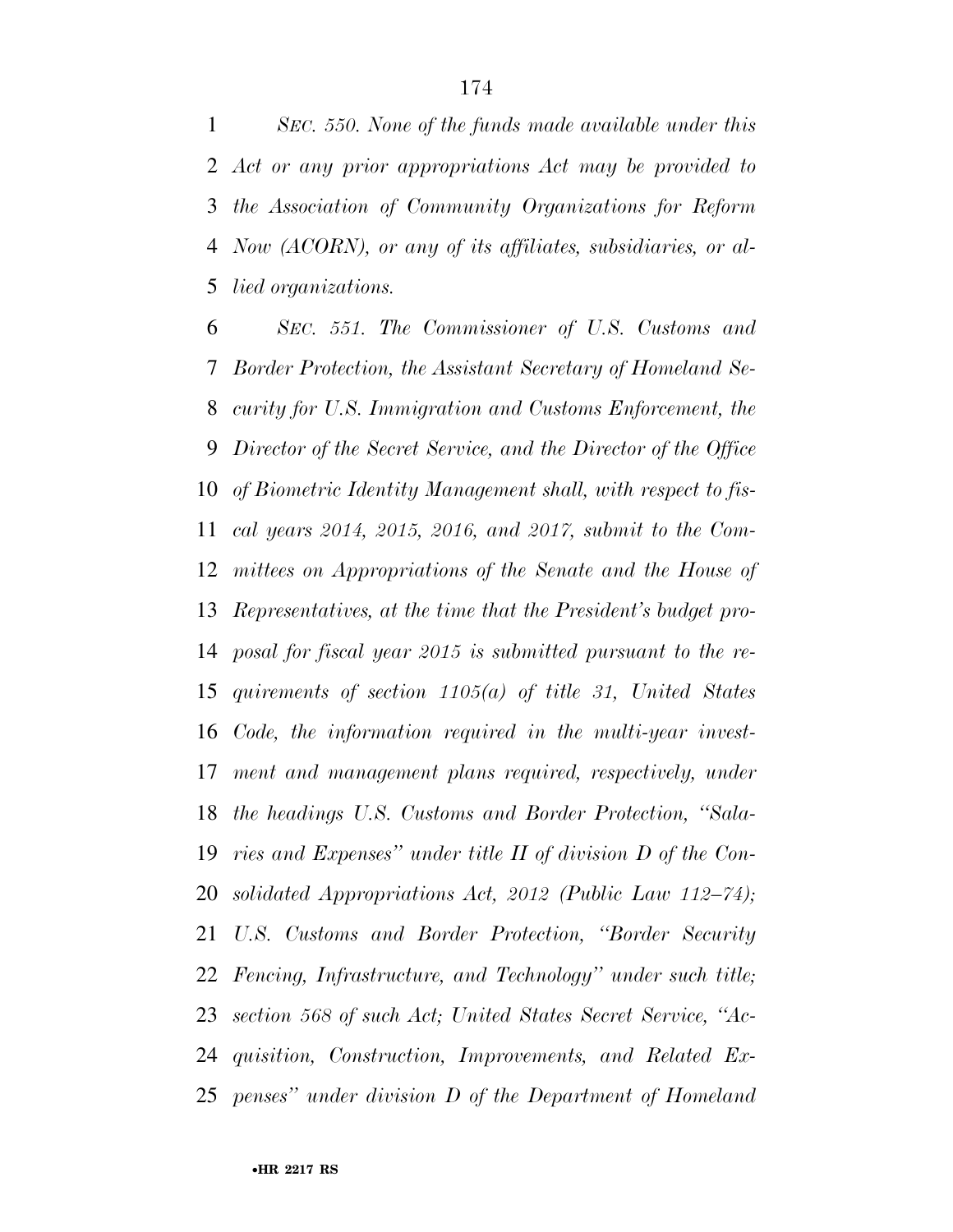*Security Appropriations Act, 2013 (Public Law 113–6); and Office of Biometric Identity Management under divsion D of the Homeland Security Appropriations Act, 2013 (Public Law 113–6).* 

 *SEC. 552. The Secretary of Homeland Security shall ensure enforcement of immigration laws (as defined in sec- tion 101(a)(17) of the Immigration and Nationality Act (8 U.S.C. 1101(a)(17))).* 

 *SEC. 553. (a) Of the amounts made available by this Act for National Protection and Programs Directorate, ''In- frastructure Protection and Information Security'', \$166,000,000 for the ''Federal Network Security'' program, project, and activity shall be used to deploy on Federal sys- tems technology to improve the information security of agency information systems covered by section 3543(a) of title 44, United States Code: Provided, That funds made available under this section shall be used to assist and sup- port Government-wide and agency-specific efforts to provide adequate, risk-based, and cost-effective cybersecurity to ad- dress escalating and rapidly evolving threats to information security, including the acquisition and operation of a con- tinuous monitoring and diagnostics program, in collabora- tion with departments and agencies, that includes equip- ment, software, and Department of Homeland Security sup-plied services: Provided further, That not later than April*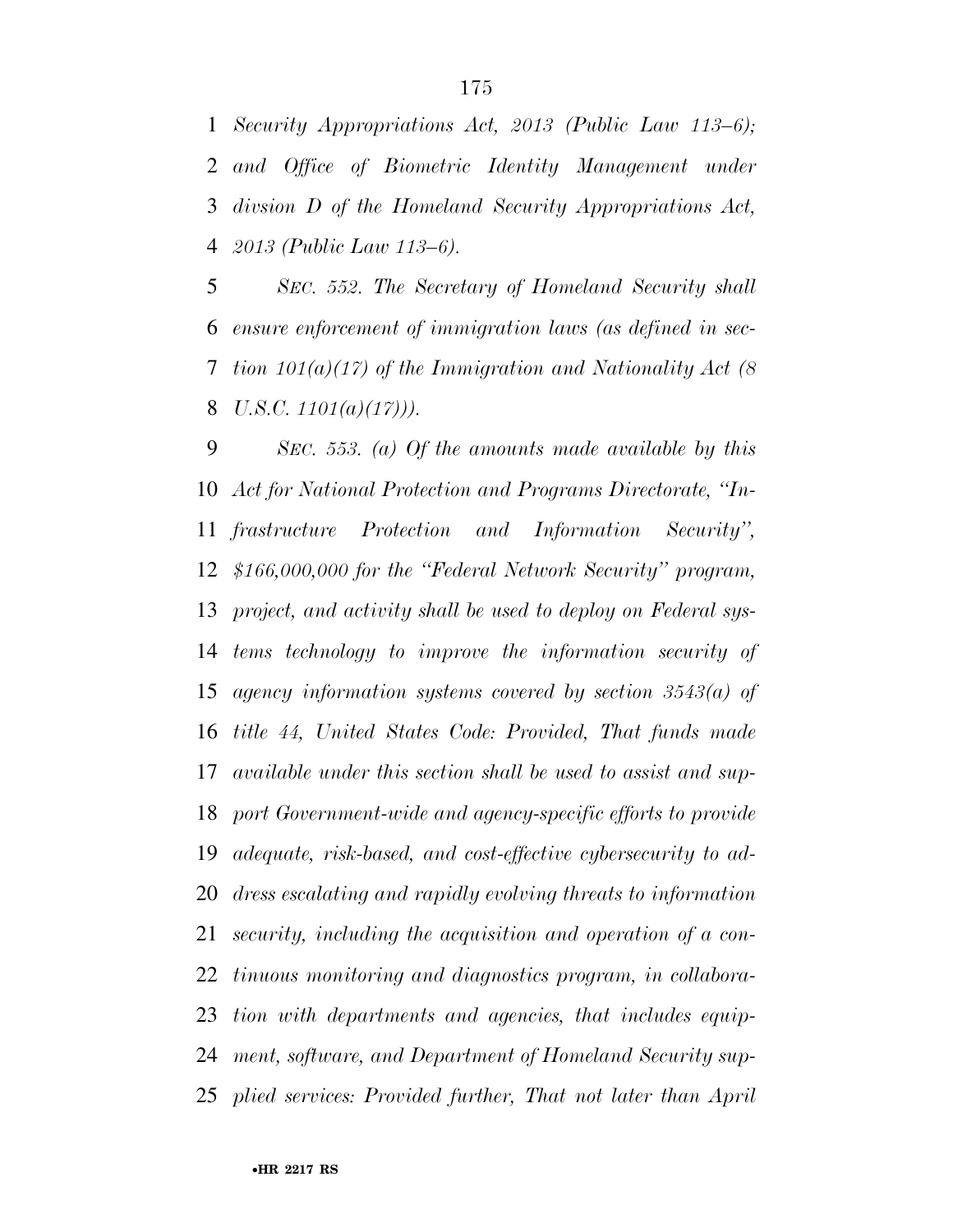*1, 2014, and quarterly thereafter, the Under Secretary of Homeland Security of the National Protection and Pro- grams Directorate shall submit to the Committees on Ap- propriations of the Senate and House of Representatives a report on the obligation and expenditure of funds made available under this section: Provided further, That contin- uous monitoring and diagnostics software procured by the funds made available by this section shall not transmit to the Department of Homeland Security any personally iden- tifiable information or content of network communications of other agencies' users: Provided further, That such soft- ware shall be installed, maintained, and operated in ac- cordance with all applicable privacy laws and agency-spe-cific policies regarding network content.* 

 *(b) Funds made available under this section may not be used to supplant funds provided for any such system within an agency budget.* 

 *(c) Not later than July 1, 2014, the heads of all Federal agencies shall submit to the Committees on Appropriations of the Senate and House of Representatives expenditure plans for necessary cybersecurity improvements to address known vulnerabilities to information systems described in subsection (a).* 

 *(d) Not later than October 1, 2014, and quarterly thereafter, the head of each Federal agency shall submit to*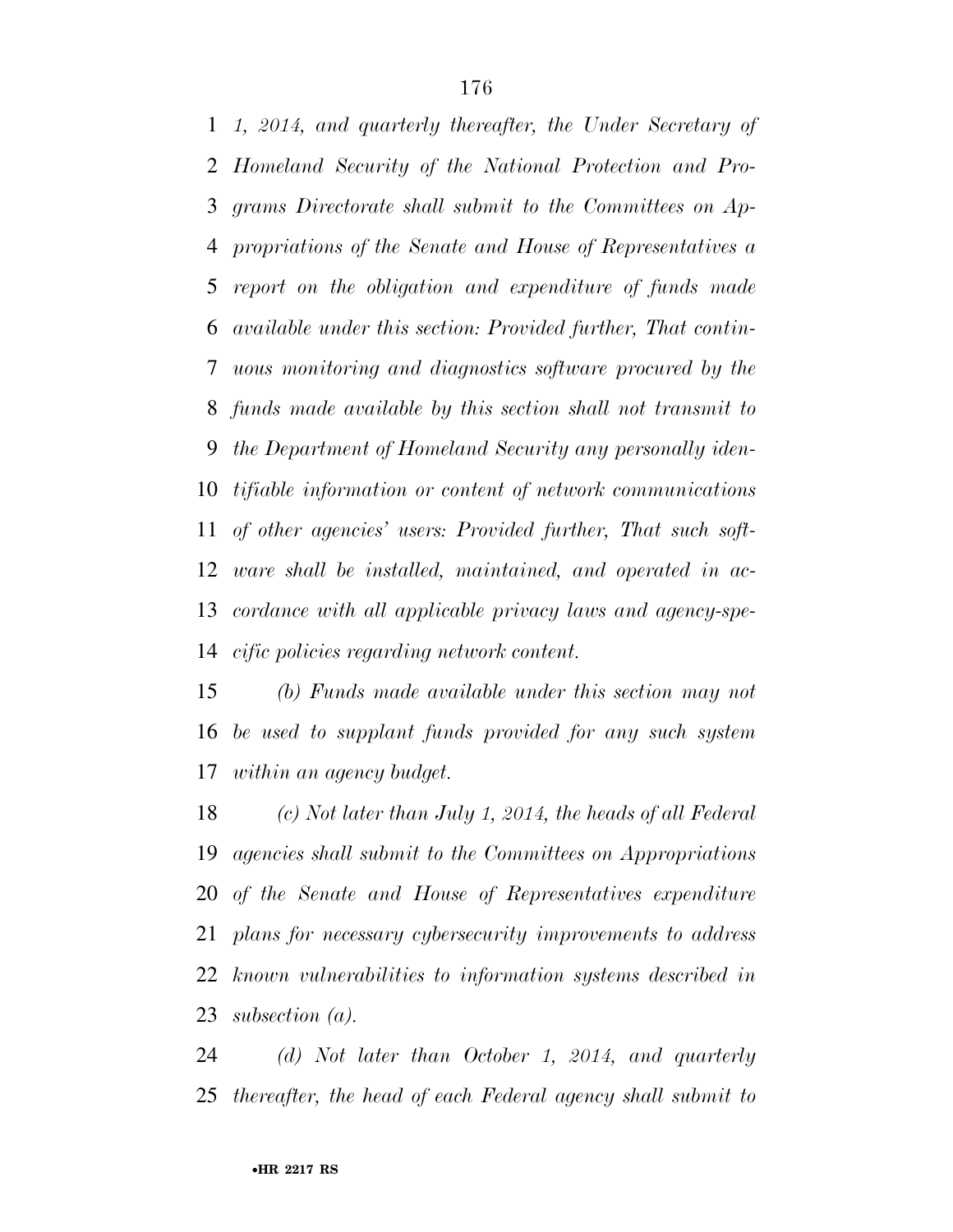*the Director of the Office of Management and Budget a re- port on the execution of the expenditure plan for that agen- cy required by subsection (c): Provided, That the Director of the Office of Management and Budget shall summarize such execution reports and annually submit such sum- maries to Congress in conjunction with the annual progress report on implementation of the E-Government Act of 2002 (Public Law 107–347), as required by section 3606 of title 44, United States Code.* 

 *(e) This section shall not apply to the legislative and judicial branches of the Federal Government and shall apply to all Federal agencies within the executive branch except for the Department of Defense, the Central Intel- ligence Agency, and the Office of the Director of National Intelligence.* 

 *SEC. 554. (a) None of the funds made available in this Act may be used to maintain or establish a computer net- work unless such network blocks the viewing, downloading, and exchanging of pornography.* 

 *(b) Nothing in subsection (a) shall limit the use of funds necessary for any Federal, State, tribal, or local law enforcement agency or any other entity carrying out crimi- nal investigations, prosecution, or adjudication activities. SEC. 555. (a) Notwithstanding section 13031(e) of the Consolidated Omnibus Budget Reconciliation Act of 1985*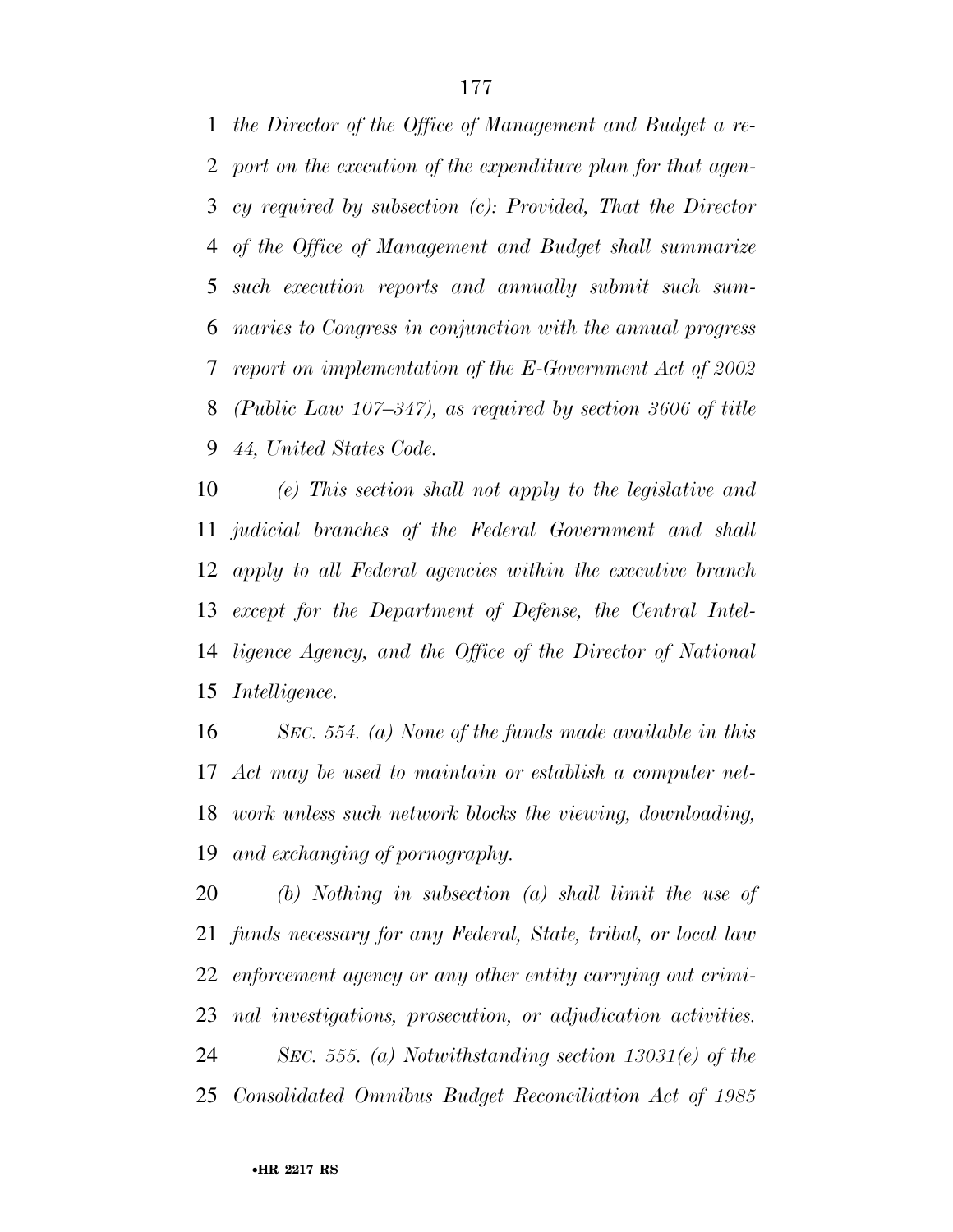*(19 U.S.C. 58c(e)) and section 451 of the Tariff Act of 1930 (19 U.S.C. 1451) upon the request of any persons, the Com- missioner of U.S. Customs and Border Protection may enter into reimbursable fee agreements for a period of up to 5 years with such persons for the provision of U.S. Cus- toms and Border Protection services and any other costs incurred by U.S. Customs and Border Protection relating to such services. Such requests may include additional U.S. Customs and Border Protection services at existing U.S. Customs and Border Protection-serviced facilities (includ- ing but not limited to payment for overtime), the provision of U.S. Customs and Border Protection services at new land border facilities, and expanded U.S. Customs and Border Protection services at land border facilities.* 

 *(1) By December 31, 2014, the Commissioner may enter into not more than five agreements under this section.* 

 *(2) The Commissioner shall not enter into such an agreement if it would unduly and permanently impact services funded in this or any other appro- priations Acts, or provided from any accounts in the Treasury of the United States derived by the collec-tion of fees.* 

 *(b) Funds collected pursuant to any agreement entered into under this section shall be deposited as offsetting collec-*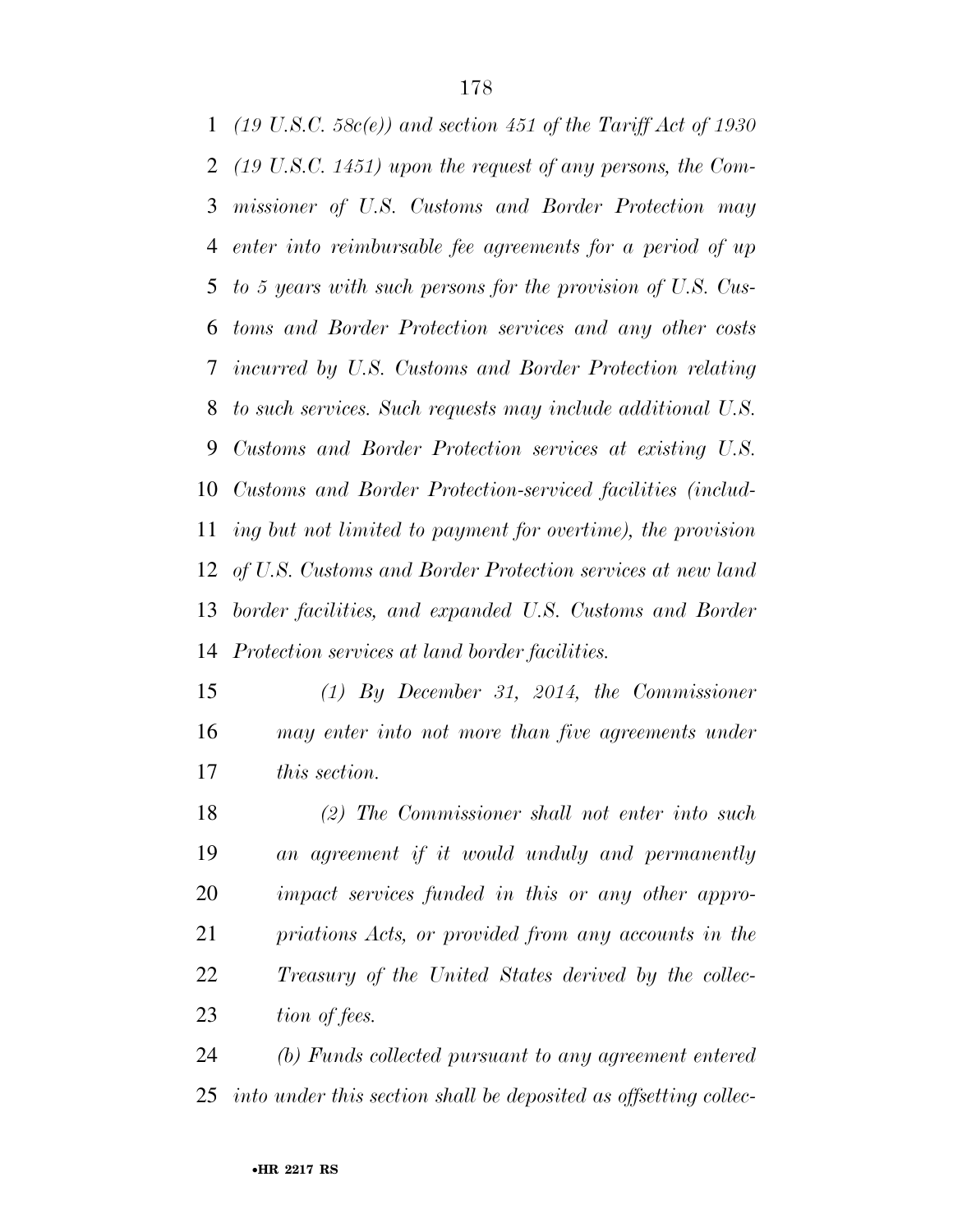*tions and remain available until expended, without fiscal year limitation, and shall directly reimburse each appro- priation for the amount paid out of that appropriation for any expenses incurred by U.S. Customs and Border Protec- tion in providing U.S. Customs and Border Protection serv- ices and any other costs incurred by U.S. Customs and Bor-der Protection relating to such services.* 

 *(c) The amount of the fee to be charged pursuant to an agreement authorized under subsection (a) of this section shall be paid by each person requesting U.S. Customs and Border Protection services and shall include, but shall not be limited to, the salaries and expenses of individuals em- ployed by U.S. Customs and Border Protection to provide such U.S. Customs and Border Protection services and other costs incurred by U.S. Customs and Border Protection re- lating to those services, such as temporary placement or per-manent relocation of those individuals.* 

 *(d) U.S. Customs and Border Protection shall termi- nate the provision of services pursuant to an agreement en- tered into under subsection (a) with a person that, after receiving notice from the Commissioner that a fee imposed under subsection (a) is due, fails to pay the fee in a timely manner. In the event of such termination, all costs incurred by U.S. Customs and Border Protection, which have not been reimbursed, will become immediately due and payable.*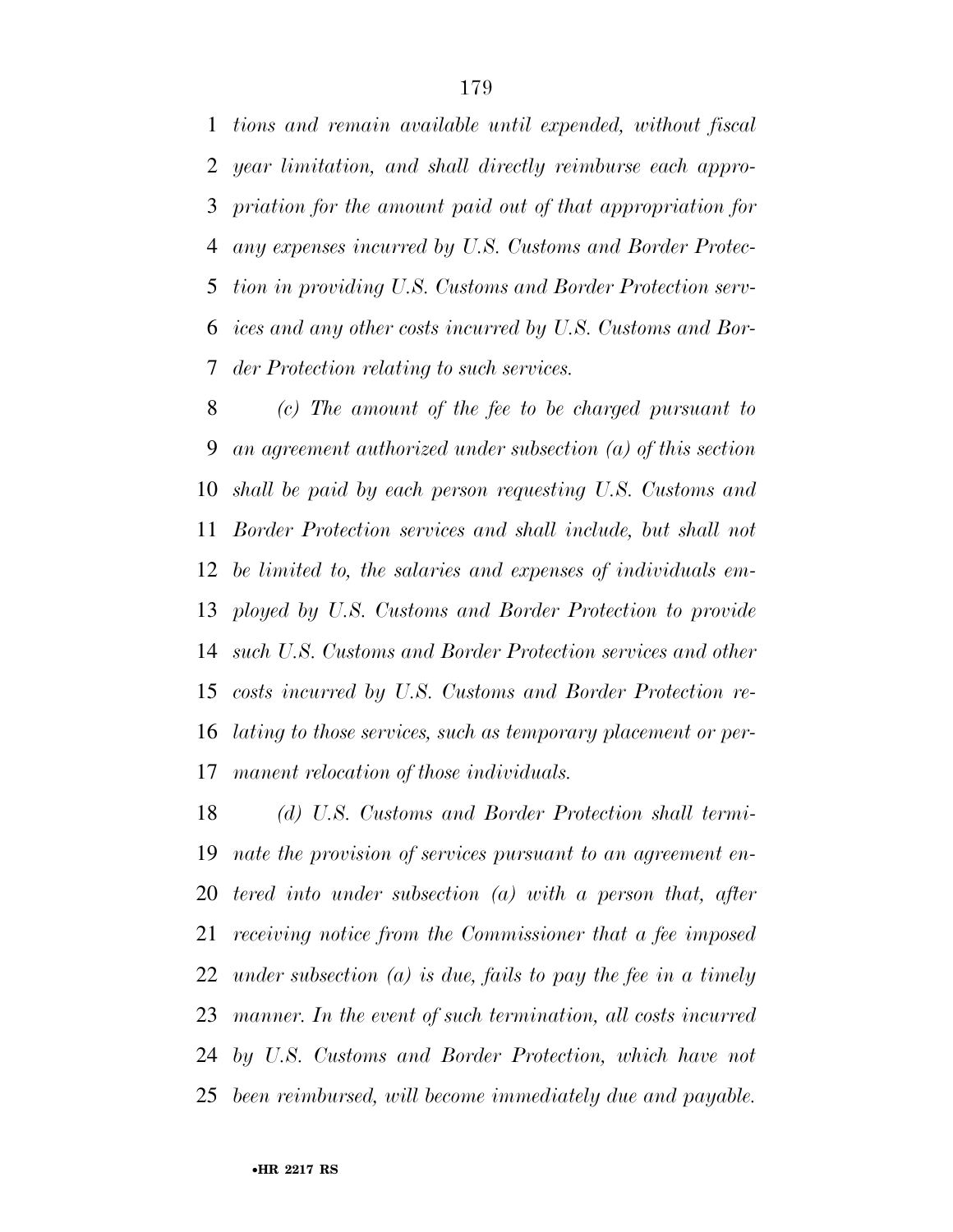*Interest on unpaid fees will accrue based on current U.S. Treasury borrowing rates. Additionally, any person who, after notice and demand for payment of any fee charged under subsection (a) of this section, fails to pay such fee in a timely manner shall be liable for a penalty or liq- uidated damage equal to two times the amount of the fee. Any amount collected pursuant to any agreement entered into under this subsection shall be deposited into the ac- count specified under subsection (b) of this section and shall be available as described therein.* 

 *(e) Each facility at which such U.S. Customs and Bor- der Protection services are performed shall provide, main- tain, and equip, without cost to the Government, facilities in accordance with U.S. Customs and Border Protection specifications.* 

 *(f) The authority found in this section may not be used to enter into agreements to expand or begin to provide U.S. Customs and Border Protection services outside of the United States.* 

 *(g) The authority found in this section may not be used at U.S. Customs and Border Protection serviced air facilities to enter into agreements for costs other than pay-ment of overtime.* 

 *(h) The Commissioner shall notify the appropriate Committees of Congress 15 days prior to entering into any*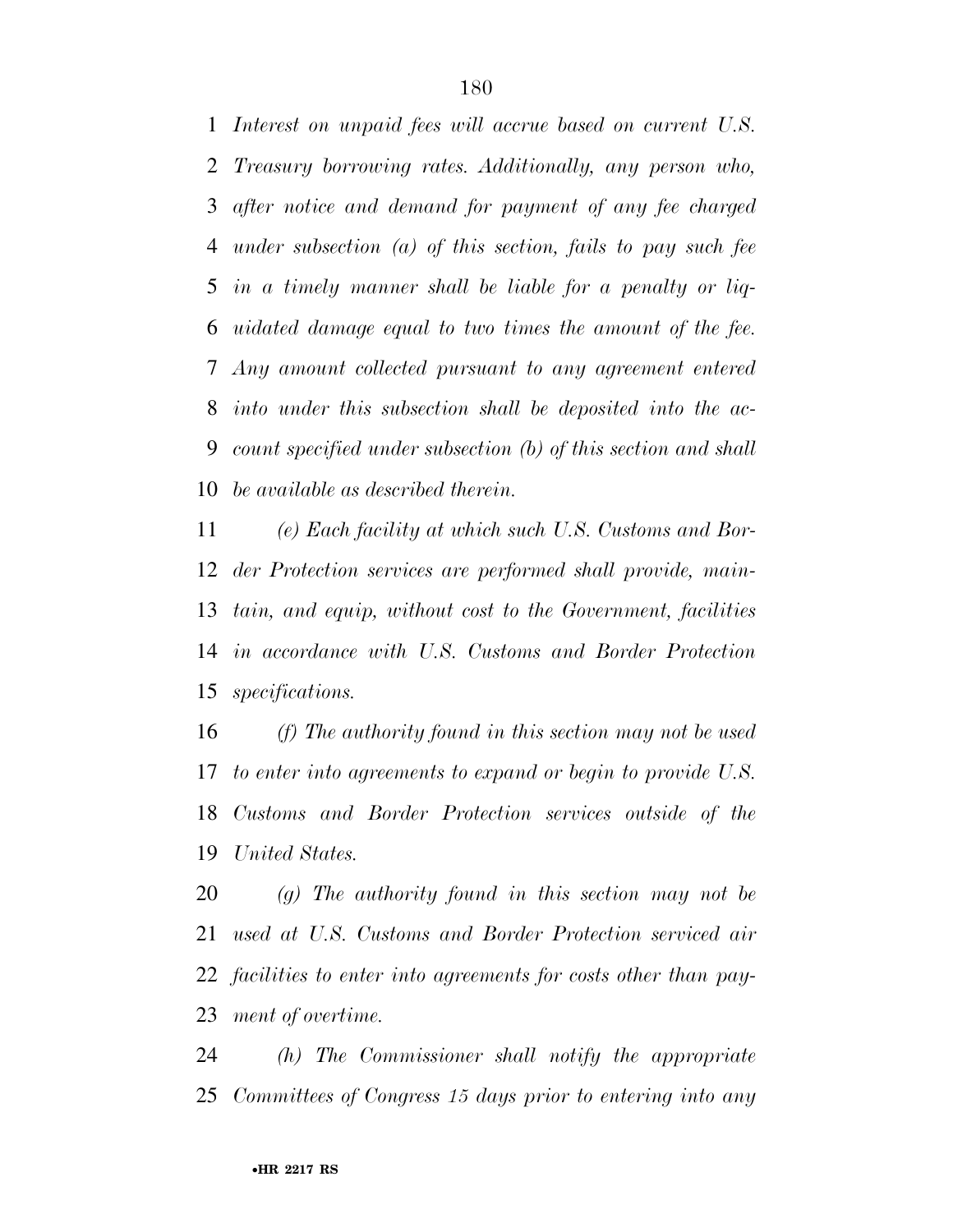*agreement under the authority of this section and shall pro- vide a copy of the agreement to the appropriate Committees of Congress.* 

*(i) For purposes of this section the terms:* 

 *(1) U.S. Customs and Border Protection services means any activities of any employee or contractor of U.S. Customs and Border Protection pertaining to customs and immigration inspection-related matters. (2) Person means any natural person or any corporation, partnership, trust, association, or any other public or private entity, or any officer, em-ployee, or agent thereof.* 

 *(3) Appropriate Committees of Congress means the Committees on Appropriations; Finance; Judici- ary; and Homeland Security and Governmental Af- fairs of the Senate and the Committees on Appropria- tions; Judiciary; Ways and Means; and Homeland Security of the House of Representatives.* 

 *SEC. 556. None of the funds made available under this Act may be used by a Federal law enforcement officer to facilitate the transfer of an operable firearm to an indi- vidual if the Federal law enforcement officer knows or sus- pects that the individual is an agent of a drug cartel unless law enforcement personnel of the United States continu-ously monitor or control the firearm at all times.*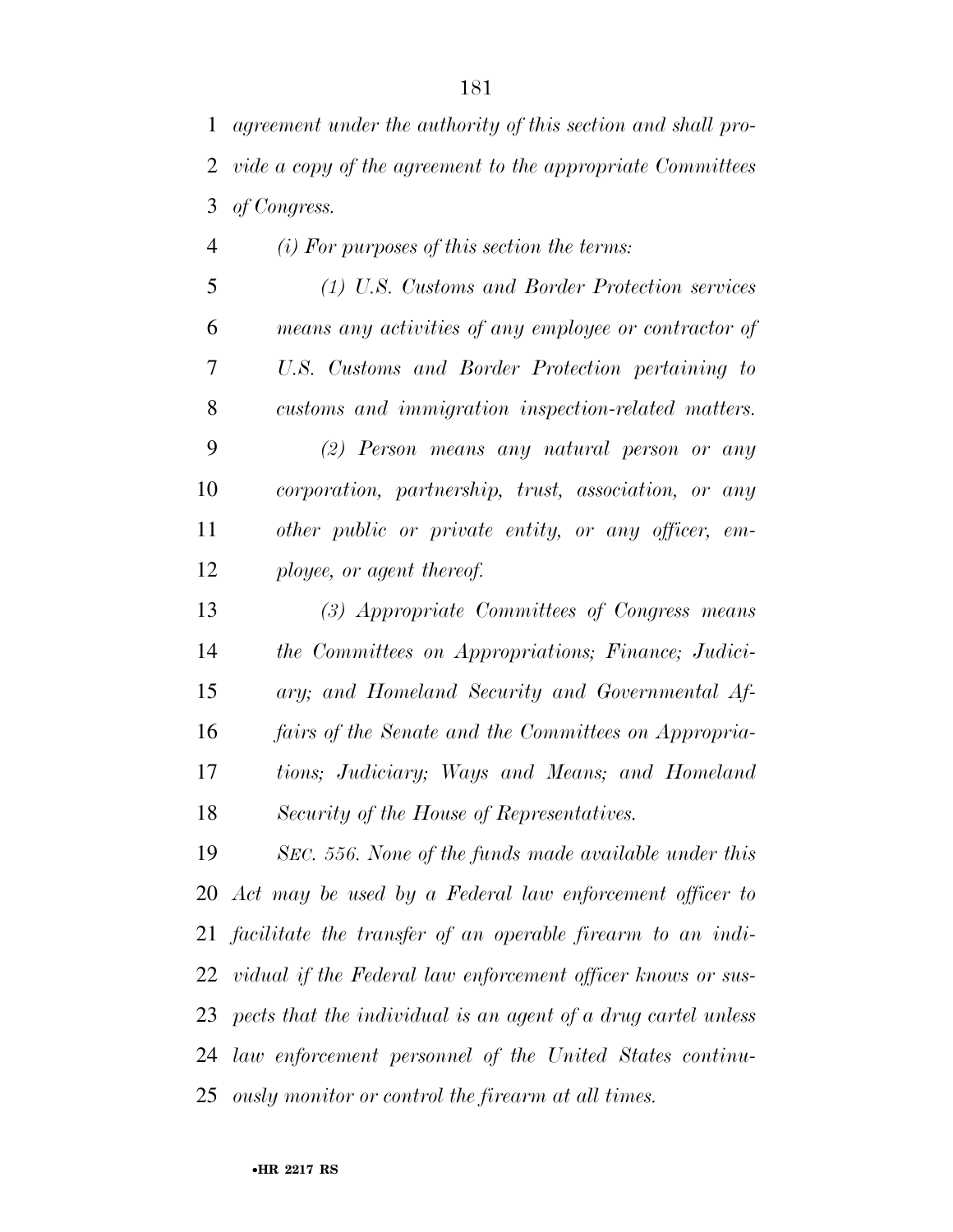*SEC. 557. None of the funds provided in this or any other Act may be obligated to implement the National Pre- paredness Grant Program or any other successor grant pro-grams unless explicitly authorized by Congress.* 

 *SEC. 558. None of the funds made available in this Act may be used to reimburse any Federal department or agency for its participation in a National Special Security Event.* 

 *SEC. 559. None of the funds made available in this Act may be used to pay for the travel to or attendance of more than 50 employees of a single component of the De- partment of Homeland Security, who are stationed in the United States, at a single international conference unless the Deputy Secretary of Homeland Security determines that such attendance is in the national interest and notifies the Committees on Appropriations of the Senate and the House of Representatives within at least 10 days of that determination and the basis for that determination: Pro- vided, That for purposes of this section the term ''inter- national conference'' shall mean a conference occurring out- side of the United States attended by representatives of the United States Government and of foreign governments, international organizations, or nongovernmental organiza-tions.*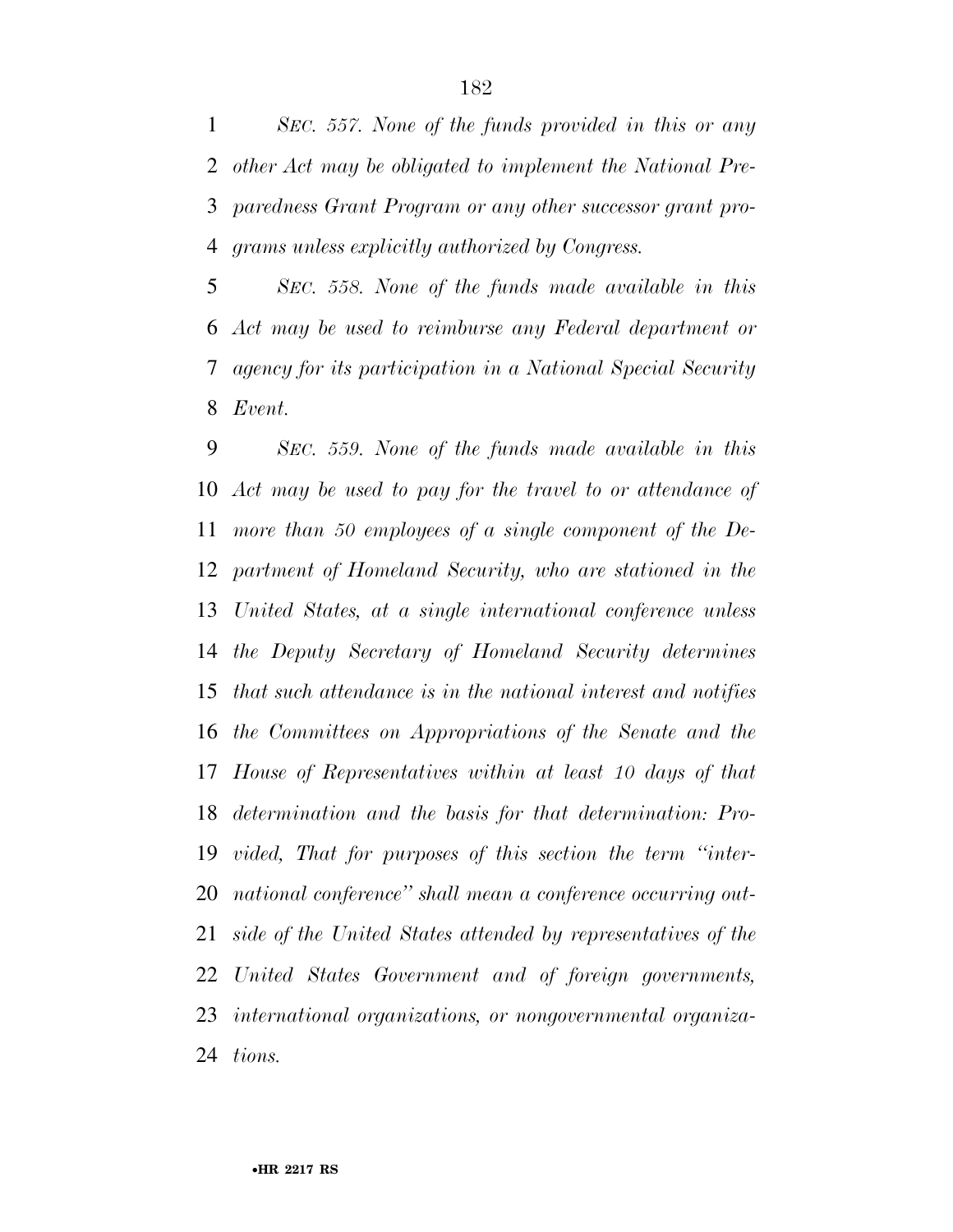*SEC. 560. (a) The Secretary of Homeland Security shall submit an annual report to the Department of Home- land Security Inspector General regarding the costs and contracting procedures related to each conference held by any departmental component, agency, board, commission, or office during fiscal year 2014 for which the cost to the United States Government was more than \$100,000. (b) Each report submitted shall include, for each con- ference described in subsection (a) held during the applica- ble period— (1) a description of its purpose; (2) the number of participants attending; (3) a detailed statement of the costs to the United States Government, including— (A) the cost of any food or beverages; (B) the cost of any audio-visual services; (C) the cost of employee or contractor travel to and from the conference; and (D) a discussion of the methodology used to determine which costs relate to the conference; and (4) a description of the contracting procedures used including— (A) whether contracts were awarded on a* 

*competitive basis; and*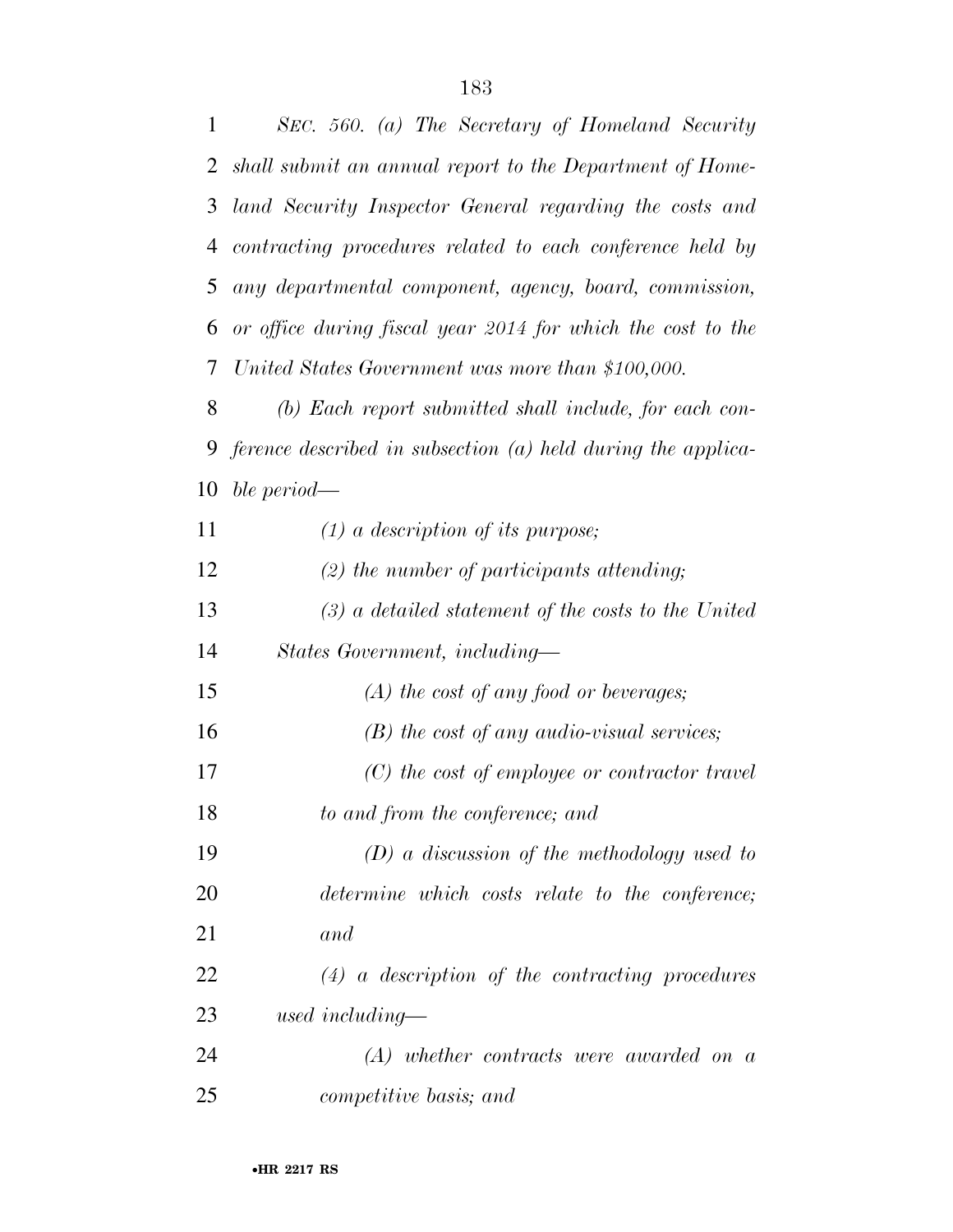*(B) a discussion of any cost comparison conducted by the departmental component, agen- cy, board, commission or office in evaluating po-tential contractors for the conference.* 

 *(c) Within 15 days of the date of a conference held by any departmental component, agency, board, commis- sion, or office funded by this Act during fiscal year 2014 for which the cost to the United States Government was more than \$20,000, the head of any such departmental com- ponent, agency, board, commission, or office shall notify the Inspector General of the date, location, and number of em-ployees attending such conference.* 

 *(d) A grant or contract funded by amounts appro- priated by this Act may not be used for the purpose of de- fraying the costs of a conference described in subsection (c) that is not directly and programmatically related to the purpose for which the grant or contract was awarded, such as a conference held in connection with planning, training, assessment, review, or other routine purposes related to a project funded by the grant or contract.* 

 *(e) None of the funds made available in this Act may be used for travel and conference activities that are not in compliance with Office of Management and Budget Memo-randum M–12–12 dated May 11, 2012.*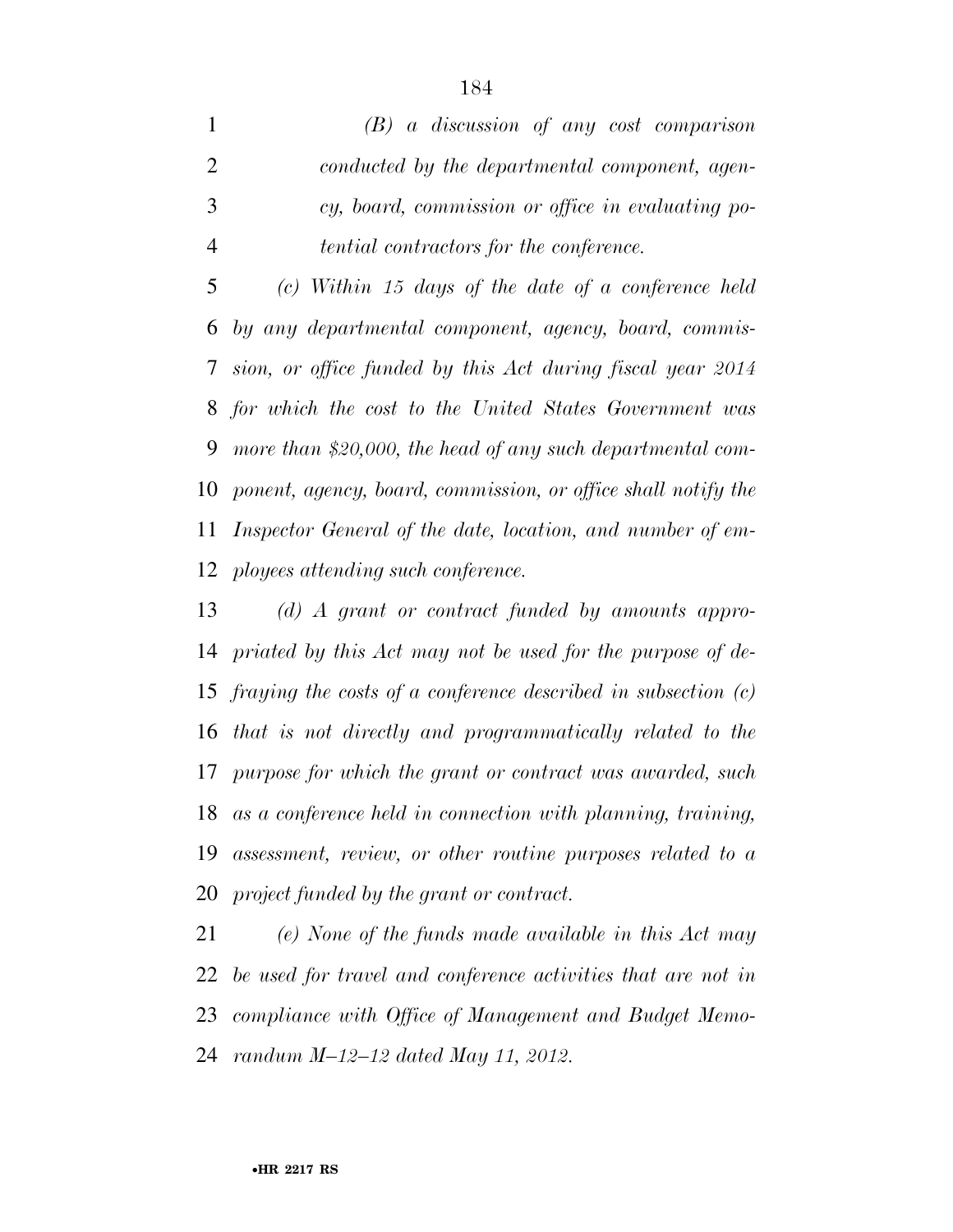*SEC. 561. None of the funds made available in this Act may be used to implement, carry out, administer, or enforce section 1308(h) of the National Flood Insurance Act of 1968 (42 U.S.C. 4015 (h)).* 

 *SEC. 562. In administering the funds made available to address any major disaster declared on or after August 27, 2011, the Administrator of the Federal Emergency Man- agement Agency shall establish a pilot program for the relo- cation of State facilities under section 406 of the Robert T. Stafford Disaster Relief and Emergency Assistance Act (42 U.S.C. 5172), under which the Administrator may waive, or specify alternative requirements for, any regula- tion the Administrator administers to provide assistance, consistent with the National Environmental Policy Act of 1969 (42 US.C 4321 et seq.), for the permanent relocation of State facilities, including administrative office buildings, medical facilities, laboratories, and related operating infra- structure (including heat, sewage, mechanical, electrical, and plumbing), that were significantly damaged as a result of the major disaster, are subject to flood risk, and are other- wise eligible for repair, restoration, reconstruction, or re- placement under section 406 of that Act, if the Adminis- trator determines that such relocation is practicable, and will be cost effective or more appropriate than repairing, restoring, reconstructing, or replacing the facility in its*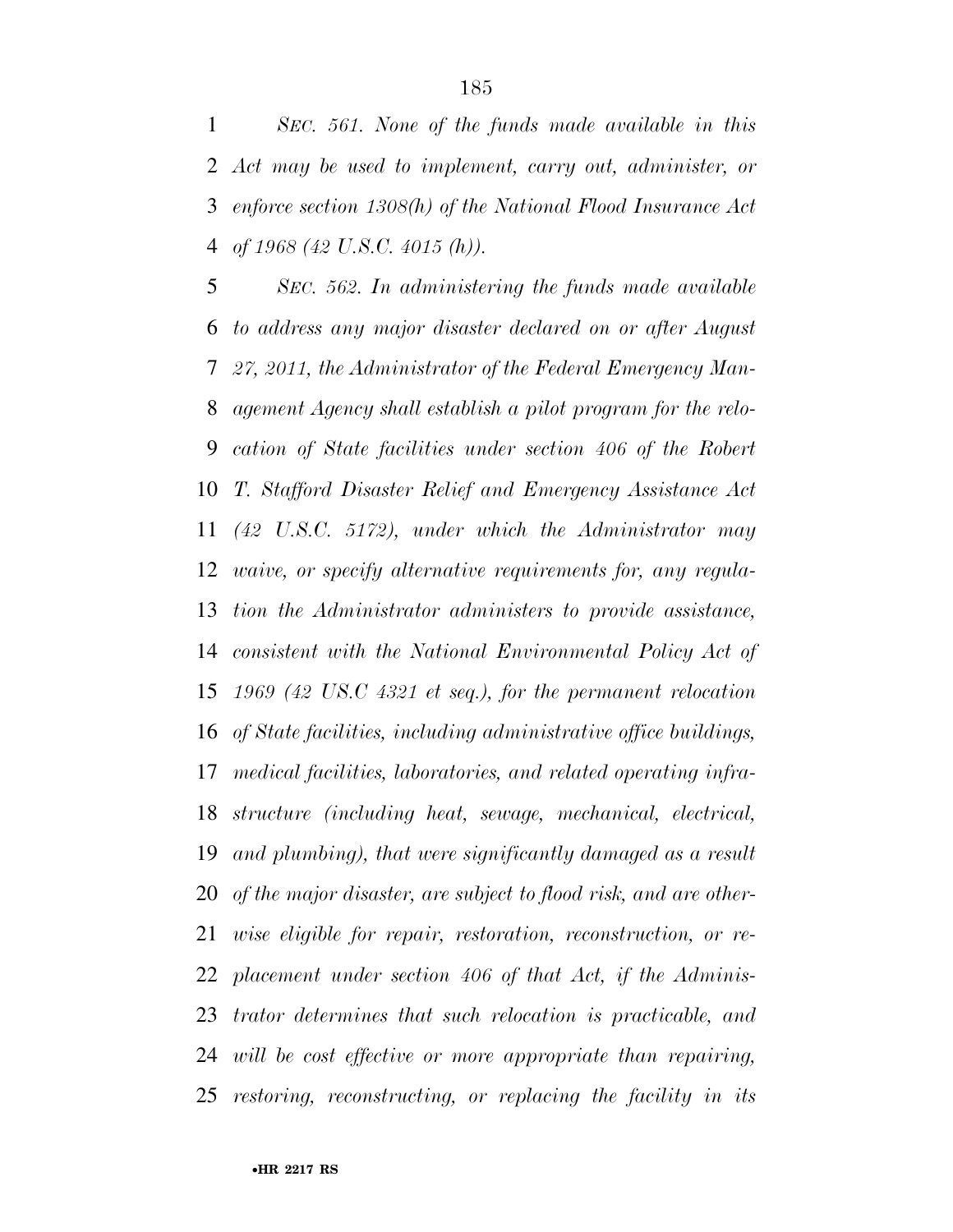*predisaster location, and if such relocation will effectively mitigate the flood risk to the facility.* 

 *SEC. 563. The administrative law judge annuitants participating in the Senior Administrative Law Judge Pro- gram managed by the Director of the Office of Personnel Management under section 3323 of title 5, United States Code, shall be available on a temporary reemployment basis to conduct arbitrations of disputes as part of the arbitration panel established by the President under section 601 of divi- sion A of the American Recovery and Reinvestment Act of 2009 (Public Law 111–5; 123 Stat. 164).* 

 *SEC. 564. As authorized by section 601(b) of the United States-Colombia Trade Promotion Agreement Im- plementation Act (Public Law 112–42) fees collected from passengers arriving from Canada, Mexico, or an adjacent island pursuant to section 13031(a)(5) of the Consolidated Omnibus Budget Reconciliation Act of 1985 (19 U.S.C. 58c(a)(5)) shall be available until expended.* 

 *SEC. 565. (a) Section 109(1) of the Department of Jus- tice Appropriations Act of 2002 (Public Law 107–77) is amended by striking ''\$7'' and inserting ''\$9''.* 

 *(b) Section 108 of division B of title I of the Consoli- dated Appropriations Resolution, 2003 (Public Law 108– 7) is amended by striking ''\$3'' and inserting ''\$5''.*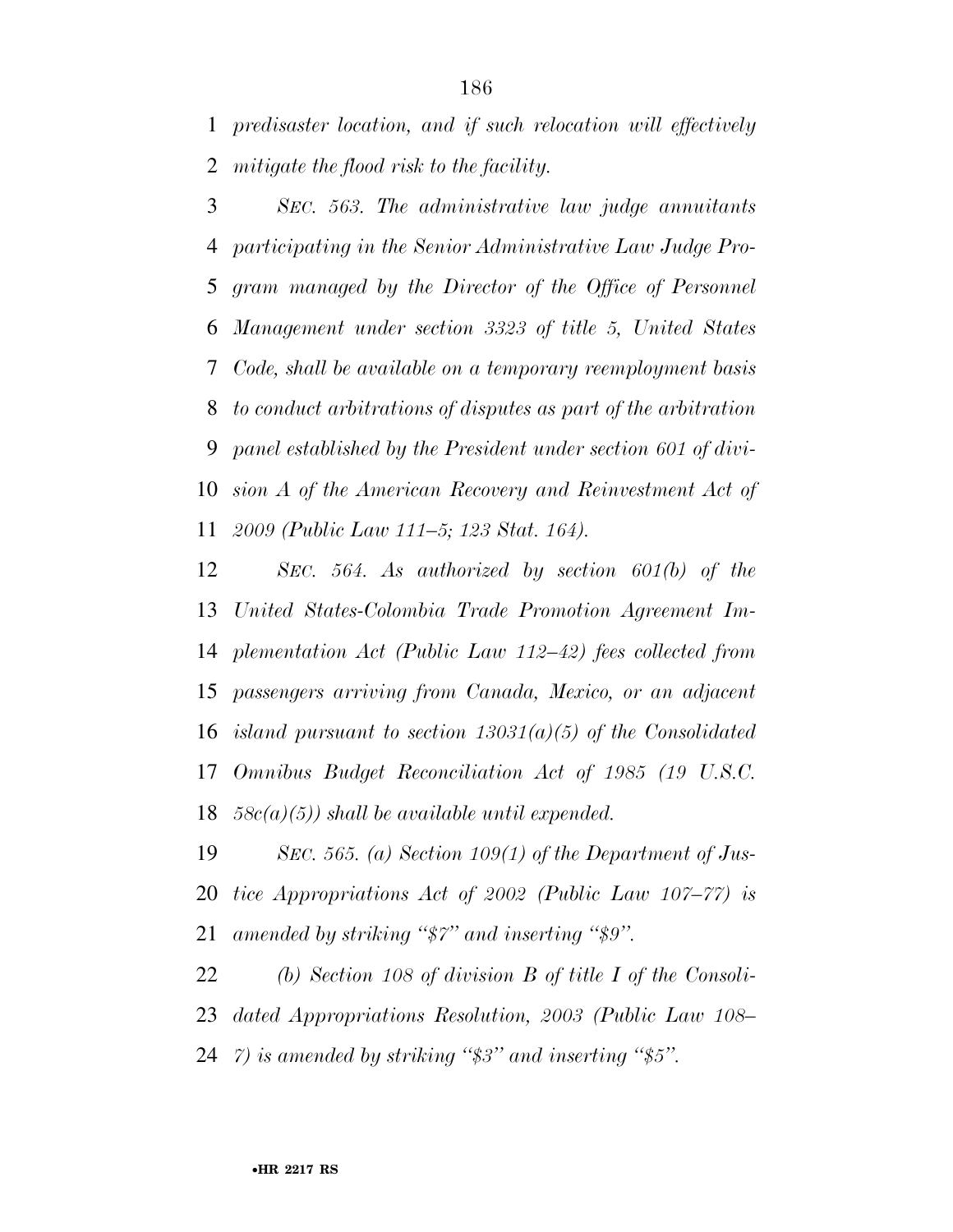*SEC. 566. (a) DONATIONS PERMITTED.—Notwith- standing any other provision of law, including chapter 33 of title 40, United States Code, the Secretary of Homeland Security, for purposes of constructing, altering, operating, or maintaining a new or existing land port of entry facil- ity, may accept donations of real and personal property (including monetary donations) and nonpersonal services from private parties and State and local government enti-ties.* 

 *(b) ALLOWABLE USES OF DONATIONS.—The Sec- retary, with respect to any donation provided pursuant to subsection (a), may—* 

 *(1) use such property or services for necessary activities related to the construction, alteration, oper- ation, or maintenance of a new or existing land port of entry facility under the custody and control of the Secretary, including expenses related to— (A) land acquisition, design, construction,* 

- *repair and alteration;*
- *(B) furniture, fixtures, and equipment;*
- *(C) the deployment of technology and equip-ment; and*
- *(D) operations and maintenance; or (2) transfer such property or services to the Ad-ministrator of General Services for necessary activi-*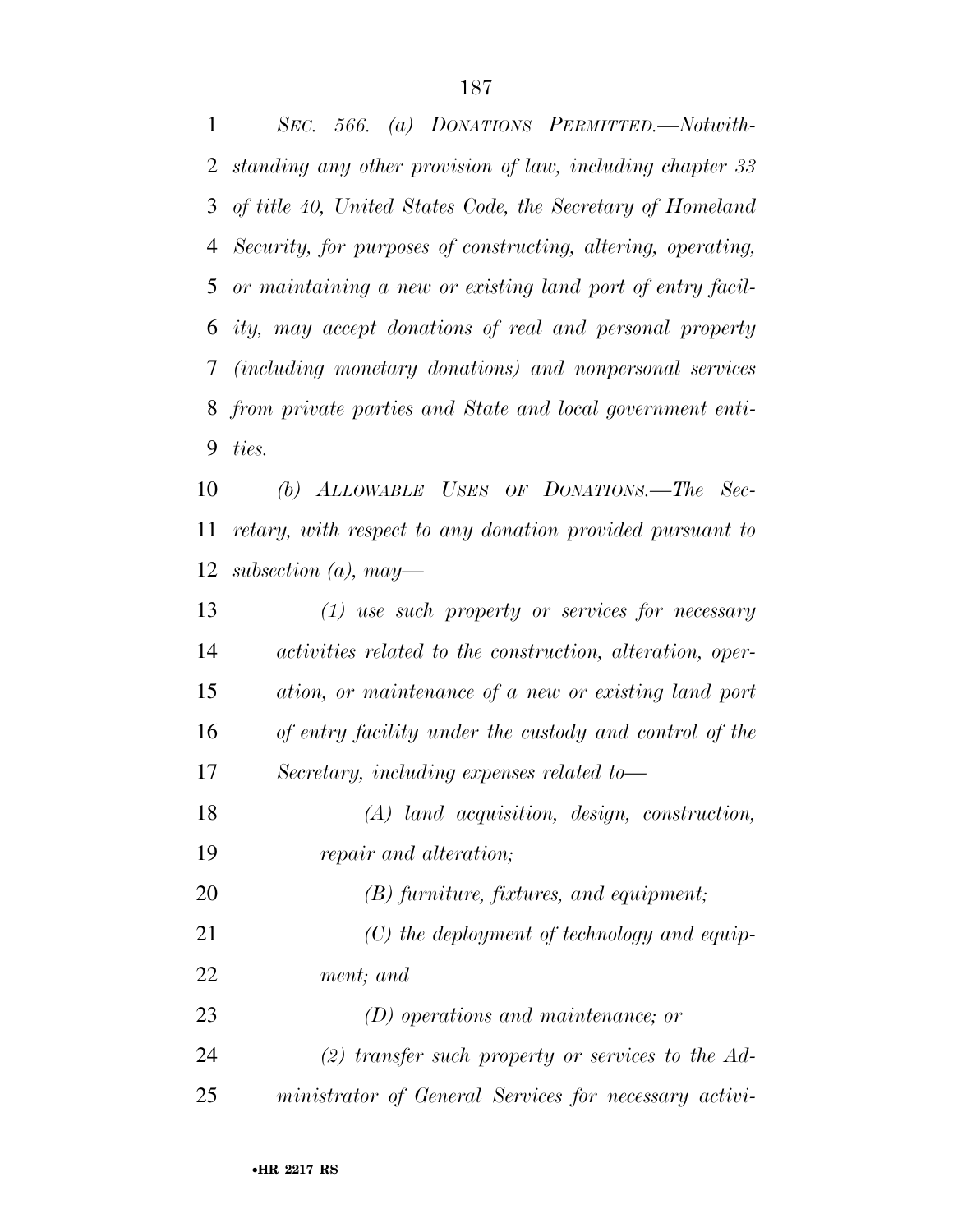*ties described in paragraph (1) related to a new or existing land port of entry facility under the custody and control of the Administrator.* 

 *(c) EVALUATION PROCEDURES.—Not later than 180 days after the date of the enactment of this Act, the Sec- retary, in consultation with the Administrator, shall estab- lish procedures for evaluating a proposal submitted by any person described in paragraph (a) to make a donation of real or personal property (including monetary donations) or nonpersonal services to facilitate the construction, alter- ation, operation, or maintenance of a new or existing land port of entry facility under the custody and control of the Secretary and make any evaluation criteria publicly avail-able.* 

 *(d) CONSIDERATIONS.—In determining whether or not to approve a proposal described in paragraph (c), the Sec-retary or the Administrator shall consider—* 

 *(1) the impact of the proposal on reducing wait times at that port of entry and other ports of entry on the same border;* 

 *(2) the potential of the proposal to increase trade and travel efficiency through added capacity;* 

 *(3) the potential of the proposal to enhance the security of the port of entry;*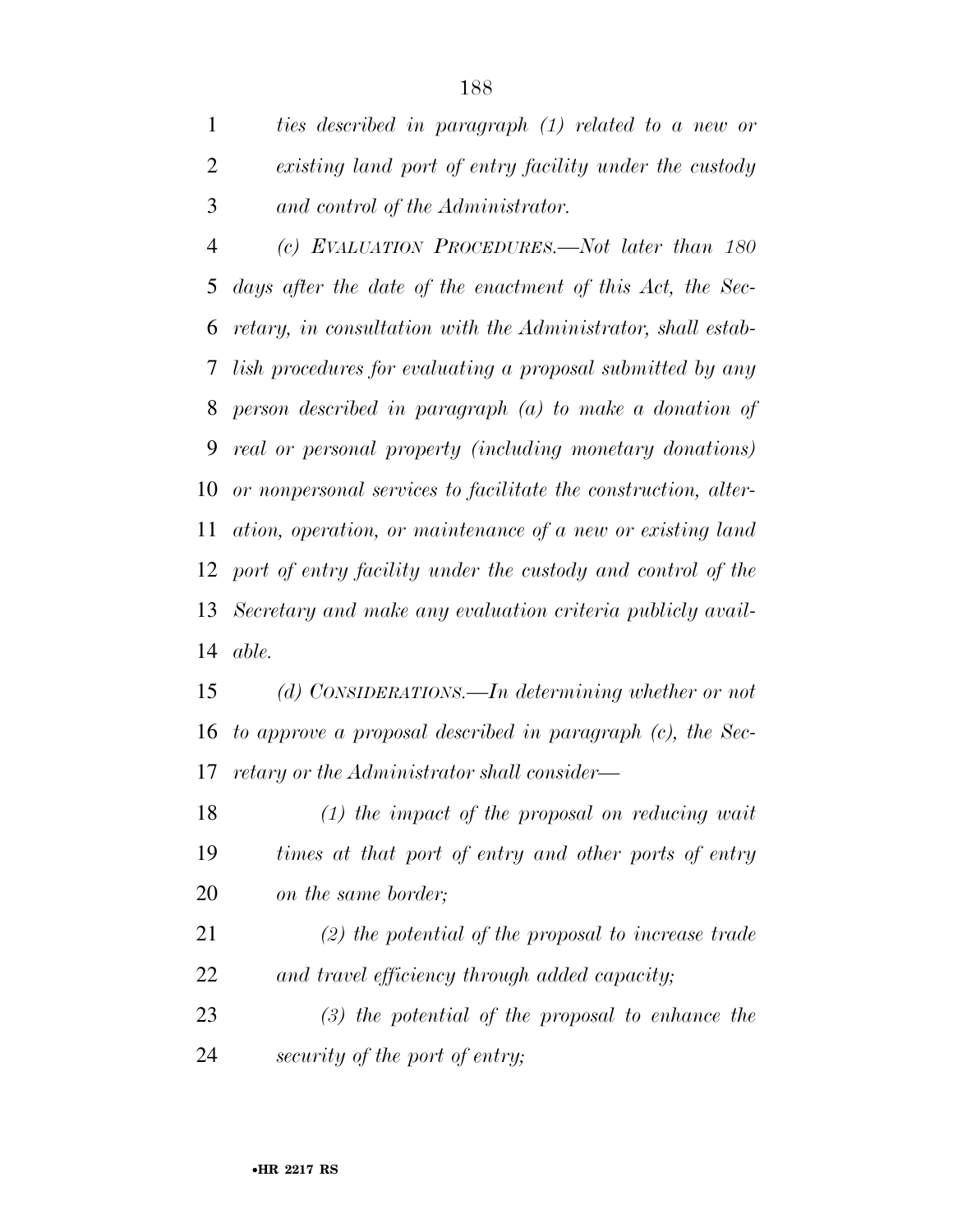| $\mathbf{1}$   | $(4)$ the impact of the proposal on staffing re-        |
|----------------|---------------------------------------------------------|
| $\overline{2}$ | quirements; and                                         |
| 3              | $(5)$ other factors that the Secretary determines to    |
| $\overline{4}$ | be relevant.                                            |
| 5              | (e) CONSULTATION.—                                      |
| 6              | (1) LOCATIONS FOR NEW PORTS OF ENTRY.—The               |
| 7              | Secretary is encouraged to consult with the Secretary   |
| 8              | of the Interior, the Secretary of Agriculture, the Sec- |
| 9              | retary of State, the International Boundary and         |
| 10             | Water Commission, and appropriate representatives       |
| 11             | of States, local governments, Indian tribes, and prop-  |
| 12             | erty owners—                                            |
| 13             | $(A)$ to determine locations for new ports of           |
| 14             | entry; and                                              |
| 15             | $(B)$ to minimize the adverse impacts from              |
| 16             | such ports on the environment, historic and cul-        |
| 17             | tural resources, commerce, and the quality of life      |
| 18             | for the communities and residents located near          |
| 19             | such ports.                                             |
| 20             | (2) SAVINGS PROVISION.—Nothing in this para-            |
| 21             | graph may be construed—                                 |
| 22             | $(A)$ to create any right or liability of the           |
| 23             | parties described in subparagraph (1); and              |
| 24             | $(B)$ to affect any consultation requirement            |
| 25             | under any other law.                                    |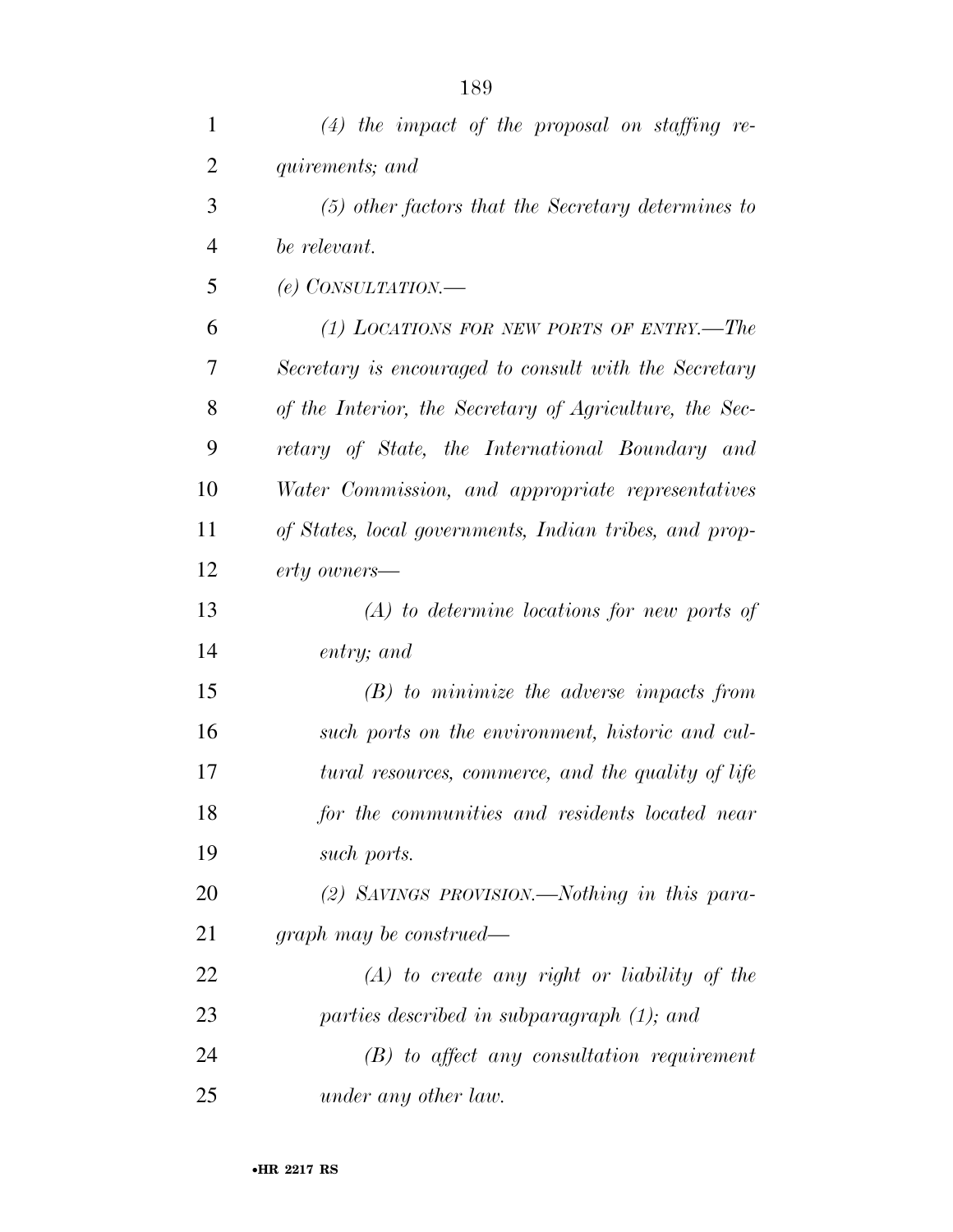*(f) SUPPLEMENTAL FUNDING.—Property (including monetary donations) and services provided pursuant to paragraph (a) may be used in addition to any other fund- ing (including appropriated funds), property, or services made available for the same purpose.* 

 *(g) UNCONDITIONAL DONATIONS.—A donation pro- vided pursuant to paragraph (a) shall be made uncondi-tionally, although the donor may specify—* 

 *(1) the land port of entry facility or facilities to be benefitted from such donation; and* 

 *(2) the timeframe during which the donated property or services shall be used.* 

 *(h) RETURN OF DONATIONS.—If the Secretary or the Administrator does not use the property or services donated pursuant to paragraph (a) for the specific land port of entry facility or facilities designated by the donor or within the timeframe specified by the donor, such donated property or services shall be returned to the entity that made the donation. No interest shall be owed to the donor with respect to any donation of funding provided under paragraph (a) that is returned pursuant to this paragraph.* 

*(i) REPORT.—* 

 *(1) IN GENERAL.—Not later than 1 year after the date of the enactment of this Act, and annually thereafter, the Secretary, in consultation with the Ad-*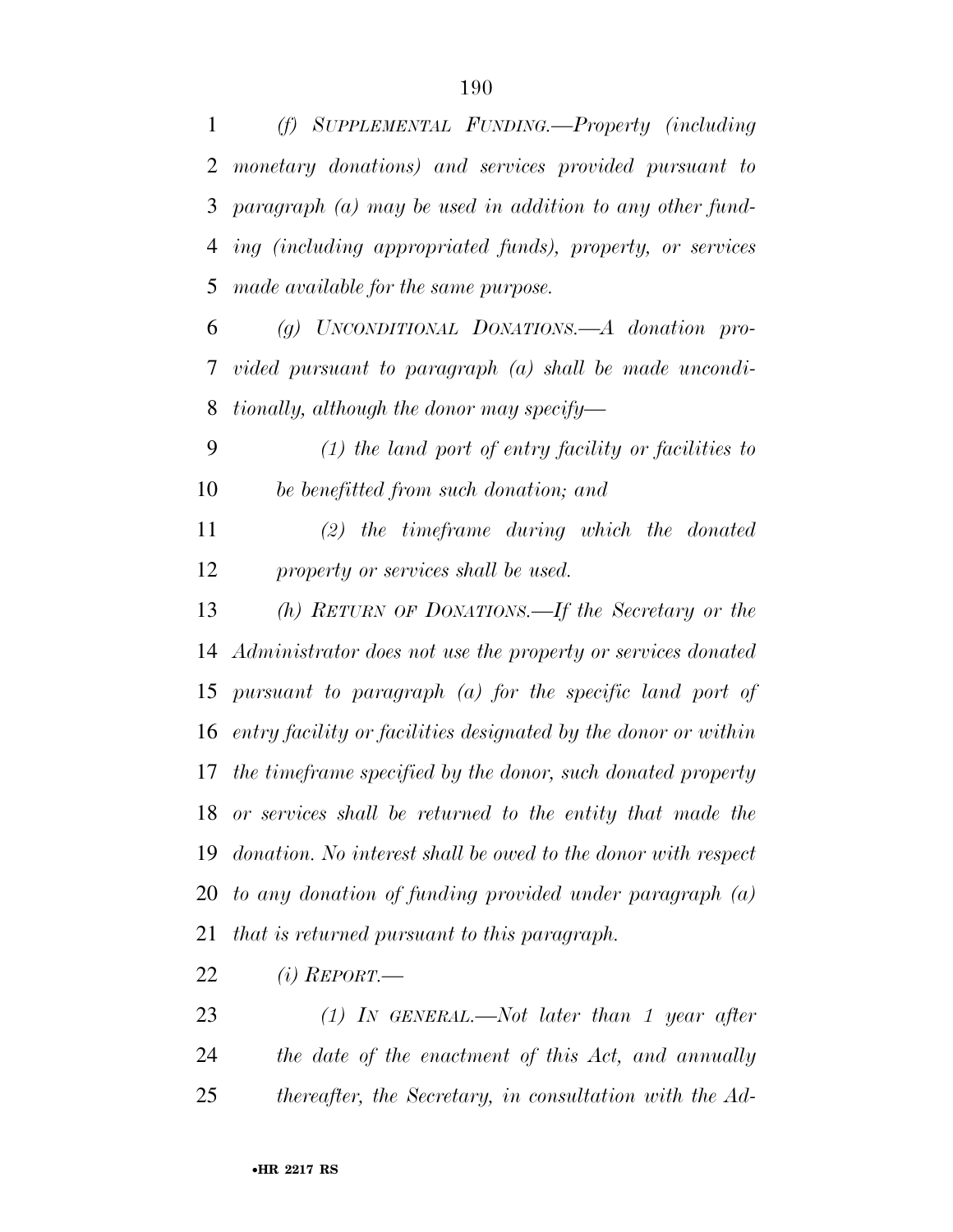| $\mathbf{1}$   | ministrator, shall submit a report to the congressional |
|----------------|---------------------------------------------------------|
| $\overline{2}$ | committees listed in subparagraph (2) that<br>$de-$     |
| 3              | scribes—                                                |
| $\overline{4}$ | $(A)$ the accepted donations received under             |
| 5              | <i>this subsection;</i>                                 |
| 6              | $(B)$ the ports of entry that received such do-         |
| 7              | nations; and                                            |
| 8              | (C) how each donation helped facilitate the             |
| 9              | construction, alteration, operation, or mainte-         |
| 10             | nance of a new or existing land port of entry.          |
| 11             | (2) CONGRESSIONAL COMMITTEES.—The congres-              |
| 12             | sional committees listed in this subparagraph are—      |
| 13             | $(A)$ the Committee on Appropriations of the            |
| 14             | Senate;                                                 |
| 15             | (B) the Committee on Homeland Security                  |
| 16             | and Governmental Affairs of the Senate;                 |
| 17             | (C) the Committee on Environment and                    |
| 18             | Public Works of the Senate;                             |
| 19             | $(D)$ the Committee on Appropriations of the            |
| 20             | House of Representatives;                               |
| 21             | $(E)$ the Committee on Homeland Security                |
| 22             | of the House of Representatives; and                    |
| 23             | $(F)$ the Committee on Transportation and               |
| 24             | Infrastructure of the House of Representatives.         |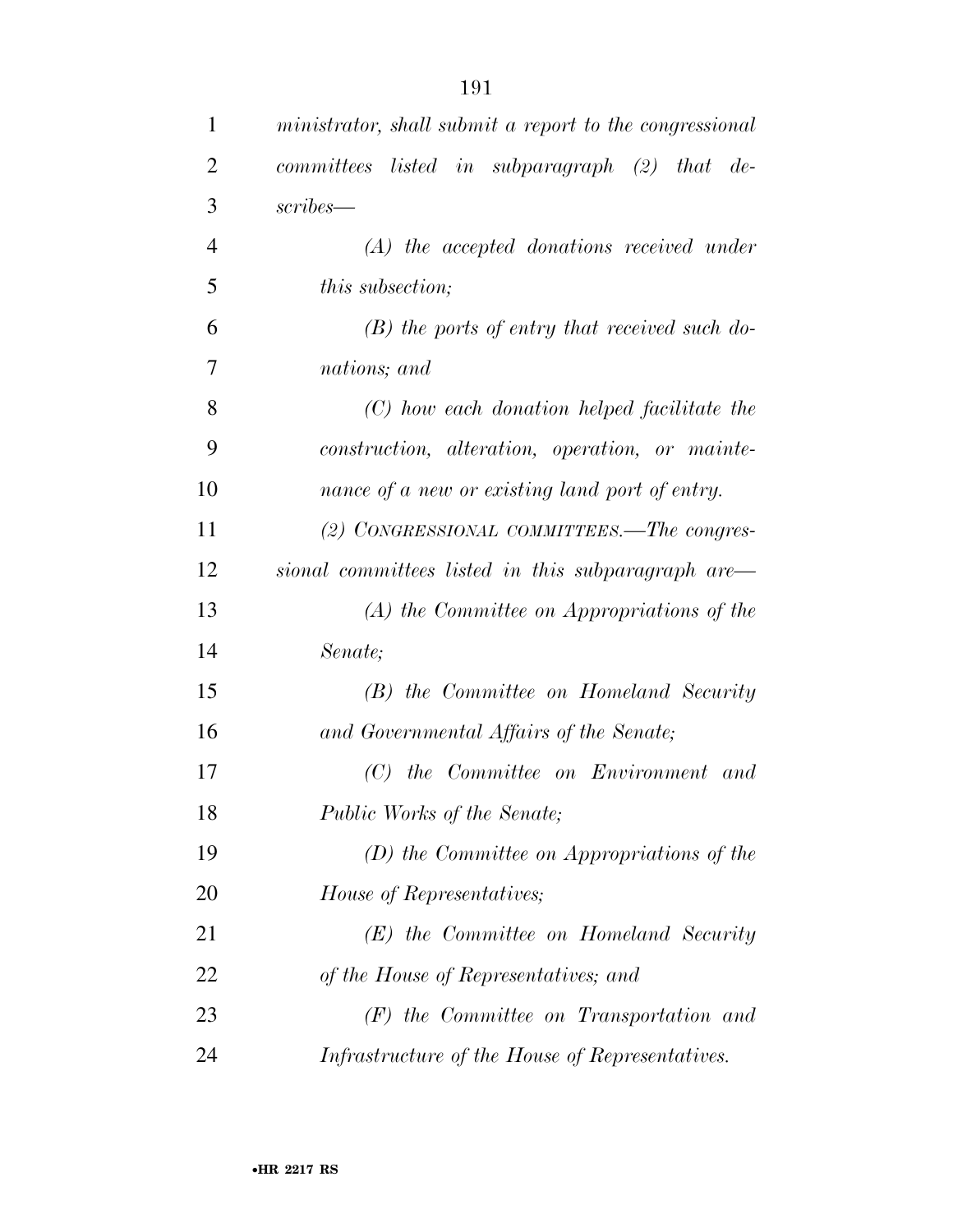*(j) SAVINGS PROVISION.—Nothing in this subsection may be construed to affect or alter the existing authority of the Secretary or the Administrator of General Services to construct, alter, operate, and maintain land port of entry facilities.* 

 *SEC. 567. (a) IN GENERAL.—Beginning on the date of the enactment of this Act, the Secretary shall not—* 

 *(1) establish, collect, or otherwise impose any new border crossing fee on individuals crossing the Southern border or the Northern border at a land port of entry; or* 

 *(2) conduct any study relating to the imposition of a border crossing fee.* 

 *(b) BORDER CROSSING FEE DEFINED.—In this sec- tion, the term ''border crossing fee'' means a fee that every pedestrian, cyclist, and driver and passenger of a private motor vehicle is required to pay for the privilege of crossing the Southern border or the Northern border at a land port of entry.* 

 *SEC. 568. (a) DEFINITIONS.—Section 217(c)(1) of the Immigration and Nationality Act (8 U.S.C. 1187(c)(1)) is amended to read as follows:* 

 *''(1) AUTHORITY TO DESIGNATE; DEFINITIONS.— ''(A) AUTHORITY TO DESIGNATE.—The Sec-retary of Homeland Security, in consultation*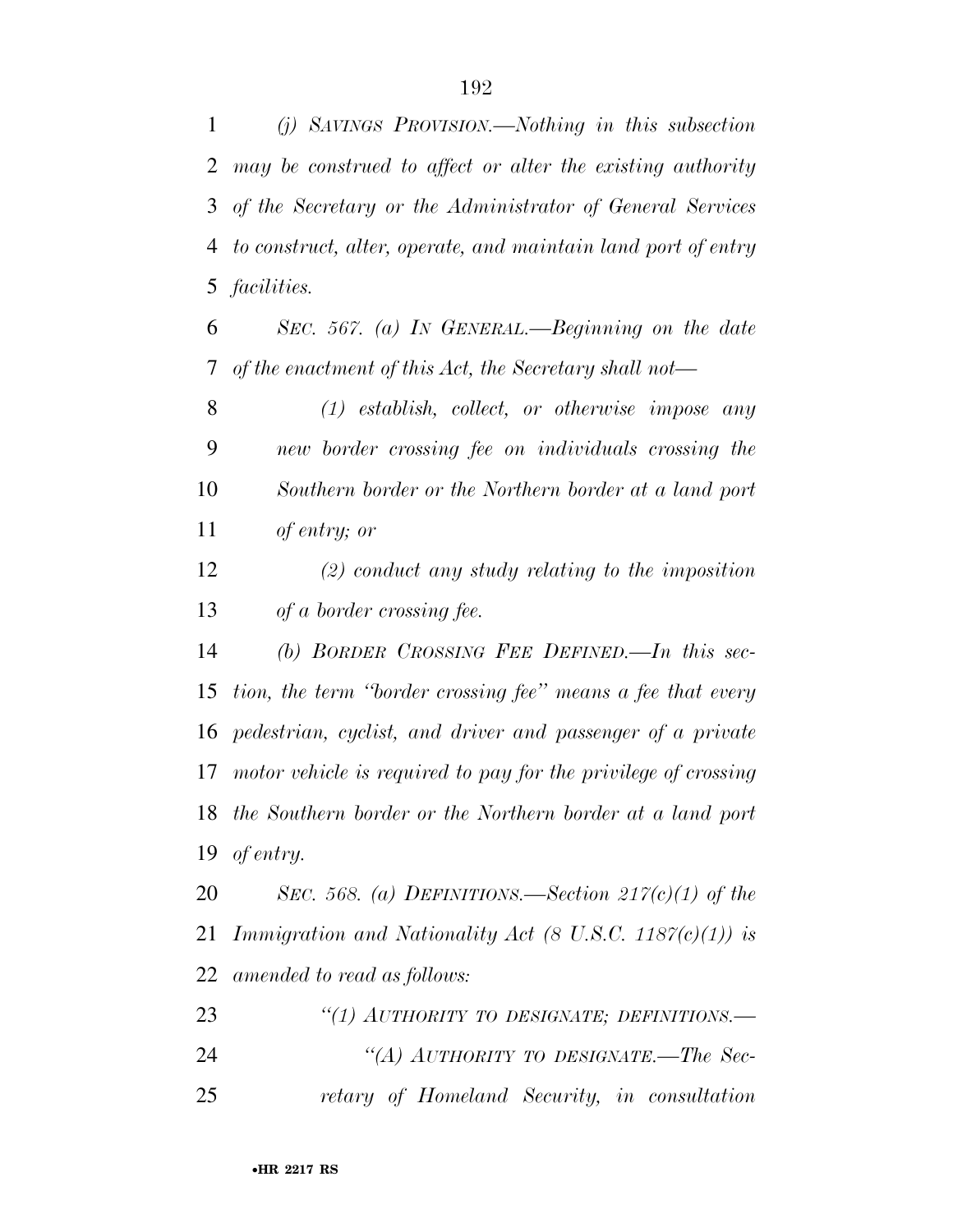| $\mathbf{1}$   | with the Secretary of State, may designate any |
|----------------|------------------------------------------------|
| $\overline{2}$ | country as a program country if that country   |
| 3              | meets the requirements under paragraph (2).    |
| $\overline{4}$ | "(B) DEFINITIONS.—In this subsection:          |
| 5              | "(i) APPROPRIATE CONGRESSIONAL                 |
| 6              | COMMITTEES.—The term 'appropriate con-         |
| 7              | gressional committees' means—                  |
| 8              | $\lq (I)$ the Committee on Appropria-          |
| 9              | tions, the Committee on Foreign Rela-          |
| 10             | tions, the Committee on Homeland Se-           |
| 11             | curity and Governmental Affairs, and           |
| 12             | the Committee on the Judiciary of the          |
| 13             | Senate; and                                    |
| 14             | "(II) the Committee on Appro-                  |
| 15             | priations, the Committee on Foreign            |
| 16             | Affairs, the Committee on Homeland             |
| 17             | Security, and the Committee on the             |
| 18             | Judiciary of the House of Representa-          |
| 19             | tives.                                         |
| 20             | "(ii) OVERSTAY RATE.—                          |
| 21             | "(I) INITIAL DESIGNATION.—The                  |
| 22             | term 'overstay rate' means, with re-           |
| 23             | spect to a country being considered for        |
| 24             | designation in the program, the ratio          |
| 25             | $of$ —                                         |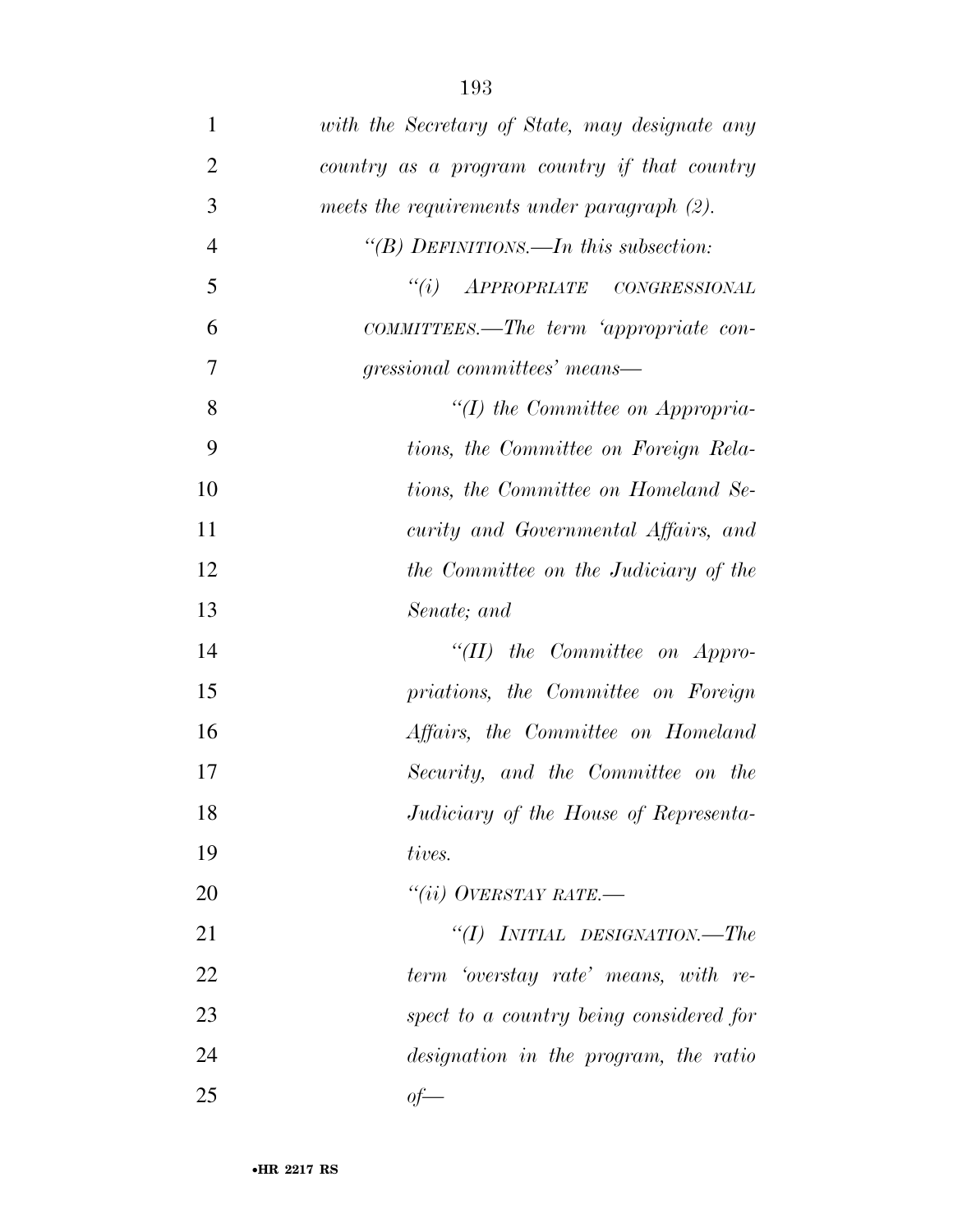| $\mathbf{1}$   | $"(aa)$ the number of nation-                  |
|----------------|------------------------------------------------|
| $\overline{2}$ | als of that country who were ad-               |
| 3              | mitted to the United States on the             |
| $\overline{4}$ | basis of a nonimmigrant visa                   |
| 5              | under section $101(a)(15)(B)$ whose            |
| 6              | periods of authorized stay ended               |
| 7              | during a fiscal year but who re-               |
| 8              | mained unlawfully in the United                |
| 9              | States beyond such periods; to                 |
| 10             | $" (bb)$ the number of nation-                 |
| 11             | als of that country who were ad-               |
| 12             | mitted to the United States on the             |
| 13             | basis of a nonimmigrant visa                   |
| 14             | under section $101(a)(15)(B)$ whose            |
| 15             | periods of authorized stay ended               |
| 16             | during that fiscal year.                       |
| 17             | CONTINUING DESIGNA-<br>$\lq(T)$                |
| 18             | TION.—The term 'overstay rate' means,          |
| 19             | for each fiscal year after initial des-        |
| 20             | <i>ignation</i> under this section with re-    |
| 21             | spect to a country, the ratio of $\rightarrow$ |
| 22             | $"(aa)$ the number of nation-                  |
| 23             | als of that country who were ad-               |
| 24             | mitted to the United States under              |
| 25             | this section or on the basis of $a$            |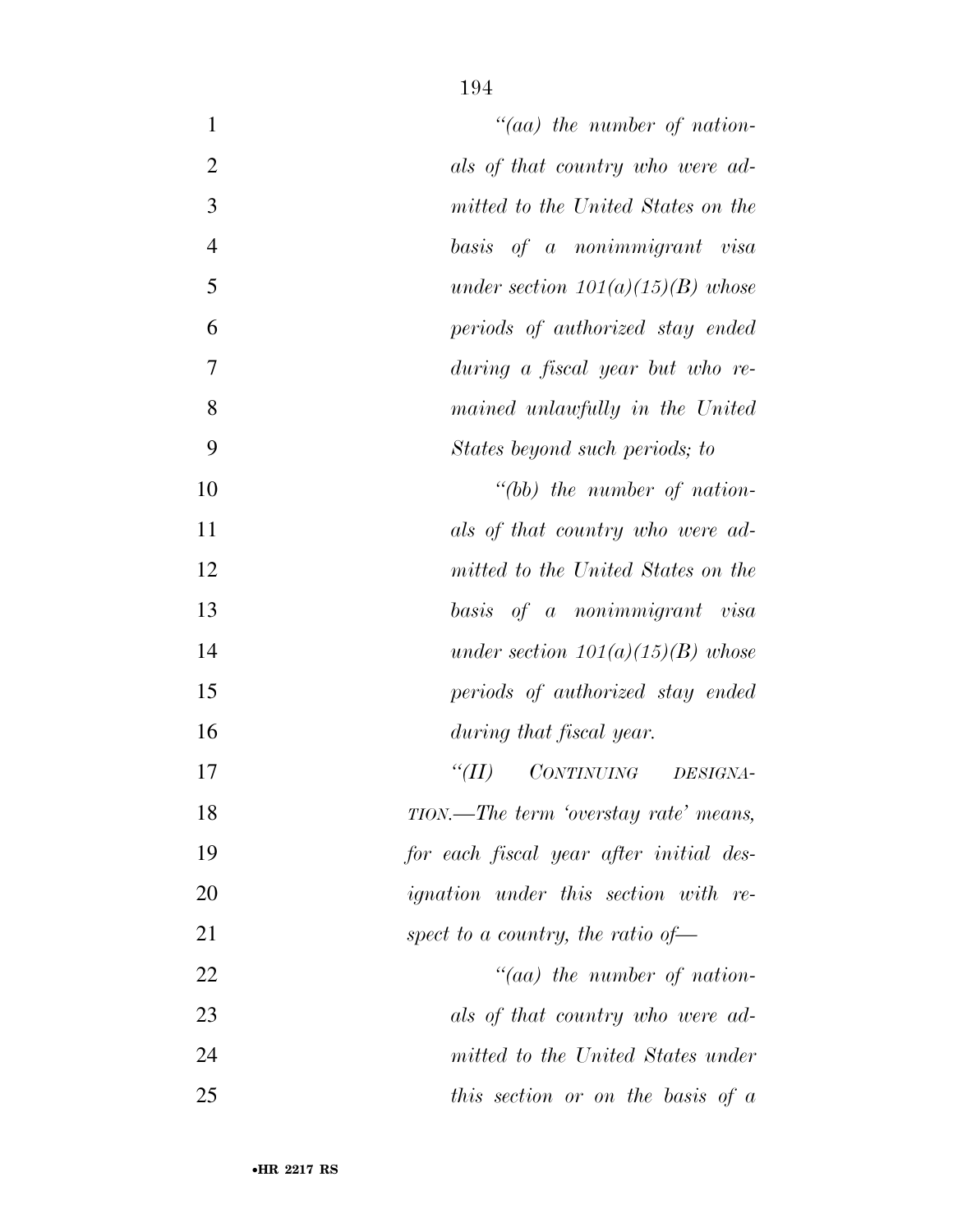| $\mathbf{1}$   | nonimmigrant visa under section                |
|----------------|------------------------------------------------|
| $\overline{2}$ | $101(a)(15)(B)$ whose periods of               |
| 3              | <i>authorized</i> stay ended during a          |
| $\overline{4}$ | fiscal year but who remained un-               |
| 5              | lawfully in the United States be-              |
| 6              | yond such periods; to                          |
| 7              | "(bb) the number of nation-                    |
| 8              | als of that country who were ad-               |
| 9              | mitted to the United States under              |
| 10             | this section or on the basis of $a$            |
| 11             | nonimmigrant visa under section                |
| 12             | $101(a)(15)(B)$ whose periods of               |
| 13             | <i>authorized</i> stay ended during that       |
| 14             | <i>fiscal</i> year.                            |
| 15             | "(III) COMPUTATION OF OVER-                    |
| 16             | $STAY$ RATE.—In determining the over-          |
| 17             | stay rate for a country, the Secretary         |
| 18             | of Homeland Security may utilize in-           |
| 19             | formation from any available data-             |
| 20             | bases to ensure the accuracy of such           |
| 21             | rate.                                          |
| 22             | "(iii) PROGRAM COUNTRY.—The term               |
| 23             | 'program country' means a country des-         |
| 24             | <i>ignated</i> as a program country under sub- |
| 25             | paragraph $(A)$ .".                            |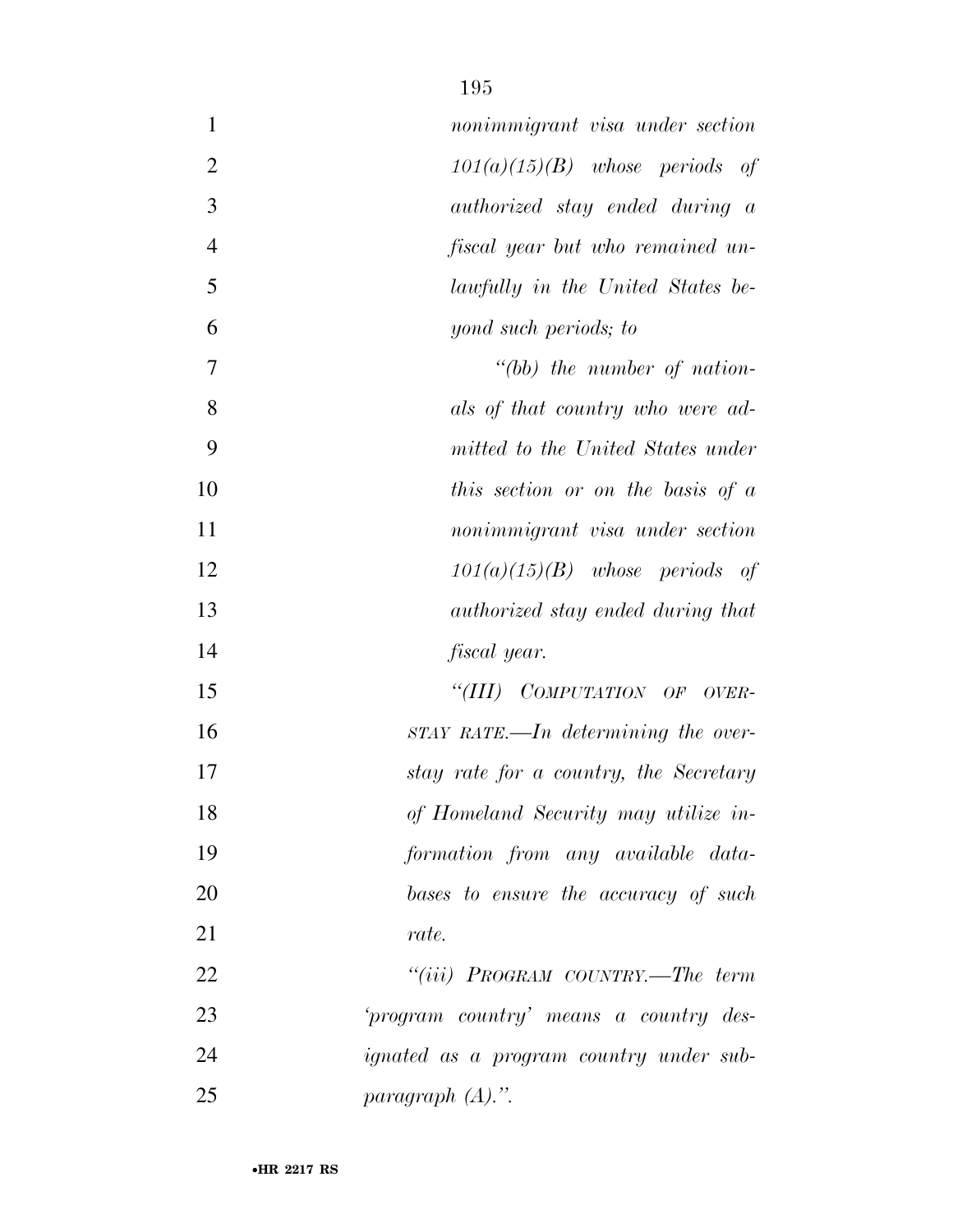| 1              | (b) TECHNICAL AND CONFORMING AMENDMENTS.-              |
|----------------|--------------------------------------------------------|
| $\overline{2}$ | Section 217 of the Immigration and Nationality Act (8) |
| 3              | U.S.C. 1187) is amended—                               |
| 4              | $(1)$ by striking "Attorney General" each place        |
| 5              | the term appears (except in subsection $(c)(11)(B))$   |
| 6              | and inserting "Secretary of Homeland Security"; and    |
| 7              | $(2)$ in subsection $(c)$ —                            |
| 8              | (A) in paragraph $(2)(C)(iii)$ , by striking           |
| 9              | "Committee on the Judiciary and the Committee"         |
| 10             | on International Relations of the House of Rep-        |
| 11             | resentatives and the Committee on the Judiciary        |
| 12             | and the Committee on Foreign Relations of the          |
| 13             | Senate" and inserting "appropriate congres-            |
| 14             | sional committees";                                    |
| 15             | (B) in paragraph $(5)(A)(i)(III)$ , by striking        |
| 16             | "Committee on the Judiciary, the Committee on          |
| 17             | Foreign Affairs, and the Committee on Home-            |
| 18             | land Security, of the House of Representatives         |
| 19             | and the Committee on the Judiciary, the Com-           |
| 20             | mittee on Foreign Relations, and the Committee         |
| 21             | on Homeland Security and Governmental Af-              |
| 22             | fairs of the Senate" and inserting "appropriate"       |
| 23             | congressional committees"; and                         |
| 24             | $(C)$ in paragraph $(7)$ , by striking subpara-        |
| 25             | graph $(E)$ .                                          |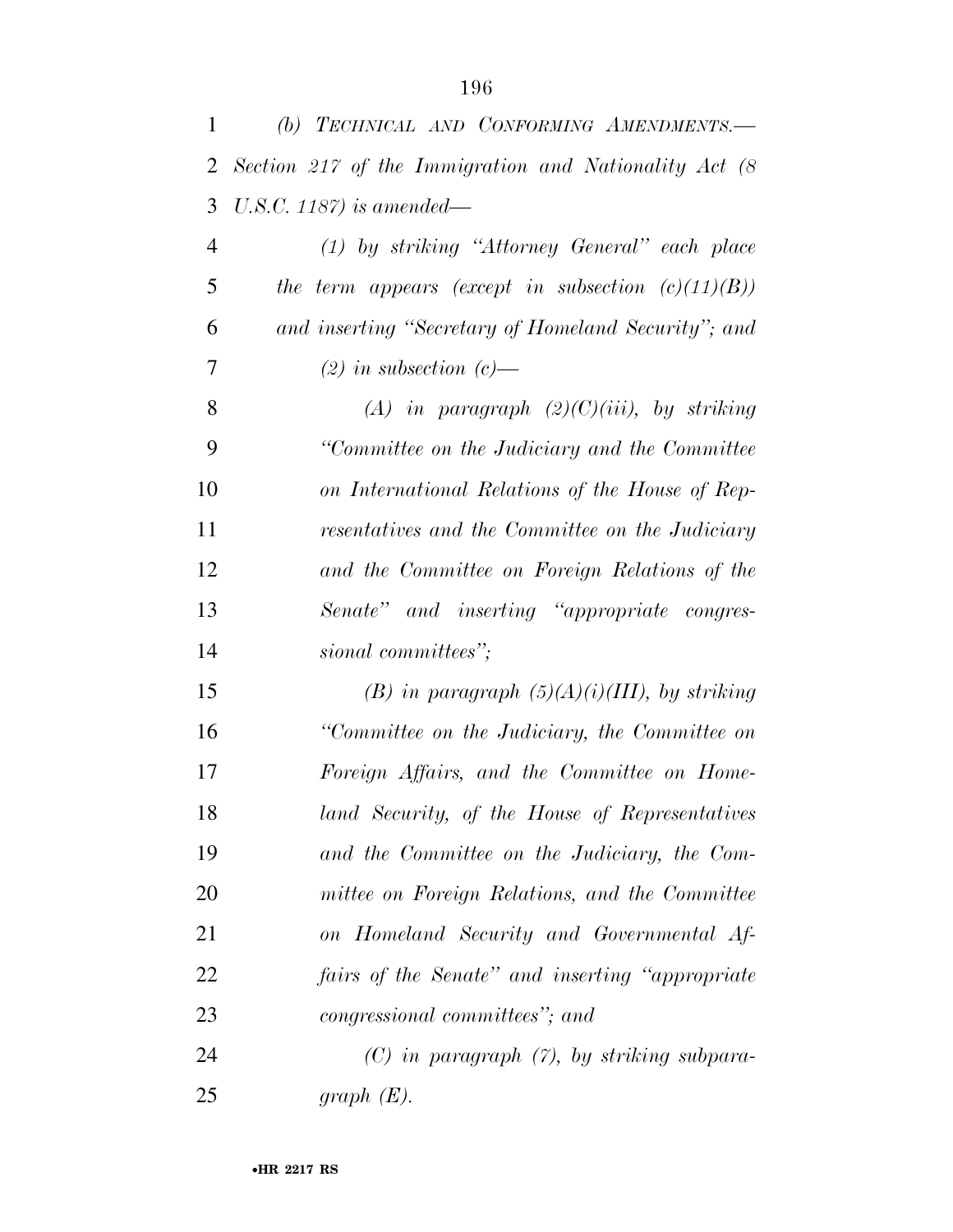| 1              | (c) DESIGNATION OF PROGRAM COUNTRIES BASED ON              |
|----------------|------------------------------------------------------------|
| $\overline{2}$ | OVERSTAY RATES.-                                           |
| 3              | (1) IN GENERAL.—Section $217(c)(2)(A)$ of the              |
| $\overline{4}$ | Immigration and Nationality Act (8 U.S.C.                  |
| 5              | $1187(c)(2)(A))$ is amended to read as follows:            |
| 6              | "(A) GENERAL NUMERICAL LIMITATIONS.-                       |
| 7              | "(i) LOW NONIMMIGRANT VISA<br>$RE-$                        |
| 8              | FUSAL RATE.—The percentage of nationals                    |
| 9              | of that country refused nonimmigrant visas                 |
| 10             | under section $101(a)(15)(B)$ during the pre-              |
| 11             | vious full fiscal year was not more than 3                 |
| 12             | percent of the total number of nationals of                |
| 13             | that country who were granted or refused                   |
| 14             | nonimmigrant visas under such section dur-                 |
| 15             | ing such year.                                             |
| 16             | "(ii) LOW NONIMMIGRANT OVERSTAY                            |
| 17             | RATE.—The overstay rate for that country                   |
| 18             | was not more than 3 percent during the                     |
| 19             | previous fiscal year.".                                    |
| 20             | $\it QUALIFICATION$ $\it CRITERIA. \text{—Section}$<br>(2) |
| 21             | $217(c)(3)$ of such Act (8 U.S.C. 1187(c)(3)) is amend-    |
| 22             | ed to read as follows:                                     |
| 23             | "(3) QUALIFICATION CRITERIA.—After designa-                |
| 24             | tion as a program country under section $217(c)(2)$ , a    |
| 25             | country may not continue to be designated as a pro-        |
|                |                                                            |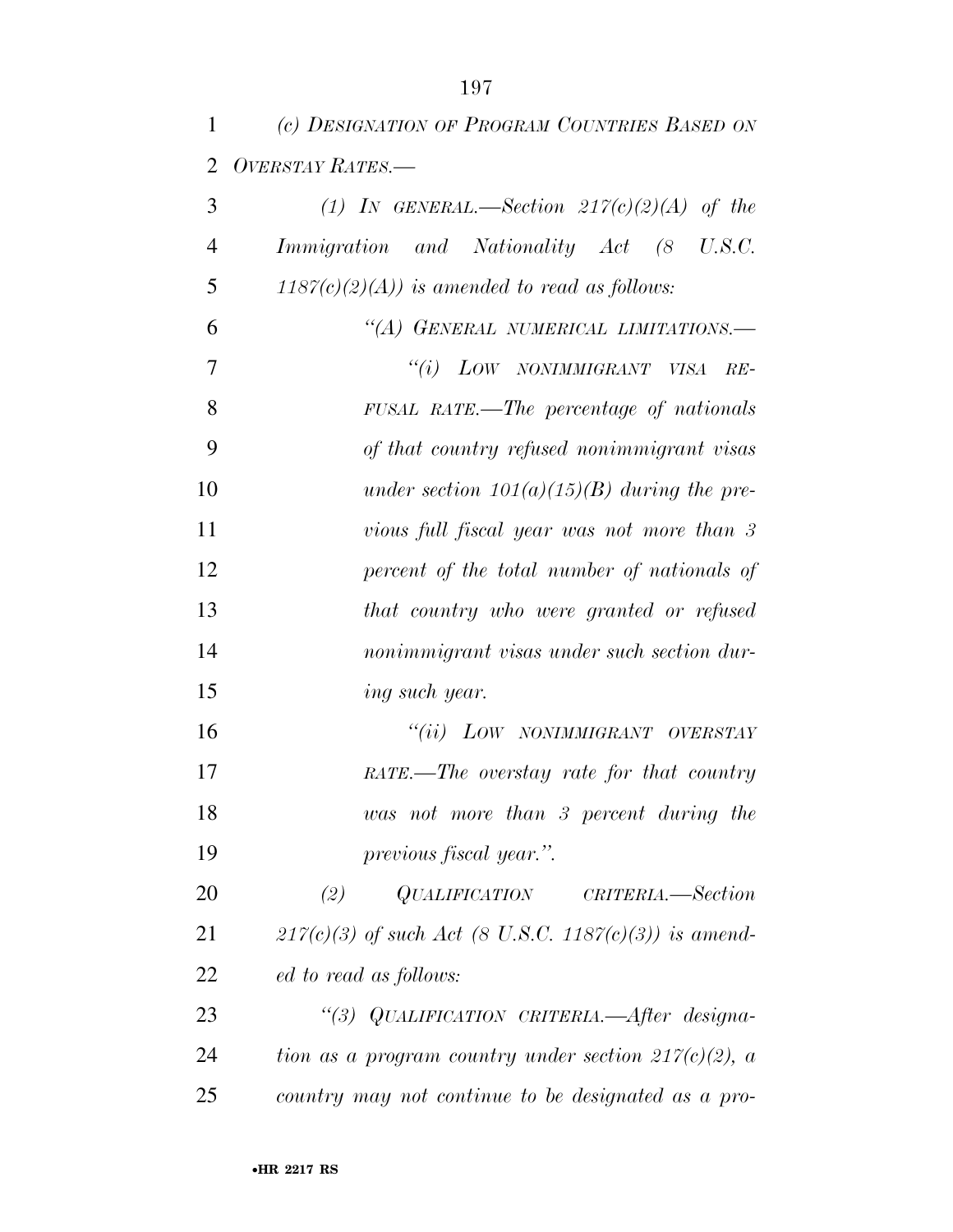| $\mathbf{1}$   | gram country unless the Secretary of Homeland Secu-    |
|----------------|--------------------------------------------------------|
| $\overline{2}$ | rity, in consultation with the Secretary of State, de- |
| 3              | termines, pursuant to the requirements under para-     |
| $\overline{4}$ | $graph(5)$ , that the designation will be continued.". |
| 5              | (3) INITIAL PERIOD.—Section $217(c)$ is further        |
| 6              | amended by striking subsection $(c)(4)$ .              |
| 7              | CONTINUING DESIGNATION.—Section<br>(4)                 |
| 8              | $217(c)(5)(A)(i)(II)$ of such Act (8<br>U.S.C.         |
| 9              | $1187(c)(5)(A)(i)(II))$ is amended to read as follows: |
| 10             | $``(II)$ shall determine,                              |
| 11             | based upon the evaluation in                           |
| 12             | subclause $(I)$ , whether any                          |
| 13             | such designation under sub-                            |
| 14             | section $(d)$ or $(f)$ , or proba-                     |
| 15             | tion under subsection $(f)$ ,                          |
| 16             | ought to be continued or ter-                          |
| 17             | $minated;$ ".                                          |
| 18             | (5) COMPUTATION OF VISA REFUSAL RATES; JU-             |
| 19             | DICIAL REVIEW.—Section $217(c)(6)$ of such Act (8      |
| 20             | U.S.C. 1187 $(c)(6)$ ) is amended to read as follows:  |
| 21             | "(6) COMPUTATION OF VISA REFUSAL RATES AND             |
| 22             | <b>JUDICIAL REVIEW.-</b>                               |
| 23             | "(A) COMPUTATION OF VISA<br><b>REFUSAL</b>             |
| 24             | RATES.—For purposes of determining the eligi-          |
| 25             | bility of a country to be designated as a program      |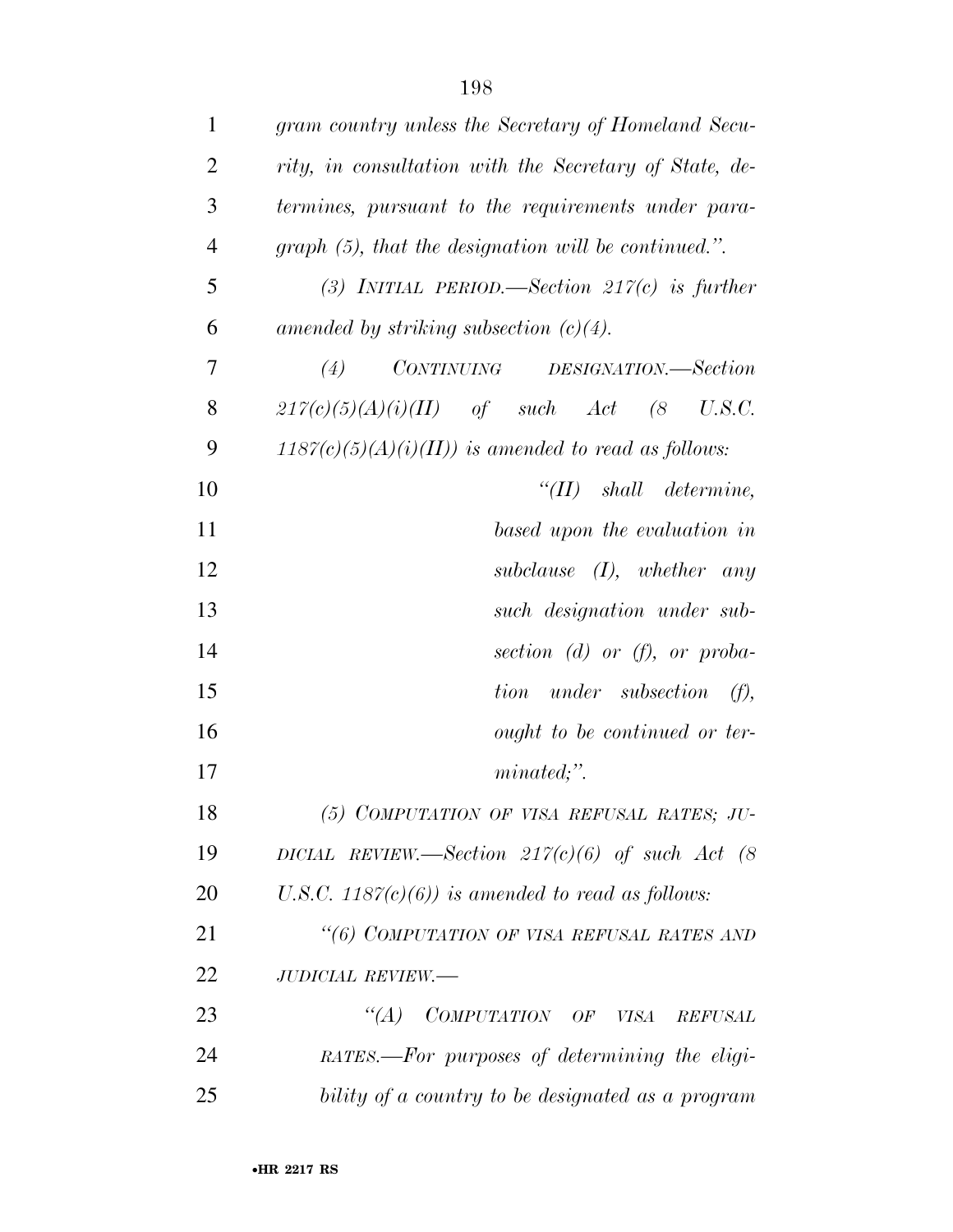| $\mathbf{1}$   | country, the calculation of visa refusal rates          |
|----------------|---------------------------------------------------------|
| $\overline{2}$ | shall not include any visa refusals which incor-        |
| 3              | porate any procedures based on, or are otherwise        |
| 4              | based on, race, sex, or disability, unless otherwise    |
| 5              | specifically authorized by law or regulation.           |
| 6              | "(B) JUDICIAL REVIEW.—No court shall                    |
| 7              | have jurisdiction under this section to review          |
| 8              | any visa refusal, the Secretary of State's com-         |
| 9              | putation of a visa refusal rate, the Secretary of       |
| 10             | Homeland Security's computation of an overstay          |
| 11             | rate, or the designation or nondesignation of a         |
| 12             | country as a program country.".                         |
| 13             | (6)<br><i>VISA</i><br>WAIVER INFORMATION.—Section       |
| 14             | $217(c)(7)$ of such Act (8 U.S.C. 1187(c)(7)) is amend- |
| 15             | $ed$ —                                                  |
| 16             | $(A)$ by striking subparagraphs $(B)$ through           |
| 17             | $(D)$ ; and                                             |
| 18             | $(B)$ by striking "WAIVER INFORMATION."                 |
| 19             | and all that follows through "In refusing" and          |
| <b>20</b>      | <i>inserting</i> "WAIVER INFORMATION.—In refusing".     |
| 21             | (7) WAIVER AUTHORITY.—Section $217(c)(8)$ of            |
| 22             | such Act (8 U.S.C. 1187(c)(8)) is amended to read as    |
| 23             | follows:                                                |
| 24             | $\lq(8)$<br>WAIVER AUTHORITY.—The Secretary of          |
| 25             | Homeland Security, in consultation with the Sec-        |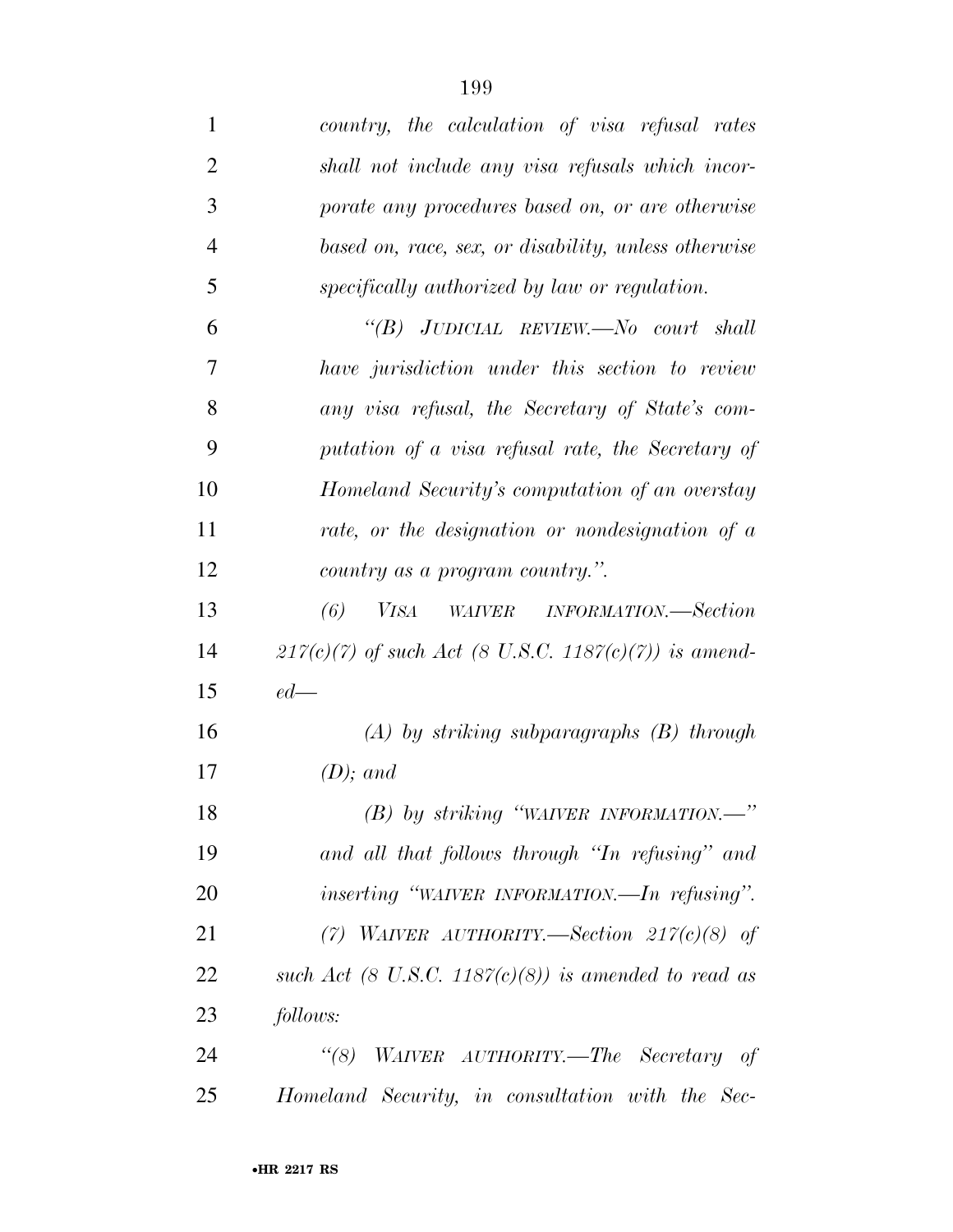| $\mathbf{1}$   | retary of State, may waive the application of para- |
|----------------|-----------------------------------------------------|
| $\overline{c}$ | graph $(2)(A)(i)$ for a country if—                 |
| 3              | $\lq (A)$ the country meets all other require-      |
| $\overline{4}$ | ments of paragraph $(2)$ ;                          |
| 5              | "(B) the Secretary of Homeland Security             |
| 6              | determines that the totality of the country's secu- |
| 7              | rity risk mitigation measures provide assurance     |
| 8              | that the country's participation in the program     |
| 9              | would not compromise the law enforcement, secu-     |
| 10             | rity interests, or enforcement of the immigration   |
| 11             | laws of the United States;                          |
| 12             | $"$ (C) there has been a general downward           |
| 13             | trend in the percentage of nationals of the coun-   |
| 14             | try refused nonimmigrant visas under section        |
| 15             | 101(a)(15)(B);                                      |
| 16             | $\lq\lq(D)$ the country consistently cooperated     |
| 17             | with the Government of the United States on         |
| 18             | counterterrorism initiatives, information shar-     |
| 19             | ing, preventing terrorist travel, and extradition   |
| <b>20</b>      | to the United States of individuals (including      |
| 21             | the country's own nationals) who commit crimes      |
| 22             | that violate United States law before the date of   |
| 23             | its designation as a program country, and the       |
| 24             | Secretary of Homeland Security and the Sec-         |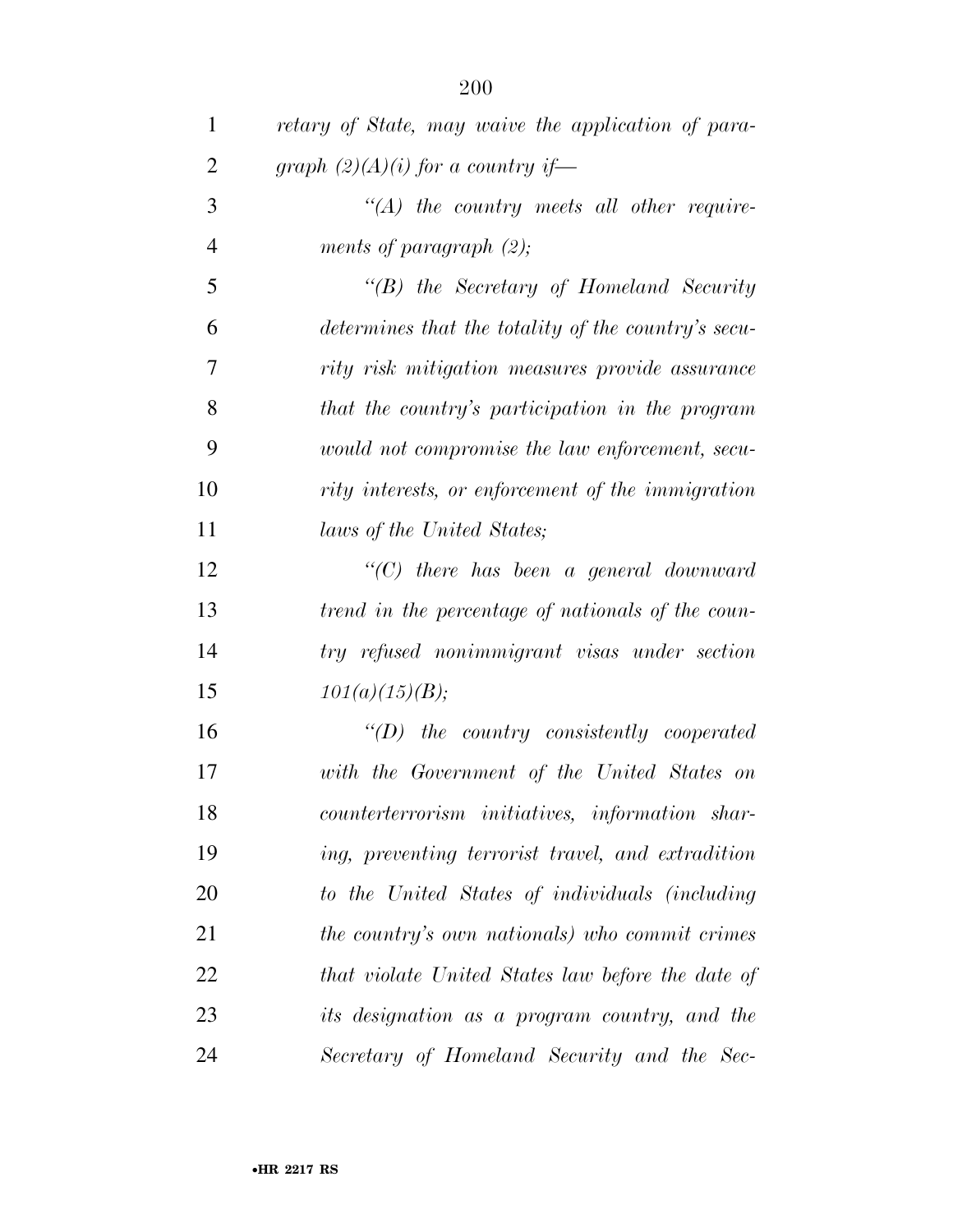| $\mathbf 1$    | retary of State assess that such cooperation is             |
|----------------|-------------------------------------------------------------|
| $\overline{2}$ | likely to continue;                                         |
| 3              | $\lq\lq (E)$ the percentage of nationals of the             |
| $\overline{4}$ | country refused a nonimmigrant visa under sec-              |
| 5              | tion $101(a)(15)(B)$ during the previous full fiscal        |
| 6              | year was not more than 10 percent of the total              |
| 7              | number of nationals of that country who were                |
| 8              | granted or refused such nonimmigrant visas; and             |
| 9              | $\lq\lq(F)$ EFFECTIVE PERIOD.—The amend-                    |
| 10             | ments made by this subsection shall be in effect            |
| 11             | during the period beginning on the date of enact-           |
| 12             | ment of this Act and ending on September 30,                |
| 13             | $2015."$ .                                                  |
| 14             | TERMINATION OF DESIGNATION; PROBATION.<br>(d)               |
| 15             | Section 217(f) of the Immigration and Nationality Act $(8)$ |
| 16             | U.S.C. 1187 $(f)$ ) is amended to read as follows:          |
| 17             | "(d) TERMINATION OF DESIGNATION; PROBATION.-                |
| 18             | "(1) DEFINITIONS.—In this subsection:                       |
| 19             | "(A) PROBATIONARY PERIOD.—The term                          |
| 20             | 'probationary period' means the fiscal year in              |
| 21             | which a probationary country is placed in pro-              |
| 22             | bationary status under this subsection.                     |
| 23             | "(B) PROGRAM COUNTRY.—The term 'pro-                        |
| 24             | gram country' has the meaning given that term               |

*in subsection (c)(1)(B).*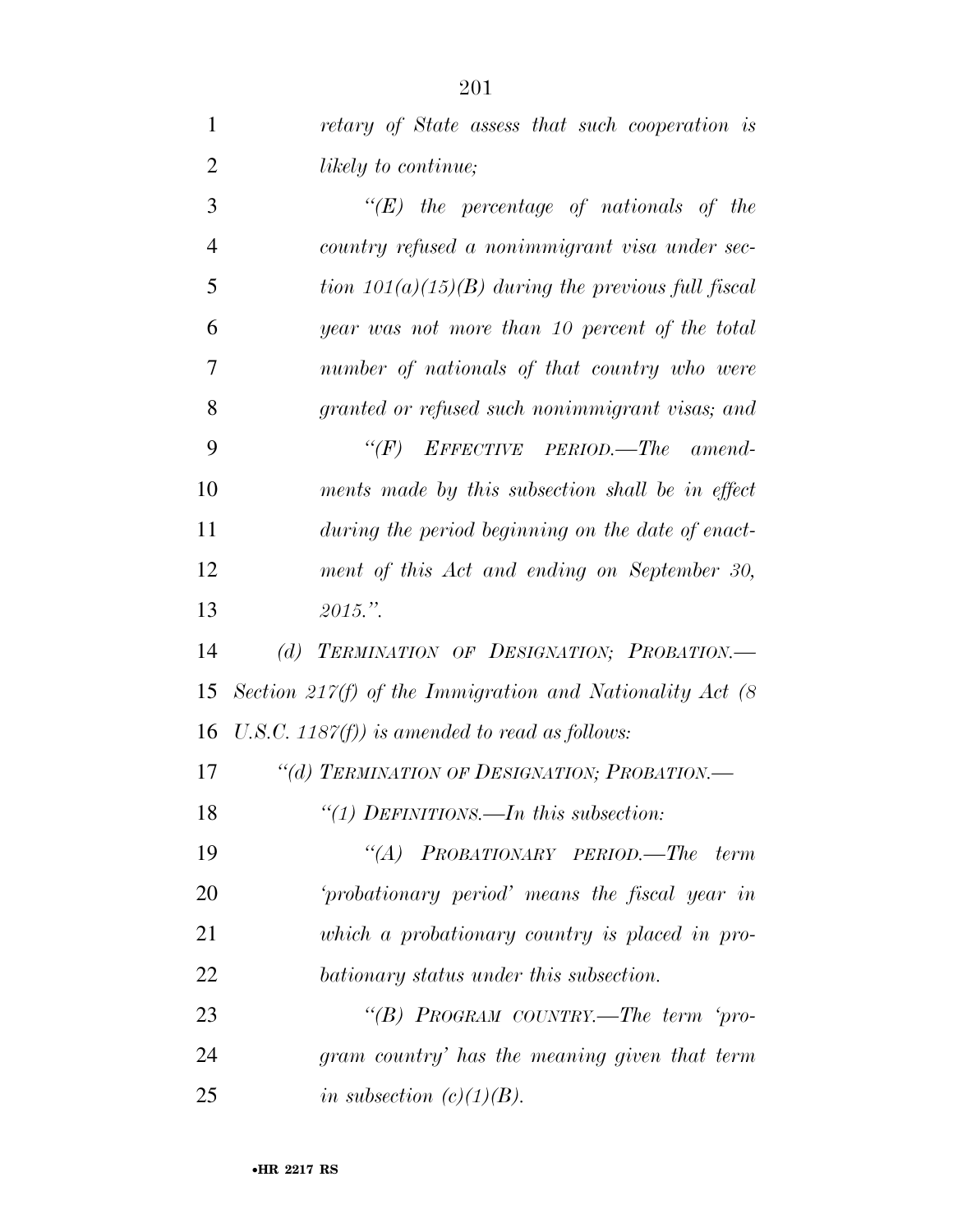| $\mathbf{1}$   | "(2) DETERMINATION, NOTICE, AND INITIAL PRO-    |
|----------------|-------------------------------------------------|
| 2              | <b>BATIONARY PERIOD.—</b>                       |
| 3              | "(A) DETERMINATION OF PROBATIONARY              |
| $\overline{4}$ | STATUS AND NOTICE OF NONCOMPLIANCE.-As          |
|                | part of each program country's periodic evalua- |

*tion required by subsection (c)(5)(A), the Sec-*

*retary of Homeland Security shall determine* 

*whether a program country is in compliance* 

 *with the program requirements under subpara- graphs (A)(ii) through (F) of subsection (c)(2). ''(B) INITIAL PROBATIONARY PERIOD.—If the Secretary of Homeland Security determines that a program country is not in compliance with the program requirements under subpara- graphs (A)(ii) through (F) of subsection (c)(2), the Secretary of Homeland Security shall place the program country in probationary status for the fiscal year following the fiscal year in which the periodic evaluation is completed.* 

 *''(3) ACTIONS AT THE END OF THE INITIAL PRO- BATIONARY PERIOD.—At the end of the initial proba- tionary period of a country under paragraph (2)(B), the Secretary of Homeland Security shall take 1 of the following actions:*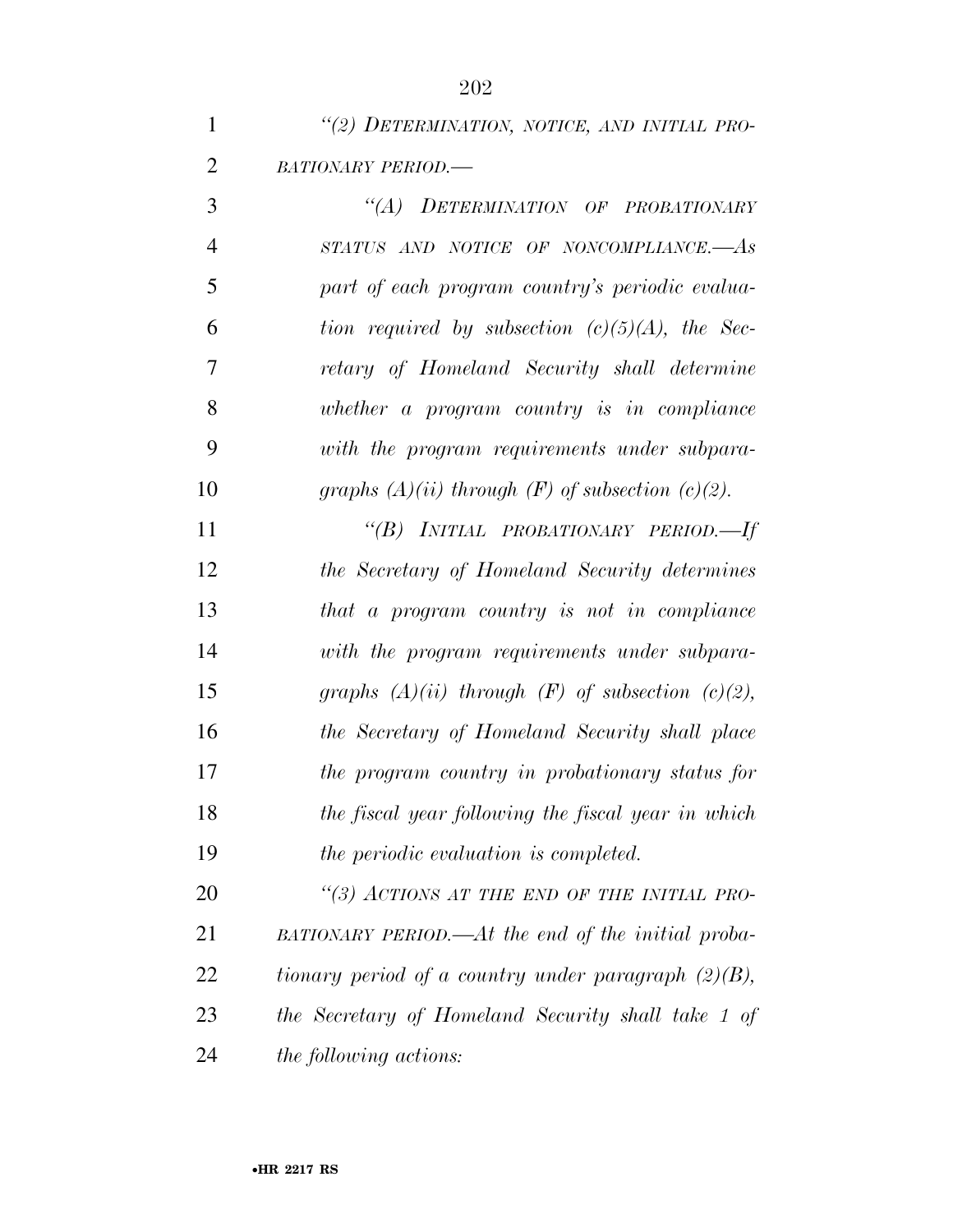| $\mathbf{1}$   | "(A) COMPLIANCE DURING INITIAL PROBA-                    |
|----------------|----------------------------------------------------------|
| $\overline{2}$ | TIONARY PERIOD.—If the Secretary determines              |
| 3              | that all instances of noncompliance with the pro-        |
| $\overline{4}$ | gram requirements under subparagraphs $(A)(ii)$          |
| 5              | through $(F)$ of subsection $(c)(2)$ that were identi-   |
| 6              | fied in the latest periodic evaluation have been         |
| 7              | remedied by the end of the initial probationary          |
| 8              | period, the Secretary shall end the country's pro-       |
| 9              | bationary period.                                        |
| 10             | "(B) NONCOMPLIANCE DURING INITIAL PRO-                   |
| 11             | <b>BATIONARY PERIOD.—If the Secretary determines</b>     |
| 12             | that any instance of noncompliance with the              |
| 13             | program requirements under subparagraphs                 |
| 14             | $(A)(ii)$ through $(F)$ of subsection $(c)(2)$ that were |
| 15             | <i>identified</i> in the latest periodic evaluation has  |
| 16             | not been remedied by the end of the initial pro-         |
| 17             | bationary period—                                        |
| 18             | $\lq\lq(i)$ the Secretary may terminate the              |
| 19             | country's participation in the program; or               |
| 20             | $"(ii)$ on an annual basis, the Secretary                |
| 21             | may continue the country's probationary                  |
| 22             | status if the Secretary, in consultation with            |
| 23             | the Secretary of State, determines that the              |
| 24             | country's continued participation in the                 |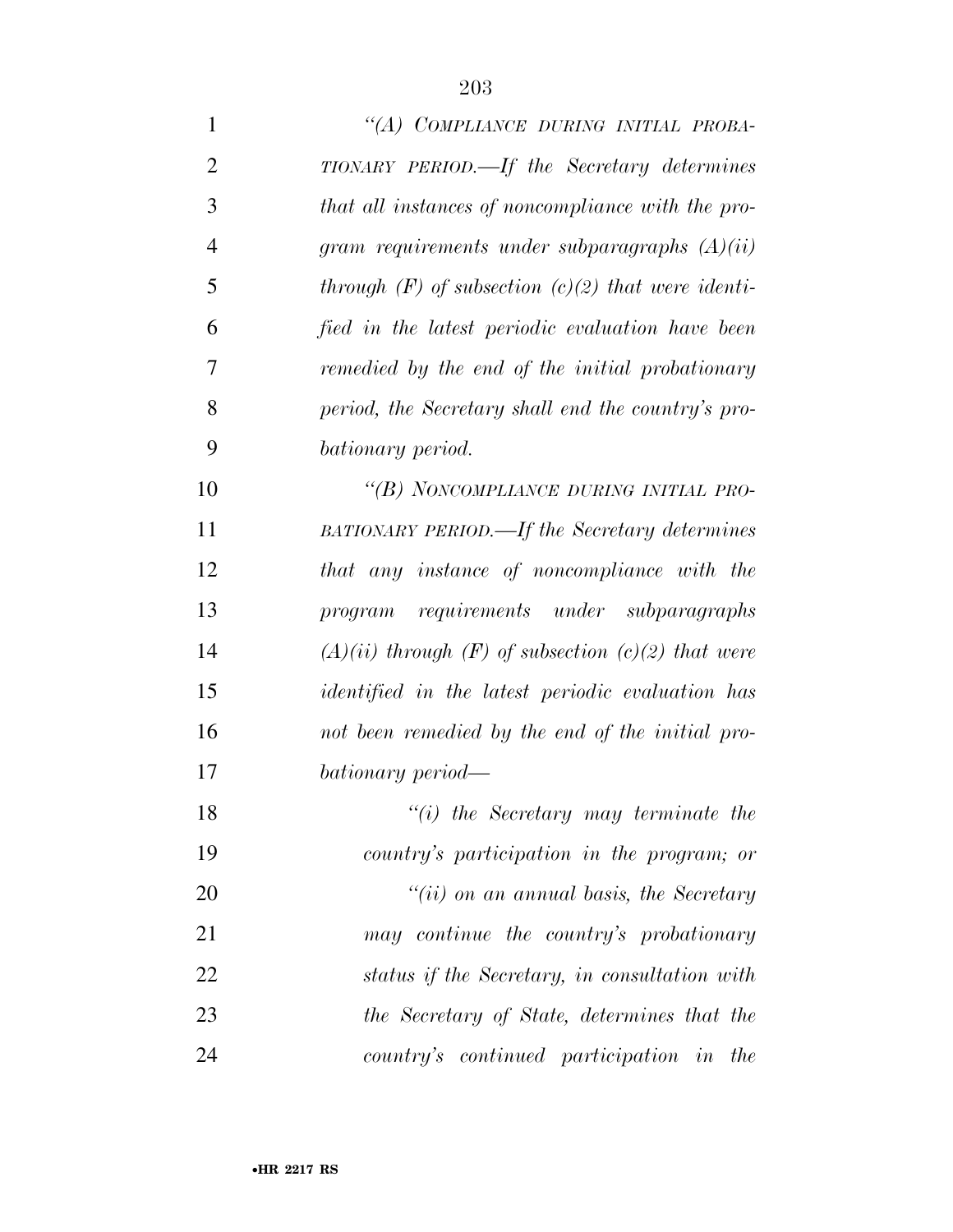| $\mathbf{1}$   | program is in the national interest of the                 |
|----------------|------------------------------------------------------------|
| $\overline{2}$ | United States.                                             |
| 3              | "(4) ACTIONS AT THE END OF ADDITIONAL PRO-                 |
| $\overline{4}$ | BATIONARY PERIODS.—At the end of all probationary          |
| 5              | periods granted to a country pursuant to paragraph         |
| 6              | $(3)(B)(ii)$ , the Secretary shall take 1 of the following |
| 7              | <i>actions:</i>                                            |
| 8              | "(A) COMPLIANCE DURING ADDITIONAL PE-                      |
| 9              | RIOD.—The Secretary shall end the country's                |
| 10             | probationary status if the Secretary determines            |
| 11             | during the latest periodic evaluation required by          |
| 12             | subsection $(c)(5)(A)$ that the country is in com-         |
| 13             | pliance with the program requirements under                |
| 14             | subparagraphs $(A)(ii)$ through $(F)$ of subsection        |
| 15             | (c)(2).                                                    |
| 16             | "(B) NONCOMPLIANCE DURING ADDITIONAL                       |
| 17             | PERIODS.—The Secretary shall terminate the                 |
| 18             | country's participation in the program if the              |
| 19             | Secretary determines during the latest periodic            |
| 20             | evaluation required by subsection $(c)(5)(A)$ that         |
| 21             | the program country continues to be in non-com-            |
| 22             | pliance with the program requirements under                |
| 23             | subparagraphs $(A)(ii)$ through $(F)$ of subsection        |
| 24             | (c)(2).                                                    |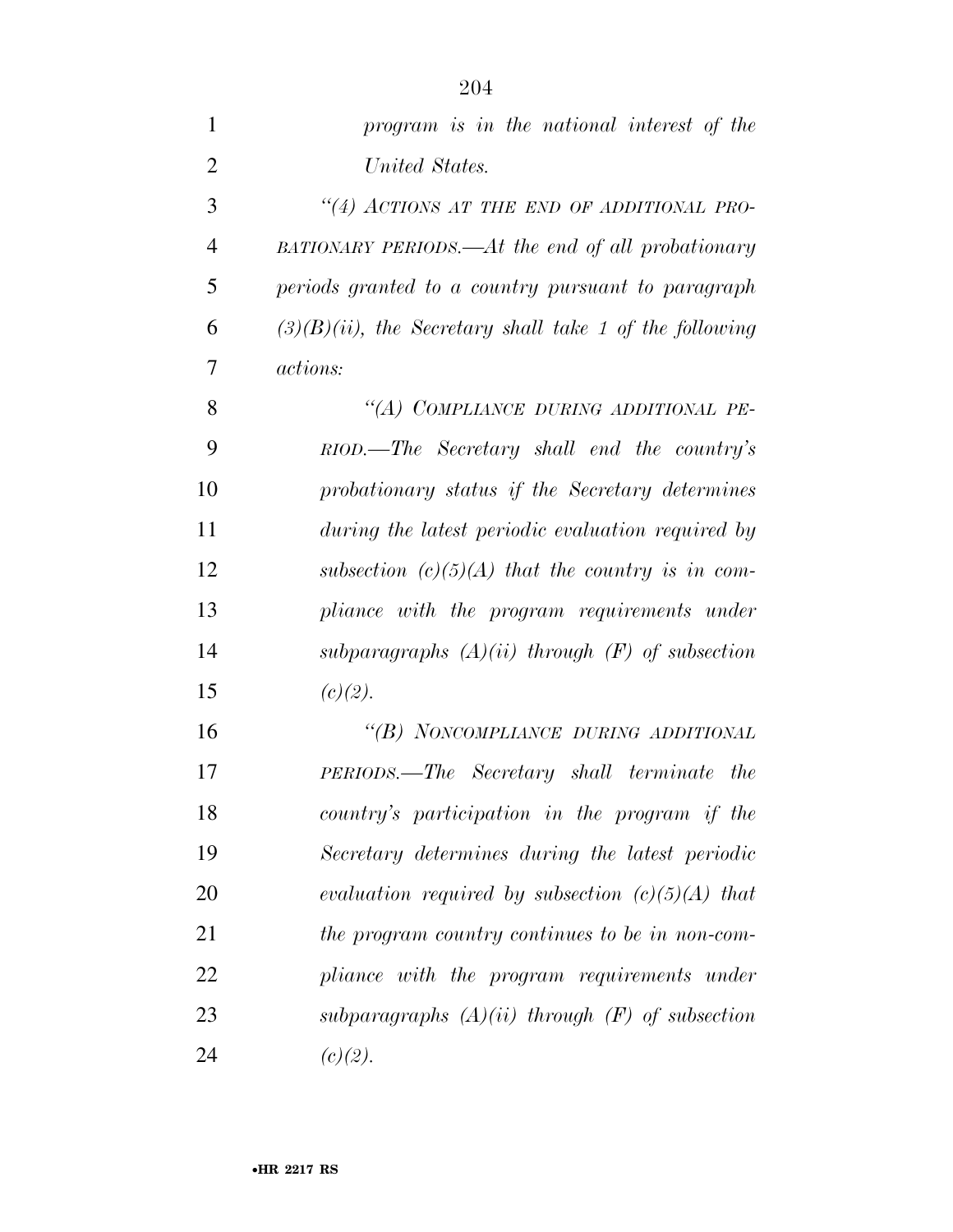| $\mathbf{1}$   | "(5) EFFECTIVE DATE.—The termination of $a$               |
|----------------|-----------------------------------------------------------|
| $\overline{2}$ | country's participation in the program under para-        |
| 3              | graph $(3)(B)$ or $(4)(B)$ shall take effect on the first |
| $\overline{4}$ | day of the first fiscal year following the fiscal year in |
| 5              | which the Secretary determines that such participa-       |
| 6              | tion shall be terminated. Until such date, nationals of   |
| 7              | the country shall remain eligible for a waiver under      |
| 8              | subsection $(a)$ .                                        |
| 9              | "(6) TREATMENT OF NATIONALS AFTER TERMI-                  |
| 10             | NATION.—For purposes of this subsection and sub-          |
| 11             | section $(d)$ —                                           |
| 12             | "(A) nationals of a country whose designa-                |
| 13             | tion is terminated under paragraph $(3)$ or $(4)$         |
| 14             | shall remain eligible for a waiver under sub-             |
| 15             | section $(a)$ until the effective date of such termi-     |
| 16             | nation; and                                               |
| 17             | $\lq\lq B$ a waiver under this section that is            |
| 18             | provided to such a national for a period de-              |
| 19             | scribed in subsection $(a)(1)$ shall not, by such         |
| 20             | termination, be deemed to have been rescinded or          |
| 21             | otherwise rendered invalid, if the waiver is              |
| 22             | <i>granted prior to such termination.</i>                 |
| 23             | "(7) CONSULTATIVE ROLE OF THE SECRETARY                   |
| 24             | OF STATE.—In this subsection, references to subpara-      |
| 25             | graphs $(A)(ii)$ through $(F)$ of subsection $(c)(2)$ and |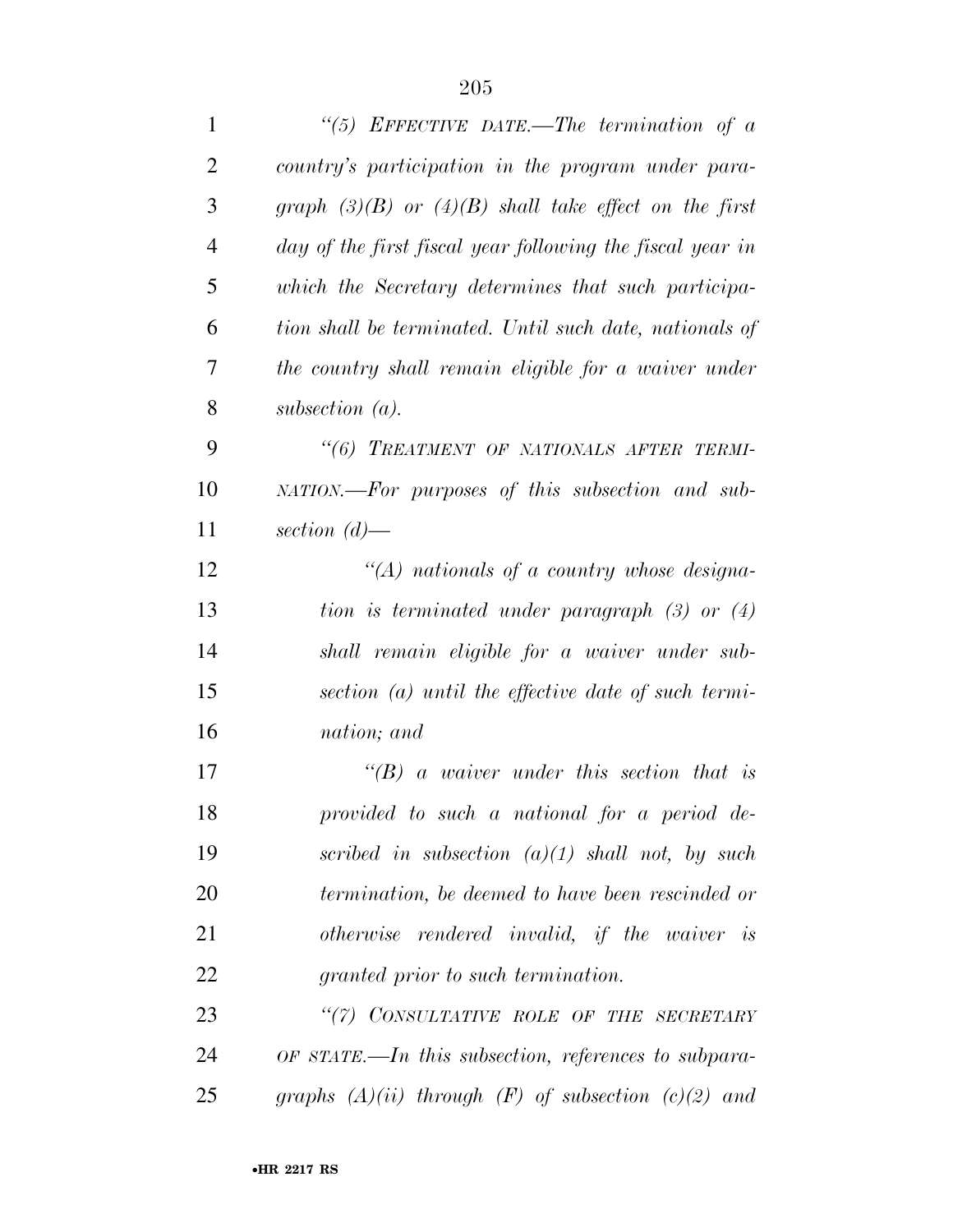|                | subsection $(c)(5)(A)$ carry with them the consultative |
|----------------|---------------------------------------------------------|
| 2              | role of the Secretary of State as provided in those     |
| $\overline{3}$ | <i>provisions.</i> "                                    |
| $\overline{4}$ | (e) REVIEW OF OVERSTAY TRACKING METHOD-                 |

 *OLOGY.—Not later than 180 days after the date of the enact- ment of this Act, the Comptroller General of the United States shall conduct a review of the methods used by the Secretary of Homeland Security—* 

 *(1) to track aliens entering and exiting the United States; and* 

 *(2) to detect any such alien who stays longer than such alien's period of authorized admission.* 

 *(f) EVALUATION OF ELECTRONIC SYSTEM FOR TRAVEL AUTHORIZATION.—Not later than 90 days after the date of the enactment of this Act, the Secretary of Homeland Secu-rity shall submit to Congress—* 

 *(1) an evaluation of the security risks of aliens who enter the United States without an approved Electronic System for Travel Authorization verification; and* 

 *(2) a description of any improvements needed to minimize the number of aliens who enter the United States without the verification described in paragraph (1).*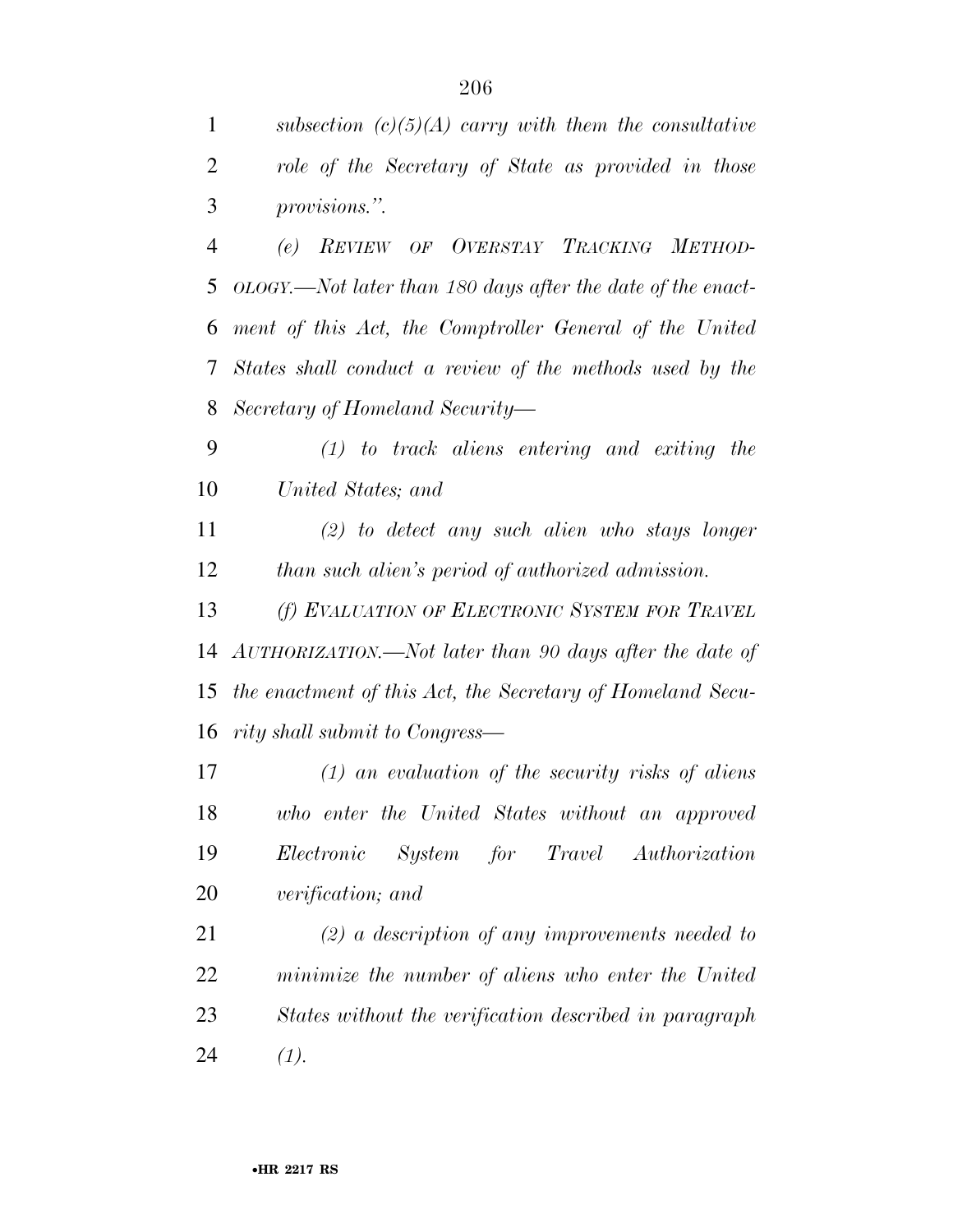*(g) SENSE OF CONGRESS ON PRIORITY FOR REVIEW OF PROGRAM COUNTRIES.—It is the sense of Congress that the Secretary of Homeland Security, in the process of con- ducting evaluations of countries participating in the visa waiver program under section 217 of the Immigration and Nationality Act (8 U.S.C. 1187), should prioritize the re- views of countries in which circumstances indicate that such a review is necessary or desirable.* 

 *SEC. 569. The Commissioner of the United States Cus- toms and Border Protection may waive the claim for reim- bursement of \$221,123 from the fiscal year 2009 appropria- tion for the Office of the Federal Coordinator for Gulf Coast Rebuilding.* 

*(RESCISSIONS)*

 *SEC. 570. Of the funds appropriated to the Depart- ment of Homeland Security, the following funds are hereby rescinded from the following accounts and programs in the specified amounts: Provided, That no amounts may be re- scinded from amounts that were designated by the Congress as an emergency requirement pursuant to a concurrent res- olution on the budget of the Balanced Budget and Emer-gency Deficit Control Act of 1985, as amended—* 

 *(a) \$14,500,000 from Public Law 111–83 under the heading Coast Guard ''Acquisition, Construction, and Im-provements'';*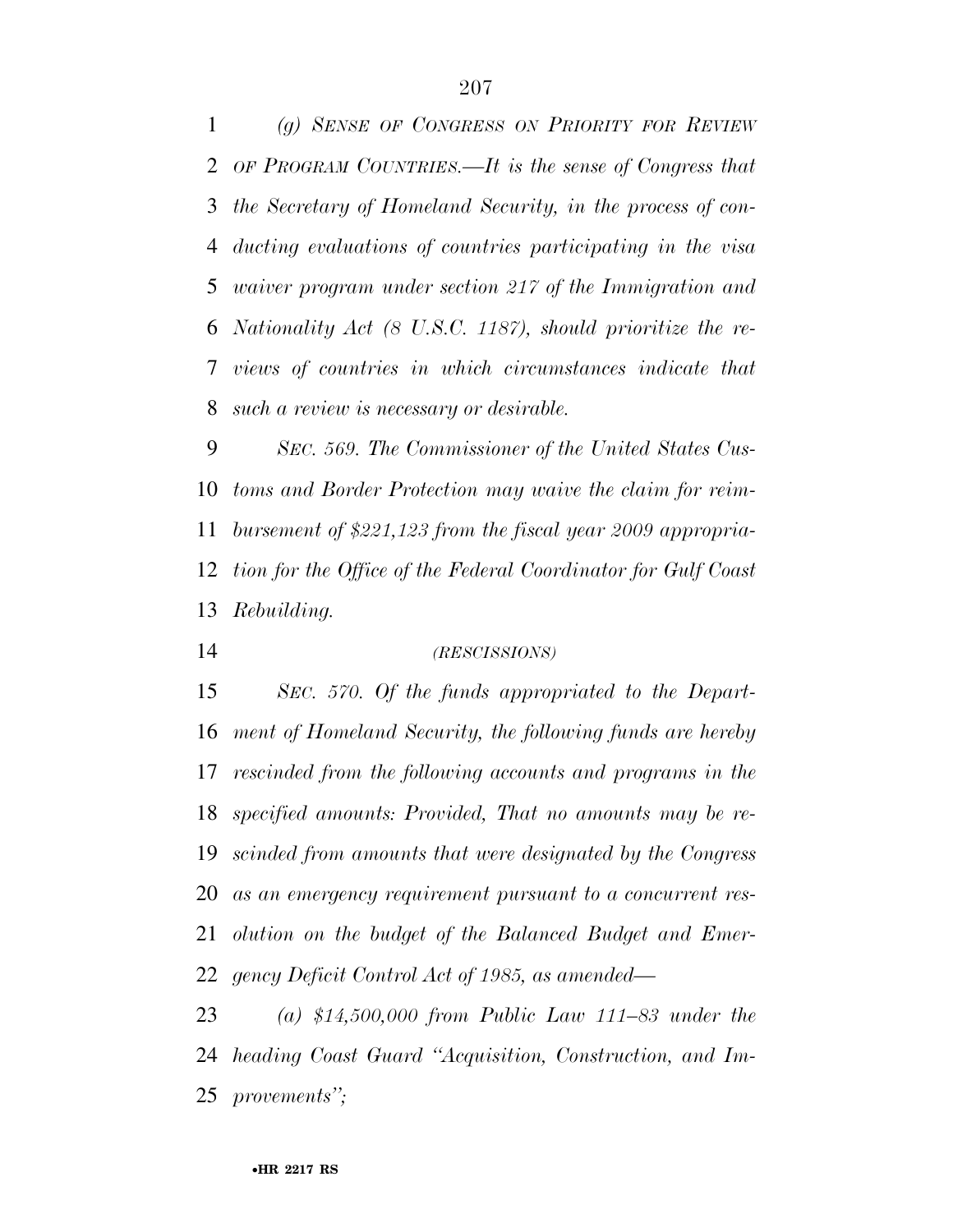*(b) \$29,000,000 from Public Law 112–10 under the heading Coast Guard ''Acquisition, Construction, and Im-provements'';* 

 *(c) \$31,500,000 from Public Law 112–74 under the heading Coast Guard ''Acquisition, Construction, and Im-provements'';* 

 *(d) \$1,500,000 from Transportation Security Admin-istration ''Aviation Security'' account 70x0550;* 

 *(e) \$977,000 from Transportation Security Adminis-tration ''Research and Development'' account 70x0553;* 

 *(f) \$61,783,000 from unobligated prior year balances from U.S. Customs and Border Protection ''Border Secu-rity, Fencing, Infrastructure, and Technology''.* 

*(RESCISSION)*

 *SEC. 571. Of the funds transferred to the Department of Homeland Security when it was created in 2003, the fol- lowing funds are hereby rescinded from the following ac-counts and programs in the specified amounts:* 

 *(1) \$153,000 from U.S. Customs and Border Protection ''Salaries and Expenses'';* 

 *(2) \$10,311 from U.S. Immigration and Customs Enforcement ''Violent Crime Reduction Program'';* 

 *(3) \$336,779 from ''Transportation Security Ad-ministration'';*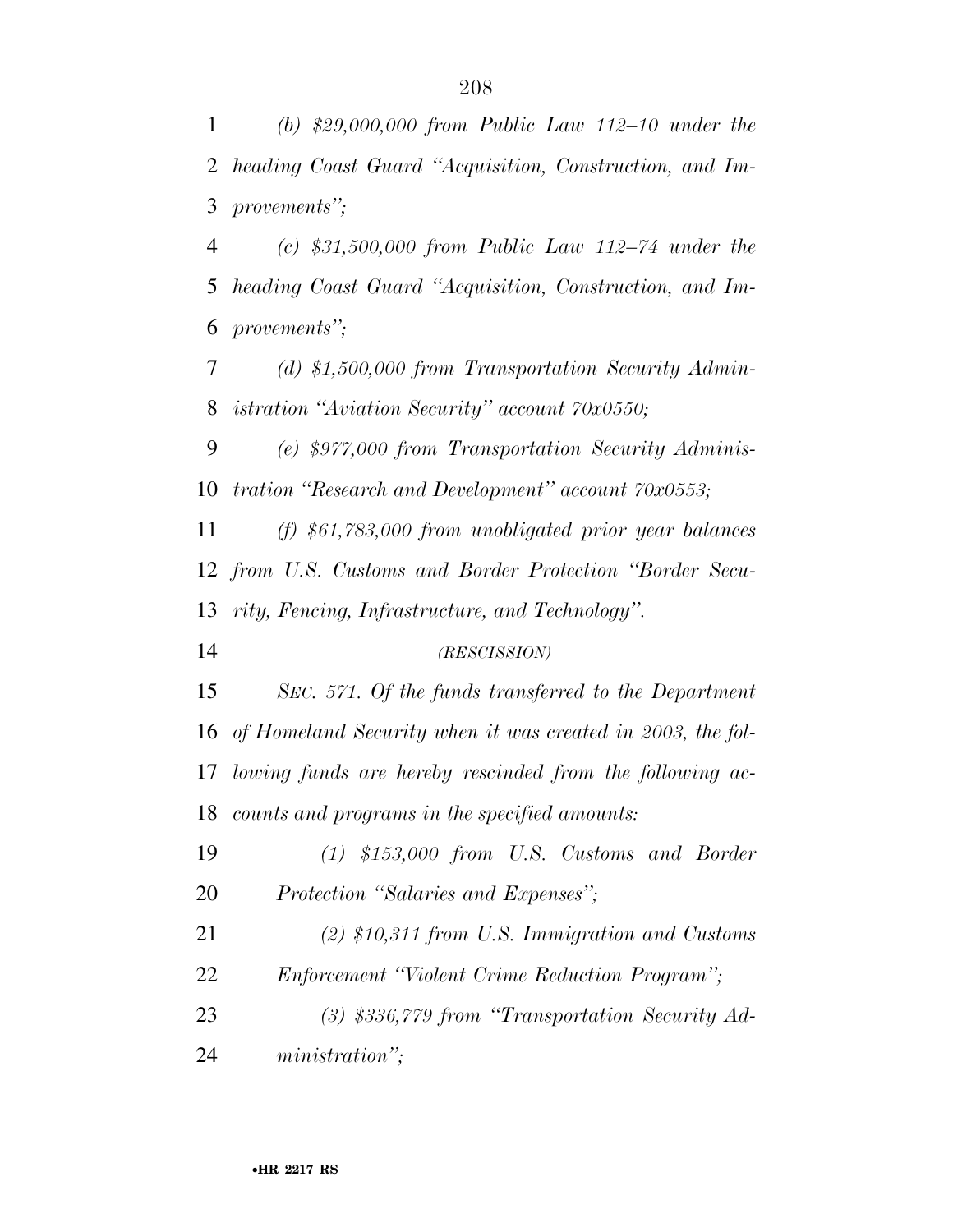| $\mathbf{1}$   | $(4)$ \$85,756 from Coast Guard "Acquisition,                                            |
|----------------|------------------------------------------------------------------------------------------|
| $\overline{2}$ | Construction, and Improvements";                                                         |
| 3              | $(5)$ \$2,501 from Federal Emergency Management                                          |
| $\overline{4}$ | Agency "Office of Domestic Preparedness";                                                |
| 5              | (6) \$134,457 from Federal Emergency Manage-                                             |
| 6              | ment Agency "National Predisaster Mitigation                                             |
| 7              | Fund"; and                                                                               |
| 8              | $(7)$ \$995,654 from the "Working Capital Fund".                                         |
|                |                                                                                          |
| 9              | (RESCISSION)                                                                             |
| 10             | SEC. 572. From the unobligated balances made avail-                                      |
| 11             | able in the Department of the Treasury Forfeiture Fund                                   |
|                | 12 established by section 9703 of title 31, United States Code,                          |
| 13             | $(added \quad by \quad section \quad 638 \quad of \quad Public \quad Law \quad 102-393)$ |
| 14             | $$100,000,000$ shall be rescinded.                                                       |
| 15             | This Act may be cited as the "Department of Home-                                        |